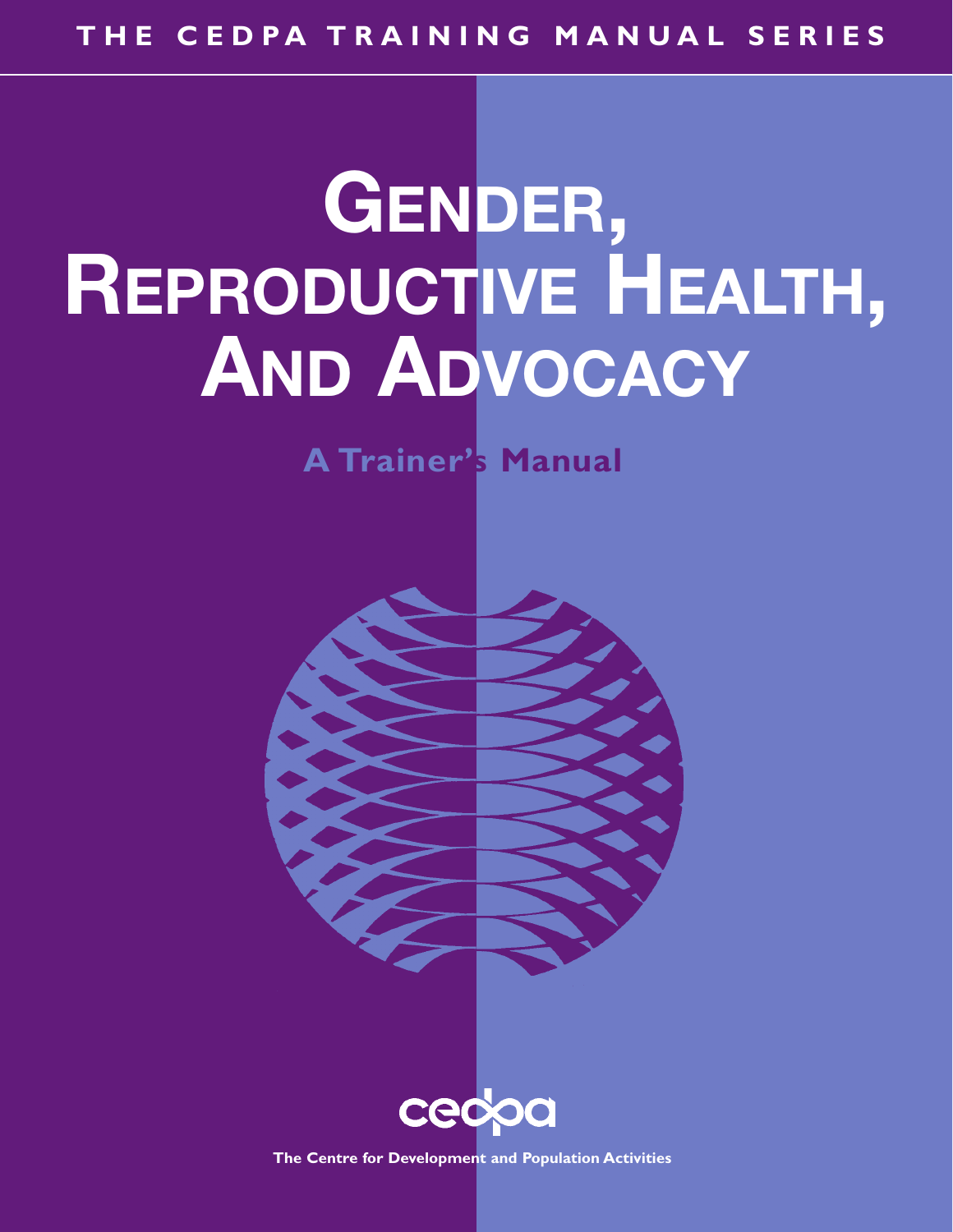## GENDER, REPRODUCTIVE HEALTH, AND ADVOCACY A Trainer's Manual



THE CENTRE FOR DEVELOPMENT AND POPULATION ACTIVITIES

1400 16th Street, NW, Suite 100 Washington, D.C. 20036

> Tel: 202-667-1142 Fax: 202-332-4496

E-mail: cmail@cedpa.org www.cedpa.org

Copyright © 2000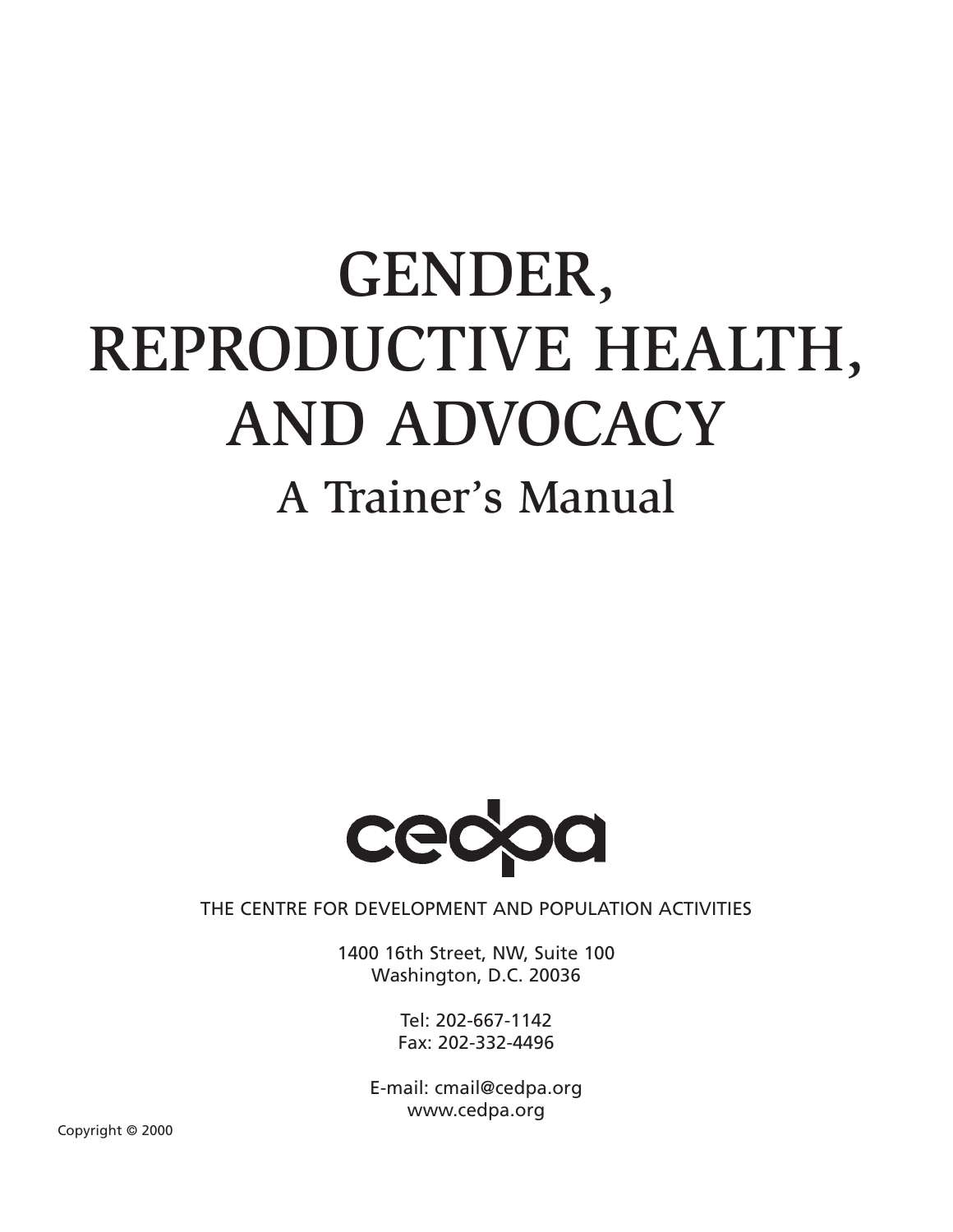## **Table of Contents**

| <b>Sessions</b>                                |                                                                                               |  |
|------------------------------------------------|-----------------------------------------------------------------------------------------------|--|
| <b>ONE:</b>                                    |                                                                                               |  |
| TWO:                                           | <b>The International Context:</b><br>Recent United Nations Conferences and the Role of NGOs 7 |  |
| <b>THREE:</b>                                  |                                                                                               |  |
| <b>FOUR:</b>                                   | Social Construction of Gender 55                                                              |  |
| <b>FIVE:</b>                                   | <b>Overview of Reproductive Health 57</b>                                                     |  |
| SIX:                                           |                                                                                               |  |
| <b>SEVEN:</b>                                  | Male Participation in Reproductive Health 93                                                  |  |
| <b>EIGHT:</b>                                  |                                                                                               |  |
| NINE:                                          |                                                                                               |  |
| <b>TEN:</b>                                    | Advocacy Issues, Objectives, and Power Dynamics 163                                           |  |
| <b>ELEVEN:</b>                                 | <b>Strategic Communication - Audience Analysis 177</b>                                        |  |
| <b>TWELVE:</b>                                 | Message Development and Delivery 189                                                          |  |
|                                                | THIRTEEN: Building Networks and Coalitions 201                                                |  |
| FOURTEEN: Advocacy Implementation Planning 217 |                                                                                               |  |
| <b>FIFTEEN:</b>                                | Action Planning for Reproductive Health Programs 227                                          |  |
| <b>SIXTEEN:</b>                                | Workshop Summary and Synthesis 231                                                            |  |
|                                                |                                                                                               |  |
|                                                | Appendix: Training Manual User Feedback Form 241                                              |  |
|                                                |                                                                                               |  |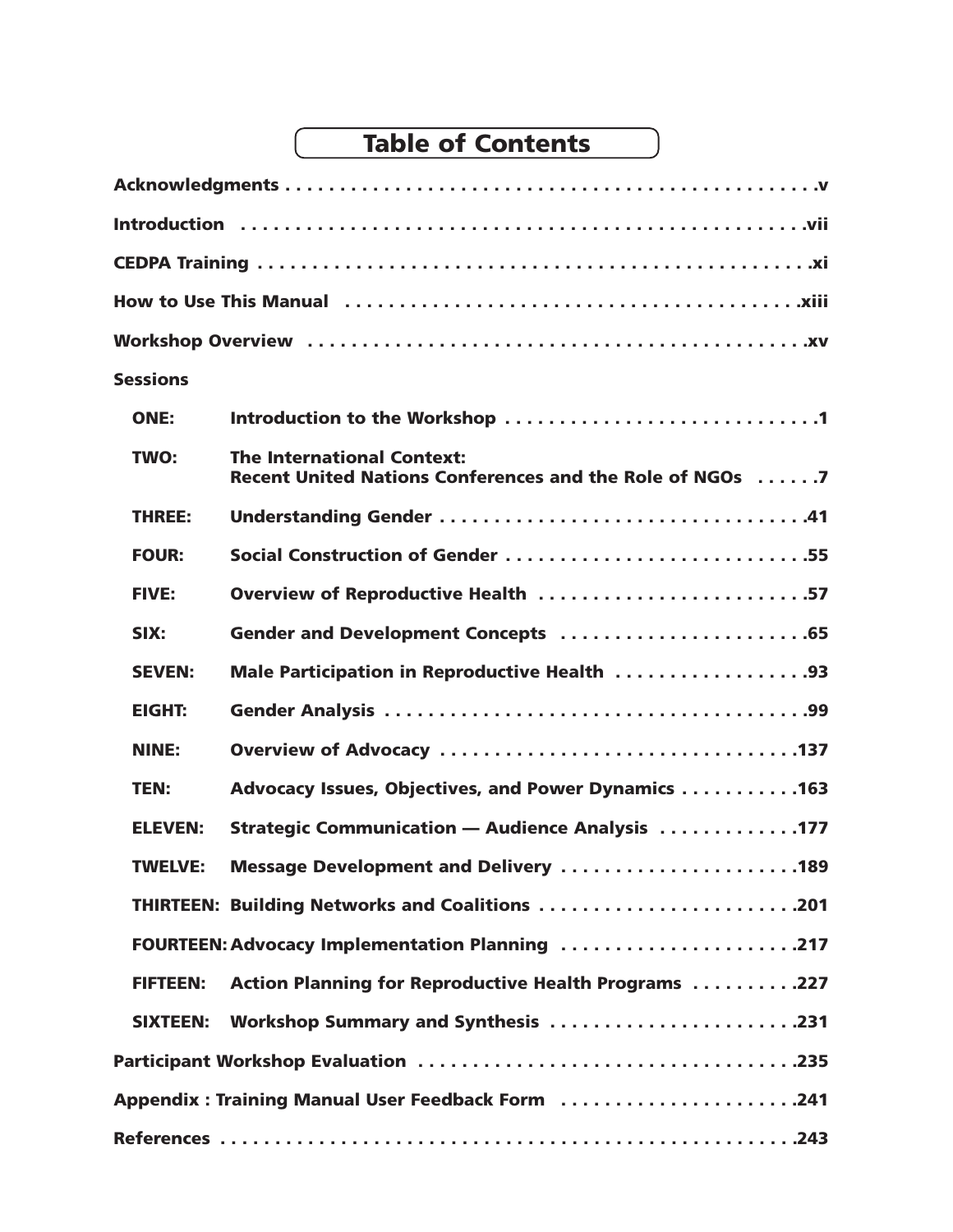### **ACKNOWLEDGMENTS**

*Gender, Reproductive Health, and Advocacy* was made possible by a grant from the United Nations Population Fund (UNFPA). CEDPA is grateful for UNFPA's generous support for this manual as well as for many training activities and publications over the years. Specifically, CEDPA would like to thank Sylvie I. Cohen, Senior Technical Advisor, Technical and Policy Division, UNFPA, for her support in the production of this manual and throughout the project. CEDPA also wishes to acknowledge the Johns Hopkins University Population Communication Services Project for continued collaboration and support in the development of gender equity tools.

Additional thanks go to the Bill and Melinda Gates Foundation for supporting the final editing and printing of this manual, under the auspices of the Women's Leadership Project.

Many people contributed to the development of this curriculum. Stacey Lissit and Frances Houck designed and tested the sessions and wrote the manual. Maryce Ramsey, Sarah Ford, and Sarah Fry provided editing and technical support. The manual was edited by Nicole Spencer and copyedited by Karen Ingebretsen and Donald Ranard.

CEDPA especially appreciates the valuable experience and input of partners and alumni. Their insights have helped us refine our understanding of gender, reproductive health, and advocacy and improve our capacity to share these concepts with others.

We would like to give our special thanks to those who participated in the field testing of this manual in Ghana, Nigeria, India, Malawi, and Nepal, and in regional and Washington-based workshops with participants from around the world. Their suggestions and feedback, as well as their commitment to gender equity, were invaluable to the development of the manual.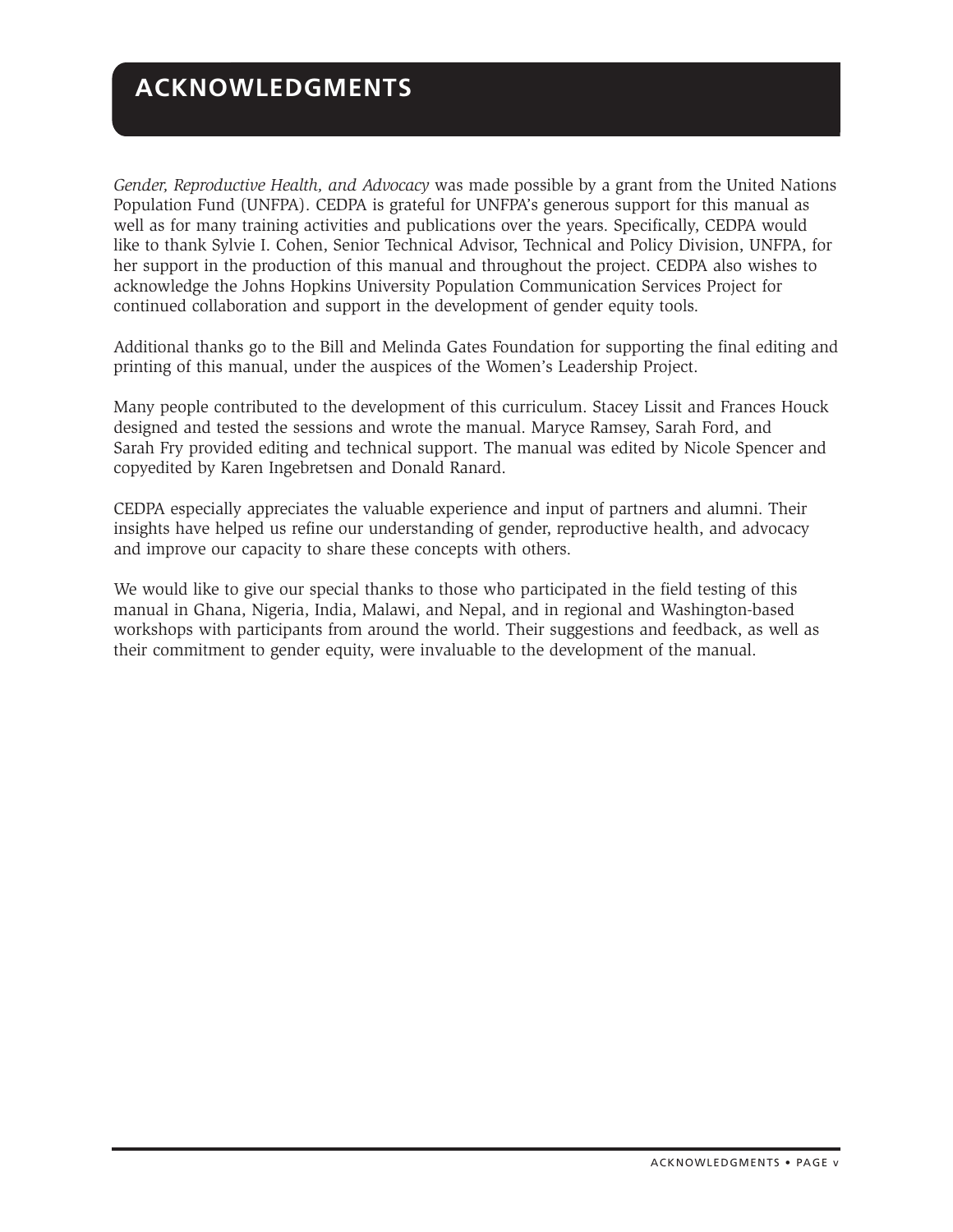#### **TALKING ABOUT A REVOLUTION—THE POLITICS OF POPULATION**

In September 1994, in Cairo, Egypt, all previous thinking on population changed forever. In a historic consensus, 180 countries, gathered for the International Conference on Population and Development (ICPD), hammered out a remarkable blueprint for population stabilization. For the first time at an international conference, population stabilization moved beyond family planning and was considered in the context of sustainable development. The 20-year Programme of Action that emerged from the conference sets forth a new vision for population and development programs based on core values of human rights, gender equity and equality, and improved quality of life for all. It emphasizes the integral links between population and development, sustained economic growth and sustainable development, and focuses on meeting the needs of individual women and men instead of on demographic targets. The third in a series of international meetings that focused on population issues, the ICPD was the first to explicitly link population with development in order to achieve a balance between the world's people and its resources. That such a wide range of political, religious, and cultural forces could endorse this new paradigm is truly revolutionary.

Previous international agreements on population set demographic targets, or goals, for the world's population, relying on the provision of contraceptive services as the means to achieve the targets. In stark contrast, in Cairo, the international community recognized the interrelationships between consumption and production patterns, economic development, population growth and structure, and environmental degradation. The Programme of Action, a non-binding document comprising 16 chapters and 118 pages, is a guide for governments over a 20-year period. It encompasses a wide spectrum of goals and recommendations in the areas of reproductive health and family planning, maternal and child health, education, poverty alleviation, environmental protection, consumption, and resource allocation. The document proposes an unprecedented 243 actions that governments and private sector actors can take to implement the conference's goals.

One of the most significant policy outcomes of the ICPD is the recognition that women's empowerment is essential to sustainable development. The Programme of Action affirms the advancement of gender equity and equality as a central principle in population stabilization. It notes that women are key actors in the development process and are also frequently the poorest of the poor. It recognizes that women often live in different circumstances than men, even in the same region. Differences in women's access to and control over resources and in their ability to make decisions about their lives affect the extent to which available reproductive health services are used. There was almost universal agreement in Cairo that giving women power over their lives not only serves to stabilize population growth but also leads to sustainable economic development.

The Cairo consensus also recognizes the need of population programs to move beyond traditional family planning and include expanded reproductive health programs. Reproductive health care is now promoted as a way to address a range of women's health needs as well as improve the quality of services provided to family planning users.

The Cairo conference achieved many things. It highlighted the link between population growth in the South and consumption in the North. It emphasized the link between population growth, development, and the environment. Most importantly, it recognized for the first time the ultimate right of women (not of states) to determine fertility, and the state's corresponding responsibility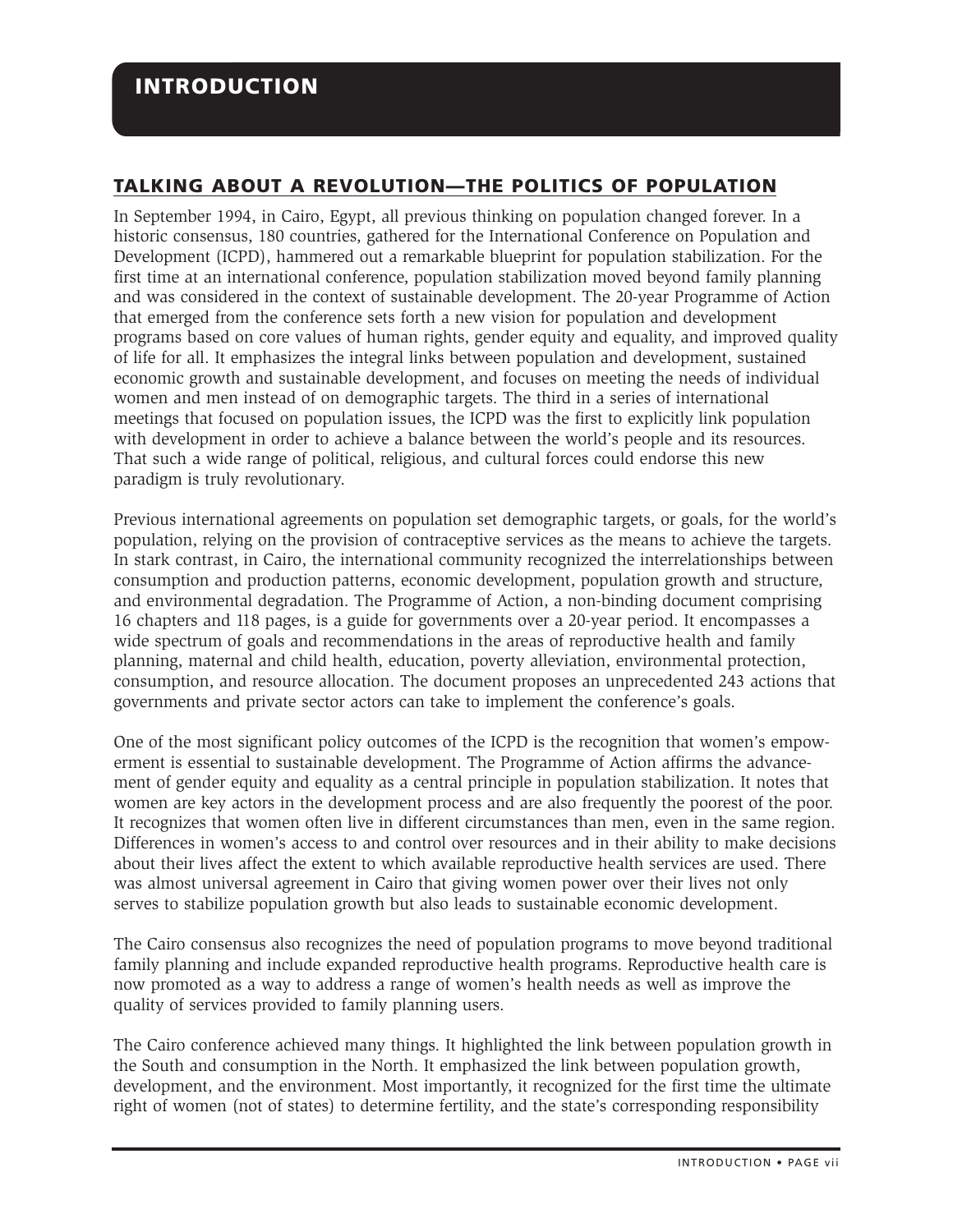to provide women with the resources to make informed choices. The following year in Beijing, the Fourth World Conference on Women (FWCW) focused on the interconnected issues of equality, development, and peace, analyzing them from a gender perspective. The Beijing Platform for Action asserts women's right "to have control over and decide freely and responsibly on matters related to their sexuality, including sexual and reproductive health, free of coercion, discrimination and violence."<sup>1</sup>

#### **CAIRO+5**

In 1999, a five-year review of progress by a UN Special Session showed that the implementation of the Cairo recommendations had brought about positive changes. Many countries had taken steps to integrate population concerns into their development strategies. However, for some countries and regions, progress was limited, and in some cases setbacks had occurred. Women and girls continued to face discrimination, and the HIV/AIDS pandemic increased mortality in many countries. Adolescents remain vulnerable to reproductive and sexual risks, and millions of couples and individuals still lacked access to reproductive health information and services. In the 106-paragraph review text, the UN urged governments to take strong measures to promote the human rights of women and encouraged them to pay more attention to reproductive health care in their population and development policies and programs.

#### **WHY GENDER, REPRODUCTIVE HEALTH, AND ADVOCACY?**

*Gender, Reproductive Health, and Advocacy* (GRAD) is a training program designed to assist program planners and implementers in putting into action the key concepts from the ICPD and the FWCW that are central to the achievement of sustainable development.

The term *gender* refers to the socially constructed roles and responsibilities assigned to women and men in a given culture or location. Gender is a basic organizing principle of societies that affects women and men in all activities and relationships and consequently influences the outcomes of development interventions. Unlike sex, which is universal, biological, and unchanging, gender roles and relationships are learned, vary among cultures (as well as among social groups within the same culture), and change over time. Gender is often misunderstood to mean *women*, when, in reality, gender refers to the roles and relationships of both women and men in a given cultural context.

Reproductive health is defined in the ICPD Programme of Action as

a state of complete physical, mental and social wellbeing and not merely the absence of disease or infirmity, in all matters related to the reproductive system and to its functions and processes. People are able to have a satisfying and safe sex life and they have the capability to reproduce and the freedom to decide if, when and how often to do so.

 $\overline{\phantom{a}}$ 

<sup>&</sup>lt;sup>1</sup> International Conference on Population and Developoment (ICPD) Programme of Action (Cairo, 1994), para 96.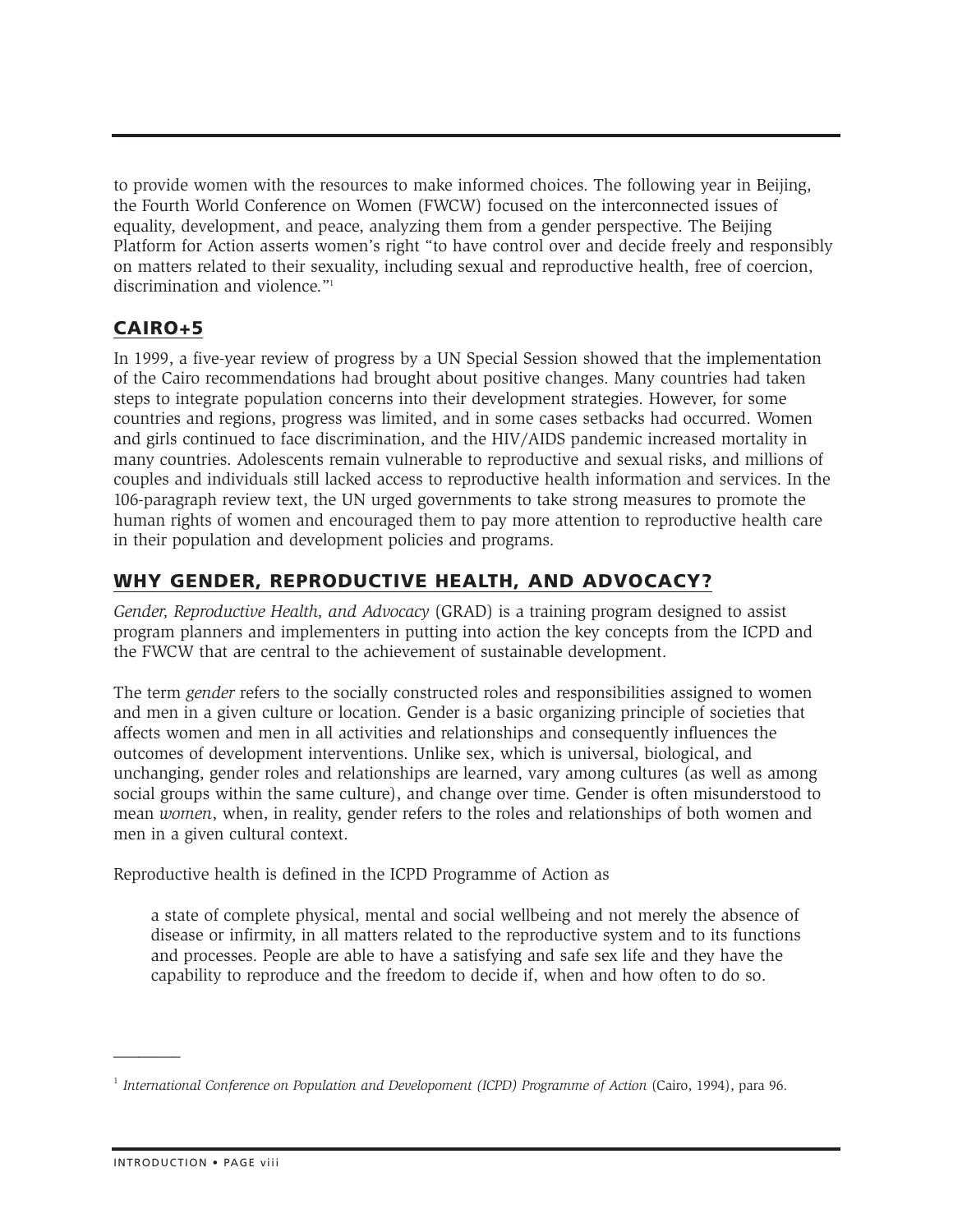Men and women have the right to be informed and have access to safe, effective, affordable and acceptable methods of their choice for the regulation of fertility, as well as access to health care for safe pregnancy and childbirth.<sup>2</sup>

The ICPD validated the complex context in which reproductive health exists. It reemphasized that reproductive health programs must address this context if they are to be effective and sustainable. Ensuring that people have the means and resources to protect their reproductive health and rights is complicated. It involves behavior change in individuals, families, institutions, and communities, as well as a shift in norms and values. Such change is difficult. Development practitioners, for example, have long known that in order to effect true and lasting behavior change, projects must do more than provide health services and information. They must develop explicit strategies to address the factors that serve as obstacles to healthy practices.

Gender issues—discrimination, inequities, and stereotypes—often impede behavior change and put people's reproductive health at risk. Gender issues must be systematically considered and addressed in all project activities. For example, how do the roles and responsibilities of men within the family affect their acceptance of condoms? How do women's roles and status in the family affect their ability to discuss the use of family planning or select a method? What are the cultural norms regarding sexual behavior for men and for women, and how do these affect the spread of sexually transmitted diseases? What are the implications of the answers to these questions in designing, implementing, and evaluating effective and sustainable programs? The GRAD workshop will enable participants to ask relevant questions related to gender issues and design rational programmatic responses.

The advocacy efforts of non-governmental organizations (NGOs) have been vital in creating a new consensus that women's empowerment is central to social and economic development and population stabilization. More than 4,000 representatives of well over 1,500 NGOs from 100 countries attended the issues-oriented NGO Forum that ran parallel to the official ICPD in 1994. NGO leaders offered a pragmatic view of international policy and of how to respond to the needs of individuals and families—especially women and the poor—who are frequently underrepresented in international forums. The presence of NGOs had a decided effect on the document that was drafted in Cairo and has had a lasting effect on the way multilateral and government institutions relate to actors in civil society.

Throughout the process leading up to the FWCW and the ICPD, women from developed and developing countries effectively advocated for policies that empower women and promote gender equity. As a result of the exchange of many different ideas and perspectives and much information, a viable action plan was created that reflects the realities and complexities of families, national policies, and development. The fact that both NGOs and women leaders were able to influence the planning and outcome of the ICPD reveals the important role of civil society in bringing issues of reproductive health and rights to global attention. It is clear that an active NGO sector will continue to be a significant catalyst for the complete and successful implementation of the ICPD Programme of Action and the FWCW Plan of Action.

 $\overline{\phantom{a}}$ 

<sup>&</sup>lt;sup>2</sup> Quoted in Family Care International, *Action for the 21st Century: Reproductive Health and Rights for All* (New York: Author, 1994).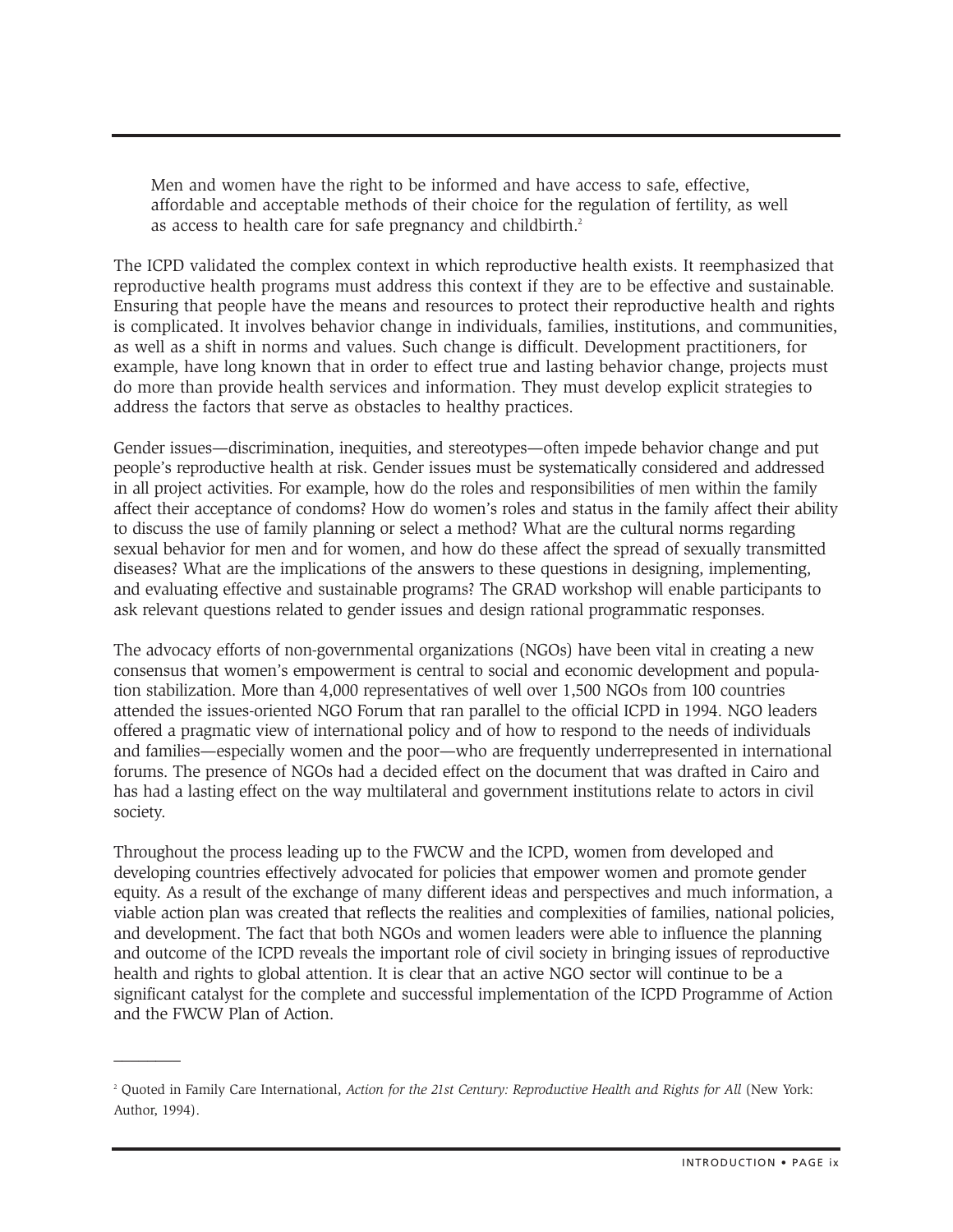#### **CONCEPTUAL FRAMEWORK FOR THE GRAD WORKSHOP**

Improving women's reproductive health is more complex than just making family planning services more accessible. A comprehensive approach is required to address the underlying contextual factors, including illiteracy, harmful traditional practices, and early marriage. Reproductive health services, while vitally important, must be provided in combination with complementary efforts in education, income generation, and community mobilization to enable women and their families to develop to their full potentials.

The GRAD workshop enables participants to view reproductive health issues and programmatic responses through a "gender lens" — to ask questions about how gender roles and relationships in a given context will affect and be affected by project activities. Having gained a gender perspective, participants will be better able to design, implement, and evaluate reproductive health programs that actively promote and advance gender equity and equality. The workshop will provide advocacy skills to strengthen the capacity of NGOs to be players in the international policy arena.

The conceptual framework for the workshop is represented by a triangle, the symbol of change. Gender makes up the base of the triangle because gender issues permeate all programs and projects and are a factor in all issues related to reproductive health. Reproductive health forms the middle of the triangle because it is the primary area within which participants will be seeking to promote change. Reproductive health programs and policies must promote gender equity if they are to be both effective and sustainable. Advocacy tops the triangle, indicating that implementing gender-sensitive reproductive health programs alone is not enough. To create an environment that supports reproductive rights, gender equity, and true gender equality, participants must actively promote social change at all levels of society.

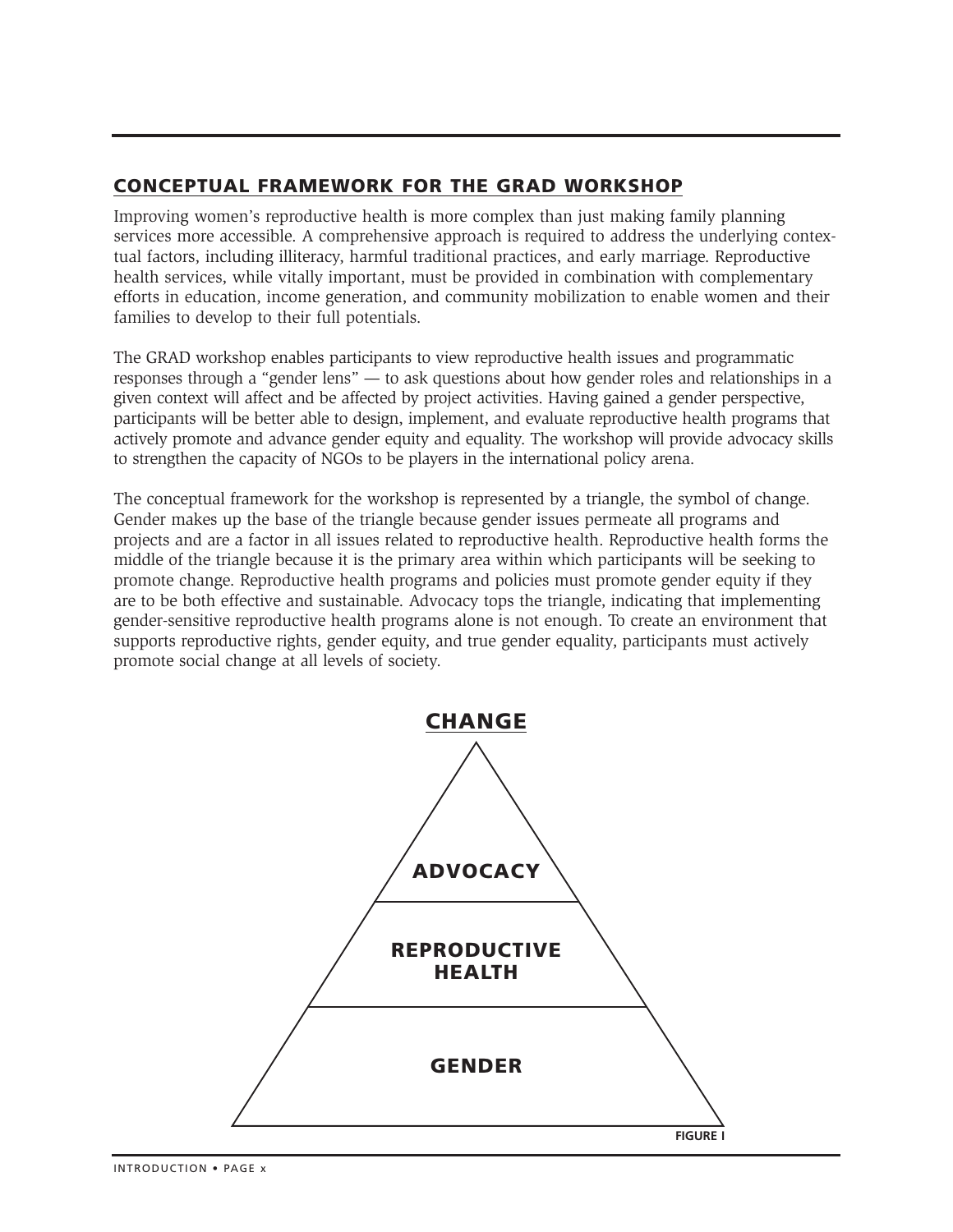#### **CEDPA TRAINING**

Since its founding in 1975, CEDPA has dedicated its programs and training activities to empowering women at all levels of society to be full partners in development. Toward this end, CEDPA works to build the skills of NGOs designed to promote positive change for women. CEDPA's training in program management and institution building develops leadership and managerial skills, especially among women, and strengthens capacities to provide efficient programs and services. Training is conducted at CEDPA's main office in Washington, D.C., and at the regional and country levels.

Through these programs, more than 5,000 women and men from 134 countries around the world have honed critical management skills. Many have returned to their organizations to lead womeninclusive development programs.

CEDPA training employs a participatory, experiential methodology based on the principles of adult learning. Individual participants are encouraged to manage their own learning and share responsibility with trainers. This methodology draws on the participants' experiences and encourages active problem solving and critical and analytical thinking.

Each session follows a pattern of evolving understanding; participants engage in a specific learning experience related to the workshop topic and then reflect on this experience and on personal and socio-cultural factors related to the topic. They draw out key concepts and develop generalizations about the lessons learned. Finally, they learn how to apply the new material in practical ways.

The GRAD manual documents CEDPA's experience as a leader in gender and reproductive health training. Sessions from the manual have been field-tested with CEDPA partner organizations in Ghana, Nigeria, India, Malawi, and Nepal, and in regional and Washington-based workshops with participants from around the world.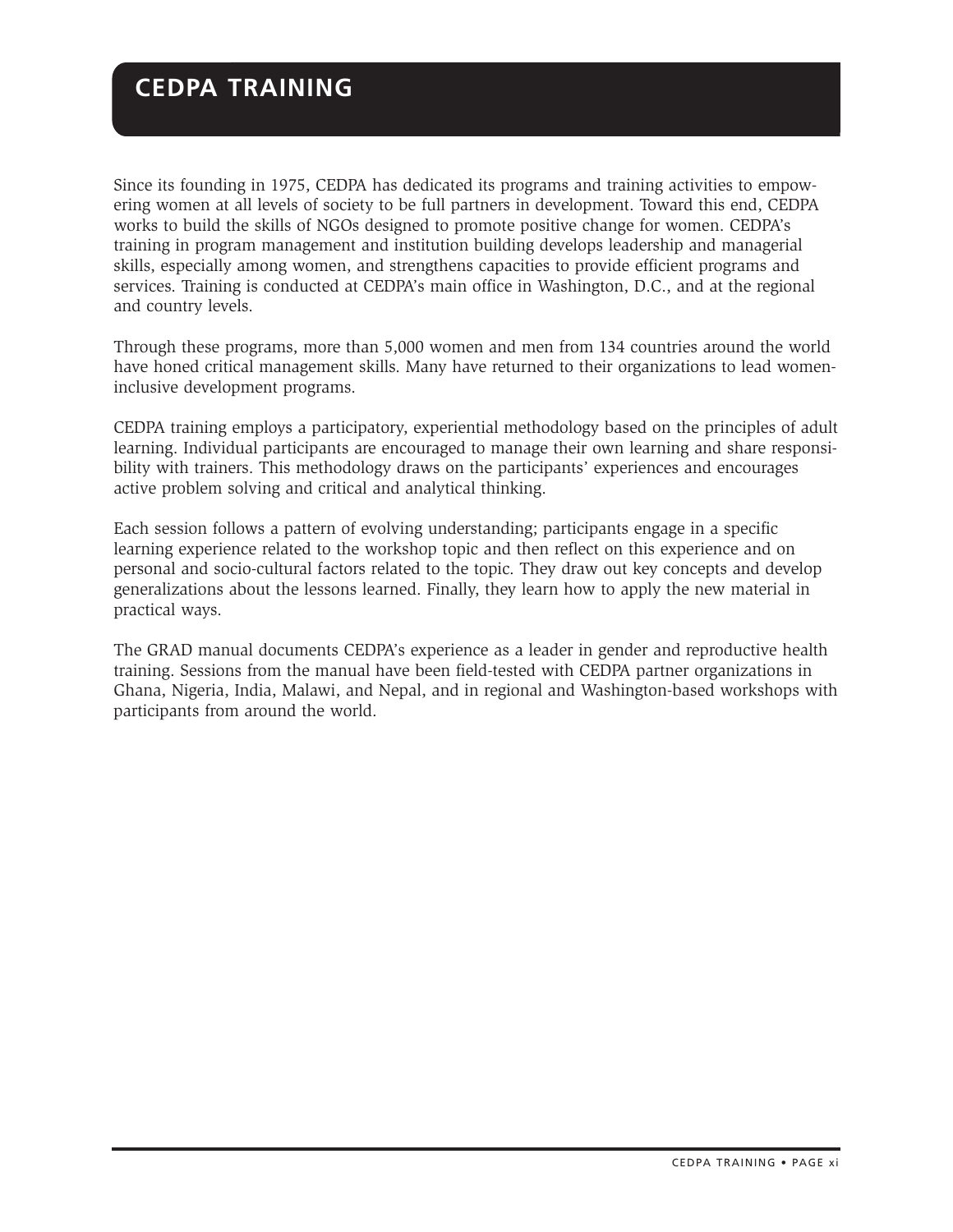This manual was written for experienced trainers around the world who are committed to participatory methodologies. It assumes that these trainers will also be familiar with gender and reproductive health issues and will possess the skills required for effective advocacy. The manual provides a systematic approach for participants to acquire or sharpen their skills in these areas. The trainer's role is to facilitate the learning process using the approach and materials provided in the sessions of this manual. Team training is highly recommended, as is administrative support, to capture and reproduce the participants' work over the course of the workshop. Each session includes the following components:

**TITLE—**identifies the main topic of the session.

**LEARNER OBJECTIVES—describes what participants will be able to do by the end of the session** in order to demonstrate increased knowledge, improved skills, or changed attitudes. The trainer should write the learner objectives on a flipchart prior to each session. S/he should open each session by reviewing the learner objectives.

**TIME—**indicates the approximate duration of the session, assuming 20 participants.

**SESSION OVERVIEW—**provides a breakdown of the session into sub-activities, including approximate times.

**MATERIALS—**lists the materials required for the session.

**HANDOUTS—**lists the handouts required for the session. The handouts can be found at the end of each session and should be reproduced for all participants unless they are designated as trainer resources. Trainer resources are intended to provide background information to the trainer and need not be distributed among participants.

**PREPARATION—**lists tasks the facilitator must do before the session.

**STEPS—**provides the instructions for conducting the session. Most sessions are built upon the four components of the experiential learning cycle: *experience, reflection, generalization,* and *application.* The *experience* is an exercise or participatory presentation in which information is presented for discussion and learning. *Reflection* helps participants think about and analyze new information and develop their own ideas about a topic. *Generalization* allows participants to draw broad conclusions and lessons learned about the new information. *Application* enables them to visualize how they may apply their new knowledge and skills in the future.

**FLIPCHART—** indicates information that is most effective when presented or captured on a flipchart. This is represented by the symbol at left.

**NOTES TO THE TRAINER—**highlights additional information, such as background notes or alternative ways to manage a particular activity. These notes are preceded by a pointing finger.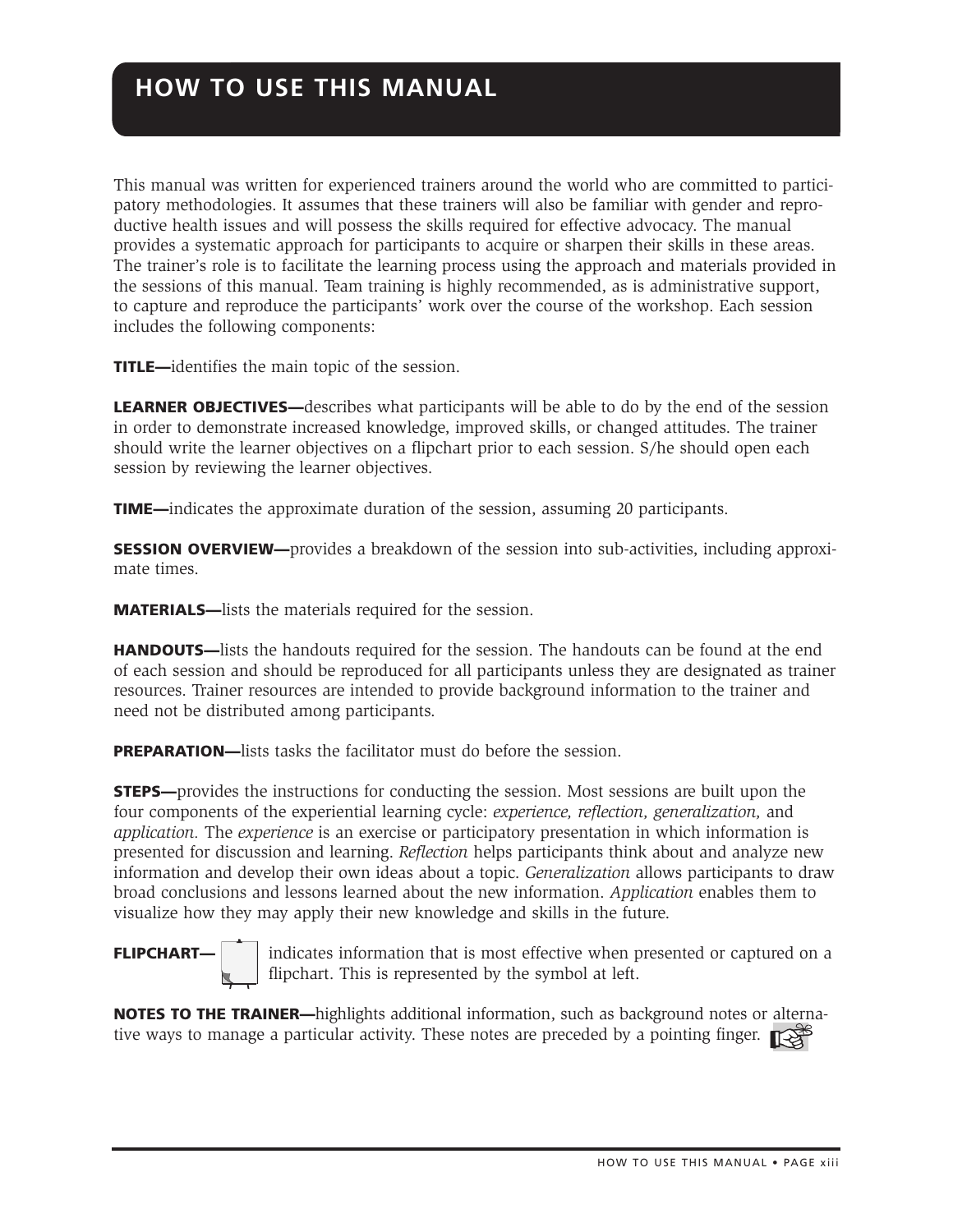### **WORKSHOP OVERVIEW**

The GRAD workshop is a two-week workshop designed to train approximately 20 participants in the areas of gender issues, reproductive health and rights, and advocacy for policy change.

#### **GOALS**

- To provide participants with the knowledge, skills, and attitudes that will enable them to put into practice the broad, comprehensive approach to reproductive health as agreed to in United Nations (UN) international conferences, and to implement innovative advocacy strategies for positive change.
- To enable participants to design, implement, and evaluate reproductive health programs that actively promote gender equity and equality.

#### **OBJECTIVES**

By the end of the workshop, participants will be able to

- Describe the historical context and implications of recent UN conferences, including the International Conference on Population and Development and the Beijing Fourth World Conference on Women.
- Explain the relationship between human rights and reproductive rights.
- Specify the basic components of reproductive health and describe social, economic, political, and cultural factors that affect reproductive health.
- Incorporate gender considerations and perspectives into all reproductive health activities, projects, and programs.
- Advocate for gender equity and equality and reproductive health and rights.
- Establish and build linkages, networks, and coalitions with other organizations in population and development in order to work more effectively for social change.

#### **PARTICIPANTS**

The GRAD workshop is appropriate for development practitioners from non-governmental organizations, community-based organizations (CBOs), and governments working in reproductive health, women's empowerment, sustainable development, and related areas. Participants are encouraged to attend in pairs. These pairings could bring together emerging and established leaders from within a single organization or government, as well as non-governmental leaders working in similar fields or in public/private partnerships.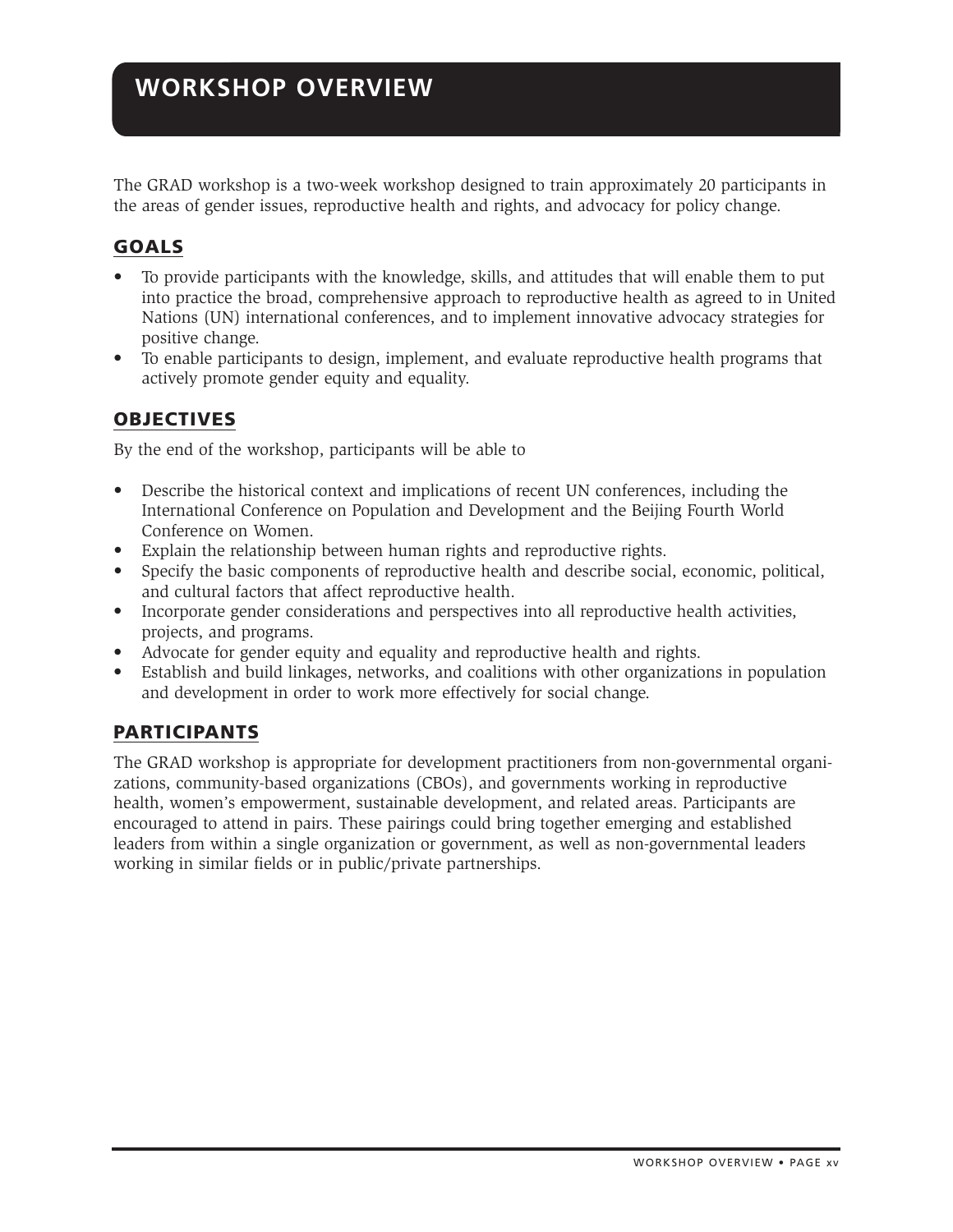|        | i    |
|--------|------|
| ı<br>I |      |
|        |      |
|        |      |
|        |      |
|        |      |
|        |      |
|        |      |
|        | ֚֚֚֬ |
| I      |      |
| I      |      |
| ı<br>I |      |
|        |      |
| I      |      |
| é      | ֚֘֝  |
|        |      |
|        |      |
|        |      |
| I      |      |
|        |      |
|        |      |
|        |      |
| ļ      |      |
|        |      |
|        |      |
|        |      |
|        |      |
|        |      |
|        |      |
|        | l    |
|        | l    |
|        | ׇ֚֘֡ |
|        | ٦    |
|        |      |
|        |      |
|        |      |
|        |      |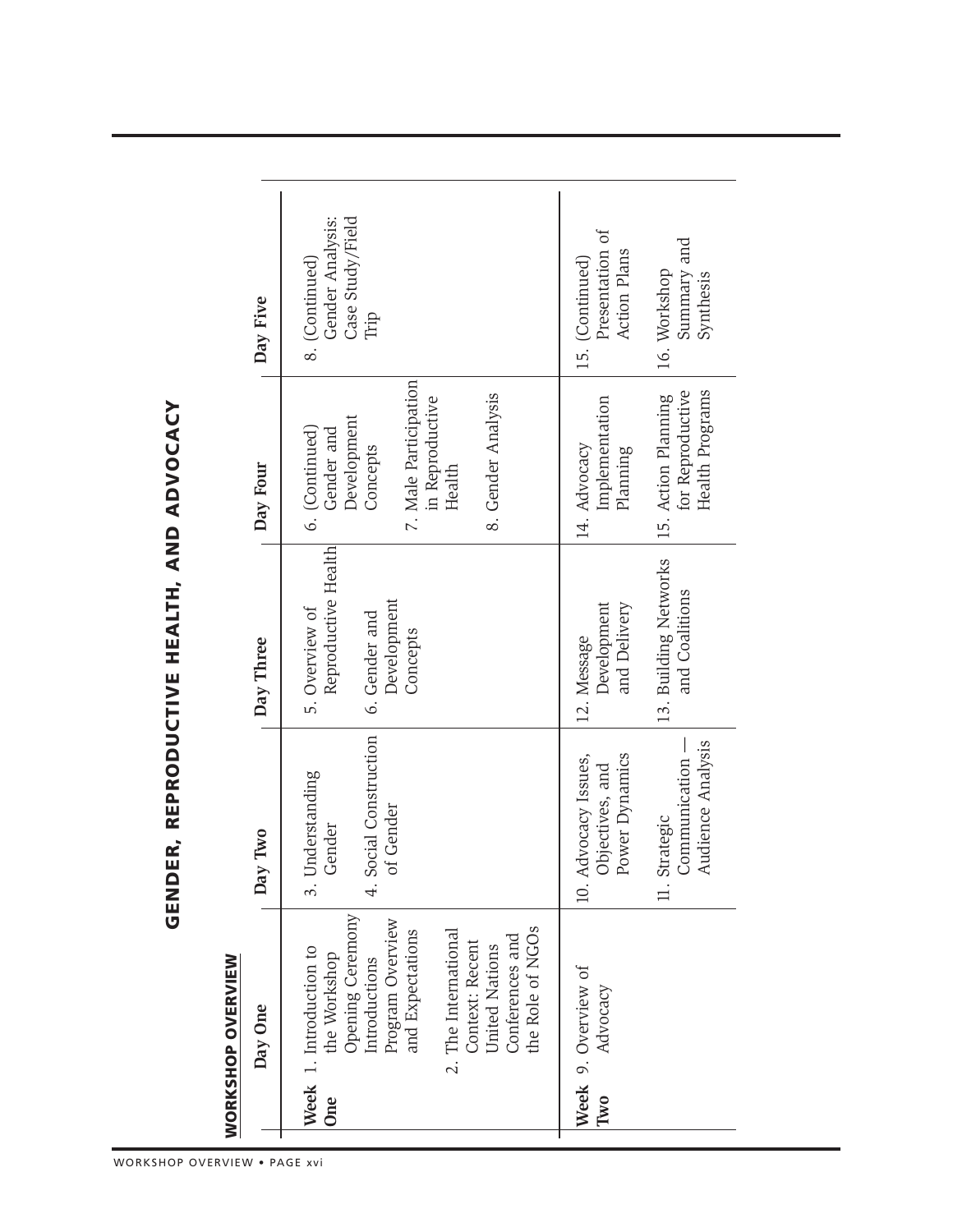#### **SESSION ONE:**  INTRODUCTION TO THE WORKSHOP

#### **LEARNER OBJECTIVES**

By the end of the session, participants will be able to

- Discuss their expectations for the GRAD workshop.
- Explain the goals and objectives of the GRAD workshop.

#### **TIME**

2 hours

#### **SESSION OVERVIEW**

- A. Welcome and Opening Ceremony (15 minutes)
- B. Participant Introductions (45 minutes)
- C. Program Overview and Expectations (45 minutes)
- D. Overview of Workshop Schedule (15 minutes)

#### **MATERIALS**

- Flipchart and paper, markers, tape
- Note cards big enough to write workshop expectations on

#### **HANDOUTS**

1A—Workshop Goals and Objectives

1B—Workshop Schedule (to be developed by trainers)

#### **PREPARATION**

Before this session

- Invite a guest speaker (project director, local dignitary, advocacy expert, etc.) to make the opening remarks.
- Write the learner objectives on a flipchart.
- Write introduction headings on a flipchart (see Activity A, Step 1).
- Write the workshop goals and objectives on a flipchart (see Handout 1A).
- Write the workshop schedule on a flipchart (or on several flipchart pages taped together).
- Produce Handout 1B—Workshop Schedule, using the Workshop Overview as a model.

#### **A. WELCOME AND OPENING CEREMONY**

(15 minutes)

#### **STEP 1**

Welcome the participants to the workshop. Explain that over the next two weeks they will learn how to incorporate a gender perspective into comprehensive reproductive health programs and how to advocate for more favorable reproductive health policies and programs. Tell the participants that the workshop will use participatory methodologies and that their participation will contribute to its overall success. Review the workshop goals and objectives you wrote on the flipchart, then review the session's learner objectives, also previously written on a flipchart.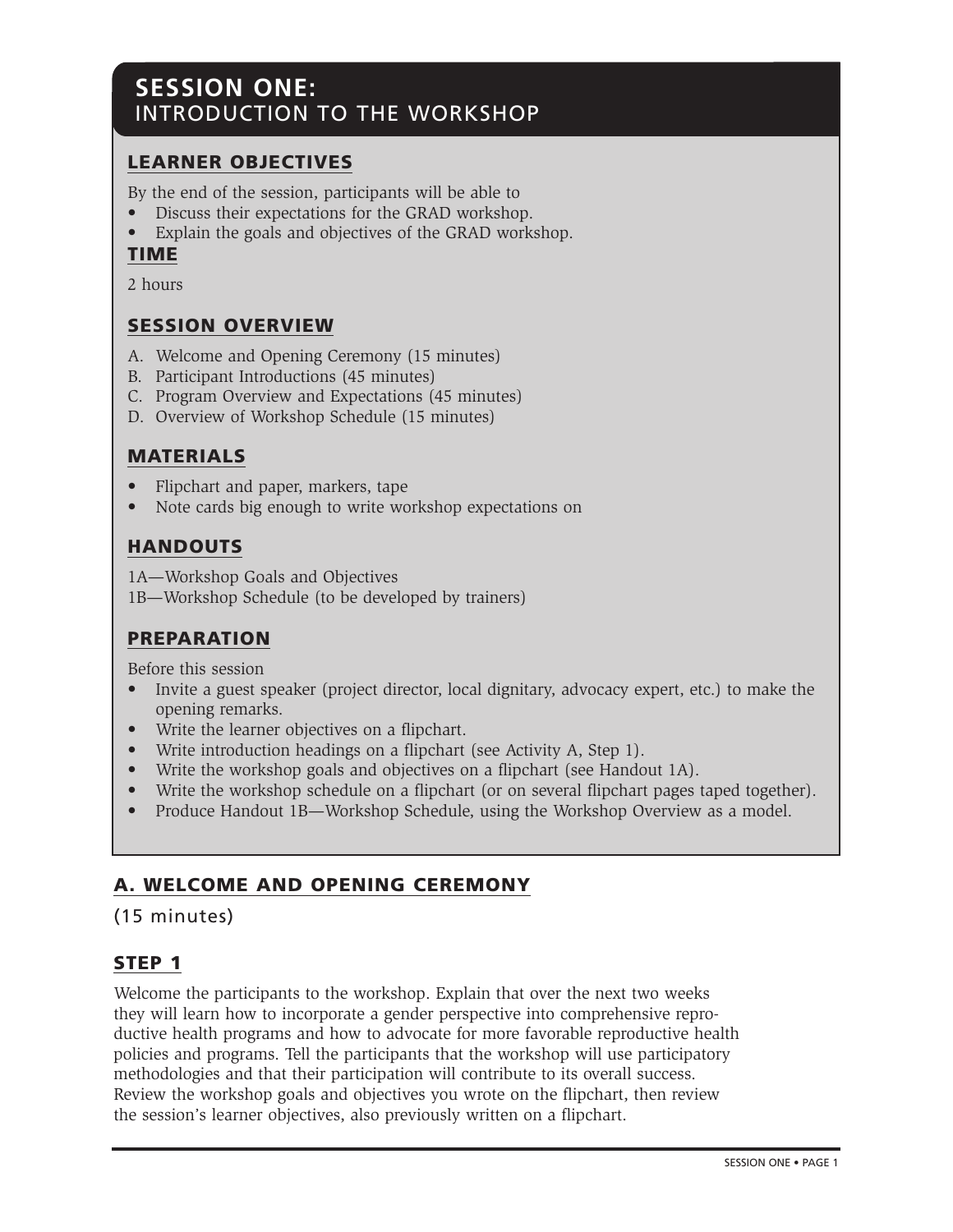#### **STEP 2**

Introduce the guest speaker, who will open the workshop with remarks on a topic relevant to the workshop goals.

#### **B. PARTICIPANT INTRODUCTIONS**

(45 minutes)

#### **STEP 1**

Explain to the attendees that since this is a participatory workshop in which they will be sharing and learning from one other, it is important that they get to know each other in the beginning. Give each participant a piece of flipchart paper and a marker and ask her or him to write the following information:

> Name Organization Job title Most satisfying aspects of your job Most challenging aspects of your job A key gender issue facing your organization/project/community

#### **STEP 2**

Ask each participant to share her/his flipchart page with the group.

#### **C. PROGRAM OVERVIEW AND EXPECTATIONS**

(45 minutes)

#### **STEP 1**

Give each participant two note cards and a marker and explain that the group will now identify and share its expectations for the workshop. Ask participants to write one expectation on each card. Invite the participants, one by one, to read their expectations aloud to the rest of the group, and then to tape the cards to the wall or a flipchart. Ask them to tape similar expectations near each other to create groupings.

#### **STEP 2**

Present the workshop goals and objectives on a flipchart. Compare the participants' expectations with the workshop objectives. If some expectations do not correspond to the workshop agenda, discuss how they might be incorporated. It may be necessary to adjust the objectives somewhat.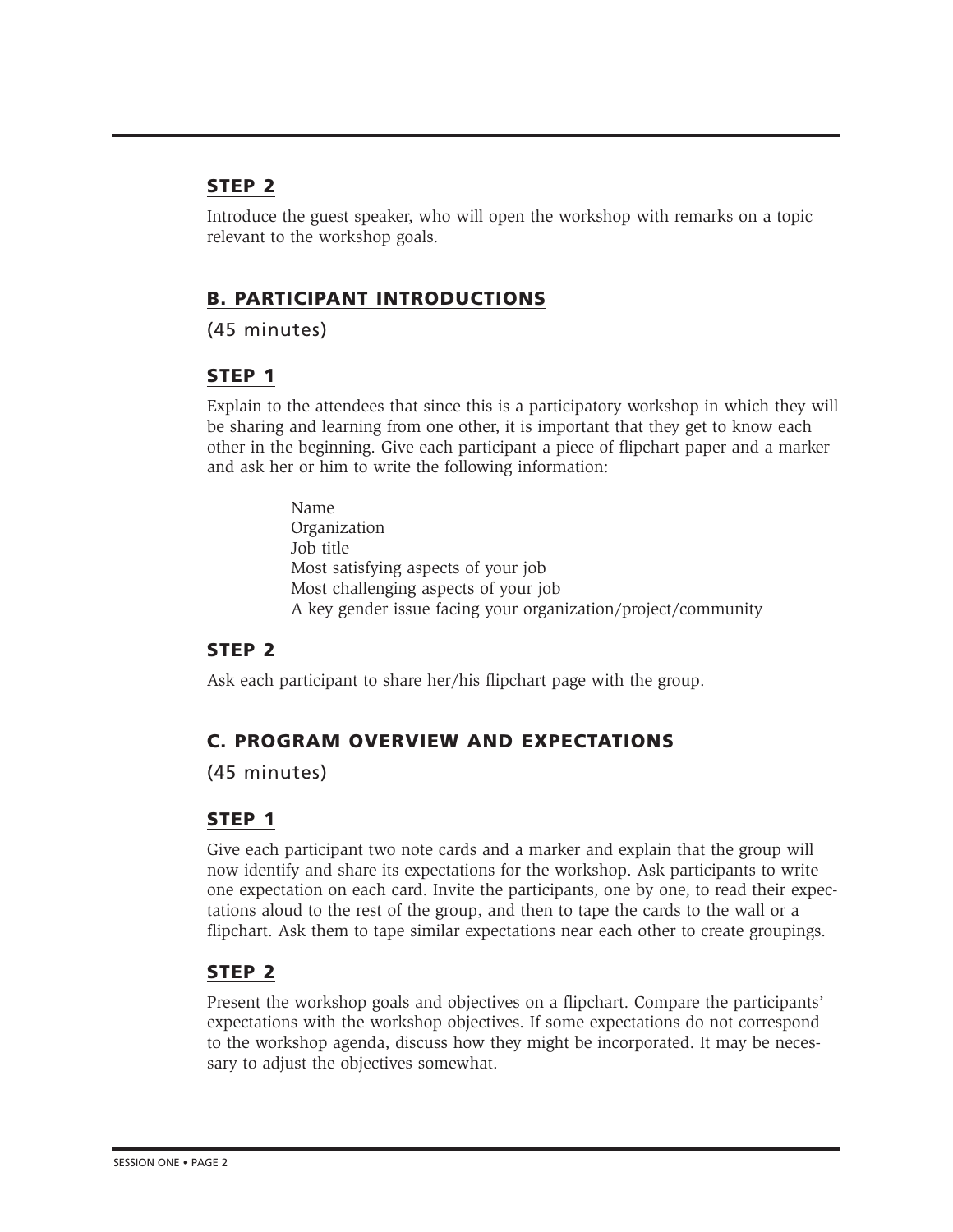#### **STEP 3**

If a participant has an expectation that cannot feasibly be met, discuss possible options for fulfilling it, maybe during a future training program. If the expectation is not within the scope of the workshop's agenda, discuss this openly.

#### **D. OVERVIEW OF WORKSHOP SCHEDULE**

(15 minutes)

#### **STEP 1**

On a flipchart, present the workshop schedule that you have developed, allowing time for questions and clarifications. Ask the participants to select a group representative who will serve as liaison between participants and trainers to help ensure that participants' needs are met throughout the training program.

#### **STEP 2**

Distribute Handouts 1A and 1B. (Handout 1B will have been developed by trainers.)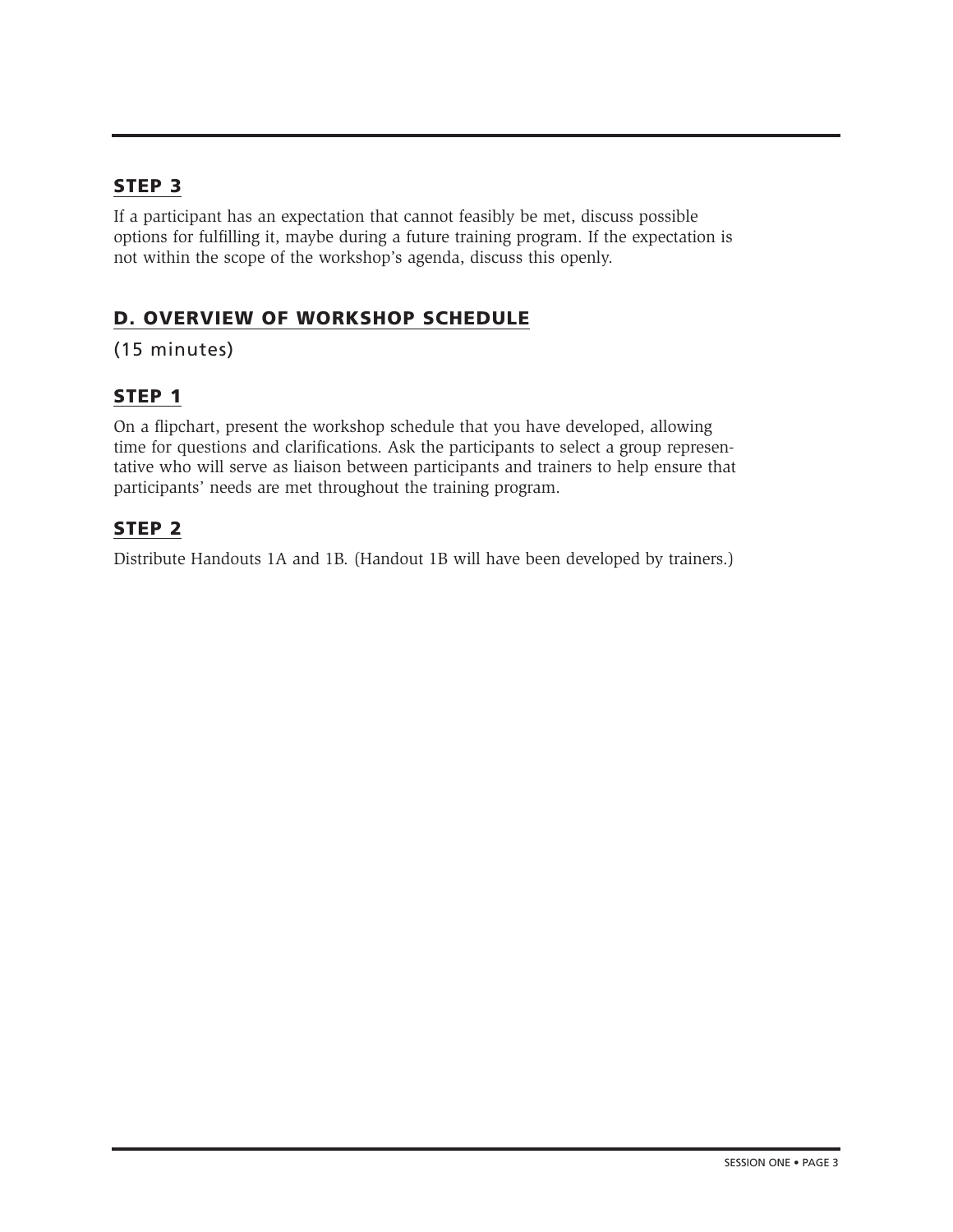#### **WORKSHOP GOALS AND OBJECTIVES**

#### **Goals**

- To provide participants with the knowledge, skills, and attitudes that will enable them to put into practice the broad, comprehensive approach to reproductive health as agreed to in United Nations (UN) international conferences and to implement innovative advocacy strategies for positive change.
- To enable participants to design, implement, and evaluate reproductive health programs that actively promote gender equity and equality.

#### **Objectives**

By the end of the workshop, participants will be able to:

- Describe the historical context and implications of recent United Nations conferences, including the International Conference on Population and Development and the Beijing Fourth World Conference on Women.
- Explain the relationship between human rights and reproductive rights.
- Specify the basic components of reproductive health and describe social, economic, political, and cultural factors that affect reproductive health.
- Incorporate gender considerations and perspectives into all reproductive health activities, projects, and programs.
- Advocate for gender equity and equality and reproductive health and rights.
- Establish and build linkages, networks, and coalitions with other organizations working in population and development in order to work more effectively for social change.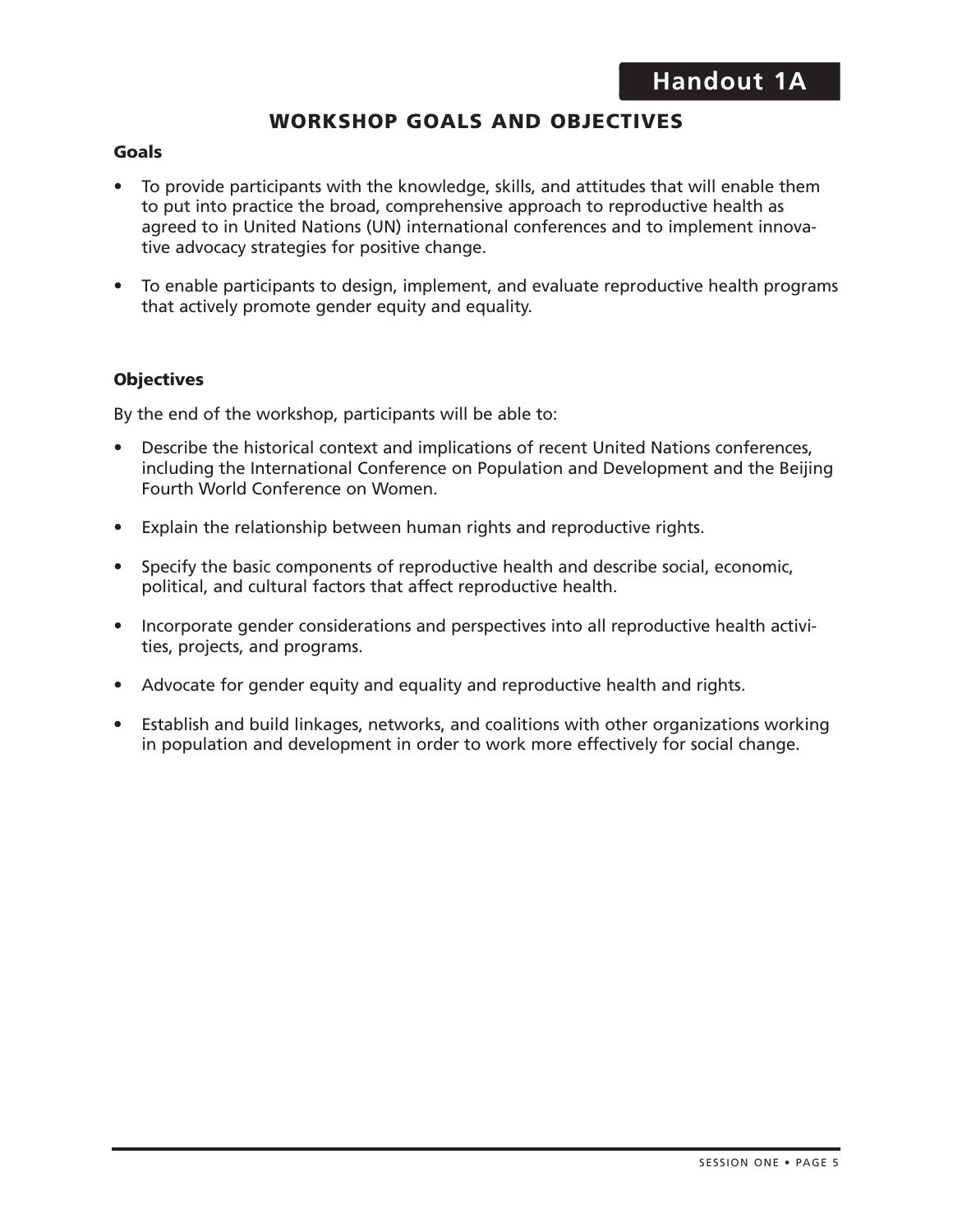#### **SESSION TWO**: THE INTERNATIONAL CONTEXT: RECENT UNITED NATIONS CONFERENCES AND THE ROLE OF NGOS

#### **LEARNER OBJECTIVES**

By the end of the session, participants will be able to

- Explain the relationship between human rights and reproductive rights.
- Describe the key achievements and historical implications of recent United Nations conferences for women's reproductive rights.
- Discuss the importance and evolution of the role of NGOs in the international health arena.

#### **TIME**

3 hours, 15 minutes

#### **SESSION OVERVIEW**

- A. Reproductive Rights Are Human Rights (45 Minutes)
- B. The Road to Cairo: Results of Major World Conferences (1 hour, 30 minutes)
- C. The Role of the NGO in the International Health Arena (1 hour)

#### **MATERIALS**

- Flipchart and paper, markers, tape
- Note cards of different colored paper
- Poster board; different colored markers; scissors; glue; glossy magazines, brochures or other publications containing a variety of pictures; any other art supplies that can be used to create multimedia posters

#### **HANDOUTS**

- 2A—World Conference on Women, Nairobi, 1985
- 2B—United Nations Conference on Environment and Development ("Earth Summit"), Rio de Janeiro, 1992
- 2C—International Conference on Population and Development, Cairo, 1994
- 2D—Fourth World Conference on Women, Beijing, 1995
- 2E—Cairo+5 (UN Special Session to Assess Progress on the Cairo Programme of Action) Excerpt from a United Nations Press Release
- 2F—Trainer Resource: Background Document on the UN Conferences

#### **PREPARATION**

Before this session

- Write the learner objectives on a flipchart.
- Collect magazines and other sources of pictures that can be cut out (as many as possible).
- If possible, find other background documents on the international conferences to assist in group tasks.
- Prepare Flipcharts 2A and 2B.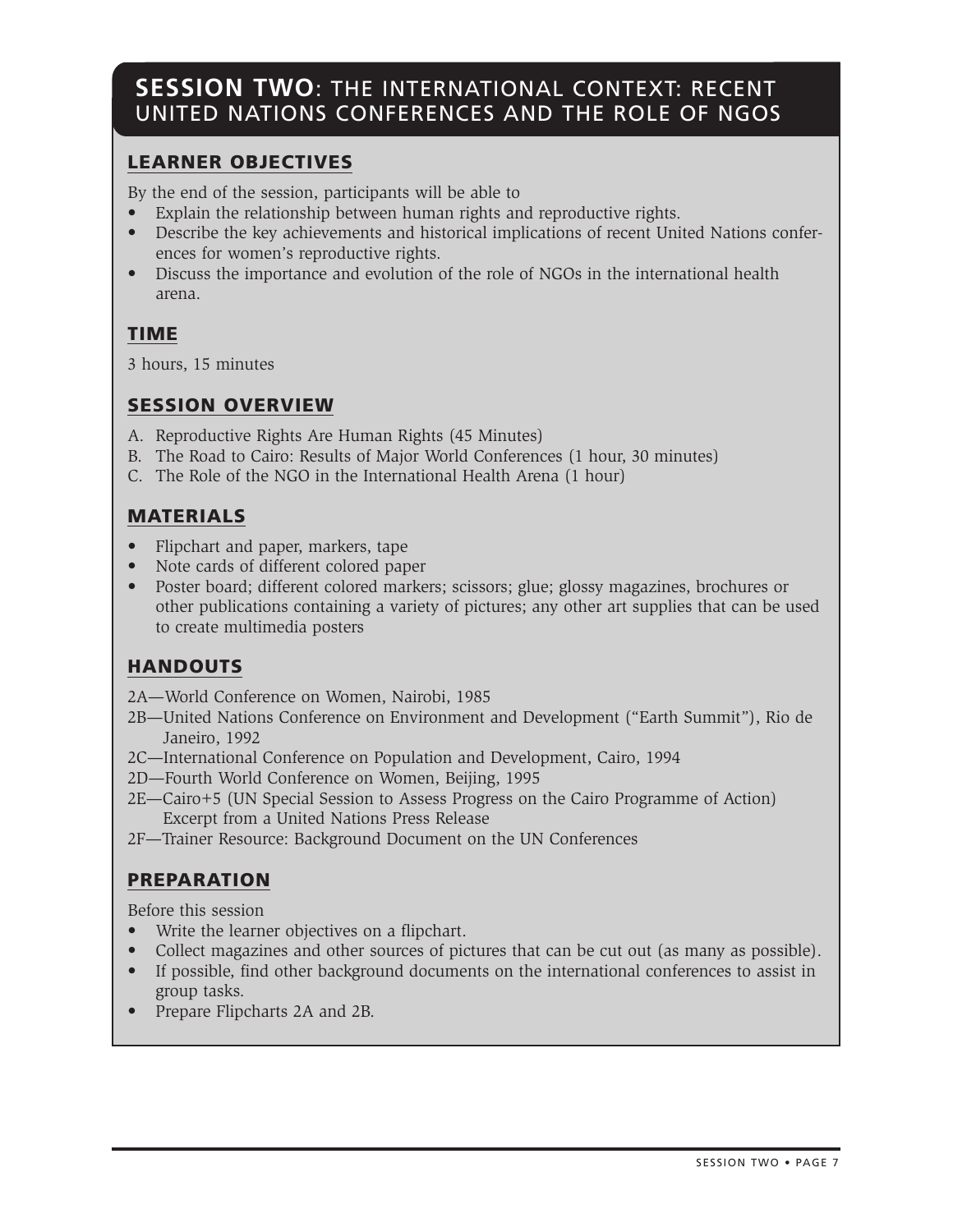#### **A. REPRODUCTIVE RIGHTS ARE HUMAN RIGHTS**

(45 minutes)

#### **STEP 1**

First, review the learner objectives you wrote on the flipchart. Next, explain that you will spend a few minutes focusing on the meaning of human and reproductive rights. Distribute note cards and markers to all the participants. Ask half of them to write on their note cards the meaning of the term *human rights* as they understand it. Then ask the other half to write on their note cards the meaning of the term *reproductive rights* as they understand it.

#### **STEP 2**

Divide a flipchart with two headings: *human right*s and *reproductive rights.* Ask the first half of the participants (human rights) to read their cards and tape them up under the correct heading. Next ask the second half (reproductive rights) to read their cards. Note similarities with human rights and tape those cards next to similar ones in the first group.

#### **STEP 3**

Ask the group what conclusions about human and reproductive rights they can draw from looking at the ideas on the flipchart.

**NOTE TO THE TRAINER:** The meanings of human rights and reproductive rights should be very similar—freedom, choice, protection, safety, health, respect, equality, etc. The chart should show how reproductive rights are, in fact, human rights.

#### **B. THE ROAD TO CAIRO: RESULTS OF MAJOR WORLD CONFERENCES**

(1 hour, 30 minutes)

#### **STEP 1**

Explain to the participants that it has taken decades of meetings and negotiations for countries to officially agree that reproductive rights are human rights and that they are worth promoting and protecting through the Programme of Action signed at the ICPD held in Cairo in 1994.

Paraphrase or read the first three paragraphs of Handout 2F—Trainer Resource to the participants as background information for this session. Write "First World Conference on Population, Bucharest, 1972" and "Second World Conference, Mexico City, 1984" on a flipchart.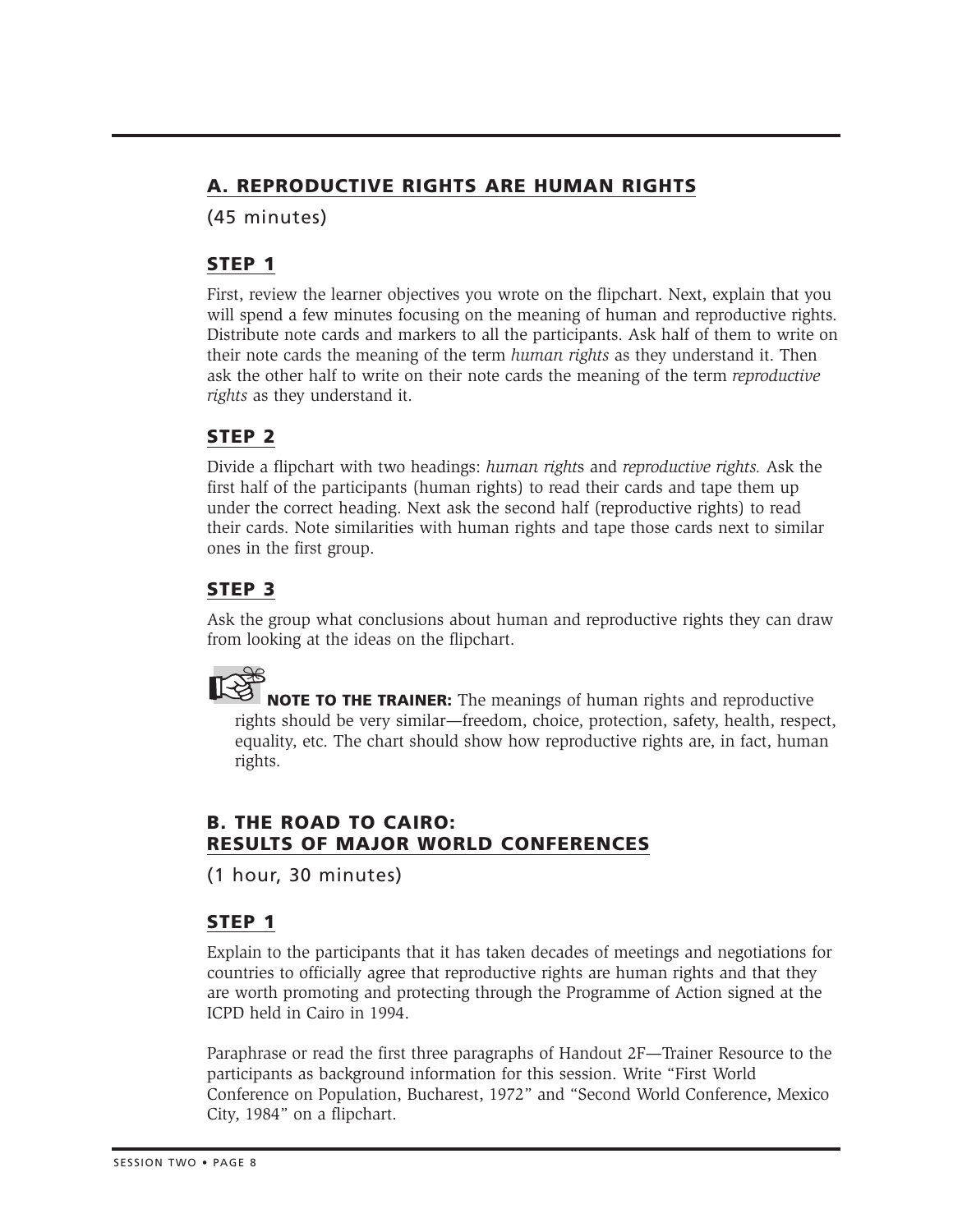Ask the group what other world conferences they know of that have contributed to the definition of reproductive rights over the last few decades. List the responses on a flipchart. Add any that are not mentioned. The final list should contain:

- World Conference on Women, Nairobi (1985)
- UN Conference on Environment and Development ("Earth Summit"), Rio de Janeiro (1992)
- International Conference on Population and Development, Cairo (1994)
- Fourth World Conference on Women, Beijing (1995)
- Cairo+5 (UN Special Session to assess the progress on the Cairo Programme of Action)

Ask if anyone has attended any of the world conferences. In Step 2, make sure that those who have are assigned to the groups dealing with the results from those conferences.

#### **STEP 2**

Divide the participants into five groups. Assign one of the world conferences to each group, selecting the most relevant conferences given your training context. Give each group a large piece of flipchart paper, colored paper to cut up, scissors, glue, magazines or other sources of pictures, markers, crayons, and any other interesting art supplies for creating a poster. Also provide each group with the appropriate conference handout. Present the task on Flipchart 2A.

- Review the background documents on your assigned conference and share any firsthand knowledge of its proceedings.
- Identify the following (if possible):
	- Conference purpose
	- Attendees and numbers
	- Main topics
	- Key achievements, outcomes, and milestones
- Using your imagination and the art materials provided, create a poster that represents the theme of the conference and the major milestones in reproductive/women's rights.

Time: 45 minutes

**FLIPCHART 2A**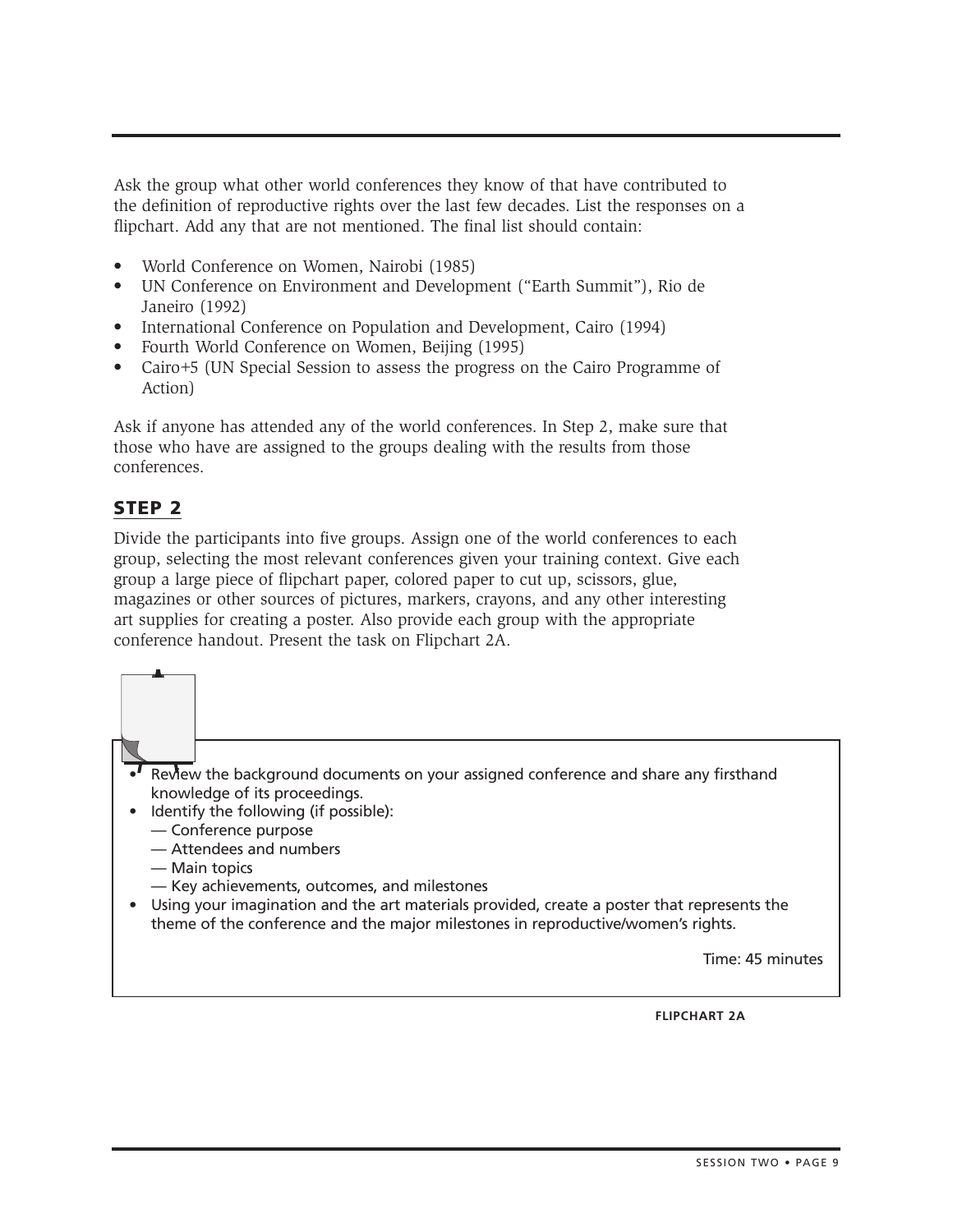#### **STEP 3**

Have the groups present and explain their works of art (five minutes each). Hang the posters about the room according to the chronological order of the conferences to create a "Road to Reproductive Rights." This will provide the participants with a visual historical context for the work they and their organizations are undertaking as a result of the achievements of these conferences.

#### **C. THE ROLE OF THE NGO IN THE INTERNATIONAL HEALTH ARENA**

(1 hour)

#### **STEP 1**

Ask the participants to return to their working groups and complete the following task:

**Consider** your assigned conference and discuss the following questions:

- Which NGOs attended?
- What was the status/role of the NGOs?
- Was there opposition to their presence or any other obstacle to NGO participation?

Develop a five-minute skit to illustrate the role of NGOs in pushing forward for reproductive rights during the conference.

Time: 20 minutes

**FLIPCHART 2B**

#### **STEP 2**

If possible, have each group present its skit in front of its poster. Allow time for questions and answers after each skit. As the skits progress, capture on a flipchart key aspects of the roles that NGOs played in the world conferences.

#### **STEP 3**

Summarize the session by reviewing the groups' posters and pointing out the common elements.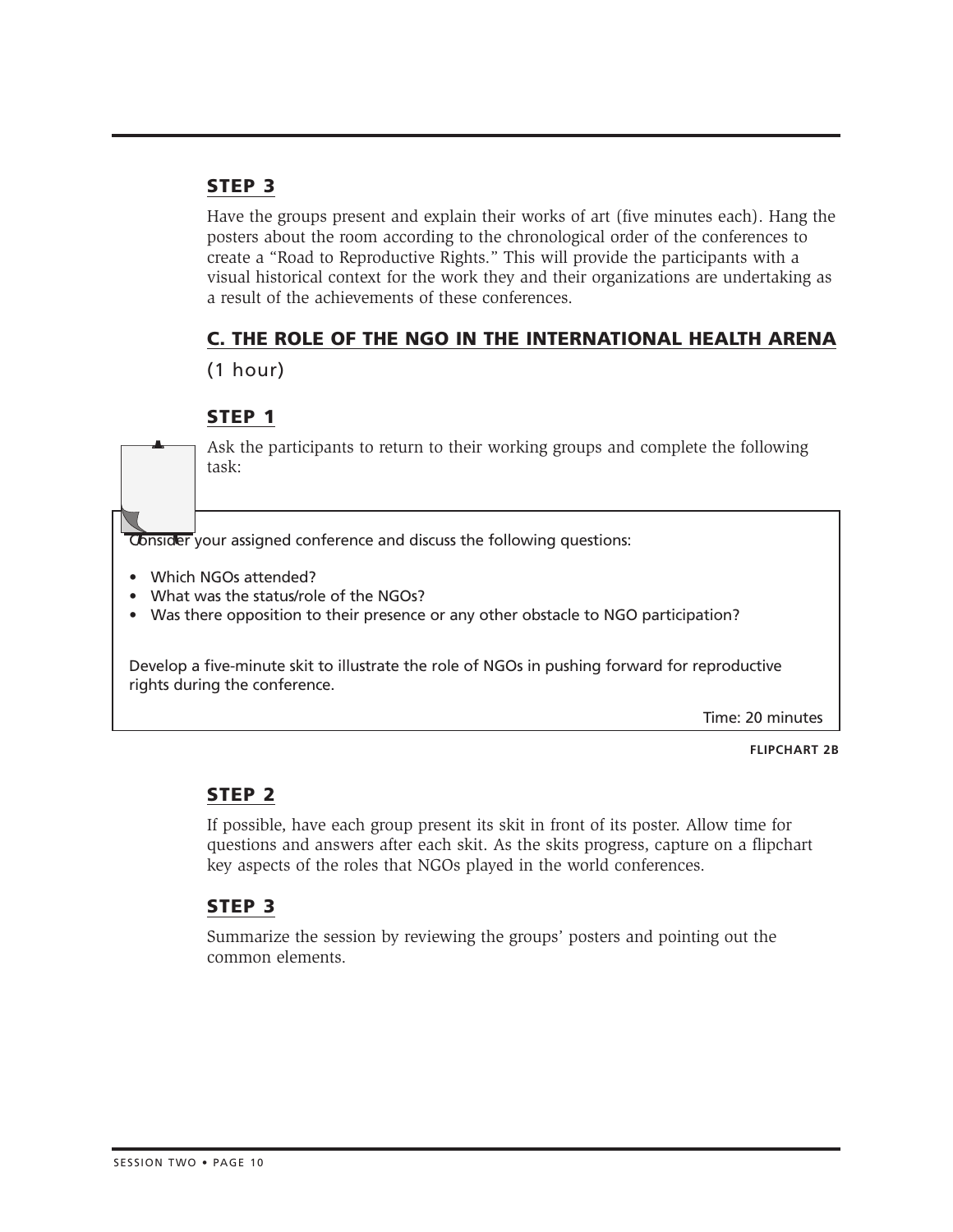#### **WORLD CONFERENCE ON WOMEN3**

#### **(World Conference to Review and Appraise the Achievements of the United Nations Decade for Women: Equality, Development and Peace)**

#### **Nairobi, 1985**

Attendees: 157 countries

 $\overline{\phantom{a}}$ 

The Nairobi Conference was the third in a series of women's conferences, with Mexico City (1975) the first and Copenhagen (1980) the second. The 157 countries attending the Nairobi Conference adopted by consensus the Nairobi Forward-looking Strategies for the Advancement of Women (NFLS).

NFLS reflects a deep understanding of obstacles to improving the status of women, a result of increasing awareness that women's reproductive and productive roles are closely related to their social, cultural, economic, political, legal, educational and religious conditions.

The Nairobi Conference recognized that the objectives of equality, development and peace are interrelated and mutually reinforcing and that women's rights can be best promoted under conditions of peace and security. It pointed to the need for a moral dimension to ensure that development is just and responsive to the needs and rights of the individual (Para. 12, NFLS). The Conference addressed three subthemes of employment, health and education, deemed to constitute the basis for the Conference's main objectives. NFLS notes that an improvement in the situation of women can bring about a reduction in mortality and morbidity, better regulation of fertility and, hence, of population growth, which will be beneficial to the environment and to the women, children and men whose lives depend on it for sustenance. Concerted multidimensional strategies and participatory structures are necessary to mobilize women. Acknowledging women's strengths, capabilities and contributions to the welfare of families and societies is important if the goals of the decade are to be attained.

The 1985 Nairobi Conference allowed women to articulate their concern about the role of the state in issues of their fertility. It also enabled non-governmental organizations (NGOs) and women's groups to have an increased role on the international policy stage. While the NGOs assembled in Nairobi met separately from the official government meeting, for the first time at a United Nations conference the NGOs were in greater numbers and expressed a louder voice than their government counterparts. In Nairobi, feminists from both the developed and developing world began to criticize national efforts to reach demographic targets with little regard for their health and rights. The position taken by the United States in Mexico City had only heightened women's resolve to re-think the population equations with a women-centered focus.

The Nairobi Conference profoundly influenced the outcomes of the Earth Summit in Rio (1992), The Human Rights Conference in Vienna (1993), the International Conference on Population and Development in Cairo (1994), and the Fourth World Conference on Women held in Beijing a decade later (1995).

<sup>3</sup> United Nations Population Fund, *Gender, Population and Development Themes in United Nations Conferences* 1985-1995 *(*New York: Author, 1995).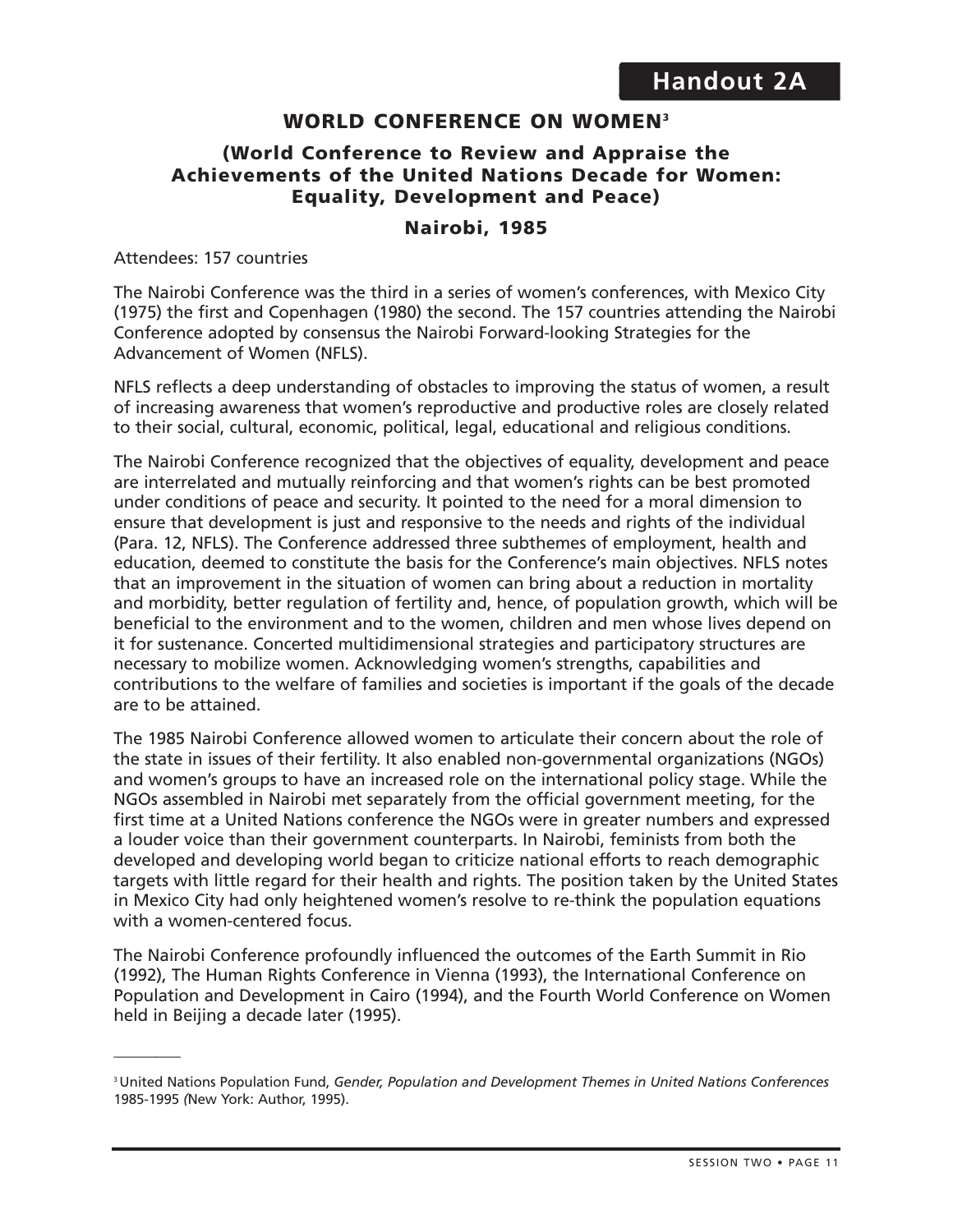#### **UNITED NATIONS CONFERENCE ON ENVIRONMENT AND DEVELOPMENT4**

#### **"Earth Summit" Rio de Janeiro, 1992**

Attendees: 172 governments and 2,400 representatives of NGOs 17,000 people attended the parallel NGO forum

At the 1992 United Nations Conference on Environment and Development (UNCED), or the "Earth Summit" in Rio de Janeiro, the seeds of change in the new thinking on population were sown. The role of population in sustainable development was actively debated, although no official language was agreed to. This absence of language was in part due to the force of NGOs who refused to accept demographic-targeting. An important network, The Women's Caucus, emerged as the focal point for women's NGOs to strengthen their individual voices. As a result, the lack of population being included in the conference document, Agenda 21, had the effect of opening the discussion about population, environment, and development as inter-linked with women's rights at the core.

The Summit was a culmination of a process begun in 1989 of planning, education and negotiations among all UN member states, leading to the adoption of "Agenda 21," a blueprint for action to achieve sustainable development worldwide. Although weakened by compromise and negotiation, it was still the most comprehensive program of action ever sanctioned by the international community. The Earth Summit influenced all subsequent UN conferences, which have examined the relationship between human rights, population, social development, women and human settlements.

#### **Agenda 21**

Some key elements of Agenda 21 related to reproductive health, reproductive rights and gender issues are the promotion of linkages between the improvement of the status of women and demographic dynamics, particularly through women's access to education, primary and reproductive health care programs, economic independence and their effective, equitable participation in all levels of decision-making. It claims a synergistic effect between demographic trends and sustainable development. It makes the following recommendations for action in the reproductive health area:

"Reproductive health programmes and services, should, as appropriate, be developed and enhanced to reduce maternal and infant mortality from all causes and enable women and men to fulfill their personal aspirations in terms of family size, in a way in keeping with their freedom and dignity and personally held values.

Governments should take active steps to implement, as a matter of urgency, in accordance with country-specific conditions and legal systems, measures to ensure that women and men have the same right to decide freely and responsibly on the number and spacing of their children, to have access to the information, education and means, as appropriate, to enable them to exercise this right in keeping with their freedom, dignity and personally held values, taking into account ethical and cultural considerations.

Governments should take active steps to implement programmes to establish and strengthen

<sup>4</sup> ibid.

 $\overline{\phantom{a}}$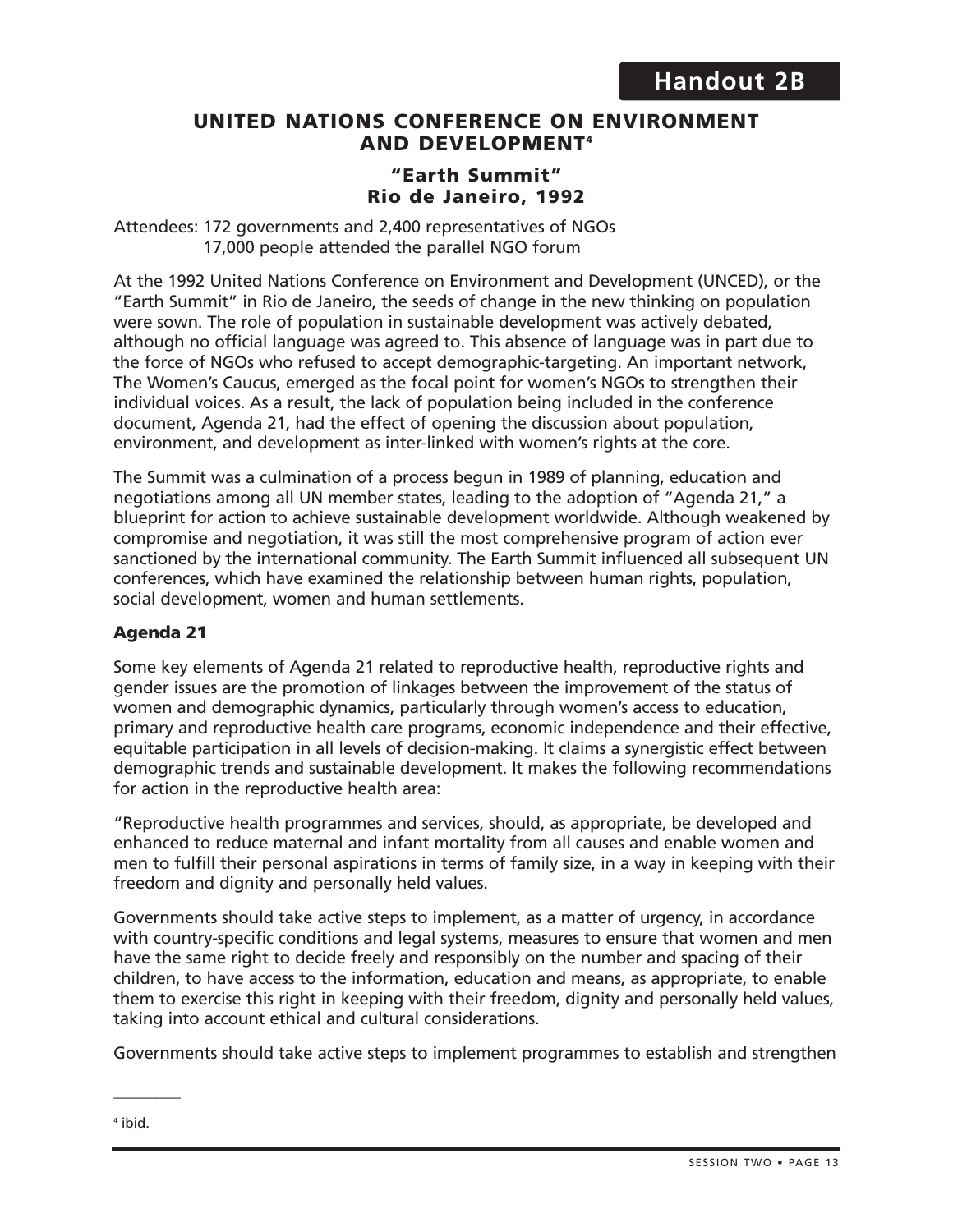preventive and curative health facilities that include women-centered, women-managed, safe and effective reproductive health care and affordable, accessible services, as appropriate, for the responsible planning of family size, in keeping with freedom, dignity and personally held values and taking into account ethical and cultural considerations. Programmes should focus on providing comprehensive health care, including pre-natal care, education and information on health and responsible parenthood and should provide the opportunity for all women to breast-feed fully, at least during the first four months postpartum. Programmes should fully support women's productive and reproductive roles and well being, with special attention to the need for providing equal and improved health care for all children and the need to reduce the risk of maternal and child mortality and sickness."

#### *Agenda 21 and NGOs*

The Earth Summit document recognized the critical role of NGOs in moving the ambitious plan of action forward. It states:

"... non-governmental organizations should be promoted in institutions mandated, and programmes designed to carry out Agenda 21. Non-governmental organizations will also need to foster cooperation and communication among themselves to reinforce their effectiveness as actors in the implementation of sustainable development."

#### *Rio+5*

Non-governmental organizations play a vital role in the shaping and implementation of participatory democracy. Their credibility lies in the responsible and constructive role they play in society. Formal and informal organizations, as well as grass-roots movements, should be recognized as partners in the implementation of Agenda 21. The nature of the independent role played by non-governmental organizations within a society calls for real participation; therefore, independence is a major attribute of non-governmental organizations and is the precondition of real participation.

In June, 1997, governments met in New York at the UN General Assembly for a special session to review progress since the Earth Summit in Rio. While much had been initiated, there was a sense of disappointment at the lack of progress in critical environmental areas, as well as at the inadequate funding for the agreed upon programme of action. There appeared to be a polarization between north and south. Where NGOs and population policies are concerned, the Earth Summit did set the stage for the subsequent conferences and programmes of action related directly to reproductive health issues. At the Rio+5 meeting, the General Assembly did decide to invite NGOs to participate in the debate of the review and appraisal of Agenda 21, an unprecedented action.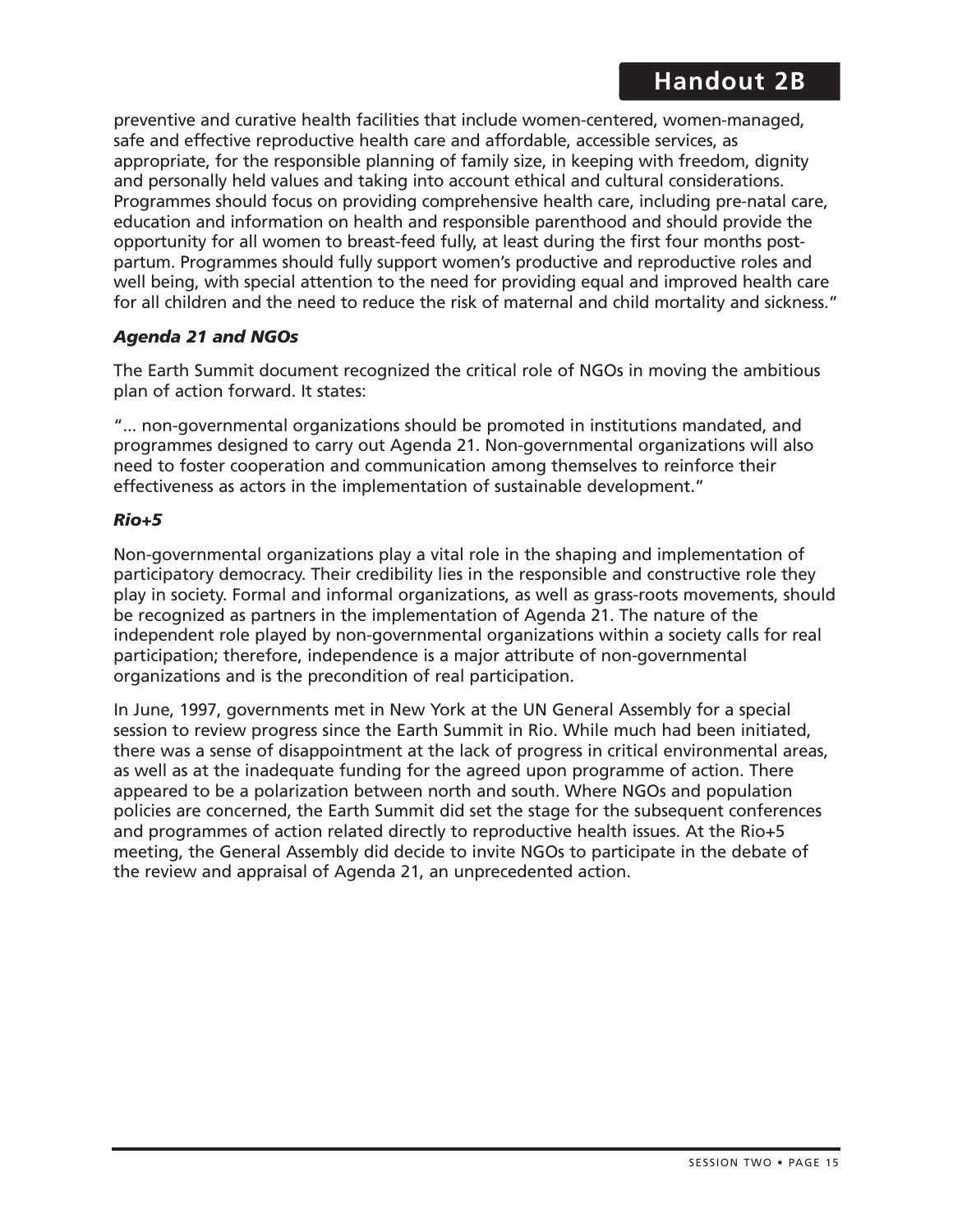#### **INTERNATIONAL CONFERENCE ON POPULATION AND DEVELOPMENT5**

#### **Cairo, 1994**

Attendees: 179 governments 4,200 representatives of over 1,500 NGOs from 113 countries attended the independent NGO Forum Principal Themes: Population, sustained economic growth and sustainable development

The 1994 Cairo Conference built on the emerging awareness that population, environment, economic growth, and sustainable development are linked. The United Nations' organizers emphasized the critical role of population policies in alleviating poverty, halting environmental deterioration, improving health and education, and empowering women to participate fully in their societies. The overall goal of the ICPD was to develop a plan of action for the next decade that addresses population in the context of national development and women's rights over issues of reproduction, as well as their participation in development.

This Programme of Action endorsed a new strategy which focuses on meeting the needs of individual women and men rather than on achieving demographic targets. At its heart is the recognition that efforts to slow population growth, eliminate gender inequality, reduce poverty, achieve economic progress, and protect the environment are mutually reinforcing. The Conference called for the empowerment of women and guarantee of reproductive rights, including the right to determine the number of one's children, as fundamentally important in their own right; it also recognized that meeting these goals would help to stabilize population growth and contribute to sustainable development.

The ICPD Programme of Action set 20-year goals in three related areas:

- Making family planning universally available by 2015, or sooner, as part of a broadened approach to reproductive health and rights, thus reducing infant, child and maternal mortality at all levels as well;
- Integrating population concerns into all policies and programs aimed at achieving sustainable development;
- Empowering women and girls and providing them with more choices through expanded access to education and health services and to employment opportunities.

More specifically, the document

- Details actions required to ensure women's empowerment in the political, social, economic, and cultural lives of their communities, not simply improvements in their status and roles;
- Recognizes the central role of sexuality and gender relations in women's health and rights:
- Asserts that men should take responsibility for their own sexual behavior, their fertility, the transmission of STDs, and the welfare of their partners and the children they father;
- Calls for, and defines, reproductive and sexual health care that provides quality, comprehensive information and services (including safe abortion where not against the law) for all, including adolescents.

<sup>5</sup> ibid.

 $\overline{\phantom{a}}$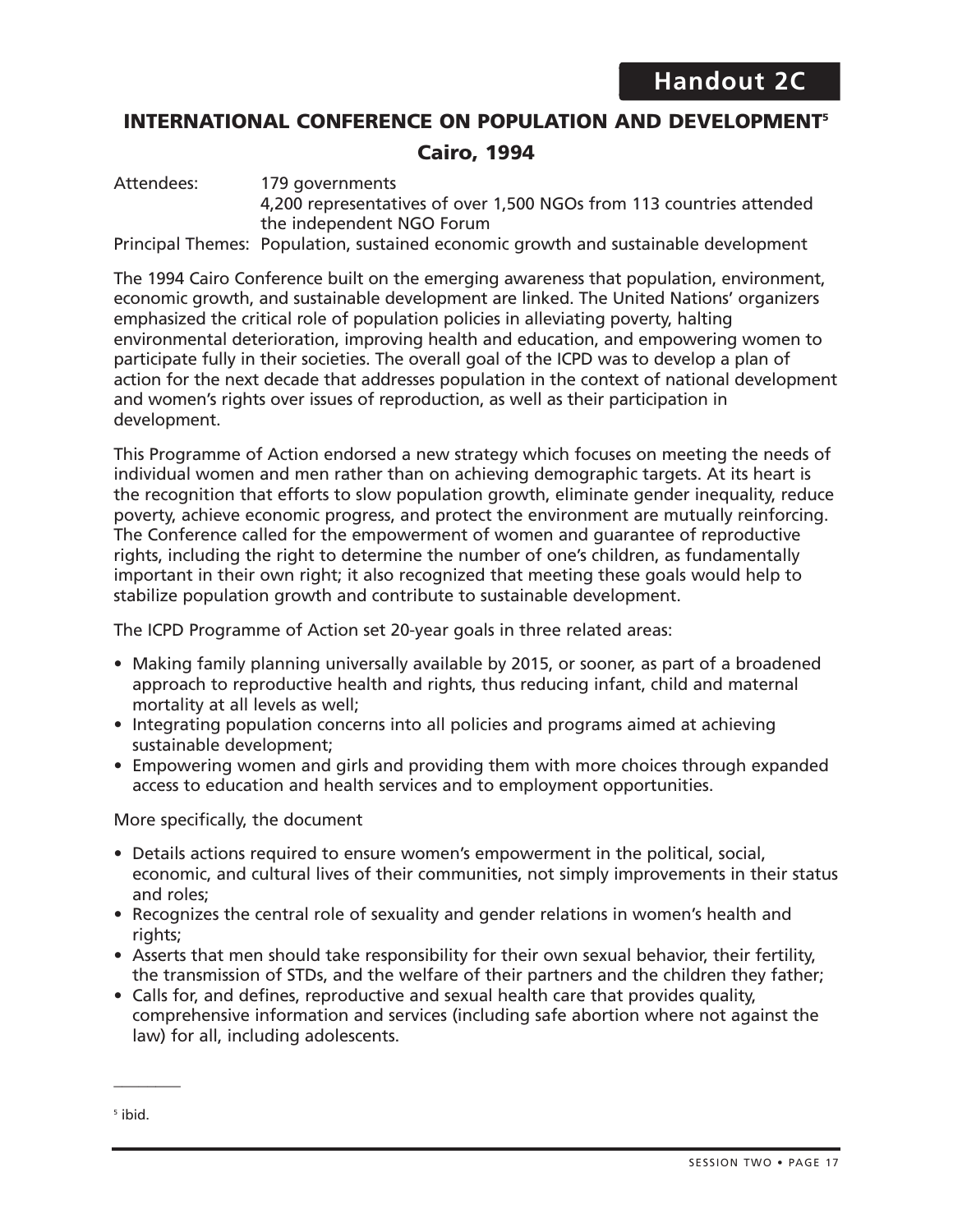The ICPD reaffirmed the global consensus that voluntary family planning decisions are a basic human right of all couples and individuals, and that coercion in any form is unacceptable. Within this human rights framework, the Cairo Conference advocated the integration of family planning activities into a wider effort to meet reproductive health needs. Under this new approach, family planning information and services are to be provided as part of a comprehensive approach to reproductive health care which also includes prenatal, safe delivery and post-natal care; prevention of abortion and the management of the consequences of unsafe abortions; prevention of STDs and HIV/AIDS; prevention of infertility; screening for reproductive tract infections and cervical and breast cancer; and active discouragement of harmful practices, such as female genital mutilation.

At Cairo, delegates agreed to specific resource targets for international population assistance, based on estimates of what is required to enable all countries to make reproductive health and family planning accessible to all individuals no later than 2015. Achieving this goal will require an estimated \$17 billion for the year 2000 and more than \$21 billion per year by 2015, one third of which, it was agreed, must come from the international community.

#### **Role of NGOs**

Non-governmental organizations (NGOs) played a major role at the ICPD. The work begun in Nairobi and carried through at the Rio de Janeiro "Earth Summit" set the stage for greater NGO participation. More than 1,200 were represented in Cairo. Some NGOs were on national delegations, while many others lobbied their country delegates in corridors and separate meetings. Not only did NGO participation make the conference document more comprehensive, but it also made it more legitimate.

Women's groups were the most organized and strategically focused NGO groups participating in Cairo. Long before Cairo, such groups were involved in developing networks, lobbying governments, and developing and distributing materials. The women's caucus at the ICPD comprised more than 400 organizations from 62 countries and took the lead in representing the priorities and perspectives of women around the world.

The success of their work is apparent. The final ICPD Programme of Action addresses women's empowerment and gender equity in more far-reaching ways than did any international document, including the Nairobi Women's Conference, *Forward Looking Strategies.* Women served as the agents of change that transformed the focus of population and development policies from women as targets of state population policies to women as participants in the policy process. The energy and commitment of women's NGOs successfully harnessed and transformed the Cairo agenda. The message from Cairo is that women's productive and reproductive roles are one.

NGO representatives in Cairo recognized the social context of the population problem and strove to broaden family planning approaches to include women's empowerment, increased access to information and services, vocational skills development, and participation in local and national decision-making. This remarkable plan broadens our understanding of "population" and integrates population-related and development policies. This revolution in our approach to population programs was due in large part to the significant influence exerted by NGOs, especially women's groups from all over the world, in preparations for the ICPD, in drafting the Programme of Action, and at the ICPD itself.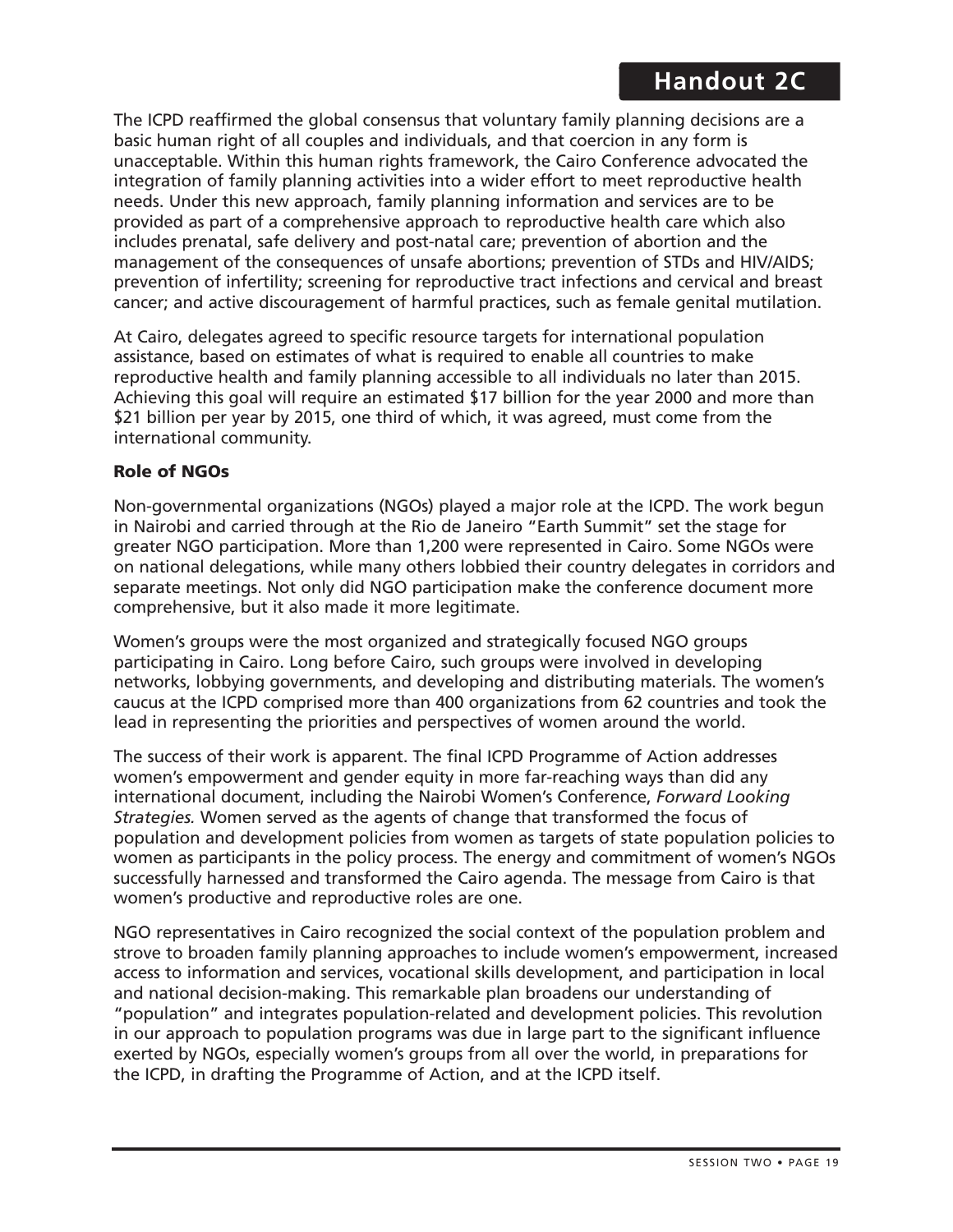#### **FOURTH WORLD CONFERENCE ON WOMEN: ACTION FOR EQUALITY, DEVELOPMENT, AND PEACE6**

#### **Beijing, 1995**

#### Attendees: 189 governments More than 5,000 representatives from 2,100 NGOs, and nearly 30,000 individuals attended the independent NGO Forum

Principal themes: The advancement and empowerment of women in relation to women's human rights, women and poverty, women and decision-making, the girlchild, violence against women, inter alia.

The Beijing Declaration and Platform for Action were adopted by consensus on 15 Sept. 1995. The Declaration embodies the commitment of the international community to the advancement of women and to the implementation of the Platform for Action, ensuring that a gender perspective is reflected in all policies and programmes at the national, regional and international levels. The Platform sets out measures for national and international action for the advancement of women over the five years until 2000. It calls for the enhancement of the social, economic and political empowerment of women, improvement in their health and access to relevant education and the promotion of their reproductive rights.

The Conference, which brought together almost 50,000 men and women, focused on the crosscutting issues of equality, development and peace, and analyzed them from a gender perspective. It emphasized the crucial links between the advancement of women and the progress of society as a whole. It reaffirmed clearly that societal issues must be addressed from a gender perspective in order to ensure sustainable development.

Preparations for the Beijing Conference identified the following twelve areas of concern which were the basis for the Platform for Action:

- 1. The persistent and increasing burden of poverty on women;
- 2. Unequal access to and inadequate educational opportunities;
- 3. Inequalities in health status, and unequal access to and inadequate health-care services;
- 4. Violence against women;
- 5. Effects of armed or other kinds of conflict on women;
- 6. Inequality in women's access to and participation in the definition of economic structures and policies and the production process itself;
- 7. Inequality between men and women in the sharing of power and decision-making at all levels;
- 8. Insufficient mechanisms at all levels to promote the advancement of women;
- 9. Lack of awareness of, and commitment to, internationally and nationally recognized women's human rights;
- 10. Insufficient mobilization of mass media to promote women's positive contribution to society;
- 11. Lack of recognition and support for women's contribution to managing natural resources and safeguarding the environment;
- 12. The girl-child.

 $\overline{\phantom{a}}$ 

<sup>6</sup> ibid.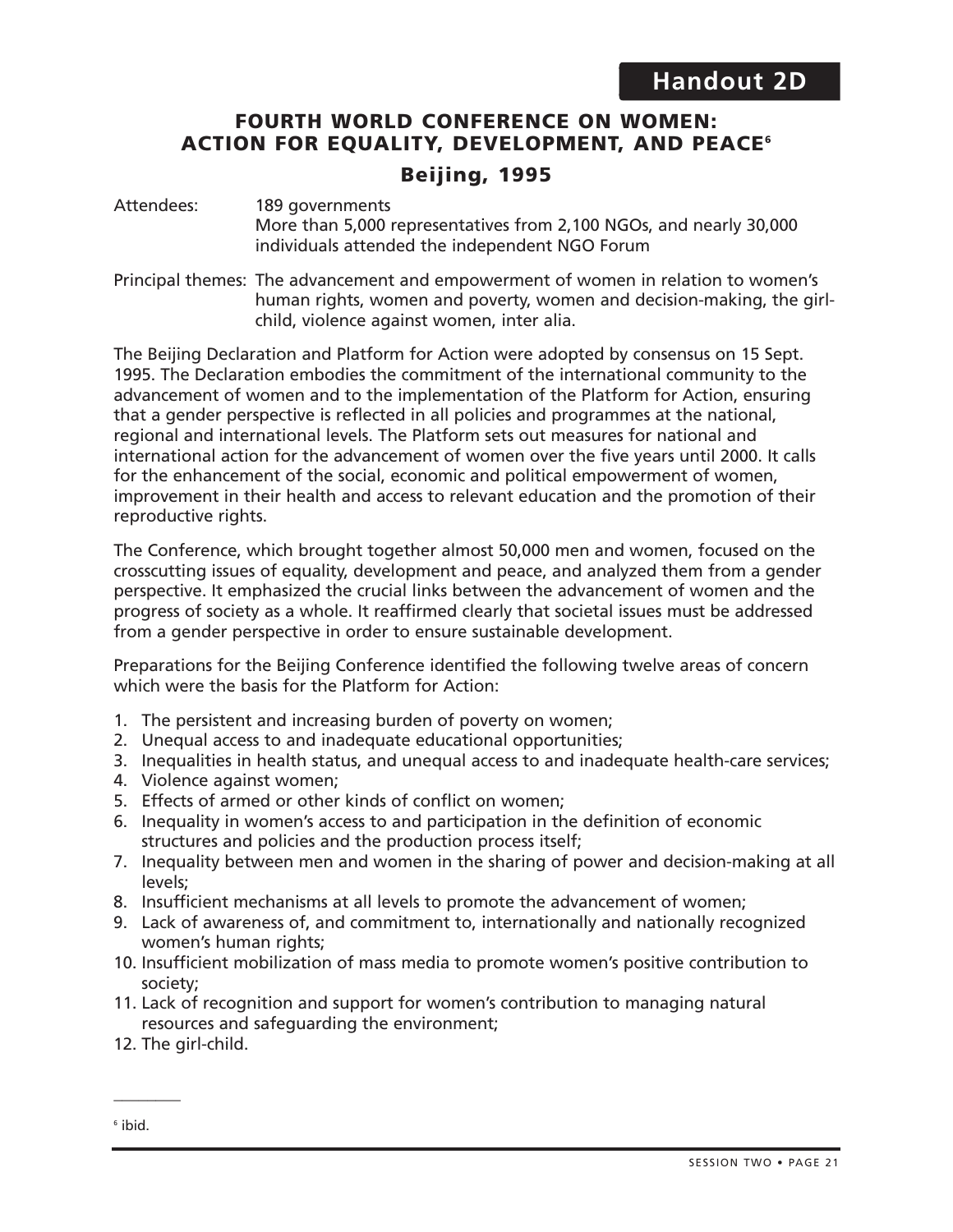The overriding message of the Fourth World Conference on Women was that the issues addressed in the Platform for Action are global and universal. Deeply entrenched attitudes and practices perpetuate inequality and discrimination against women, in public and private life, in all parts of the world. Accordingly, implementation requires changes in values, attitudes, practices and priorities at all levels.

World conferences provide a forum where UN Member States can adopt common approaches to shared problems. But a key function of the longer-term conference process is to highlight the progress of individual nations by reviewing their national plans, policies and commitments. Aware of such scrutiny—and the opportunity to draw attention to their efforts regarding women in particular—over 100 countries promised specific actions in Beijing. These national commitments have become an intrinsic part of the follow-up, providing the UN, Governments, NGOs and society at large with benchmarks to gauge progress in the advancement of women. These commitments also serve as powerful advocacy tools the NGOs in each country can monitor and discuss with their country representatives.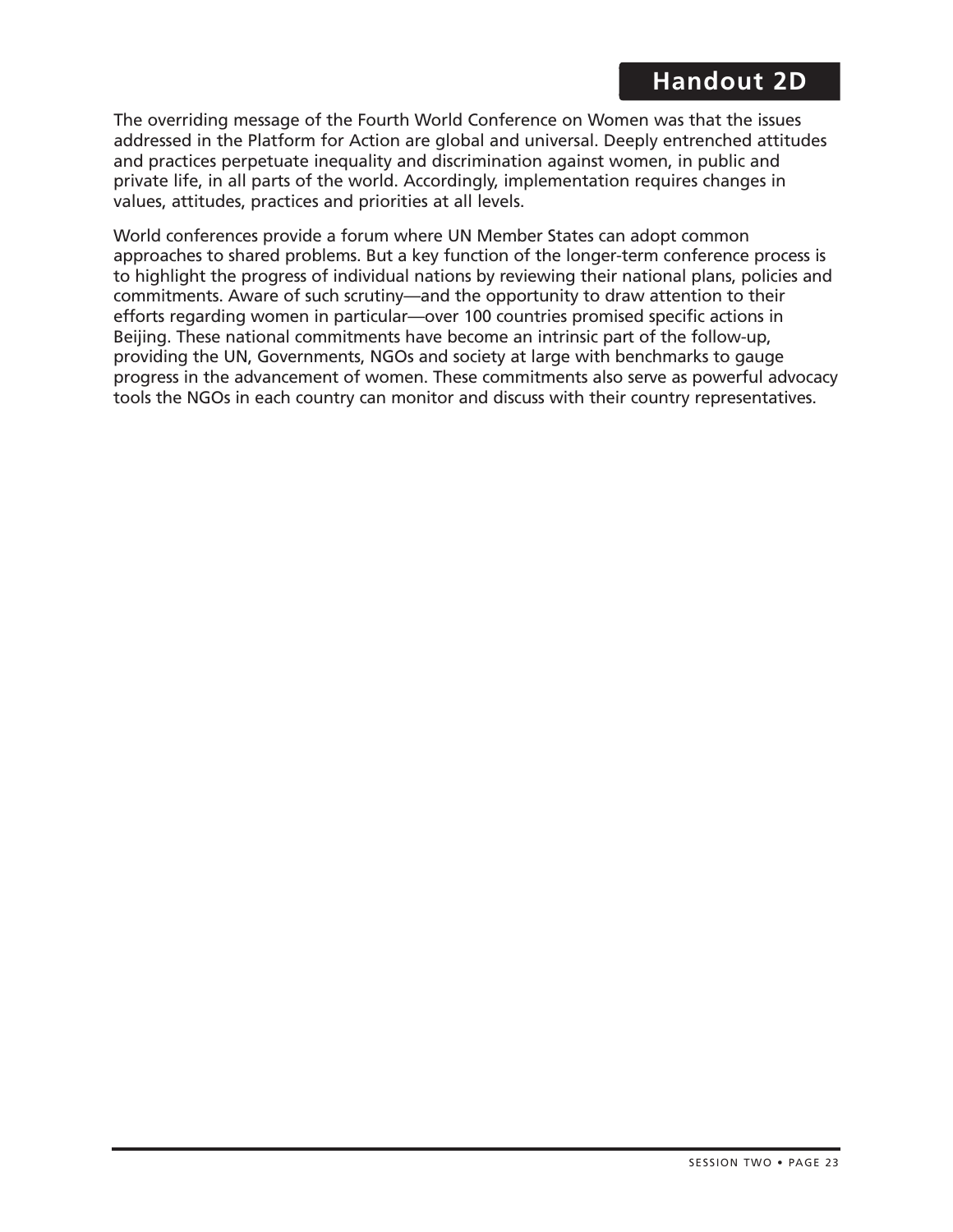#### **CAIRO+57**

#### **(UN Special Session to Assess Progress on the Cairo Programme of Action)**

The implementation of the Cairo Programme of Action (POA) was monitored for 5 years after its ratification. In year five (1999), the monitoring process culminated with a UN Special Session held in New York in June. To prepare for this, an International Forum for the Operational Review and Appraisal of the POA took place in February in The Hague. Around 2,000 participants attended the Forum, organized by UNFPA. Among the participants were representatives of at least 23 NGOs who also participated in a special NGO Forum. Following are excerpts from the conclusions of the assessments.

#### **Background**

Principle four of the ICPD Programme of Action establishes the essential linkage between the advancement of gender equality, equity and empowerment of women and the elimination of all forms of violence against women, and women's ability to control their own fertility as cornerstones of population and development programmes. In this respect, the Programme of Action provides strong linkages to many human rights instruments, such as CEDAW and the Vienna Conference on Human Rights, and also creates a practical basis for operational integration of the critical concerns stated in the Beijing Platform for Action. The continued validity, relevance and increasing importance of these premises reaffirm the fundamental role that the ICPD Programme of Action plays in transforming population and development programmes and particularly in changing the quality of women's lives. While much progress has been made, the five-year review of the implementation of the Programme of Action has identified several areas that need strengthening.

#### **Progress Made**

 $\overline{\phantom{a}}$ 

The five-year review has found that progress has been made in the following areas:

The momentum created by the Cairo Conference has been used to establish or reinforce initiatives that promote the integration of a gender perspective into policies, programmes and activities.

Many countries have reviewed their legal systems and instituted reforms in accordance with international mandates to remove laws that discriminate against women and girls and enact those that protect them.

Initiatives have been taken to promote the participation of women at policy- and decisionmaking levels.

Institutions, both governmental and non-governmental, have taken measures for institution-building and strengthening, including capacity-building for staff, that are compatible with gender equality.

Much work has been undertaken to eradicate violence against women, including the enactment of laws, legal awareness creation, and advocacy.

<sup>7</sup>*Report of the International Forum for the Operational Review and Appraisal of the Implementation of the Programme of Action of the International Conference on Population and Development (ICPD) (*The Hague, Netherlands: 1999).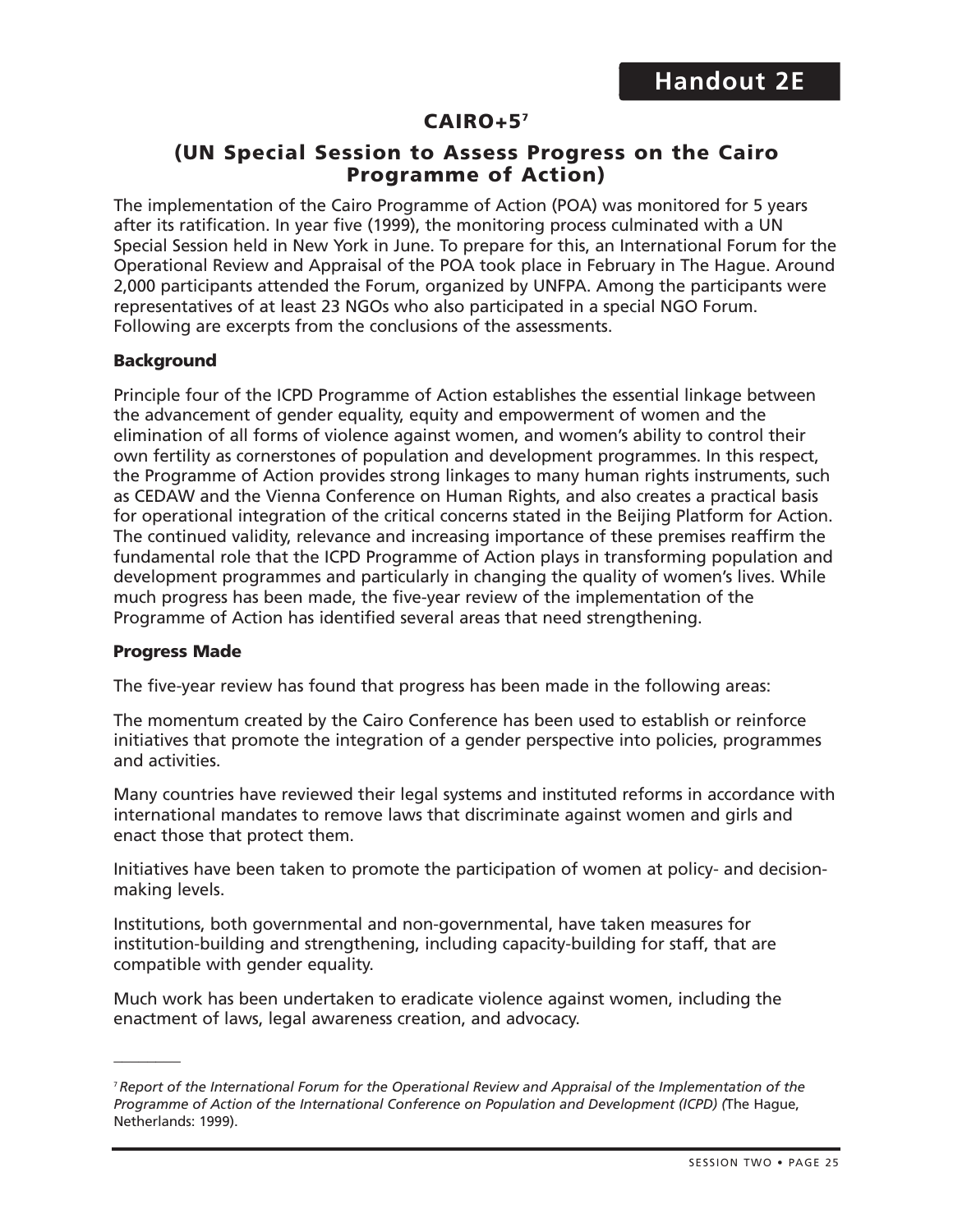Progress has been made in advocating for the protection of the girl-child and the promotion of her well-being.

Efforts have been made to encourage men to take responsibility for their reproductive and sexual behaviour and health and to support women's health and promote gender equality and equity in general.

#### **Constraints and Issues**

Some of the constraints and issues are:

*Incorporation of a gender perspective.* The adoption and institutionalization of a gender perspective in population and development programmes is a long-term process. It requires the application of gender analysis in the formulation of policies and in the development and implementation of programmes as well as in international cooperation. The adoption of this approach has been hampered by the absence of a proper understanding of how to interpret concepts related to gender issues in different social and cultural contexts. Globalization of the economy has contributed to deepening the feminization of poverty, while privatization of social and health sectors has increased the proportion of women without access to adequate social services and health care. In many countries, gender inequity is compounded by race and ethnic discrimination.

*Legal context.* In many countries women are still unable to exercise their rights because of legal provisions, such as those that deny them access to land and credit. Even where legal reform has been undertaken, women often continue to suffer from the lack of legal protection for exercising their human rights. Legal mechanisms to monitor gender equality and equity are still weak.

*Violence against women.* Women continue to face intolerable levels of violence at all stages of their life cycle, and in both their private and public lives. Feminization of poverty has increased new forms of violence, such as trafficking and forced prostitution. Women are also the major victims of wars and civil conflict.

*Women in leadership, and policy and decision-making levels.* Women continue to be grossly under-represented in positions of power and decision-making, because of obstacles, such as poverty, illiteracy, limited access to education, inadequate financial resources, patriarchal mentality and the dual burden of domestic tasks and occupational obligations. Women are also deterred from decision-making positions, such as electoral politics by a non-supportive and discriminatory environment.

*Women's participation in the labour market.* Regardless of their occupations, women with the same qualifications normally earn less than men for work of equal value. Their disproportionately higher share of social and family responsibilities impacts negatively on their opportunities for training and promotion.

*Vulnerable groups.* The continued economic, social and health vulnerability of certain groups of women, such as those who are older, widowed, displaced, indigenous, rural poor, migrant, adolescent, refugee, or slum-dweller makes them susceptible to marginalization in policy and programme efforts. Often such groups are not consulted or engaged in dialogue to develop strategies that meet their needs.

*Protection of the girl-child.* The prevalence of cultural attitudes that promote the low value of girls, harmful traditional practices, such as female genital mutilation (FGM), use of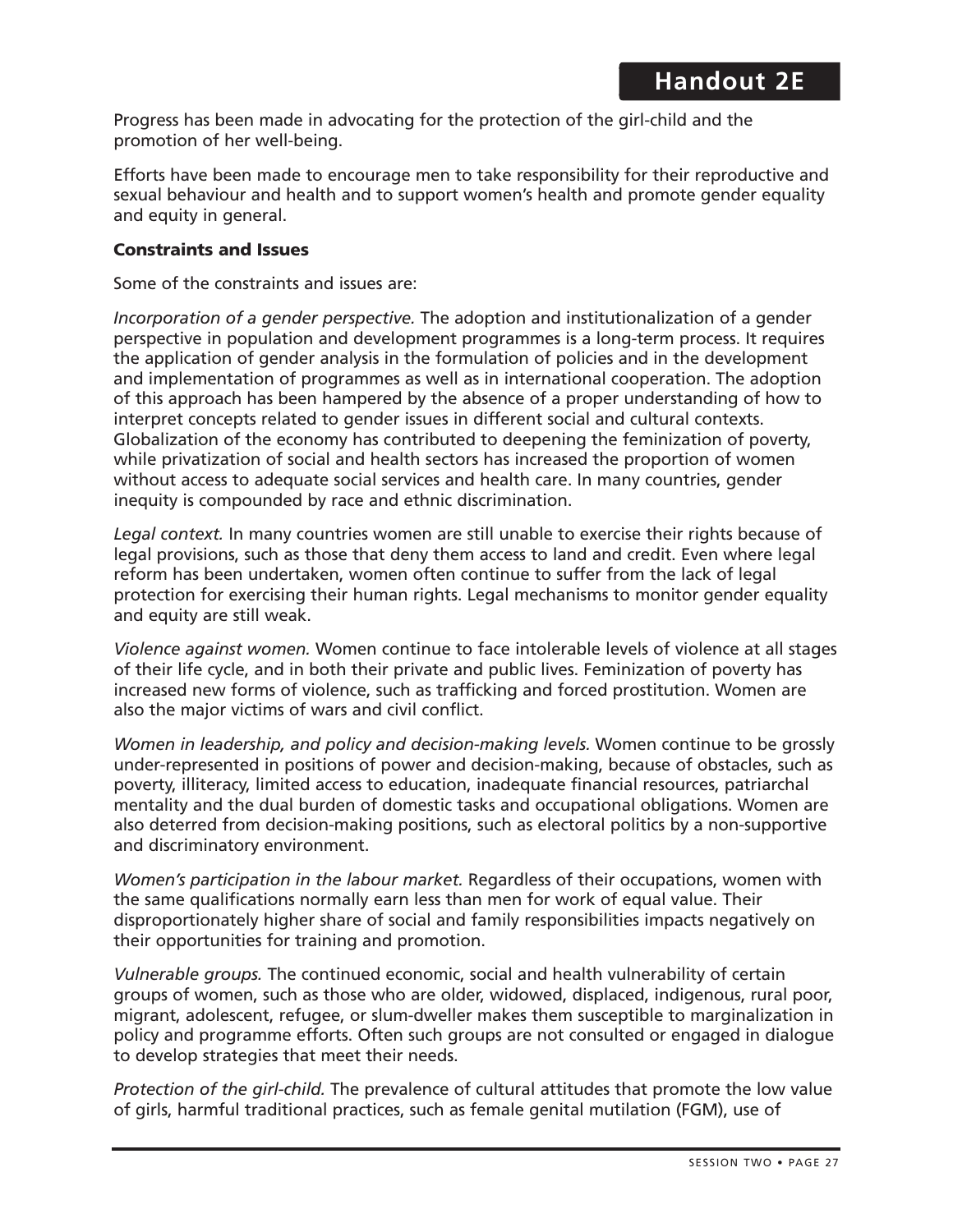sex-selection technologies and sexual servitude endanger the sexual and reproductive health of girls and women.

*Gender-disaggregated data.* Many national information and data systems do not yet collect gender-disaggregated data or include such data for a limited number of variables.

*Institutional strengthening and capacity building.* Staff in many institutions lack the r gendeg aalysils andto design, impleomets ane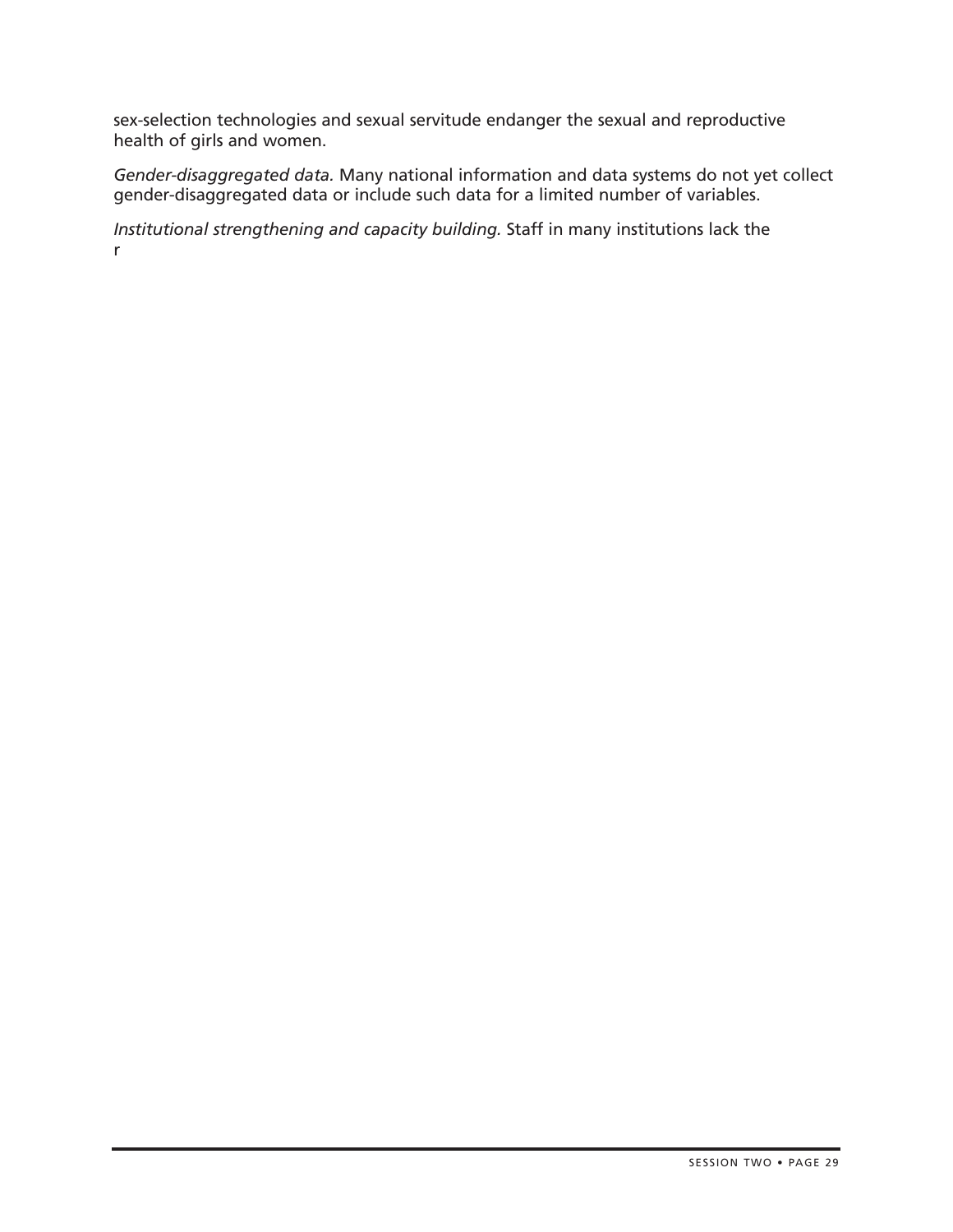#### **EXCERPT FROM A 2 JULY 1999 UNITED NATIONS PRESS RELEASE ON THE SPECIAL SESSION REVIEW OF PROGRESS ON THE CAIRO PROGRAMME OF ACTION8**

General Assembly Plenary—1a—Press Release GA/9577 Twenty-first Special Session 2 July 1999 8th & 9th Meetings (PM & Night)

The General Assembly this evening concluded its twenty-first special session on the review and appraisal of implementation of the Programme of Action adopted at the 1994 Cairo International Conference on Population and Development (ICPD). As it did so, it adopted a comprehensive text on key actions for the further implementation of the Programme.

The final document, prepared and adopted by the special session's ad hoc committee of the whole last night before being transmitted to the Assembly for adoption, affirms that the ICPD Programme of Action articulated a comprehensive approach to issues of population and development and identified demographic and social goals to be achieved over a 20-year period. It also reflected the view that an early stabilization of the world population would make a crucial contribution to realizing the objective of sustainable development.

The five-year review of progress showed that the implementation of the Cairo Conference's recommendations had positive results, with many countries taking steps to integrate population concerns into their development strategies, the document states. However, for some countries and regions, progress has been limited and, in some cases, setbacks have occurred. Women and girls continue to face discrimination, while the HIV/AIDS pandemic has increased mortality in many countries. Adolescents remain vulnerable to reproductive and sexual risks and millions of couples and individuals still lack access to reproductive health information and services.

Among the key actions recommended by the 106-paragraph text, governments are called on to take strong measures to promote the human rights of women and are encouraged to strengthen the reproductive and sexual health, as well as the reproductive rights focus on population and development policies and programmes.

The differential impact on women and men of globalization of the economy and the privatization of basic social services, particularly reproductive health services, should be monitored closely, the text stresses. Governments are also called upon to give priority to developing programmes and policies that foster norms and attitudes of zero tolerance for harmful and discriminatory attitudes, including son preference, discrimination and violence against the-girl child and all forms of violence against women, including female genital mutilation, rape, incest, trafficking, sexual violence and exploitation.

The United Nations Population Fund (UNFPA) is urged to continue to strengthen its leadership role within the United Nations system in assisting countries to take the strategic action necessary to ensure availability of reproductive health services and choice of reproductive health products, including contraceptives.

The document states that in no case should abortion be promoted as a method of family planning. Governments and organizations are urged to strengthen their commitment to women's health, to deal with the health impact of unsafe abortion as a major public health

 $\overline{\phantom{a}}$ 

<sup>8</sup> United Nations Department of Public Information, Press Release GA/9577 (New York: United Nations Population Fund, 1999).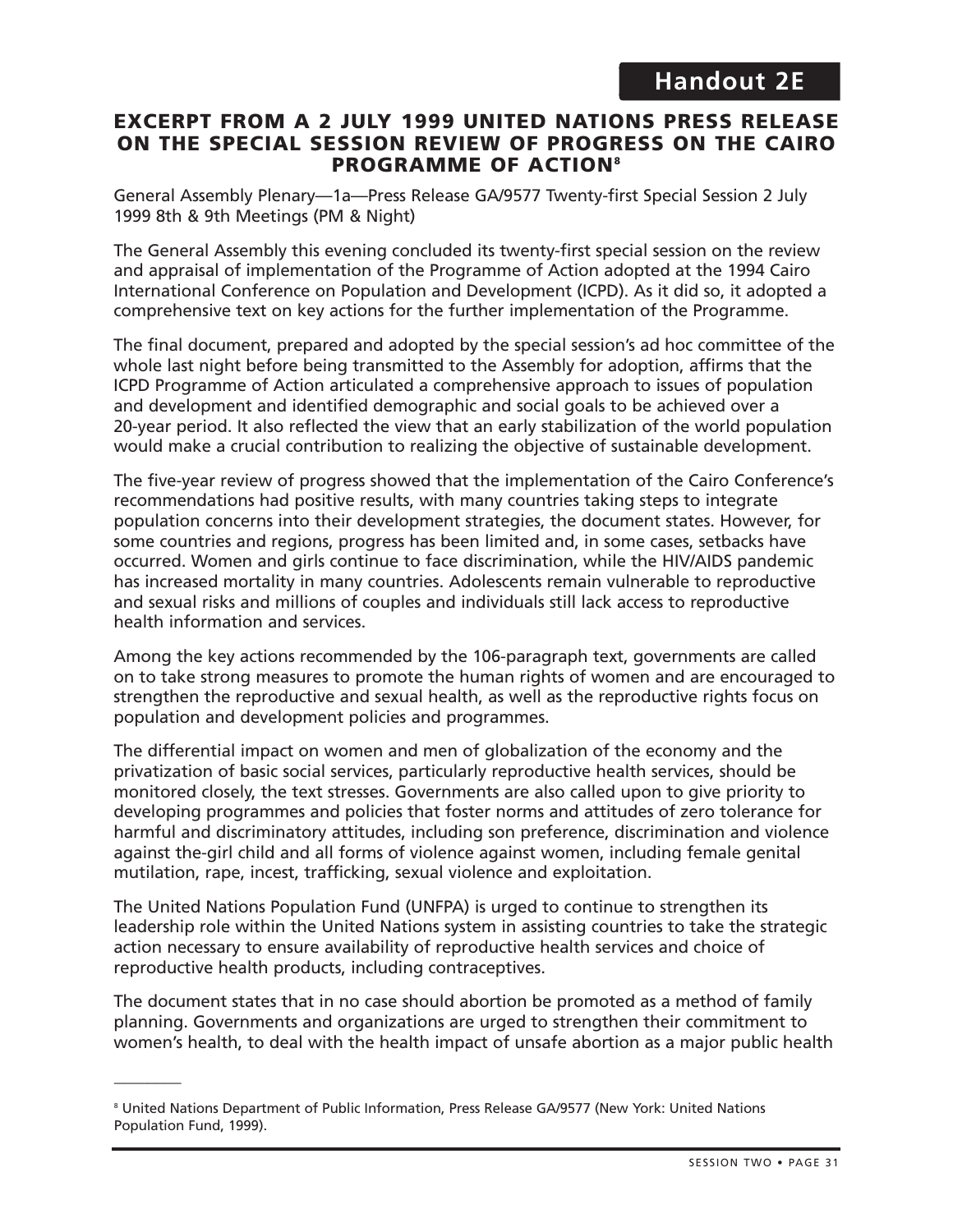concern, and to reduce the recourse to abortion through expanded and improved family planning services.

All developed countries are urged to strengthen their commitment to the goals and objectives of the ICPD Programme of Action, in particular, its cost estimates, and to make every effort to mobilize the agreed estimated financial resources required for its implementation.

In closing remarks, the President of the General Assembly, Didier Opertti (Uruguay), said the special session had brought together government and civil society representatives to report on programmes, ideas and plans. That was a significant act of democratization. The special session had contributed to the goal of developing the human being. Its triumph was that the international community was shouldering the issues of population and development as an indivisible whole for which the entire international community was responsible.

The Chairman of the ad hoc committee of the whole, Anwarul Karim Chowdhury (Bangladesh), said the process of arriving at consensus had been extraordinarily difficult, but the result was a grand success. The process would reinvigorate the momentum that had been generated in Cairo. He hoped that programmes would not suffer due to the drying up of resources, despite political commitment.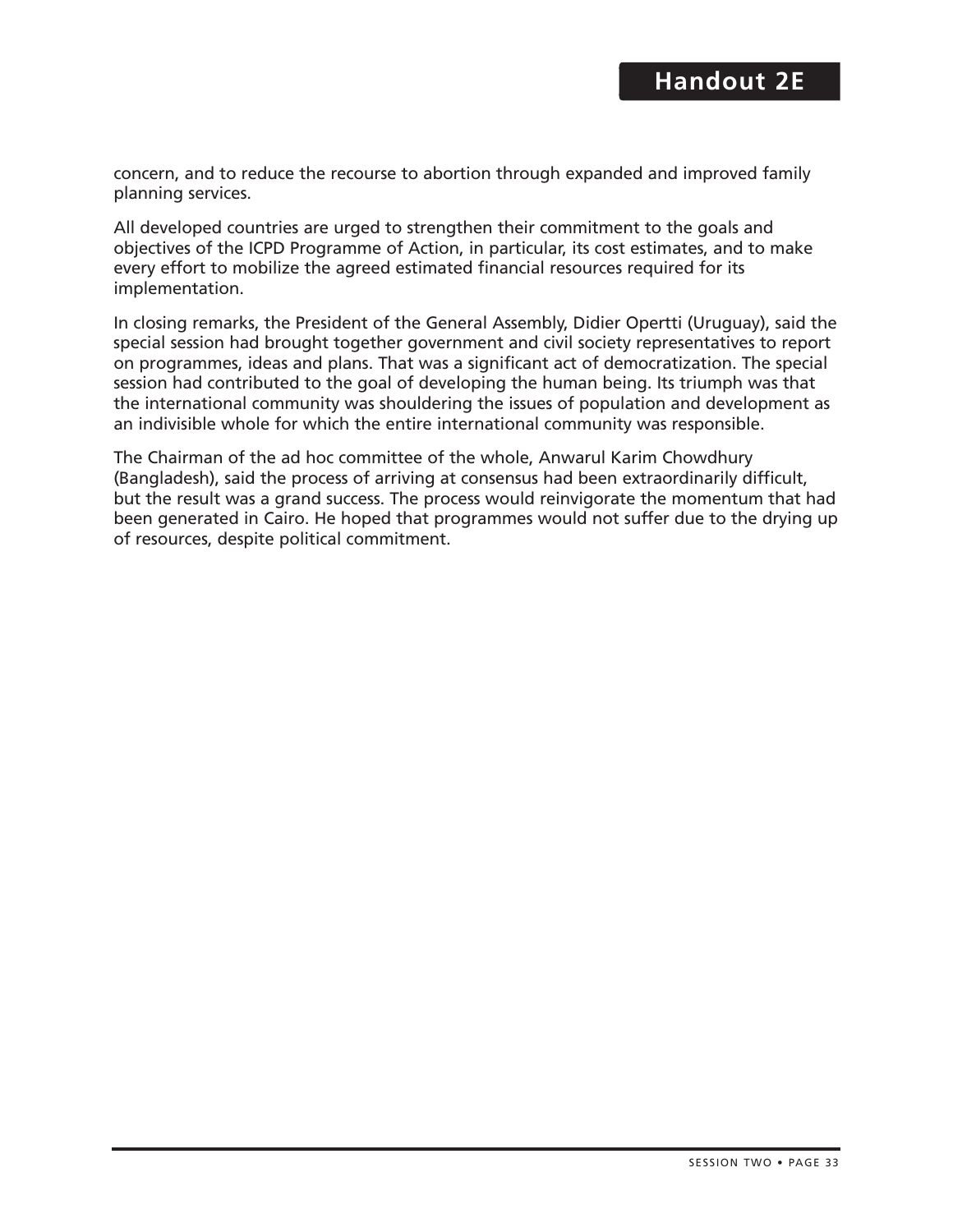### **BACKGROUND DOCUMENT ON THE UN CONFERENCES The Road to Cairo and the Role of NGOs**

#### **The Road to Cairo**

In the early 1960s, the debate on population was framed as an issue of national security. Fearful of dwindling food supplies, civil unrest, and cross-border migration, governments from developed countries—including the United States and Sweden—enacted large-scale population aid programs. In 1968, the publication of Paul Ehrlich's cautionary tome *The Population Bomb* increased the resolve of developed countries to address rapid population growth.

In 1974, governments attending the first world conference on population in Bucharest adopted a World Population Plan of Action, which laid out strategies for addressing global population pressures. The Bucharest conference was marked by a clash of cultures between the developed countries in the Northern Hemisphere, which declared that population control was a prerequisite for development, and the less-developed countries in the Southern Hemisphere, which countered that development was the "best contraceptive."

The second world conference, held in 1984 in Mexico City, added new recommendations to the plan. However, in the intervening years between Bucharest and Mexico City, the debate was reversed, with the South advocating increased family planning programs to hasten development, and the United States arguing that population growth was a "neutral" factor in economic development. The United States claimed that if governments allowed free markets to work, economic growth and technological innovation would promote prosperity and overcome resource limitations brought on by growing populations. In the "Mexico City Policy" decision, the United States announced it would withdraw funding from any organization that provided abortion services, even those with funding from non-U.S. sources.

It was during the 1980s, with the women's rights movement gaining momentum around the world, that women's rights advocates began to question the existing population policies. The 1985 World Conference on Women in Nairobi, Kenya, allowed women to voice their concern about the role of the state in reproductive issues. The conference also enabled NGOs and women's groups to play a greater role in international policy. While the NGOs in Nairobi met separately from the official government meeting, for the first time at a United Nations conference the NGOs were in greater numbers and expressed a louder voice than their government counterparts. In Nairobi, feminists from both the developed and developing world began to criticize national efforts to reach demographic targets with little regard for health or rights. The position taken by the United States in Mexico City had only heightened women's resolve to re-think the population equations with a womencentered focus.

The "Earth Summit" — the 1992 United Nations Conference on Environment and Development in Rio de Janeiro — sowed the seeds of change in a new way of thinking about population. The role of population in sustainable development was actively debated, but no official language was agreed to — in part due to the refusal of NGOs to accept demographic targeting. An important NGO network, the Women's Caucus, emerged to strengthen the individual voices of women's groups. The lack of attention to the issue of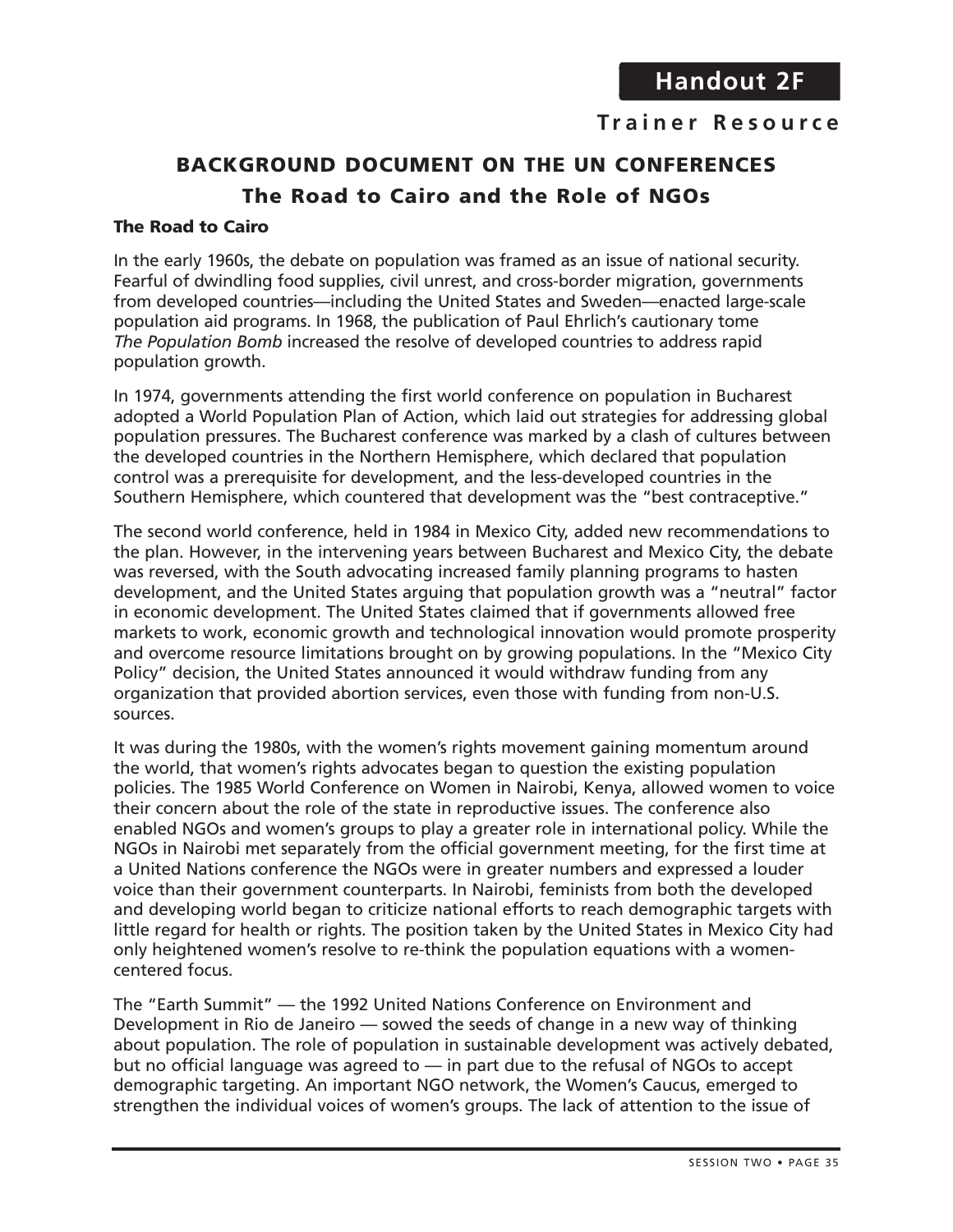population in the conference document, Agenda 21, had the effect of closely linking the disussion of population, environment, and development with women's rights.

#### **The Cairo Revolution**

In 1994, the political landscape was far different. The 1994 Cairo Conference built on the emerging awareness that population, environment, economic growth, and sustainable development were linked. The United Nations organizers emphasized the critical role of population policies in alleviating poverty, halting environmental deterioration, improving health and education, and empowering women to participate fully in their societies. The overall goal of the ICPD was to develop a plan of action for the next decade that would address population in the context of national development, women's participation in development, and their rights over issues of reproduction.

The Programme of Action:

- Details actions required to ensure women's empowerment in the political, social, economic, and cultural lives of their communities, not simply improvements in their status and roles.
- Recognizes the central role of sexuality and gender relations in women's health and rights.
- Asserts that men should take responsibility for their own sexual behavior, their fertility, the transmission of STDs, and the welfare of their partners and the children they father.
- Calls for and defines reproductive and sexual health care that provides quality, comprehensive information and services (including safe abortion where not against the law) for all, including adolescents.

#### **Role of NGOs**

NGOs played an even greater role at the ICPD. The work begun in Nairobi and carried through at the Rio de Janeiro "Earth Summit" set the stage for Cairo, where more than 1,200 NGOs were represented. Some NGOs were on national delegations, while many others lobbied their country delegates in corridors and separate meetings. Not only did NGO participation make the conference document more comprehensive, but it also made it more legitimate.

Women's groups were the most organized and strategically focused NGO groups participating in Cairo. Long before Cairo, such groups were involved in developing networks, lobbying governments, and developing and distributing materials. The women's caucus at the ICPD comprised more than 400 organizations from 62 countries and took the lead in representing the priorities and perspectives of women around the world.

The final ICPD Programme of Action proves the success of their work. It addresses women's empowerment and gender equity in more far-reaching ways than does any other report , including the Nairobi Women's Conference, *Forward-Looking Strategies.* In Cairo, women served as the agents of change that transformed the focus of population and development policies from women as targets of state population policies to women as participants in the policy process. The energy and commitment of women's NGOs successfully harnessed and transformed the Cairo agenda. The message from Cairo is that women's productive and reproductive roles are one.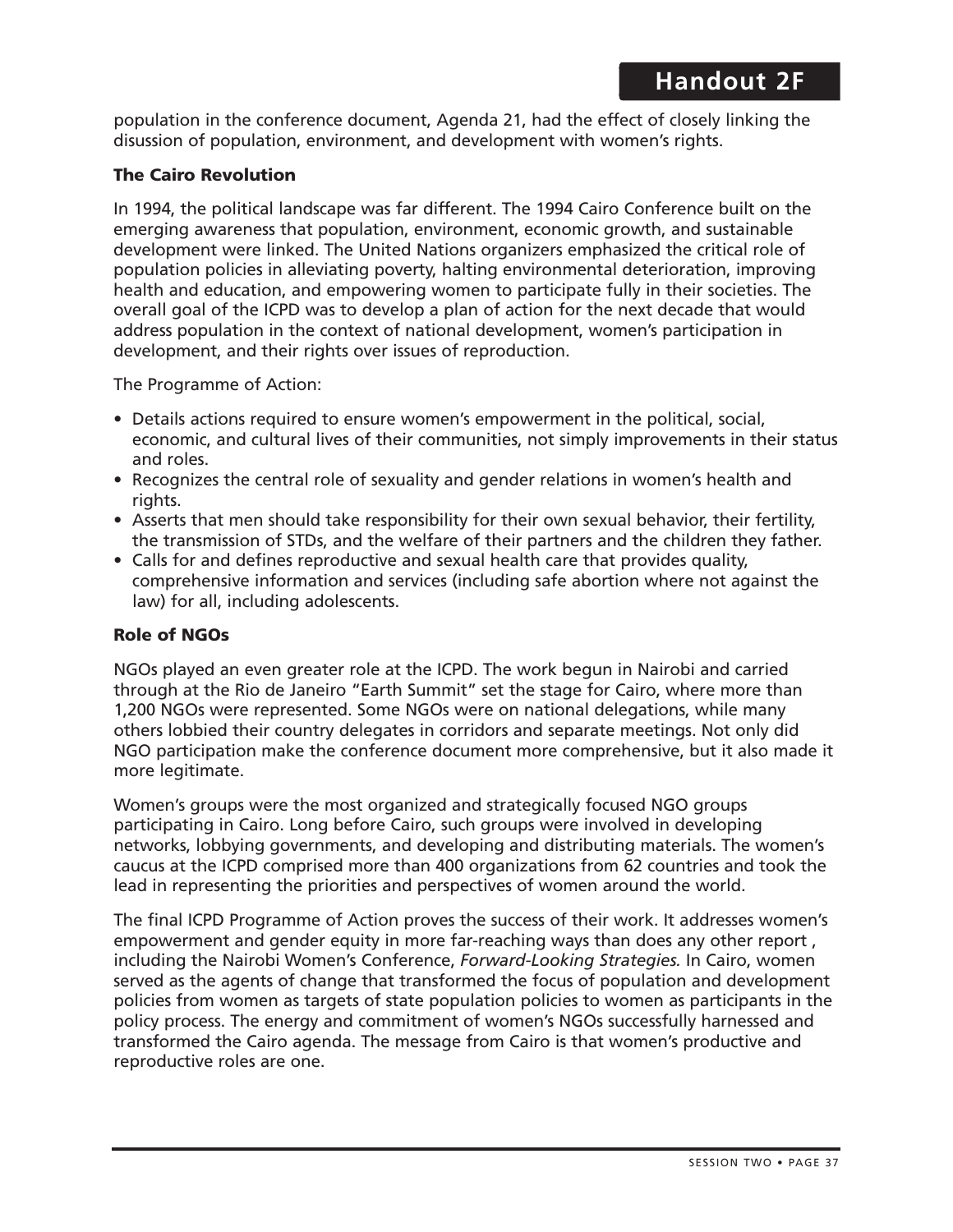#### **Handout 2F**

NGO representatives in Cairo recognized the social context of the population problem and strove to broaden family planning approaches to include women's empowerment, increased access to information and services, vocational skills development, and participation in local and national decision-making. This remarkable plan broadens our understanding of population by placing it within the larger context of development. This revolution in our approach to population programs was due in large part to the significant influence exerted by NGOs, especially women's groups from all over the world, in preparations for the ICPD, in drafting the Programme of Action, and at the ICPD itself.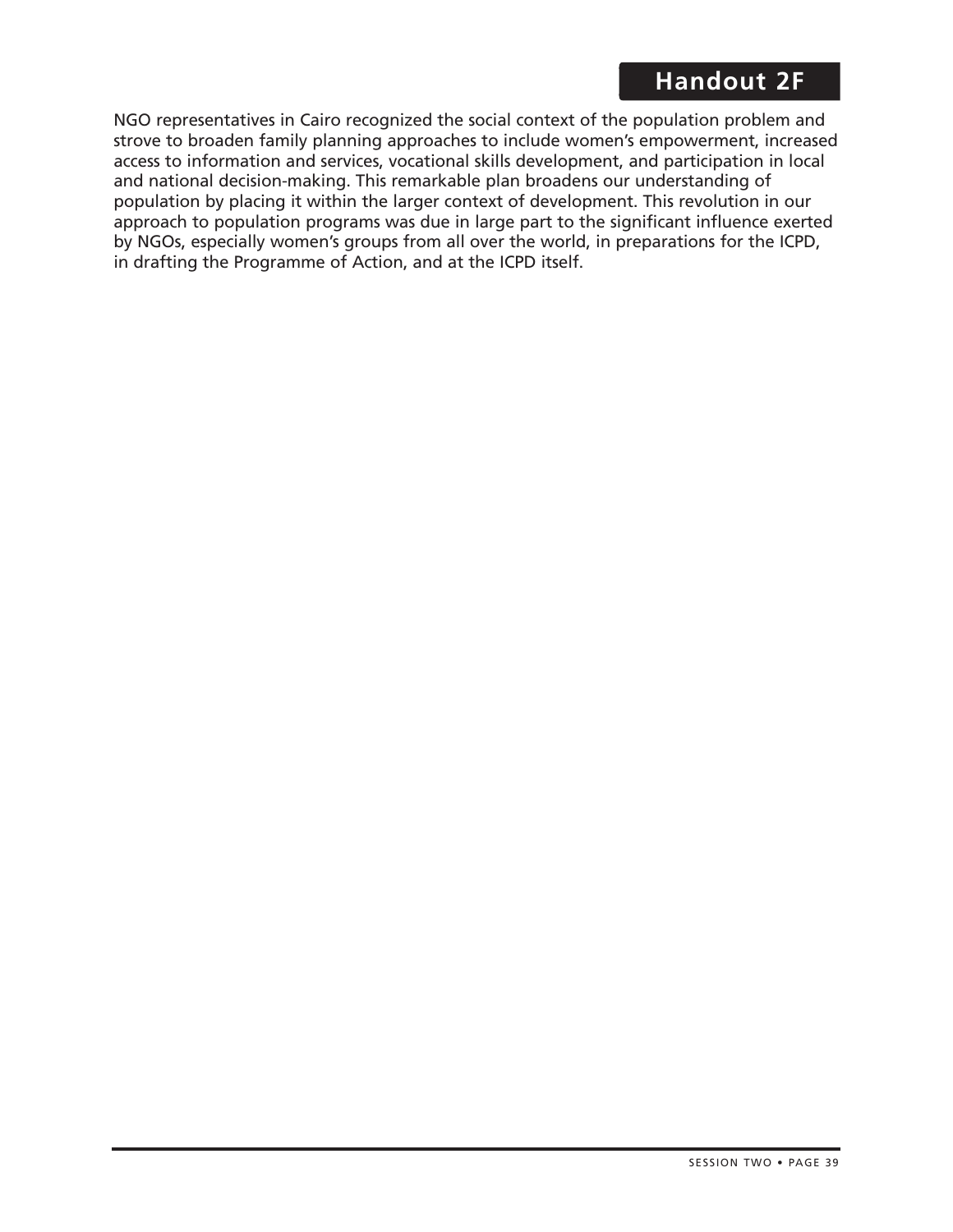#### **SESSION THREE:**  UNDERSTANDING GENDER

#### **LEARNER OBJECTIVES**

By the end of the session, participants will be able to

- Identify early memories of how and what they learned about being male or female.
- Identify gender role expectations and how they can limit life options.
- Define terms, including gender, gender roles, gender stereotypes, and gender discrimination.

#### **TIME**

3 hours

#### **SESSION OVERVIEW**

- Early Memories of Being Female or Male (1 hour, 30 minutes)
- Gender Roles and Expectations (45 minutes)
- Defining Gender Terms (45 minutes)

#### **MATERIALS**

• Flipchart and paper, markers, tape

#### **HANDOUTS**

3A—Sex and Gender

3B—Common Gender Stereotypes

3C—Trainer Resource: Statements About Men and Women

#### **PREPARATION**

Before this session

- Write the Learner Objectives on a flipchart
- Prepare Flipcharts 3A, 3C, 3D, and 3F
- Post the prepared flipcharts around the room, folding up and taping the bottom portions to cover the writing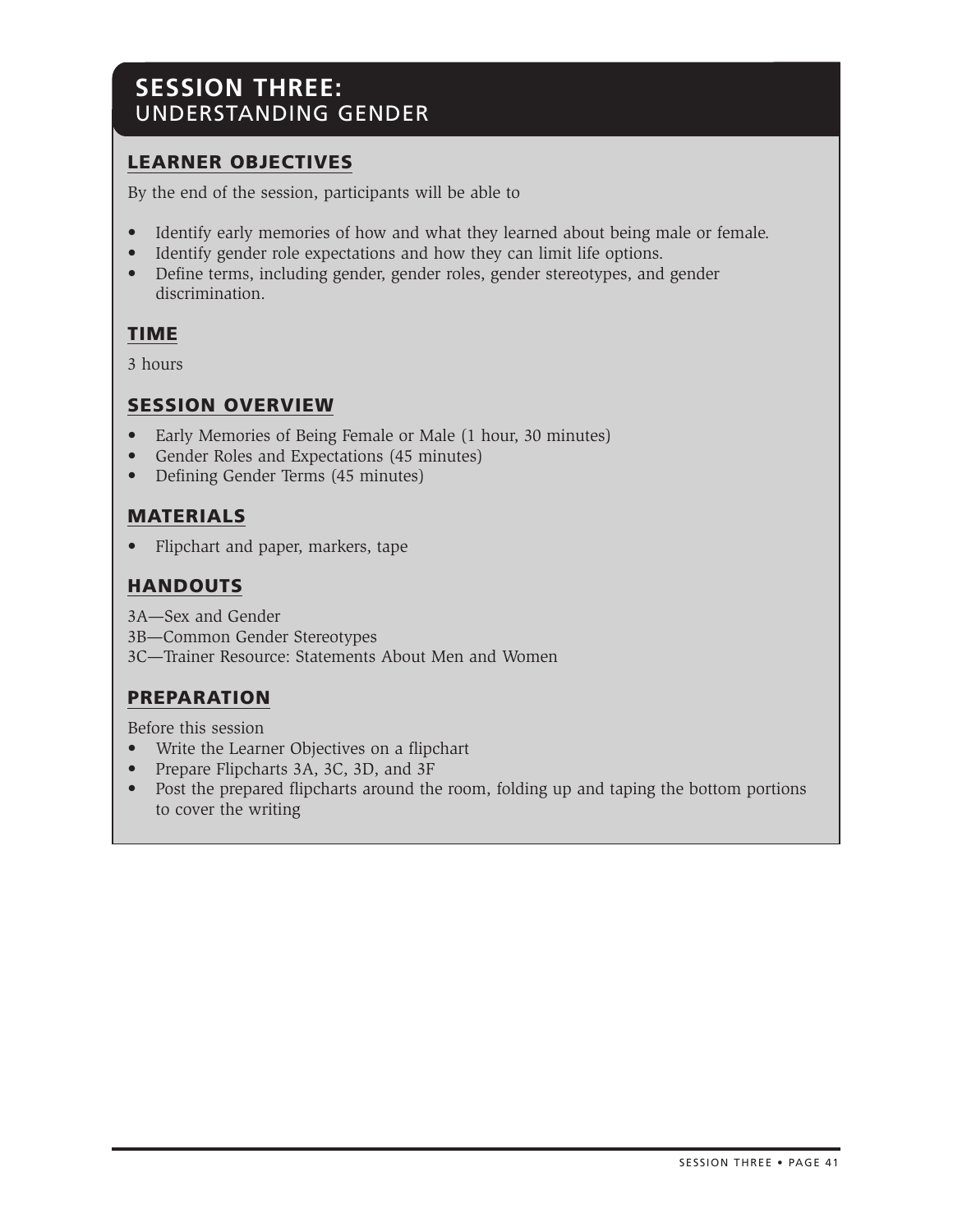# **A. EARLY MEMORIES OF BEING FEMALE OR MALE**

(1 hour, 30 minutes)

# **STEP 1**

First, review the learner objectives on the flipchart. Next, introduce the session by explaining that gender is a topic that affects everyone in some way and that in this session participants will be asked to share personal memories and experiences related to gender issues. Some participants may experience these memories as painful, embarrassing, or difficult to discuss. Emphasize that while the session gains its richness and meaning from the sharing, no one who feels uncomfortable sharing a memory will be required to so.

# **STEP 2**

Ask the participants to divide themselves into small groups of 4 to 5 members. It is important to allow them to form their own groups to ensure they will feel comfortable sharing personal experiences. Introduce the task on Flipchart 3A.

- Individually, recall your earliest, most significant, most meaningful memory of an experience related to discovering you were male or female and therefore treated differently from the other sex.
- After a few minutes of individual reflection, share this experience with other members of your group.
- After all the members of the group have shared their memories, work together to develop a five-minute drama, role-play, poem, song, picture, story, or dance that depicts the memories shared within the group. Prepare to present it to the larger group.

Time: 35 minutes

**FLIPCHART 3A**

## **STEP 3**

Ask each group to make its presentation. After all the presentations have been made, encourage discussion about the individual memories shared within the groups by asking questions, such as:

- What was this activity like? How did you feel when you were sharing your story?
- What did the memory that you shared tell you about being female? About being male? About life?
- What were your family's expectations of you? Society's expectations?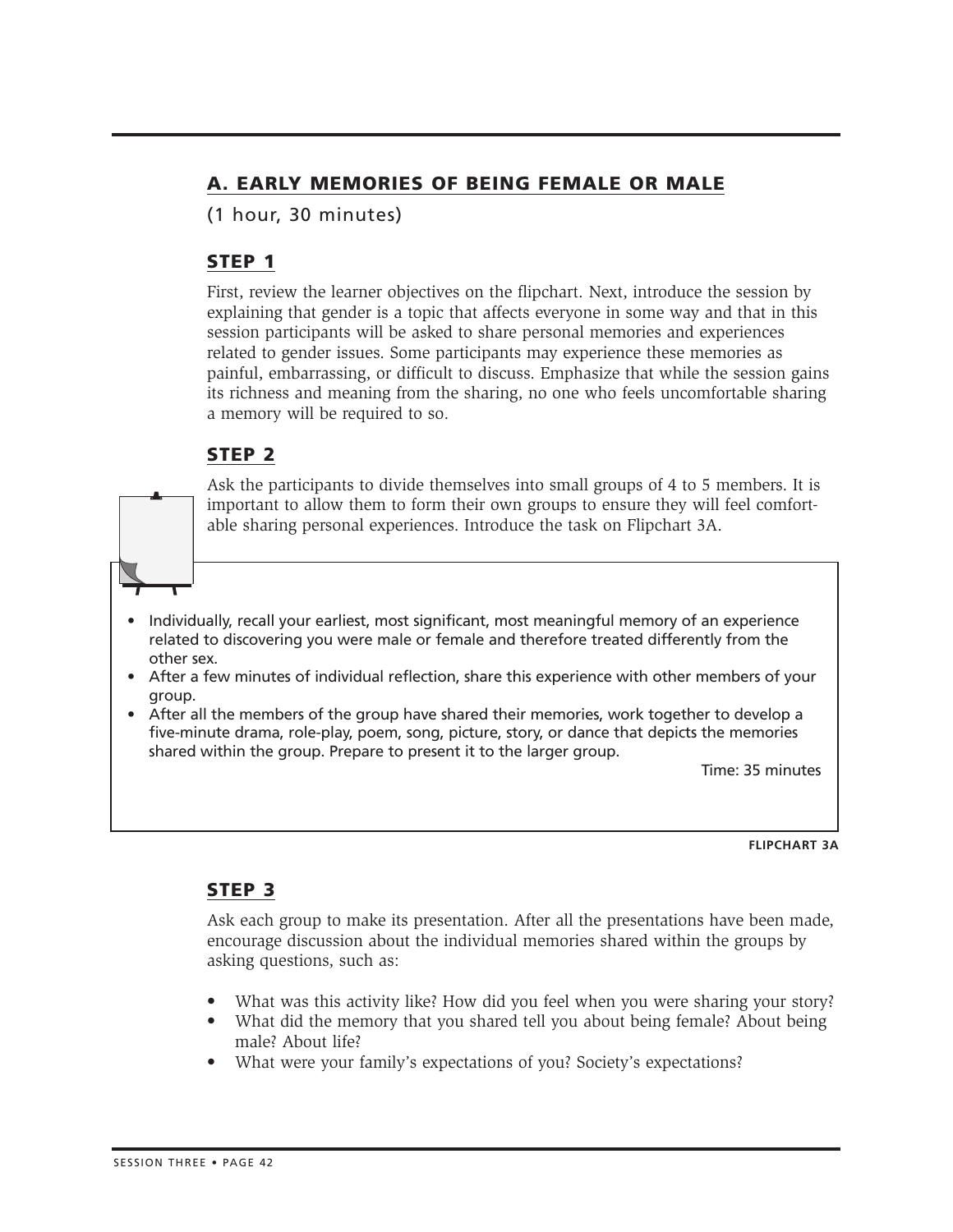- What were your expectations and aspirations for yourself?
- What conclusions and lessons about gender did you draw from the experience in the memory?

# **B. GENDER ROLES AND EXPECTATIONS**

(45 minutes)

# **STEP 1**

Write the following two phrases, one per flipchart page.



**FLIPCHART 3B**

Ask the participants to return to their small groups and spend a few minutes brainstorming responses to the statements you have just written. A note-taker in each group should note the responses on a piece of paper.

# **STEP 2**

Ask each group to share its responses to the two statements. Capture the responses on the appropriate flipchart page. Discuss the activity using the following questions:

- What are your observations in comparing these two lists? What do these lists show you?
- How do people view the characteristics/activities on the two lists?
- Do women and men have to be or do the things that you wrote down?
- Can women and men do things expected of the opposite sex? What are the consequences?
- How do these different roles, responsibilities, and expectations affect the life choices of women? Of men?

Emphasize that both women and men are restricted in their behaviors, responsibilities, and life choices because of culturally assigned roles and stereotypes.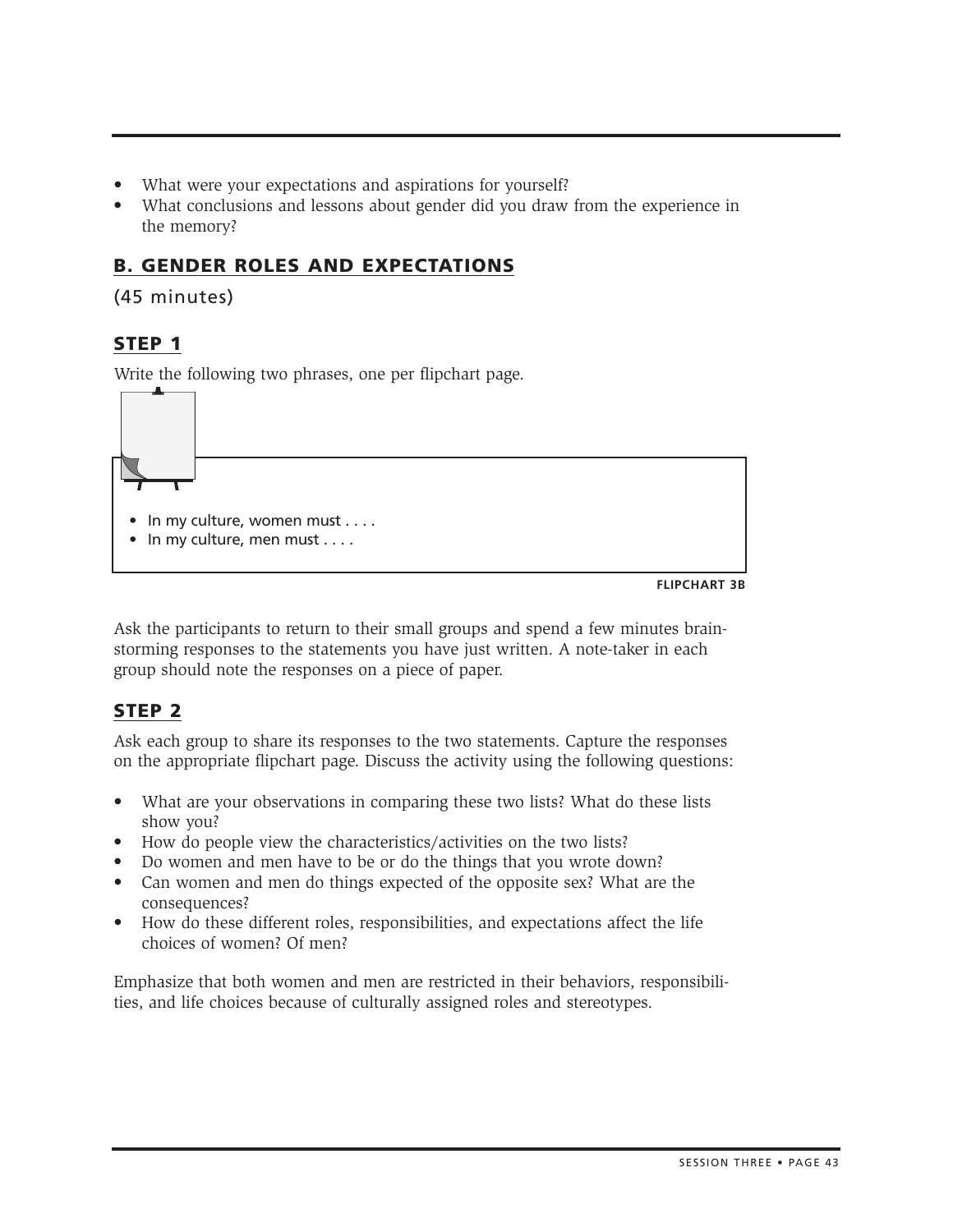Ask participants to spend a few minutes writing down responses to the following statement:

As a human being, I want . . . .

Have participants share their responses and, as they do so, create a master list on a flipchart page. Ask the participants what they notice about this list. Here are some possible responses:

- Freedom to pursue dreams
- Decision-making freedom
- Peace and justice
- The ability to be what I want to be



**NOTE TO THE TRAINER:** In the discussion, be sure to note that human beings want similar things and that these basic needs and wants are often unrelated to being male or female. Nevertheless, the social construction of gender has, in many societies, restricted women's ability to achieve these basic human wants more than men. This is why it is often said that gender issues are human rights issues.

## **C. DEFINING GENDER TERMS**

(45 minutes)

#### **STEP 1**

Ask the participants if they can define gender based on what they have learned so far. Write suggested definitions on a flipchart.



Post the following definition and compare it to the participants' definitions. Add any useful elements from the participants' definitions that are not already included.

#### **GENDER**

The socially constructed roles and responsibilities assigned to women and men in a given culture or location and the societal structures that support them. Gender is learned and changes over time.

**FLIPCHART 3C**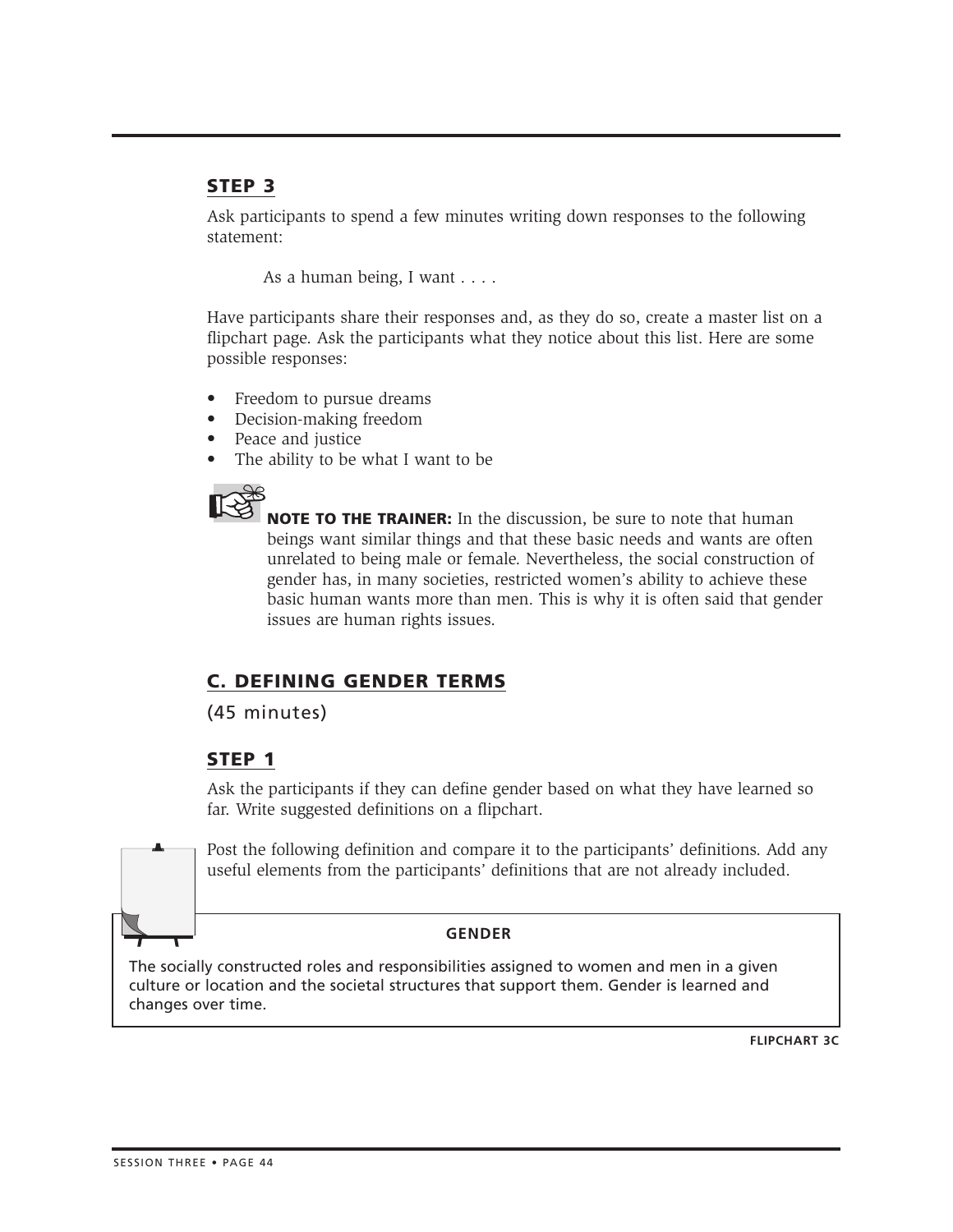Post Flipchart 3D. Ask the participants to fill in examples that illustrate each characteristic.



**FLIPCHART 3D**

The completed Sex and Gender Chart will include examples, such as those shown on Flipchart 3E.

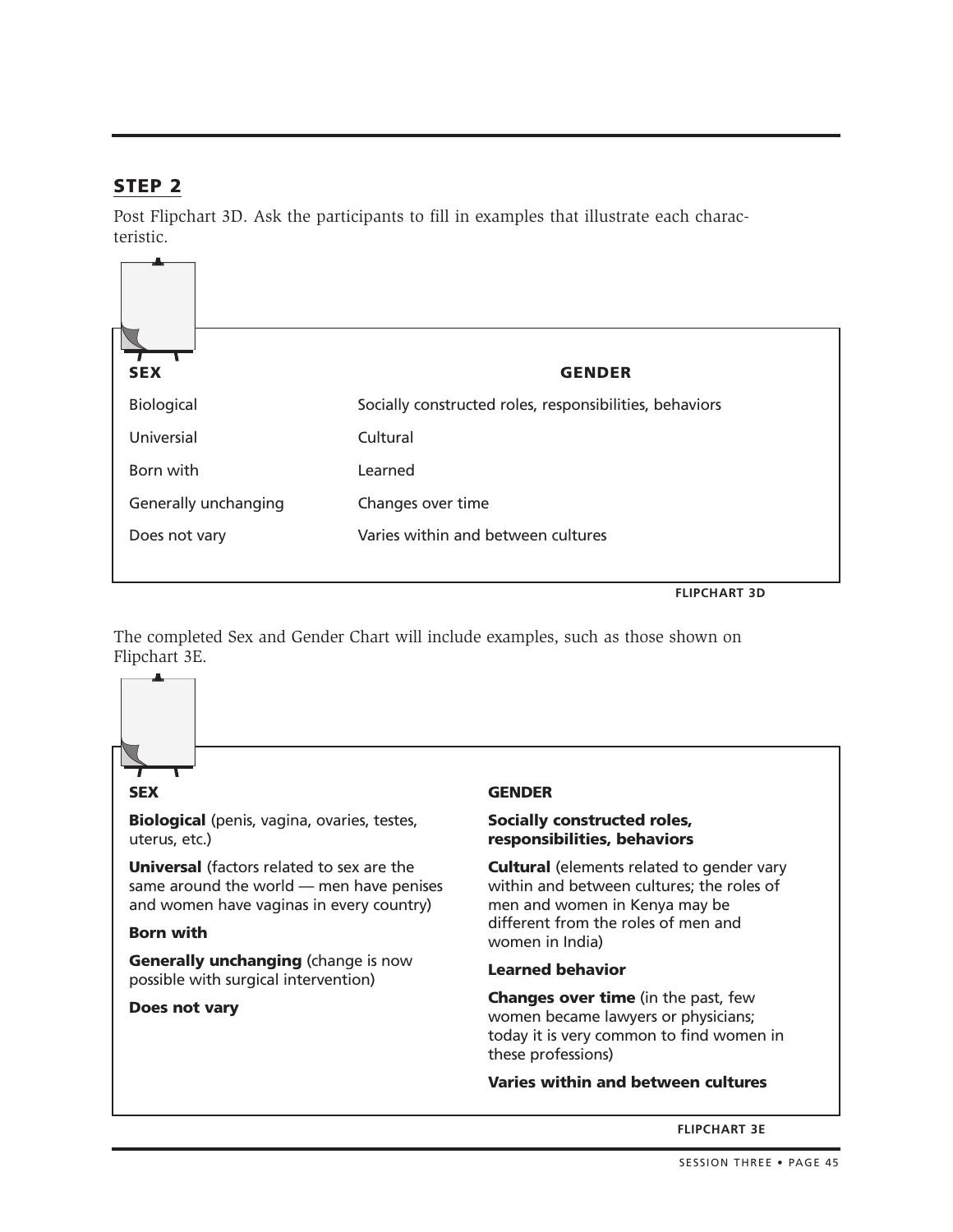Distribute Handout 3A and allow the group a few minutes to read it silently (or read it aloud to the group).

#### **STEP 4**

Using Flipchart 3F, present the definitions of sex roles and gender roles. Sex and gender roles are activities assigned to individuals based on either sex (biological characteristics) or gender (socially determined characteristics). Ask the participants if they can think of examples of male and female gender roles from their experience.

#### **Sex Roles**

The only roles related to sex are those associated with reproduction; for example, women give birth and breastfeed, and men impregnate women with sperm.

#### **Gender Roles**

Activities assigned to individuals on the basis of socially determined characteristics, such as stereotypes, ideologies, values, attitudes, beliefs, and practices. Gender roles are established through the influence of family, community, schools, religious institutions, culture/tradition/folklore/history, media, policies, peer groups, and the workplace.

**FLIPCHART 3F**

## **STEP 5**

Explain that gender stereotypes emerge from confusion between sex roles and gender roles. When it is believed that gender roles are based on biological differences rather than socially constructed expectations, the result is gender stereotypes. One example of a gender stereotype is the belief that women are shy and gentle because of their biology rather than because of societal expectations. Gender stereotypes categorize men and women according to rigid constructs and promote the belief that these differences are biological.

Ask participants to share examples of gender stereotypes. Distribute Handout 3B, and allow a few minutes for reading.

#### **STEP 6**

Write the phrase *gender discrimination* on a flipchart and ask participants to explain what it means. After some discussion, present the following definition, adding it to the flipchart page.

Gender discrimination is the unequal or unfair treatment of men or women based solely on their sex rather than on their individual skills, talents, and capabilities.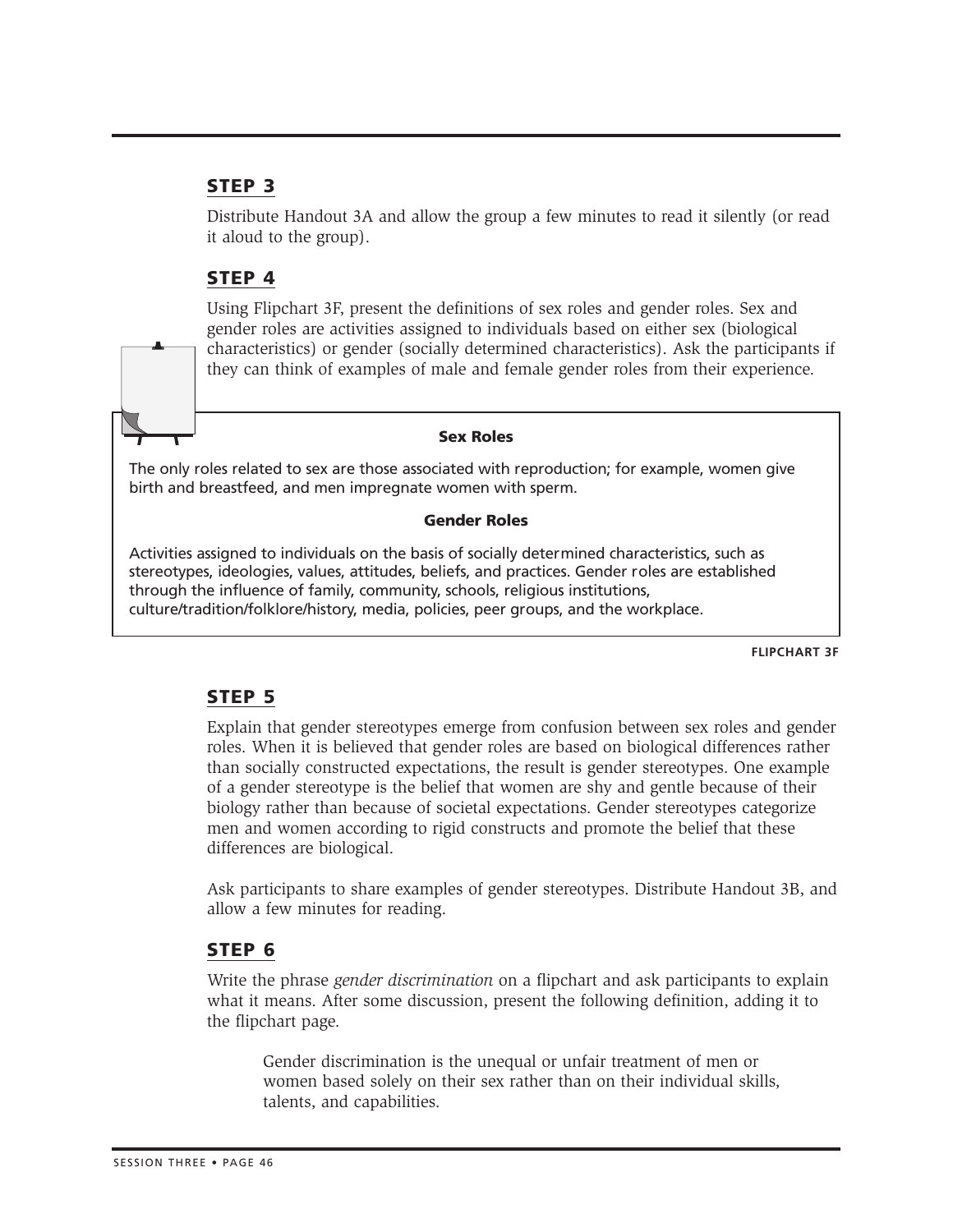

**NOTE TO THE TRAINER:** This concept can be explained by comparing it to racial discrimination, which is more widely understood.

# **STEP 7**

Using the flipcharts from the session, briefly review the gender terms discussed so far: *sex, gender, sex roles, gender roles, gender stereotypes,* and *gender discrimination.* To confirm the group's understanding of these concepts, read aloud from Handout 3C—Trainer Resource, one statement at a time. Ask participants to identify whether each statement demonstrates a gender role, gender stereotype, sex role, or gender discrimination. Remind participants that gender roles (roles that are socially constructed) are often believed to be biological and thus unchangeable. In fact, the only items among the statements that cannot change are those related to sex roles.



**NOTE TO THE TRAINER:** The distinction between gender roles and gender stereotypes is not always clear. Gender roles are usually based on gender stereotyping; for example, the belief that nursing is an occupation for women is based on the gender stereotype that women are caring and nurturing by nature but that they are not good enough in science to become physicians. When discussing these items, focus less on the distinction between gender roles and gender stereotypes and probe instead for the reasons the activity is assigned to a particular sex. Reinforce that the reasons usually relate to gender stereotypes.

# **STEP 8**

Summarize the session by asking each participant to share one new thing s/he learned. Point out that this session highlighted existing gender roles and stereotypes. Tell the group that the next session will explore the societal factors that generate and maintain these behavioral expectations for men, women, girls, and boys.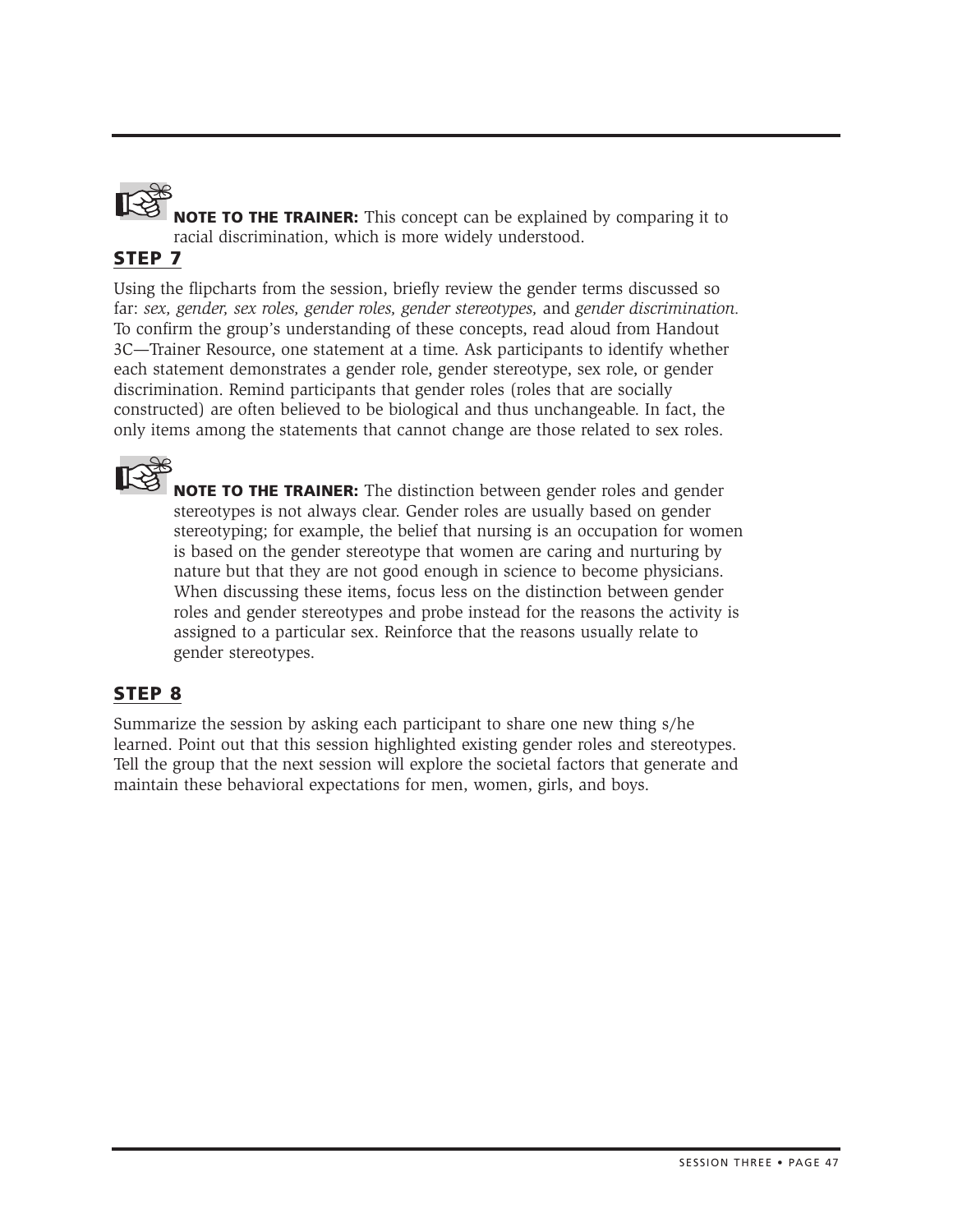# **SEX AND GENDER**

The concepts of *sex* and *gender* may be defined as follows:

*Sex* refers to the biological differences between men and women. These differences are generally universal and unchanging.

*Gender* refers to the socially constructed roles and responsibilities of women and men in a given culture or location. These roles are influenced by perceptions and expectations arising from cultural, political, environmental, economic, social, and religious factors, as well as from custom, law, class, ethnicity, and individual or institutional biases. Gender attitudes and behaviors are learned and can be changed.

What are some of the situations in which we see gender differences?

| Social           | Different perceptions of men's and women's social roles: the man is seen<br>as head of the household and chief breadwinner, while the woman is<br>seen as nurturer and caregiver.                                                                         |
|------------------|-----------------------------------------------------------------------------------------------------------------------------------------------------------------------------------------------------------------------------------------------------------|
| <b>Political</b> | Differences in the ways in which women and men assume and share<br>power and authority: men are more involved in national and higher-level<br>politics, while women are more involved at the local level in activities<br>linked to their domestic roles. |
| Educational      | Differences in the educational opportunities and expectations of girls<br>and boys: family resources are directed to boys' rather than girls'<br>education, and girls are streamed into less-challenging academic tracks.                                 |
| Economic         | Differences in women's and men's access to lucrative careers and control<br>over financial and other productive resources, such as credit, loans, and<br>land ownership.                                                                                  |
|                  |                                                                                                                                                                                                                                                           |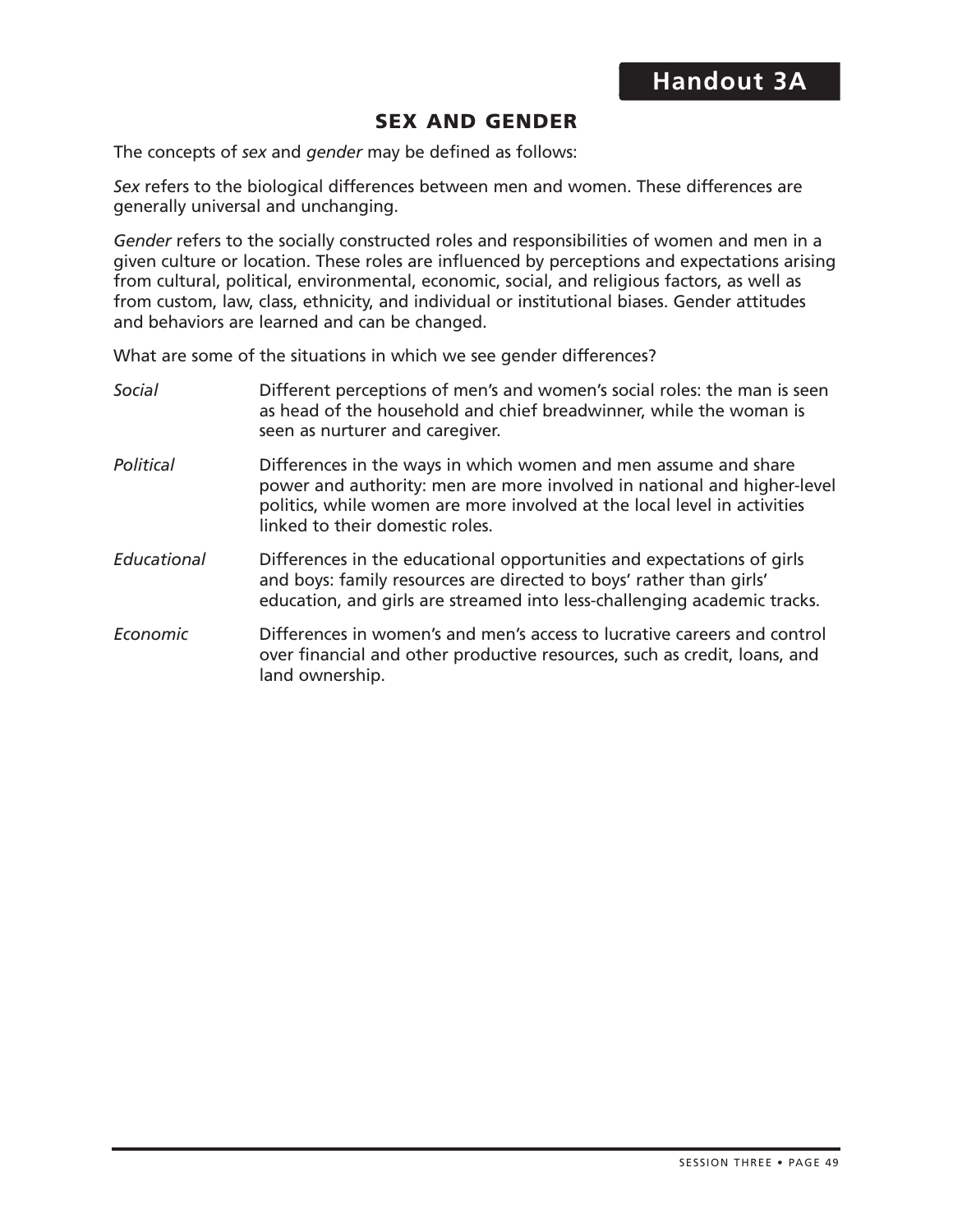# **Handout 3B**

### **COMMON GENDER STEREOTYPES<sup>9</sup>**

Below are lists of common female and male gender stereotypes.

#### *Women are: Men are:*

- 
- 
- Incompetent Competent
- 
- Emotional Logical
- 
- Housekeepers Breadwinners
- Supporters Leaders
- 
- 
- Fearful Brave
- Peace-makers Aggressive
- 
- 
- 
- Passive Active
- Followers Leaders
- Spectators Doers
- 
- Subjective Objective
- Soft-spoken Out-spoken
- Secretaries Bosses
- Nurturing Assertive
- 
- Excitable Stoic
- 

 $\overline{\phantom{a}}$ 

Publications, 1990).

- Cheerful Forceful
- Caretakers Achievers
- 
- Dependent Independent
- Weak Powerful
	-
- Less important More important
	-
- Implementers Decision-makers
	-
	-
	-
	-
	-
	-
- Cautious Adventurous
	-
- Warm Self-reliant
	-
	-
	-
	-
	-
	-
	-
- Gentle Strong
	-
- Patient Impetuous
	-
	-
	-
- -
- Fragile Protectors
- Fickle Consistent
	-
- Flexible Focused
	-
	-
	-
- Modest Ambitious
	-
	-
	-
	-
	-
	-
	-
	-
	-
	-
- Cooperative Competitive

<sup>9</sup> George F. Simons and G. Deborah Weissman Men and Women: Partners at Work (Los Altos, CA: Crisp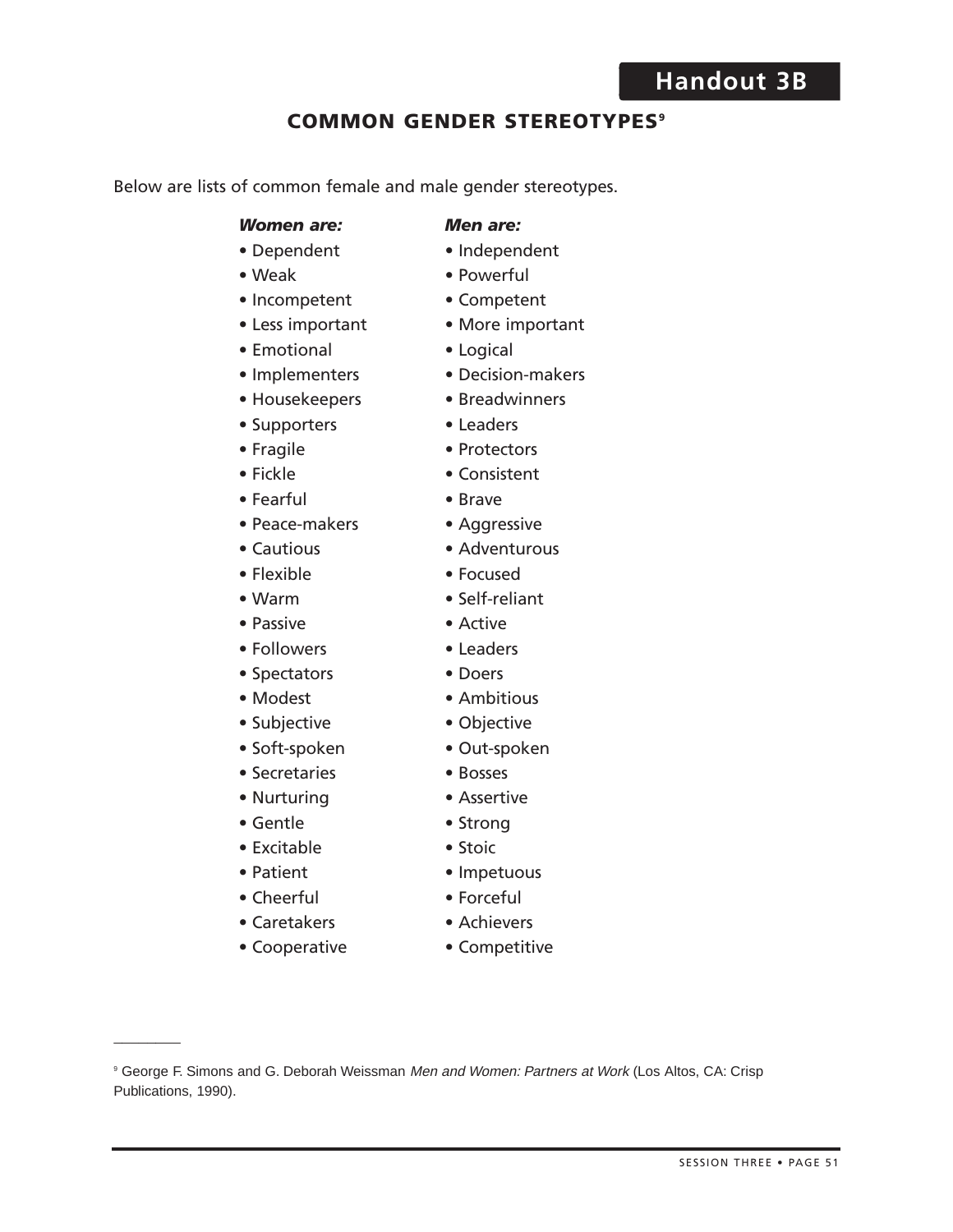# **Trainer Resource**

# **STATEMENTS ABOUT MEN AND WOMEN10**

- 1. Women give birth to babies, men do not. (sex difference)
- 2. Girls are gentle, and boys are tough. (gender stereotype/gender role)
- 3. Women cook and clean the house; men earn income through paying jobs outside of the home. (gender roles)
- 4. Amongst Indian agricultural workers, women are paid 40-60 percent of the male wage. (gender discrimination)
- 5. Women can breastfeed babies; men can bottlefeed babies. (sex difference)
- 6. Most building site workers in Britain are men. (gender role, possibly gender discrimination)
- 7. Men are better than women at math, physics, and science. (gender stereotype)
- 8. In Ancient Egypt men stayed at home and did weaving while women handled family business. Women inherited property and men did not. (gender roles)
- 9. According to UN statistics women do 67 percent of the world's work, but their earnings amount to only 10 percent of the world's income. (gender discrimination)
- 10. Men's voices break at puberty, women's voices do not. (sex difference)
- 11. In one study of 224 cultures, there were five in which men did all the cooking and 36 in which women did all the housebuilding. (gender roles)
- 12. Women are soft-spoken and gentle; men are assertive and strong. (gender stereotypes)
- 13. Men make decisions about family planning and the number of children a couple will have. (gender role/gender discrimination)

 $\overline{\phantom{a}}$ 

<sup>&</sup>lt;sup>10</sup> Suzanne Williams, Janet Seed, and Adelina Mwau, The Oxfam Gender Training Manual (United Kingdom and Ireland: Oxfam Publications, 1994).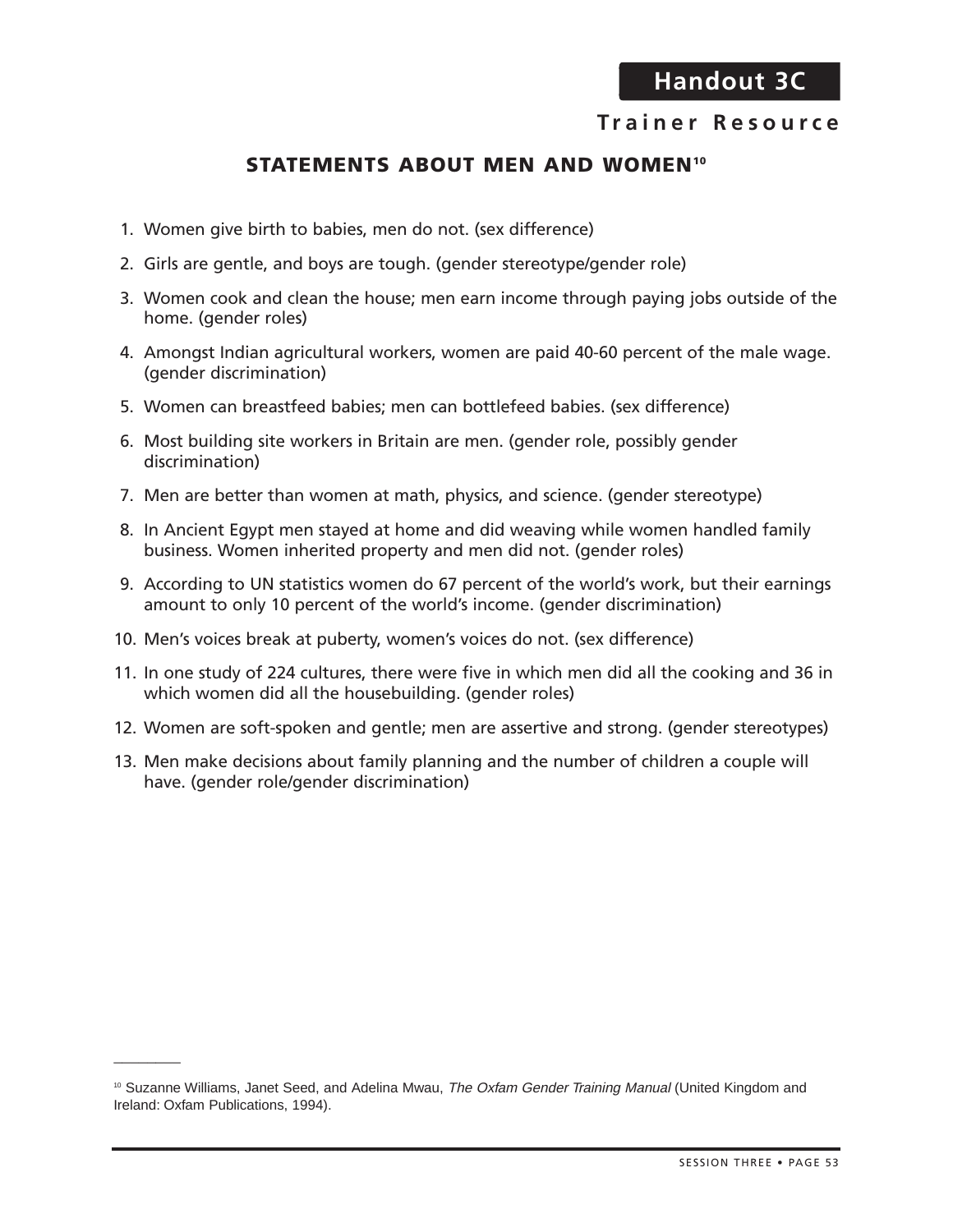# **SESSION FOUR:**  SOCIAL CONSTRUCTION OF GENDER

# **LEARNER OBJECTIVE**

By the end of the session, participants will be able to

• Articulate how gender roles, relationships, and stereotypes are constructed and reinforced by cultures, systems, and institutions.

#### **TIME**

3 hours

#### **SESSION OVERVIEW**

- A. Myths and Popular Culture (1 hour, 30 minutes)
- B. Institutions and Systems (1 hour, 30 minutes)

#### **MATERIALS**

• Flipchart and paper, markers, tape

## **PREPARATION**

Before this session

- Write the learner objectives on a flipchart.
- Prepare Flipcharts 4-A and 4-B.

# **A. MYTHS AND POPULAR CULTURE**

(1 hour, 30 minutes)

## **STEP 1**

Introduce the session by reviewing the learner objectives on the flipchart. Explain that one way in which cultures and societies perpetuate gender roles and stereotypes is through folklore (songs, stories, games, proverbs, rhymes, etc.).

## **STEP 2**

Divide the participants into 4 to 5 small groups. If possible, the groups should include members from diverse cultural backgrounds and traditions. Present the task on Flipchart 4A.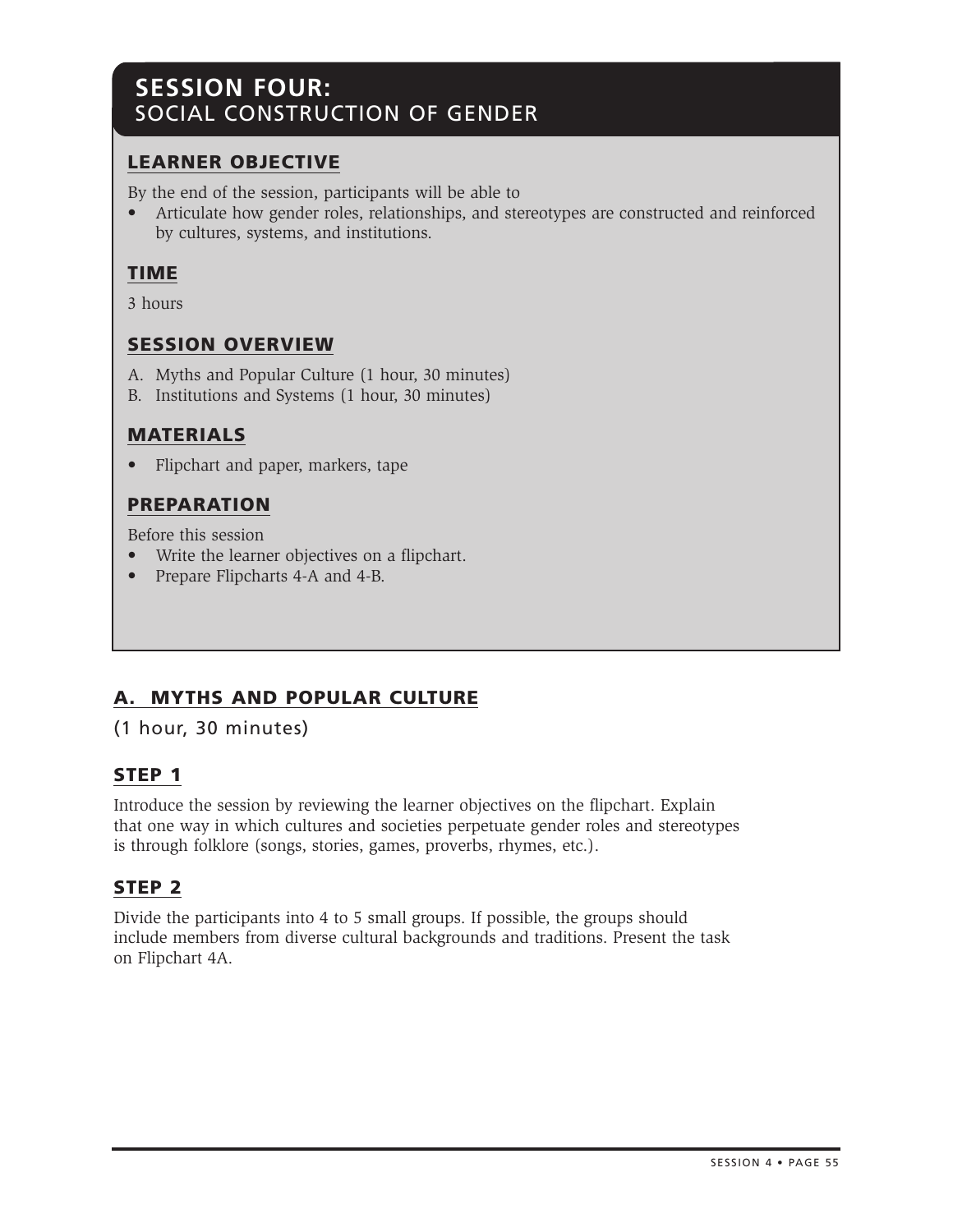- Brainstorm a list of traditional and modern stories, songs, games, sayings, proverbs, or rhymes from your childhood that concern men's and women's roles.
- Choose the most striking example from the list and prepare to describe it to the group in a three-minute presentation.

Time: 25 minutes

**FLIPCHART 4A**

#### **STEP 3**

Invite groups to make their presentations, one at a time. As the groups present their findings, write brief descriptions of the stories, songs, games, or proverbs on a flipchart. After all of the presentations, ask participants to identify the gender meanings or messages transmitted in each. Record these on the flipchart opposite the corresponding descriptions.

#### **STEP 4**

Facilitate a discussion using the following questions:

- What are the implications for women and men of the meanings and messages found in the song, story, proverb, game, or other medium?
- What gender roles and stereotypes do the meanings/messages perpetuate?
- Do the meanings/messages contribute to gender discrimination? How?
- How do the stereotypes and images act as barriers to women and men in pursuing life choices and options?

Summarize the activity by explaining that myths and other folklore perpetuate gender issues in society. They provide behavioral norms and the rationalization for them. Myths are passed down in the form of entertainment to children who subconsciously internalize the underlying messages. We rarely analyze the meanings behind myths and may be surprised to discover their full implications.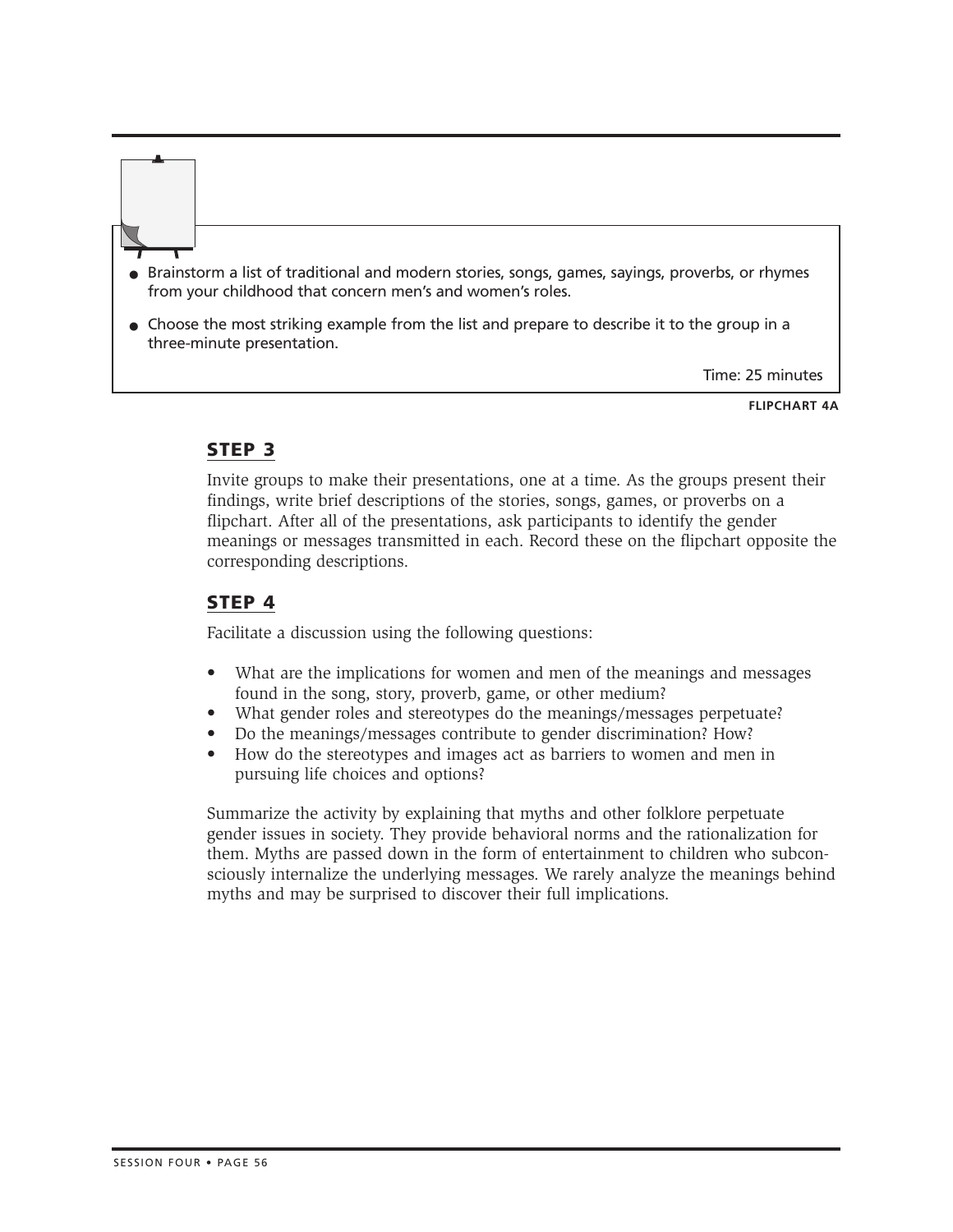# **B. INSTITUTIONS AND SYSTEMS**

(1 hour, 30 minutes)

# **STEP 1**

Explain that myths, songs, and stories are just one way that gender roles and stereotypes are created and maintained. Ask participants to brainstorm a list of institutions and systems that create and maintain gender stereotypes. Here are some possible responses:

- Family
- Print and visual media
- Advertising
- Religion
- Government
- Law
- Educational system

# **STEP 2**

Divide participants into the same small groups as in the previous activity. Present Flipchart 4B, and give each group a blank flipchart page. Assign each group one of the institutions or systems from the brainstorm, and ask participants to complete the task on the flipchart.



- How does the institution and system create and maintain gender stereotypes? Give examples of attitudes, behaviors, practices, and policies in the institution or system that contribute to stereotyping.
- Think of ways in which the institutions or systems have made progress toward a more genderequitable society. How can this progress be enhanced and expanded?

Time: 25 minutes

**FLIPCHART 4B**

# **STEP 3**

Ask each group to present its ideas.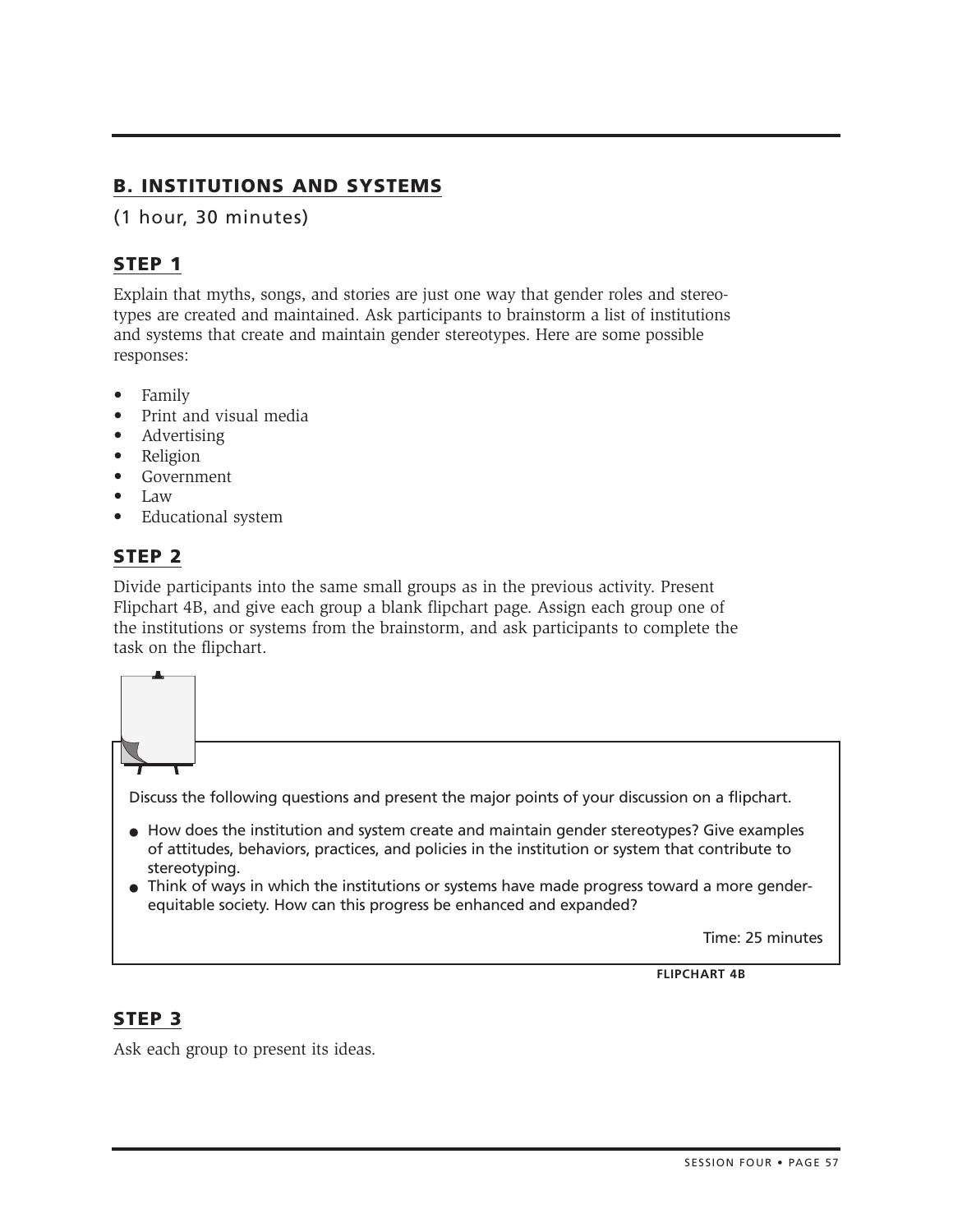Summarize the session. Link it to the next session on reproductive health by explaining that gender roles and stereotypes perpetuated by institutions, systems, and popular culture can determine who has access to reproductive health services and who makes family-planning decisions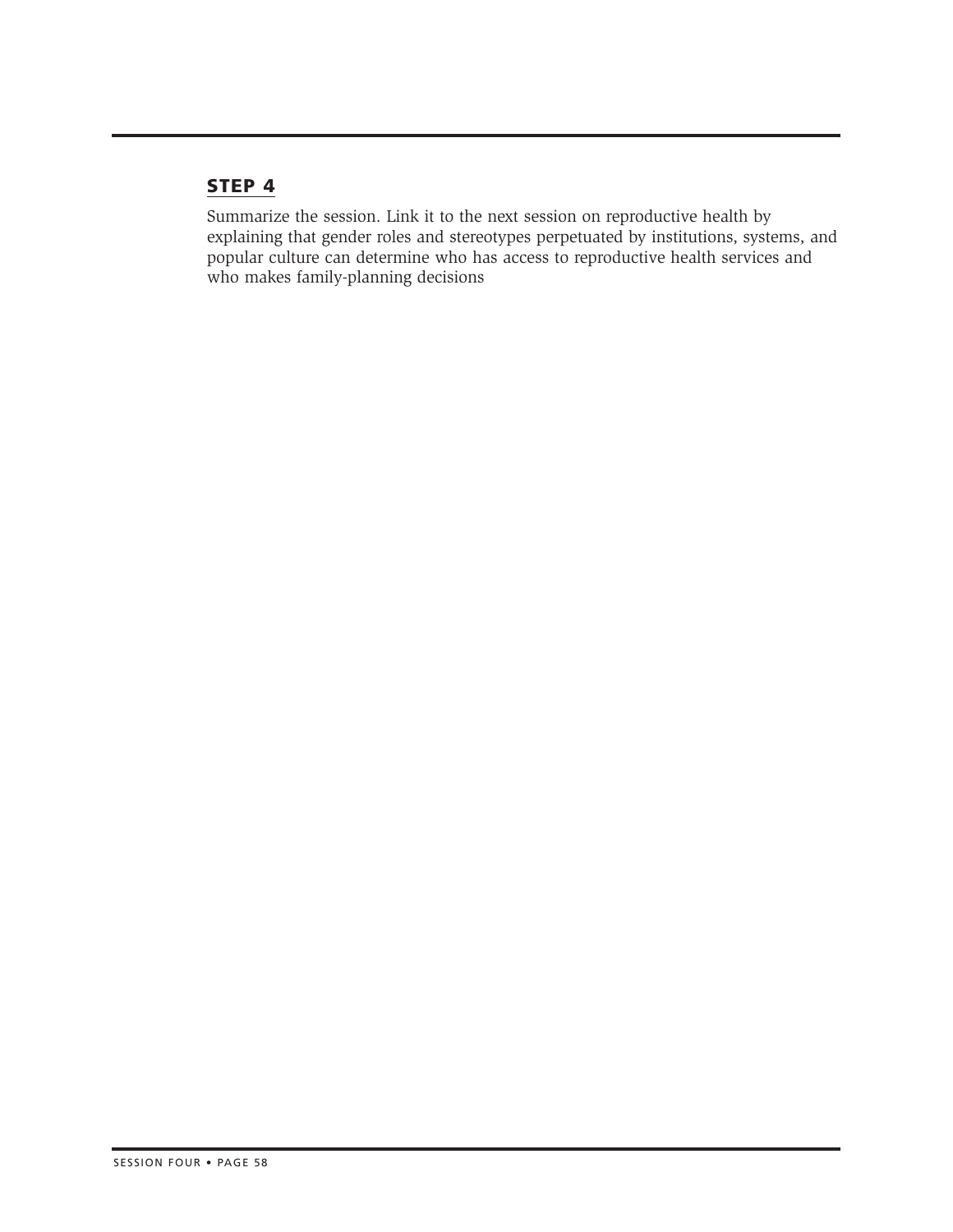# SESSION FIVE: OVERVIEW OF REPRODUCTIVE HEALTH

# **LEARNER OBJECTIVES**

By the end of the session, participants will be able to

- Define reproductive health and list its components.
- List the broad range of factors that can affect reproductive health.
- Explain the effect of gender roles, relationships, and stereotypes on the factors that impact reproductive health.

#### **TIME**

2 hours

#### **SESSION OVERVIEW**

- A. Reproductive Health and Its Determinants (1 hour)
- B. Gender and Reproductive Health Determinants (1 hour)

#### **MATERIALS**

- Flipchart and paper, markers, tape
- Note cards
- Candy or other small prize
- Overhead projector

## **HANDOUTS**

5A—Definition of Reproductive Health

## **PREPARATION**

Before this session

- Write the learner objectives on a flipchart.
- Tape together and post four to six sheets of flipchart paper to form a large square for the development of the mind map.
- Photocopy Handout 5A onto an overhead transparency.
- Prepare Flipcharts 5A and 5B.

# **A. REPRODUCTIVE HEALTH AND ITS DETERMINANTS**

(1 hour)

#### **STEP 1**

First, review the learner objectives you wrote on the flipchart. Next, ask participants to brainstorm briefly their understanding of the term *reproductive health*. Record their input on a flipchart.

Using an overhead projector, present the definition of reproductive health that emerged from the ICPD: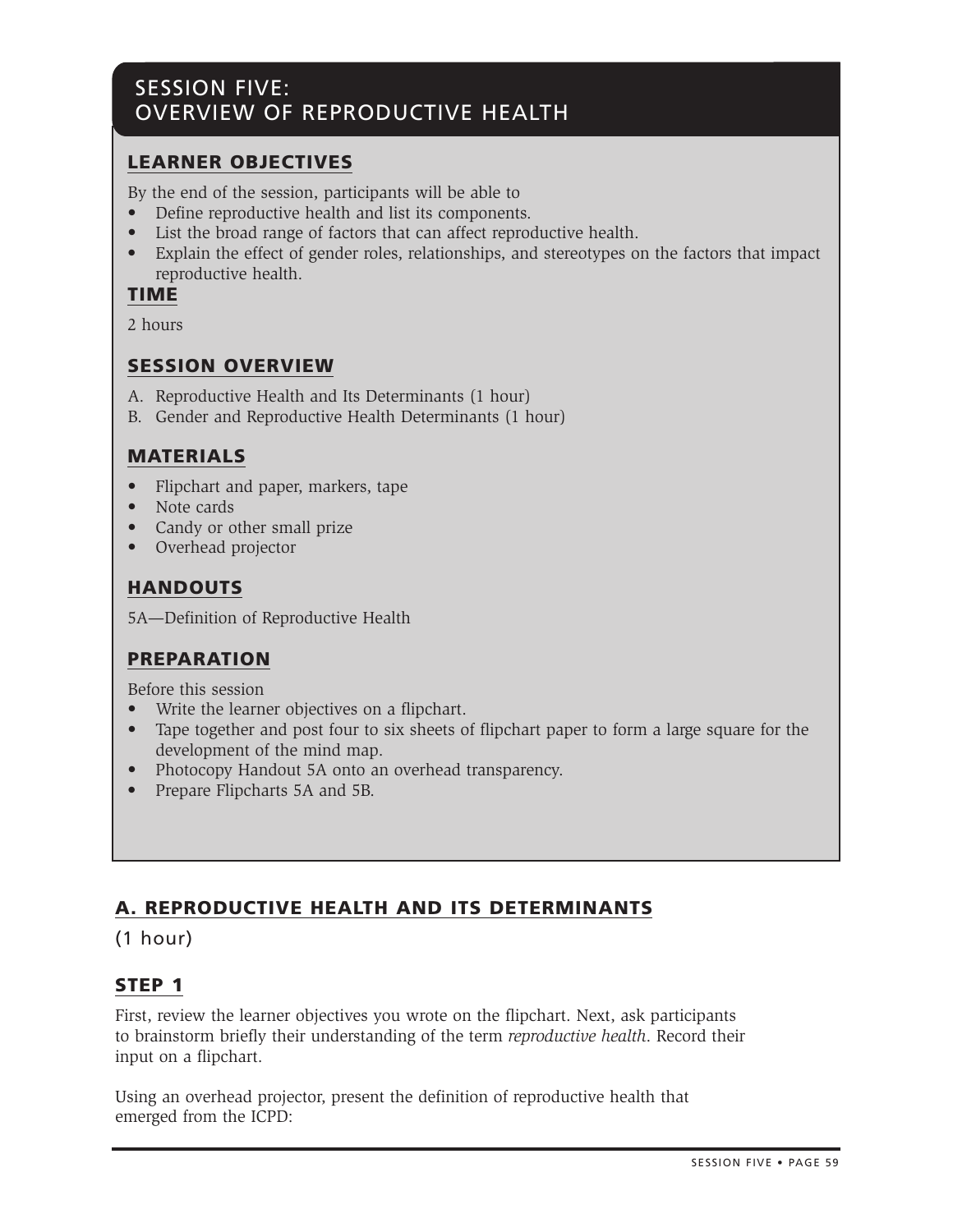Reproductive health is a state of complete physical, mental and social well-being and not merely the absence of disease or infirmity, in all matters related to the reproductive system and to its functions and processes. People are able to have a satisfying and safe sex life and they have the capability to reproduce and the freedom to decide if, when and how often to do so. Men and women have the right to be informed and have access to safe, effective, affordable and acceptable methods of their choice for the regulation of fertility, as well as access to health care for safe pregnancy and childbirth.<sup>11</sup>

#### **STEP 2**

Ask the participants how people in their communities understand the term *reproductive health*. How does their understanding compare to the definition shown on the overhead projector? Does their understanding encompass the issue of reproductive rights?

Present Flipchart 5A to lead into the next step.

Reproductive health is an immense concept that rightly addresses aspects of continuity (health needs of men and women throughout their reproductive lives); comprehensiveness (the wide range of services encompassed); and equality (access to quality RH services for both women and men.

**FLIPCHART 5A12**

#### **STEP 3**

 $\overline{\phantom{a}}$ 

Ask participants to add any elements or components of reproductive health based on the previous discussions. Record their responses on a flipchart.

Reproductive health as described in the ICPD Programme of Action includes the following elements:

- Family planning education, counseling, and services
- Education and services for prenatal (antenatal) care, safe delivery, and postnatal care, and infants' and women's health care
- Prevention and management of abortion complications Treatment of reproductive health conditions
- 

<sup>&</sup>lt;sup>11</sup> International Conference on Population and Development (ICPD) Programme of Action, para 7.2.

<sup>&</sup>lt;sup>12</sup> IPCD Programme of Action.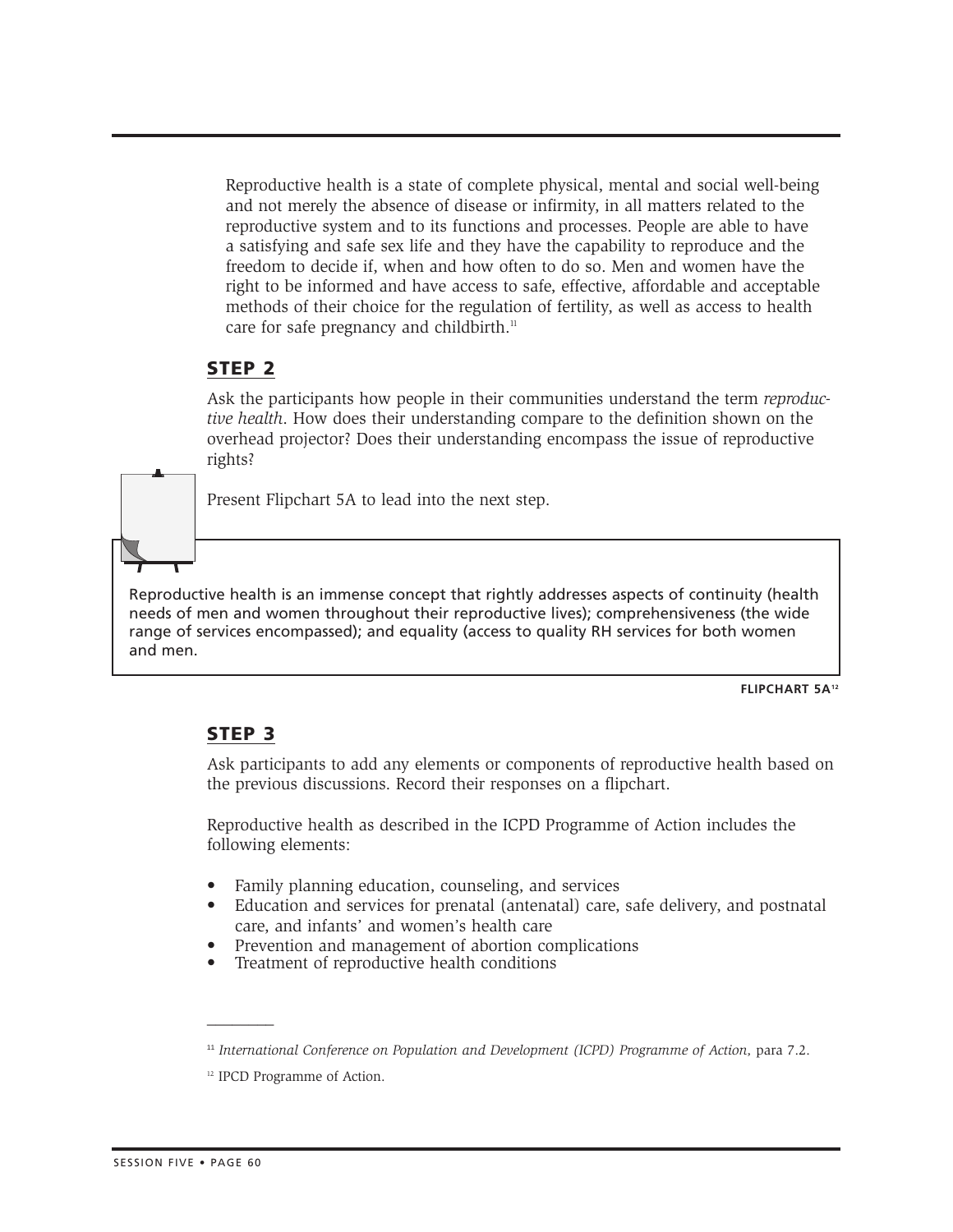- Prevention and treatment of reproductive tract infections, including STDs and HIV/AIDS
- Information, education, and counseling on human sexuality and responsible parenthood

If any of these are missing from the list the group compiled, add them.

# **STEP 4**

Present Flipchart 5B.



**FLIPCHART 5B13**

# **STEP 5**

 $\overline{\phantom{a}}$ 

Explain that in order to better understand of the meaning of this quote, the participants are going to create a mind map of reproductive health. The purpose of the mind map is to explore the range of factors that can affect reproductive health.

A mind map is a variation on the traditional brainstorm. Participants are asked to focus on a central concept—in this case reproductive health—and brainstorm related concepts. Unlike a list of brainstormed points, this methodology generates a visual map of interrelated themes and ideas. The map is developed with synapses, similar to the way our brains work. (See Figure 5-1 for a sample of a partially completed mind map.)

Write the term *reproductive health* in the center of the blank paper, enclosed in a circle. Ask the group what the key factors that affect reproductive health are.

Write each response in a new circle and draw a line connecting this circle back to *reproductive health.* For example, if the first factor identified is *culture,* it is helpful to ask probing questions to identify the specific cultural issues. Once culture is fully developed as an influencing factor on reproductive health, move on and ask participants for a new factor.

<sup>13 &</sup>quot;Focus: Reproductive Health," *Contact: Newsletter of the UNFPA Country Support Team for Southern Africa* 5 (October 1995).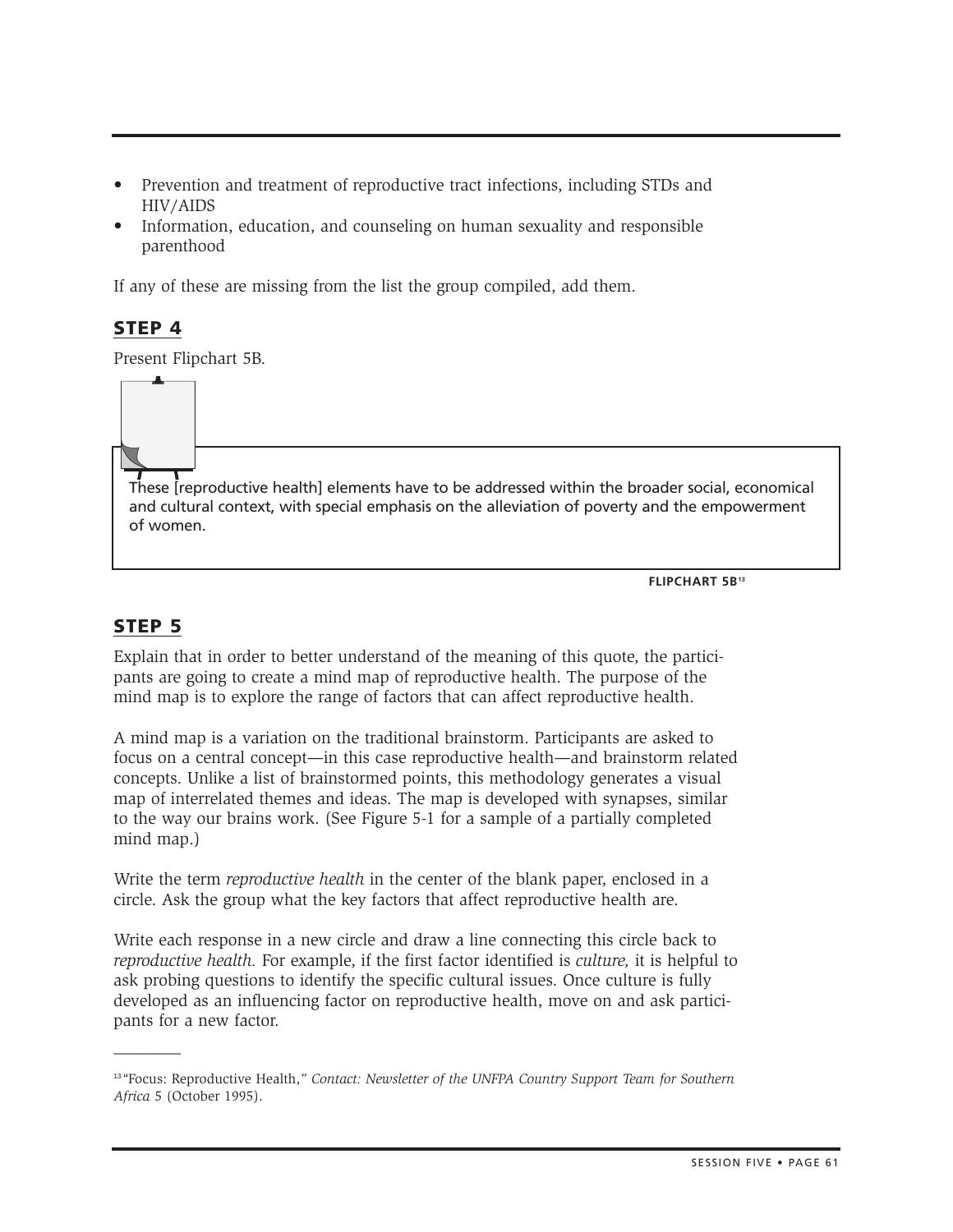

**FIGURE 5-1**

Continue adding to the mind map until participants are finished identifying the factors that affect reproductive health. Once the mind map is complete, ask a volunteer to copy each of the factors and subfactors onto index cards, one factor per card. These will be used later in the "Name that Gender Issue" game.

## **STEP 6**

Summarize the mind map activity by returning to the quote on Flipchart 5B. Ask the participants to explain the meaning of the quote. Point out the enormous complexity of reproductive health—its numerous determinants, the fact that we cannot separate people's reproductive health from the broad context of their lives, etc. If we look only at service delivery issues, we are taking a very narrow view and it is likely that our programs will not be effective.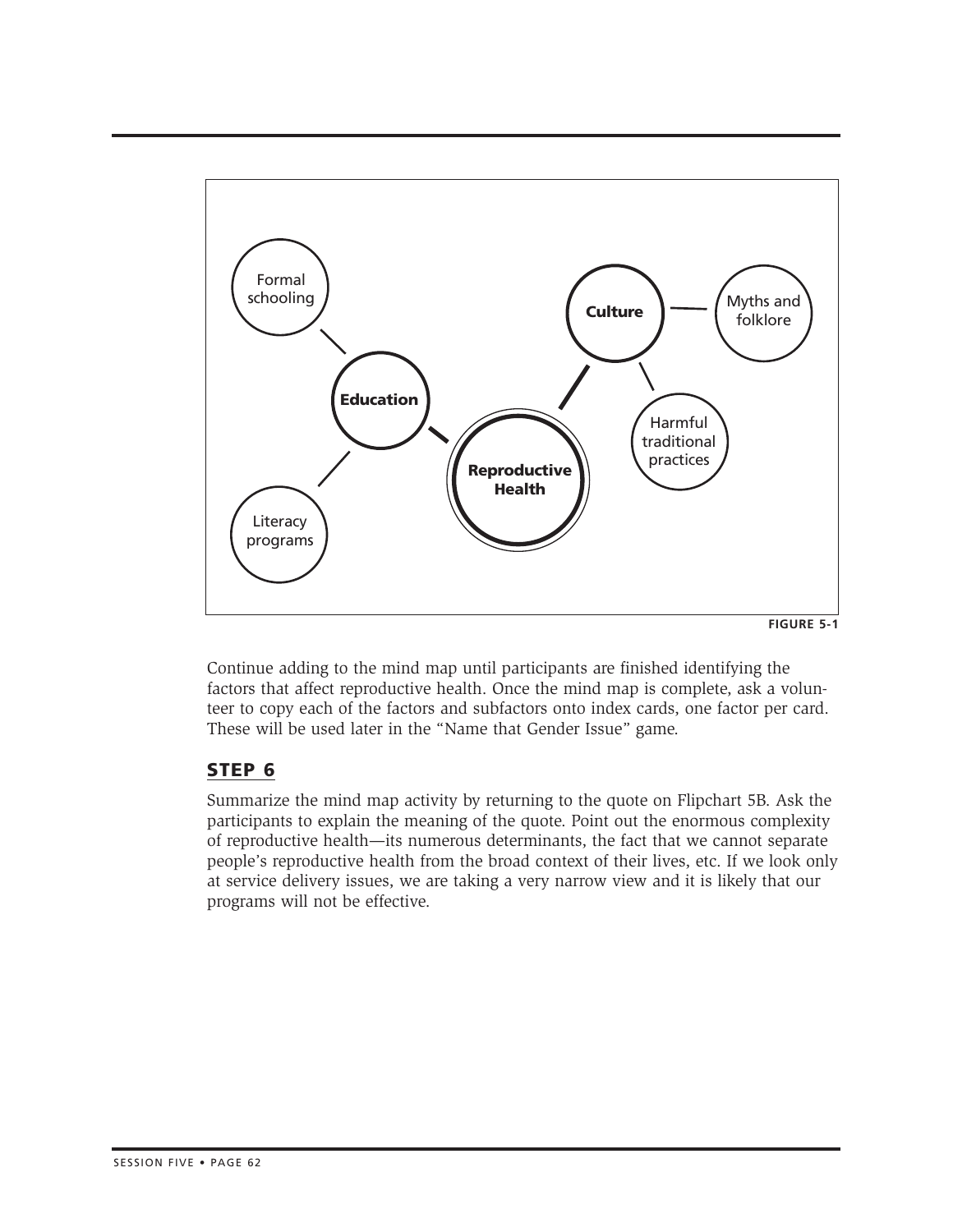# **B. GENDER AND REPRODUCTIVE HEALTH DETERMINANTS**

(1 hour)

# **STEP 1**

Ask participants whether they think gender issues—gender roles, relationships, stereotypes—affect any of the factors identified on the mind map. Ask for examples of gender issues for one or two of the factors on the mind map. For example, if *education* was identified as a factor that affects reproductive health, a gender issue related to education is that boys are often given preference over girls to attend school if the family cannot afford to send all the children to school. If income was identified as a factor, a related gender issue is that men are more often in the productive (income-generating) sector than women and earn more money than women for the same work.

# **STEP 2**

Divide participants into 3 to 4 teams to play "Name that Gender Issue." Explain the rules as follows: Team 1 will pick one of the cards generated by the mind map (the set prepared by the volunteer) from a hat or large bowl. The team then has 15 seconds (or an agreed-upon amount of time) to come up with gender issues related to that factor. Award one point for each accurate gender issue identified. If Team 1 cannot think of any gender issues, the remaining teams will each have an opportunity to name one issue. After Team 1 has completed its turn, have Team 2 pick a card from the bowl and repeat the process. Keep track of points on a flipchart.



**NOTE TO THE TRAINER:** Remind participants that gender issues are social constructs that can affect men as well as women. For example, lack of access to information on family planning may be a gender issue for men since service providers tend to target women as their clients.

# **STEP 3**

After several rounds, tally the scores and award a prize to the winning team. Ask participants to share what they learned from the game. Summarize the activity by pointing out that gender issues have an impact on nearly everything we do. Often the obstacles that prevent people from exercising their reproductive rights and protecting or controlling their reproductive health are related to gender and gender inequities.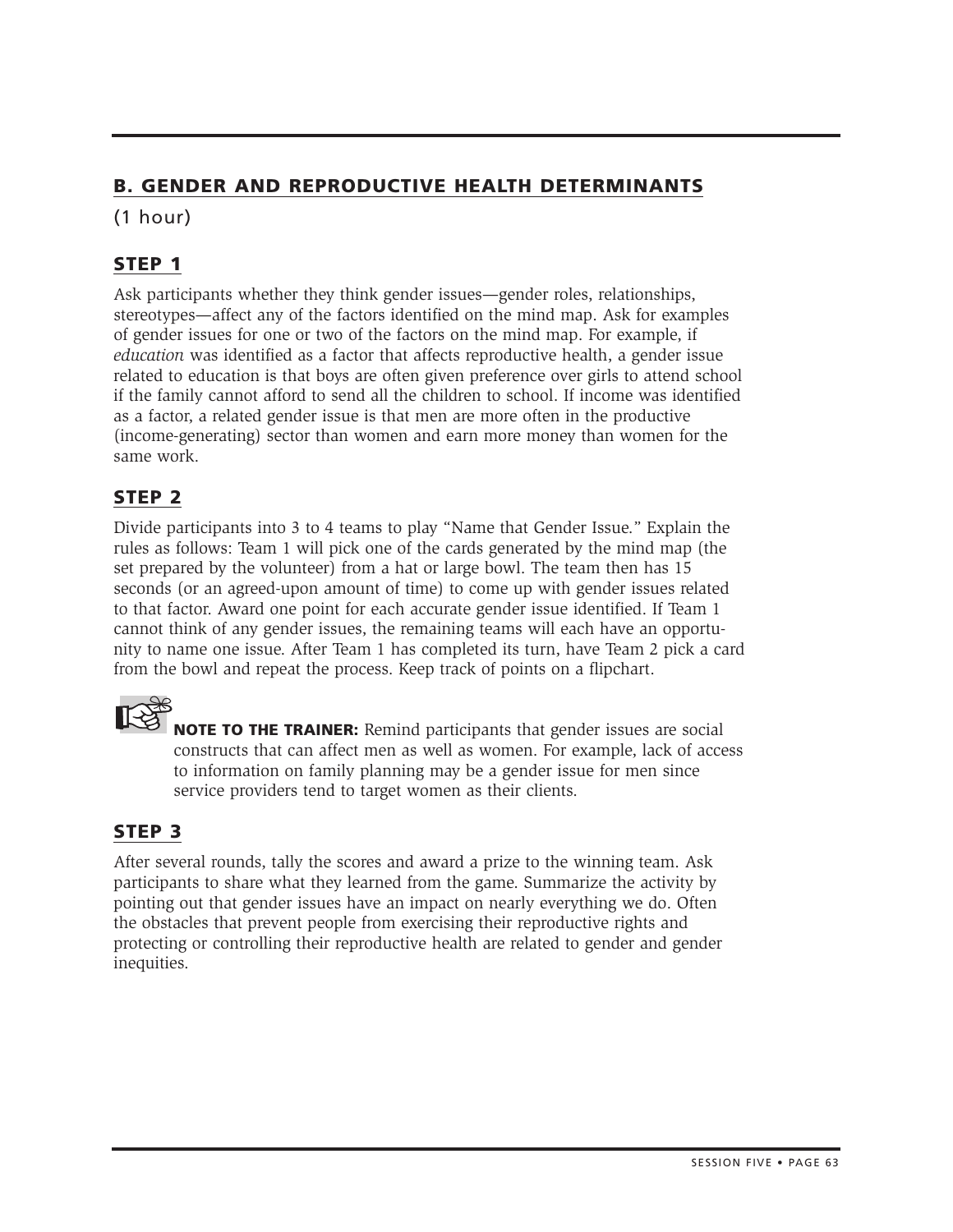# DEFINITION OF REPRODUCTIVE HEALTH **DEFINITION OF REPRODUCTIVE HEALTH**

informed and have access to safe, effective, affordable and acceptable informed and have access to safe, effective, affordable and acceptable methods of their choice for the regulation of fertility, as well as access methods of their choice for the regulation of fertility, as well as access Reproductive Health is a state of complete physical, mental and social Reproductive Health is a state of complete physical, mental and social when and how often to do so. Men and women have the right to be when and how often to do so. Men and women have the right to be they have the capability to reproduce and the freedom to decide if, they have the capability to reproduce and the freedom to decide if, well-being and not merely the absence of disease or infirmity, in all processes. People are able to have a satisfying and safe sex life and well-being and not merely the absence of disease or infirmity, in all matters related to the reproductive system and to its functions and matters related to the reproductive system and to its functions and processes. People are able to have a satisfying and safe sex life and to health care for safe pregnancy and childbirth. to health care for safe pregnancy and childbirth.

Quoted in Family Care International, Action for the 21st Quoted in Family Care International, *Action for the 21st* Century/Reproductive Health and Rights for All *Century/Reproductive Health and Rights for All* -ICPD Programme of Action —ICPD Programme of Action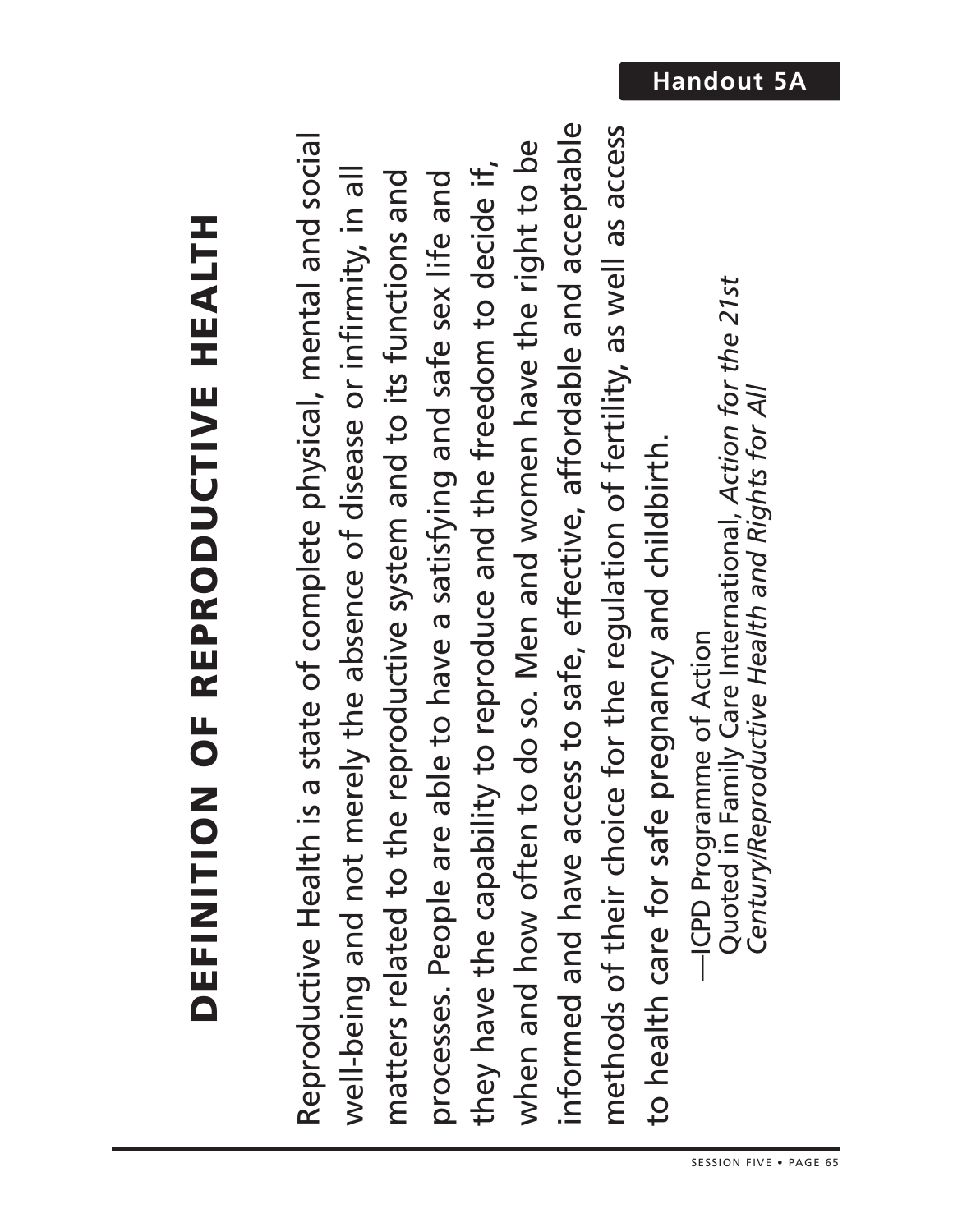# **SESSION SIX:**  GENDER AND DEVELOPMENT CONCEPTS



**NOTE TO THE TRAINER:** Activities B, C, D, and E can be facilitated as individual sessions, each addressing one or two of the four key gender and development concepts. To facilitate this option, learner objectives are provided separately for each of those activities.

### **LEARNER OBJECTIVES**

By the end of the session, participants will be able to

- Describe how gender issues can affect reproductive health projects.
- Explain basic gender and development concepts, including the women's triple roles, access and control, practical gender needs/strategic gender interests, and gender equity/equality.

## **TIME**

5 hours, 15 minutes

## **SESSION OVERVIEW**

A. Why Is Gender a Development Issue? The Water Buffaloes of Nepal Case Study (45 minutes)

Key Gender and Development Concepts

- B. Women's Triple Roles and the Gender Division of Labor (1 hour)
- C. Access and Control (1 hour, 30 minutes)
- D. Practical Gender Needs, Strategic Gender Interests (1 hour, 30 minutes)
- E. Equity and Equality (30 minutes)

## **MATERIALS**

- Flipchart and paper, markers, tape
- Note cards
- For the equity and equality role play (Activity E), the following materials will be needed:
	- Two long, narrow glass or plastic containers
	- Cereal or grain-like food (approximately 3 cupfuls)
	- Measuring cup or other clear glass container big enough to hold all the cereal/grain
	- Masks depicting a fox and a stork (see Preparation)
	- Plate or flat eating dish

# **HANDOUTS**

- 6A—Case Study: The Water Buffaloes of Nepal
- 6B—Women's Triple Roles and the Gender Division of Labor
- 6C—Access To and Control Over Resources and Benefits
- 6D—Case Study: A Girl's Life?
- 6E—Practical Gender Needs, Strategic Gender Interests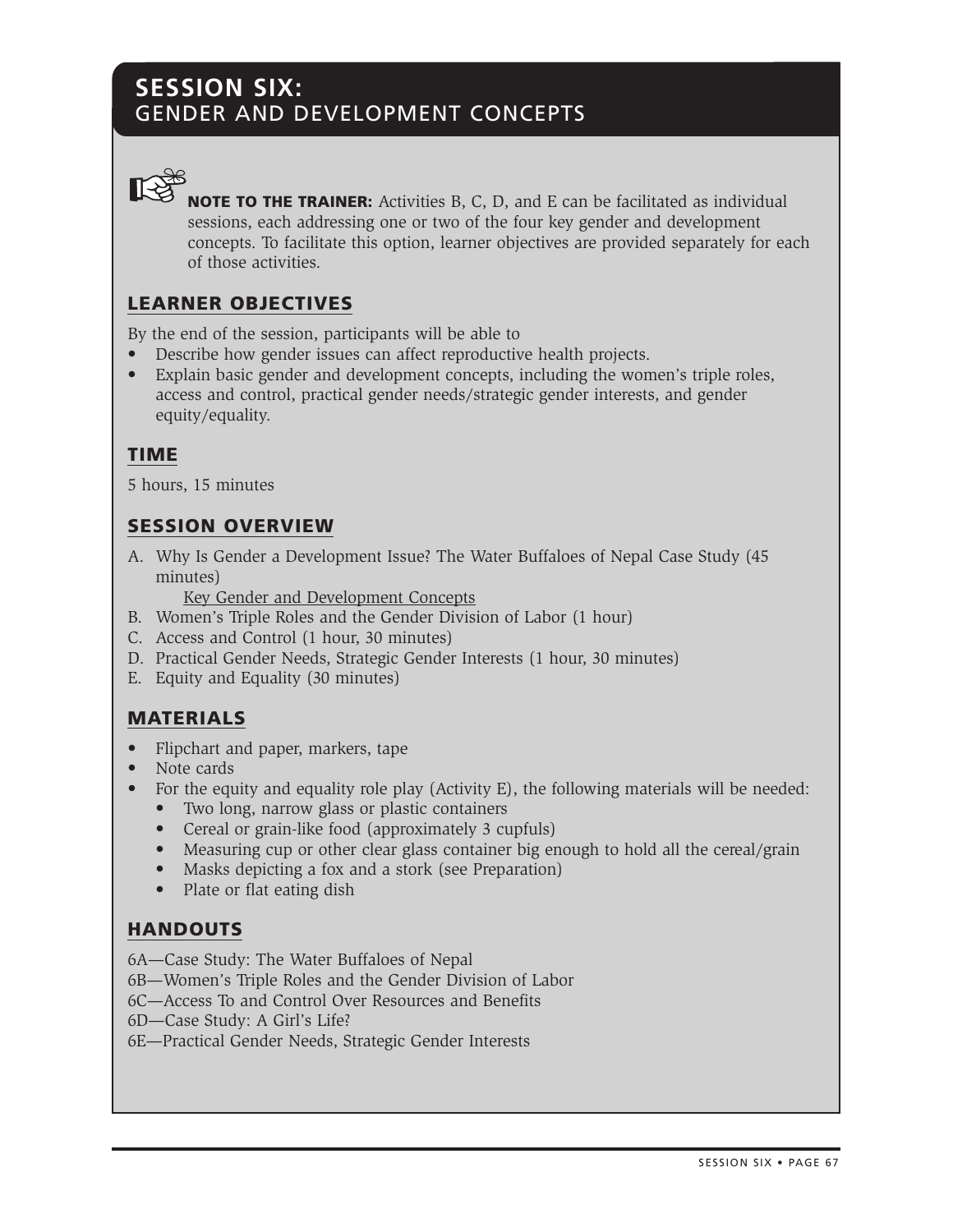#### **PREPARATION**

Before this session

- On a flipchart, write the learner objectives for this session; on separate pages, write the learner objectives for Activities B, C, D, and E.
- Prepare Flipcharts 6A through 6I.
- Write characteristics of the gender division of labor on a flipchart (Activity B, Step 5)
- Brief two volunteers for the access and control role play (Activity C).
- Adapt the case study in Handout 6D for the particular cultural context of the workshop; ensure that the names are locally used names.
- Write the definitions of strategic gender interests and practical gender needs on two separate flipchart pages (Activity D, Step 3).
- Brief two volunteers for the equity and equality role play (Activity E).
- For Activity E, locate or make one mask depicting a stork and one mask depicting a fox. (Different animals can be substituted, but one must have a long, narrow snout or beak for feeding and the other must not.) Find two tall, narrow containers, one flat plate, and three cups of dry cereal or other grainlike food.
- See Activity C for additional preparation to carry out at the start of that activity.

## **A. WHY IS GENDER A DEVELOPMENT ISSUE? THE WATER BUFFALOES OF NEPAL CASE STUDY**

(45 minutes)

## **STEP 1**

Review the learner objectives on the flipchart. Then, read aloud the following introduction.

This is a true story about a project that was implemented in a rural community in Nepal. The project involved raising water buffaloes to improve the health and economic condition of the people in the community. It was expected that the introduction of the water buffaloes would have the following impact:

- Milk from the water buffaloes would improve the nutritional status of the children.
- The additional income from milk sales would enable more children, especially girls, to go to school.
- The standard of living of people in the community would improve.

After the project had been in place for a year, an assessment revealed that the nutritional status of the children had failed to improve and that fewer girls were attending school than before.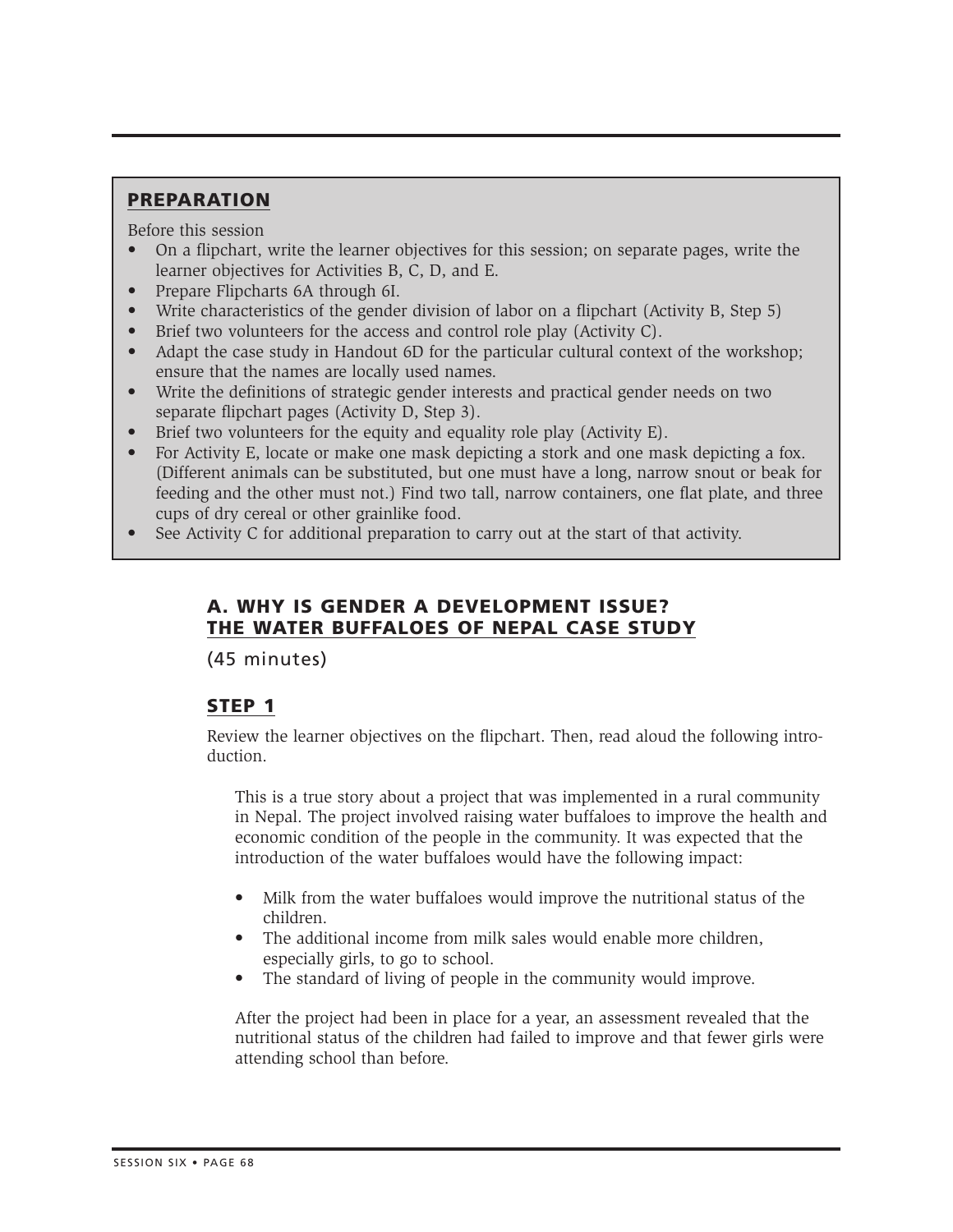Ask participants the following questions:

- What do you think happened?
- Why do you think it happened?

# **STEP 2**

Distribute Handout 6A and ask a participant to read the sections "What happened?" and "Why did it happen?"

Ask if anyone can think of an experience in which a reproductive health project had an unintended outcome. What was the cause of the unintended outcome?

Ask the group what can be learned from the Water Buffaloes story.



**NOTE TO THE TRAINER:** This story demonstrates how a project might affect men and women and boys and girls differently because of their different roles and responsibilities. Remind participants that talk about gender refers to the different roles that men and women play in a given society or community. These roles are not biological but are learned, and they change from culture to culture. We must be aware of these roles and responsibilities when formulating development interventions or other projects.

#### **B. WOMEN'S TRIPLE ROLES AND THE GENDER DIVISION OF LABOR**

(1 hour)

## **LEARNER OBJECTIVES**

By the end of the activity, participants will be able to

- Conduct an analysis of how women and men spend their time in rural and urban settings.
- Identify the implications of the time analysis for reproductive health programs.

Open this part of the session by reviewing the activity-specific learner objectives on the flipchart. Then present the following to the participants:

The GAD (Gender and Development) approach evolved from Women in Development (WID) approaches that sought to integrate women into the development process, but did not address gender discrimination—the root cause of women's marginalization in society.

The GAD model includes some basic concepts that are key to the consideration of gender issues in development activities. Let's look at these key concepts.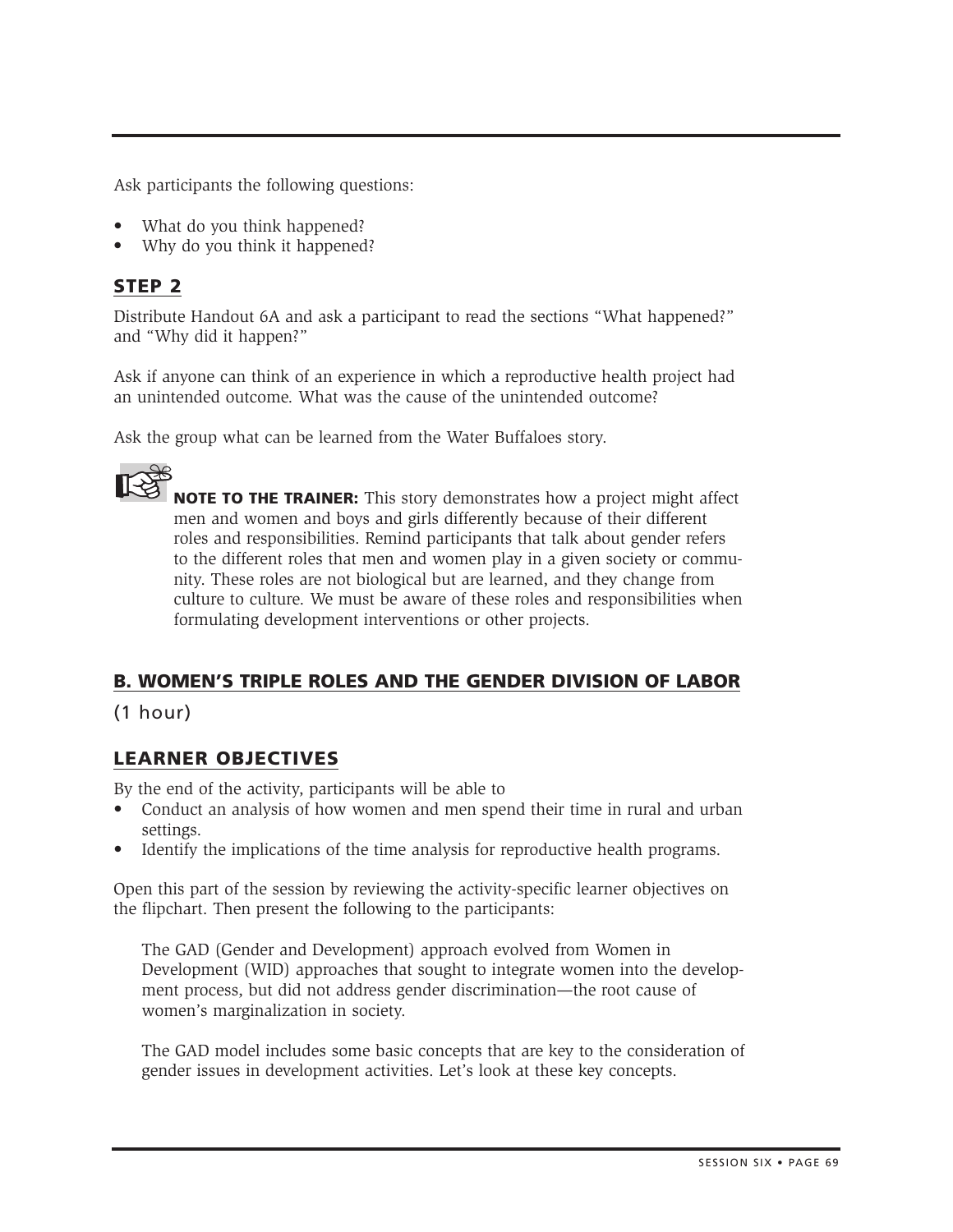

• Equity and Equality

**FLIPCHART 6A**

Explain that understanding these concepts and applying them in the design, implementation, and evaluation of projects will ensure a gender-sensitive approach that actively promotes gender equity. Tell participants that the group will look at each of these concepts in turn and then apply them to a reproductive health case study.

#### **STEP 1**

Ask participants to brainstorm the types of work people do. The work can be performed in any setting—rural, urban, home, community, or other. Have a volunteer write each type of work on separate note cards and tape the cards on a flipchart.

Some examples of types of work are fishing, farming, construction, collecting firewood, fetching water, trading in the market, office work, harvesting, cleaning, cooking, and feeding the children. If participants name specific professions, such as lawyer, doctor, or accountant, categorize these as *wage-earning* or other equivalent.

## **STEP 2**

Explain that in the GAD model, work is classified into three categories. Present the categories on Flipchart 6B.

*Productive*—the production of goods and services for income, trade, or subsistence; tasks that contribute economically to the household and community. Includes wage-earning, crop and livestock production, handicraft production, marketing, fishing, manufacturing, and construction.

*Reproductive*—the care and maintenance of human life within the household. Includes childcare, food preparation, collection of water and firewood, cleaning, washing, building and maintaining shelter, and health care.

*Community*—maintenance and improvement of the community as a whole. Includes building schools or clinics, planning celebrations, judging disputes, making laws, and advocating for community needs, such as access to water.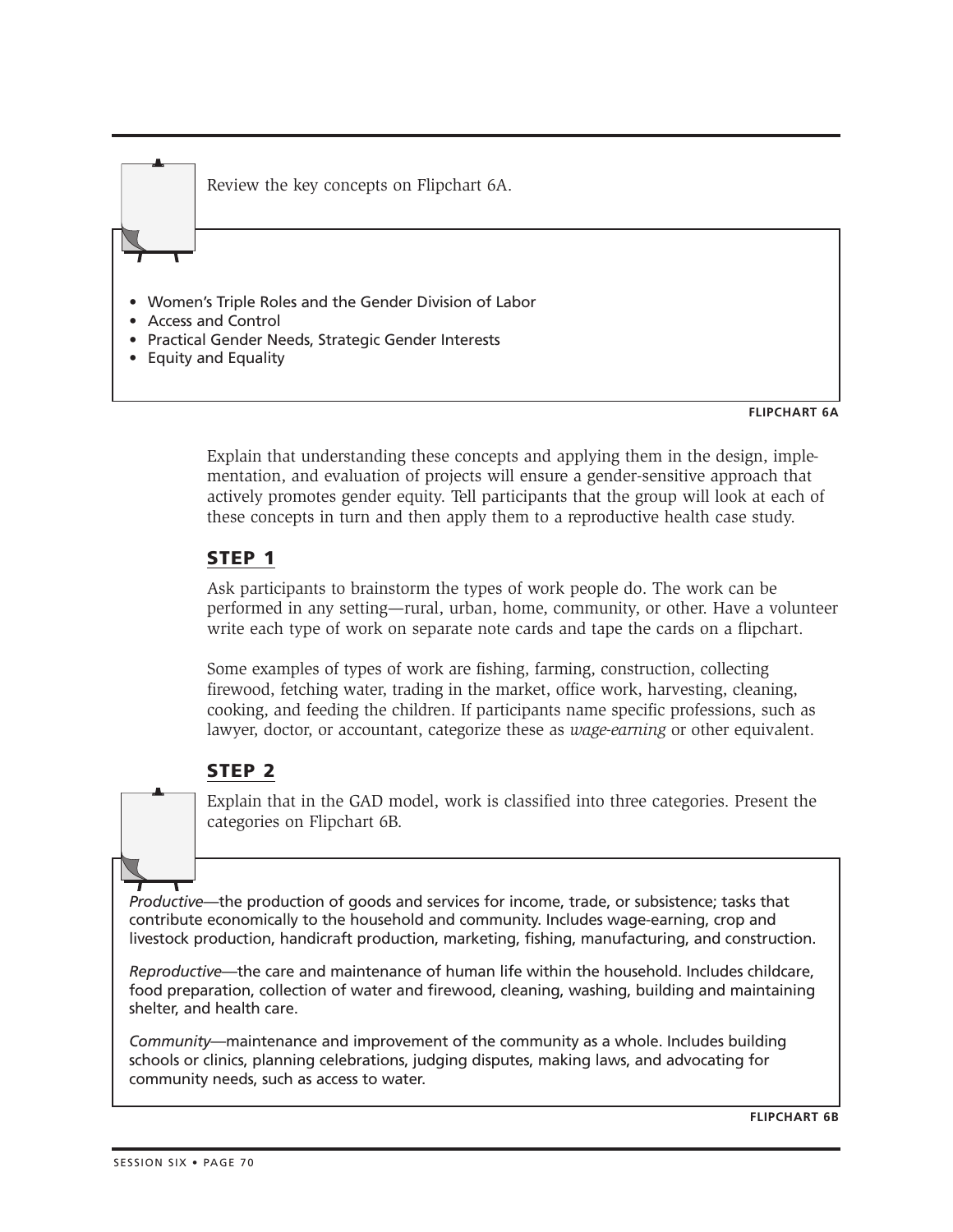Write the three categories of work on a flipchart page as headings. Ask participants to group the note cards from the preceding brainstorm according to the category under which they fall and retape the cards under the appropriate headings.

## **STEP 4**

This exercise will look at how women and men divide their days between the three categories of work. Draw two large circles on a flipchart page. Label one *men* and one *women.* Explain that each circle represents a 24-hour day.

Divide the participants into four groups. Make the following group assignments:

Group 1: Rural Men Group 3: Urban Men

Group 2: Rural Women Group 4: Urban Women

You may also want one of the groups to look at youth (girls and boys). Assign the task on Flipchart 6C.

Following the example, draw one large circle on a sheet of flipchart paper. Label it with your assigned group.

Segment each circle according to the percentage of time that the group in question spends on productive/reproductive/community work in an average day. *Leisure* should be included as a fourth category. You can break down the four broad categories further to show in more detail how time is spent. For example, the rural women may spend 75 percent of their time on reproductive activities, and they may spend one-third of that time collecting water.

Time: 20 minutes

**FLIPCHART 6C**

Allow each group to present its work. Discuss the results of the activity using the following questions:

- What do you notice about how women and men spend their time? Their leisure time?
- What do you notice about how rural women and men spend their time versus urban women and men (versus youth if there was a youth group)?
- What conclusions can you draw based on what you noticed?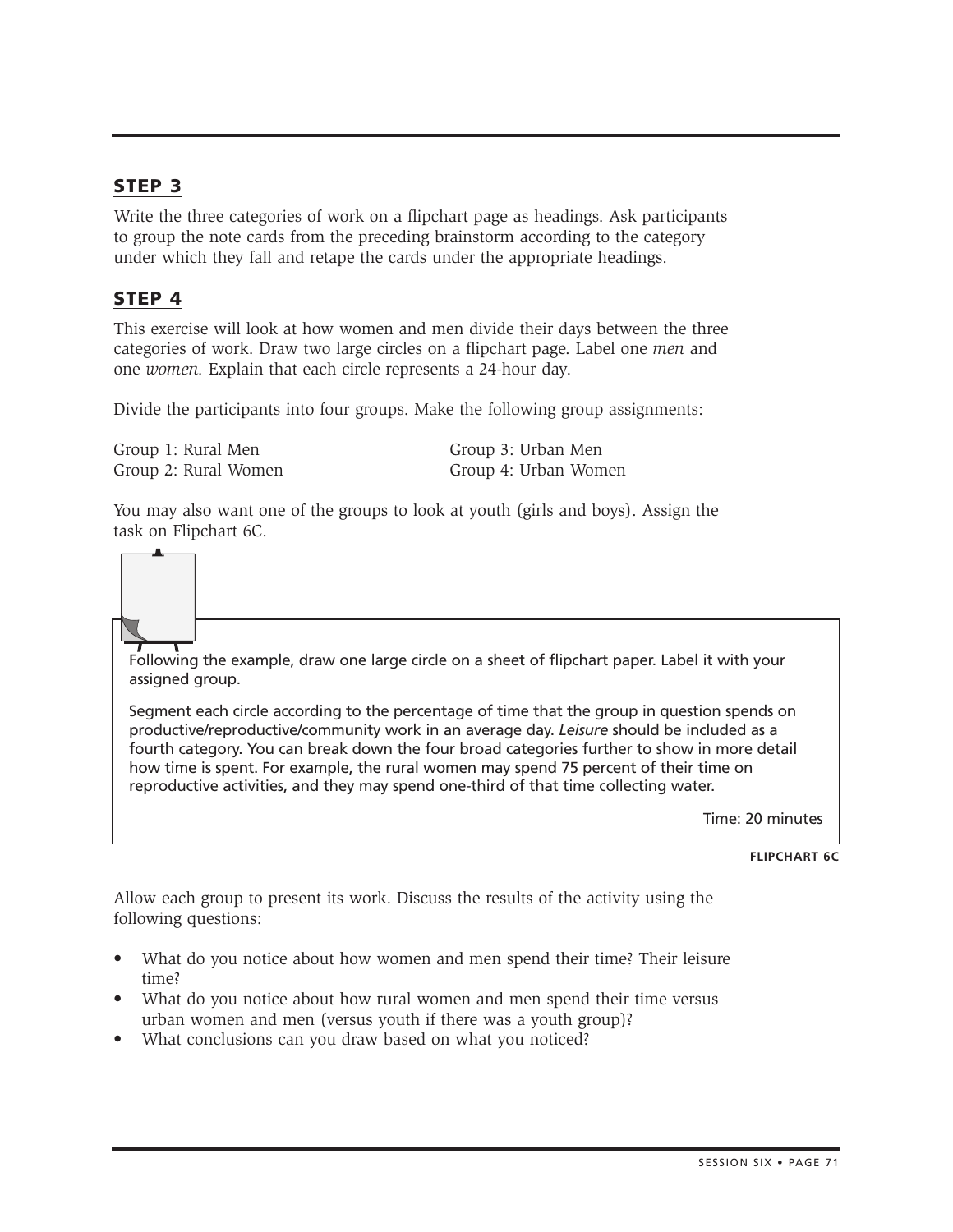Summarize the activity with the following observations:

Every society assigns different tasks to women and men. This is known as the *gender division of labor.* In most cultures, both women and men do productive work but women are mainly responsible for reproductive work. And while women and men are both involved in community work, men tend to have the more public and high-status tasks, such as chairing boards and leading ceremonies. Because women are involved in all three categories of work, they are said to have *triple roles.* Productive work is recognized and valued, while reproductive work (performed primarily inside the house) is not. Women are often overburdened because they are expected to engage in productive and community work in addition to their reproductive work.

This gender division of labor has some basic characteristics. Present these characteristics to the group on Flipchart 6D.

#### **GENDER DIVISION OF LABOR**

- Different cultural values assigned to roles depending on whether they are considered male or female
- Different degrees of access to and control over household and social resources, including health care
- Access to and control over resources entrenched in power relations

#### **FLIPCHART 6D**

Ask the group for examples of how different cultural values are assigned to roles depending on whether they are considered male or female. (One example is cook vs. chef.)

Ask participants to think about the water buffaloes example. Ask how gender roles and the gender division of labor affected the outcome of the project.

#### **STEP 6**

Ask the group how they think the gender division of labor and women's triple roles are relevant to

- Reproductive health
- Reproductive health programs/services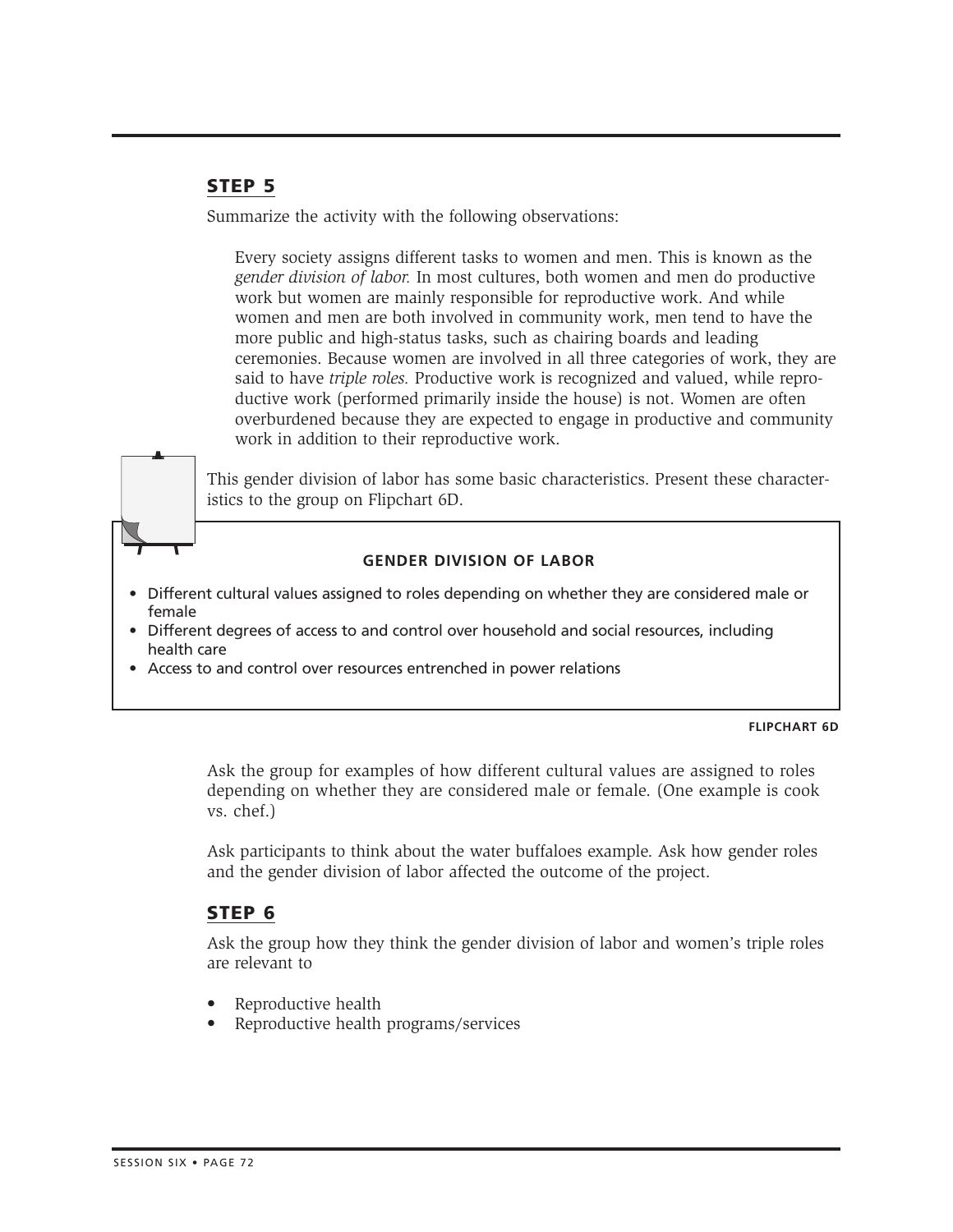Distribute Handout 6B.

# **C. ACCESS AND CONTROL (1 HOUR, 30 MINUTES) LEARNER OBJECTIVES**

By the end of the activity, participants will be able to

- Define access and control.
- Explain the relationship between access/control and reproductive health programs.

Review these activity-specific learner objectives on the flipchart.

## **PREPARATION**

Before beginning this activity, brief two volunteer actors for the following role-play.

You are a married couple (Spouse 1 and Spouse 2). Spouse 1 is watching the evening news—a daily ritual—and is completely immersed in the program. Spouse 2 enters the room, says, "Hello," and then picks up the remote control and changes the channel. Spouse 1 should react according to how s/he would really feel in this situation.

**NOTE TO THE TRAINER:** If this scenario is not appropriate for your training audience, substitute another scenario. Examples of several access and control issues include credit, income, and transportation.

## **STEP 1**

Ask the participant volunteers to present the access and control role play. The role play should last one to two minutes. Afterward, ask the group the following questions:

- Who had access to the TV? *(Answer: both partners)*
- Who had control over the TV? *(Answer: the partner with the remote control)*
- What are the implications of this?

## **STEP 2**

Ask participants to define access and control and record their responses on a flipchart. The finished flipchart should include these details:

*Access:* the ability to use a resource or take advantage of an opportunity *Control:* the ability to make decisions about and derive benefits *from* resources and opportunities

Ask the participants what implications the socially different roles and responsibilities assigned to men and women have for the level of access to and control over health, educational, and economic resources.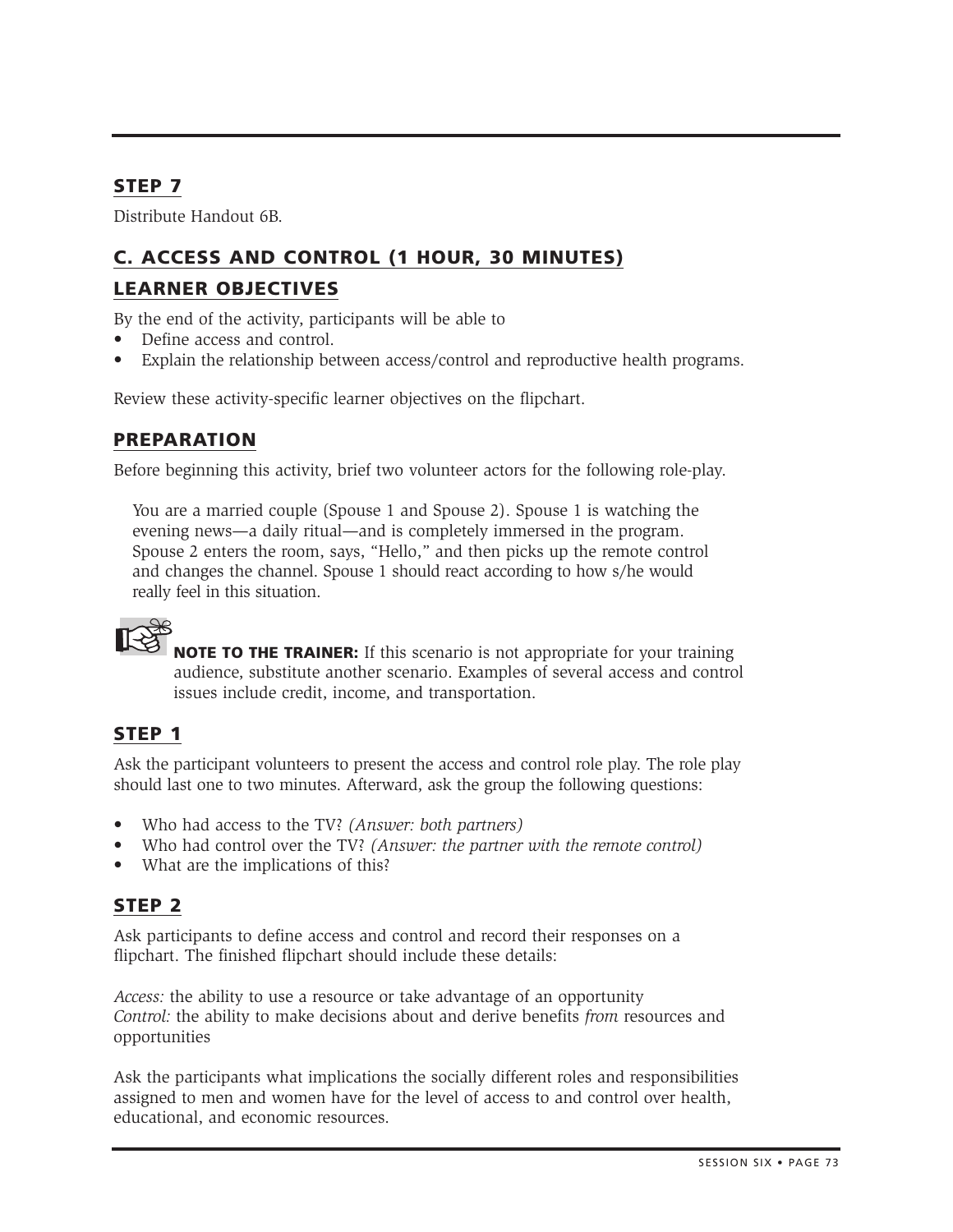Explain that the access to and control over certain resources is important because the ability to use a resource does not necessarily imply the ability to define/decide the use of that same resource, and vice versa. For example, women and men may have access to condoms to protect themselves from STDs, but, at the time of sexual relations, women may not have the ability to decide or control condom use.

Elicit other examples from participants.

#### **STEP 3**

Explain that the participants will now illustrate access and control issues in the context of reproductive health programs by developing and presenting role-plays. Divide the participants into four groups. Label the groups 1, 2, 3, and 4. Assign the task on Flipchart 6E.

Groups 1 and 3: Develop a five-minute role play that depicts a situation in which both sexes *appear* to have access to a reproductive health service, activity, or opportunity, but, because of constraints related to gender roles, stereotypes, and responsibilities, they do not have genuine access.

Groups 2 and 4: Develop a five-minute role play that depicts a situation in which both sexes have access to a reproductive health service, activity, or opportunity, but only one sex has control.

Time: 20 minutes

**FLIPCHART 6E**

Here are examples for the role plays that have been generated by past workshop participants.

**First scenario:** Prenatal clinics are offered in a community twice a week in the late afternoon. In this community, women are responsible for collecting water and preparing the evening meal. Women are unable to attend the prenatal clinic because the water source is too far away for them to have time to attend the clinic, collect water, and prepare the evening meal. Even though the clinic is located in the community and offered twice a week, the women's role in the household prevents them from having true access.

**Second scenario:** Condoms are distributed freely in a community in a variety of settings that are accessible to both women and men—markets, sporting events, women's group meetings, community meetings, and other venues. In this community, however, cultural norms dictate that men make the decisions about the timing and number of births and the use of family planning. Women, therefore, do not have control over use of the condoms.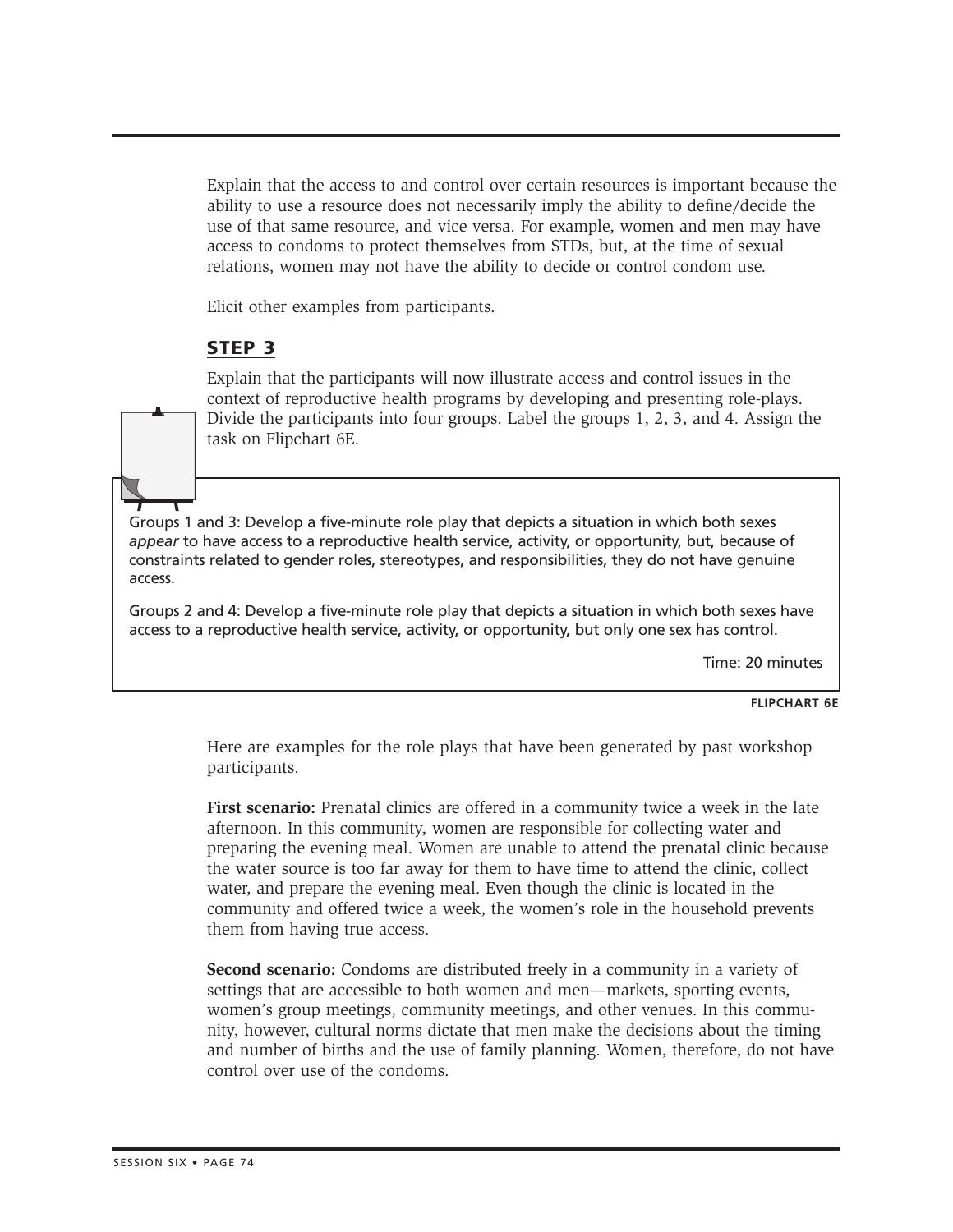Invite each group to present its five-minute role play, beginning with group 1 and finishing with group 4. After each role play, discuss the situation presented. How could the service, activity, or opportunity presented be adapted or modified in order to overcome the access/control issue?

# **STEP 5**

Summarize the concept of access and control by explaining that women and men perform different roles that result in unequal access to and control over resources and different exposure to risk or protective health factors. The analysis of the different levels of access and control that women and men have over resources is extremely important in developing and evaluating interventions. A woman's control over income and her capacity to make household decisions often correspond to higher educational and nutritional levels for her children.

# **STEP 6**

Distribute Handout 6C.

# **D. PRACTICAL GENDER NEEDS, STRATEGIC GENDER INTERESTS**

(1 hour, 30 minutes)

# **LEARNER OBJECTIVES**

By the end of the activity, participants will be able to

- Explain the difference between practical gender needs and strategic gender interests.
- Give examples of programmatic interventions that address practical gender needs and those that address strategic gender interests.

Review these activity-specific learner objectives on the flipchart.

# **STEP 1**

Before addressing the concept of practical gender needs and strategic gender interests the group will look at a case study entitled A Girl's Life? (Handout 6D, already modified with appropriate local details). Divide the participants into three groups and distribute the case study. Present the task on Flipchart 6F. (Make sure to change *Elizabeth* to the name you substituted in the case study.)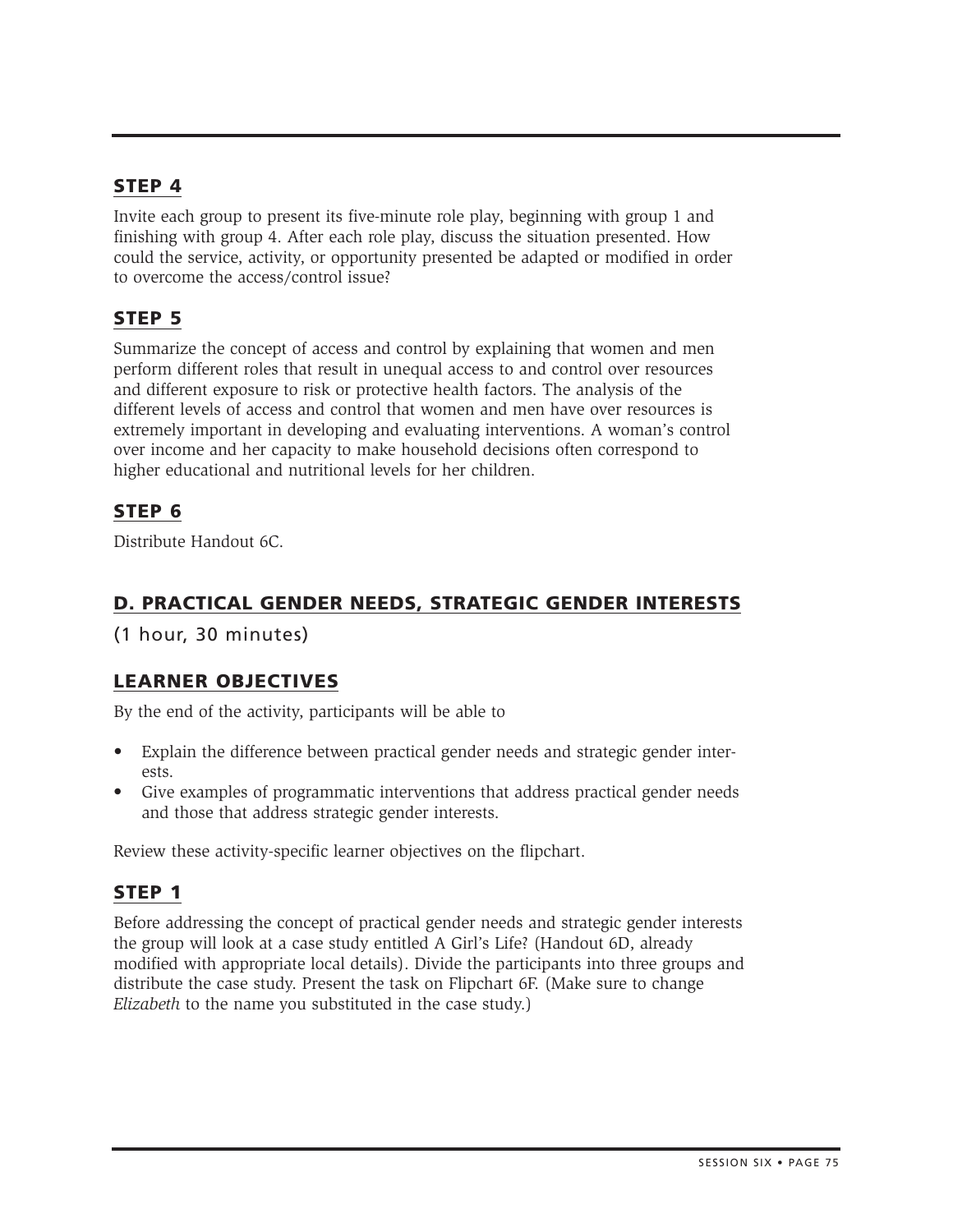#### • Read the case study.

- Identify the factors that contributed to "Elizabeth's" apparently poor reproductive health.
- Develop a list of different program interventions that could have been introduced at various points in Elizabeth's life that might have improved her reproductive health.

Time: 30 minutes

**FLIPCHART 6F**

#### **STEP 2**

Have the groups present their findings. As they do, compile a master list of program interventions that could have changed Elizabeth's life. As the groups report on Question 1, refer them to the mind map from the session on reproductive health and point out the linkages. After all the groups have made their presentations, put aside the master list and explain that you will come back to it later.



#### **STEP 3**

Present the saying on Flipchart 6G.

Give a woman a fish and you feed her for a day. Teach her to fish, and you feed her for a lifetime.

**FLIPCHART 6G**

Ask for volunteers to explain what the saying means to them. Use the saying to introduce the concepts of Practical Gender Needs (PGN) and Strategic Gender Interests (SGI). Define PGN first by presenting the following on a flipchart:

*Practical Gender Needs:* the needs of women and men that relate to the responsibilities and tasks associated with traditional gender roles or to immediate necessity. Responding to practical needs can improve quality of life, but it does not challenge gender divisions or men's and women's positions in society. Practical needs generally involve issues of access or condition. *Condition* refers to the material circumstances in which men and women live.

**FLIPCHART 6H**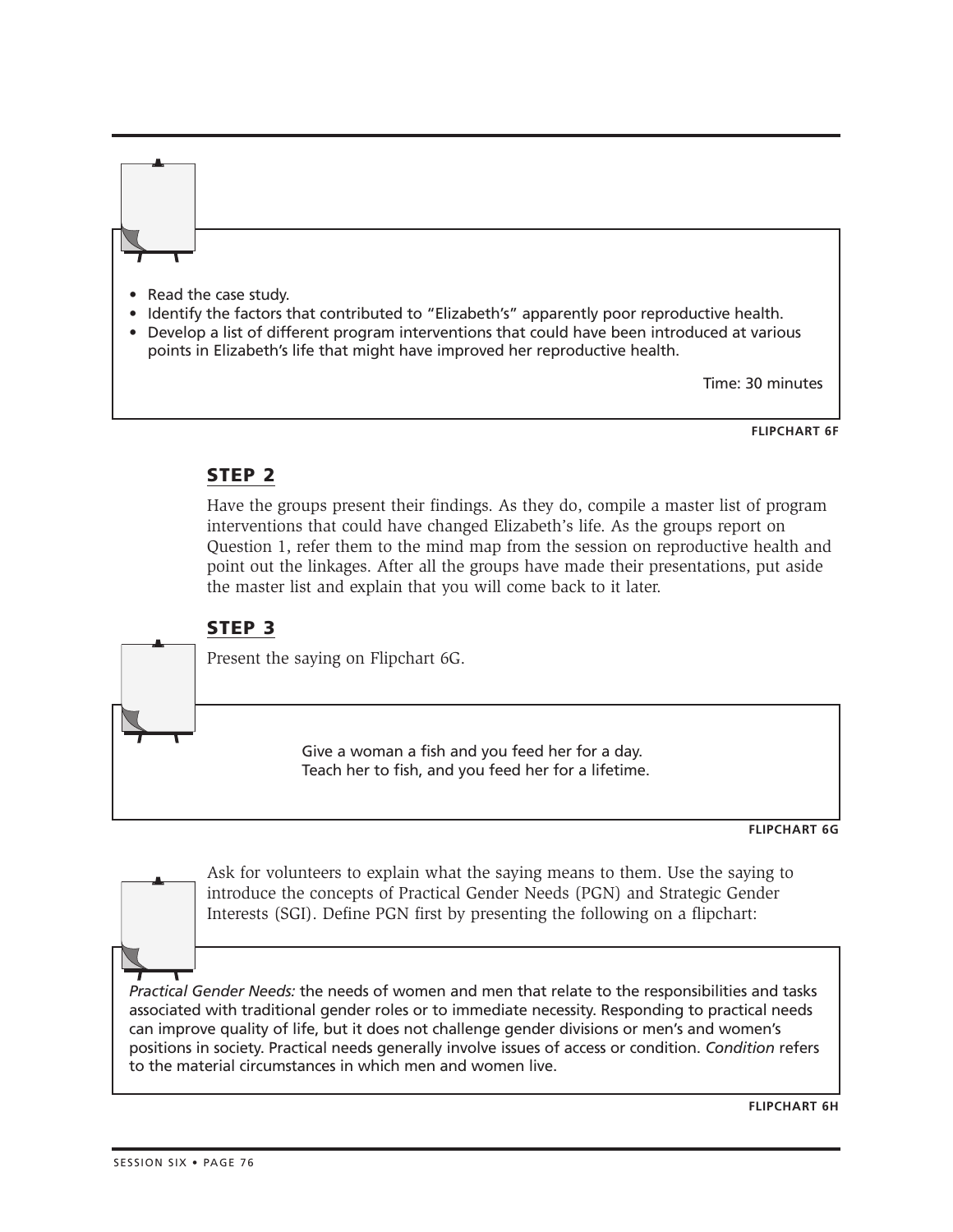Ask for examples of practical gender needs. Possible responses include food, water, health of family members, housing, and fuel.

Read aloud the following example of a development project that addresses practical gender needs rather than strategic gender interests:

In a given community women are responsible for collecting water. The traditional water source has been a river 10 kilometers from the village. A clean water project installs a hand pump in the center of the village so women no longer have to walk a long distance to collect water.

The project improved the quality of life for women in the village by making it easier for them to carry out their role of collecting water. The hand pump did not change the positions of men and women in society or their relationships with each other.

Next, present the following definition of SGI on Flipchart 6I.

*Strategic Gender Interests:* the interests concerning the positions of women and men in relation to each other in a given society. Strategic interests may involve decision-making power or control over resources. Addressing strategic gender interests helps women and men achieve greater equality and to change existing gender roles and stereotypes. Gender interests generally involve issues of position, control, and power. *Position* refers to women's and men's places in society in relation to each other; it involves power, status, and control over decisions, resources, and benefits.

**FLIPCHART 6I**

Ask the participants for examples of actions or interventions related to strategic gender interests. Possible responses include elimination of restrictions on property ownership and access to credit; promotion of political equality; increased self-esteem; condom-negotiation skills; and increased involvement of men in reproductive health and the family.

Read aloud the following example of a project that addresses strategic gender interests:

A project aims to reduce the transmission of sexually transmitted diseases and HIV/AIDS in a community in which most of the men are migrant laborers who are away from home for several months at a time. In this community, women do not feel comfortable bringing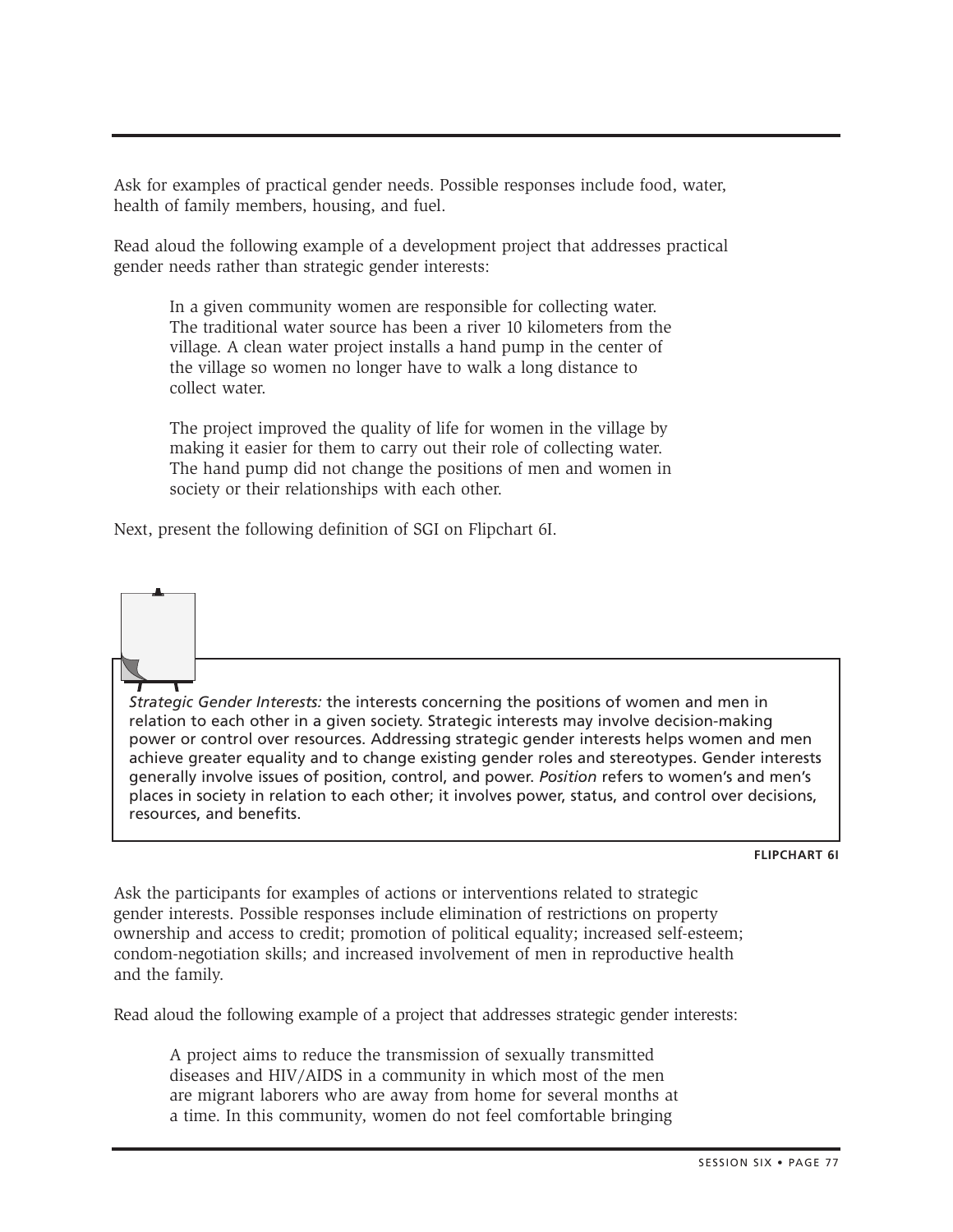up issues related to sex, and it is the men who make family-planning decisions. The project develops a strategy that includes support groups and mentoring for women to increase their self-confidence and enable them to initiate discussions about sex. The strategy also includes community mobilization and awareness activities designed to introduce new norms of fatherhood and manhood.

The project addresses strategic gender interests because it seeks to alter power relationships between women and men by changing norms about discussing sex and sex-related issues and by increasing male responsibility for reproductive health.

#### **STEP 4**

Distribute Handout 6E, and allow a few minutes for the participants to read. Answer any questions they have about the handout.

## **STEP 5**

Explain that the concepts of PGN and SGI are closely linked to access and control. Ask participants to give examples of how practical needs are related to the issue of access. (Their responses should acknowledge that addressing practical gender needs often means improving access to a basic need or resource, such as water, health services, or employment.)

Next, ask the participants to think about examples of the relationship between strategic gender interests and the concept of control. (Their responses should acknowledge that addressing strategic gender interests often results in changes in power relationships and issues of control—control over decision-making about income, household resources, fertility, and other key issues.)

Point out that it is not always easy to determine whether an activity is meeting a practical gender need or a strategic gender interest; sometimes it can do both. Ask participants if providing family planning services meets a practical gender need or a strategic gender interest.

Allow participants to debate this question, then point out that it does both:

Providing family planning services meets a practical need of women to space their births and to protect their health and that of their children. It also meets a strategic gender interest in that family planning may provide a woman with the free time necessary to pursue educational and employment opportunities that can change her role and status in the family. Giving a woman control over her fertility can also boost her self-confidence and self-esteem and enable her to take control over other aspects of her life.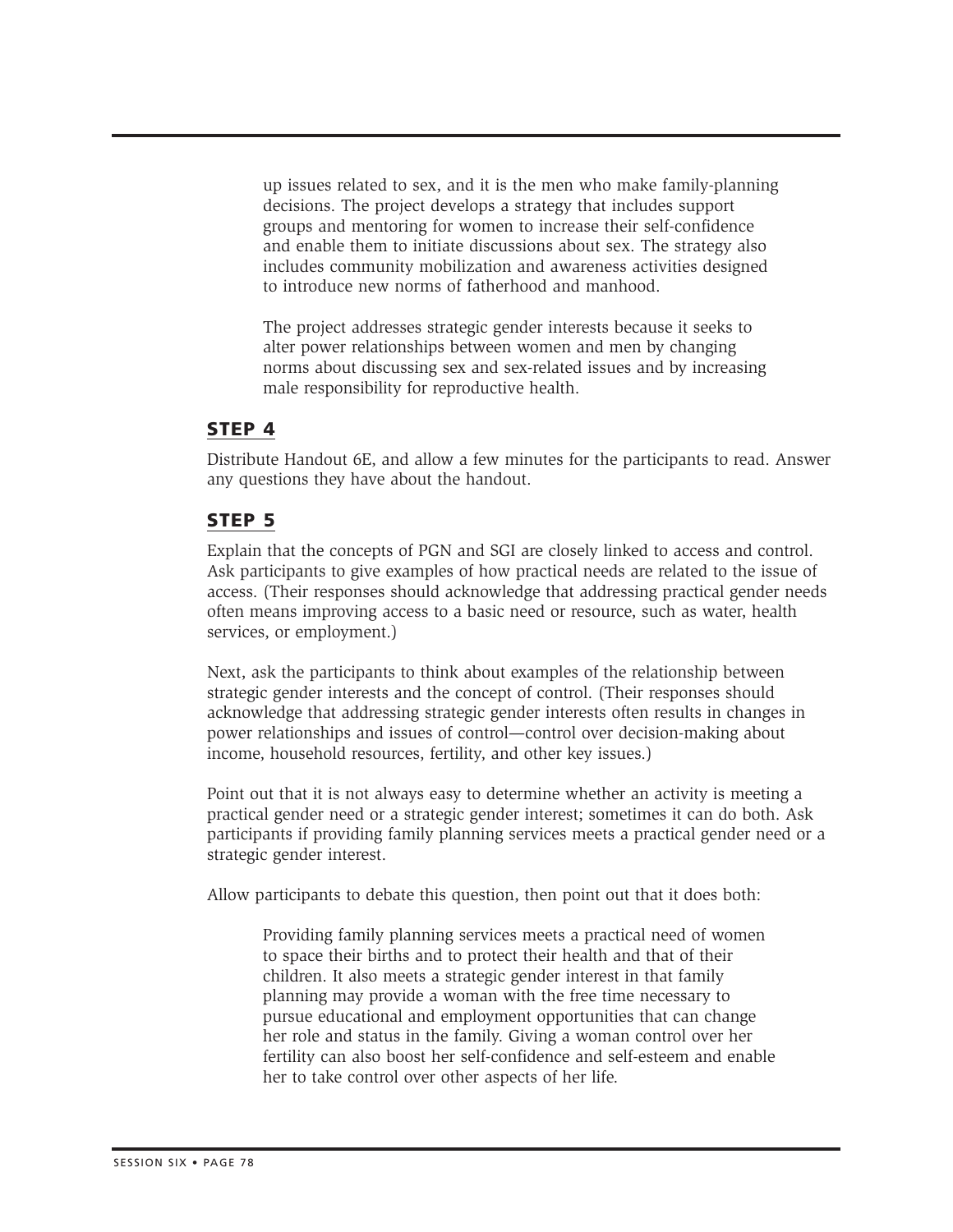Return to the results of the Elizabeth case study and post the master list of the program interventions identified by the groups. For each intervention, ask the group whether it addresses a practical need or a strategic interest, or both.

Lead a discussion based on the following questions:

- If the interventions implemented affected only Elizabeth's practical needs but not her strategic interests, what do you think the outcome would be for her? Would her life be different? In what ways? What about her children's lives?
- Do you agree or disagree with the statement "Reproductive health programs must address both practical needs and strategic interests if they are to be effective"?

Ask participants to defend their points of view.

# **STEP 7**

To summarize, emphasize that it is not wrong for a project to address only practical gender needs. Practical needs usually must be met before strategic interests can be addressed. In some communities, meeting a practical need may serve as an entrée to addressing a more strategic issue; in other settings, an organization may determine that taking on strategic issues is not feasible. Why is it important to consider strategic gender issues? In order to implement effective and sustainable programs it is often necessary to consider strategic issues—issues of power, control, and status—because they can serve as obstacles to the attainment of reproductive health. Addressing strategic issues enables us to get at the underlying structures that perpetuate the problem.

# **E. EQUITY AND EQUALITY**

(30 minutes)

## **LEARNER OBJECTIVE**

By the end of the activity, participants will be able to

• Explain the difference between equality of opportunity and equity of impact.

Review this activity-specific learner objective on the flipchart.

#### **STEP 1**

Ask two volunteers to conduct a brief role play. Assign one player the role of a fox, and one the role of a stork. Give each player the appropriate mask.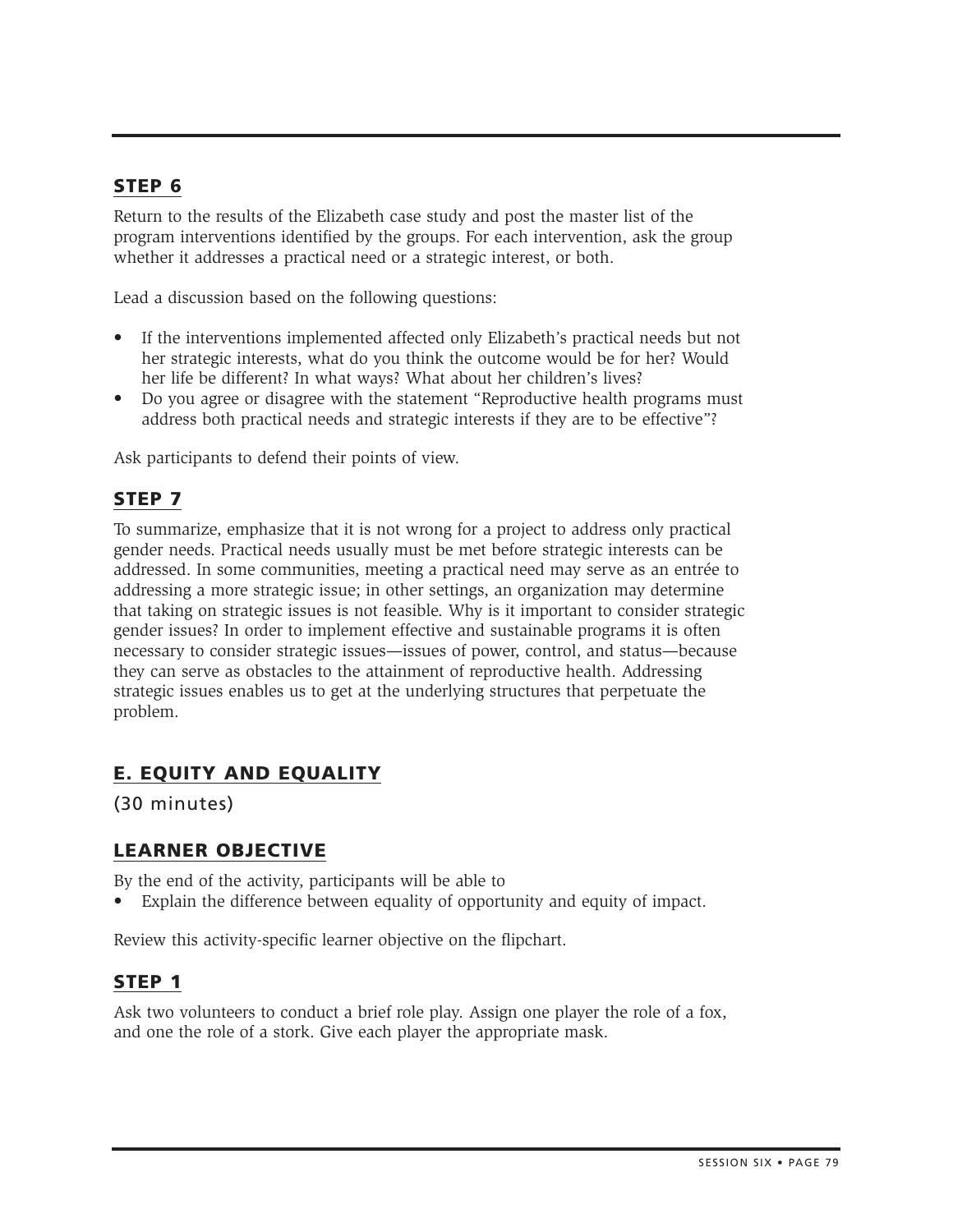Brief the actors as follows:

You will each be provided with a dish of food. Act out eating the food or attempting to eat the food. One of you will not be able to get to the food because of the container it is in; demonstrate your frustration non-verbally. One of you will really enjoy the food; demonstrate your pleasure non-verbally.

#### **STEP 2**

Introduce the role-play to the audience by bringing out the two containers (tall, narrow containers work best). Fill them with equal amounts of cereal. Make a big point of ensuring that the containers have equal amounts of food in them. Call to the fox and the stork. The stork begins happily "eating" the food. The fox, however, cannot get his face in the container (make sure of this before the role play!), and thus cannot reach the food. As the fox gets more frustrated, increase the amount of food in the fox's container and observe the results. The fox still cannot eat. Observe for a few minutes and then act out a sudden realization. Rush off and get a flat plate for the fox's cereal. The fox can now happily enjoy the food.

#### **STEP 3**

Ask participants what they observed. How does the scenario relate to gender issues?

## **STEP 4**

Introduce the concepts of *equality of opportunity* and *equity of impact.* A fox and a stork may be given equal opportunity to eat from a dish—the exact same dish with the same amount of food—but the equity of impact (the amount of food they are able to consume) is not the same. Which animal gets to eat depends on whether the feeding dishes are wide and shallow to suit the fox or deep and narrow to suit the stork.

Write the two concepts—*equality of opportunity and equity of impact*—on a flipchart and clarify them, using the following as a guide:

Often in development we look at two identical "plates of food" and believe that everything is equal. The "plate of food"—representative of an activity, a program, or the value placed on different tasks—is usually created based on the needs of men. Emphasize that while different physical characteristics affected equity of impact in the role play, when we discuss equity/equality issues we include physical differences as only one of many differences between the sexes. For example, a training course may be offered in the evening so that men who work during the day can attend; women may be unable to participate in the evening because of household responsibilities. Because not many attend, program planners may conclude that women are not interested or do not take advantage of opportunities offered to them. In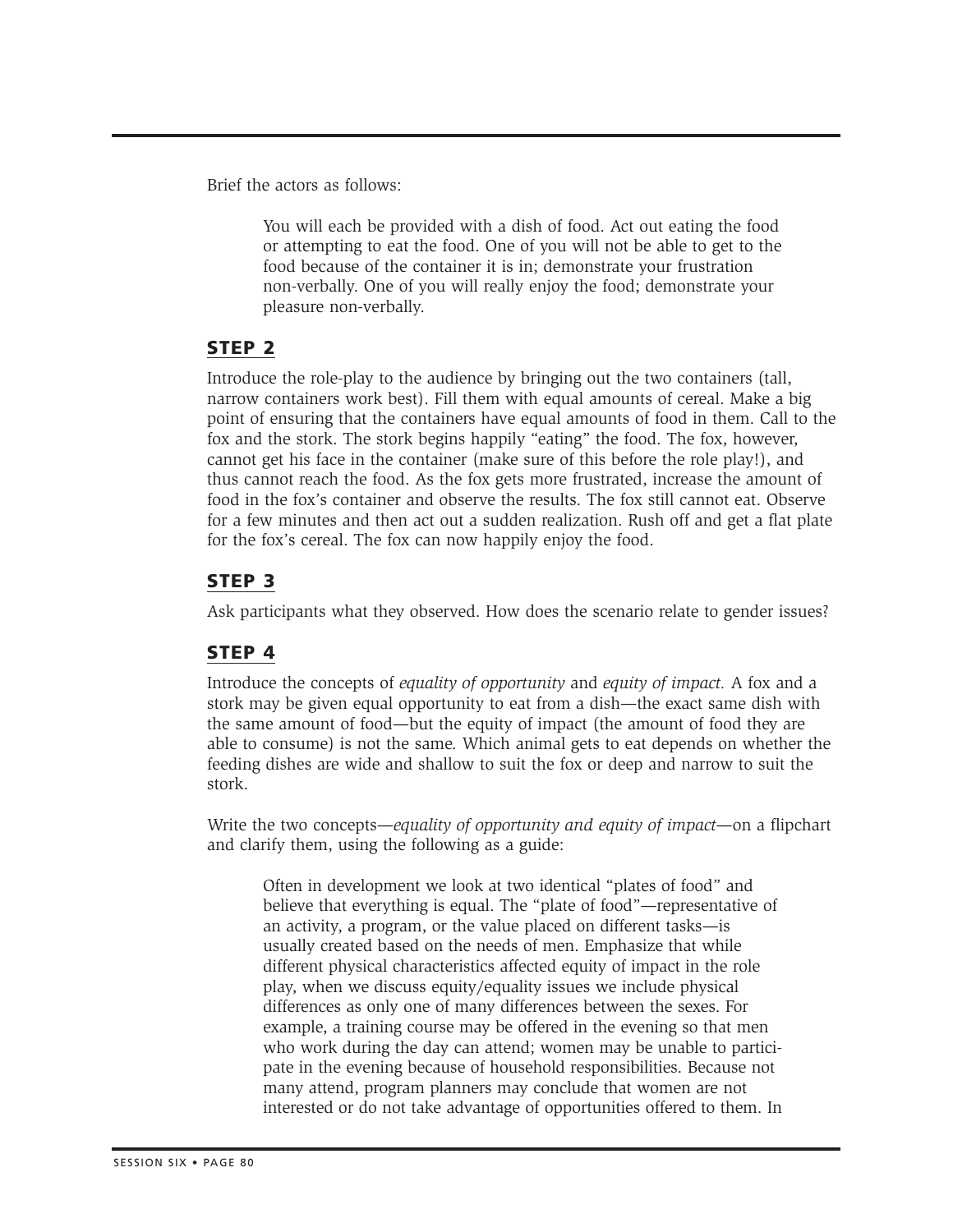reality, although it may appear that women and men have equal opportunity to attend the course, there is not equity of impact in terms of who is actually able to take the course since the course was scheduled around the needs of the average male.

# **STEP 5**

Ask participants with experience in reproductive health programs to share examples of inequitable impact or unequal opportunity and make notes on a flipchart. The following is an example you can share.

Men have access to a family planning clinic but do not go because the services are targeted to women: the providers are usually women and tend to be more comfortable counseling women, and the hours of service are more suited to women's schedules. To attract men to the clinic, the service providers may need to take a closer look at the situation. What keeps men from frequenting the clinic? How can the clinic's services be friendlier to men?

If the concepts of equity and equality remain unclear to the participants, spend a few more minutes clarifying. Ask the participants to help you explain and give more examples.

# **STEP 6**

Review the concepts and close the session by mentioning that equity of impact and equality of opportunity are closely linked to other concepts you have discussed, such as the triple roles of women and access to and control over resources.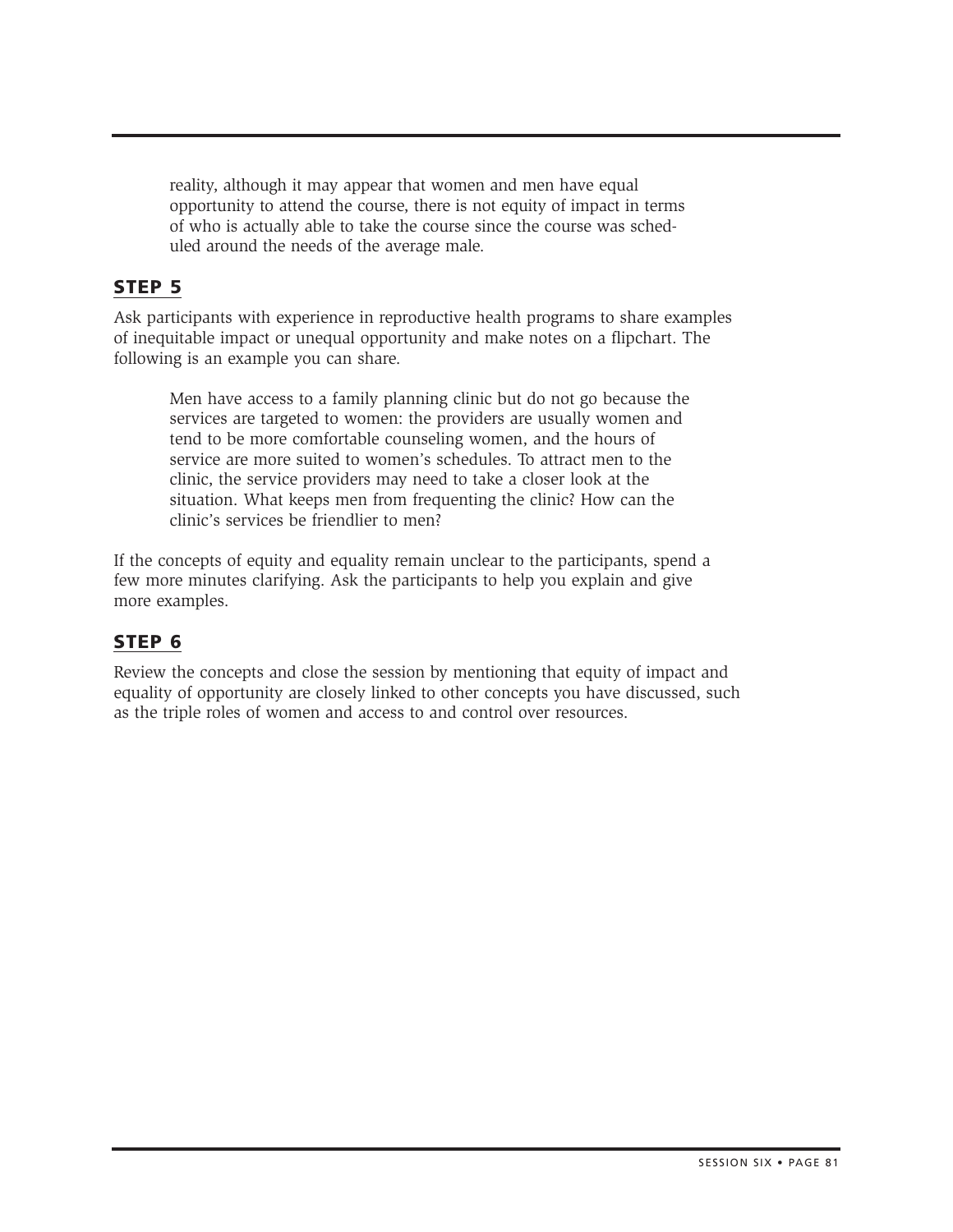# **CASE STUDY: THE WATER BUFFALOES OF NEPAL**

This is a true story about a project that was implemented to improve the health and economic condition of people in a rural community in Nepal. A scheme to raise water buffaloes was introduced into the community. The project officers expected the activity to have the following impact:

- Milk from the water buffaloes would improve the nutritional status of the children.
- Additional income from milk sales would enable more children to go to school.
- Additional income from milk sales would improve the standard of living in the community.

After the project had been in place for a year, an assessment revealed that the nutritional status of the children had failed to improve and that *even* fewer girls were attending school.

#### **What happened?**

Because it was the role of the women in the community to raise the water buffaloes, the project increased the workload of the already overburdened women. Although it was the women who raised the buffaloes, the men in the community were the ones who actually sold the milk and kept the earnings. The men were not aware of the nutritional value of the milk for children, and when they began to see its monetary value, they took more and more to sell. As a result, there was less milk available for community consumption. It was no longer given to children, and their nutritional levels failed to improve as had been expected.

Furthermore, the men used the new income from the milk to send their sons to better, more expensive schools. The girls had to stay home to help their mothers with the increased workload caused by the water buffaloes.

#### **Why did it happen?**

The project was designed without an understanding of the roles of men and women, community beliefs and values regarding education, or community knowledge of nutrition and health. Project implementers failed to ask key questions: Who does what with what resources? Who has access to resources, benefits, and opportunities? Who controls the resources, benefits, and opportunities? For all of these reasons, the results were the complete opposite from the expected outcomes.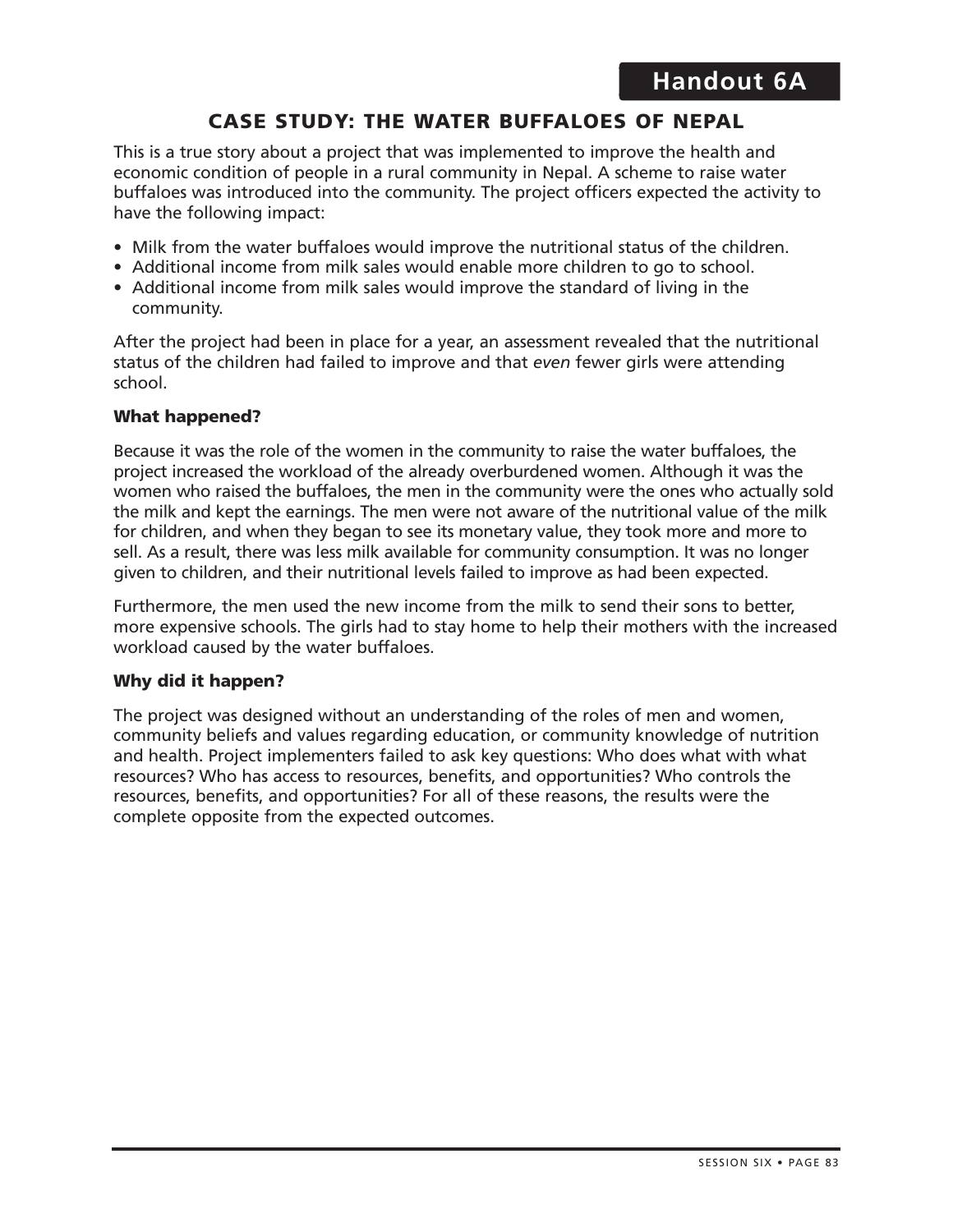# **WOMEN'S TRIPLE ROLES AND THE GENDER DIVISION OF LABOR**

#### **Triple Roles**

*Productive*—production of goods and services for income, trade, or subsistence; tasks that contribute economically to the household and community. Includes wage-earning, crop and livestock production, handicraft production, marketing, fishing, manufacturing, and construction.

*Reproductive*—the care and maintenance of human life within the household. Includes childcare, food preparation, collection of water and firewood, cleaning, washing, building and maintaining shelter, and health care.

*Community*—maintenance and improvement of the community as a whole. Includes building schools or clinics, planning celebrations, judging disputes, making laws, and advocating for community needs, such as access to water.

#### **Gender Division of Labor**

Every society assigns different tasks to women and men. This is known as the *gender division of labor.* In most cultures, both women and men do productive work but women are mainly responsible for reproductive work. And while women and men are both involved in community work, men tend to have the more public and high-status tasks, such as chairing boards and leading ceremonies. Because women are involved in all three categories of work, they are said to have *triple roles.* Productive work is recognized and valued as work, while reproductive work (performed primarily inside the house) is not. Women are often overburdened because they are expected to engage in productive and community work in addition to their reproductive work.

The gender division of labor has some basic characteristics:

- Different cultural values assigned to roles depending on whether they are considered male or female
- Different degrees of access to and control over household and social resources, including health care
- Access to and control over resources linked to entrenched power relations.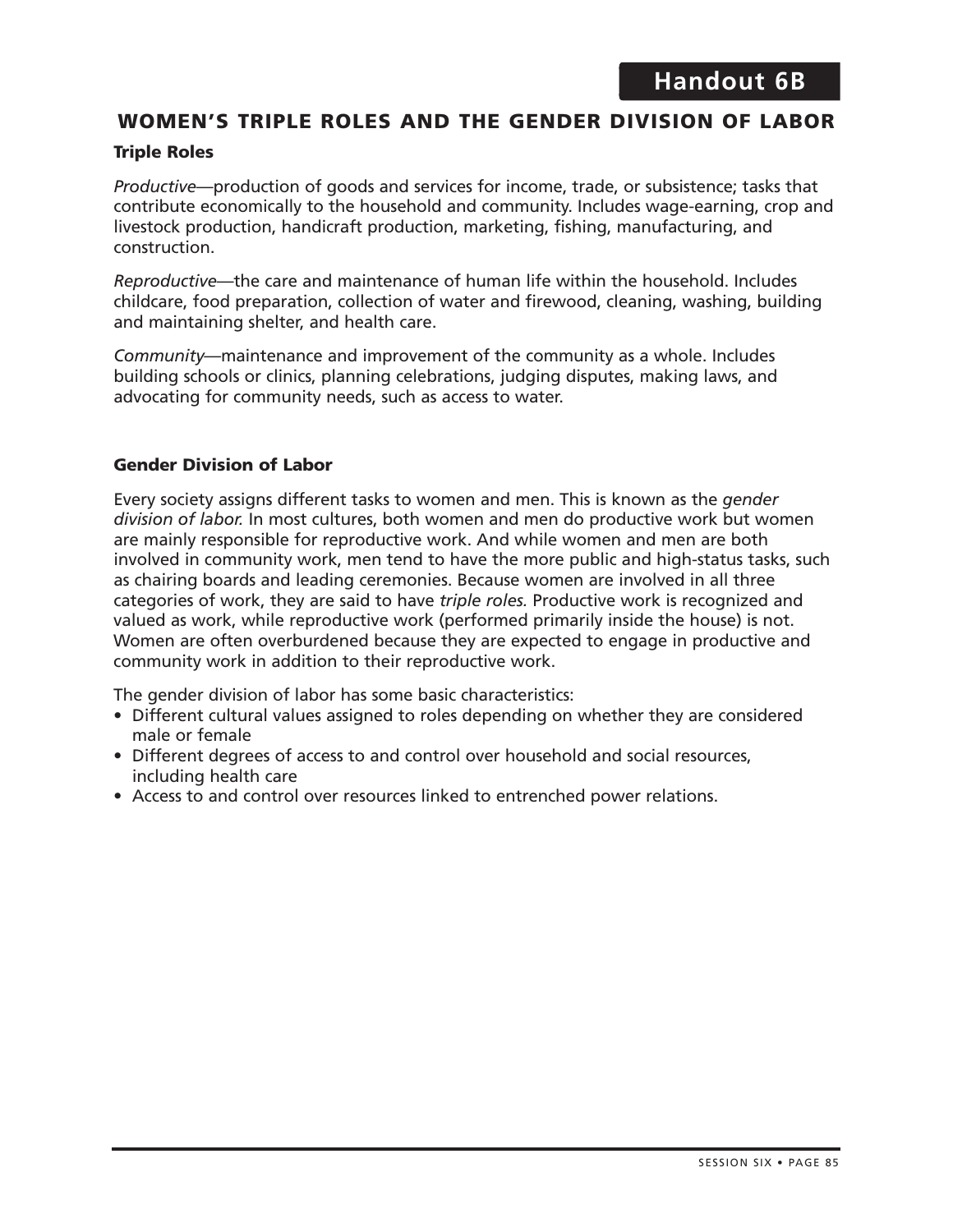## **ACCESS TO AND CONTROL OVER RESOURCES AND BENEFITS14**

*Access:* the ability to use a resource or take advantage of an opportunity *Control*: the ability to make decisions about and derive benefits from resources and opportunities

*Resources* can include:

- Economic or productive resources land, equipment, tools, labor, cash/credit, employable skills, income-earning skills, employment- and income-earning opportunities
- Political resources leadership skills, education and information, public-sphere experience, self-confidence, credibility, representative organizations
- Time a particularly critical and scarce resource for women

*Benefits* can include:

- Basic needs, such as food, clothing, and shelter
- Cash and income; asset ownership
- Education, training, political power, prestige, status, and opportunities to pursue new interests

Lack of information about access to and control over resources and benefits has led to many incorrect assumptions about what women will be able to achieve and how they will benefit from both women-specific and "integrated" projects. This kind of information is required in order to develop projects that will achieve their objectives.

#### Examples:

 $\overline{\phantom{a}}$ 

- Access to land but no control over its use or ownership
- Access to income but no control over how it can be spent
- Access to food but no control over its allocation within the household

<sup>&</sup>lt;sup>14</sup> Canadian Council for International Cooperation, Two Halves Make a Whole: Balancing Gender Relations in Development. (Ottawa, Canada: Author 1991).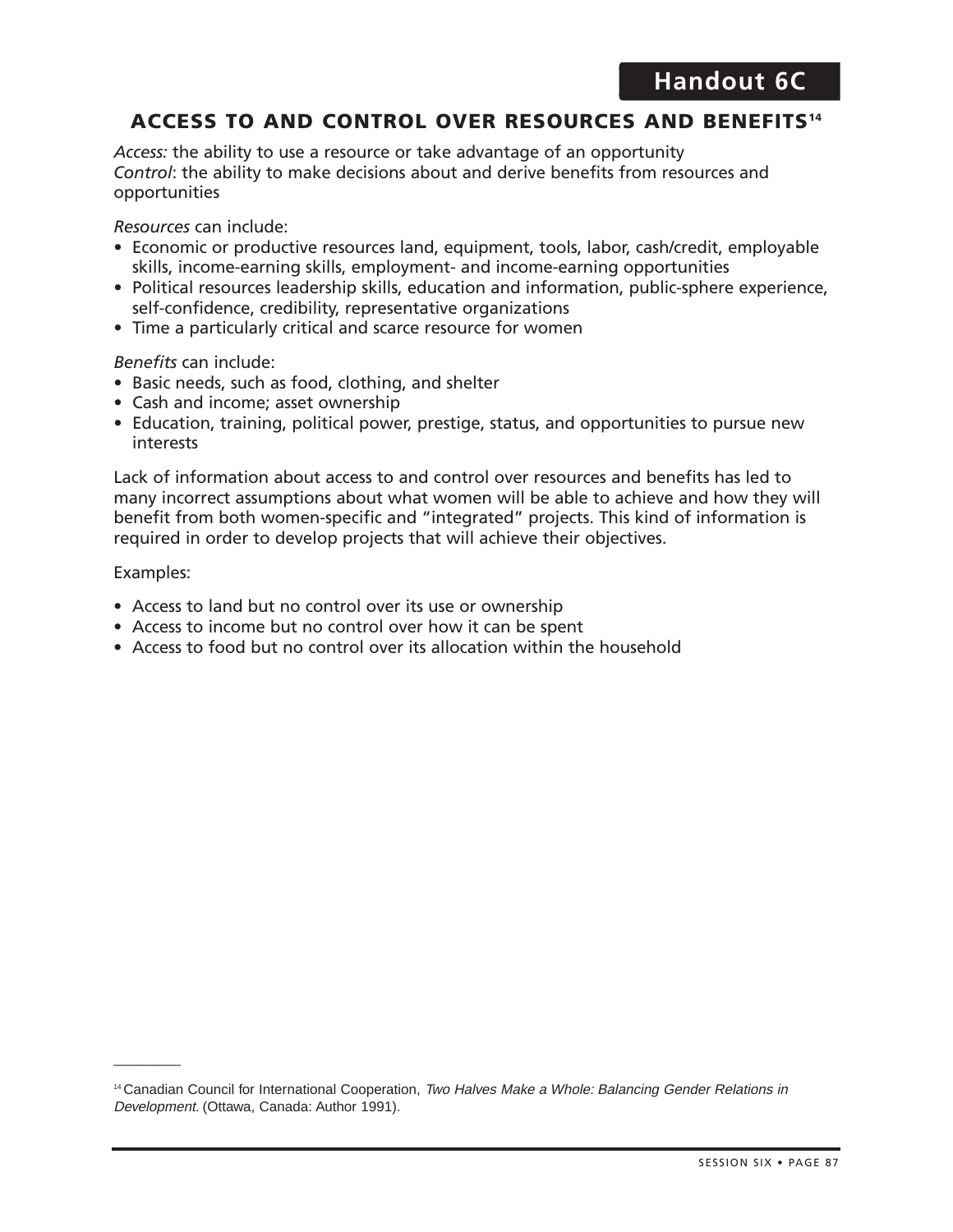## **CASE STUDY: A GIRL'S LIFE?**

Elizabeth was born into a family of six children—four boys and two girls—in which she was the fourth child and the youngest girl. Her family survived by farming and selling a small amount of cash crops. Often there was not enough food to feed everybody in the family adequately. As in most families in her community, her father and brothers ate first, she and her sister were fed after them, and her mother always ate last. Elizabeth grew slowly, but this was considered more or less normal. Elizabeth began school when she was six, but after three years she had to stop going because there was not enough money to send all the children in the family. While Elizabeth and her older sister stayed home to help their mother with farming, childcare, and other household tasks, the two older brothers continued to attend school.

By the time Elizabeth was twelve, the family was better off financially. They had learned some new agricultural techniques and were selling more crops. Elizabeth wanted to return to school, but her father would not let her. The school was far away, and he did not want her to travel the long distance. Furthermore, there was only one female teacher at the school, and he did not consider it appropriate that men teach his daughter, who was nearing puberty. He explained to his wife that Elizabeth would be getting married soon so there was no need for her to go to school and risk getting "damaged." Her older sister, Lucy, who was seventeen, had already been married two years and had one child.

When Elizabeth was fifteen she was married to John and went to live with his family. Within four months, she was pregnant. By the time she was eighteen, she had three daughters. She was always tired, her health was poor, and she often felt isolated and depressed. Though she could not read well, she had heard something about family planning and suggested to John that they consider it so she could rest for a few years. John became furious and beat her. He pointed out that she had not yet provided him with a son, that he was the one who made decisions about the size of their family, and that family planning was unnatural anyway. Elizabeth, feeling that she had been appropriately reprimanded for her bold and presumptuous behavior, did not bring the subject up again. Her health continued to deteriorate.

Sex was often painful for Elizabeth. She was treated several times at the health clinic for vaginal discharge and genital itchiness. The nurses at the clinic gave her leaflets describing her sickness, but Elizabeth's reading skills were limited. She was afraid to ask her friends to read them to her because she could tell from the pictures that it would be embarrassing. Each time she returned to the clinic with this problem, the nurses told her that she was catching the disease from having sex with her husband and that she must use condoms to protect herself. They would become quite annoyed with her that she had not used them. But Elizabeth believed that only prostitutes used condoms and that John would refuse them.

Elizabeth's fourth child was a boy, and John was pleased. He looked forward to his second and third sons. Meanwhile, Elizabeth became more and more tired, worried, and sad. She had a difficult life that consisted of hard work from sunup to sundown to care for her family. The small amount of money that John gave her for food and clothing for the children was never enough. The family barely managed to get by and seemed to be always on the brink of disaster. Elizabeth feared that her daughters, like her, would be unable to attend school. She wanted things to be different for them. She wanted them to have the opportunity to finish school, get jobs, and make choices that were not available to her. She knew that if she could find a way to earn money, she could change things for her daughters. But she had never finished school and had no skills, so how could she earn any money? How could she ever make things different for her daughters? As time passed, Elizabeth became resigned to her situation. She believed that she could not change the way things were. Could she?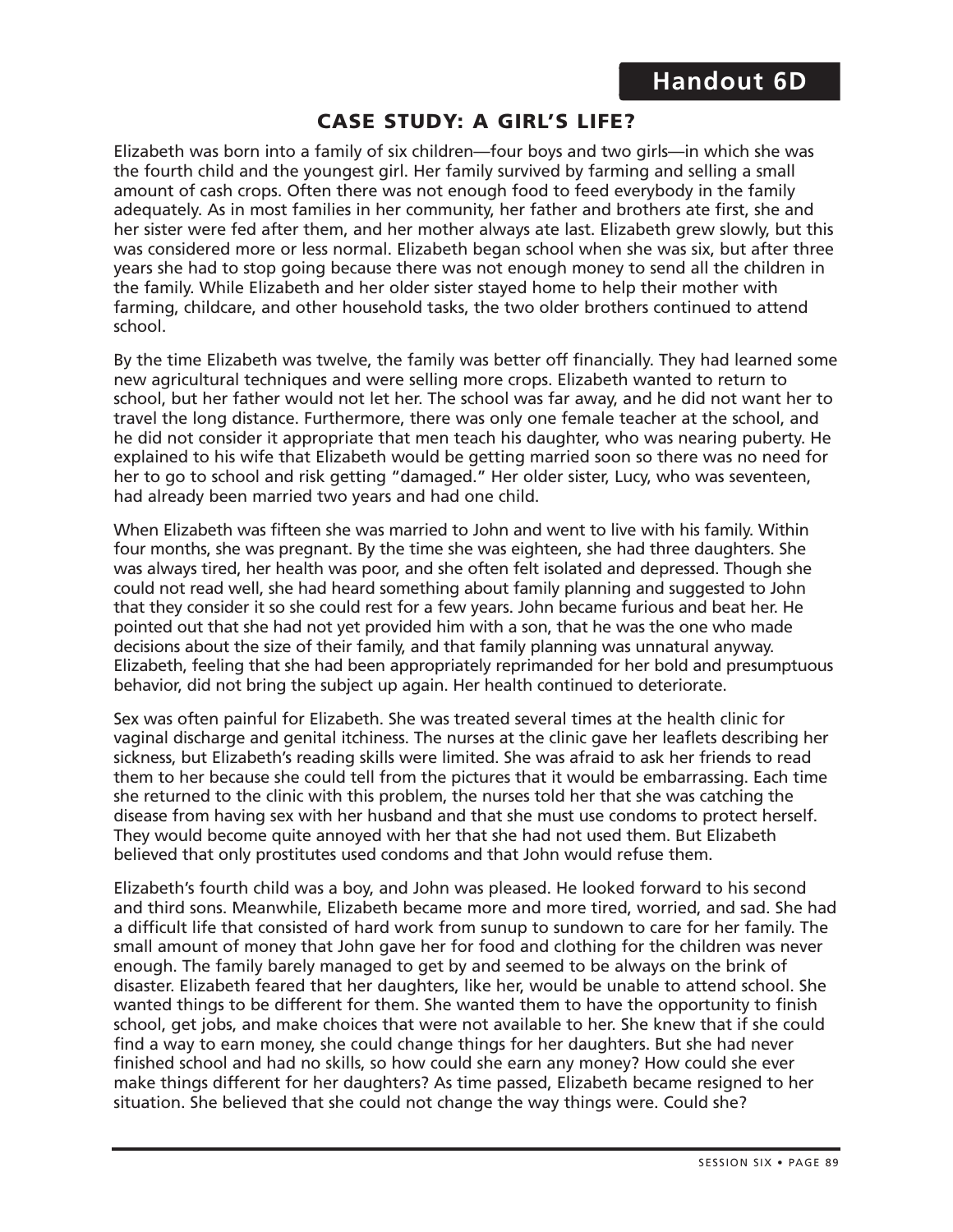## **PRACTICAL GENDER NEEDS, STRATEGIC GENDER INTERESTS**

*Practical Gender Needs:*

- Relate to the responsibilities and tasks associated with traditional gender roles or to immediate perceived necessity
- Generally involve issues of access or condition—the material circumstances in which men and women live
- Responding to practical needs can improve quality of life, but it does not challenge gender divisions or men's and women's position in society

*Strategic Gender Interests:* 

- Concern the positions of women and men in relation to each other in a given society
- Linked to the gender division of labor
- May involve decision-making power or control over resources
- Addressing strategic interests assists women and men to achieve greater equality and to change existing gender roles and stereotypes, thereby challenging women's and men's positions in society

Practical needs are related to one's condition. *Condition* refers to the material circumstances in which men and women live. If you ask a person to describe her or his life, that person will likely describe conditions: the kind of work performed, type of housing, and personal and family needs, such as clean water, food, and education.

People do not have to be told what their practical needs are. Because they are urgent and critical, practical needs are usually easy to identify.. Women may identify practical needs related to food and water, the health and education of their children, or the need for increased income. A community in which women must carry water a long distance from the nearest river has a practical need for a well. Meeting such needs can be a relatively short-term process, involving development inputs, such as equipment (hand pumps, clinics, a credit scheme) technical expertise, and training.

Practical needs can usually be met without changing the social position or status of the affected population. People's living conditions may improve when practical needs are met, but there is little impact on their position and status in society. Projects that aim to improve living conditions by meeting practical needs usually only preserve, and often reinforce, the traditional relations between women and men.

Strategic interests are linked to status and position in society. *Position* refers to women's and men's relative social and economic standing. It can be measured, for example, by male/female disparities in wages and employment opportunities, participation in legislative bodies, and vulnerability to poverty and violence.

Strategic interests look to the long term and work to improve people's relative positions in society. A project that addresses strategic interests may include activities that increase people's knowledge and skills; work for legal protection; or create equal opportunities among different social groups. Access to participatory democratic processes is in the strategic interest of the poor in general. Gender equity and equality are in the strategic interest of women in particular. Empowering women to have more opportunities, greater access to resources, and equal participation with men in decision-making is in the long-term strategic interest of the majority of the world's women and men.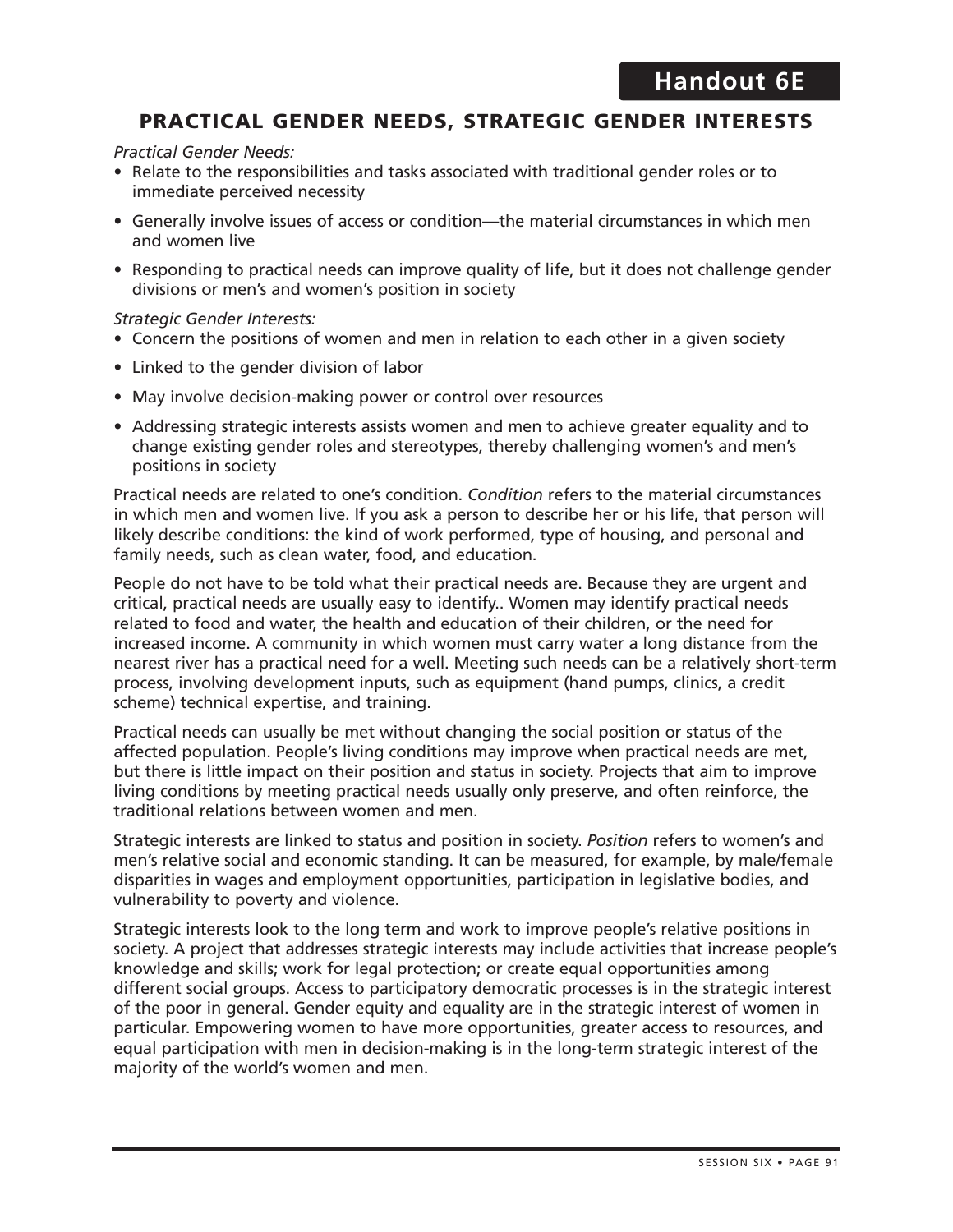## **SESSION SEVEN:**  MALE PARTICIPATION IN REPRODUCTIVE HEALTH

## **LEARNER OBJECTIVES**

By the end of the session, participants will be able to

- Identify ways in which the promotion of gender equity can result in positive gains for men as well as women.
- Develop strategies and approaches for involving men in reproductive health programs and promoting changes in traditional gender roles.

## **TIME**

2 hours

## **SESSION OVERVIEW**

- A. The Ideal World: No Gender Inequality (45 minutes)
- B. Overcoming Barriers to Male Participation in Reproductive Health (1 hour, 15 minutes)

### **MATERIALS**

- Flipchart and paper, markers, tape
- Colored pencils, pens, markers, crayons (as many of these items as possible)

## **HANDOUTS**

7A—Conceptualizing Masculinity Through a Gender-Based Approach

### **PREPARATION**

Before this session

- Write the learner objectives on a flipchart.
- Retrieve the flipcharts that the participants created in Session Three, Activity B, identifying cultural definitions of male and female roles.

## **A. THE IDEAL WORLD: NO GENDER INEQUALITY**

(45 minutes)

### **STEP 1**

Review the learner objectives on the flipchart.

Refer back to the flipchart developed in Session Three, Activity B, where participants explored gender roles and expectations and completed the sentence, "In my culture, men (women) must . . . ." Ask the participants to reflect on this question in terms of reproductive health. In their culture, what are the expectations for the involvement of men in reproductive health at the family level, at the community/peer group level, and at the reproductive health program/policy level?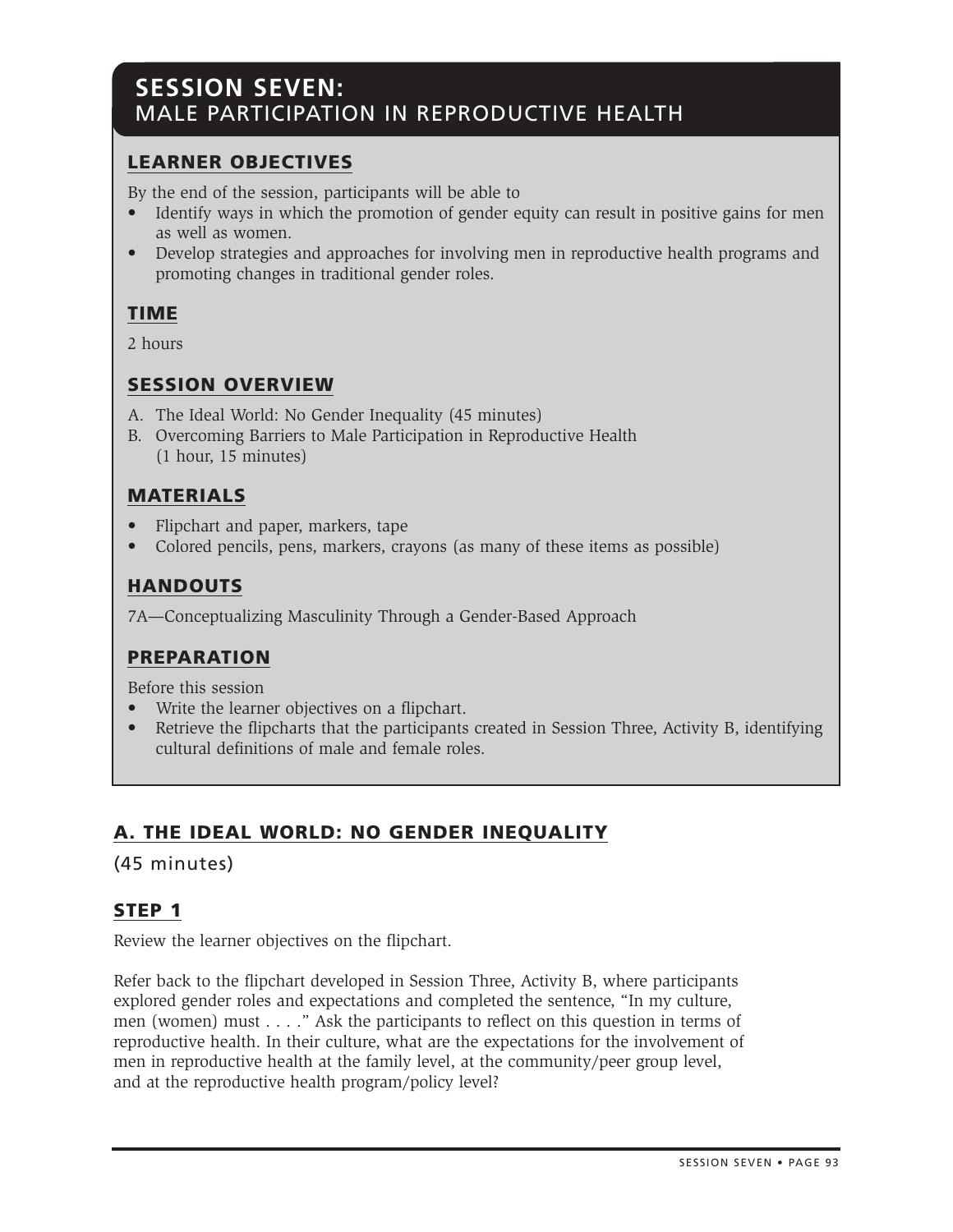Write responses under those three headings (Family, Community/Peer Group, Program/Policy) on a flipchart. Ask probing questions to get clear statements. Ask participants what the impact of these expectations is on women, children, and the men themselves. Write their responses on another flipchart with the headings Women, Children, and Men.

## **STEP 2**

Remind participants of the previous session's theme—that gender differences are socially constructed and learned. Ask them to close their eyes for a minute and try to imagine a world where gender inequalities no longer exist—where men and women have the same rights; the same possibilities for education, employment, and advancement; the same income-generating power; and the same decision-making power. What would that world be like? What would the impact of such gender equity and equality be on the reproductive health of that society? How would the reproductive health roles and responsibilities within the family shift? What would those roles be like? Who would benefit?

Divide the participants into four groups and distribute paper and colored pencils, pens, markers, and crayons. Ask them to do the task on Flipchart 7A.

On flipchart paper, draw a picture representing the group's vision of the effect of a genderequitable world on the reproductive health of women, children, and men. Be creative, artistic, and symbolic. Give your work of art a title.

Time: 20 minutes

**FLIPCHART 7A**

### **STEP 3**

Have each group present and explain its work of art and its title. Capture the key ideas on a flipchart as each group makes its presentations, focusing especially on ideas concerning the role of men in a gender-equitable society. Ask for details of the group discussions that led to choosing certain symbols.

After the presentations, comment that an equitable society is one in which all members gain. It is a win-win situation and not something to be feared. Post the works of art around the room.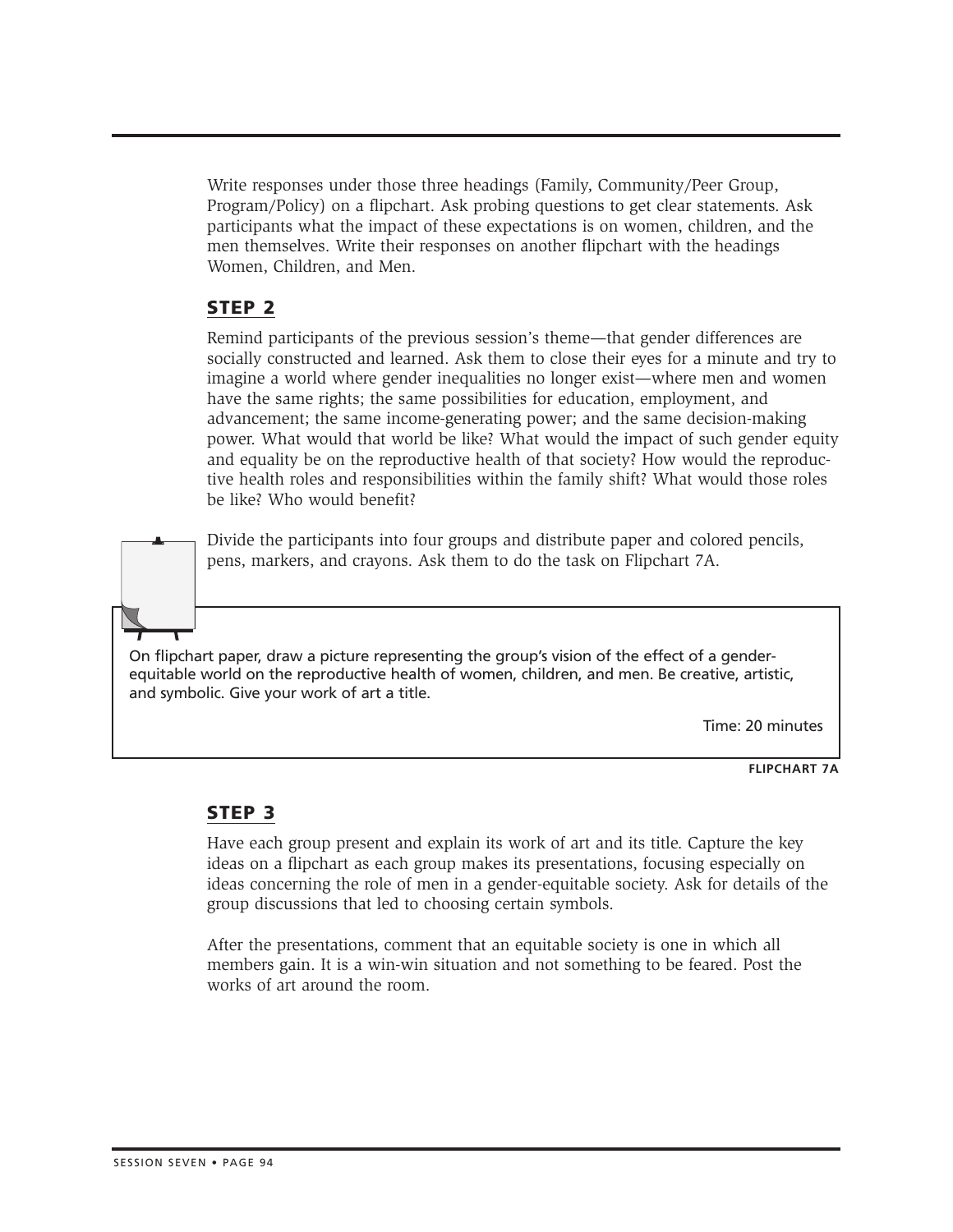## **B. OVERCOMING BARRIERS TO MALE PARTICIPATION IN REPRODUCTIVE HEALTH**

(1 hour, 15 minutes)

## **STEP 1**

Acknowledge to the participants that we do not yet live in a gender-equitable world and that male participation in reproductive health is still far from being fully realized. Ask participants what cultural, political, or physical barriers stand in the way of increased gender equity and equality and prevent men from participating more fully in reproductive health. Post a flipchart with the categories Family level, Community/Peer Group level, and National Program/Policy level. Ask the participants to think first about barriers at the family level, then at the community/peer group level, then at the national level. Ask them to share their thoughts with the group. Write their responses under the appropriate headings on the flipchart.

Here are some possible responses:

Family barriers

- Taboos against male interaction with small children
- Cultural norms about family planning being a woman's problem
- Lack of role models for involved fathering
- Cultural assumption that anything domestic is women's work

Community/Peer Group barriers

- Fear of being viewed as not man enough by peers if caught doing housework or childcare
- Family planning services geared toward women's needs not welcoming towards men
- Traditional male/female roles reinforced in mass media
- Income-generating and educational opportunities not open to women/girls

National Program/Policy barriers

- Separation laws not favorable to male or joint custody of children
- Not enough legal paternity leave
- No family life education in school to help change gender stereotypes
- Family planning and reproductive health policies and programs not geared toward needs of men or families
- No legal support for non-traditional families
- Hospital/clinic regulations not supportive of father involvement in birth and postpartum care

## **STEP 2**

Divide the participants into three groups. Assign one group to family-level barriers, one to community/peer group barriers, and one to national program/policy barriers. Ask each group to propose strategies and actions that overcome the stated barriers.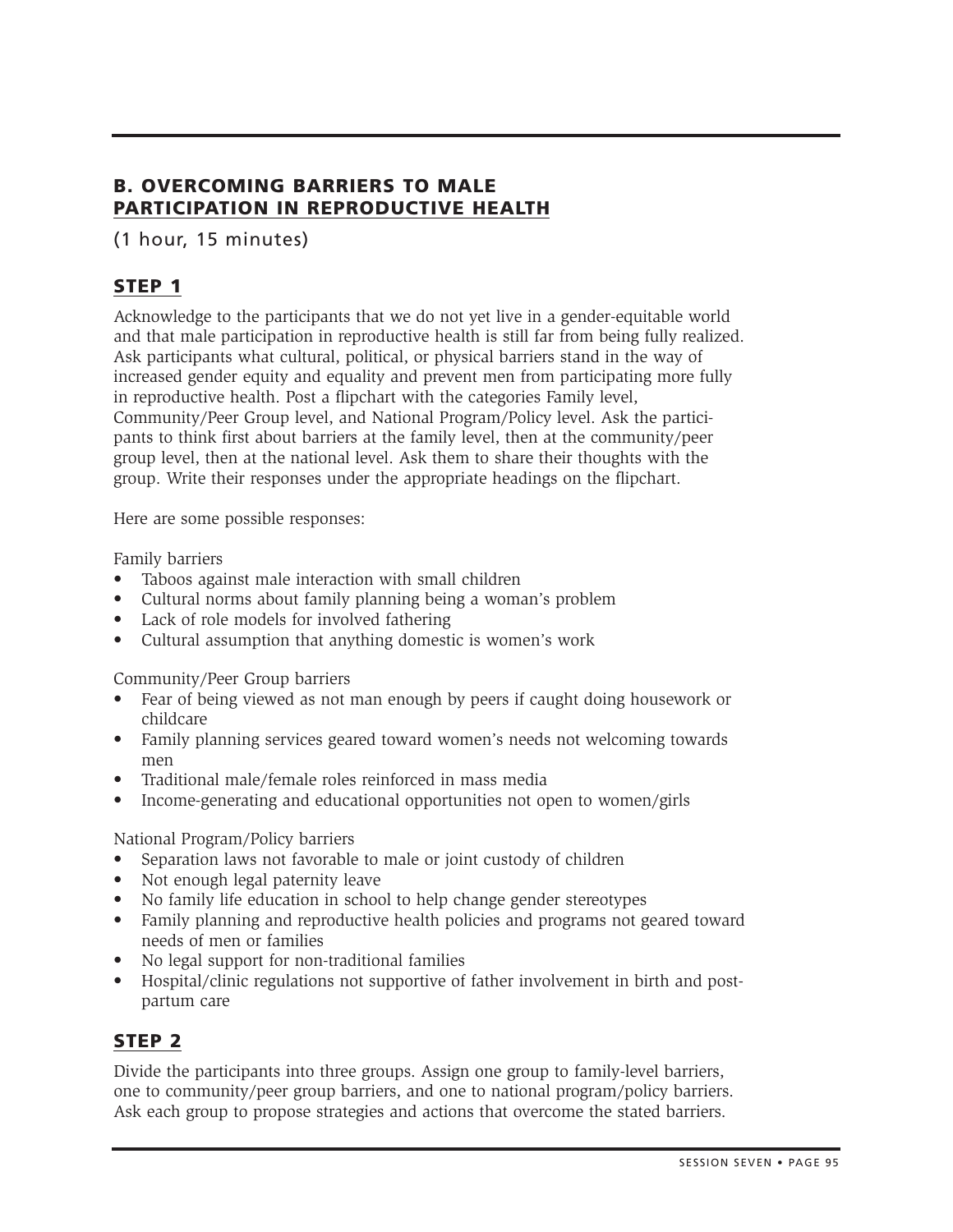## **STEP 3**

Invite each group to present its work; allow 5 minutes per group. Encourage the audience to comment and ask questions.

## **STEP 4**

Summarize the session by reviewing the art and the flipcharts. Ask the participants if their strategies to overcome the barriers to male participation would help to achieve the ideal world they envisioned in Activity A.

Distribute and review Handout 7A.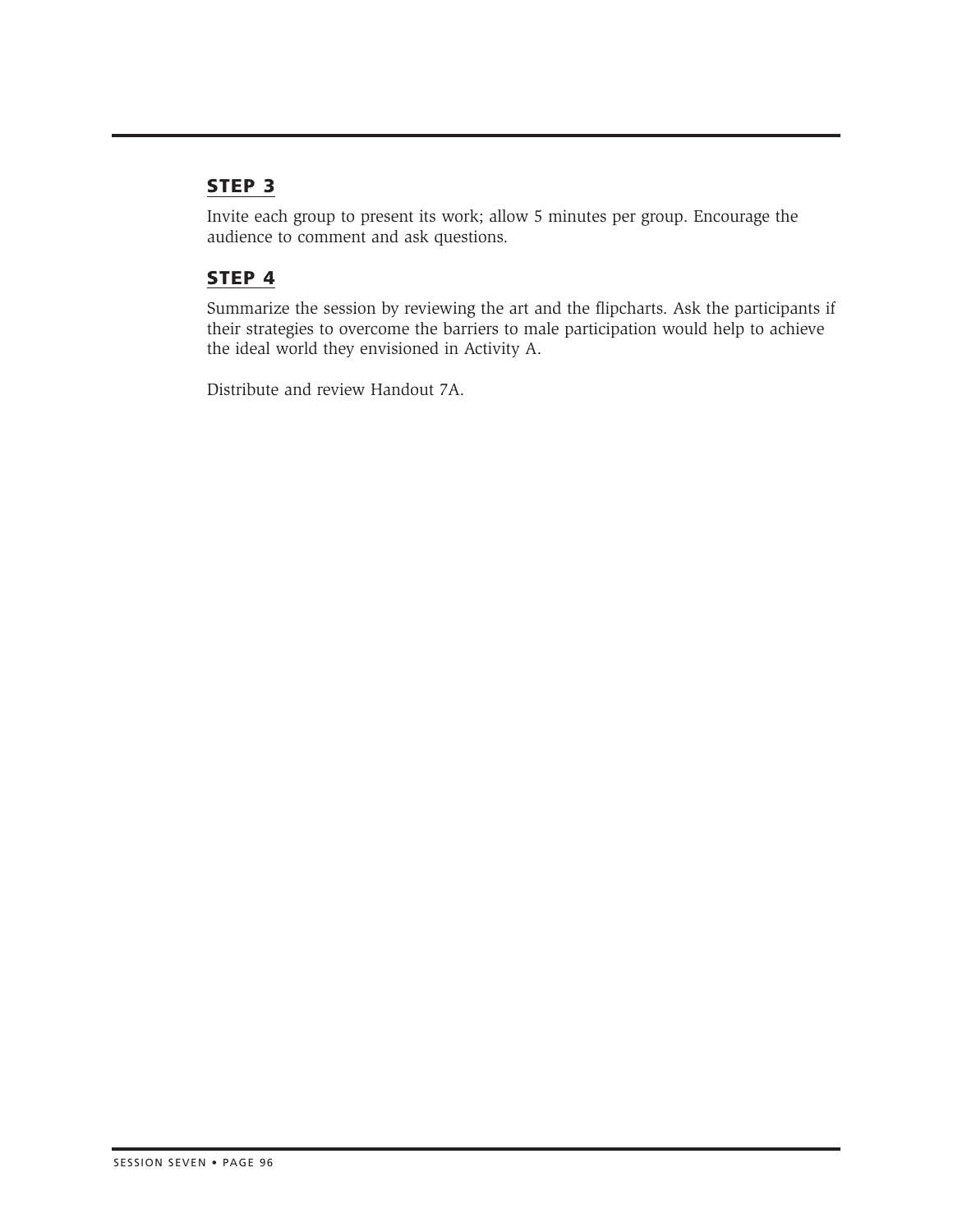### **CONCEPTUALIZING MASCULINITY THROUGH A GENDER-BASED APPROACH15**

For many years, NGOs in Nicaragua have carried out gender-based community development work. Most have focused on women and youth; however, the male staff members of several NGOs became aware of the need to work with men on gender issues. They believed that men should consider how gender identities are socially constructed and what actions are needed to contribute to more equal gender relations. Two NGOs involved in this initiative are CISAS and CANTERA. Their work centers around two main themes: the promotion of the rights and duties of both men and women, and the identification of individual and collective actions to promote changes in the traditional roles and responsibilities assigned to men and women. In August 1997, 45 participants in a CISAS workshop recommended the following to help men improve paternal responsibility:

- recognize that couples are responsible for family planning and that men are responsible for avoiding unwanted pregnancies
- improve intra-family communication by becoming more communicative and less impulsive in taking immediate action
- develop an open and comprehensive relationship with children in which fathers encourage good behavior, good habits, and sex education in order to prevent unwanted pregnancies
- become aware of errors and be willing to correct them in the future

 $\overline{\phantom{a}}$ 

<sup>&</sup>lt;sup>15</sup> Royal Tropical Institute, Sexual Health Exchange (Amsterdam, Netherlands: Royal Tropical Institute and Southern Africa AIDS Dissemination Services).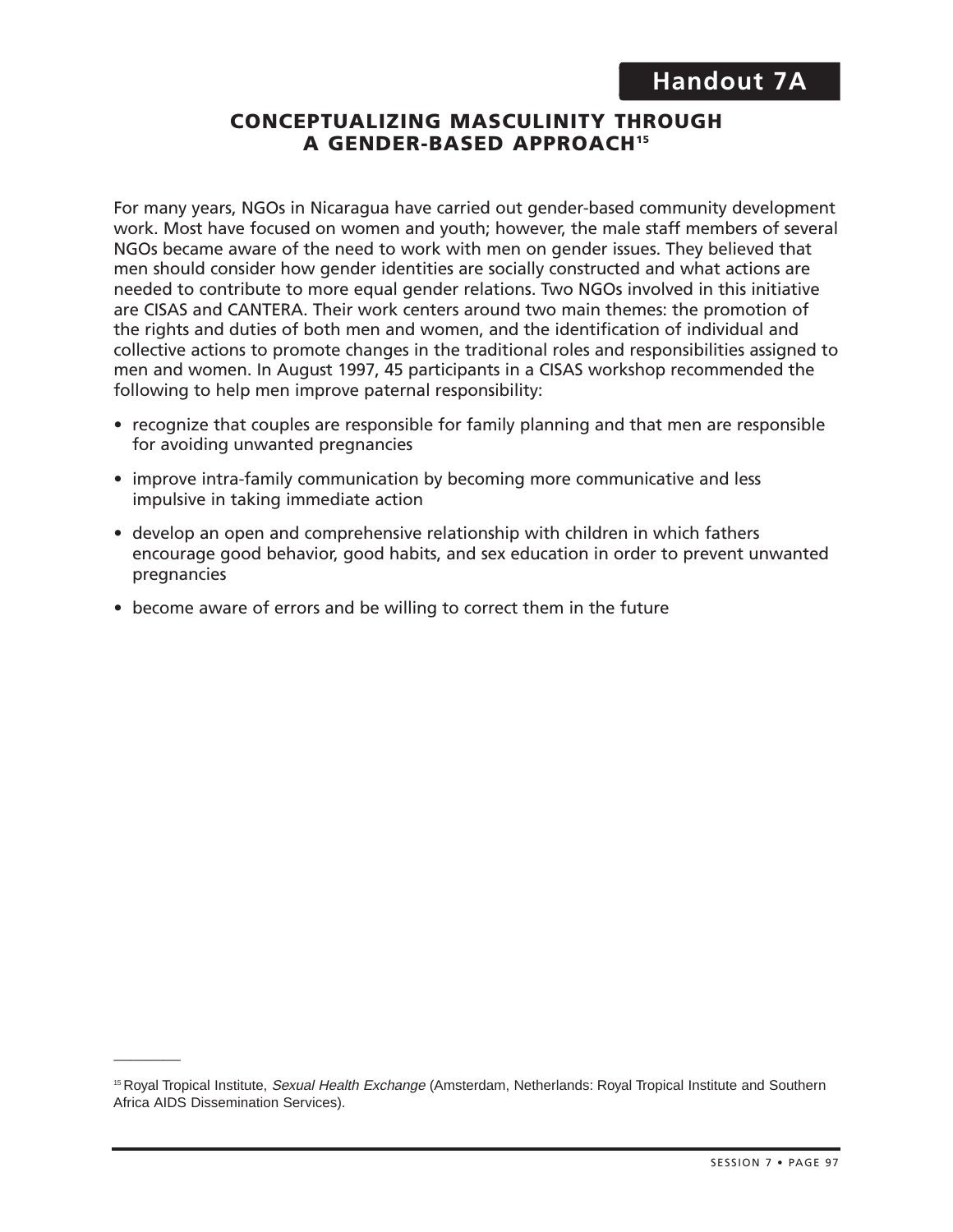## **SESSION EIGHT:**  GENDER ANALYSIS

## **LEARNER OBJECTIVES**

By the end of the session, participants will be able to

- Define gender analysis and explain its purpose.
- Describe several gender analysis tools.
- Apply gender analysis tools to conduct a gender analysis of a community development or reproductive health case study.

## **TIME**

5 hours, 30 minutes or 4 hours, 45 minutes (depending on Activity C option)

### **SESSION OVERVIEW**

- A. Why Gender Analysis? (15 minutes)
- B. Introduction to Gender Analysis Tools (1 hour, 30 minutes)
- C. Conducting a Gender Analysis: Field Trip Option (5 hours); Case Study Option (3 hours)

## **MATERIALS**

• Flipchart and paper, markers, tape

## **HANDOUTS**

- 8A—What Is Gender Analysis?
- 8B—The Harvard Analytical Framework
- 8C—The Women's Empowerment Framework
- 8D—The CAP Tool
- 8E—Gender Analysis Case Study for the Harvard Analytical Framework
- 8F—Gender Analysis Case Study for the Women's Empowerment Framework

8G—Gender Analysis Case Study for the CAP Tool

8H—Trainer Resource: Possible Responses to Case Studies

### **PREPARATION**

Before this session

- Write the learner objectives on a flipchart.
- If you choose the field trip option for this session, preparations will include selecting a project, explaining the purpose of the field trip to project staff and hosts, and organizing transportation. Prepare a simple one-page briefing handout for participants about the project they will visit. It is useful to include information about the project goals/objectives, client population, and key activities or approaches.
- Prepare Flipcharts 8A through 8E.
- Prepare flipcharts outlining the Harvard Analytical Framework, the Women's Empowerment Framework, and the CAP Tool.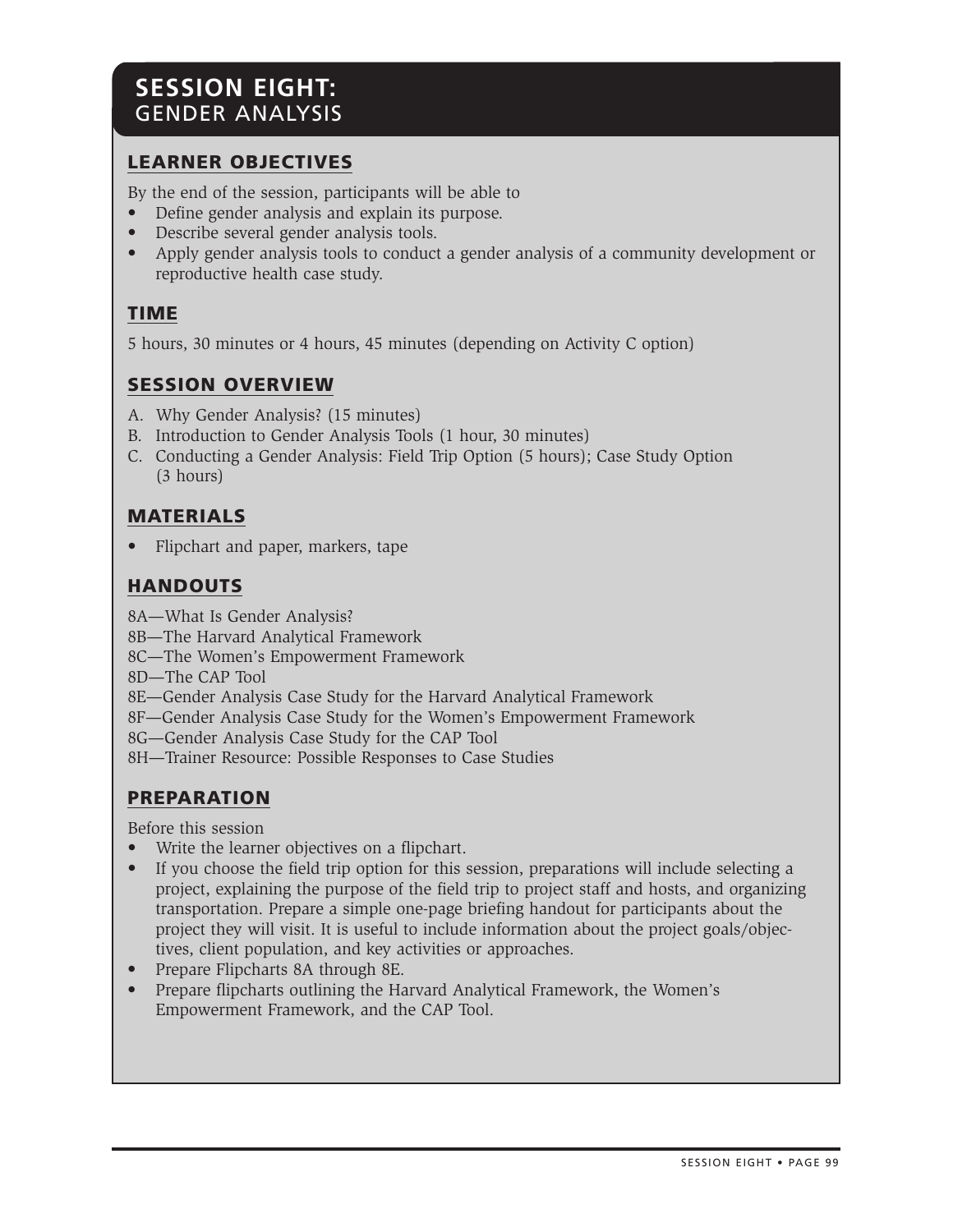## **A. WHY GENDER ANALYSIS?**

(15 minutes)

## **STEP 1**

Review the learner objectives on the flipchart. Then, ask participants to think back to the example of the water buffaloes project in Session Six. Remind them of the project's unintended results (children's nutritional status declined and fewer girls ended up attending school). Explain that if the project planners had considered gender issues when designing the project, these unexpected outcomes might have been avoided. Tell the participants that the purpose of this session is to introduce them to concepts and techniques for incorporating gender considerations into projects, beginning with the project design stage.

## **STEP 2**

Ask if anyone can define gender analysis. Write participants' ideas on a flipchart. Then present the definition on Flipchart 8A.

*Gender analysis* is a systematic way of exploring the current and potential roles and responsibilities of men and women, and their access to and control over resources and benefits within a particular setting (project, household, community, or other).

**FLIPCHART 8A**

## **STEP 3**

Ask participants why development practitioners should use gender analysis. Note their ideas on a flipchart.

Here are some possible responses:

- Helps ensure that both women and men participate in and benefit from development
- Looks for the root causes of gender inequality and enables us to address them
- Looks at equity of impact
- Focuses on transforming attitudes and practices to bring about change
- Helps ensure that traditional power imbalances do not work against women's advancement
- Enhances a project's effectiveness
- Ensures long-term sustainability by addressing underlying obstacles to development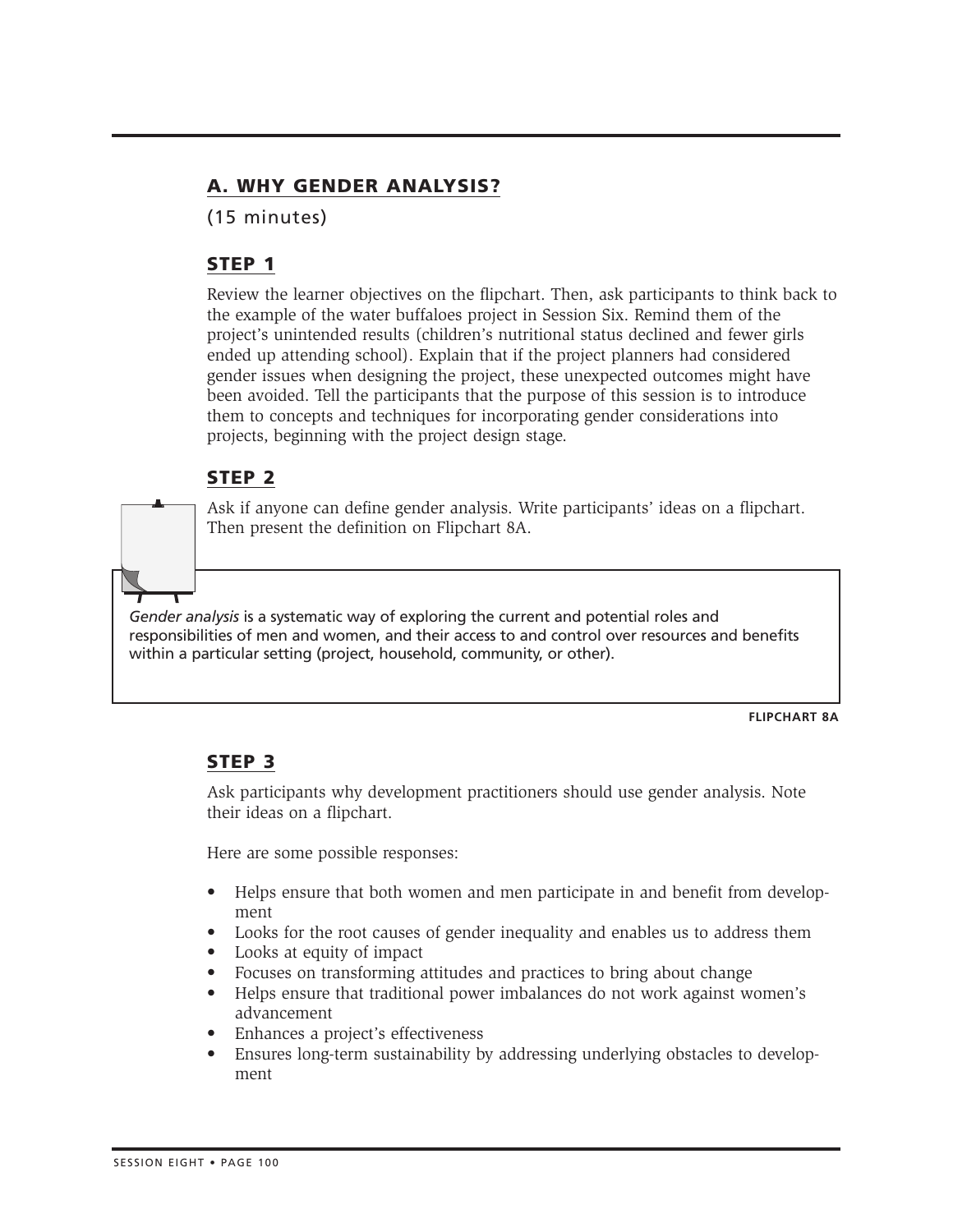## **B. INTRODUCTION TO GENDER ANALYSIS TOOLS**

(1 hour, 30 minutes)

## **STEP 1**

Ask participants if they know of or have used any gender analysis tools or frameworks. List their responses on a flipchart. Possible responses may include the Harvard Framework, Women's Empowerment Framework, Gender Analysis Matrix, and Gender and Development Framework.

Tell participants that CEDPA has developed a gender analysis framework called The CAP Tool. This tool is specifically aimed at Reproductive Health Information, Education, and Communication (IEC) programs.

## **STEP 2**

Explain that in this session you will give a general introduction to three gender analysis tools. Participants will then apply these analytical tools to either a real project (field trip) or a case study (Handouts 8E, F, and G). Participants will use the results of their gender analysis during the following week of the workshop.

Present and explain each of the three tools using flipcharts with summaries of the tools (prepared in advance). Allow time for questions, discussion, and sharing of the experiences participants have had with the various tools.

- **Harvard Analytical Framework**—One of the first gender analysis models, it uses three diagnostic tools to develop a description and analysis of gender roles and relations in a community. A fourth component applies the gender analysis to a needs assessment, proposal, project, evaluation, or other activity.
- **Women's Empowerment Framework**—This model emphasizes women's participation and women's issues at every stage of the development cycle, with the overall goal of overcoming women's inequality. The framework consists of a fivelevel scale of increasing equality and empowerment.
- **The CAP Tool**—The CAP is a gender analysis tool designed to guide the development of gender-sensitive IEC activities and ensure that they actively promote gender equity and equality. The CAP is a simple tool consisting of three broad components and associated questions designed to promote dialogue on gender issues. The CAP components are Change, Accessibility/Control, and Perception.

**NOTE TO THE TRAINER:** You may substitute other tools for those included here. Suggestions include the Gender Analysis Matrix and the Gender and Development Framework.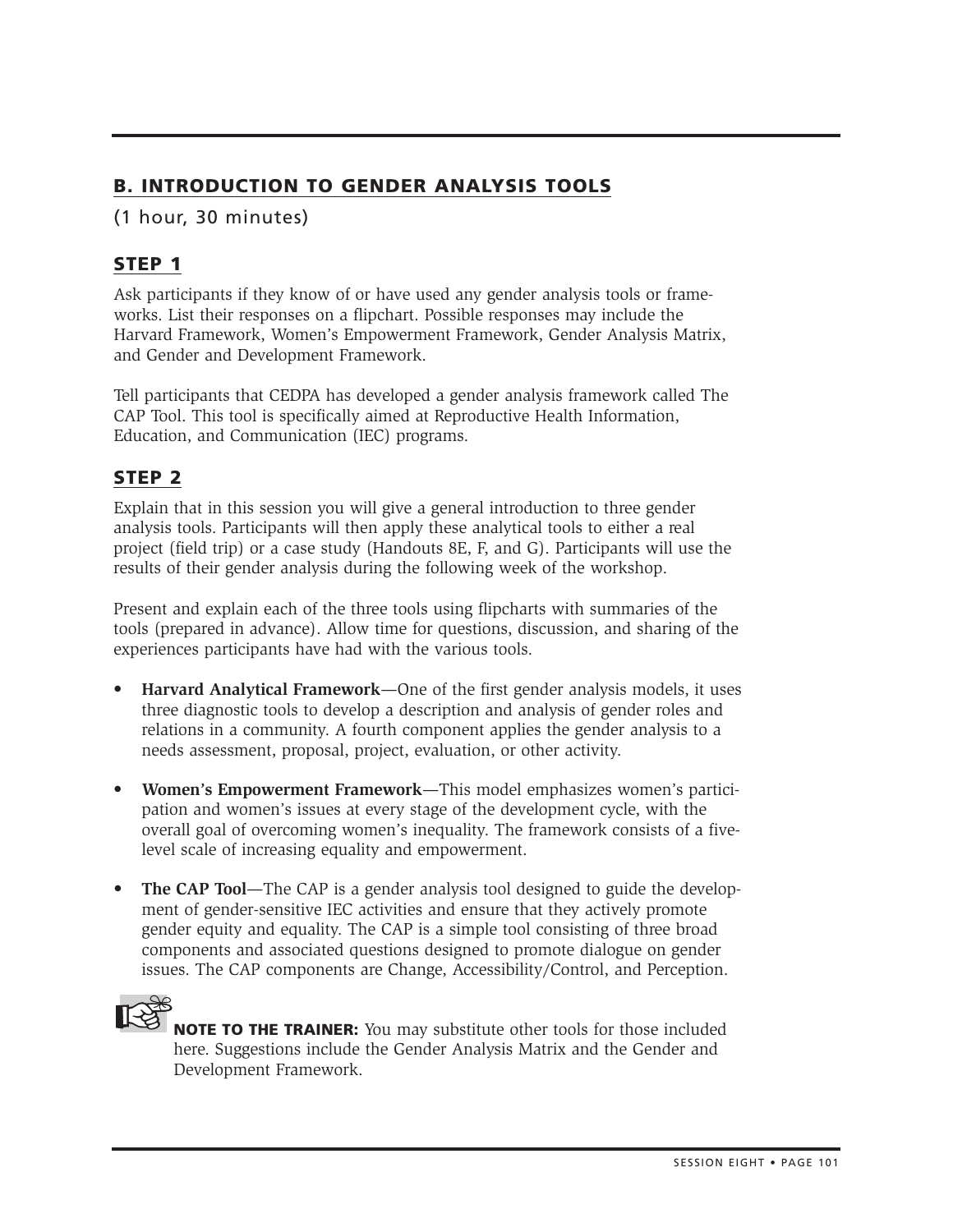At the end of this activity, distribute handouts 8B, 8C, and 8D.

## **C. CONDUCTING A GENDER ANALYSIS**

### **Field Trip Option (1 day)**

*Approximate Timing:* Preparation (1 hour) Actual Visit (1 hour, 30 minutes) Applying Tool, Preparing Report (1 hour, 30 minutes) Presenting Findings (1 hour, 30 minutes; 30 minutes per group)

### **STEP 1**

Divide participants into three groups. Assign to each group one of the three gender analysis tools introduced in the previous activity. (If feasible, allow attendees to group themselves according to interest in a particular analytical tool.)

### **STEP 2**

Explain that all the participants will visit a single reproductive health project. Then each group will conduct a gender analysis using its assigned tool. Provide the groups with handouts on their assigned tools (Handouts 8B, 8C, and 8D) and a written description of the project they will visit.

Present the task on Flipchart 8B.

Conduct a gender analysis of the project using your assigned tool and the guiding questions provided for that tool. To prepare for the analysis, please do the following:

- Familiarize yourselves with the framework and how it is used. Be sure every member of the group understands the framework.
- Read the description of the project you will be visiting.
- Plan for the visit—assign roles and responsibilities, and delegate tasks.
- After the visit, consolidate your group's findings and prepare to present them to the other groups. Time: 1 hour

**FLIPCHART 8B**

### **STEP 3**

Explain all the logistical details of the field trip, answer any questions, and lead the participants through the trip.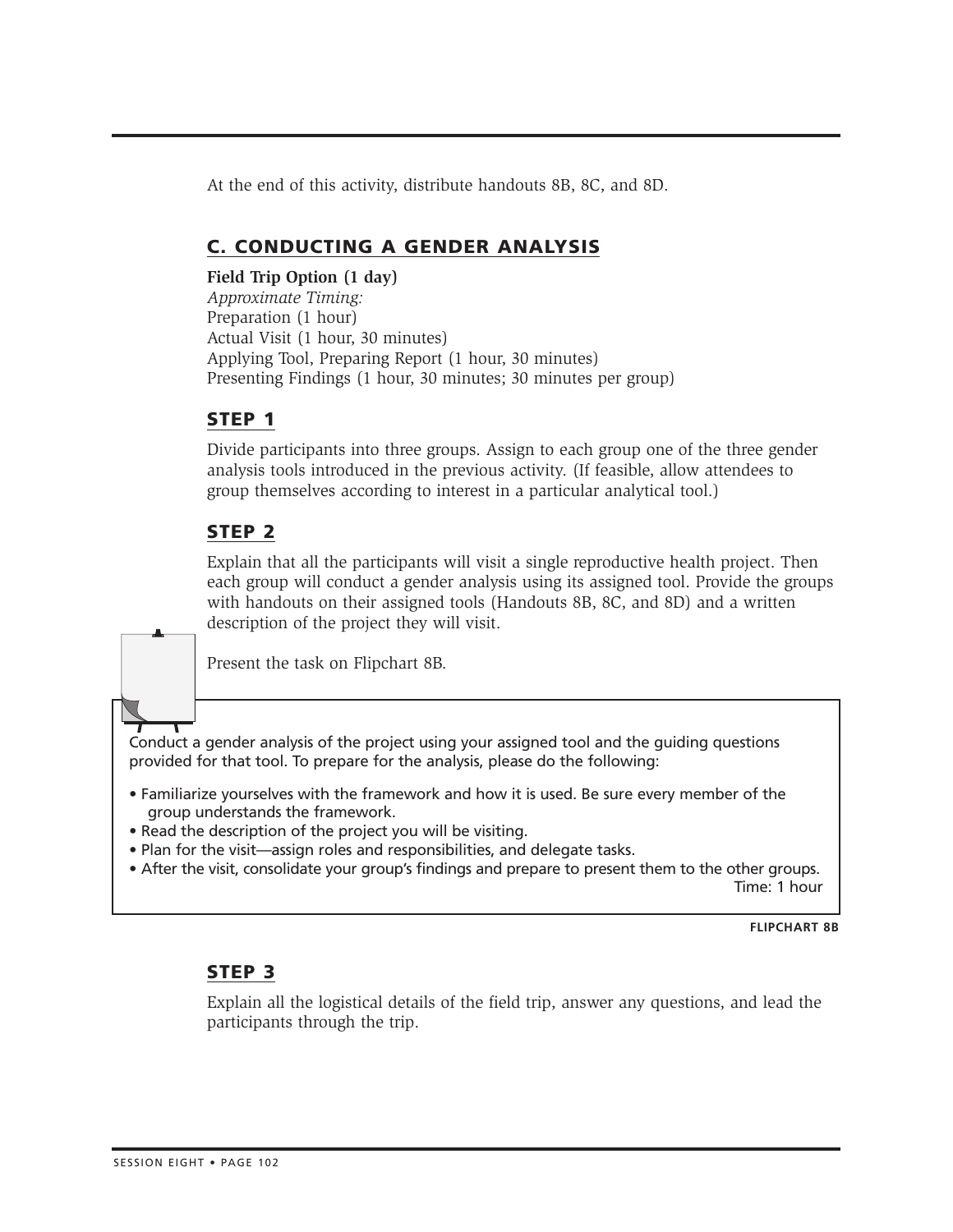## **STEP 4**

When the groups have returned from the field trip, give them time to consolidate their findings and prepare to present their results to the other groups.

## **STEP 5**

Have each group give a 30-minute presentation (including time for questions and answers) about the results of its gender analysis. This presentation should include observations about any aspects that went particularly well or were notably challenging.

## **STEP 6**

Facilitate a discussion about the relative strengths and weaknesses of each gender analysis tool. Ask each group to comment on the questions on Flipchart 8C.



**FLIPCHART 8C**

#### **Case Study Option**

*Approximate timing:* Case Study Analysis and Preparing Report (1 hour, 30 minutes) Presentation of Findings (1 hour, 30 minutes; 30 minutes per group)



**NOTE TO THE TRAINER:** If you choose this option, the time involved will be shorter, so you will need to adjust the workshop schedule accordingly.

### **STEP 1**

Divide the participants into three groups. Assign to each group one of the three gender analysis tools introduced the previous day. (If feasible, allow attendees to group themselves according to interest in a particular analytical tool.)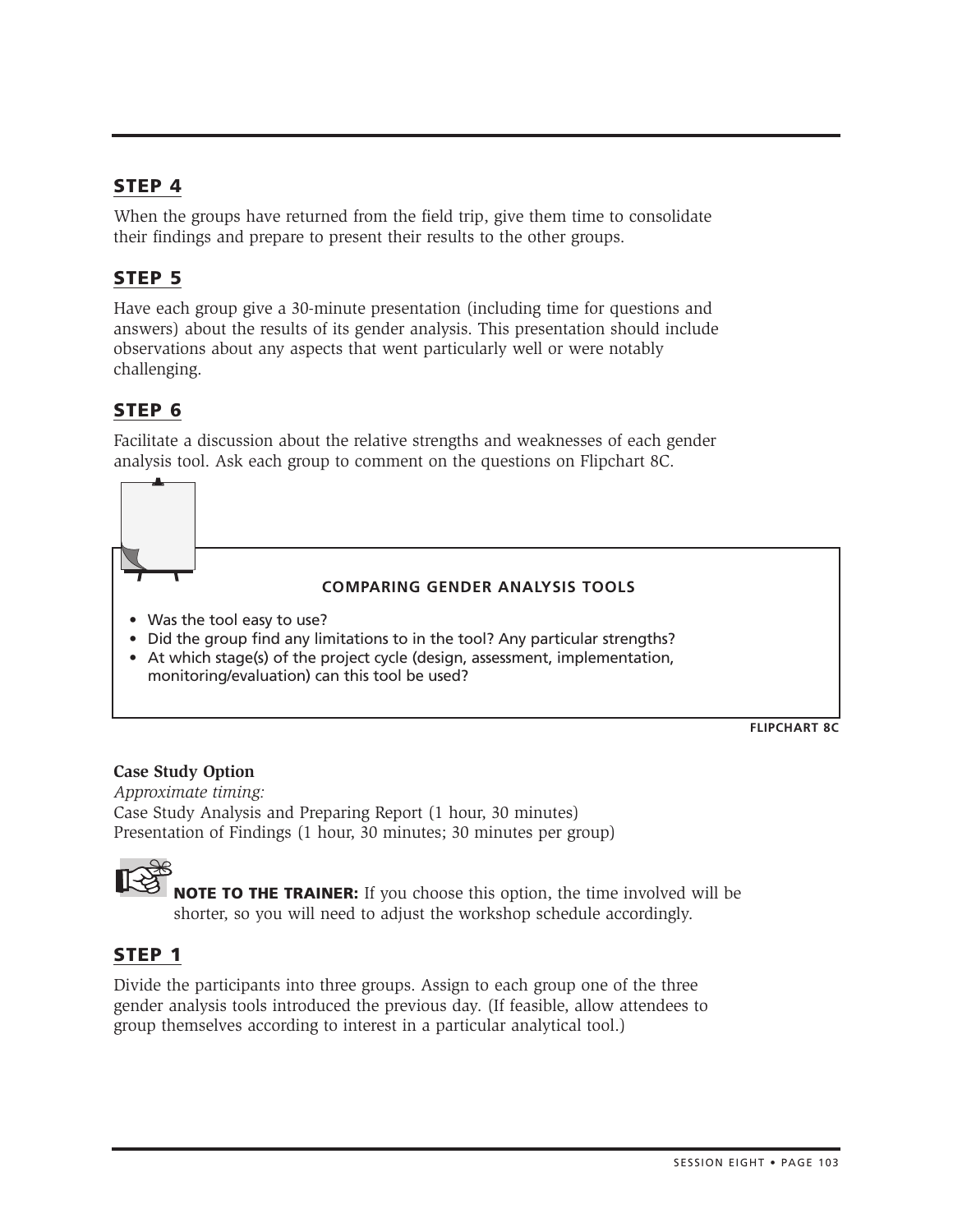## **STEP 2**

Distribute Handouts 8E, 8F, and 8G, each to the group that will be using that particular tool.



Present the task on Flipchart 8D.

Conduct a gender analysis of the project described in the case study using your assigned tool and the guiding questions provided for that tool. To prepare for the analysis, please do the following:

- Familiarize yourselves with the framework and how it is used. Be sure every member of the group understands the framework.
- Read the project description in the case study.
- As a group, use the analysis tool to analyze the gender issues presented in the case study.
- Prepare to present your findings to the other groups.

Time: 1 hour, 30 minutes

**FLIPCHART 8D**

## **STEP 3**

When the analyses have been completed, have each group give a 30-minutes presentation (including time for questions and answers) about the results of its gender analysis. This presentation should include observations about any aspects that went particularly well or were notably challenging.



**NOTE TO THE TRAINER:** Please see Handout 8H, which lists possible responses to the case study questions.

### **STEP 4**

Facilitate a discussion about the relative strengths and weaknesses of each gender analysis tool. Ask each group to comment on the questions on Flipchart 8E.

#### **COMPARING GENDER ANALYSIS TOOLS**

- Was the tool easy to use?
- Did the group find any limitations to in the tool? Any particular strengths?
- At which stage(s) of the project cycle (design, assessment, implementation, monitoring/evaluation) can this tool be used?

**FLIPCHART 8E**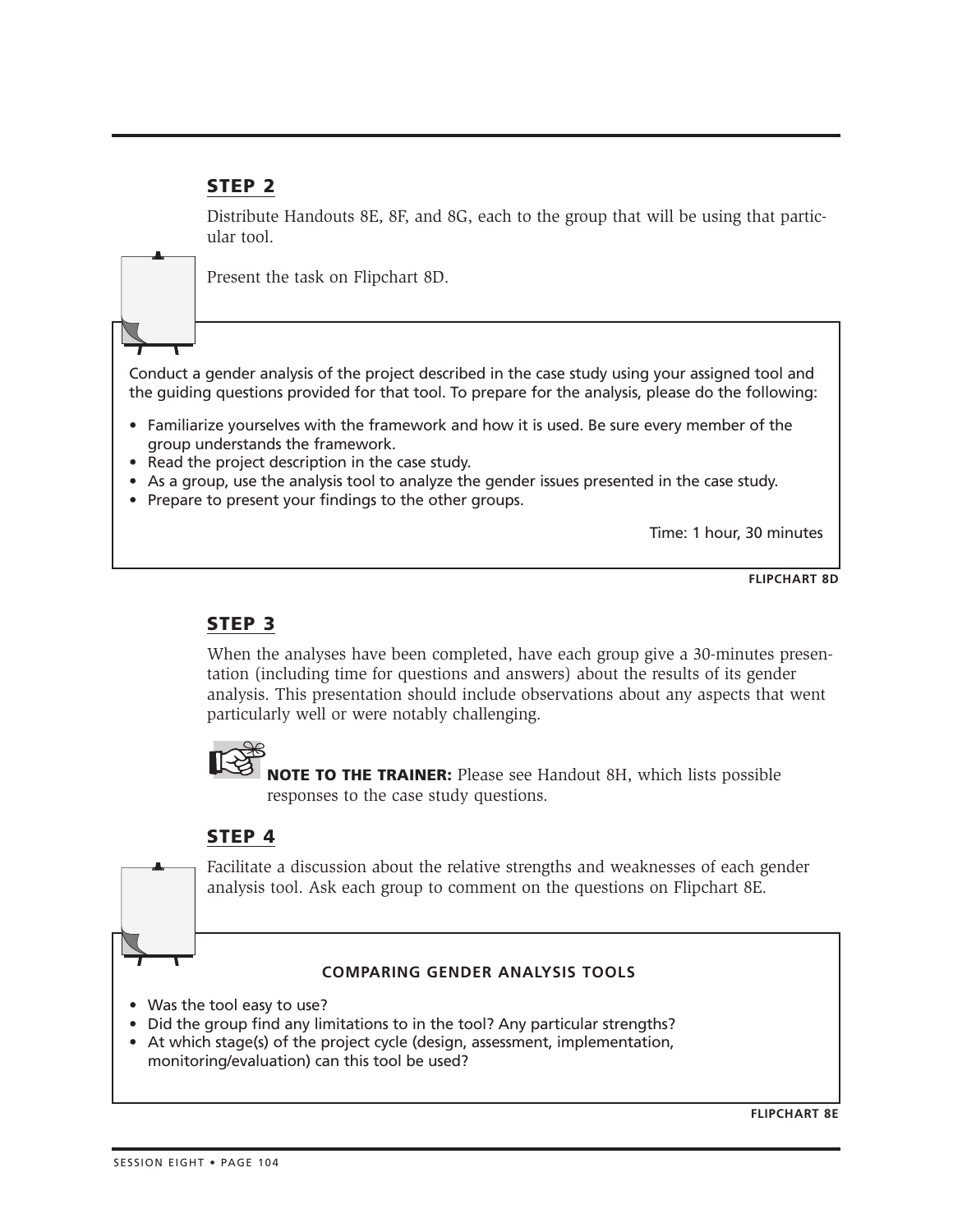Summarize the gender analysis exercise by reminding participants of the three essential questions to keep in mind when designing, implementing, and evaluating development and reproductive health projects:

- Who does what with what resources?
- Who has access to the resources, benefits, and opportunities?
- Who controls the resources, benefits and opportunities?

At the end of the session, distribute Handout 8A.

Ask the groups to keep the results of the gender analyses handy for use during the second week's sessions on advocacy.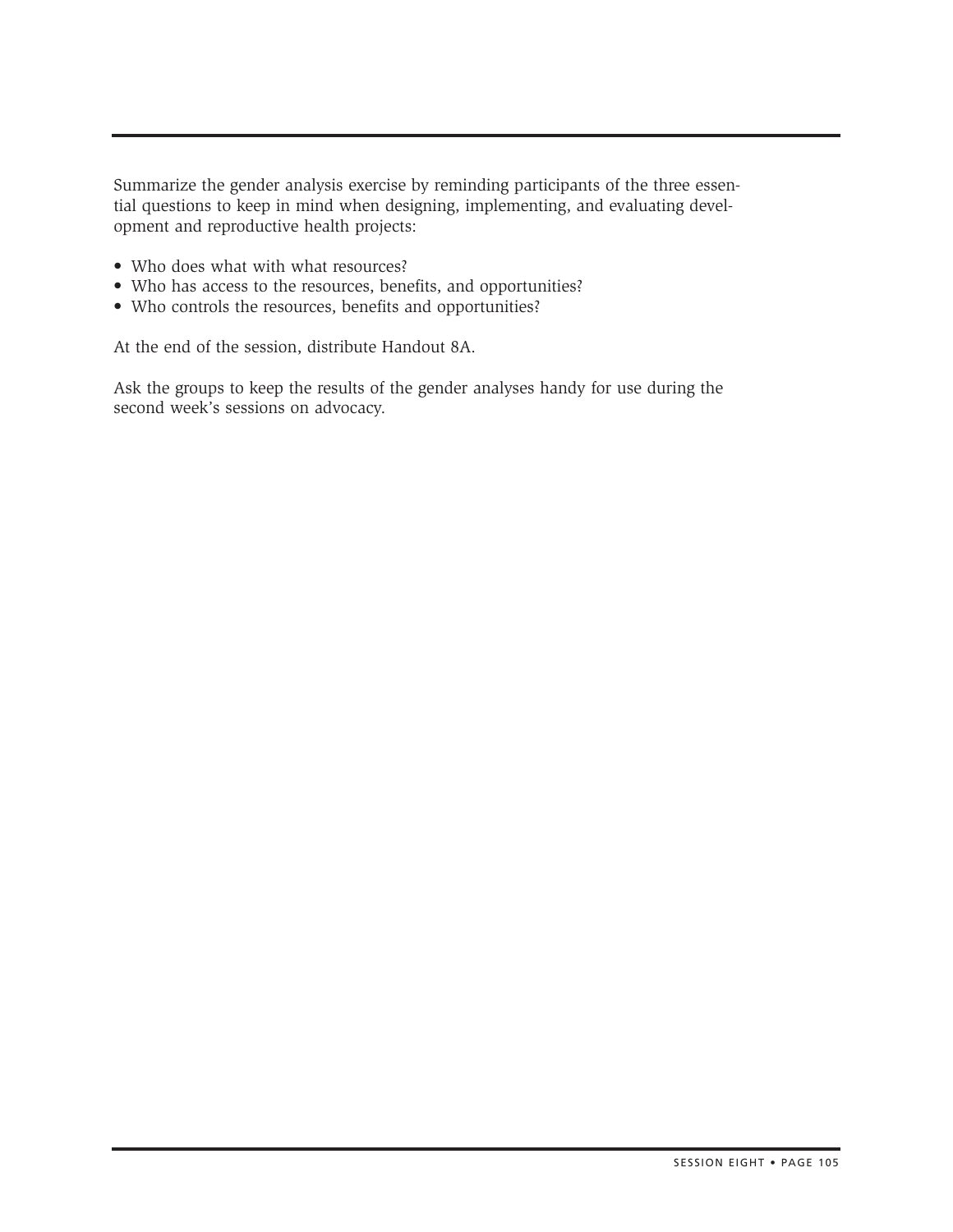## **WHAT IS GENDER ANALYSIS?**

Gender analysis is the systematic way of exploring the current and potential roles and responsibilities of women and men and their access to and control over resources and benefits within a particular setting—project, household, community, or other.

Why should we carry out gender analysis?

- Helps ensure that both women and men participate in and benefit from development
- Looks for the root causes of gender inequality and enables us to address them
- Looks at equity of impact
- Focuses on transforming attitudes and practices to bring about change
- Helps ensure that traditional power imbalances do not work against women's advancement
- Enhances a project's effectiveness
- Ensures long-term sustainability by addressing underlying obstacles to development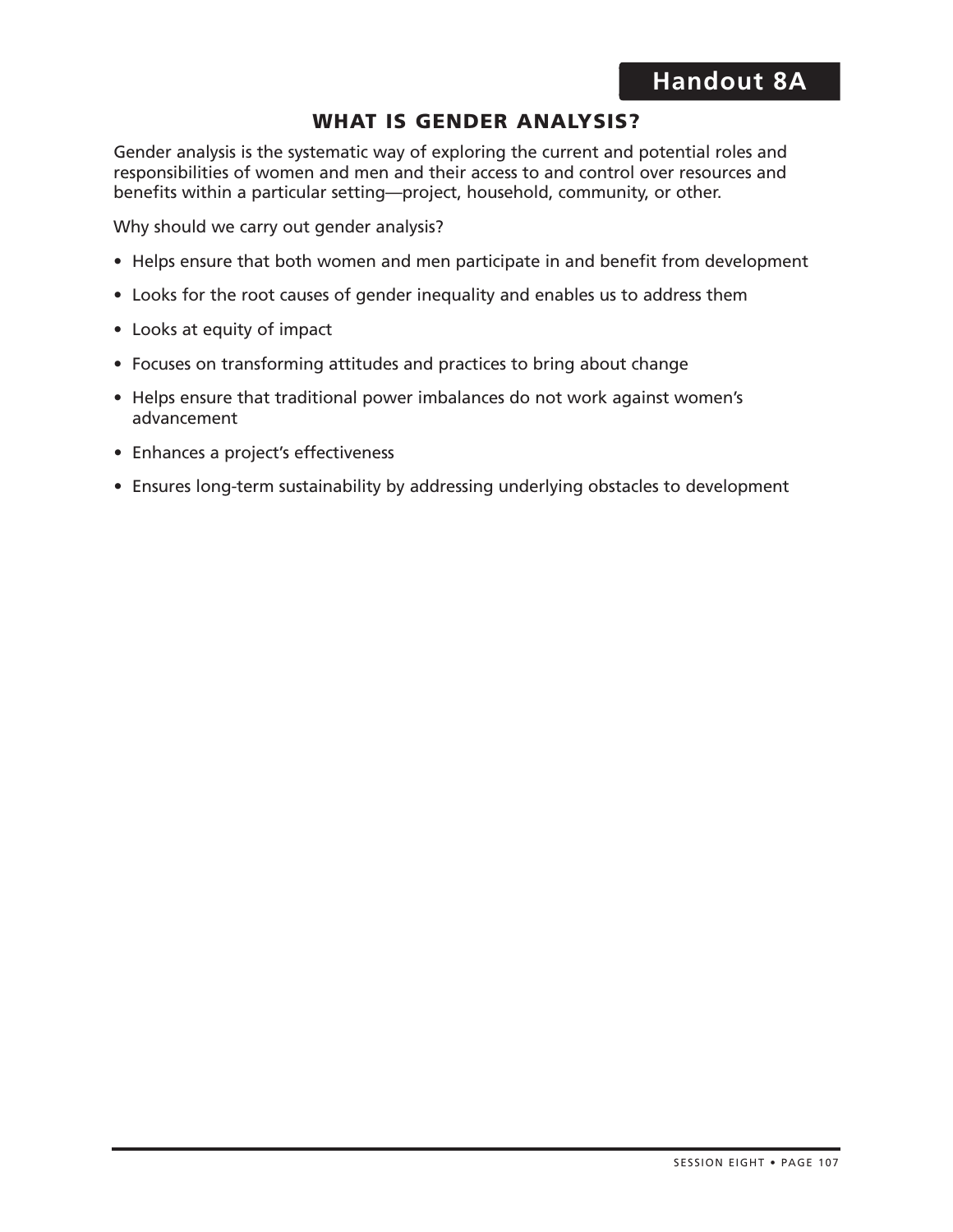## **THE HARVARD ANALYTICAL FRAMEWORK16**

One of the first gender analysis models, the Harvard Analytical Framework charts and organizes information. It consists of three diagnostic tools to develop a description and analysis of gender relations in a community. The fourth component, Project Cycle Analysis, applies the gender analysis to a needs assessment, proposal, project, evaluation, or other activity. The framework does not suggest directions for development interventions.

*The Activity Profile* identifies all relevant productive and reproductive tasks of the community and addresses the question "Who does what?" In each case, men's and women's work is shown.

*The Access and Control Profile* identifies resources and benefits associated with the roles delineated in the Activity Profile. Besides physical resources and benefits, such as land and capital, these can include access to time and education, political power, and outside income.

*The Influencing Factors* tool identifies the surrounding dynamics that affect the gender disaggregation presented in the two preceding profiles. These factors can be past, present, or future influences. They can be factors of change (political, economic, cultural, education, legal, international) or constraints or opportunities that especially impact women's equal participation and benefits.

#### **Task:**

 $\overline{\phantom{a}}$ 

- Compile an Activity Profile, Access and Control Profile, and Influencing Factors analysis of your assigned project. You may gather information from project staff, beneficiaries, and any other available stakeholders.
- Based on the information in the profiles, identify gender issues that you think could affect or be affected by implementation of the project. Is the project addressing these issues? If so, how? If not, how could the project be adjusted for more effective implementation?

<sup>&</sup>lt;sup>16</sup> Candida March, Ines Smyth, and Maitrayee Mukhopadhyay, A Guide to Gender-Analysis Frameworks (Oxford: Oxfam Publications, 1999).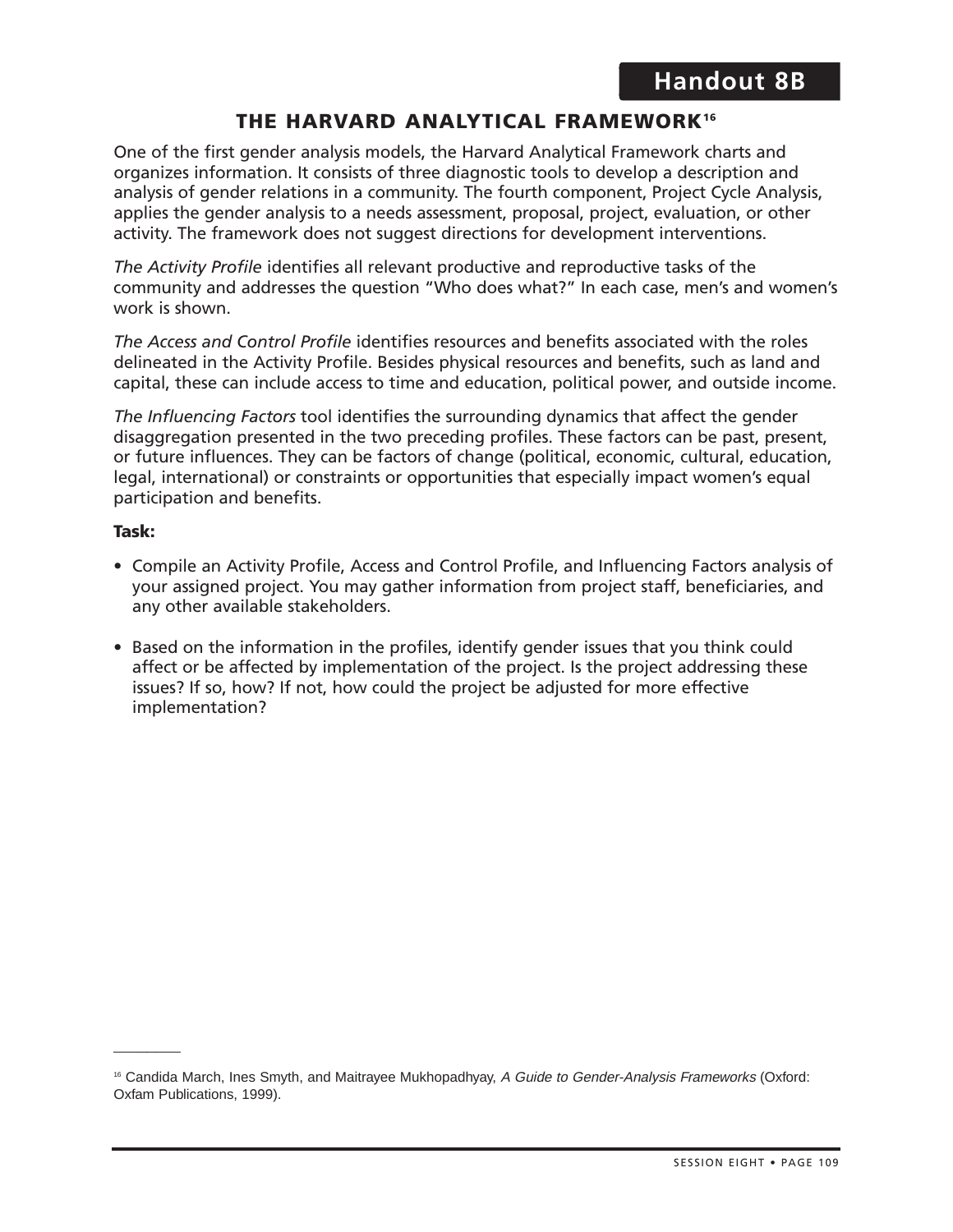## **THE HARVARD ANALYTICAL FRAMEWORK**

#### **THE ACTIVITY PROFILE**

|                                | <b>Women</b> | Girls | <b>Men</b> | <b>Boys</b> |
|--------------------------------|--------------|-------|------------|-------------|
| <b>Productive Activities</b>   |              |       |            |             |
|                                |              |       |            |             |
|                                |              |       |            |             |
|                                |              |       |            |             |
|                                |              |       |            |             |
|                                |              |       |            |             |
|                                |              |       |            |             |
|                                |              |       |            |             |
|                                |              |       |            |             |
|                                |              |       |            |             |
|                                |              |       |            |             |
|                                |              |       |            |             |
|                                |              |       |            |             |
|                                |              |       |            |             |
| <b>Reproductive Activities</b> |              |       |            |             |
|                                |              |       |            |             |
|                                |              |       |            |             |
|                                |              |       |            |             |
|                                |              |       |            |             |
|                                |              |       |            |             |
|                                |              |       |            |             |
|                                |              |       |            |             |
|                                |              |       |            |             |
|                                |              |       |            |             |
|                                |              |       |            |             |
|                                |              |       |            |             |
|                                |              |       |            |             |
|                                |              |       |            |             |
| <b>Community Work</b>          |              |       |            |             |
|                                |              |       |            |             |
|                                |              |       |            |             |
|                                |              |       |            |             |
|                                |              |       |            |             |
|                                |              |       |            |             |
|                                |              |       |            |             |
|                                |              |       |            |             |
|                                |              |       |            |             |
|                                |              |       |            |             |
|                                |              |       |            |             |
|                                |              |       |            |             |
|                                |              |       |            |             |
|                                |              |       |            |             |
|                                |              |       |            |             |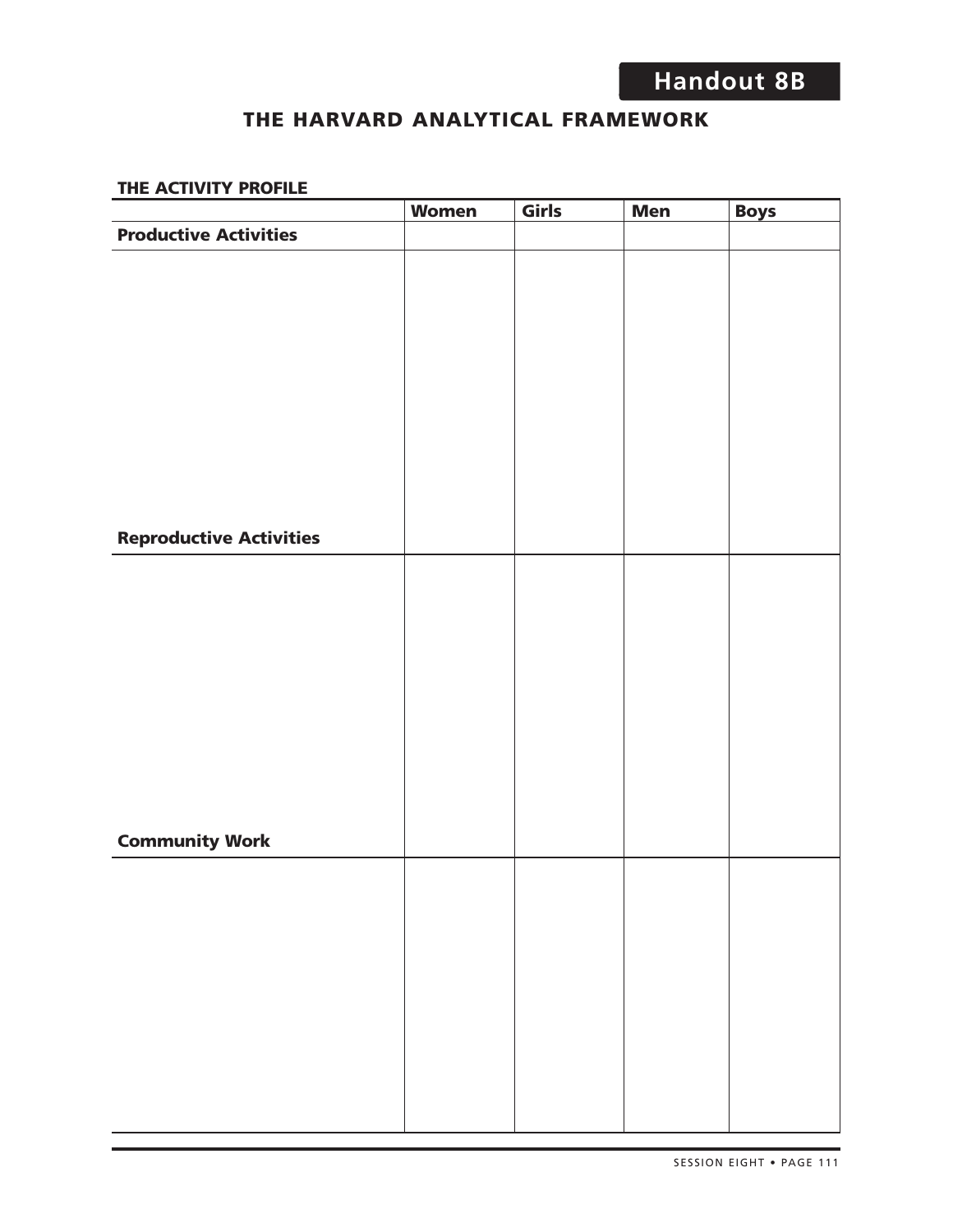## **ACCESS AND CONTROL PROFILE**

 $A = Access, C = Control$ 

| <b>RESOURCES</b> | <b>Women</b> | <b>Men</b> |
|------------------|--------------|------------|
|                  |              |            |
|                  |              |            |
|                  |              |            |
|                  |              |            |
|                  |              |            |
|                  |              |            |
|                  |              |            |
|                  |              |            |
|                  |              |            |
|                  |              |            |
|                  |              |            |

## **ACCESS AND CONTROL PROFILE**

 $A = Access, C = Control$ 

| <b>BENEFITS</b> | <b>Women</b> | <b>Men</b> |
|-----------------|--------------|------------|
|                 |              |            |
|                 |              |            |
|                 |              |            |
|                 |              |            |
|                 |              |            |
|                 |              |            |
|                 |              |            |
|                 |              |            |
|                 |              |            |
|                 |              |            |
|                 |              |            |
|                 |              |            |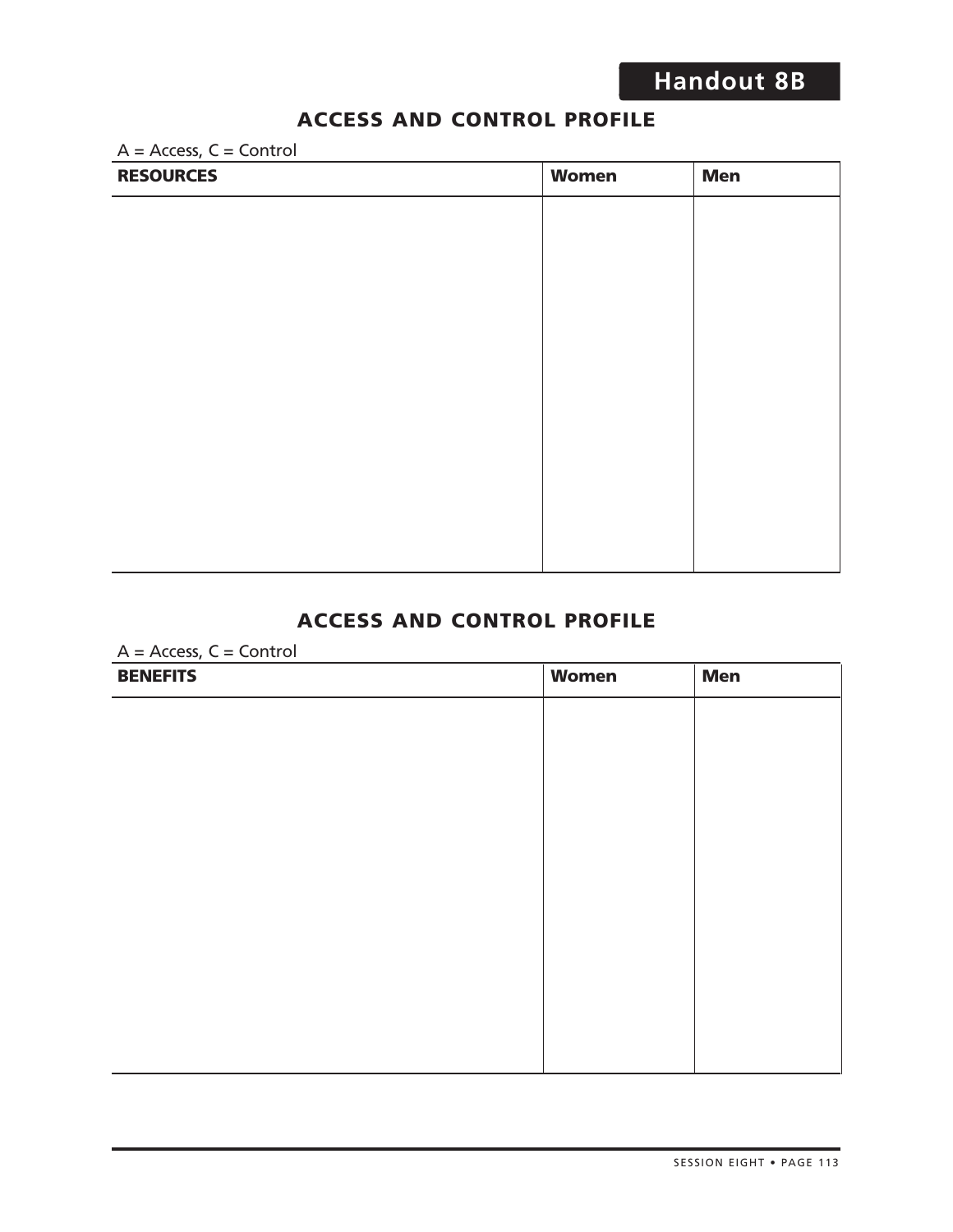## **THE INFLUENCING FACTORS**

### **Cultural**

**Educational**

**Economic**

**Environmental**

**Other**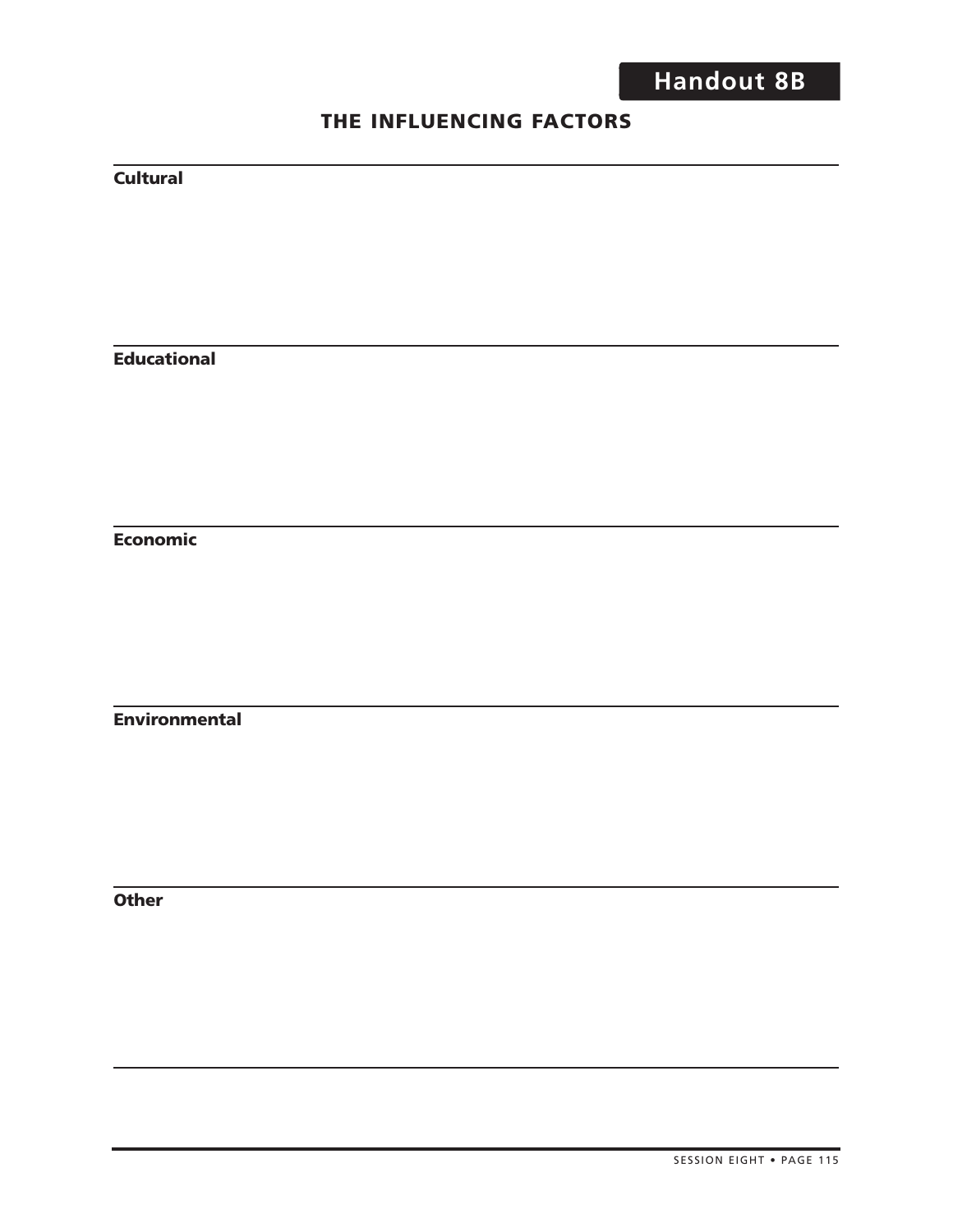## **THE WOMEN'S EMPOWERMENT FRAMEWORK17**

The Women's Empowerment Framework was developed to incorporate gender awareness, women's participation, and women's issues into development programs with the goal of promoting equality between women and men. The framework consists of a five-level scale of increasing equality and empowerment.

The framework also identifies three levels of recognition of women's issues in project objectives:

- Negative level—ignores women's issues
- Neutral level—recognizes women's issues and ensures only that women's positions are not further undermined
- Positive level—focuses on improving the position of women

#### **Task:**

- Analyze the project according to the five-level scale of women's empowerment and the levels of recognition of women's issues in project goals.
- Based on your analysis, discuss the gender issues in the project and your assessment of the level of recognition of women's issues in the project's objectives. Make suggestions about how the project could be adjusted to move it up the women's empowerment scale.

 $17$  ibid.

 $\overline{\phantom{a}}$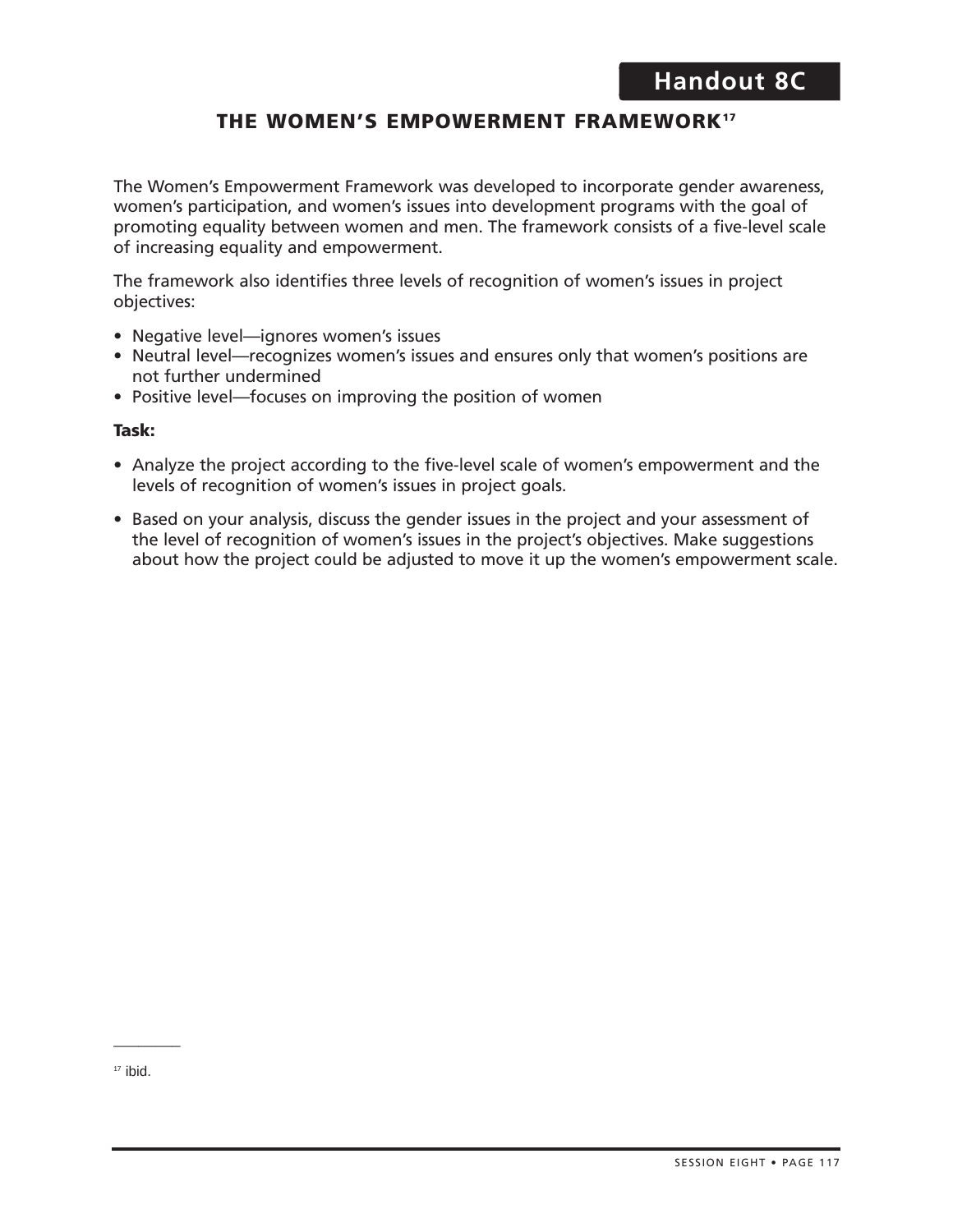|                                      | Control                 |  |  |  |
|--------------------------------------|-------------------------|--|--|--|
|                                      | Participation           |  |  |  |
|                                      | <b>Conscientization</b> |  |  |  |
| <b>Aspect of Women's Empowerment</b> | <b>Access</b>           |  |  |  |
|                                      | Welfare                 |  |  |  |
|                                      | <b>Project Goals</b>    |  |  |  |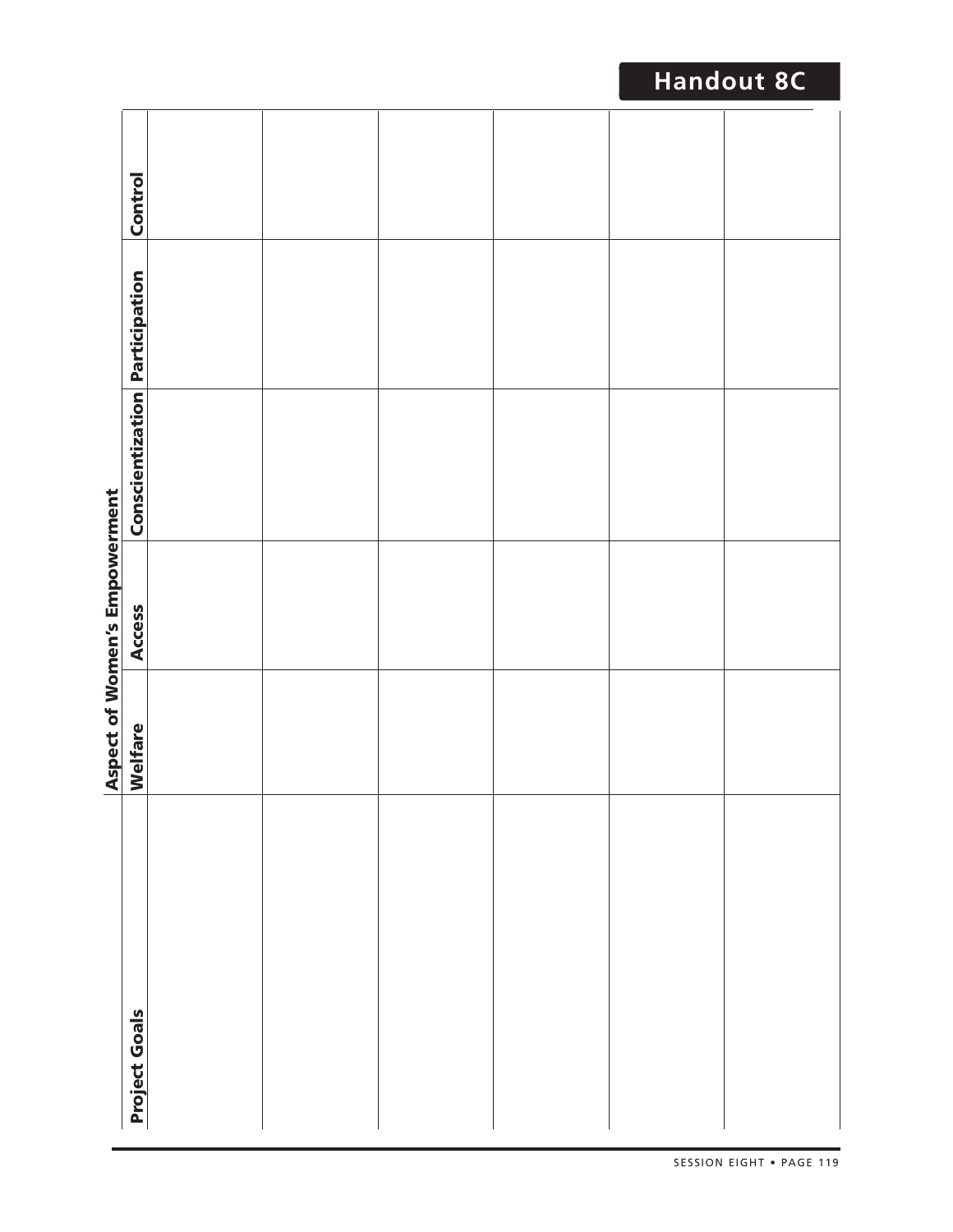| <b>Project Goals</b> | <u><b>Level of Recognition of Women's Issues<br/>Negative Reutral Positive</b></u> |  |
|----------------------|------------------------------------------------------------------------------------|--|
|                      |                                                                                    |  |
|                      |                                                                                    |  |
|                      |                                                                                    |  |
|                      |                                                                                    |  |
|                      |                                                                                    |  |
|                      |                                                                                    |  |
|                      |                                                                                    |  |
|                      |                                                                                    |  |
|                      |                                                                                    |  |
|                      |                                                                                    |  |
|                      |                                                                                    |  |
|                      |                                                                                    |  |
|                      |                                                                                    |  |
|                      |                                                                                    |  |
|                      |                                                                                    |  |
|                      |                                                                                    |  |
|                      |                                                                                    |  |
|                      |                                                                                    |  |
|                      |                                                                                    |  |
|                      |                                                                                    |  |
|                      |                                                                                    |  |
|                      |                                                                                    |  |
|                      |                                                                                    |  |
|                      |                                                                                    |  |
|                      |                                                                                    |  |
|                      |                                                                                    |  |
|                      |                                                                                    |  |
|                      |                                                                                    |  |
|                      |                                                                                    |  |
|                      |                                                                                    |  |
|                      |                                                                                    |  |
|                      |                                                                                    |  |
|                      |                                                                                    |  |
|                      |                                                                                    |  |
|                      |                                                                                    |  |
|                      |                                                                                    |  |
|                      |                                                                                    |  |
|                      |                                                                                    |  |
|                      |                                                                                    |  |
|                      |                                                                                    |  |
|                      |                                                                                    |  |
|                      |                                                                                    |  |
|                      |                                                                                    |  |
|                      |                                                                                    |  |
|                      |                                                                                    |  |
|                      |                                                                                    |  |
|                      |                                                                                    |  |
|                      |                                                                                    |  |
|                      |                                                                                    |  |
|                      |                                                                                    |  |
|                      |                                                                                    |  |
|                      |                                                                                    |  |
|                      |                                                                                    |  |
|                      |                                                                                    |  |
|                      |                                                                                    |  |

# **Level of Recognition of Women's Issues**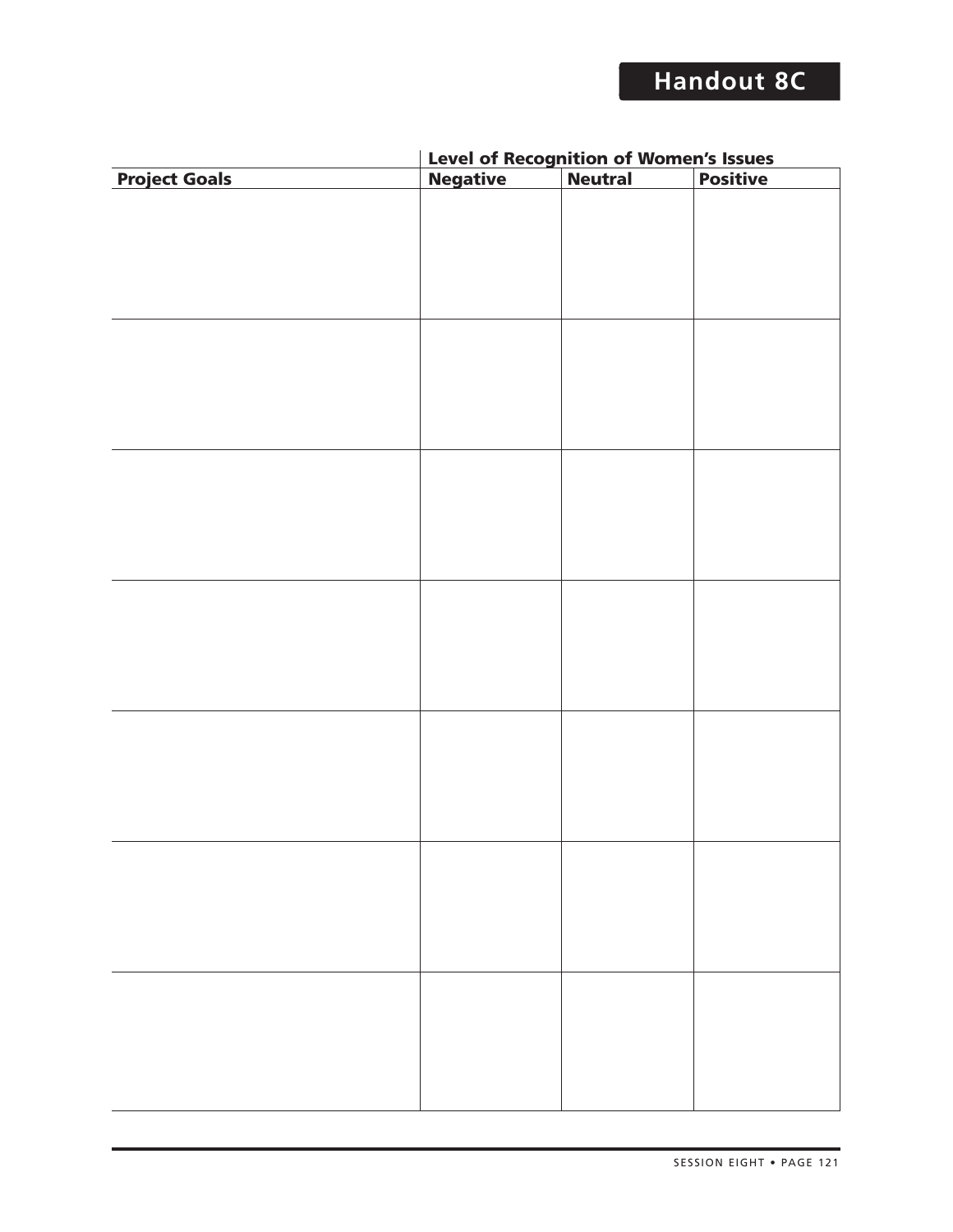## **THE CAP TOOL18**

### **What Is the CAP?**

The CAP is a gender analysis tool designed to guide the development of gender-sensitive IEC activities and ensure that they actively promote gender equity and equality. The tool helps the user internalize a gender approach, enabling her/him to view the world through a gender lens.

The CAP is a simple tool consisting of three broad components and associated questions designed to promote dialogue on gender issues. The CAP components are: **C**hange, **A**ccessibility/Control, and **P**erception.

#### **How Is the CAP Used?**

- The CAP Tool relies on process and participation rather than a prescribed formula or rigid series of steps. Gender issues are extremely complex and vary with culture, class, religion, geography, and educational level. Because such issues are so context-specific, it is impossible to develop a standard "recipe" or approach for addressing gender issues in a project context. The key to ensuring that projects are gender-sensitive and address relevant gender issues is to ask the right questions so that culturally appropriate strategies and approaches can be adopted. The CAP tool enables the user to ask the right questions.
- The tool should be used at all phases of the project cycle, from analysis and design through implementation and evaluation. Consideration of gender issues should be an integral part of the project process, not a separate component or entity that is attached onto a project. Gender roles and relationships are simply one of the many variables that must be considered if a project is to be effective, while issues of gender equity and equality are vital to sustainability. The CAP tool demystifies gender by enabling the user to ask the right questions at all phases of the project process—questions that ensure that gender issues are taken into consideration.

#### **Who Should Use the CAP?**

The CAP Tool can be used by

- Project designers, planners, implementers, and evaluators
- IEC Practitioners
- Donors

 $\overline{\phantom{a}}$ 

• Policy-makers

While the CAP Tool was developed specifically for IEC programs, it can be adapted for use in a wide range of settings.

<sup>&</sup>lt;sup>18</sup> The CAP Tool was developed by The Centre for Development and Population Activities and The Johns Hopkins University/Population Communication Services Project.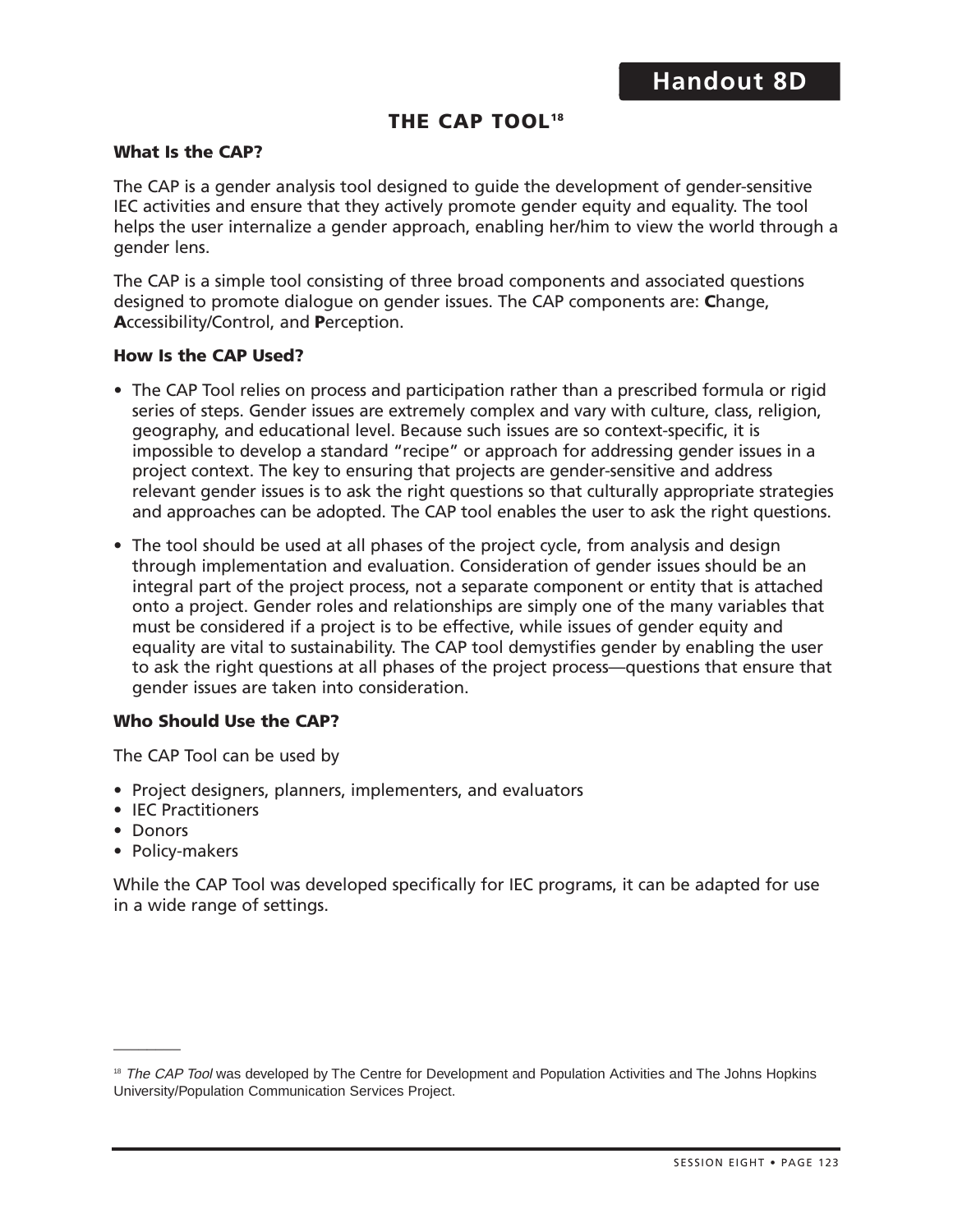The CAP Tool facilitates development of reproductive health communication interventions that actively promote gender equity The CAP Tool facilitates development of reproductive health communication interventions that actively promote gender equity and equality. At each stage of the project process, implementers should consider the questions below related to Change, and equality. At each stage of the project process, implementers should consider the questions below related to Change, Accessibility and Control, and Perception. The CAP Tool is designed to provoke discussion around these issues. Accessibility and Control, and Perception. The CAP Tool is designed to provoke discussion around these issues.

Г

**CAP GENDER ANALYSIS TOOL FOR REPRODUCTIVE HEALTH IEC PROGRAMS**

CAP GENDER ANALYSIS TOOL FOR REPRODUCTIVE HEALTH IEC PROGRAMS

|                        | Change                                            | Accessibility and Control              | Perception                          |
|------------------------|---------------------------------------------------|----------------------------------------|-------------------------------------|
| <b>Practical Needs</b> | Strategic Interests                               |                                        |                                     |
|                        | What practical need(s) What strategic interest(s) | Will the communication intervention    | How will men and women perceive     |
|                        | will the communication will the communication     | be accessible to men/women in          | the communication messages?         |
| campaign address?      | campaign address?                                 | relation to the following factors:     |                                     |
|                        |                                                   |                                        | What communication channels will    |
| What behavior          | What behavior change(s)                           | · Logistical (location/venue, timing)? | be utilized in the communication    |
| change(s) addresses    | addresses this strategic                          | • Socio-cultural?                      | intervention? How will women and    |
| this practical need?   | interest?                                         | $\bullet$ Economic?                    | men perceive these channels? Are    |
|                        |                                                   |                                        | the channels appealing and suitable |
|                        |                                                   | Will the intervention reflect and      | for the intended audience—male,     |
|                        |                                                   | respond to women's and men's           | female, youth, or other?            |
|                        |                                                   | control or lack of control over:       |                                     |
|                        |                                                   |                                        | Will the communication intervention |
|                        |                                                   | · Decision making?                     | perpetuate gender stereotypes, or   |
|                        |                                                   | • Utilization of family resources?     | will it present images of men and   |
|                        |                                                   | • Ability to change behavior?          | women that reflect equity and       |
|                        |                                                   |                                        | equality in gender roles and        |
|                        |                                                   |                                        | relationships?                      |

# **Handout 8D**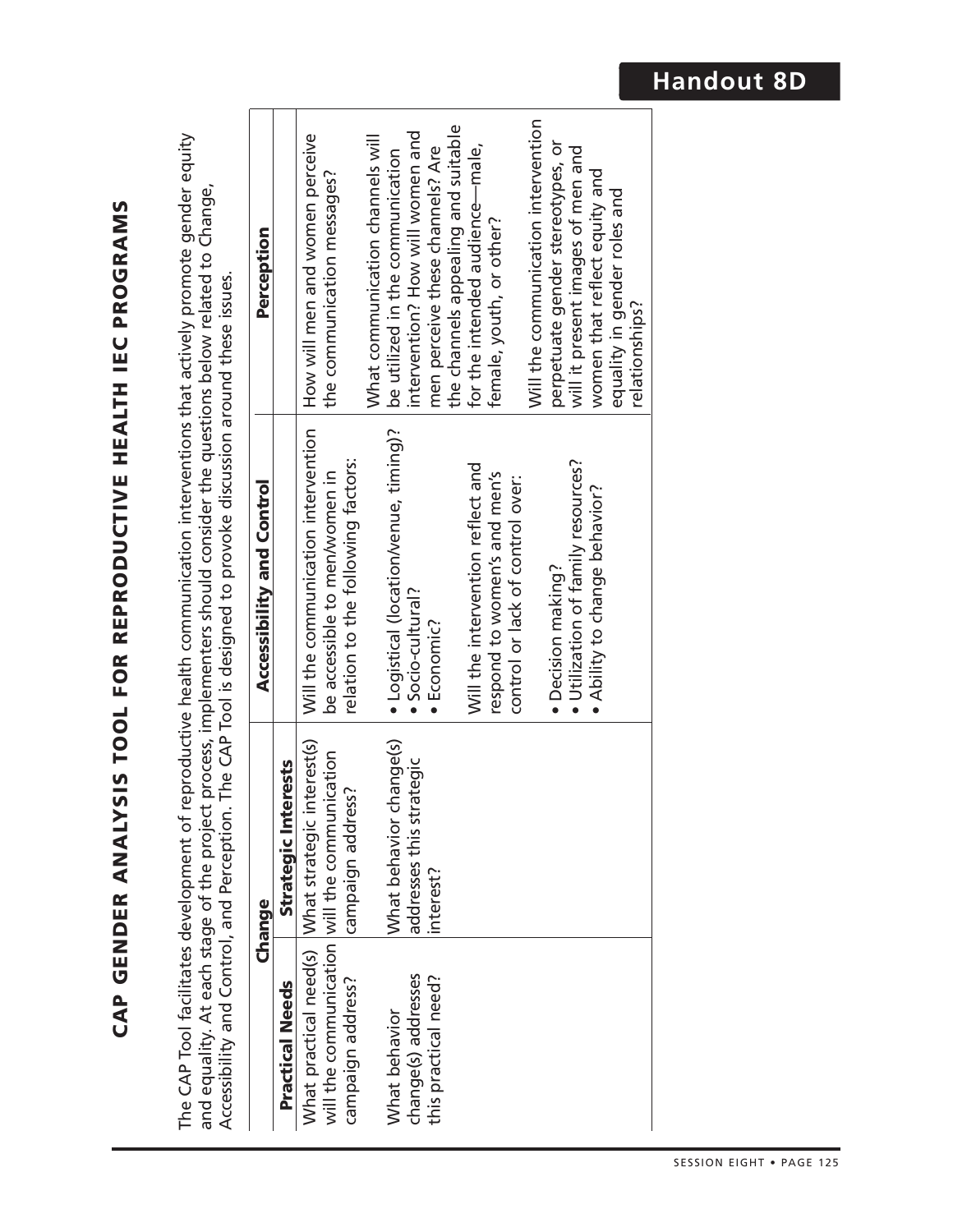## **GENDER ANALYSIS CASE STUDY FOR THE HARVARD ANALYTICAL FRAMEWORK**

The government of a rich, cacao-producing country wanted to increase its exports to boost the national economy. With the help of a major international donor, access roads were built through 80% of the rural areas so cacao farmers could easily transport their crops to the marketing centers. This stimulated cacao production, and the incomes of the farmers increased measurably.

In this region, women do most of the agricultural work, both on cash crops and on family foodstuffs. The men are responsible for decisions concerning what to plant where and for the marketing of the crops. The men belong to cash crop cooperatives that collect the cacao, sell it to international marketing boards and then distribute the revenue back to the men according to the amount brought in to market. Women work long, hard hours in the fields using hand tools. They are responsible for feeding the family, making sure children eligible for school are enrolled and participate, and for all family health care needs. Before the cacao boom, a few women had small stands to sell basic items, such as soap, salt and oil, to the community members. With the boom, everyone is involved with producing more and more cacao.

Four years after the roads were built, there was extensive malnutrition in these cacaogrowing communities. Women and children were noticeably poorer. Yet greater cash incomes were coming into these communities.

#### **Task:**

- Use the Harvard Analytical Framework to conduct a gender analysis of the situation in this case study. Make assumptions/educated guesses if necessary. Discuss the factors that contributed to this situation.
- Make recommendations on how to revise the project for a more positive, genderequitable outcome.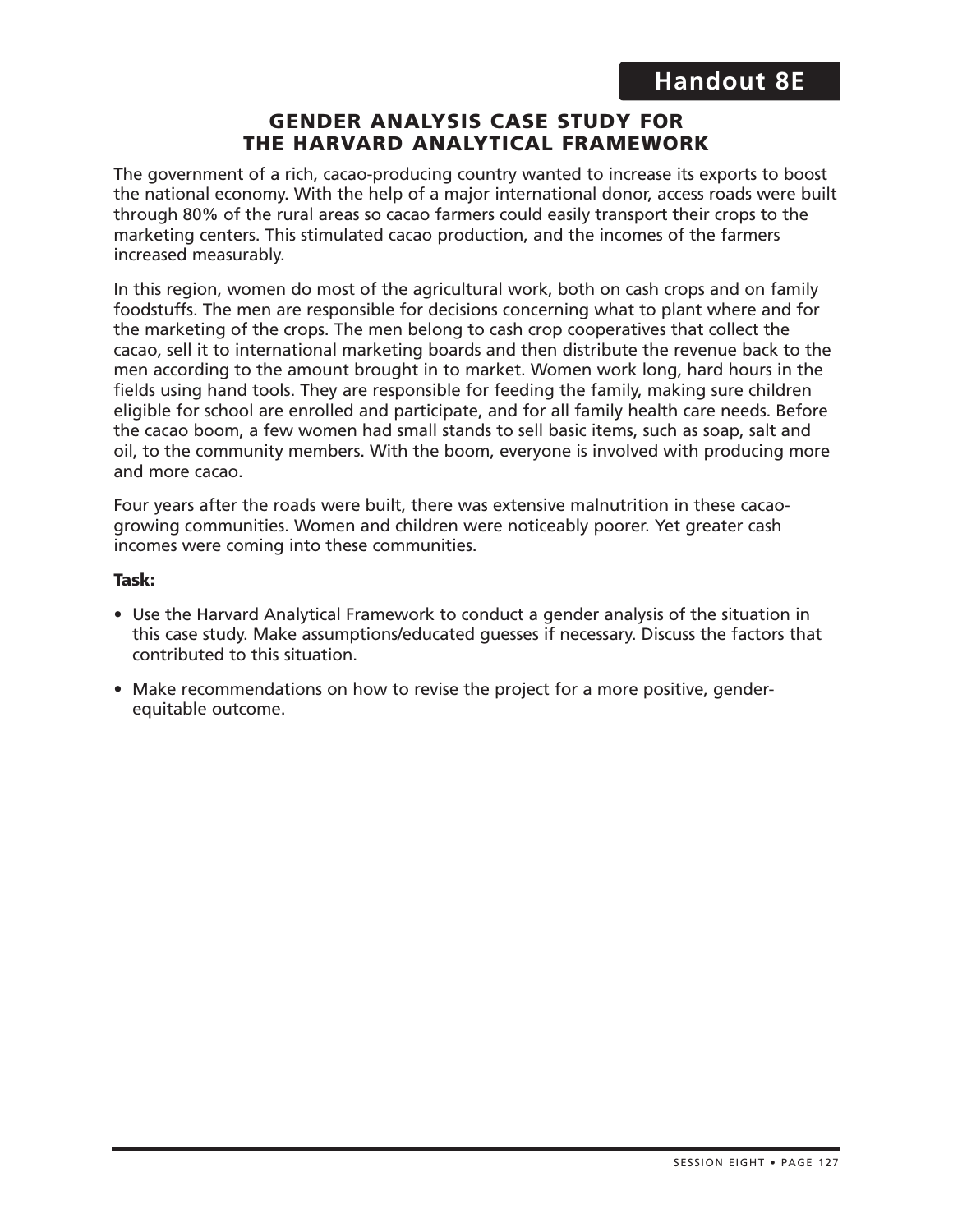## **GENDER ANALYSIS CASE STUDY FOR THE WOMEN'S EMPOWERMENT FRAMEWORK**

An engineering firm is given a contract to build a bridge in a small community and a new road leading to a larger town miles away. This community is part of a group of communities linked together by a network of markets. Women are the vendors and buyers in these markets. They travel by foot with their wares on their heads, babies on their backs, from market to market in an ancient pattern. The terrain is dangerous and precarious bridges often washed out.

The engineers from the firm are told that they must discuss the project with the community to make sure it fills their needs. They also are encouraged to employ local people and train them in various skills. The firm meets with the local officials and, after much negotiation, they agree on the placement of the bridge and the number of people who will be trained in construction and bridge-maintenance skills. The engineers and local officials are especially proud that they have selected two young women to be included in the training. The training is held, and the bridge is finally built. It is connected to the new road leading to the far-away town.

Soon, however, it is noticed that most women are not using the new road. They are still taking the dangerous footpath to cross the ravine and go to market. Also, the women trained in bridge maintenance seem, after some months, to lose interest in working on the project.

#### **Task:**

- Use the Women's Empowerment Framework to conduct a gender analysis of the situation in the case study. Make assumptions/educated guesses if necessary. List things that might have gone wrong with this project.
- Based on your analysis, make recommendations on how to revise the project for more positive, gender-equitable outcomes.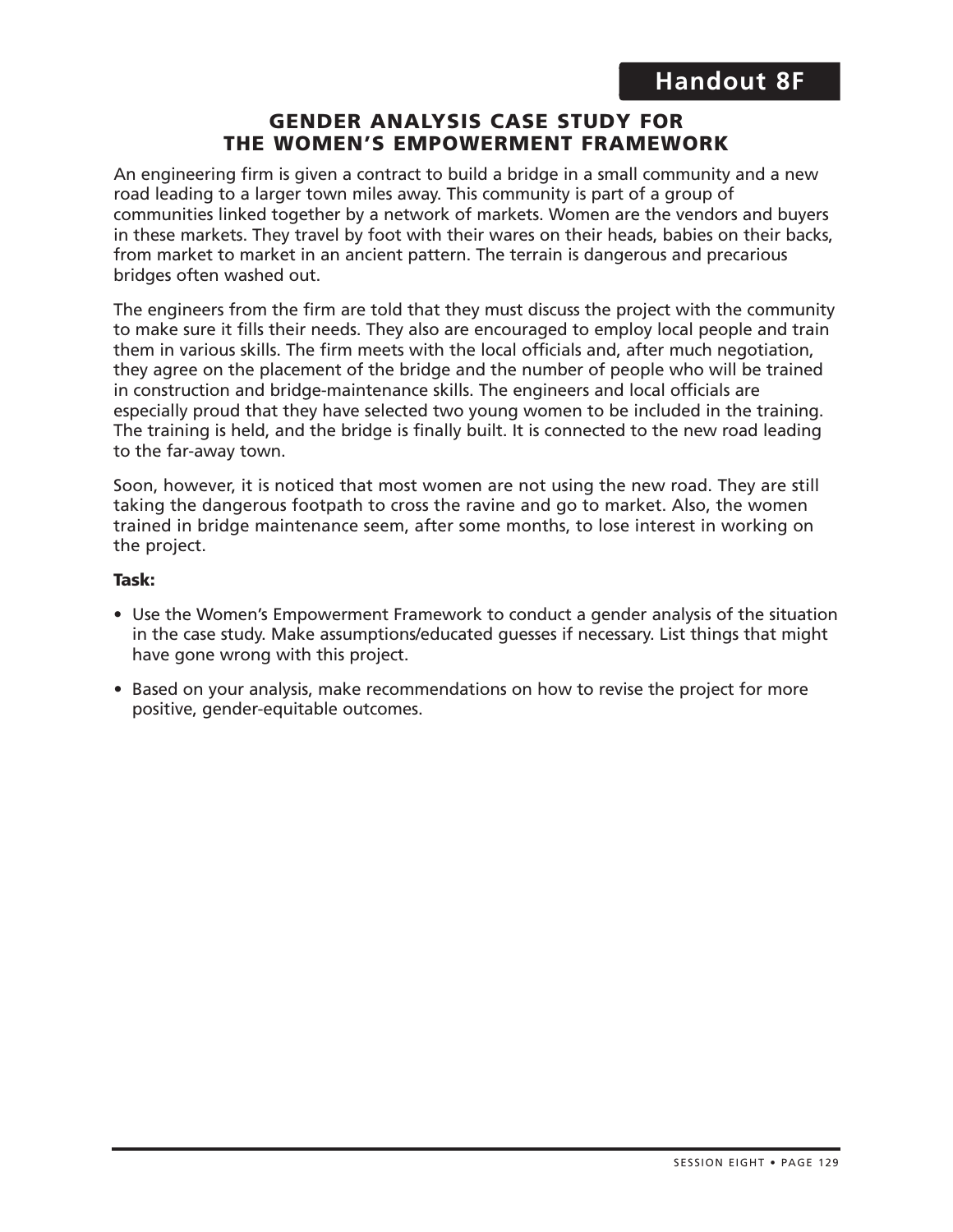## **GENDER ANALYSIS CASE STUDY FOR THE CAP TOOL**

### **Community Mobilization in Nepal: Condom Day**

Condom Day was a collaborative effort between international and national nongovernmental organization to raise awareness of the importance of condoms for family planning and prevention of STDs/AIDS. Objectives were

- To increase the involvement of men in family planning
- To increase awareness of AIDS/STDs and family planning and the importance of condoms as a disease-prevention measure and a family-planning method
- To create support groups for condom users

### **Key Issues:**

- In various regions of Nepal, 50 to 100 percent of the male population worked in India for most of the year. They returned to Nepal only for major Hindu festivals. Increasingly, these migrant men were returning home infected with STDs, including HIV/AIDS, and transmitting these diseases to their wives and unborn children.
- Women were afraid or unwilling to approach their husbands about sex, condom use, and the possibility that their husbands might be sleeping with other women. Traditionally, these topics were taboo, and women feared angering their partners or damaging their reputation by raising these reproductive issues.

### **Description of the Intervention:**

#### *Theme of Condom Day:* Responsible fatherhood

*Messages:* Benefits of a small family; birth spacing by using condoms; prevention of STDs/AIDS. *Approach:* Local community organizations received Condom Day information packets with ideas for activities and supporting materials on the theme of Responsible Fatherhood, such as posters, leaflets, comics, stickers, and badges. The organizations planned and implemented activities best suited to their area, including pamphlet distribution; rallies (banner, walking, bicycle); video shows/discussions; street drama; condom games; group discussions; photo competitions; essays; condom use demonstrations; puppet shows; card games; information booths; speeches; and counseling.

#### **Strategy Highlights:**

- Condom Day directly followed Dasain, the largest Hindu festival of the year, and preceded Tihar, the second most prominent holiday in Nepal, when families traditionally come together. The focal districts contained large numbers of migrant men who returned only during the festival season.
- Condom Day sought to change community norms regarding discussion of condoms, family planning, and STDs/AIDS. Prominent community members spoke about condoms and participated in activities to promote condom use for family planning and STDs/AIDS prevention.
- Collaboration of different local organizations raised awareness about the various agencies that provided family planning and STDs/AIDS information and allowed individuals to identify knowledgeable resources.

#### **Task:**

- Analyze the project using the questions in the CAP Tool framework.
- If the project does not address strategic gender interests, make suggestions about how it could be adapted or modified to do so.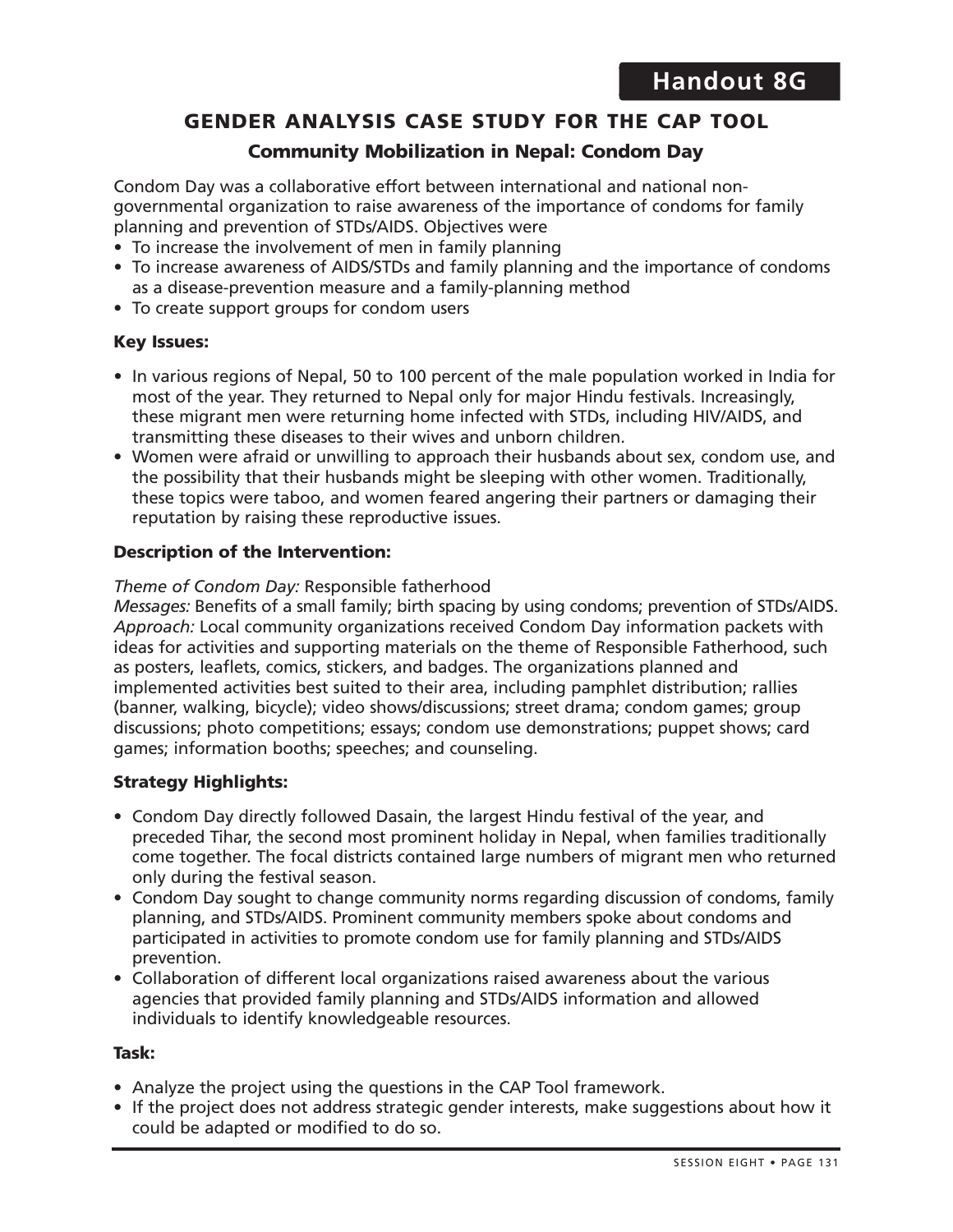## **Trainer Resource**

## **POSSIBLE RESPONSES TO CASE STUDIES**

#### **Gender Analysis Case Study for the Harvard Analytical Framework**

Factors that might have contributed to the situation:

- Women were spending more time on the cash crop (cacao) and less time on the food crops, resulting in inadequate food supplies in the community.
- Men controlled the extra income that came into the household. This extra income was not going toward buying food.
- Land intended for subsistence farming by the women was taken over for growing the cash crop. With less income available to the women for household maintenance, the income level of the family fell.
- Women usually had control over the income they themselves generated but had no access to the men's income from cacao production.

#### **Gender Analysis Case Study for the Women's Empowerment Framework**

Possible reasons for the project's lack of success:

- The company met only with the local officials and not with the community members. Planning was top-down instead of bottom-up.
- The women selected for the training were not consulted to determine if they were interested in the project. They felt that construction and bridge-maintenance were men's roles.
- The women working on the project lost interest. While they received training and participated in the actual bridge construction, they had no decision-making role on the project.
- The route taken by the new road prevents women from carrying out traditional socioeconomic activities, such as meeting friends and selling produce to people along the footpath.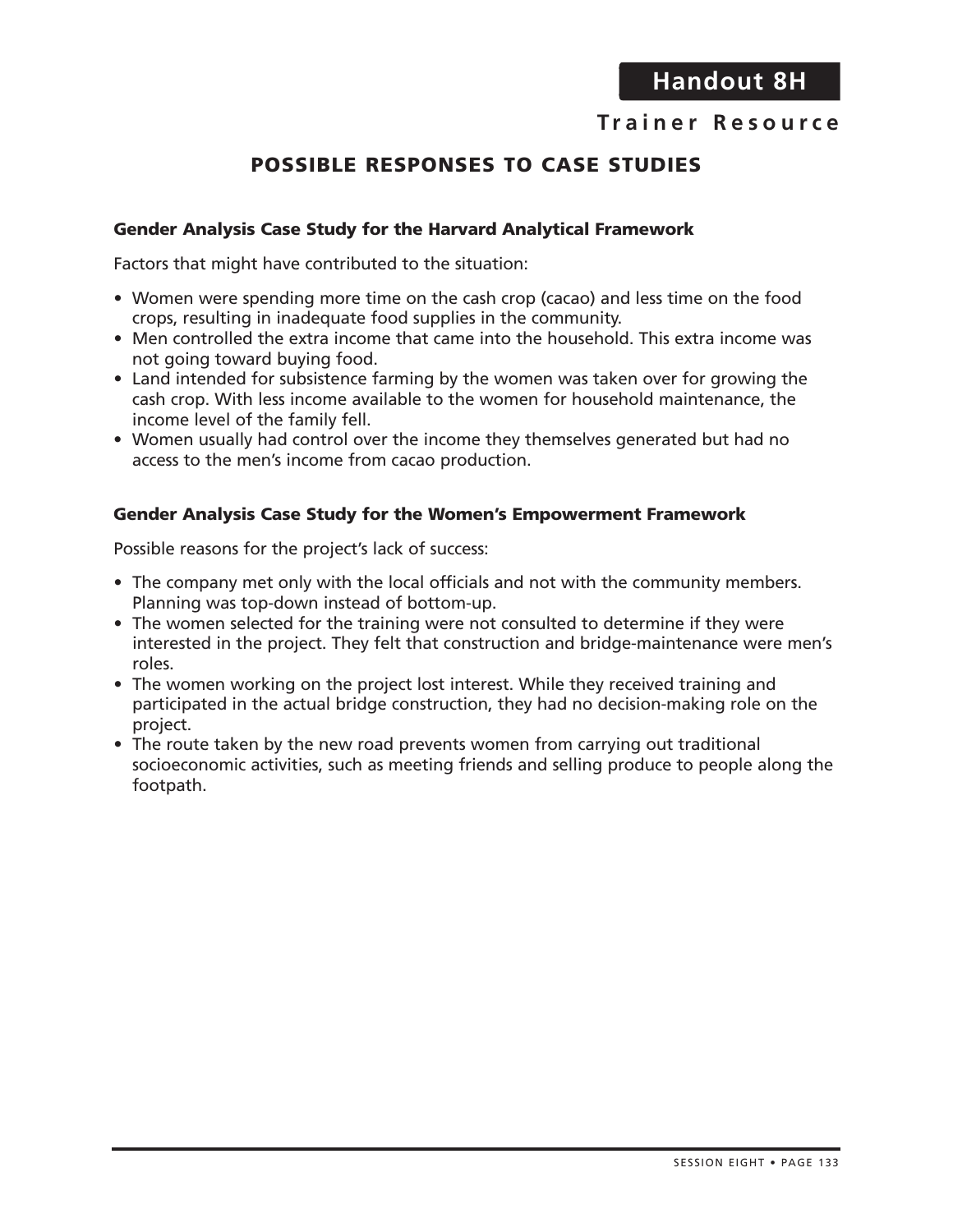|                                             |                           |                        |                       |                                         |                            |                           |                        |                                             |                           |                       |                      |                        |                                         |                            |                       |                                            |                       | Trai                                            | n e r                    |                                        | R                        |                                                |                        | esource                                                  |
|---------------------------------------------|---------------------------|------------------------|-----------------------|-----------------------------------------|----------------------------|---------------------------|------------------------|---------------------------------------------|---------------------------|-----------------------|----------------------|------------------------|-----------------------------------------|----------------------------|-----------------------|--------------------------------------------|-----------------------|-------------------------------------------------|--------------------------|----------------------------------------|--------------------------|------------------------------------------------|------------------------|----------------------------------------------------------|
|                                             | Perception                |                        | <b>Channels</b>       | Mass media<br>Posters                   | Shows                      | <b>Banners</b>            | Pamphlets              | Video shows                                 | Interpersonal             | Group discussion      | Counseling           | Badge distribution     | Speeches                                | Social Mobilization        | Group mobilization    | Demonstration of condom use<br>Puppet show | Cultural presentation | Speeches<br>Rally                               | Message was held in high | esteem                                 |                          |                                                |                        |                                                          |
| Gender Analysis Case Study For The Cap Tool | Accessibility and Control |                        | Logistical issues     | Socio-cultural considerations<br>Timing | Both men and women were in | control                   |                        |                                             |                           |                       |                      |                        |                                         |                            |                       |                                            |                       |                                                 |                          |                                        |                          |                                                |                        |                                                          |
|                                             | Change                    | Strategic<br>Interests | Increased involvement | of men in family planning               | Increased acceptance       | a method<br>of condoms as | of family planning and | disease prevention                          | Involvement of districts, | politically important | members of community |                        | Condom Launch Day                       | Collaboration of different | local communities and | organizations                              | Advocacy to lessen    | hesitance of villagers to<br>talk about condoms |                          | Reduction of STDs/HIV/AIDS<br>Behavior | Increased involvement of | family planning method<br>men in condom use as | Responsible fatherhood | Willingness of chiefs to talk<br>freely<br>about condoms |
|                                             |                           | <b>Practical Needs</b> | Creation of awareness | about STDs/HIV/AIDS<br>to men who were  | staying away from          | home                      |                        | group for condom use<br>Creation of support |                           | Purchase of condoms   |                      | Distribution of Condom | packets to districts<br>Day information | around the country         |                       | Purchase of IEC<br>materials               |                       | shyness to talk about<br>Overcoming of initial  | condoms                  |                                        |                          |                                                |                        |                                                          |

POSSIBLE RESPONSES TO CASE STUDES **POSSIBLE RESPONSES TO CASE STUDES**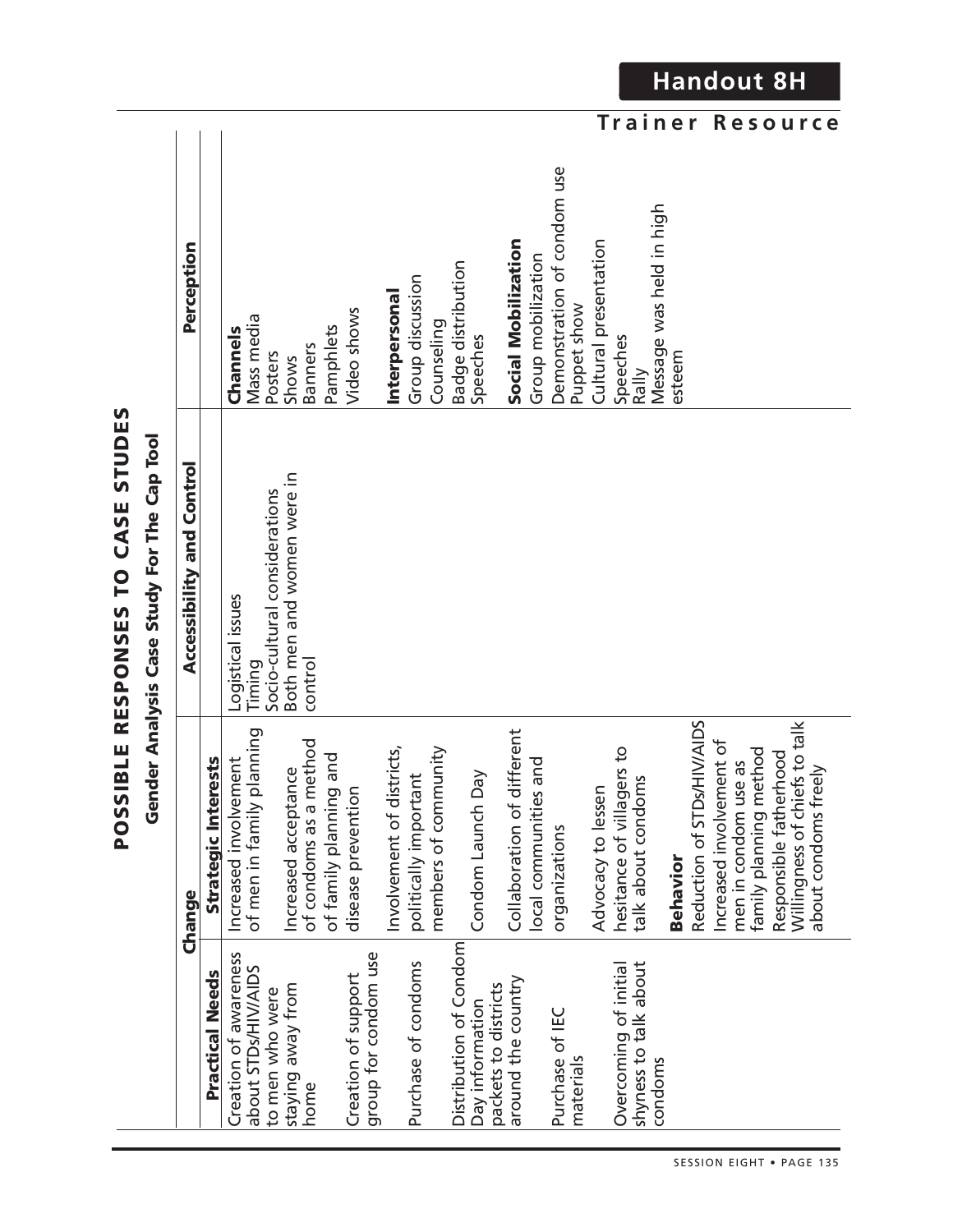## **SESSION NINE:**  OVERVIEW OF ADVOCACY

## **LEARNER OBJECTIVES**

By the end of the session, participants will be able to

- Define advocacy and explain its importance in gender and reproductive health programs.
- Identify the steps in the advocacy process.
- Distinguish advocacy from related approaches, such as information, education, communication (IEC), and social marketing.

## **TIME**

2 hours, 30 minutes

### **SESSION OVERVIEW**

- A. What Is Advocacy? (45 minutes)
- B. Steps in the Advocacy Process (1 hour)
- C. Advocacy and Related Concepts (45 minutes)

### **MATERIALS**

- Flipchart and paper, markers, tape
- Blank index cards or sheets of paper (three different colors, if possible)

## **HANDOUTS**

- 9A—Sample Definitions of Advocacy
- 9B—Steps in the Advocacy Process
- 9C—Advocacy and Related Approaches
- 9D—Trainer's Resource: Template for Preparing Advocacy Cards

## **PREPARATION**

Before this session

- Write the learner objectives on a flipchart.
- Write the advocacy definitions in Handout 9A on a flipchart, using one sheet per definition.
- Post the prepared definitions around the room, folding up and taping the bottom half of each sheet to cover the writing.
- Prepare Flipcharts 9B and 9C.
- On index cards or stiff paper, prepare three sets of advocacy process cards, using the template in Handout 9D. If possible, use cards or paper in three different colors, one color per set of cards.
- Optional: Invite an advocate or reproductive health specialist to address the group. One possible topic is the ability of non-governmental organizations (NGOs) and communitybased organizations (CBOs) to represent populations traditionally left out of the decisionmaking processes. Another possible topic is a personal account or local success story illustrating how advocacy has led to policy change.
- Optional: Produce Handout 9B as an overhead transparency or a flipchart page.

The definitions on Handout 9A are samples to assist you. You are encouraged to research and include one or more definitions of advocacy developed by local organizations.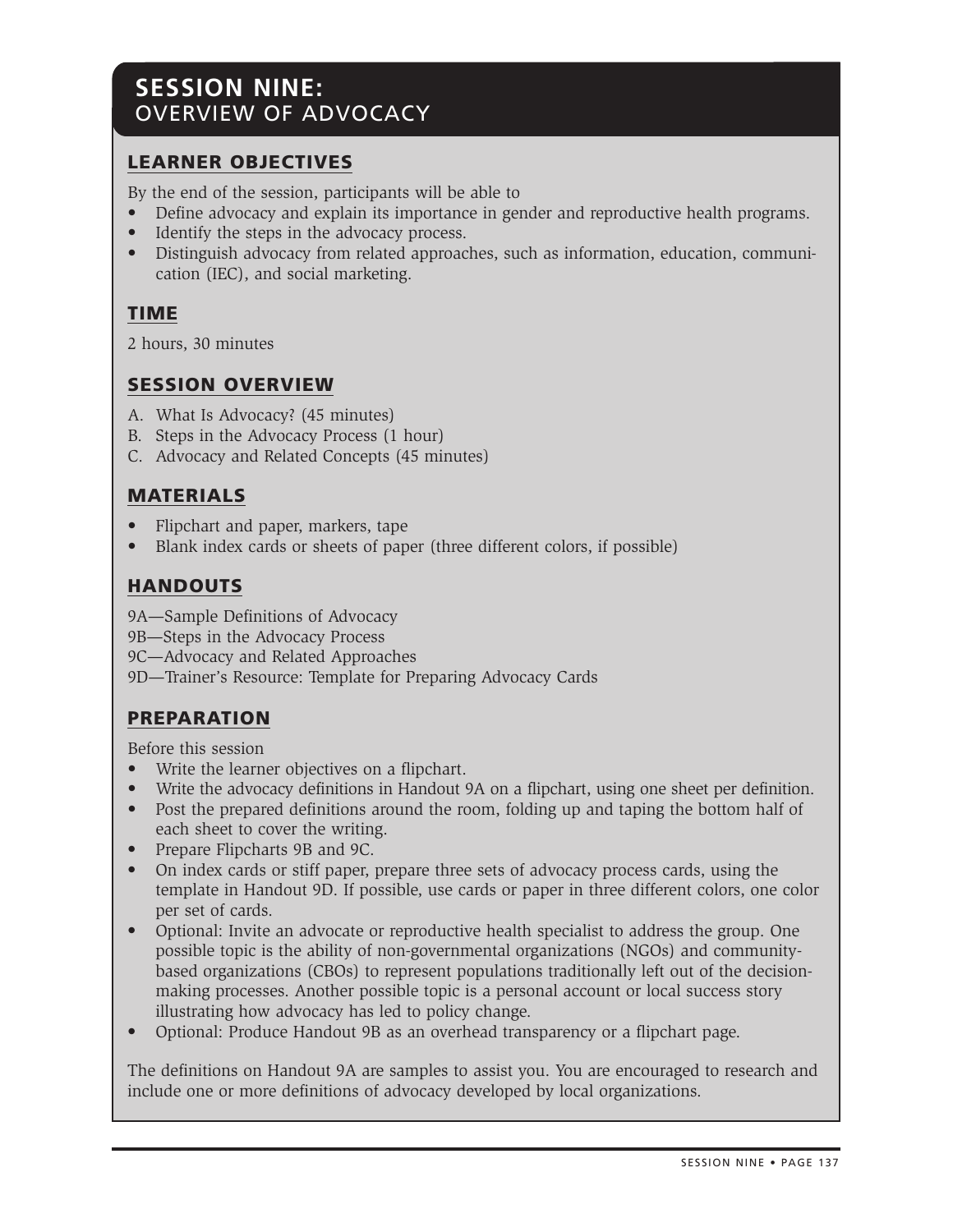## **A. WHAT IS ADVOCACY?**

(45 minutes)

## **STEP 1**

Welcome the participants back to the GRAD Workshop. Review the activities of the previous week, and ask them what they feel were the most critical things they learned or accomplished related to gender and reproductive health. Write these on individual cards and post them on a flipchart page, or write the ideas directly on a flipchart.

Tell participants that this week they will learn how to use advocacy as a tool for influencing decision-makers in order to bring about more gender-equitable reproductive health and development policies and programs. To illustrate, draw the following conceptual framework of the workshop on a flipchart.

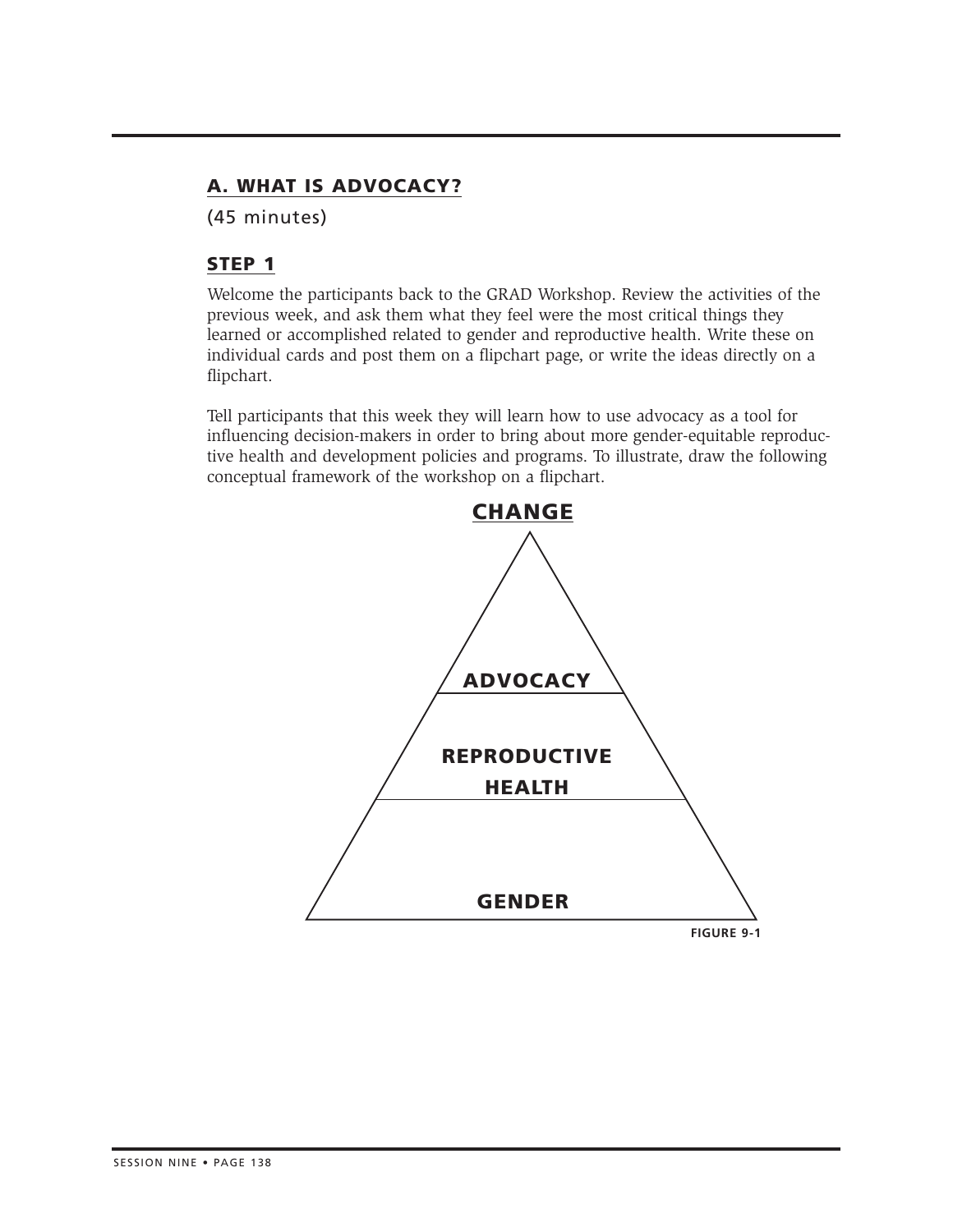Ask the participants to explain the framework as they understand it. Why are the different segments of the triangle placed where they are?



**NOTE TO THE TRAINER:** The conceptual framework for the workshop is represented by a triangle, the symbol of change. *Gender* makes up the base of the triangle, as gender issues permeate all programs and projects and are a factor in all issues related to reproductive health. Reproductive health forms the middle of the triangle, because it is the primary area within which participants will be seeking to promote change. *Reproductive health* programs and policies must promote gender equity if they are to be both effective and sustainable. *Advocacy* tops the triangle, indicating that implementing gendersensitive reproductive health programs alone is not enough. To create a context that supports reproductive rights, gender equity, and true gender equality, participants must actively promote social change at all levels of society.

## **STEP 2**

Review the learner objectives on the flipchart.

## **STEP 3**

As a first step, the group will agree on a working definition of *advocacy*. Many participants will come to the workshop with a solid understanding of advocacy. As a starting point, lead the participants in a brainstorm of words they associate with advocacy. Record these words on a flipchart, being careful to include all contributions. Repetition is not a problem: simply add a check mark  $(\checkmark)$  next to the words or phrases that are repeated.

Flipchart 9A shows the responses generated through this brainstorm at a workshop in Mozambique.

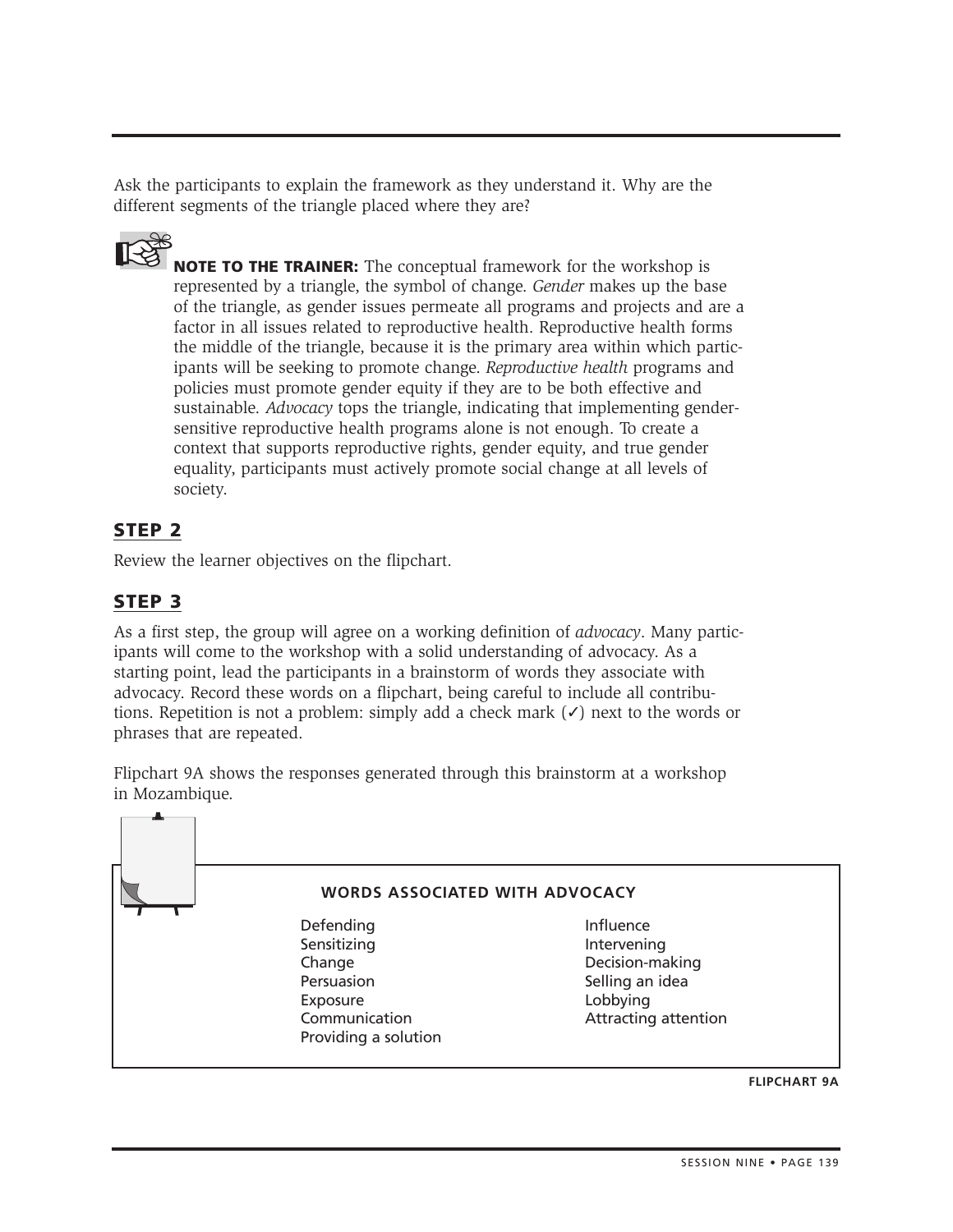### **STEP 4**

After the group has generated a long list of terms associated with advocacy, share with them some definitions developed by different organizations and networks. Walk around the room and uncover the definitions you copied from Handout 9A (or from your own research). Read each sample definition aloud.

Advocacy is the act or process of supporting a cause or issue. An advocacy campaign is a set of targeted actions in support of a cause or issue. We advocate a cause or issue because we want to:

- build support for that cause or issue;
- influence others to support it; or
- try to influence or change legislation that affects it.

—International Planned Parenthood Federation, *IPPF Advocacy Guide*

**FLIPCHART 9B**

Advocacy is speaking up, drawing a community's attention to an important issue, and directing decision-makers toward a solution. Advocacy is working with other people and organizations to make a difference.

—CEDPA, *Cairo, Beijing and Beyond: A Handbook on Advocacy for Women Leaders*

**FLIPCHART 9C**

#### **STEP 5**

After you have uncovered and reviewed all of the definitions, ask participants to look at the posted definitions and identify the terms that appeared on the initial brainstorm list. Use a bright marker to circle the concepts that were unique to the brainstorm.

Ask the participants to identify the key differences and similarities among all the definitions.

### **STEP 6**

Next, the group should agree on a working definition of advocacy to be used throughout the remainder of the workshop. If there is time, you can lead the group in choosing the most important elements from the brainstormed list and complement those with concepts from existing definitions. If time is more limited, the group can begin with the preferred definition from among those posted, and modify it until the group's preferences are well-represented. The result will be a working definition that can be perfected over time.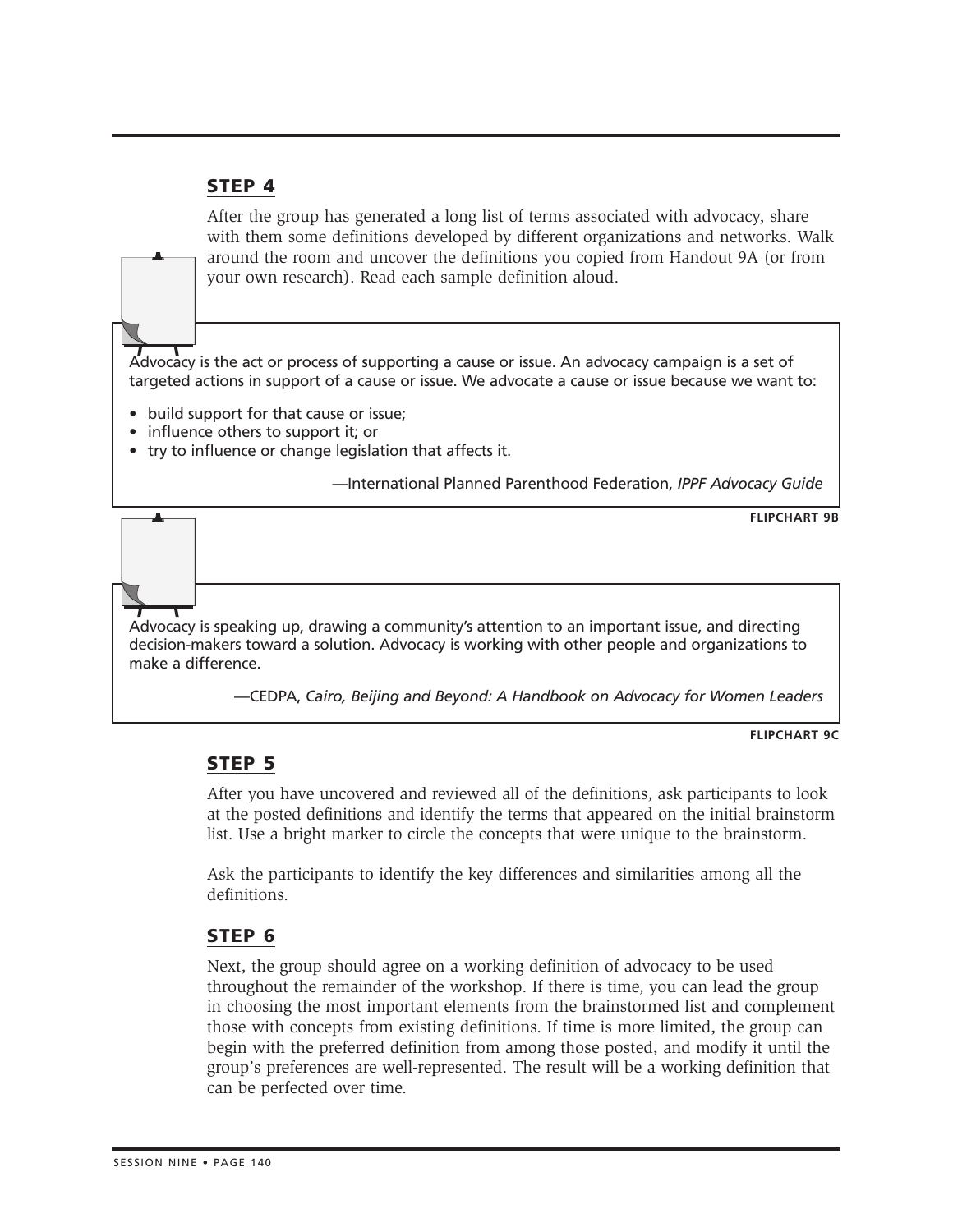

**NOTE TO THE TRAINER:** CEDPA has facilitated advocacy workshops in many non-English-speaking countries. Workshops have been conducted in Arabic, Spanish, Russian, French, Portuguese, Hindi, and other languages. CEDPA trainers consult with local advocacy groups to determine the most appropriate term to express advocacy in the indigenous language. Trainers then check with the participants to confirm or validate the selected term.

The preferred term for advocacy may vary from one country to another, even when the two countries share a common language. For example, one hears the term *defensa pública* in Mexico, while in neighboring Guatemala the term *incidencia* is preferred. Colleagues point out that in some Romance-languagespeaking countries, there is concern about using terms—such as *abrogacia* in Spanish and *advocacia* in Portuguese—that are direct translations of the English word *advocacy*. The Spanish and Portugues terms are too closely connected with lawyers and legal defense.

It is often helpful for the trainer to point out that the word *advocacy,* and its Romance-language equivalents, share the common root of *voc*- or *voz*-, meaning voice. In that context, *advocacy* means giving voice to a group or population that has traditionally been voiceless. This point further illustrates the role of NGO advocacy networks as intermediaries between marginalized populations and policy-makers. Advocacy networks give a voice to their constituents and clients.

## **STEP 7**

Distribute Handout 9A as a reference for defining *advocacy*.

## **B. STEPS IN THE ADVOCACY PROCESS**

(1 hour)

### **STEP 1**

Tell participants that now that the group has reached consensus about a working definition, they will look at the various steps that make up the advocacy process. Experience shows that advocacy is very rarely an ordered, linear process. Some of the most successful advocacy networks operate in a chaotic environment, seizing opportunites as they arise. The ability to seize opportunities, however, does not reduce the importance of a sound process and careful planning. The following exercise will demonstrate that looking at advocacy in a systematic way will help the participants to plan effective advocacy activities.

To begin, organize the participants into three teams. To do this, ask the participants to count off by three or to count off by color according to the color of your advocacy card sets. Seat each team around a work table.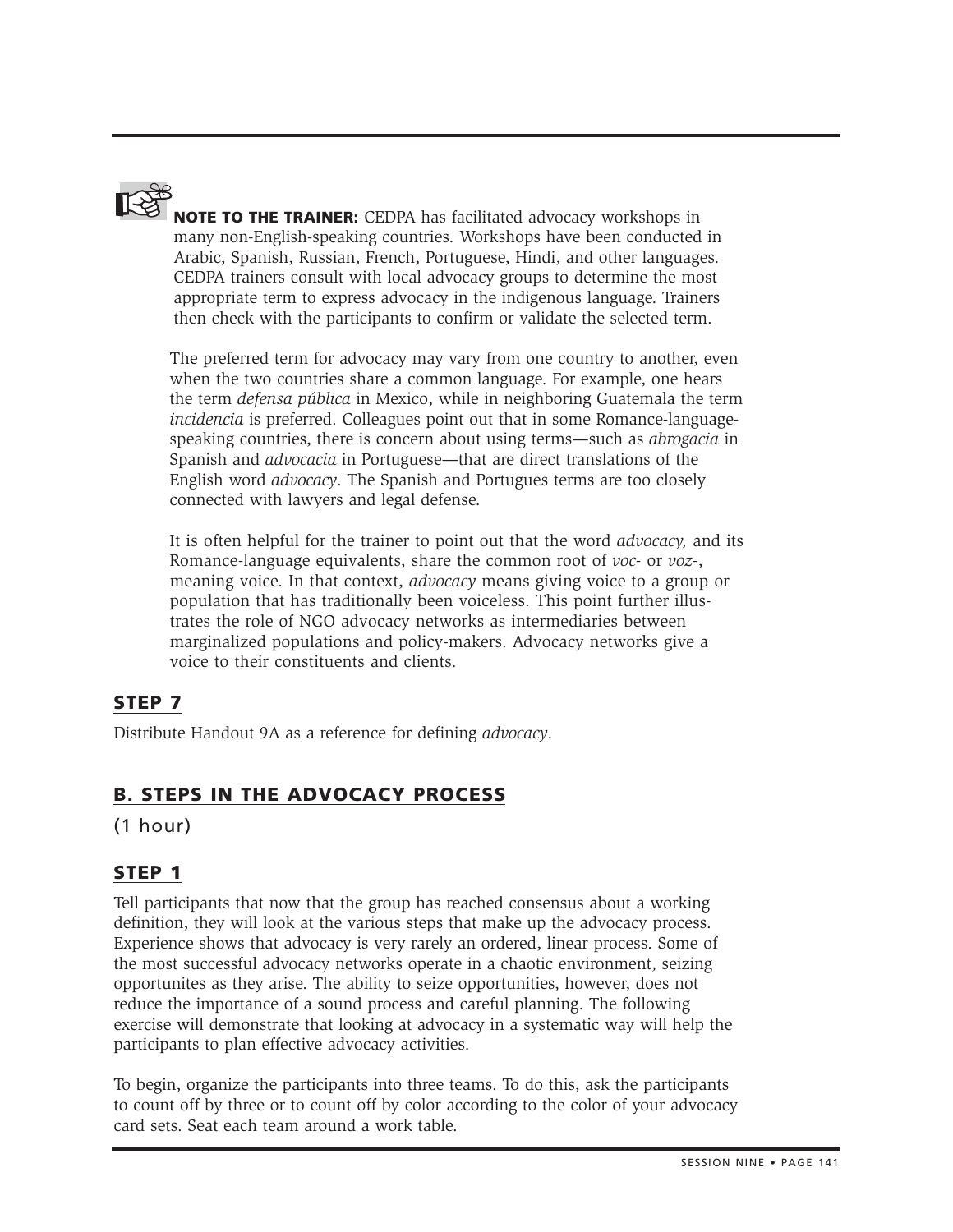### **STEP 2**

Distribute one set of advocacy cards to each group. Point out that each card has one step in the advocacy process written on one side, and a definition of that step or term on the other side. Present the task on Flipchart 9D.

Imagine that your team is planning an advocacy campaign. Organize the cards to reflect the order in which you would undertake each step of the advocacy process.

Time: 20 minutes

**FLIPCHART 9D**

Each group can order its cards on a table top, on the floor, or posted on a wall.



**NOTE TO THE TRAINER:** Groups generally order their cards as shown here. Creativity is encouraged, of course!



**FIGURE 9-2**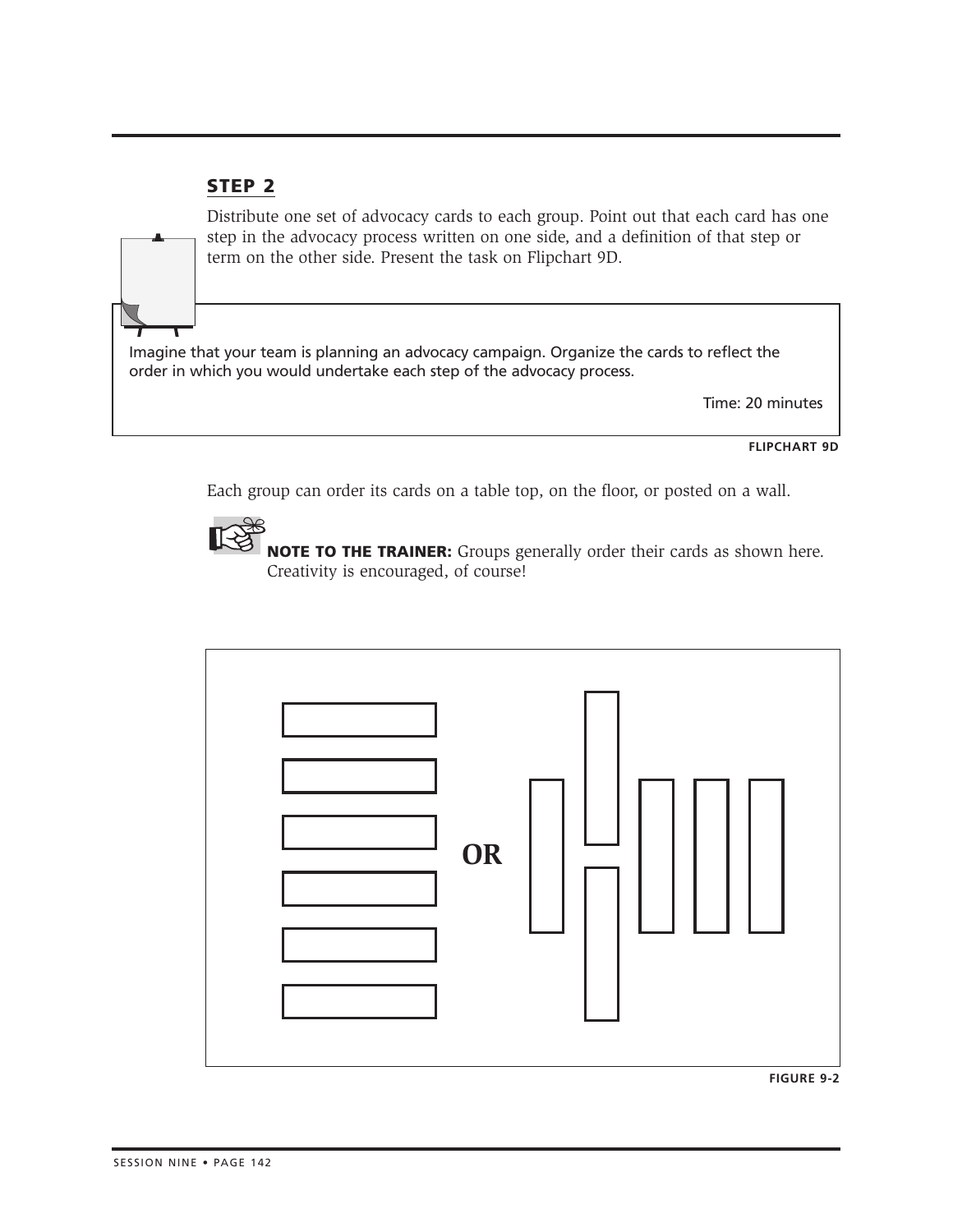After 20 minutes, circulate to see if each group has completed the task. Make sure that each team has organized its cards in a location that can be viewed by the whole group.

When the groups have finished, ask the first group to present its work. Ask the presenters if there was any debate or discussion over certain cards. Check to see if the others have any questions or need clarification. Proceed to the next group for its presentation.

#### **STEP 4**

After all three groups have made their presentations, lead a discussion about the similarities and differences in the way the various groups arranged their steps.

 $Ask^{\cdot}$ 

- Did the groups have the same or different starting points? Same or different ending points?
- Were there any steps that were ordered together as a "package" by more than one group? (Often the groups will link audience + message + channels or implementation + evaluation.)
- Are there any important steps that were left out of the process?

#### **STEP 5**

To synthesize the activity, distribute Handout 9B. If desired, present this on the overhead transparency or flipchart previously prepared. This handout shows the way that CEDPA generally orders the advocacy process.

- The advocates generally begin with the *issue* around which they want to promote a policy change. The issue is focused, clear, and widely felt by the constituents of the advocacy group.
- The advocates articulate an advocacy *goal* (medium- or long-term, vision for change) and an objective (short-term, specific, measurable) based on the advocacy issue.
- The advocates identify the key policy *audience* the decision-makers who have the power to bring about a policy change.
- The advocates develop a compelling advocacy *message* and tailor it to the interests of the policy audience.
- The appropriate *communication channels* are selected to deliver the advocacy message to the policy audience. This may include a press conference, an executive briefing packet, a public debate, a conference for policy-makers, and other channels.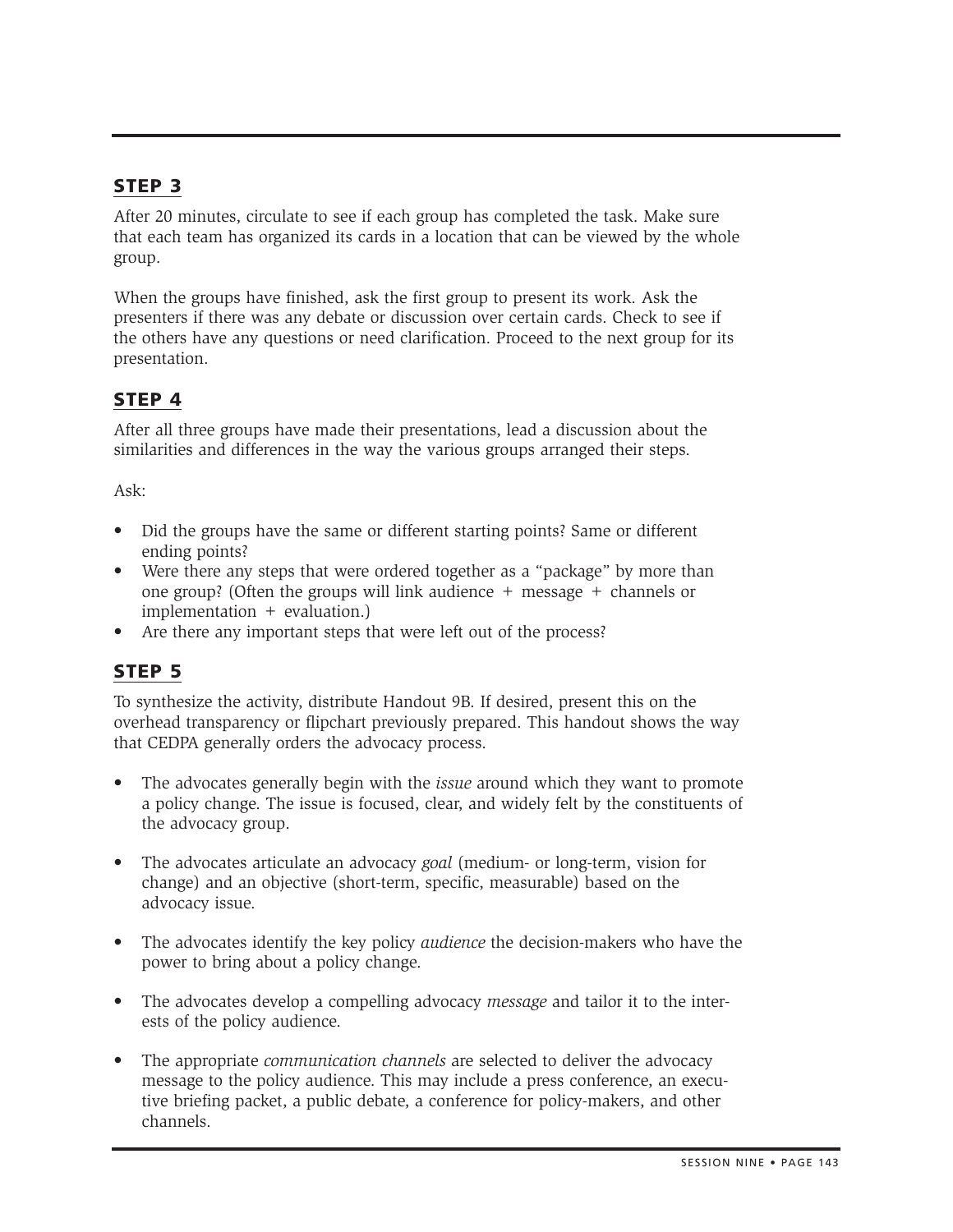- The advocacy group seeks to broaden its *support* base among civil society members and other allies.
- The advocacy group *raises funds* and mobilizes other resources to support the advocacy campaign,
- Finally, the advocates *implement* their advocacy strategy according to a plan of action.
- *Data collection* runs up one side of the model because it supports many of the other steps. To select an important advocacy issue, the organizers need to gather information. They often need to research the position of a policy audience regarding the advocacy issue. Data collection is an ongoing step.
- Likewise, *monitoring* and *evaluation* take place throughout the advocacy process. Before undertaking the advocacy campaign, it is important for the advocates to determine how they will monitor their implementation plan. In addition, the group members should decide how they will evaluate or measure results. Can they realistically expect to bring about a change in policy, programs, or funding as a result of their efforts? In specific terms, what will be different after the completion or the advocacy campaign? How will the group know that the situation has changed?

Remind participants that we often carry out advocacy activities in a very turbulent environment. We are not always afforded the opportunity to follow each step in the advocacy process according to a model on paper. Nevertheless, a systematic understanding of the advocacy process will help us plan well, use resources efficiently, and stay focused on our ultimate advocacy objective.

#### **C. ADVOCACY AND RELATED APPROACHES**

(45 minutes)

#### **STEP 1**

The participants have reviewed various definitions of advocacy and familiarized themselves with the steps in the advocacy process. Reproductive health NGOs have been using advocacy skills and techniques for years. Nevertheless, advocacy is often confused with other approaches that share common elements. These approaches include information, education, and communication (IEC); social marketing; public relations; and others. To achieve a clearer understanding of what advocacy is, it is helpful to clarify what advocacy is not. The following is an exercise to compare and contrast advocacy with related concepts.

Present Flipchart 9E to the group.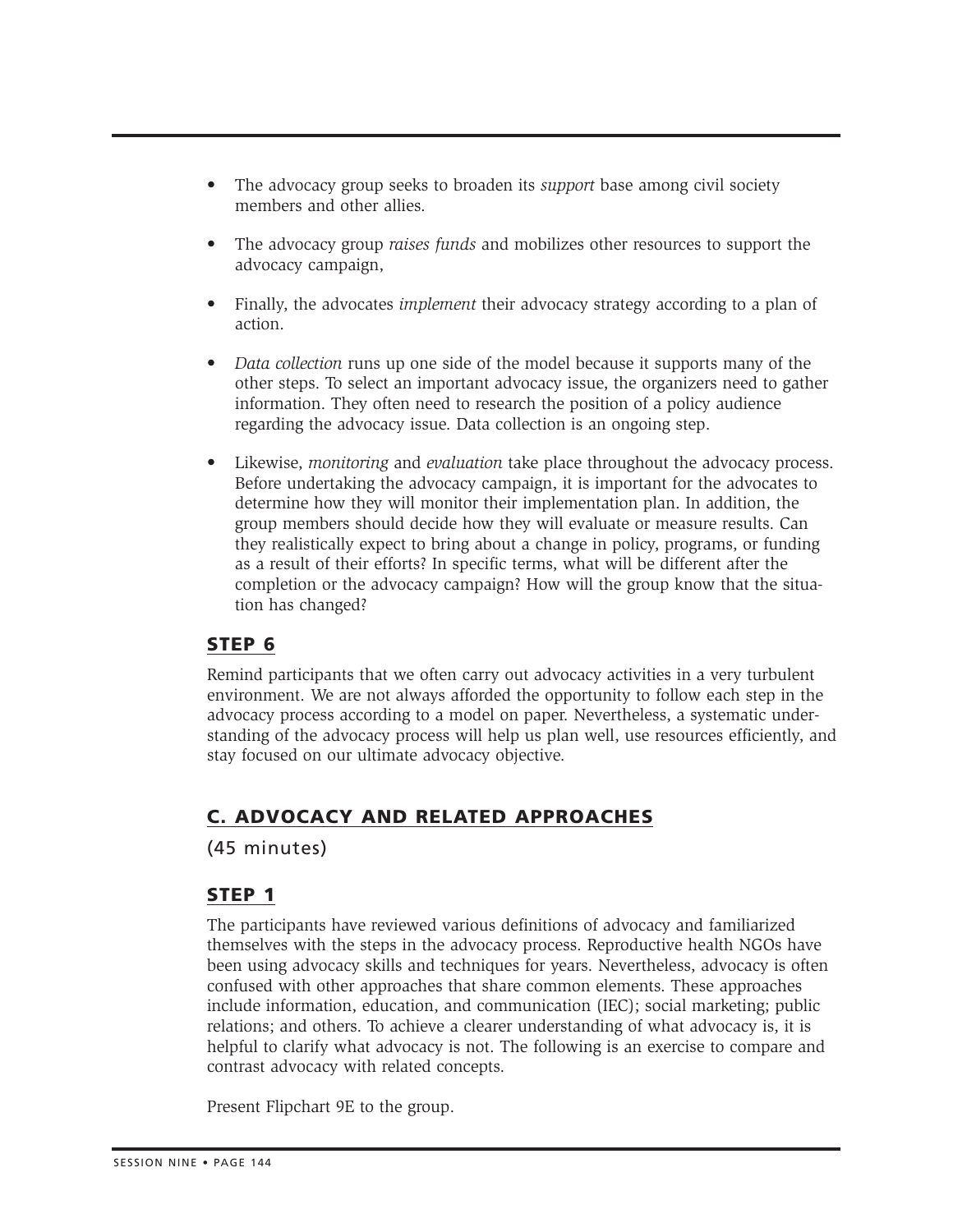

As you lead participants through the completion of this chart, there will be many opportunities to draw on their experience with IEC and other approaches to social change. Ask if anyone in the group has experience managing an IEC campaign, and use those participants to help complete the IEC row of the chart.

Here are three questions to ask and some possible responses: 1) Who is the target audience of an IEC campaign?

Possible responses include women, men, youth, and the members of a predetermined geographical area. The answers will vary from one IEC strategy to another, but most often the target is a particular population as defined by sex, age, or geography. Write the participants' responses in the appropriate box on the chart.

2) What is the objective of an IEC campaign?

Possible responses include: raising awareness, changing behavior. Write behavior change in the appropriate box.

3)How do you measure the success of an IEC campaign? In other words, what objective indicators of change will tell the IEC campaign organizers that their campaign has been successful?

Responses will vary according to the campaign's objective, but write several examples provided by participants, such as percentage of youth using condoms or percentage of adults who know how to access family planning services.

#### **STEP 3**

Most people are familiar with the public relations (PR) or advertising campaigns that large, private companies use to sell their products. Ask participants to identify a local company that is widely known by the general public. Apply the questions from Step 2 to the case of a PR campaign.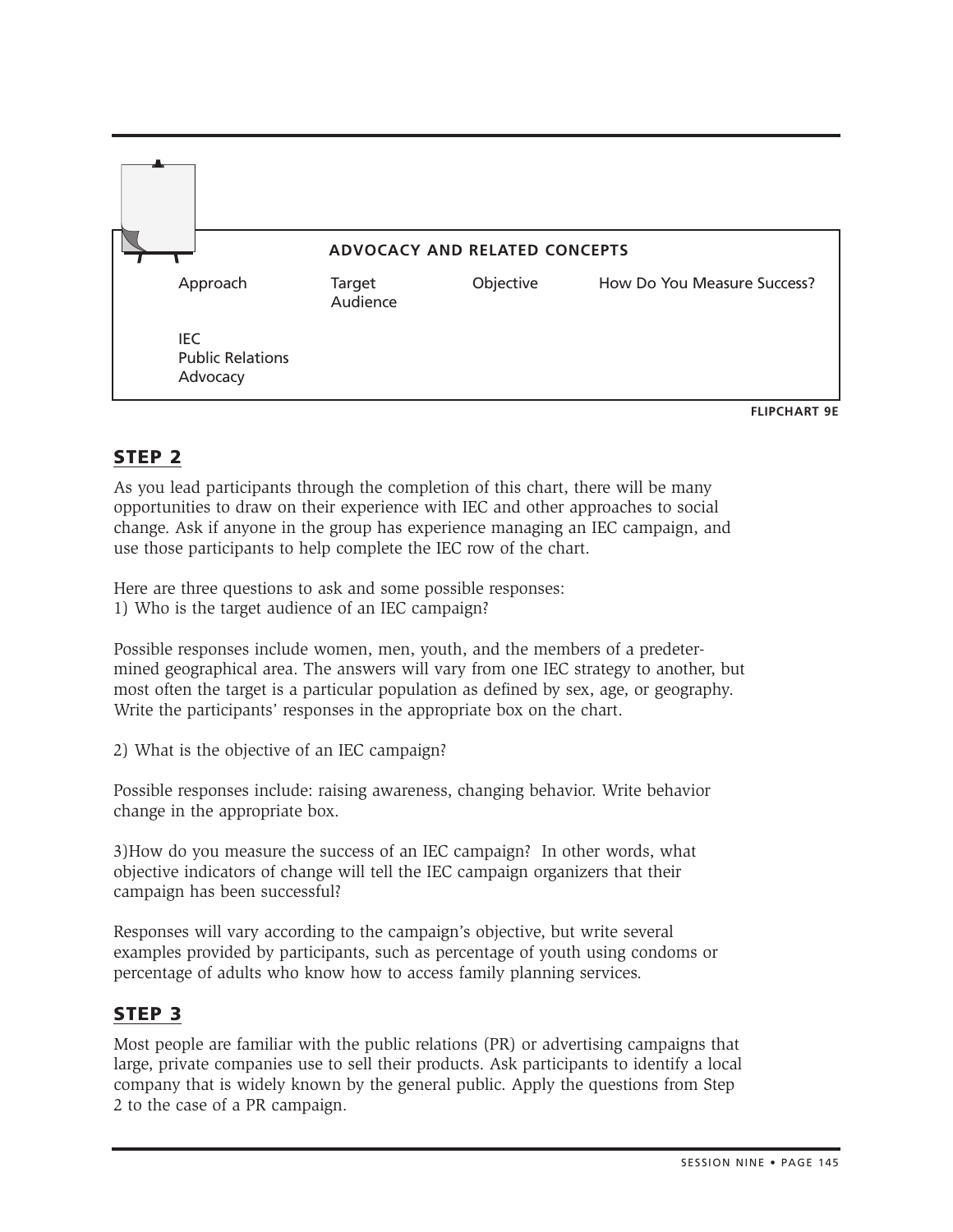As background for the trainer, the following is an example of how the row was completed at a workshop in Mexico. The company was Aeroméxico, a large Mexican airline.

*Target audience:* The Mexican consumer *Objective:* Promote company image and boost sales *Measure of success:* Increased ticket sales; percentage increase of new passengers

Using this local example, complete the PR row in the chart.

#### **STEP 4**

Finally, help the group consider an advocacy campaign. Repeat the questions from Step 2, and fill in the answers on the chart. Here are some common answers:

*Target audience:* Policy-makers (those decision-makers with the authority to affect the advocacy objective)

*Objective:* Change policies, programs, or the allocation of public resources *Measure of success:* Adoption of a new or more favorable policy/program; percentage shift in resource allocation; new line item in a public sector budget.

#### **STEP 5**

To summarize the exercise, ask the participants to consider what elements these approaches have in common.

Here are some possible responses:

- They are all strategies for promoting change.
- They are all most effective when planned systematically.
- They all involve identifying an audience and tailoring messages accordingly.

Reinforce how advocacy stands apart from the other approaches because advocacy always seeks to change a policy or program. Like IEC, advocacy requires the intermediate step of raising the awareness of key audiences. However, advocacy does not stop at awareness-raising. The advocacy process is complete when a decision-maker takes a prescribed policy action. Participants often point out that the general public can be the target of an advocacy campaign. In most cases, however, public awareness is raised in order to pressure a particular policy-maker.

Remind participants that they will be able to distinguish an advocacy strategy from an IEC or PR strategy by focusing on the objective.

#### **STEP 6**

Distribute Handout 9C and review it with the participants.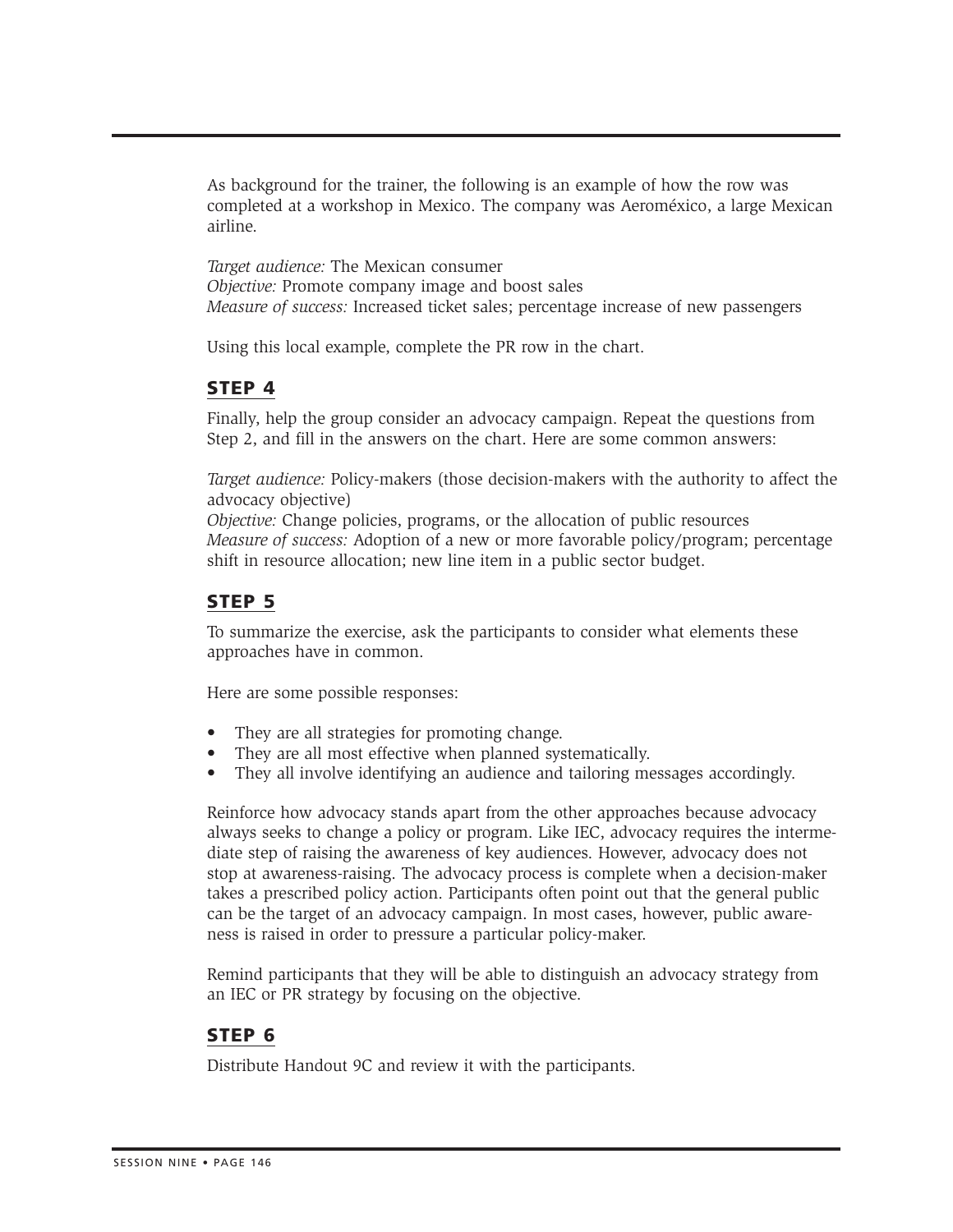#### **SAMPLE DEFINITIONS OF ADVOCACY**

The definitions below reflect how several organizations understand advocacy and put it into action.

Advocacy is the act or process of supporting a cause or issue. An advocacy campaign is a set of targeted actions in support of a cause or issue. We advocate a cause or issue because we want to:

- build support for that cause or issue;
- influence others to support it; or
- try to influence or change legislation that affects it.

—International Planned Parenthood Federation, *IPPF Advocacy Guide*

Advocacy is a process that involves a series of political actions conducted by organized citizens in order to transform power relationships. The purpose of advocacy is to achieve specific policy changes that benefit the population involved in this process. These changes can take place in the public or private sector. Effective advocacy is conducted according to a strategic plan and within a reasonable time frame.

—The Arias Foundation

Advocacy is speaking up, drawing a community's attention to an important issue, and directing decision-makers toward a solution. Advocacy is working with other people and organizations to make a difference."

—CEDPA: *Cairo, Beijing and Beyond: A Handbook on Advocacy for Women Leaders*

Advocacy is defined as the promotion of a cause or the influencing of policy, funding streams or other politically determined activity.

—Advocates for Youth, *Advocacy 101*

Colleagues in India describe advocacy as an organized, systematic, intentional process of influencing matters of public interest and changing power relations to improve the lives of the disenfranchised. Other colleagues in Latin America define it as a process of social transformation aimed at shaping the direction of public participation, policies, and programs to benefit the marginalized, uphold human rights, and safeguard the environment. African colleagues describe their advocacy as being pro-poor, reflecting core values such as equity, justice, and mutual respect, and focusing on empowering the poor and being accountable to them.

—Institute for Development Research, *Advocacy Sourcebook*

Advocacy consists of different strategies aimed at influencing decision-making at the local, provincial, national, and international levels, specifically:

*Who decides*—elections, appointments and selection of policy-makers, judges, minister, boards of advisors, managing directors, administrators, etc.

*What is decided*—policies, laws, national priorities, services, programmes, institutions, budgets.

*How it is decided*—accessibility of citizens to information and the process, extent of consultation, accountability and responsiveness of decision-makers to citizens and other stakeholders.

Policies and decisions are solutions to concrete problems. Effective advocacy requires sharp understanding and analysis of a concrete problem, and a coherent proposal for a solution." —InterAction, *Women's Advocacy Workshop* materials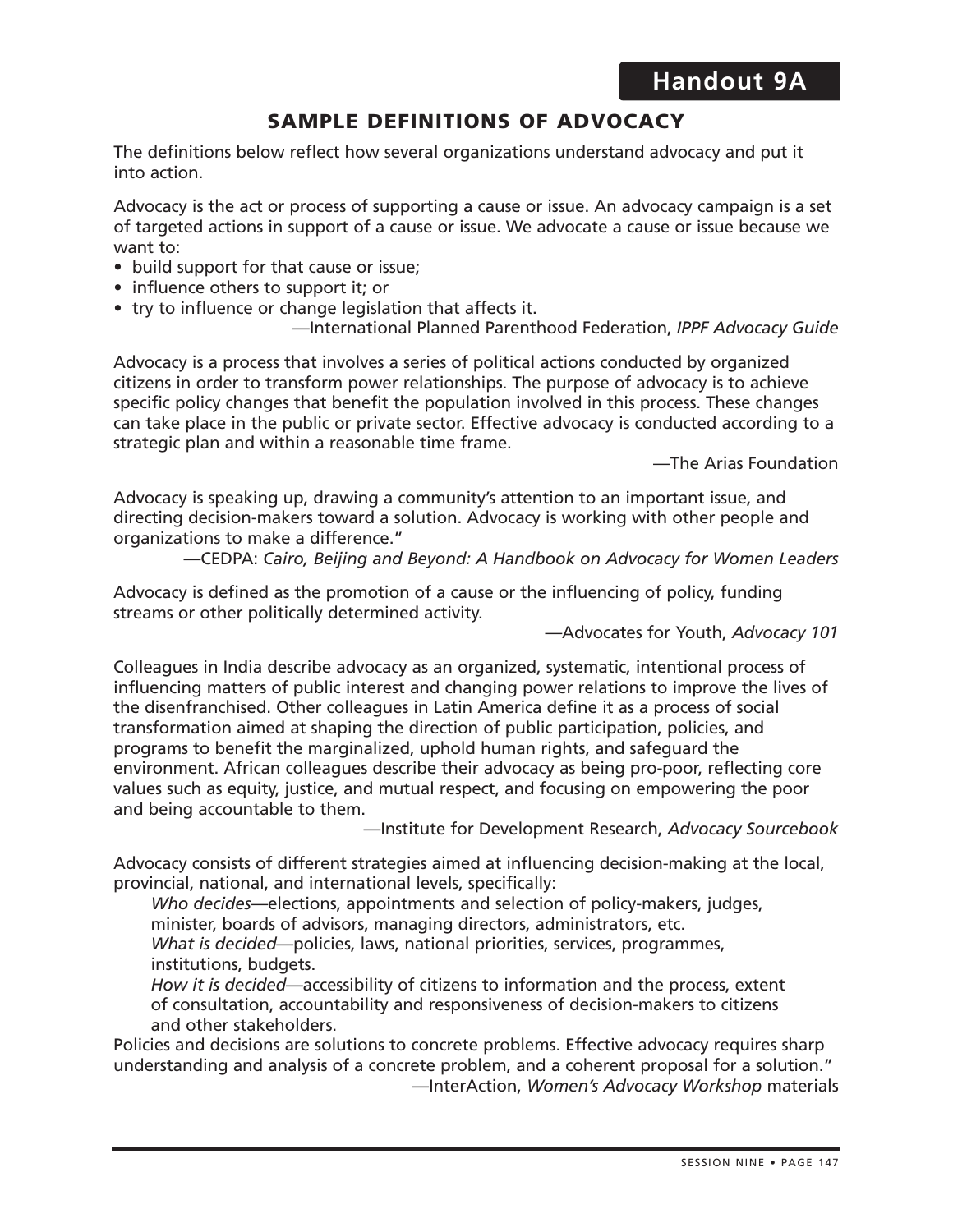| N THE ADVOCACY PROCESS | <b>ISSUe</b> | Goal and Objectives | Target Audience | Message Development | Channels of Communication | <b>Building Support</b> | Fundraising | Implementation |  |
|------------------------|--------------|---------------------|-----------------|---------------------|---------------------------|-------------------------|-------------|----------------|--|
| <b>S</b><br>TEP<br>U   |              |                     |                 |                     |                           | D                       |             |                |  |
|                        |              | DATA UOJJWUT-OZ     |                 |                     |                           |                         |             |                |  |

**Handout 9B**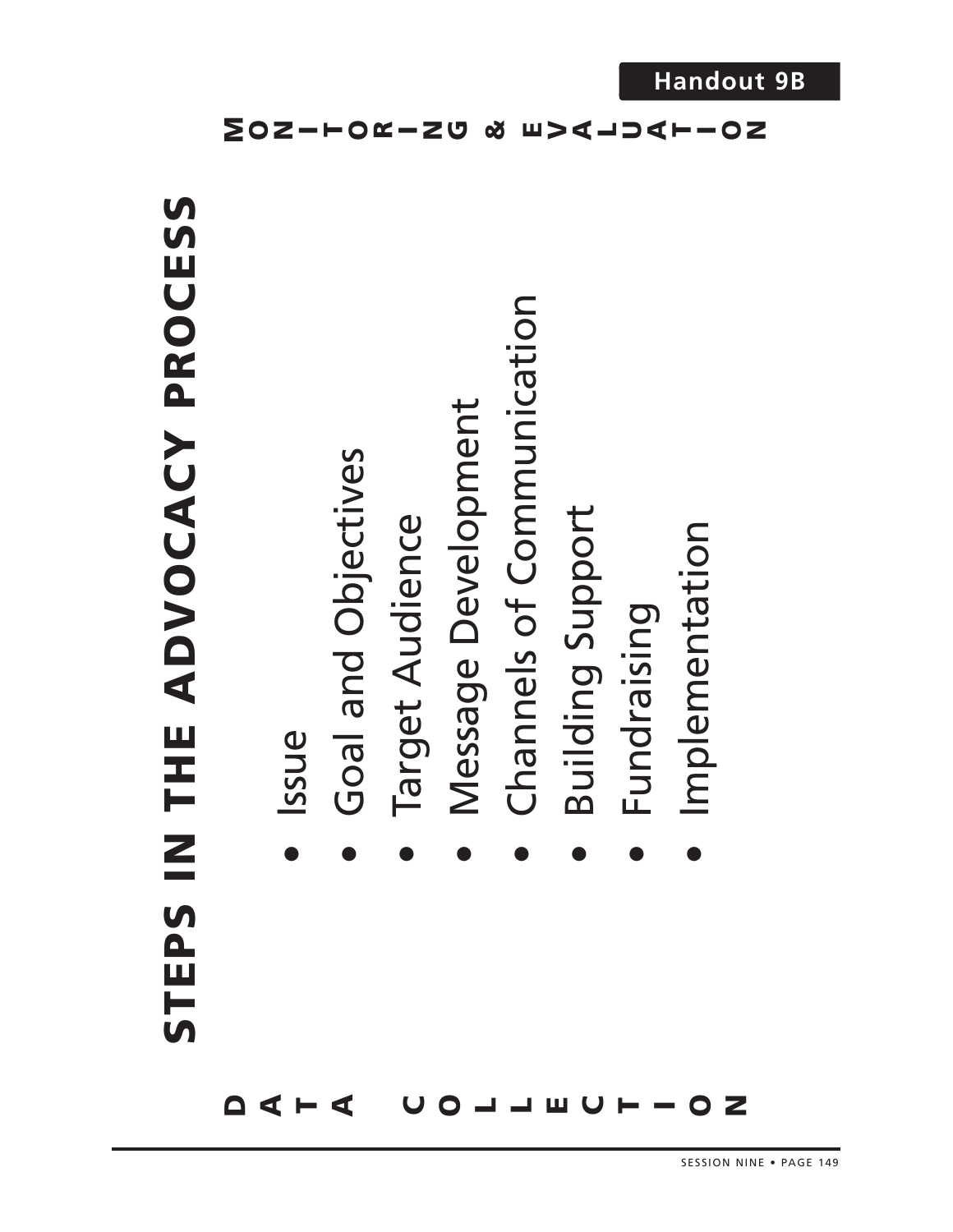# ADVOCACY AND RELATED APPROACHES **ADVOCACY AND RELATED APPROACHES**

**Handout 9C**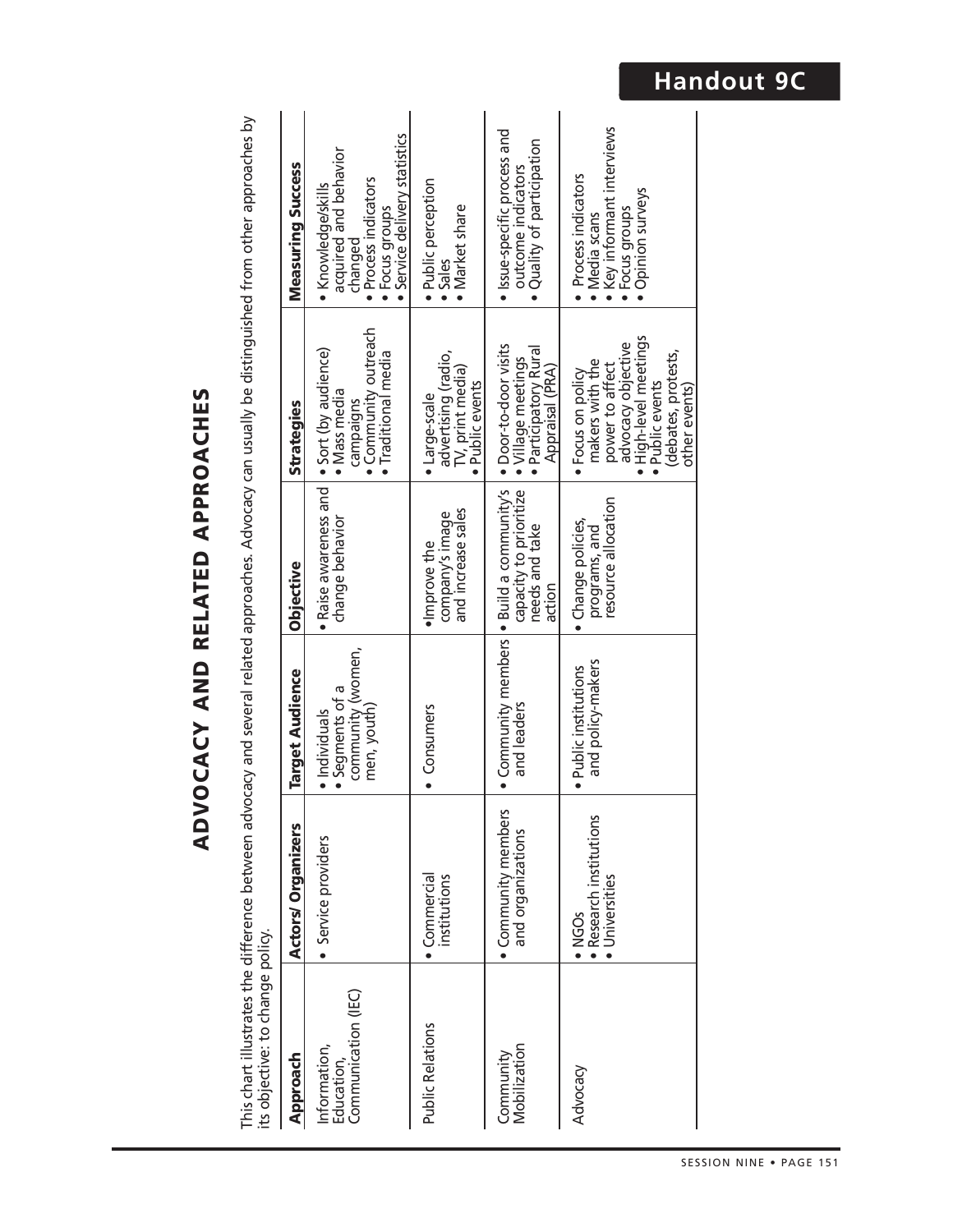

**Trainer Resource**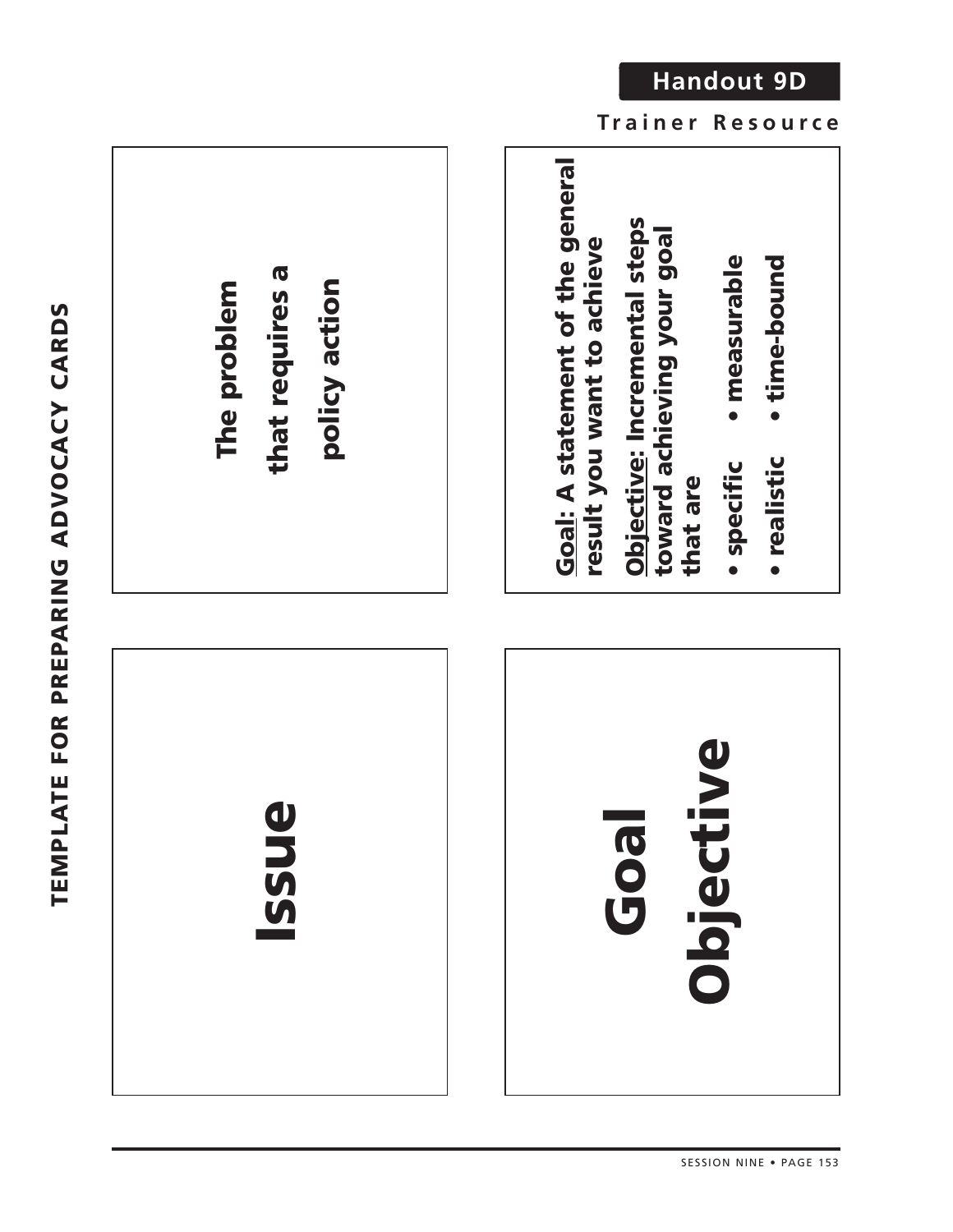



The policy-makers you are **The policy-makers you are** officials, ministry officials **officials, ministry officials** support your issue, e.g., **support your issue, e.g., trying to influence to parliamentarians, local** parliamentarians, local trying to influence to

different audiences that **different audiences that solutions, and describe**  solutions, and describe Statements tailored to **Statements tailored to the actions that need**  define the issue, state **define the issue, state** the actions that need to be taken **to be taken**

**Trainer Resource**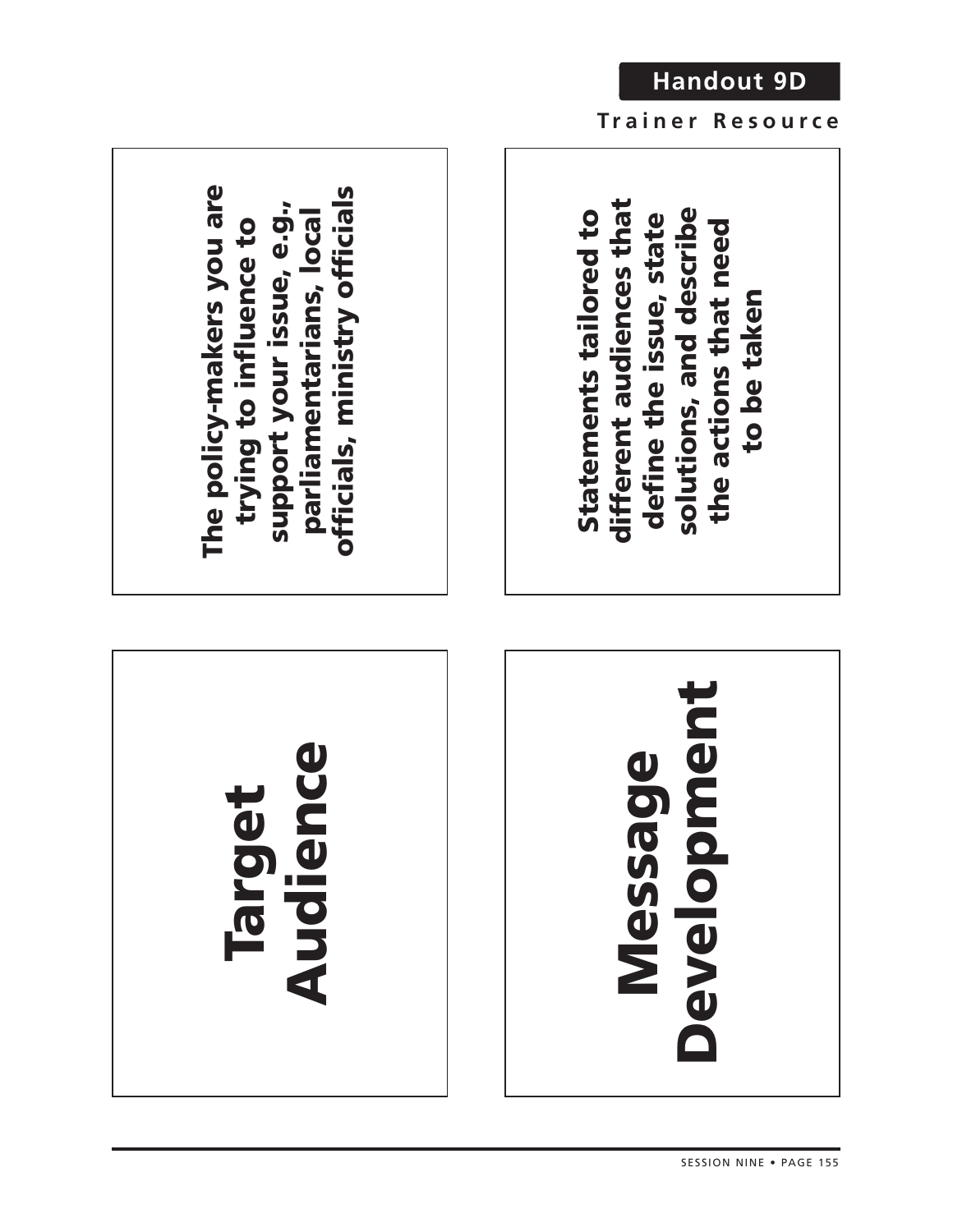





**The means by which a message**  The means by which a message target audiences, e.g., radio, press conferences, meetings **target audiences, e.g., radio, press conferences, meetings is delivered to the various**  is delivered to the various **television, flyers,**  television, flyers,



**Trainer Resource** 

**Handout 9D**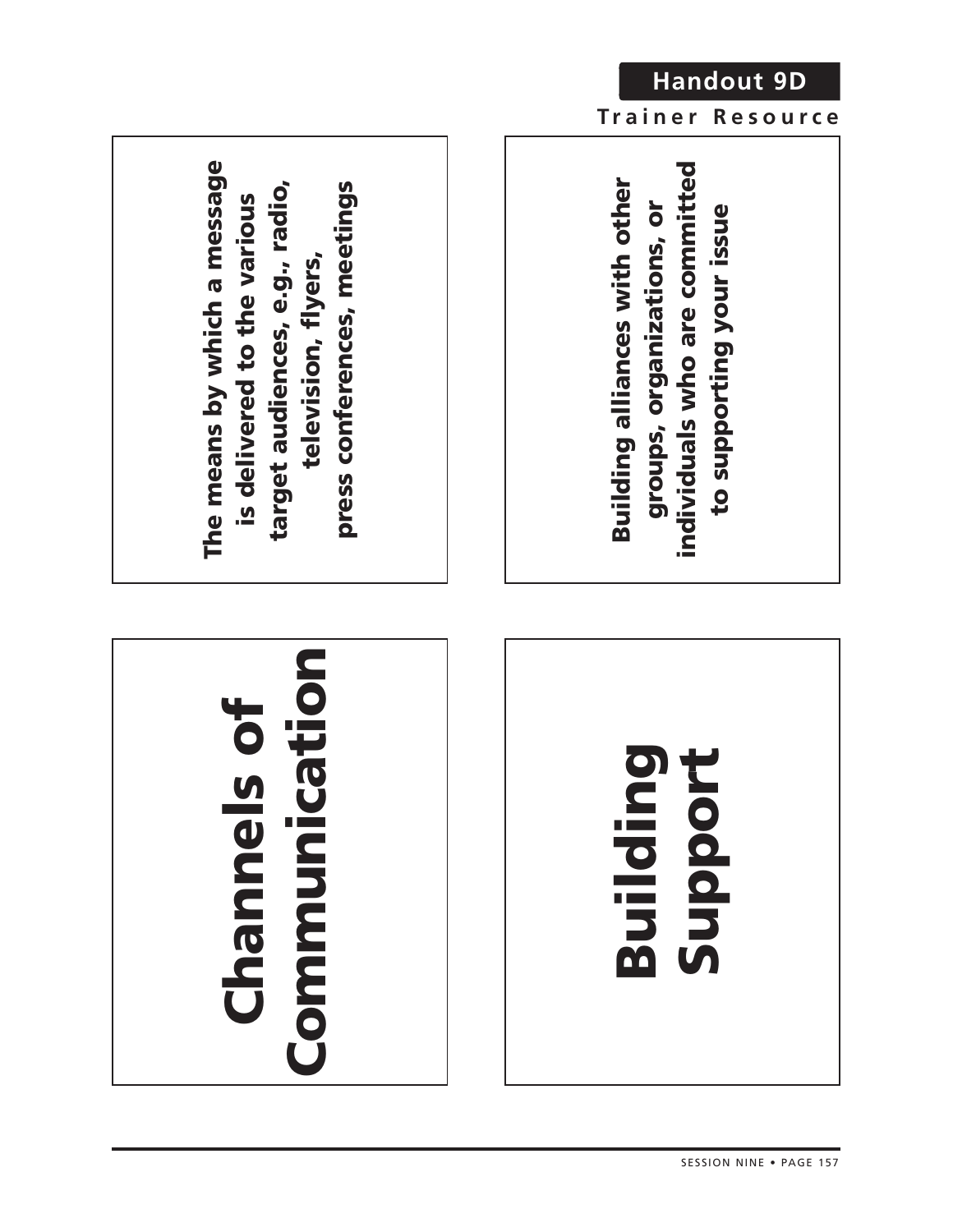



**Carrying out a set of** 

Carrying out a set of planned activities to

**planned activities to** 

**achieve your advocacy**

achieve your advocacy

**objectives (action plan)**

objectives (action plan)

**Handout 9D**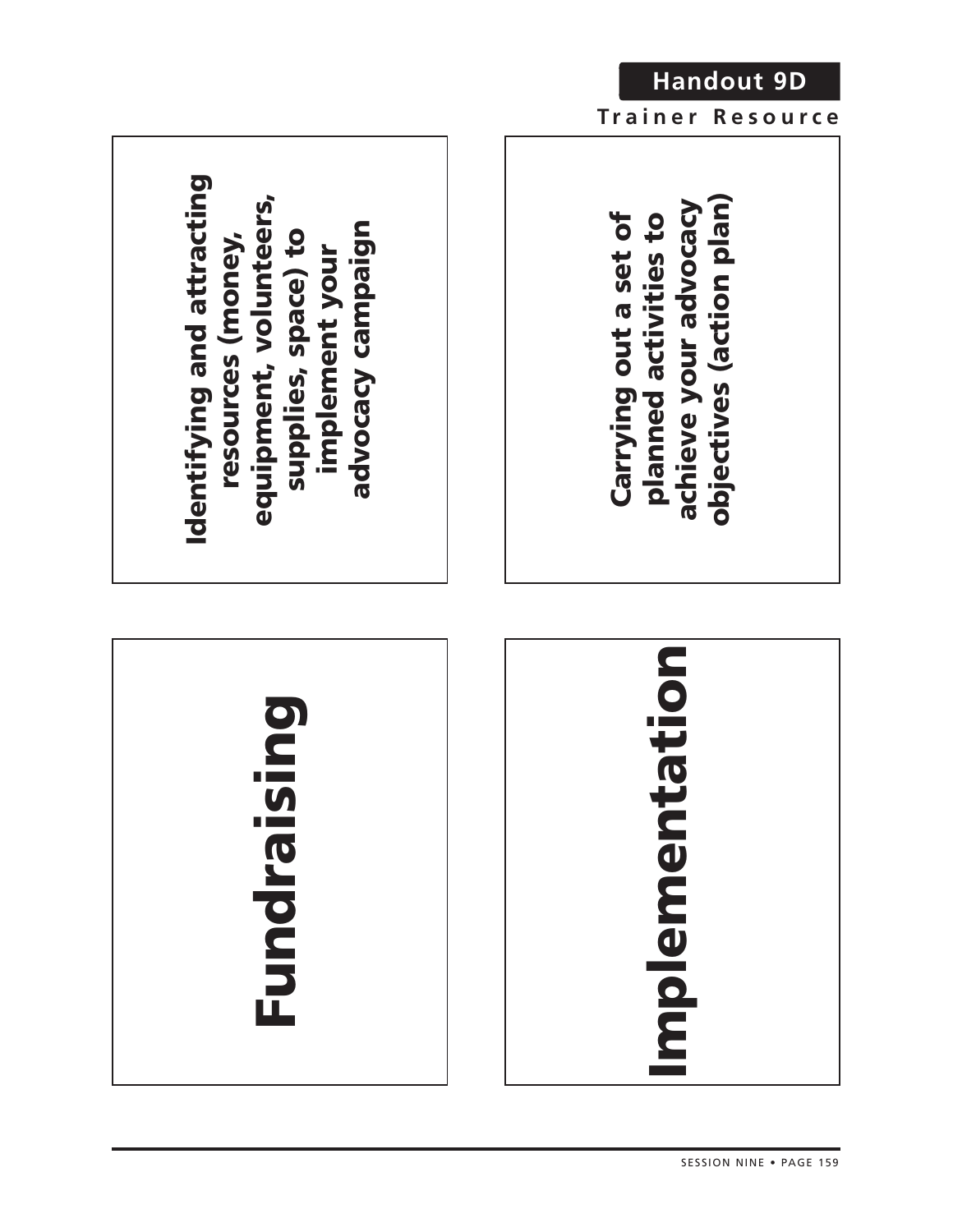## Collection **Collection Data**

### **Monitoring**  Monitoring Evaluation **Evaluation**

quantitative and qualitative **quantitative and qualitative** each step of your campaign **each step of your campaign Gathering, analyzing, and**  Gathering, analyzing, and **information to support**  information to support **using appropriate**  using appropriate

measure progress toward your<br>advocacy objectives **measure progress toward your** gathering information to **gathering information to** Monitoring: A process of **Monitoring: A process of advocacy objectives**

information to determine if the **information to determine if the** advocacy objectives have been **advocacy objectives have been** gathering and analyzing **gathering and analyzing Evaluation: A process of Evaluation: A process of** achieved **achieved**

**Trainer Resource**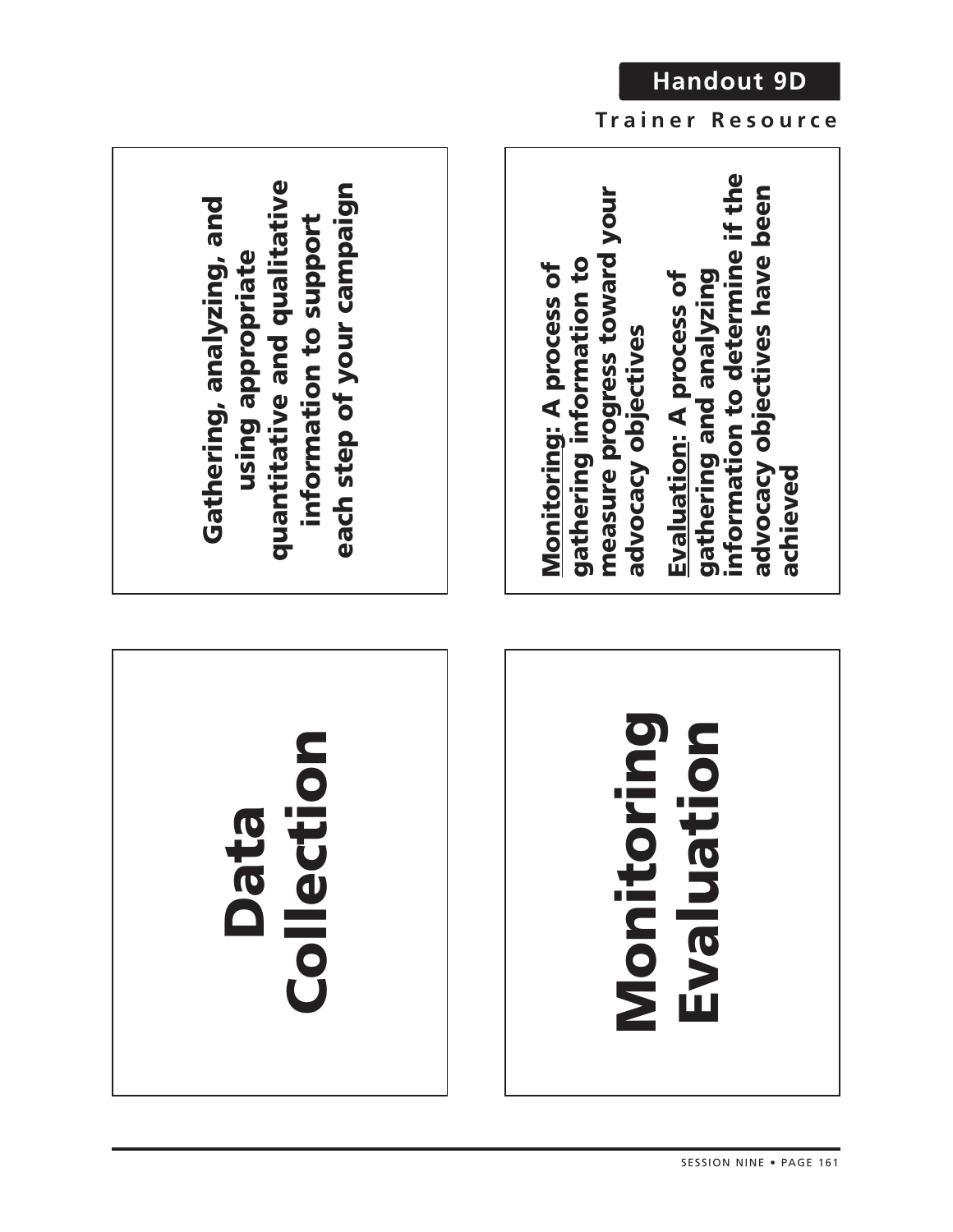#### **SESSION TEN:**  ADVOCACY ISSUES, OBJECTIVES, AND POWER DYNAMICS

#### **LEARNER OBJECTIVES**

By the end of the session, participants will be able to

- Select several issues as the focus of an advocacy campaign.
- Set an advocacy objective for each issue.
- Use a power map as a tool for exploring power dynamics around an advocacy issue.

#### **TIME**

3 hours, 15 minutes

#### **SESSION OVERVIEW**

- A. Key Issues in Gender and Reproductive Health (45 minutes)
- B. Setting an Advocacy Objective (1 hour)
- C. Power Map (1 hour, 30 minutes)

#### **MATERIALS**

- Flipchart and paper, markers, tape
- 3-4 pairs of scissors
- Colored paper or magazines
- Camera for photographing the workshop

#### **HANDOUTS**

10A—Definition of Reproductive Health 10B—Checklist for Selecting an Advocacy Objective 10C—Power Map

#### **PREPARATION**

Before this session

- Write the learner objectives on a flipchart.
- Prepare Flipcharts 10C and 10D.
- Prepare a flipchart or overhead transparency of the blank power map.
- Write the definition of reproductive health (Handout 10A) on a flipchart or photocopy onto an overhead transparency.
- Transfer the power map instructions to a flipchart page.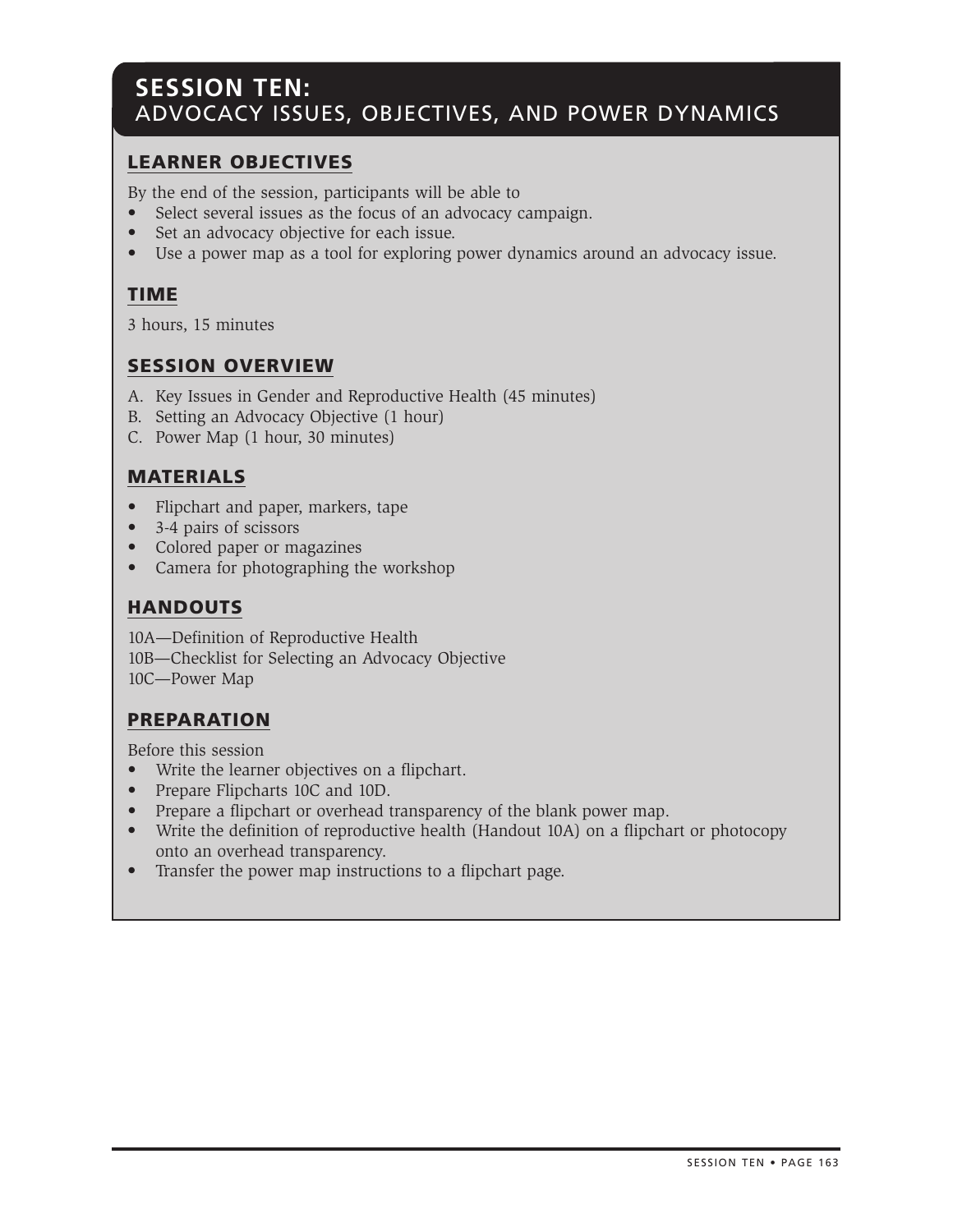#### **A. KEY ISSUES IN GENDER AND REPRODUCTIVE HEALTH**

(45 minutes)

#### **STEP 1**

Review the learner objectives for the session and explain that participants will identify priority issues in reproductive health. They will then practice setting clear, relevant advocacy objectives according to the issues selected. Finally, they will apply a tool called power mapping to analyze power dynamics around their advocacy issue.

#### **STEP 2**

Lead participants in a brainstorming exercise to identify issues in gender and reproductive health in their country, region, or organization. Distribute Handout 10A. Ask participants to reflect on the definition of *reproductive health* and on gender concepts, and to think about the issues they face in their daily work. What are the concerns and problems of the clients and communities they serve?

Alternatively, you can use the results of the gender analysis that the participants conducted at the end of the previous week.

Record all responses on the flipchart. Flipchart 10A lists some possible responses.

#### **GENDER AND REPRODUCTIVE HEALTH ISSUES IN (COUNTRY/REGION)**

Possible answers:

- Rising incidence of STDs/AIDS
- Lack of access to high-quality family planning services
- No outreach to men

**FLIPCHART 10A**

#### **STEP 3**

By the end of the brainstorm, you will have an exhaustive list of issues, challenges, and problems. The next step will be to help participants prioritize those issues as they begin to identify an advocacy direction.

As the participants consider the issues, they should try to define a *policy solution* for each issue. Take the case of domestic violence, for example. In many societies, domestic violence is a widespread problem with multiple causes. One strategy to reduce the incidence of domestic violence may be for NGOs to launch a public awareness (or IEC) campaign. At the same time, the incidence may be lowered by persuading the Ministry of Justice to enforce existing domestic violence laws. Or perhaps it is necessary for the Chief of Police to initiate and fund a domestic violence training program for police officers. The second two examples are advocacy strategies, since they involve a policy response. If there is any confusion about advocacy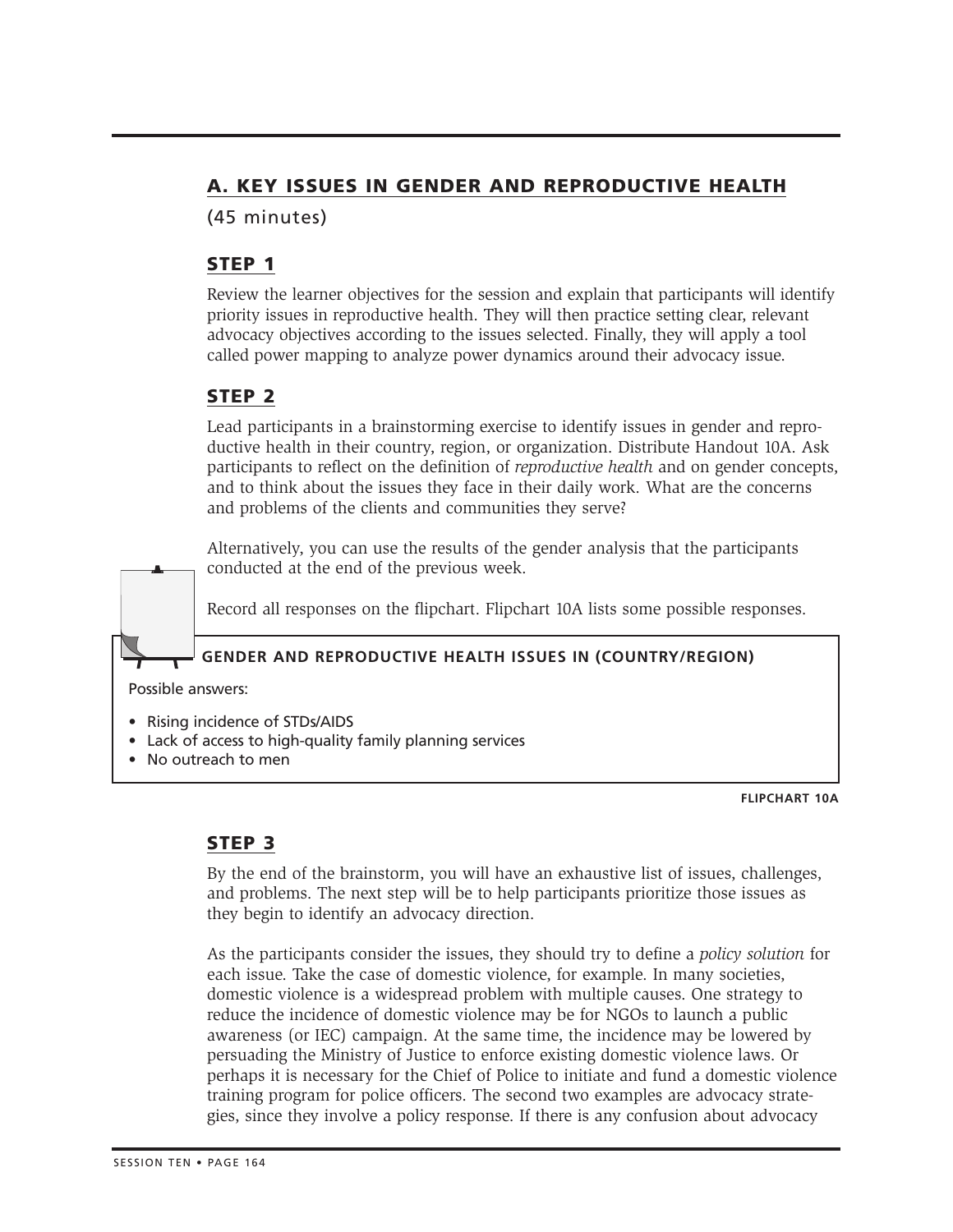versus other approaches, refer to the chart on Advocacy and Related Approaches that you prepared in Session Nine.

#### **STEP 4**

To prioritize the issues, ask each participant to check three issues on the flipchart that are most urgent and relevant to her/his work. You may need to eliminate any redundancy in the list before the participants begin.

Give the group several minutes to approach the board and check off their issues.

#### **STEP 5**

At the end of the voting process, some issues should emerge as being especially important for the group. Tally up the responses and note the total next to each issue. Identify the three issues that received the most interest. If there is a tie for third place, the group can either negotiate to choose one above the other or work on a total of four advocacy issues for the remainder of the workshop. The workshop sessions are timed based on only three issues. Adding a fourth issue will require extra time for most sessions.

Note that the process is not intended to determine scientifically which are the most important gender and reproductive health issues in the region. The purpose is to determine which issues are most critical to the work and lives of the participants. Advocates are most successful when they feel a deep concern or passion for their advocacy issue.

#### **STEP 6**

Before moving forward, the participants will need to organize themselves into three or four working groups, according to the issues identified. They should select an area that interests them and, preferably, in which they have expertise. An easy way to facilitate this process is to ask each participant to write her or his name on a slip of paper and rank the three issues as first, second, and third choice. For example:

Participant's Name

- 1. Lack of youth-friendly services
- 2. Scarcity of condoms
- 3. Lack of insurance coverage for family-planning services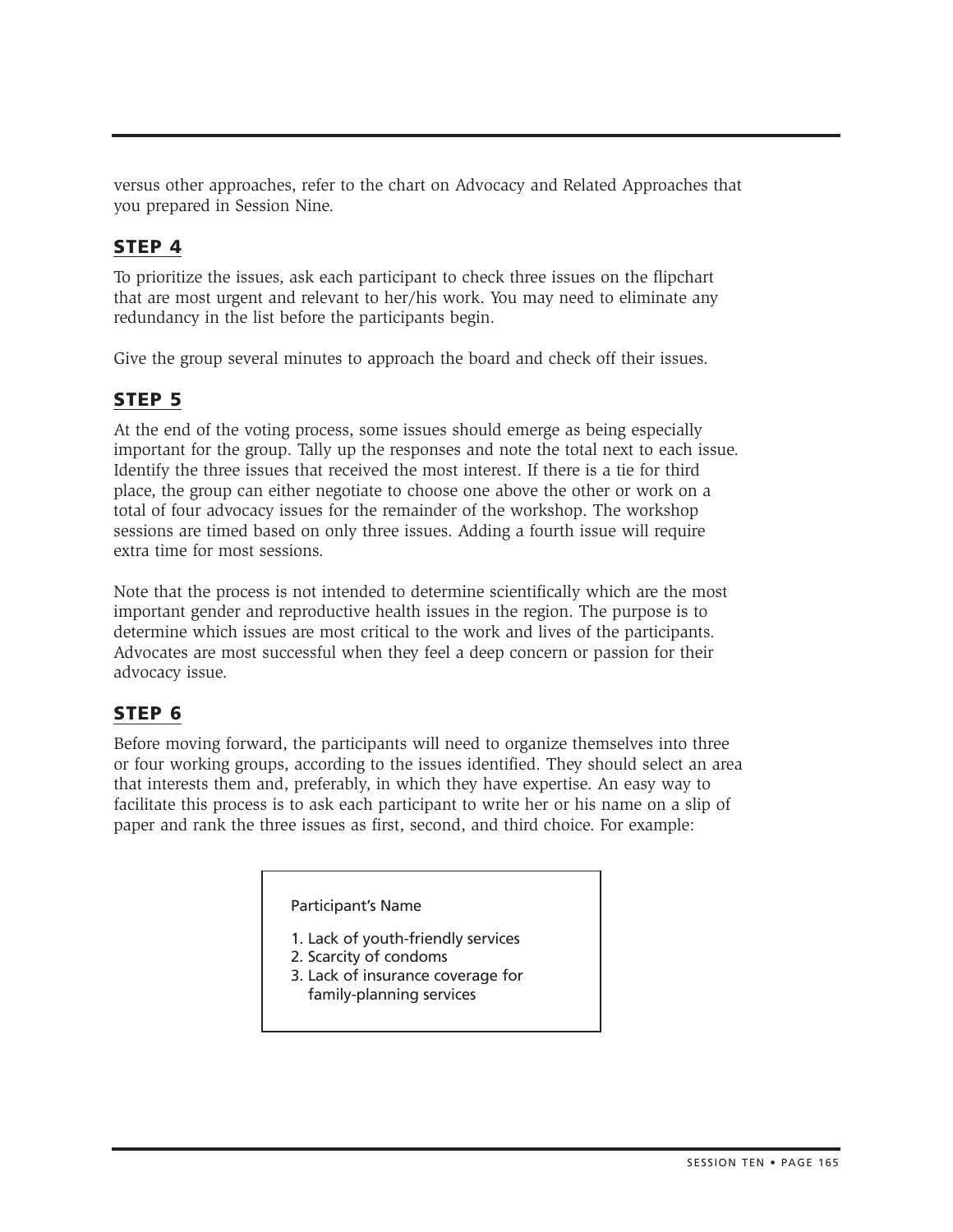Collect the slips of paper and, if possible, have the participants take a break so that you have time to arrange the groups. In addition to trying to give participants their first or second choice, it is important to seek a balance in terms of gender, regions, and organizations represented in each group.

#### **STEP 7**

After you have the issue teams organized, list them on a flipchart. Let the participants know they will be working in these groups until the end of the following day.

#### **B. SETTING AN ADVOCACY OBJECTIVE**

(1 hour)

#### **STEP 1**

Many participants will have wide experience in establishing programmatic objectives. This experience will be very helpful as they work on setting advocacy objectives. Begin by pointing out the importance of a sound objective to the planning process whether one is planning a reproductive health program or an advocacy campaign. Depending upon its quality, the objective can bring either clarity or confusion to the rest of the planning process.

Ask participants to list the criteria they use when developing programmatic objectives. Note their responses on a flipchart. Many groups mention the SMART objectives, shown on Flipchart 10B.

#### **CRITERIA FOR SETTING OBJECTIVES**

Possible responses include:

- **S** specific
- **M** measurable
- **A** achievable
- **R** realistic
- **T** time-bound

**FLIPCHART 10B**

Participants may have other criteria to add to the list.

#### **STEP 2**

Ask participants how they would modify the list to include criteria for setting advocacy objectives. Refer back to the Session Nine activity where participants sorted the advocacy cards. An advocacy goal is a long-term (5- to 10-year) vision for change. An advocacy objective is a specific, short-term, action-oriented target.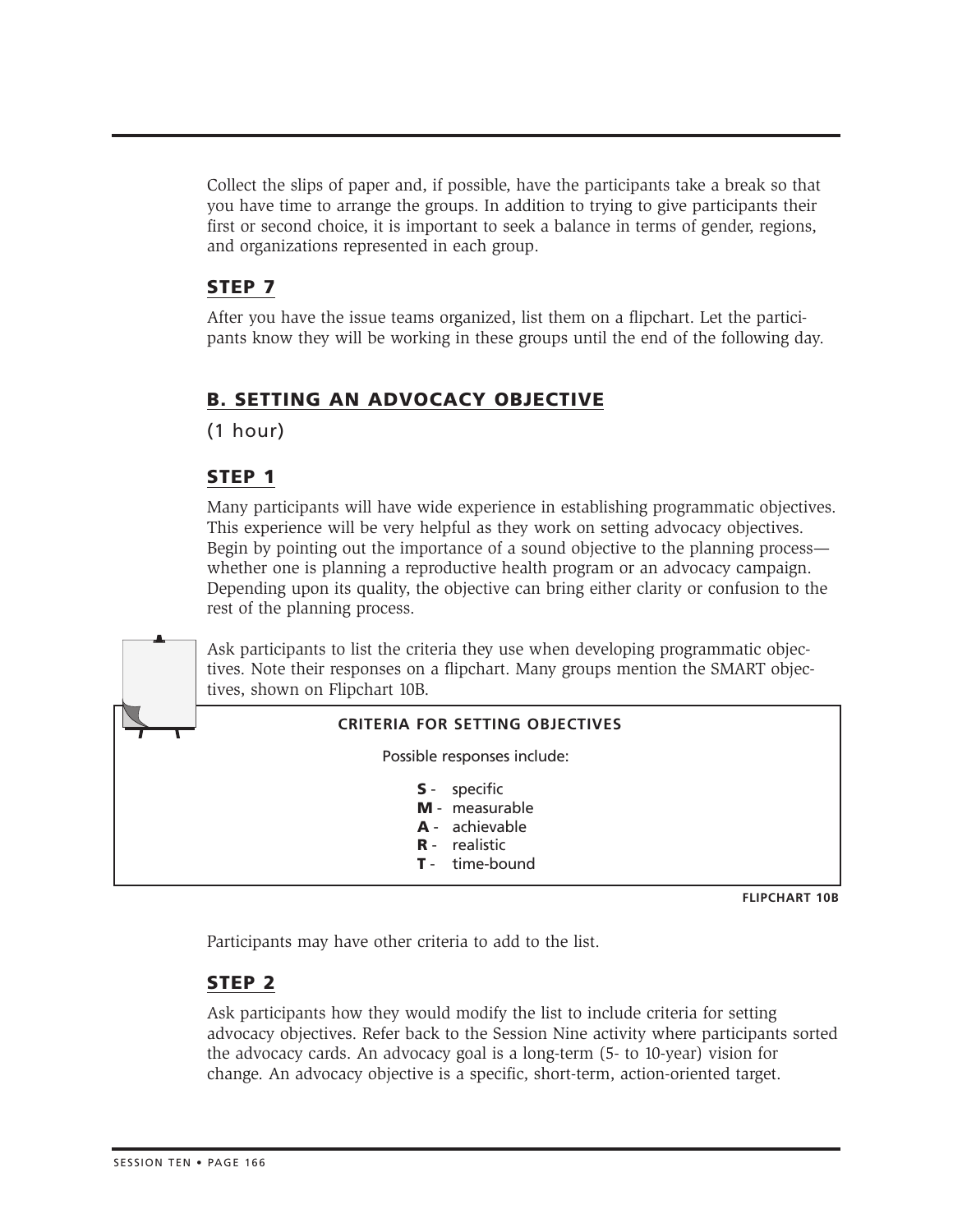Participants may add criteria such as the following to the brainstorm list:

- Likelihood that the objective will generate public support
- Likelihood that other NGOs will rally around the objective

#### **STEP 3**

 $\overline{\phantom{a}}$ 

A good advocacy objective contains several other elements. Present Flipchart 10C to the group.



**FLIPCHART 10C**

As the participants prepare to write advocacy objectives, they should do the following three things: $19$ 

- 1. Identify the policy actor or decision-maker who has the power to convert the advocacy objective into a reality (for example, a Minister of Health or Chair of a Parliamentary Subcommittee).
- 2. Identify the specific policy action or response required to fulfill the objective (for example, adopt a certain policy or allocate funds to support an initiative).
- 3. Stipulate the time frame and degree of change desired. Advocacy objectives usually focus on a one-to-two-year period. Can the policy be formulated and adopted in that period? Also, some advocacy objectives—but not all—indicate a quantitative measure of change. For example:
	- Redirect 25% of the regional family planning budget to target adolescents by the end of the next fiscal year; or
	- Within six months, initiate and fund a community-based distribution program to serve 40% of women and men of reproductive age in Region X.

Participants should be as specific as possible as they articulate advocacy objectives.

<sup>19</sup> Ritu Sharma, *Advocacy Training Guide.* (Washington, DC: SARA/AED, 1997).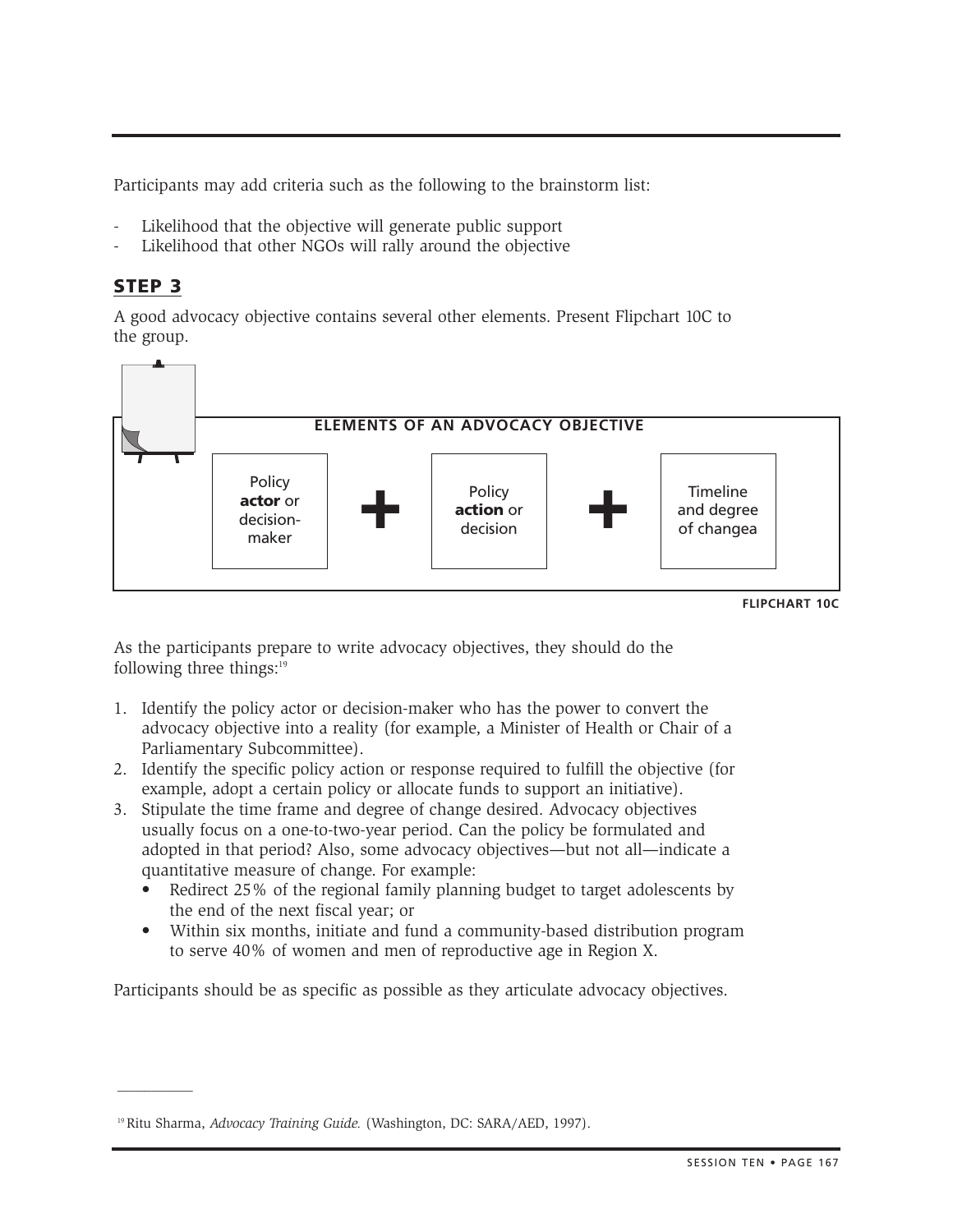Ask participants to work in their teams to develop two distinct advocacy objectives that outline a policy response to their issue. Allow 15 minutes for the groups to draft two objectives.

#### **STEP 5**

Next, distribute and review Handout 10B. The groups should take their first objective and analyze it according to the nine criteria in the handout. They should then repeat the process with their second objective. After comparing the two objectives, the groups should prepare a brief explanation of the objective they elect to pursue and why.

Allow 20 minutes for the issue teams to analyze their objectives using the handout.

#### **STEP 6**

Invite each group to present the results of its analysis. As you are observing, be sure that the policy actor and policy action are clearly identified in each objective.

#### **C. POWER MAP**

(1 hour, 30 minutes)

#### **STEP 1**

Place the scissors, tape, colored paper, or magazines on a centrally located table.

#### **STEP 2**

In this activity, participants will build on their work with gender and reproductive health issues and advocacy objectives. They will create power maps to identity power relationships, sources of support, and opposition. The result of this exercise will be a dynamic, visual "road map" that will guide the teams in the development of their advocacy strategies.

#### **STEP 3**

Present the blank power map (Handout 10C) on a flipchart or an overhead transparency along with the task on Flipchart 10D.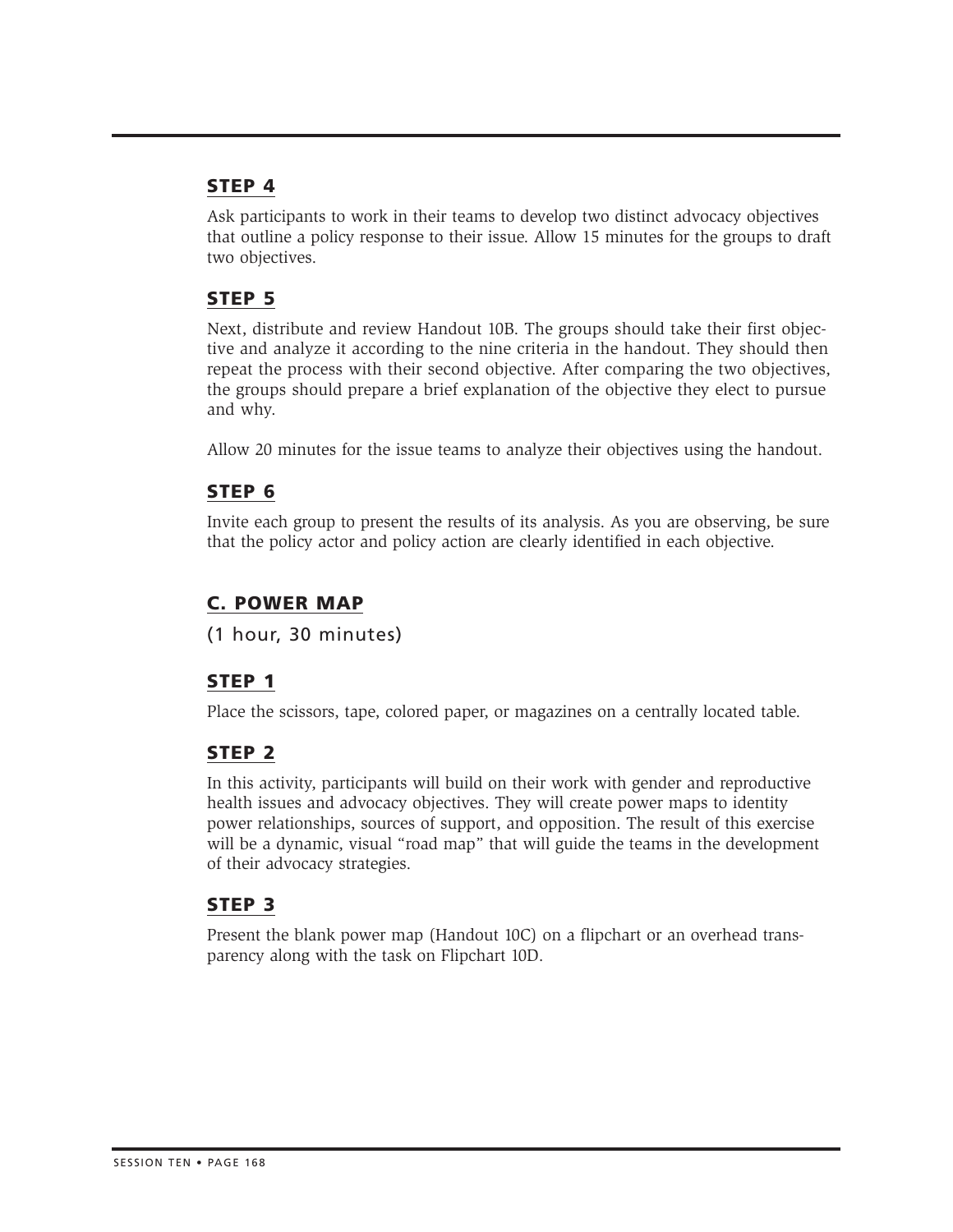

As you review the task, several steps on the flipchart will require more elaboration.

# 4— Participants should think of traditional as well as non-traditional actors in the policy process, including community leaders, celebrities, and business leaders.

# 5— The groups can be creative in selecting a symbol or magazine image to depict the different actors. If the actor has broad power or influence over the issue, they should create a large symbol. If the actor is interested in the issue but has little influence over the target audience or general public, they should use a small symbol.

#6— If the actor is highly supportive of the issue/objective, its symbol should be placed to the far left of the map. If the actor represents strong opposition, its symbol should be placed on the right side. The line of neutrality runs up the center of the map.

If two actors are closely linked (for example, a school principal and the teachers' union) the symbols can overlap or touch each other to reflect the interconnection.

#### **STEP 5**

Take an example and go through several steps in the mapping process.

For example:

*Objective:* Within the next year, persuade the Chief of Police to institute a domestic violence training program for all current and incoming officers. *Target audience:* Chief of Police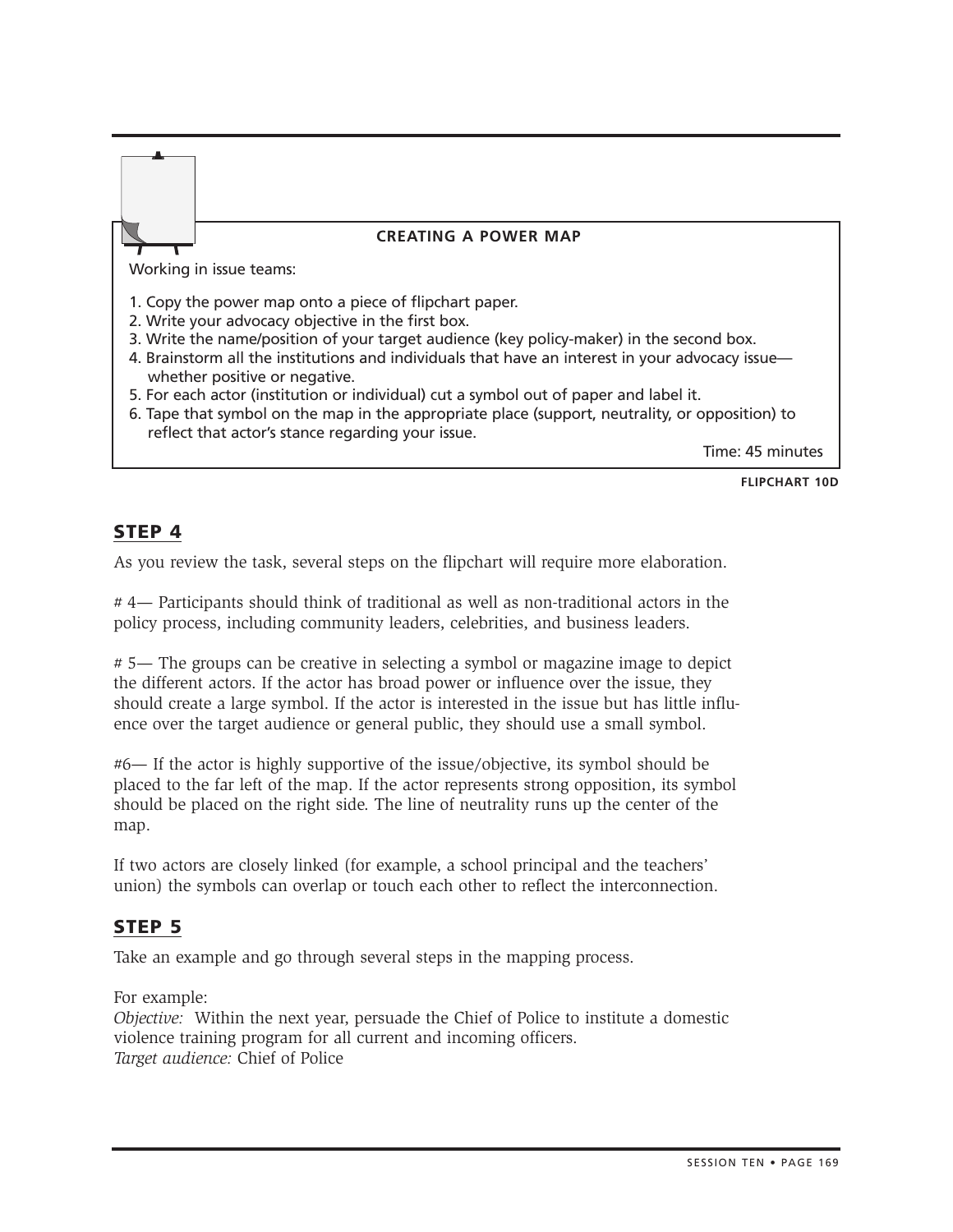Mention several allies, such as women's NGOs or lawyers' associations, and show where they would be placed on the map. Mention several possible opponents (in this case, the middle managers on the police force who lose staff resources while officers are in extended training), and place them on the map.

#### **STEP 6**

Allow the issue teams 45 minutes to complete their power maps.



**NOTE TO THE TRAINER:** This is a good time to have your camera on hand. The power maps are usually quite interesting visually. Following the presentations, take a quick photo of each issue team with its power maps—it's a good photo opportunity.

#### **STEP 7**

When the teams have finished working, ask each one to present its power map to the group.

Following each presentation, pose several questions to the whole group to maximize learning.

- Are there any additional allies that belong on the map? Any additional opponents?
- Does the map capture the interconnections between different actors?
- Where on this map does most of the power and influence reside?
- Based on these power dynamics, how would you focus your advocacy effort? Would you build on the support, neutralize the opposition, or try to convince the undecideds?

#### **STEP 8**

As a learning point for this exercise, it is important to emphasize that many successful advocacy campaigns opt to build their support base and convert the undecideds to their viewpoint. Sometimes, direct engagement with the opposition turns into a heated conflict. Unless the advocacy group desires this level of conflict to raise mass media attention, for example—it may be advisable to focus on supporters and neutrals. In all cases, however, it is essential to forecast and anticipate your opponent's argument or message. Effective advocates are pro-active in framing an argument, rather than reactive to the opposition's stance.

Point out that the completed power maps can serve as advocacy road maps on an ongoing basis. For example, if a neutral actor joins the support base, its symbol can be moved to represent the new position.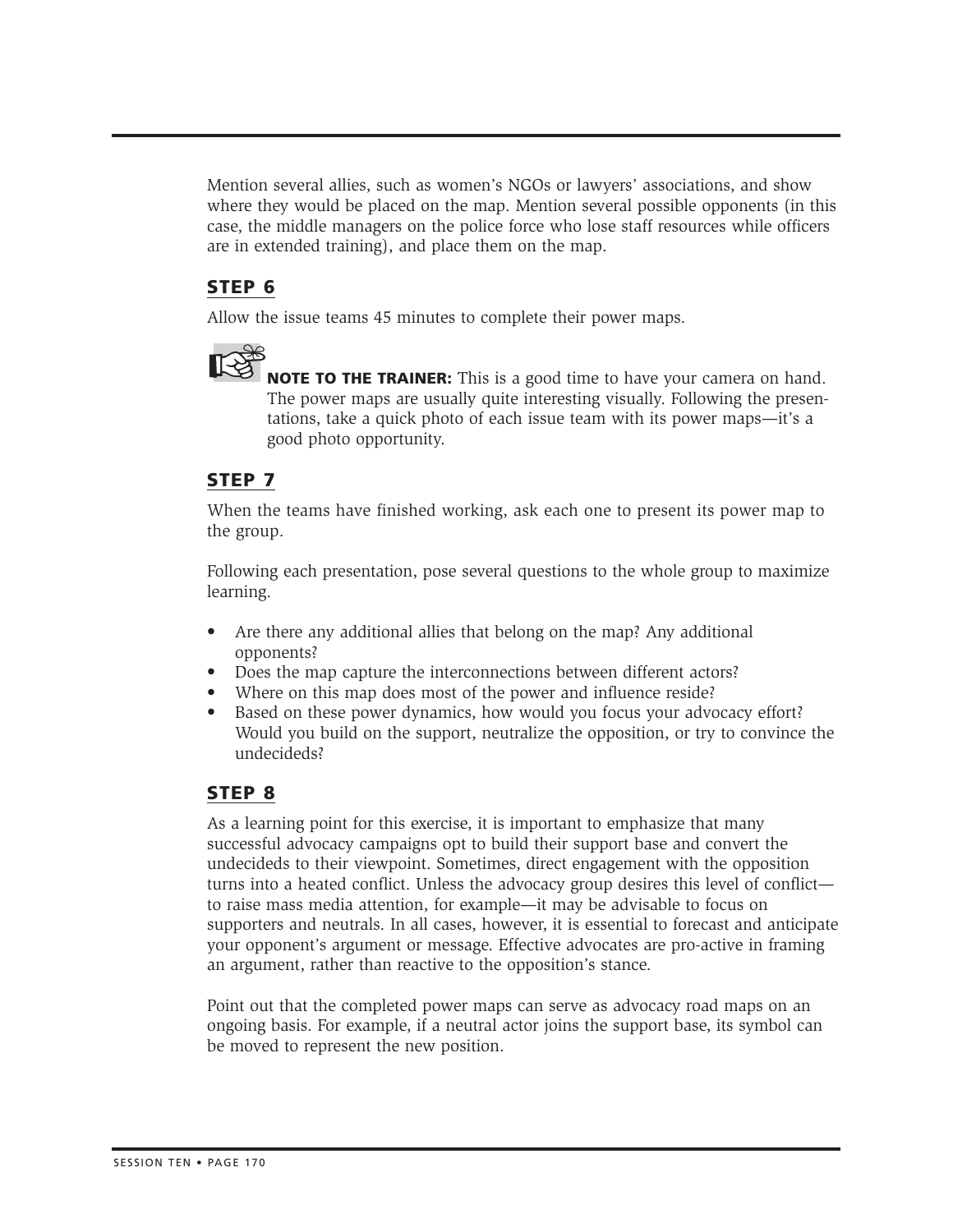#### **DEFINITION OF REPRODUCTIVE HEALTH**

Reproductive Health is a state of complete physical, mental and social well-being and not merely the absence of disease or infirmity, in all matters related to the reproductive system and to its functions and processes. People are able to have a satisfying and safe sex life and they have the capability to reproduce and the freedom to decide if, when and how often to do so. Men and women have the right to be informed and have access to safe, effective, affordable and acceptable methods of their choice for the regulation of fertility, as well as access to health care for safe pregnancy and childbirth.

> **— ICPD Programme of Action Quoted in Family Care International,**  *Action for the 21st Century: Reproductive Health and Rights for All.*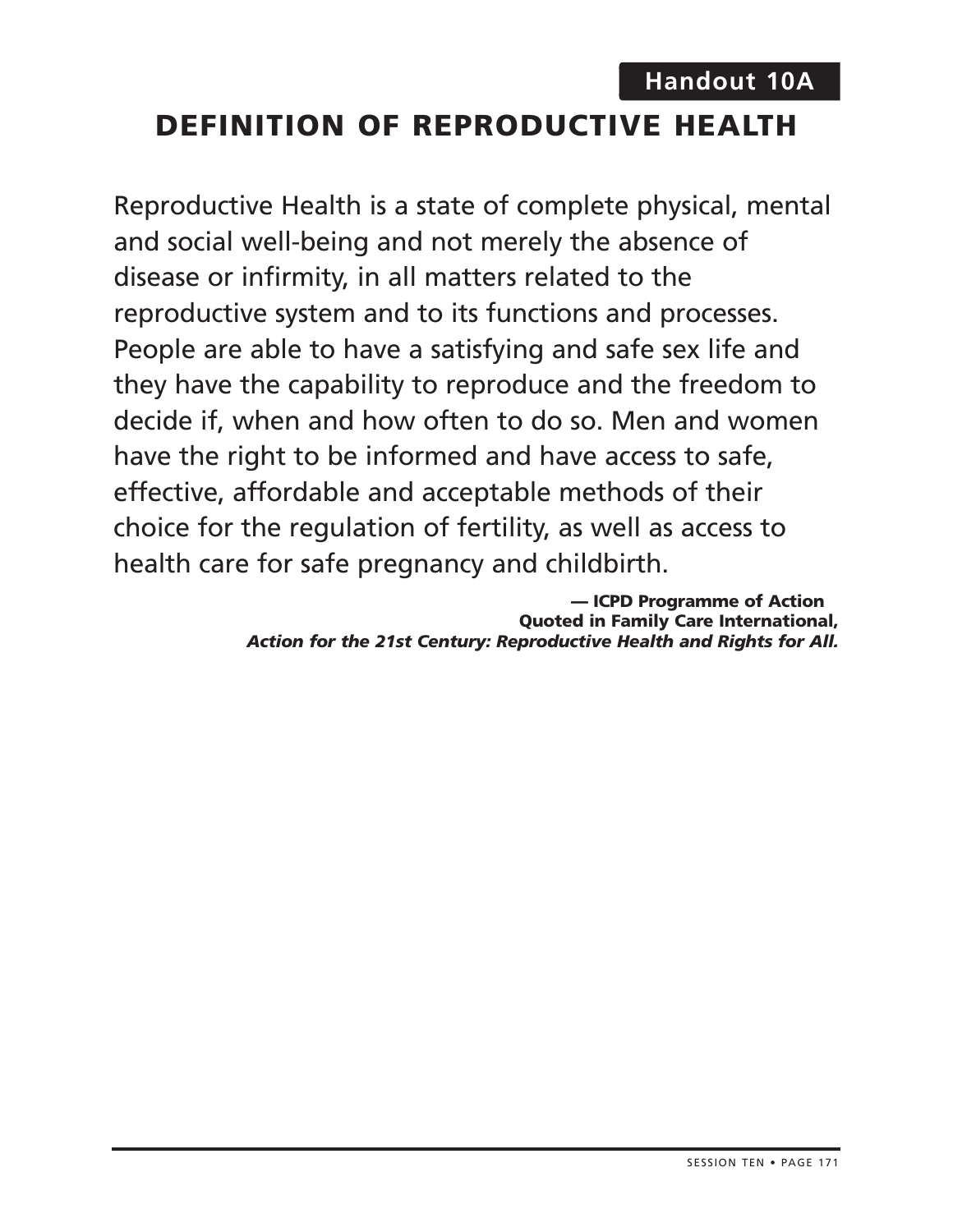#### **CHECKLIST FOR SELECTING AN ADVOCACY OBJECTIVE20**

This checklist is designed to help advocacy groups develop and choose sound objectives for policy change.

| <b>Criteria</b>                                                                                                                                                                                             | <b>Objective 1</b> | <b>Objective 2</b> |
|-------------------------------------------------------------------------------------------------------------------------------------------------------------------------------------------------------------|--------------------|--------------------|
| Do qualitative or quantitative data exist to show<br>that the objective will improve the situation?                                                                                                         |                    |                    |
| Is the objective achievable? Even with opposition?                                                                                                                                                          |                    |                    |
| Will the objective gain the support of many people?<br>Do people care about the objective deeply enough to<br>take action?                                                                                  |                    |                    |
| Will you be able to raise money or other resources<br>to support your work on the objective?                                                                                                                |                    |                    |
| Can you clearly identify the target decision-makers?<br>What are their names or positions?                                                                                                                  |                    |                    |
| Is the objective easy to understand?                                                                                                                                                                        |                    |                    |
| Does the advocacy objective have a clear time frame<br>that is realistic?                                                                                                                                   |                    |                    |
| Do you have the necessary alliances with key<br>individuals or organizations to reach your advocacy<br>objective? How will the objective help build alliances<br>with other NGOs, leaders, or stakeholders? |                    |                    |
| Will working on the advocacy objective provide<br>people with opportunities to learn about and<br>become involved with the decision-making process?                                                         |                    |                    |

 $\overline{\phantom{a}}$ 

<sup>&</sup>lt;sup>20</sup> Ritu Sharma, Advocacy Training Guide. Adapted from Kimberly Bobo, Jackie Kenfall, and Steve Max, Organizing for Social Change (Santa Ana, Minneapolis, and Washington, DC: Midwest Academy, 1991).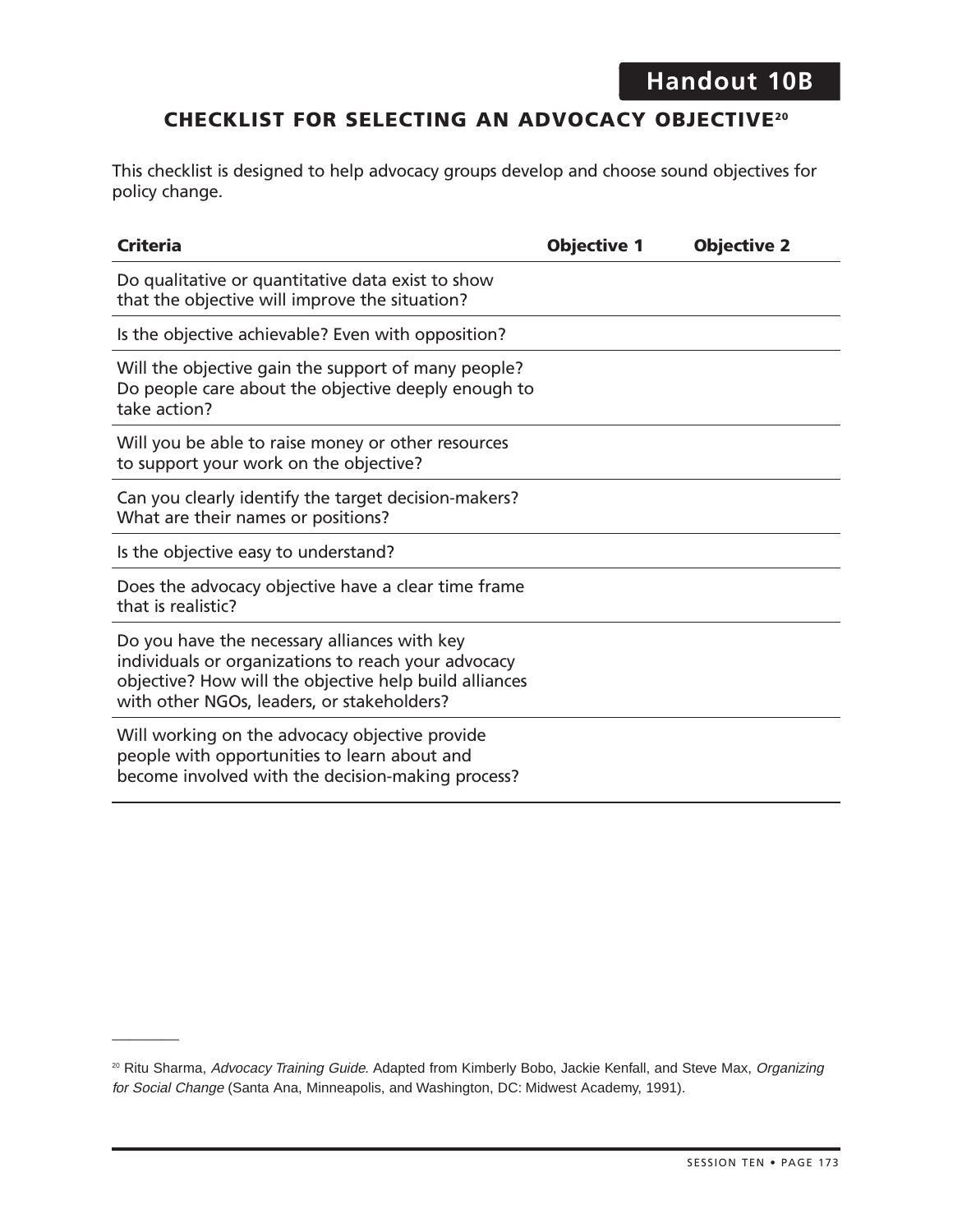#### **Handout 10C**



**POWER MAP**

POWER MAP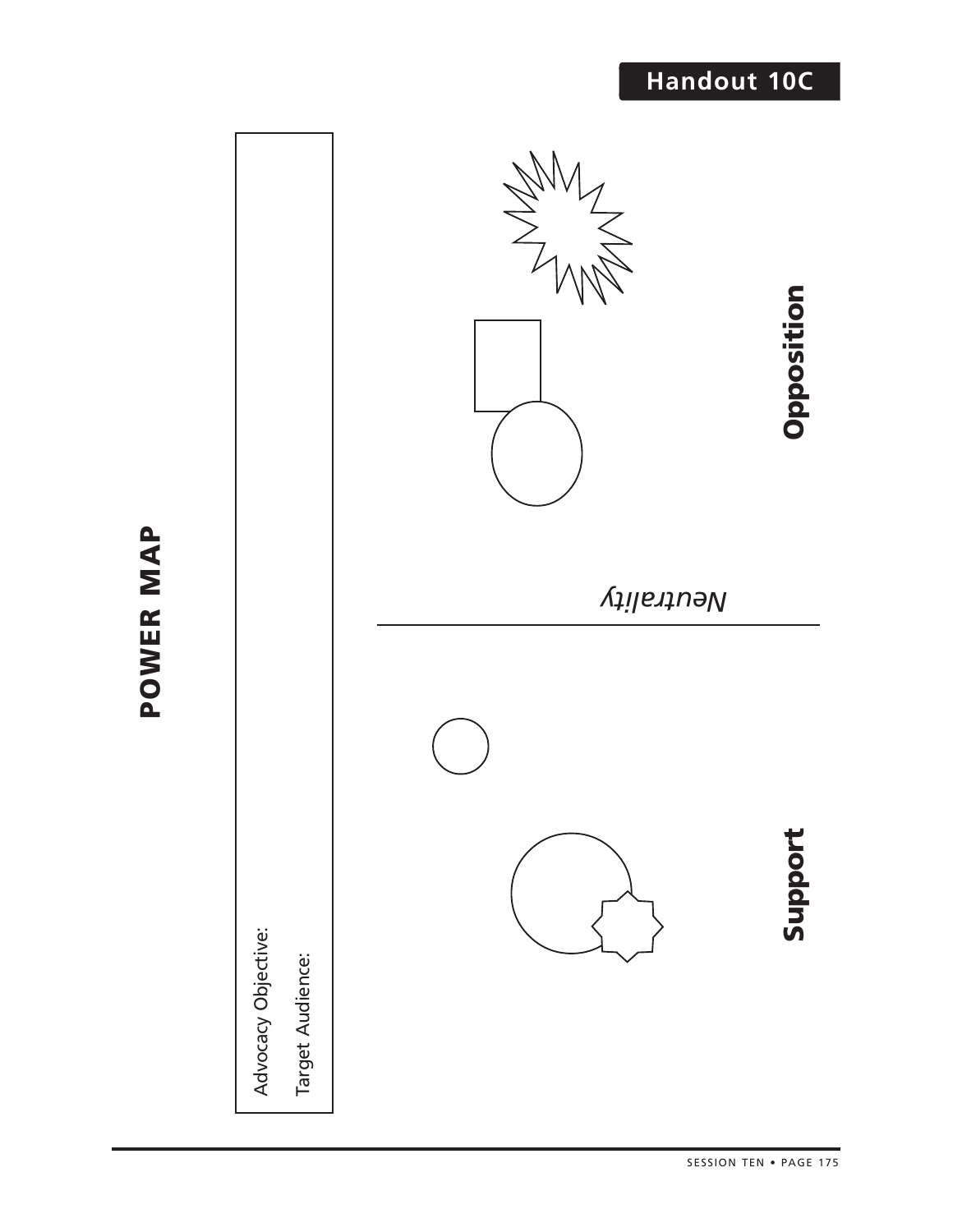#### **STEP ELEVEN:** STRATEGIC COMMUNICATION — AUDIENCE ANALYSIS

#### **LEARNER OBJECTIVES**

By the end of the session, participants will be able to

- Identify a target audience and analyze their interest in an advocacy issue.
- Tailor a message the interests of a target audience.

#### **TIME**

2 hours, 30 minutes

#### **SESSION OVERVIEW**

- A. Techniques of Persuasion (1 hour)
- B. Audience Analysis (1 hour, 30 minutes)

#### **MATERIALS**

• Flipchart and paper, markers, tape

#### **HANDOUTS**

11A—Audience Analysis Form 11B—Strategic Communication Model

#### **PREPARATION**

Before this session

- Write the learner objectives on a flipchart.
- Prepare Flipcharts 11A and 11B.
- Identify a long wall against which participants can form a line. Write each of the following terms on a separate sheet of flipchart paper: *Strongly Agree, Undecided*, and *Strongly Disagree.*
- Post the first sheet *(Strongly Agree)* on the long wall, at one end of the room. Post the second *(Undecided)* in the middle of the wall, and the third (*Strongly Disagree*) at the far end of the wall.
- On a slip of paper, write two controversial statements. Participants will be asked to line up along a continuum according to how they feel about each statement. The statements, therefore, should be designed to elicit both positive and negative responses. You will need to develop these statements according to the local environment. In past workshops, the following statements have been used successfully:
	- Sexuality education should be incorporated into the formal curriculum of primary school (grades 1-6).
	- You are the Director of Emergency (or Trauma) Services for a local hospital. You learn that one of your nurses is HIV-positive and, because of this, you dismiss her from her post.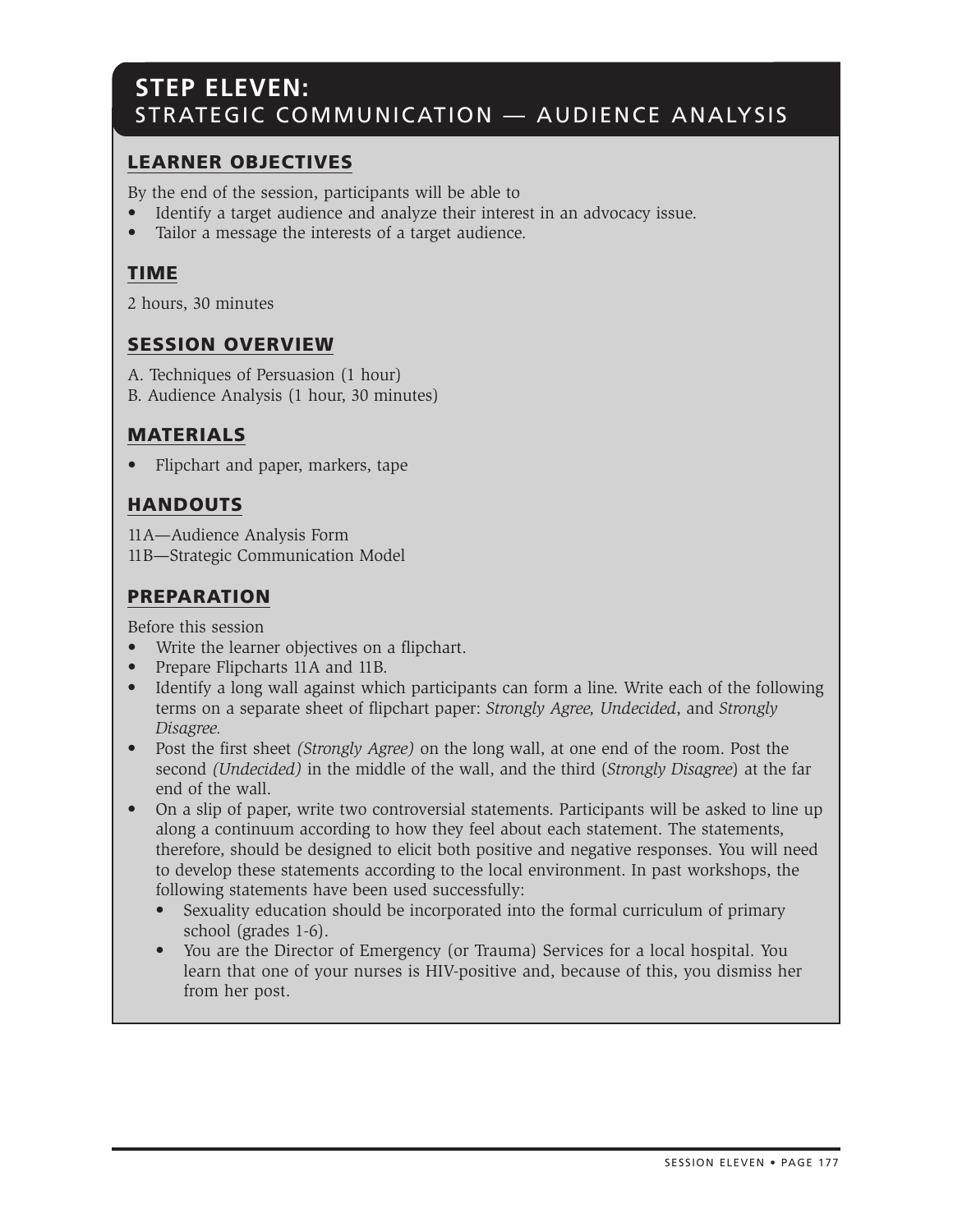#### **A. TECHNIQUES OF PERSUASION**

(1 hour)

#### **STEP 1**

Review the Learner Objectives on the flipchart.

#### **STEP 2**

As a warm-up to the topic of audience analysis, the group will participate in an exercise on public opinion and persuasive techniques. Indicate that there is a long wall that represents a continuum of public opinion, ranging from strong agreement to strong disagreement. Participants can imagine that they are participating in a quick public opinion survey.

Tell the participants that in a moment you will read a statement aloud and they will express their opinion by standing physically at the point on the continuum that best reflects their viewpoint. Point out that they need not stand precisely under the sign that says *Strongly Agree* or *Strongly Disagree*. Rather, they can stand anywhere along the continuum, including in between any two signs.

Check that the instructions are clear before you read the first statement. Let participants know that they will react to the statement as read, and they will not be able to alter or question the statement.

#### **STEP 3**

Read the first statement slowly and clearly; it is important that everyone hear the same words. Then read the statement slowly a second time.

Ask all participants to stand up and position themselves along the continuum according to their opinion.

#### **STEP 4**

Once each participant has taken a position, tell the participants they will exercise their skills in persuasion by trying to convince the undecideds to move over and adopt their position.

Inform the participants that they are encouraged to move to a new point on the continuum if their opinion changes during the exercise.

Turn first to those who are standing at the extreme end of Strongly Agree. Invite one or two participants to explain their position briefly in an effort to persuade the undecideds. Check to see if any undecideds feel persuaded to move.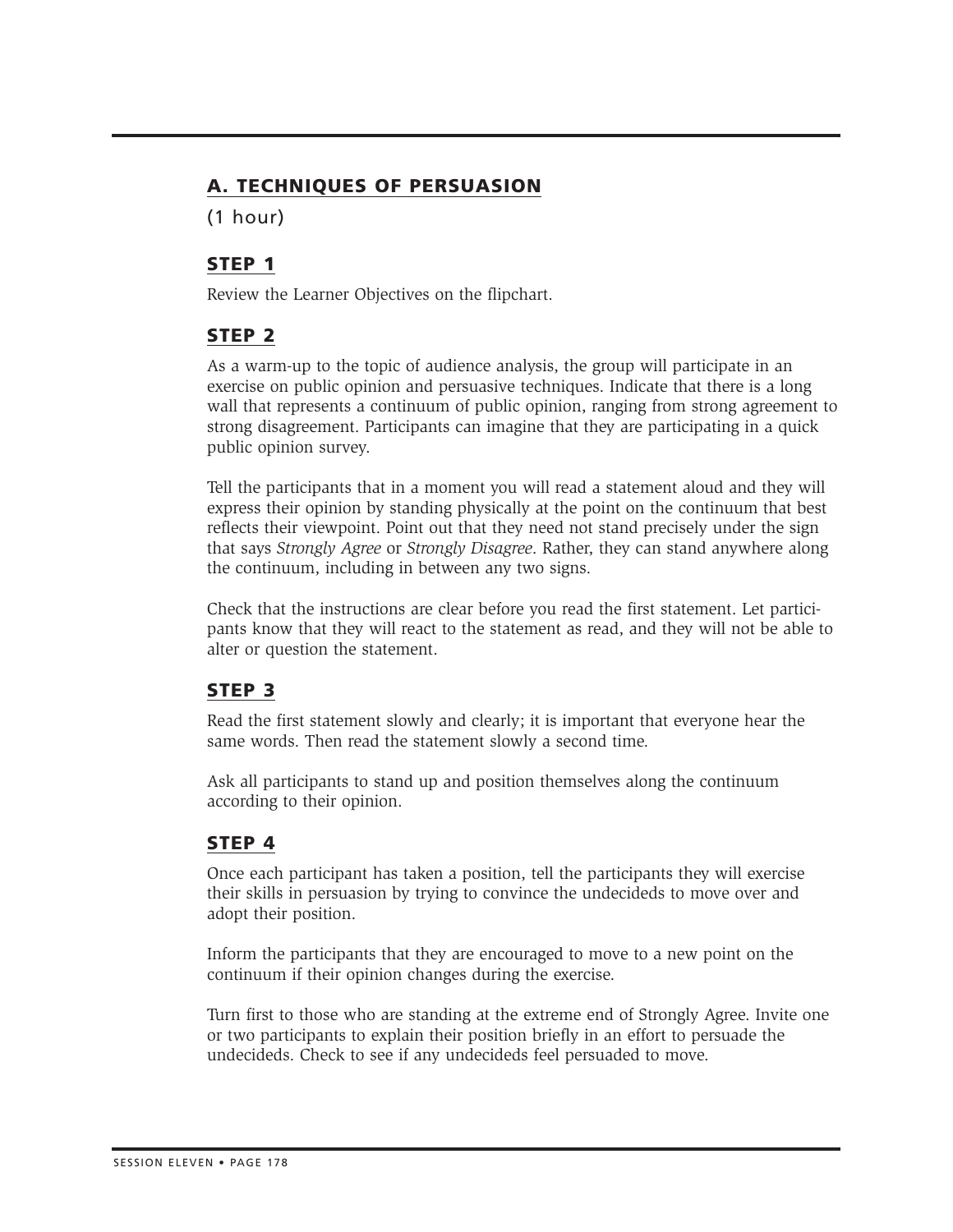Next, invite one or two of the Strongly Disagree members to articulate their position in an effort to persuade others. Try to manage the group in such a way that a heated argument does not develop. If the discussion gets too intense, simply remind the group that the objective is not to debate an issue, but rather to convince an undecided audience.

Finally, ask the undecideds why they are undecided and whether they feel inclined to change their minds. Try to pinpoint the specific argument or communication technique that led them to change their opinion.

#### **STEP 5**

After you have spent five to ten minutes working on the first statement, stop the discussion and read the second statement. Again, read the words slowly and clearly. Repeat Steps 3 and 4.

#### **STEP 6**

After you have completed the exercise with the second statement, ask participants to return to their seats. Facilitate a discussion about what the participants learned from the exercise. Following are three sample discussion questions and responses:

1. As you stood along the continuum as an audience, which persuasive techniques influenced you to change your position?

- Use of facts and figures
- Use of real-life, human examples
- Appealing to me on a personal level
- Listening to my viewpoint

2. Did the speakers use any techniques that "turned you off" or alienated you?

- Raising his/her voice
- Exaggeration of the facts

3. When the objective is to build support for your cause or issue, which is more effective—to debate with your adversaries or to persuade neutral parties?

• This may vary from one advocacy campaign to another. In many cases, however, an attack on the opposition simply aggravates the debate. One example of this is the abortion debate in many countries. The two sides often use strong language and shocking images in order to attack the opponent's position, but this approach can alienate a neutral public.

To reinforce these points, you can return to the completed power maps (Session Ten) and review any previous comments or decisions the issue teams made about positioning their advocacy efforts.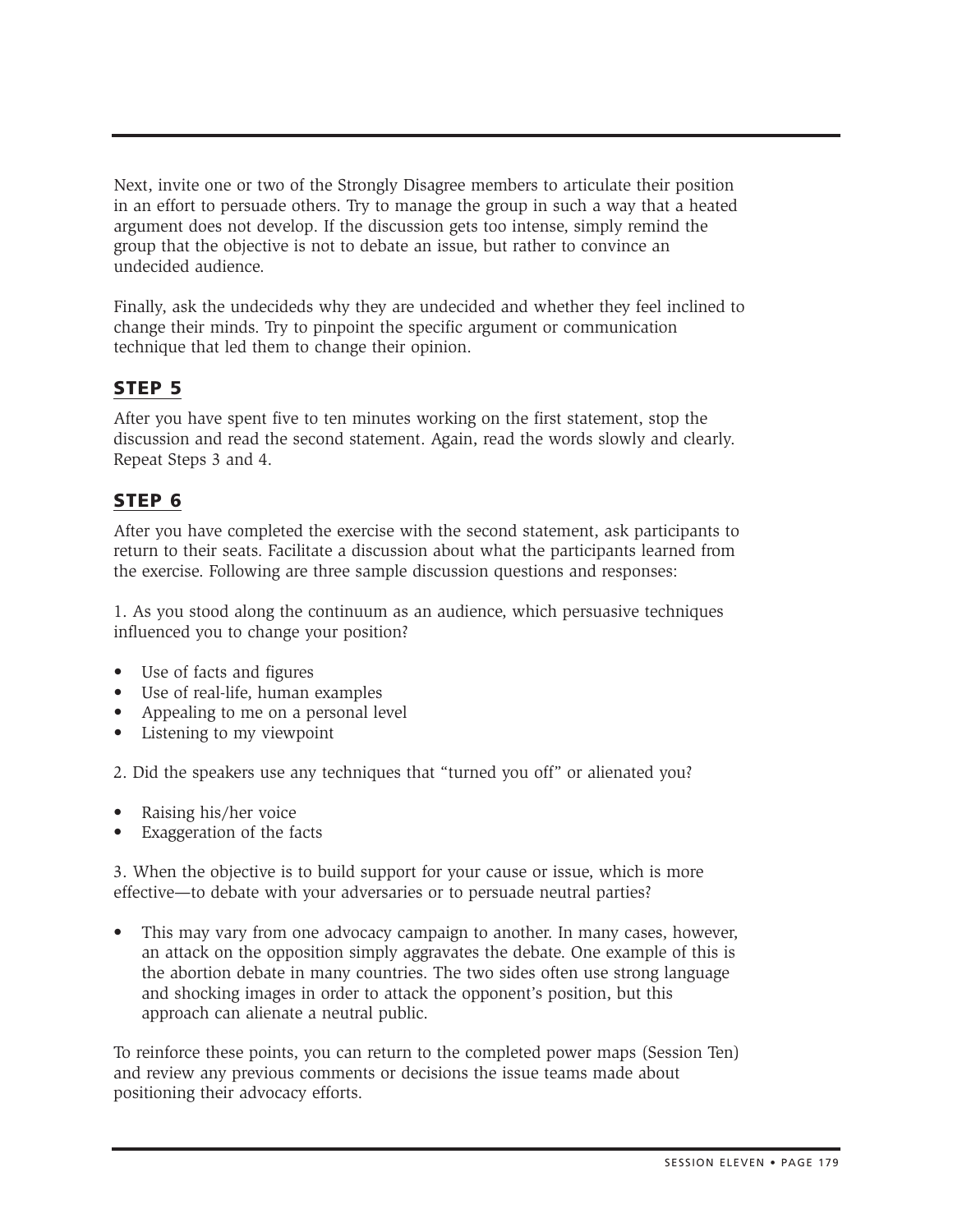#### **B. AUDIENCE ANALYSIS**

(1 hour, 30 minutes)

#### **STEP 1**

Begin this activity by highlighting the importance of strategic communication in advocacy. Effective advocacy depends on a leader's ability to persuade a policymaker and/or compel him/her to take action.

Review the definition of strategic communication on Flipchart 11A.

#### **STRATEGIC COMMUNICATION:**

Any planned communication activity that seeks to achieve one of the following communication goals: Inform, Persuade, Motivate, or Move to Action

**FLIPCHART 11A**

#### **STEP 2**

Ask participants to think of a time when they were persuaded by someone else to change their opinion. What did it take to make this happen? Elicit some responses.

Here are some possible responses:

- A credible source
- Convincing data
- A story of someone's personal experience

#### **STEP 3**

Explain that a key element of strategic communication is understanding your audience well and seeing an issue from their perspective. The advocate must think about what will motivate a target audience to support a cause. This is, perhaps, the greatest challenge of strategic communication—the ability to put yourself in your audience's shoes and see how they will benefit from supporting your cause. Try to think of the potential risks and rewards your target audience will face by joining forces with you.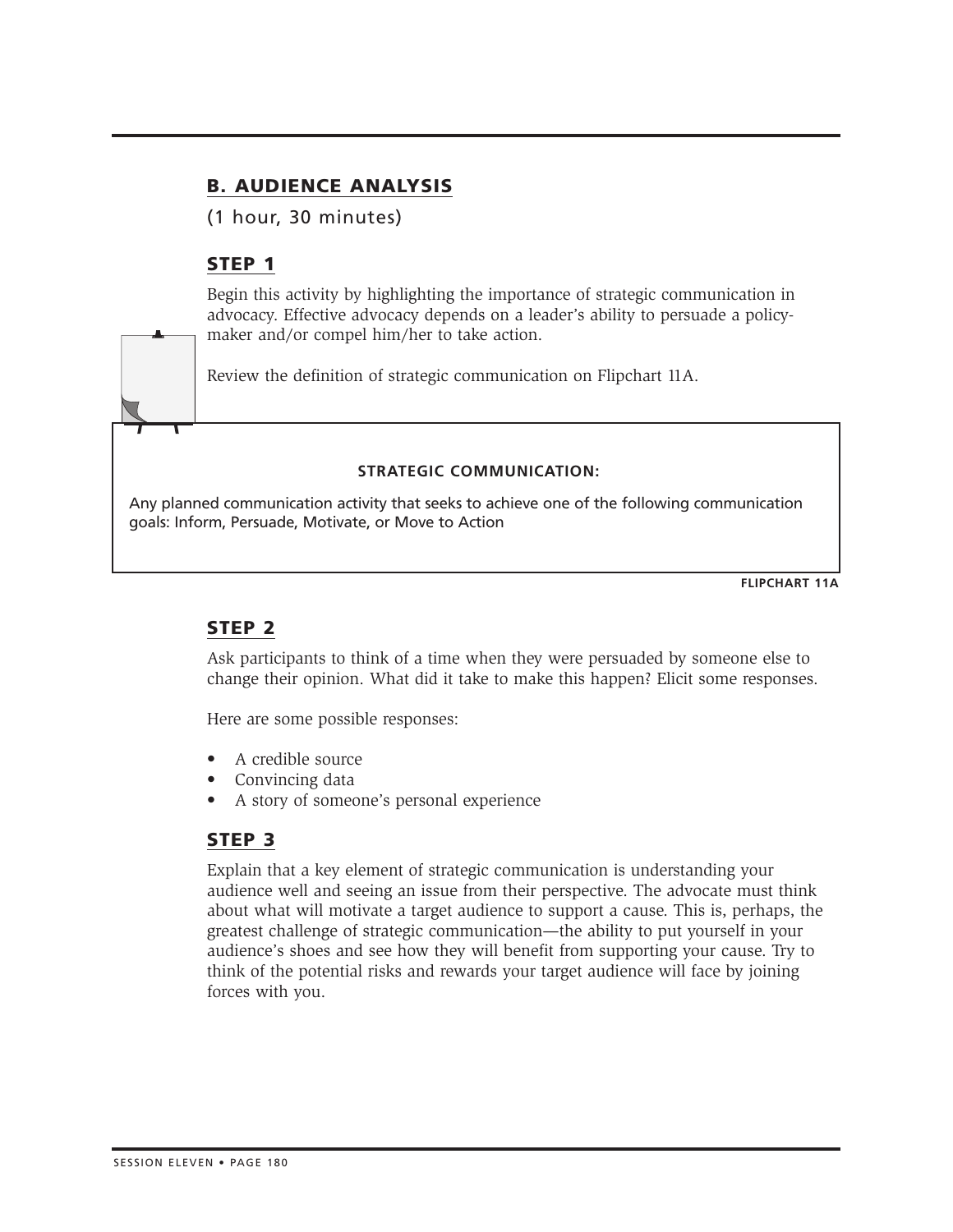Take an example, such as a community-based organization (CBO) that is concerned about the deterioration of a vacant lot into a garbage dump. Imagine that the organization has secured a meeting with the local mayor to draw her/his attention to the problem. The CBO hopes to convince the mayor to designate funds to clean up the dump site and maintain it in the future. Ask participants to look at the situation from the mayor's perspective and define several personal benefits s/he will derive from supporting the advocacy objective. Record these on a flipchart.

Here are some possible responses:

- Positive publicity
- Increase in voter support
- Short-term job creation

#### **STEP 5**

Point out that by conducting a systematic analysis, effective advocates anticipate the factors that will motivate their audience. Based on the findings of this analysis, the audience's interests are incorporated into the advocacy strategy.

#### **STEP 6**

 $\overline{\phantom{a}}$ 

Distribute Handout 11A and review it with participants.

Before implementing an advocacy campaign, the advocacy group can use the Audience Analysis Form as a planning tool.<sup>21</sup> The advocates begin by defining the target policy audience, or who they intend to persuade. In this case, participants can simply return to their power maps and transfer their target audience and advocacy issue to the Audience Analysis Form.

Next, advocates should use the form to assess the target audience based on the following factors:

- Level of familiarity with your network or organization Have they interacted with your group in the past? What was the nature of that interaction?
- Level of knowledge about the advocacy issue Is the audience well-informed or lacking accurate information?
- Level of agreement with your position on the issue On the power map, would you identify the target audience as supportive, opposed, or neutral?

<sup>&</sup>lt;sup>21</sup> The Audience Analysis Form is adapted from the work of CEDPA consultant Thomas C. Leonhardt.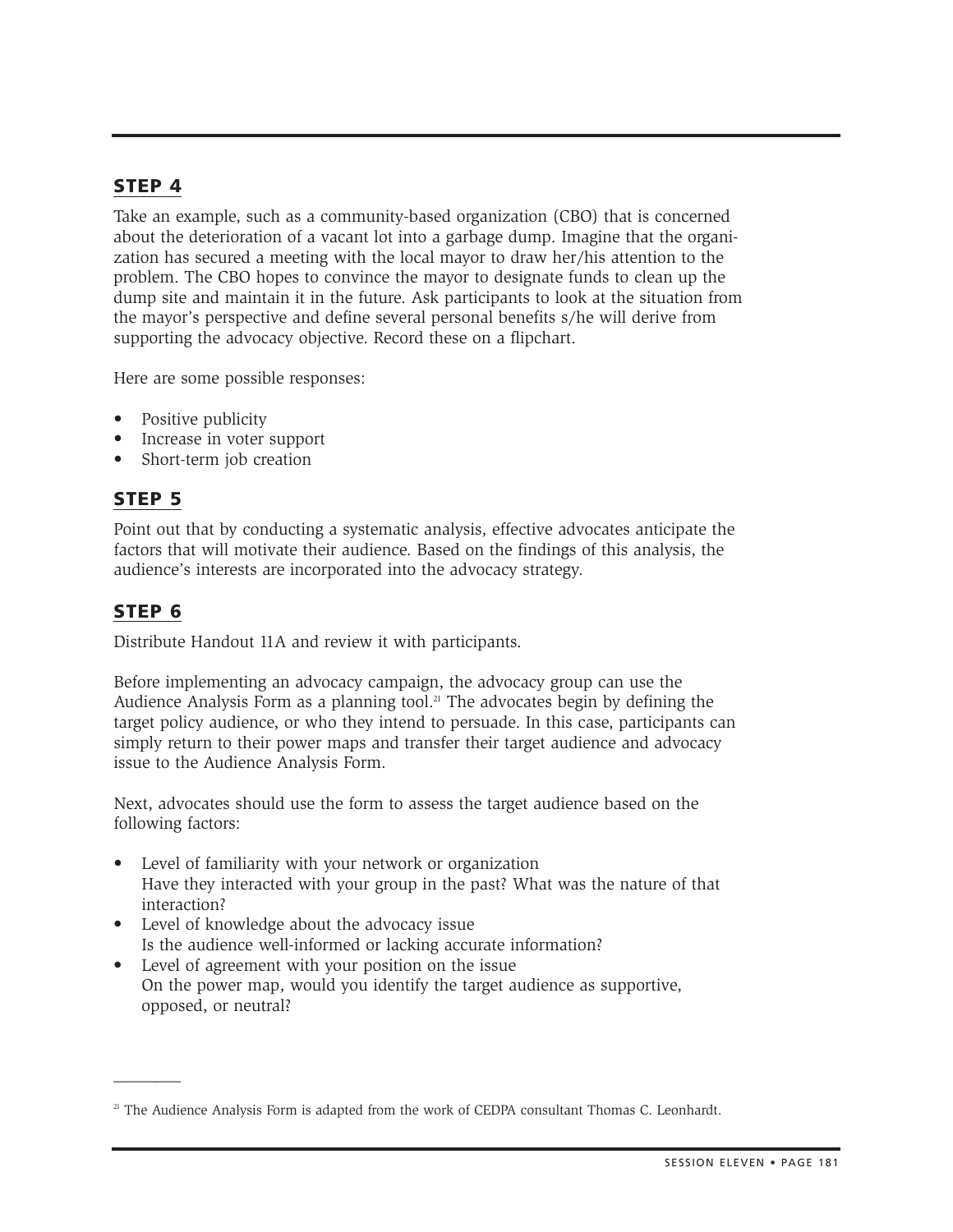• Level of previous, demonstrated support Has the audience actively supported your position on the issue? Describe that support.

Finally, list the benefits or interests related to the issue from your audience's perspective. Remind participants of the example of the mayor who wants to expand her/his voting base. Also, identify any "influentials" — secondary audiences who can affect your target audience. Think beyond professional circles and include personal relationships. Sometimes the relative or spouse of a high-level decisionmaker can be a great intermediary.

#### **STEP 7**

Have the participants work in their issue teams to complete the Audience Analysis Form. Again, they should refer to their power maps and transfer the target audience and issue/objective to the Audience Analysis Form. Allow 30 minutes for the group work.

#### **STEP 8**

After they have completed the Audience Analysis Forms, invite each group to summarize its work; allow five minutes per group. After each presentation, take questions and comments from the larger group.

Discussion questions:

- If you gave any of the target audience factors a low evaluation, how will you counteract that problem?
- Based on the analysis, how will you formulate an advocacy message that appeals to your audience?

#### **STEP 9**

Review the Strategic Communication Model<sup>22</sup> on Flipchart 11B.

 $\overline{\phantom{a}}$ 

<sup>&</sup>lt;sup>22</sup> The Strategic Communication Model was developed by CEDPA consultant Thomas C. Leonhardt.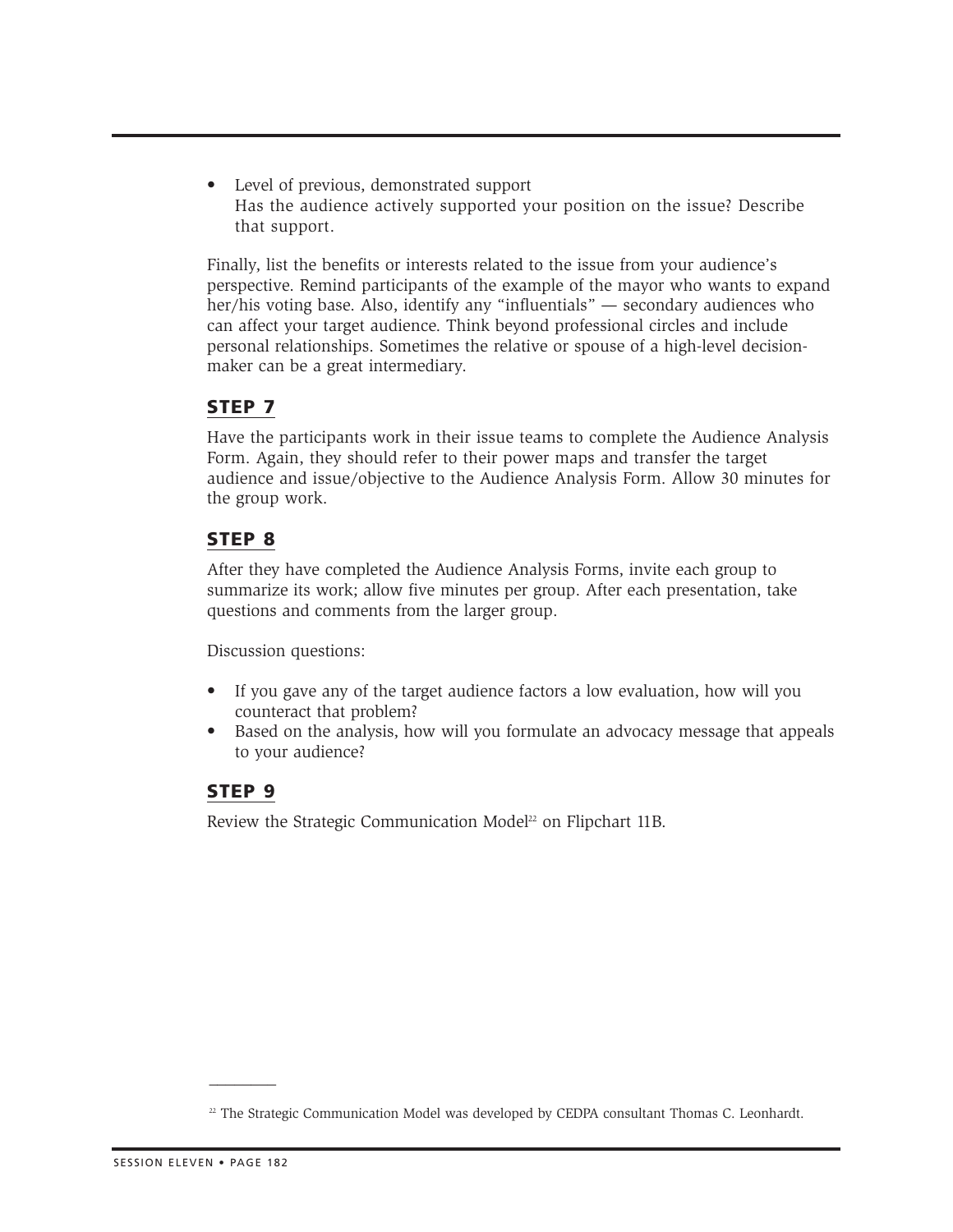

**FLIPCHART 11B**

Tell participants that many advocacy efforts (as well as IEC campaigns) focus primarily on the first level of this model — *inform*. As the model illustrates, there are higher objectives in a communication strategy that will achieve a greater impact. An effective communication strategy will seek to *motivate* the audience to feel something about the issue. Ask the participants to think of a poster or message that moved them to care about a particular cause. At the third level, an advocacy message should seek to *persuade* the audience to adopt a desired position on the issue. Finally, the message should *move the audience to take action*.

Refer back to Handout 9C, the chart that compared advocacy with IEC and other related concepts. Although each level of the Strategic Communication Model should be achieved, a successful advocacy campaign is one that reaches the highest level move someone to action. Did the policy-maker make a favorable decision in regard to the advocacy issue? Did s/he adopt a new policy or reform an outdated one?

Every strategic communication effort should seek to reach the highest possible level on the model. As the participants prepare to develop advocacy messages, they should consider how they will move their audiences to act on the advocacy issues.

Distribute Handout 11B to the participants.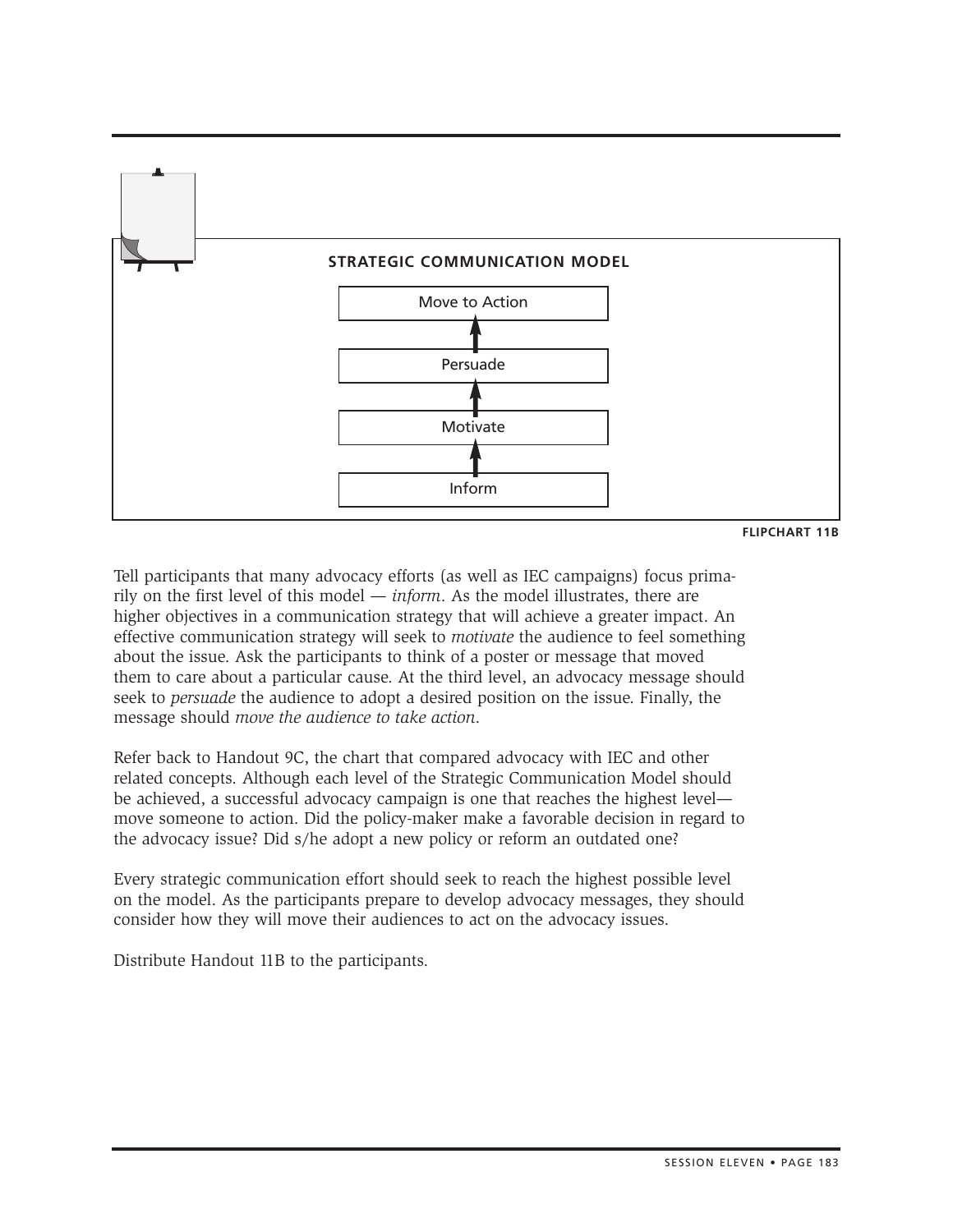#### **AUDIENCE ANALYSIS FORM23**

| Target Audience: |  |
|------------------|--|
| Advocacy Issue:  |  |

| Evaluate the target audience's level of:      |  | $(1 = low; 5 = high)$               |  |
|-----------------------------------------------|--|-------------------------------------|--|
| Familiarity with your network/organization    |  | $1 \t2 \t3 \t4 \t5$                 |  |
| Knowledge about your advocacy issue           |  | $1 \t2 \t3 \t4 \t5$                 |  |
| Agreement with your position on the issue     |  | $1 \t2 \t3 \t4 \t5$                 |  |
| Previous, demonstrated support for your issue |  | $1 \quad 2 \quad 3 \quad 4 \quad 5$ |  |

Identify your target audience's:

 $\overline{\phantom{a}}$ 

| Potential interests/benefits<br>related to the issue: | Influentials (secondary audiences who can<br>exert influence over your target audience): |
|-------------------------------------------------------|------------------------------------------------------------------------------------------|
|                                                       |                                                                                          |
|                                                       |                                                                                          |
|                                                       |                                                                                          |
|                                                       |                                                                                          |
|                                                       |                                                                                          |

<sup>&</sup>lt;sup>23</sup> This form is adapted from the work of CEDPA consultant Thomas C. Leonhardt.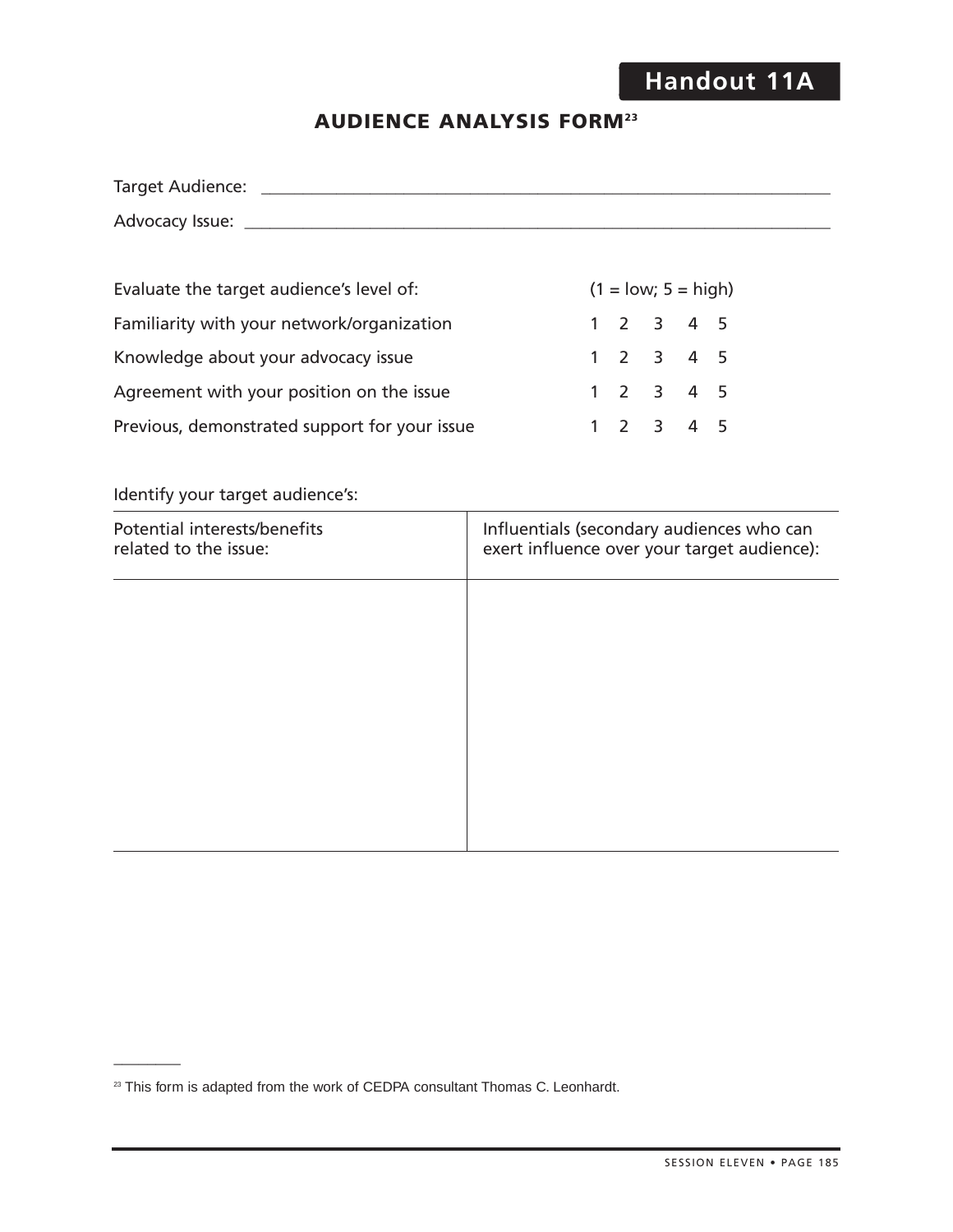#### **STRATEGIC COMMUNICATION MODEL<sup>24</sup>**



<sup>&</sup>lt;sup>24</sup> This form was developed by CEDPA consultant Thomas C. Leonhardt.

 $\overline{\phantom{a}}$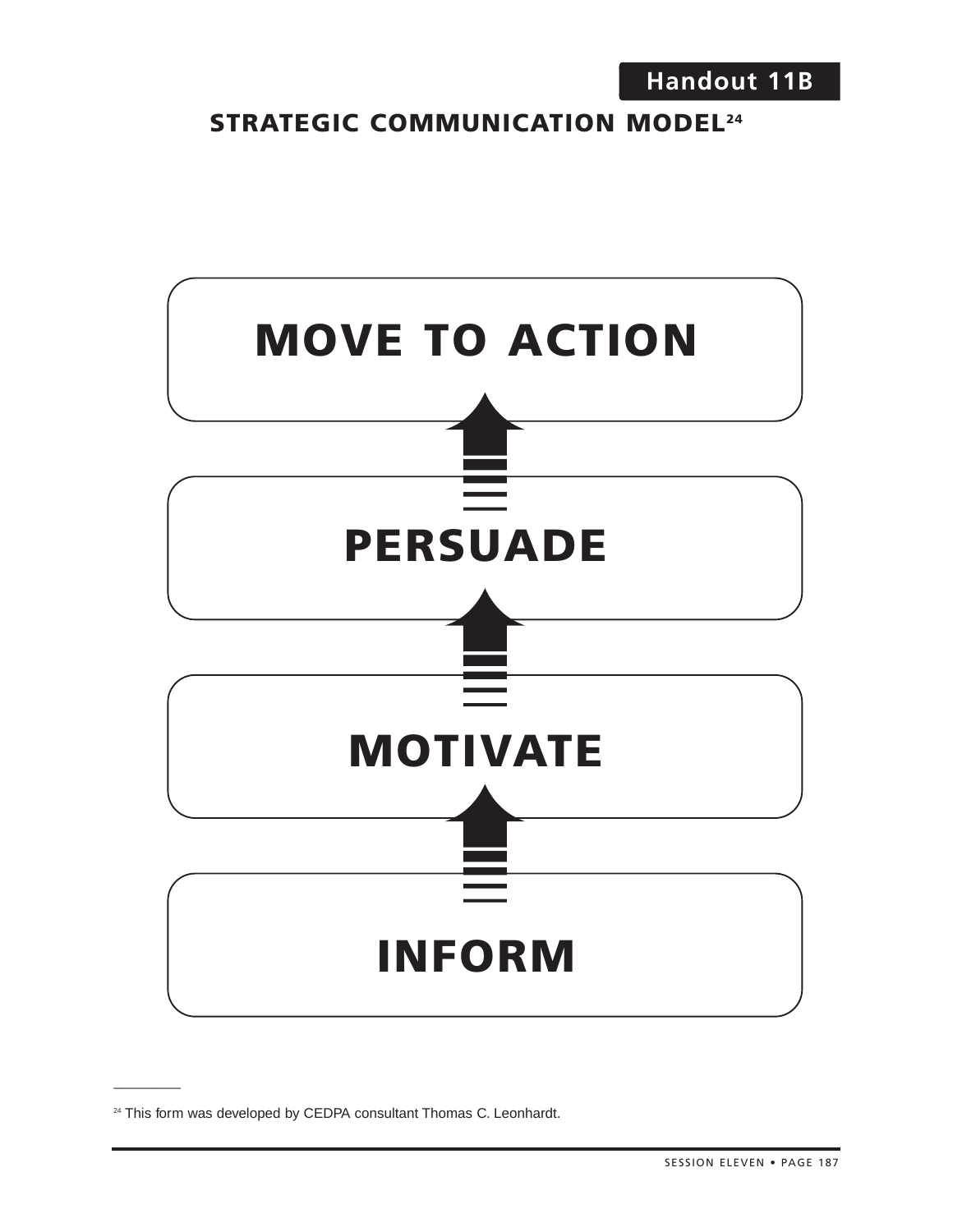#### **SESSION TWELVE:**  MESSAGE DEVELOPMENT AND DELIVERY

#### **LEARNER OBJECTIVES**

By the end of the session, participants will be able to

- Identify the elements of an effective advocacy message.
- Develop and deliver an advocacy message in a variety of scenarios.

#### **TIME**

3 hours

#### **SESSION OVERVIEW**

- A. Message Development (1 hour, 30 minutes)
- B. Message Delivery: Role Plays (1 hour, 30 minutes)

#### **MATERIALS**

• Flipchart and paper, markers, tape

#### **HANDOUTS**

12A—Message Development Worksheet 12B—Role-Play Scenarios (for adaptation)

#### **PREPARATION**

Before this session

- Write the learner objectives on a flipchart.
- Prepare Flipcharts 12B, 12D, and 12E.
- Find four or five advertising messages from local magazines. Each message should have a simple, promotional phrase, such as, "Tropical Airways gets you where you need to go, on time, in style. . . . " Each should have visual images and supplemental text. For this exercise, commercial messages work better than a social marketing campaign, such as a family-planning slogan. If the participants are too familiar with the subject matter, their objectivity can be clouded. Cut out the messages and tape each one to a single piece of flipchart paper. Post each message on a different wall in the training room so that each one is clearly visible.
- Prepare three or four role-play scenarios, one for each issue team formed in Session Eleven. The scenarios should reflect the advocacy objective and target audience that each team has identified. Handout 12B provides sample scenarios. Ideally, each scenario should depict a different message delivery setting (face-to-face meeting, press conference, public debate, forum, or other). It can also be useful to videotape the advocacy role-plays and then re-play them for group feedback.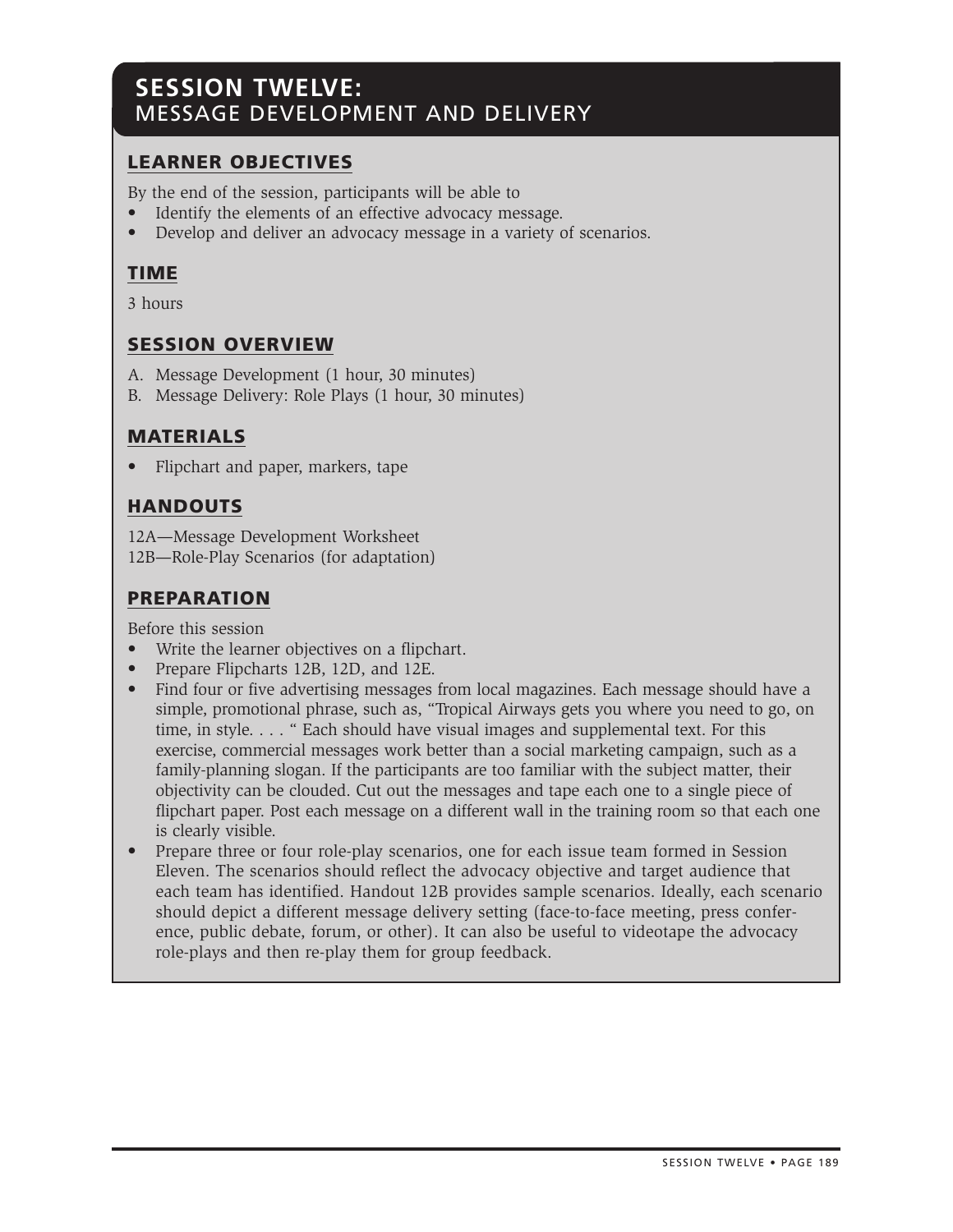#### **A. MESSAGE DEVELOPMENT**

(1 hour, 30 minutes)

#### **STEP 1**

Review the learner objectives for the session.

Inform the participants that this session will focus on developing persuasive advocacy messages. Their work on audience analysis will provide a foundation for the message development.

As a warm-up exercise, refer to the four or five advertising messages you posted on flipchart paper around the room. Tell the participants that after you read each message aloud, they should be prepared to get up and physically stand next to the message that appeals to them.

#### **STEP 2**

Moving around the room from one message to the next, read the promotional statement for each message aloud. After you have read all the messages clearly, ask participants to get up and stand by a message they like. They may want to wander for a minute or two to look at the graphics. You should end up with small groups of participants around each message.

#### **STEP 3**

When all of the participants are standing by a message, ask them to work with their colleagues who selected the same message to identify the characteristics of their message that make it appealing to an audience. Ask them to write characteristics around the message on the flipchart paper.

Have each group read aloud its list of appealing characteristics. While the groups are reading their lists, capture their points on the flipchart as shown in the example in Flipchart 12A.

#### **CHARACTERISTICS OF EFFECTIVE MESSAGES**

Simple, concise Appropriate language Content consistent with format

**FLIPCHART 12A**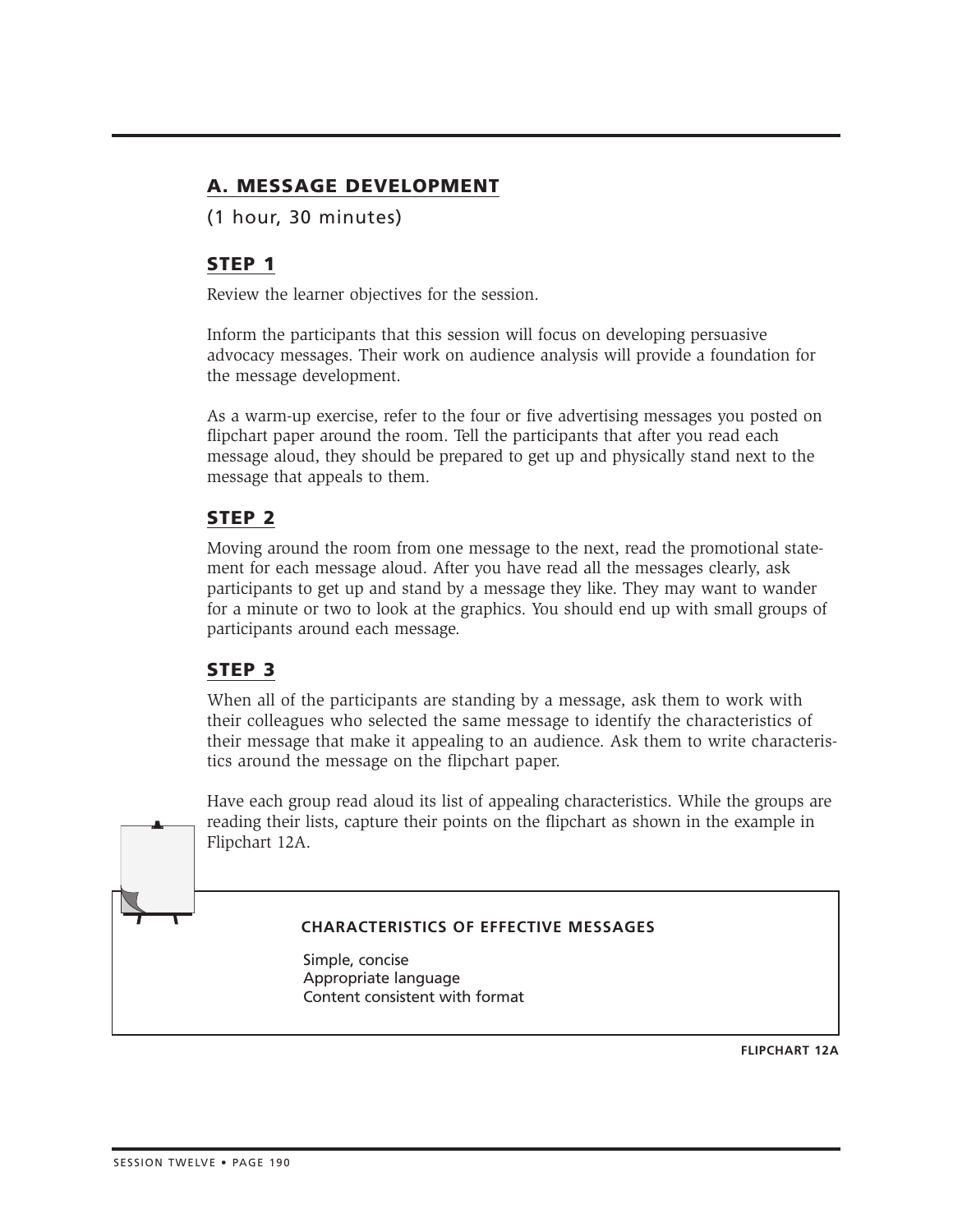After the participants have read their comments about the messages, have them return to their seats. Refer to the list you have made on the flipchart and ask if anyone has characteristics to add to it.

Here are two characteristics that can be included:

- A credible messenger
- Tone and language (for example, serious, humorous, or provocative) consistent with content

#### **STEP 5**

Introduce Flipchart 12B.



**FLIPCHART 12B**

Review the Five Elements of Messages<sup>25</sup> and elaborate on each point.

#### **1. Content**

The content is the central idea of the message. What is the main point you want to communicate to your audience? What single idea do you hope the audience will take away from your message?

#### **2. Language**

 $\overline{\phantom{a}}$ 

Language refers to the words you choose to communicate your message. Is the word choice clear or could it be interpreted differently by various audiences? Is the language appropriate for your target audience? (Obviously you would use different language when appealing to university researchers than you would when communicating to a youth group.)

<sup>&</sup>lt;sup>25</sup> Ritu Sharma, Advocacy Training Guide.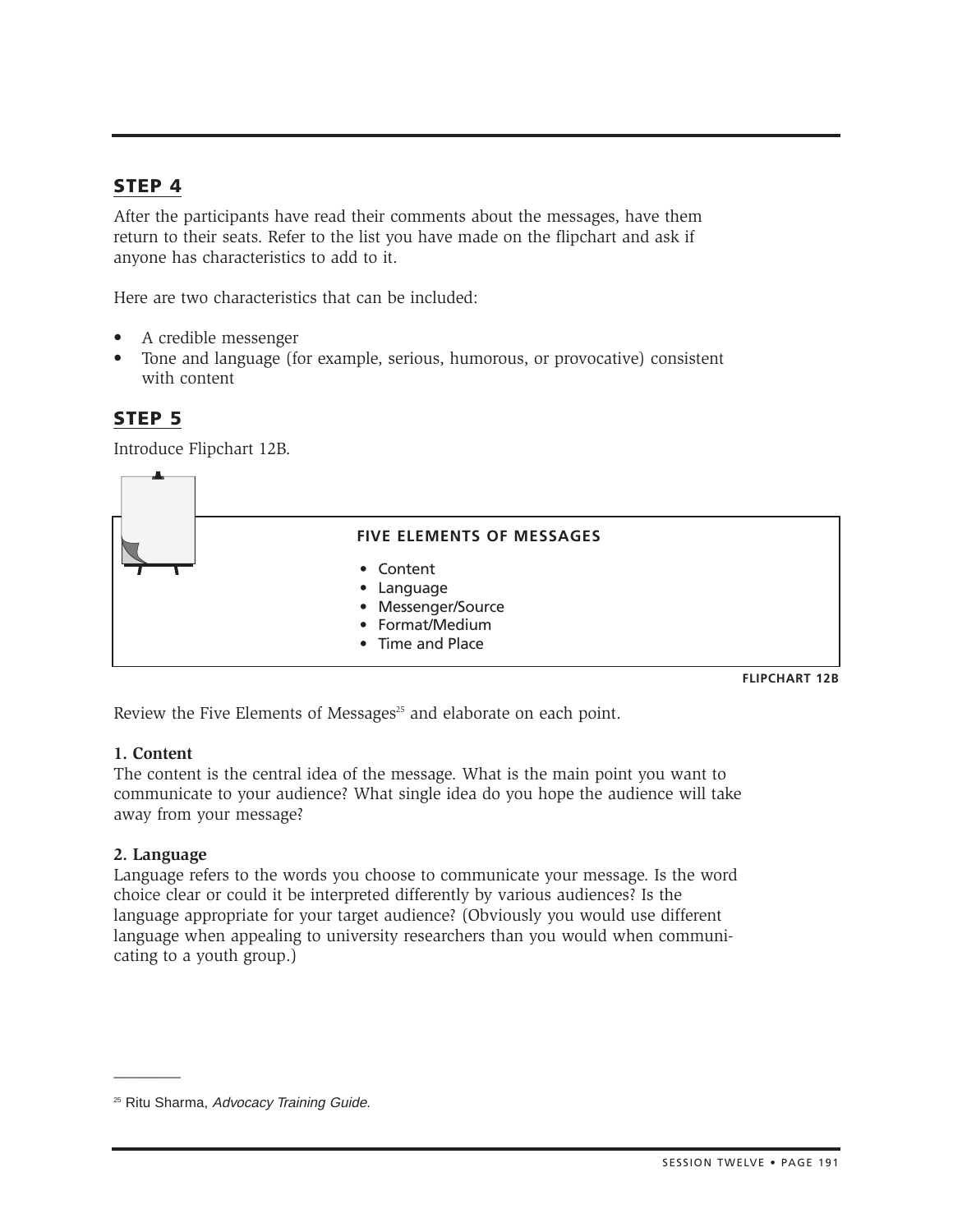#### **3. Messenger/Source**

The messenger or source is the person who will deliver the message. Is the messenger credible to your target audience? Is it possible to involve representatives of the community affected by the policy change as messengers? For example, can you invite a community leader to join you for a high-level meeting with a policy-maker? Sometimes NGOs can be effective intermediaries for the affected population at the policy-making table.

#### **4. Format/Medium**

The format or medium is the communication channel you use for message delivery. What is the most compelling format to reach your target audience—a signed petition, a face-to-face meeting, or a TV or radio advertisement?

Before reviewing the fifth element, facilitate a quick brainstorm on the different ways to deliver advocacy messages. Common tactics vary from country to country; however, it is useful to have an exhaustive list to spark new ideas and foster creativity. Ask participants to name the common formats or tactics that they are familiar with and record the responses on a flipchart, as in the example in Flipchart 12C.

#### **FORMATS FOR MESSAGE DELIVERY**

Face-to-face meetings Executive briefing packets Public rallies Fact sheets Policy forums Public service announcements (PSAs) Posters, flyers in public places **Petitions** Public debates Press releases/press conferences Contests to design posters, or slogans

**FLIPCHART 12C**

After the group has brainstormed all the ways to deliver a message, ask them to identify which tactics are most appropriate for specific target audiences.

For example, consider high-level policy makers. Which tactics are most likely to have an impact on a policy-maker? Given that policymakers often have little disposable time, answers may include briefing packets, fact sheets, face-to-face meetings, and policy forums.

Pose the same question in terms of which formats are most effective for mobilizing public support in favor of policy change.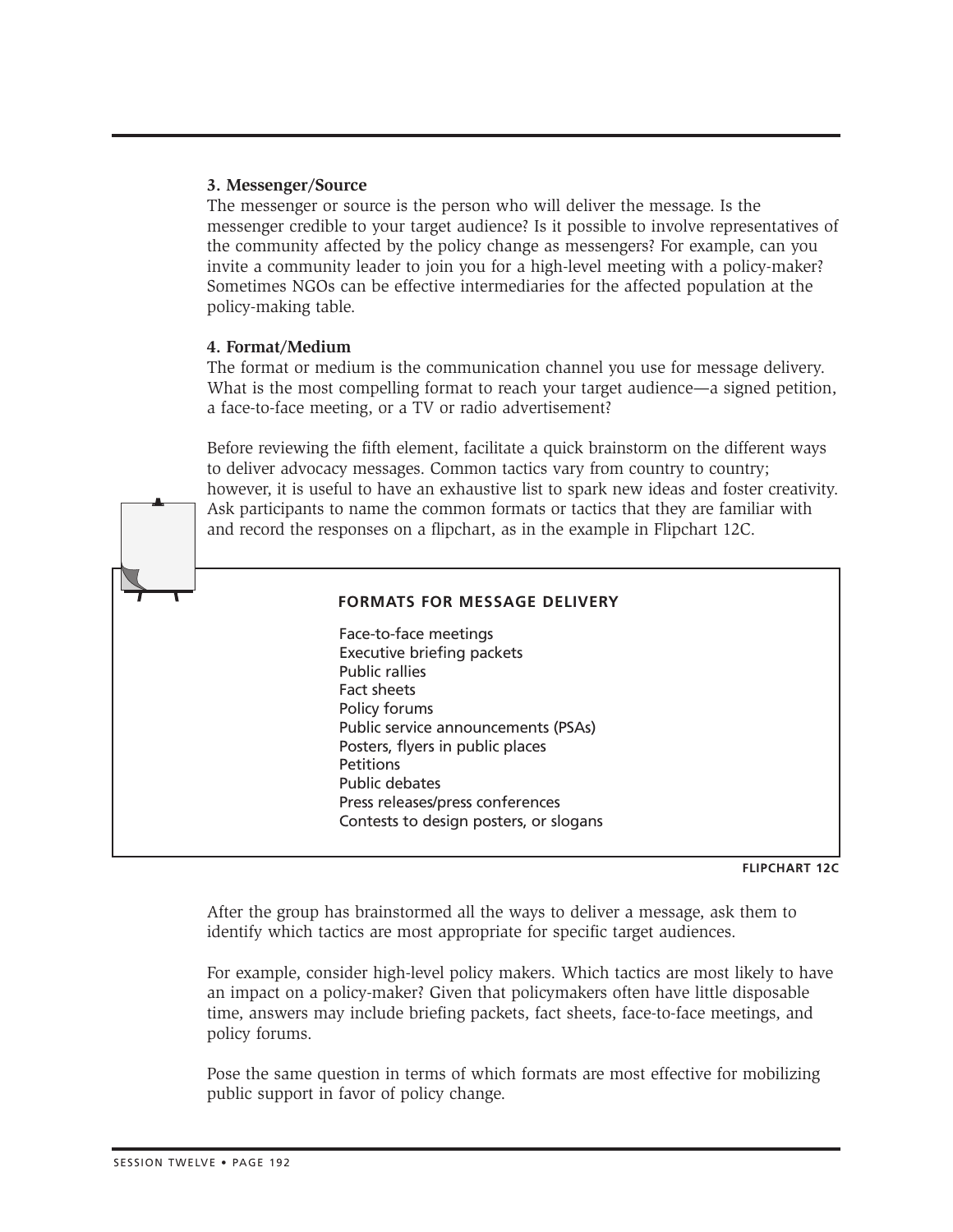Ask participants to identify several factors that they would use to select an appropriate format or tactic. What criteria will they use to choose one tactic over another?

Here are some possible responses:

#### **• Cost**

Mass media such as radio or television can be very costly. An advocacy group should seek out free or reduced-cost opportunities to use mass media.

#### **• Risk**

Risk is an element that separates advocacy from IEC or public relations work. When an NGO or a network goes public with an advocacy issue—especially a controversial one—there is always the chance that its reputation will be tarnished. Certain advocacy tactics entail more risk than others. Public debates and live forums that highlight both sides of an issue can turn into heated events. Nevertheless, risk can be minimized through careful planning, including selection of appropriate speakers and rehearsing the event.

#### **• Visibility**

An NGO or network may choose one tactic over another when it can use a contact or connection to raise the visibility of an event. Perhaps a celebrity or high-ranking public official is willing to visit a project site. This may provide an excellent opportunity to recruit other decision-makers to visit the site and promote a particular advocacy objective.

#### **5. Time and Place**

When and where will you deliver your advocacy message? Is there an electoral campaign underway that might make policy-makers more receptive than normal to your message? Are there other political events that you can link up with, to draw more attention to your issue? Some advocacy groups connect their communication strategies to events like International Women's Day or World AIDS Day.

# **STEP 6**

Now that the participants have identified characteristics of effective messages, they should develop advocacy messages that respond to their target audience's interests and position. Distribute Handout 12A, which incorporates the Five Elements of Messages, and give each issue team 30 minutes to work on developing an advocacy message. As each group works on the content of its message, group members should develop the central idea. If they think of a slogan that captures the message for a poster or a brochure, they should present that as well. At the end of the 30 minutes, each group should briefly present its worksheet.

# **STEP 7**

After the three (or four) teams have completed their work, ask each team to summarize the contents of its worksheet. Following each team's presentation, ask the others for their reactions or additions.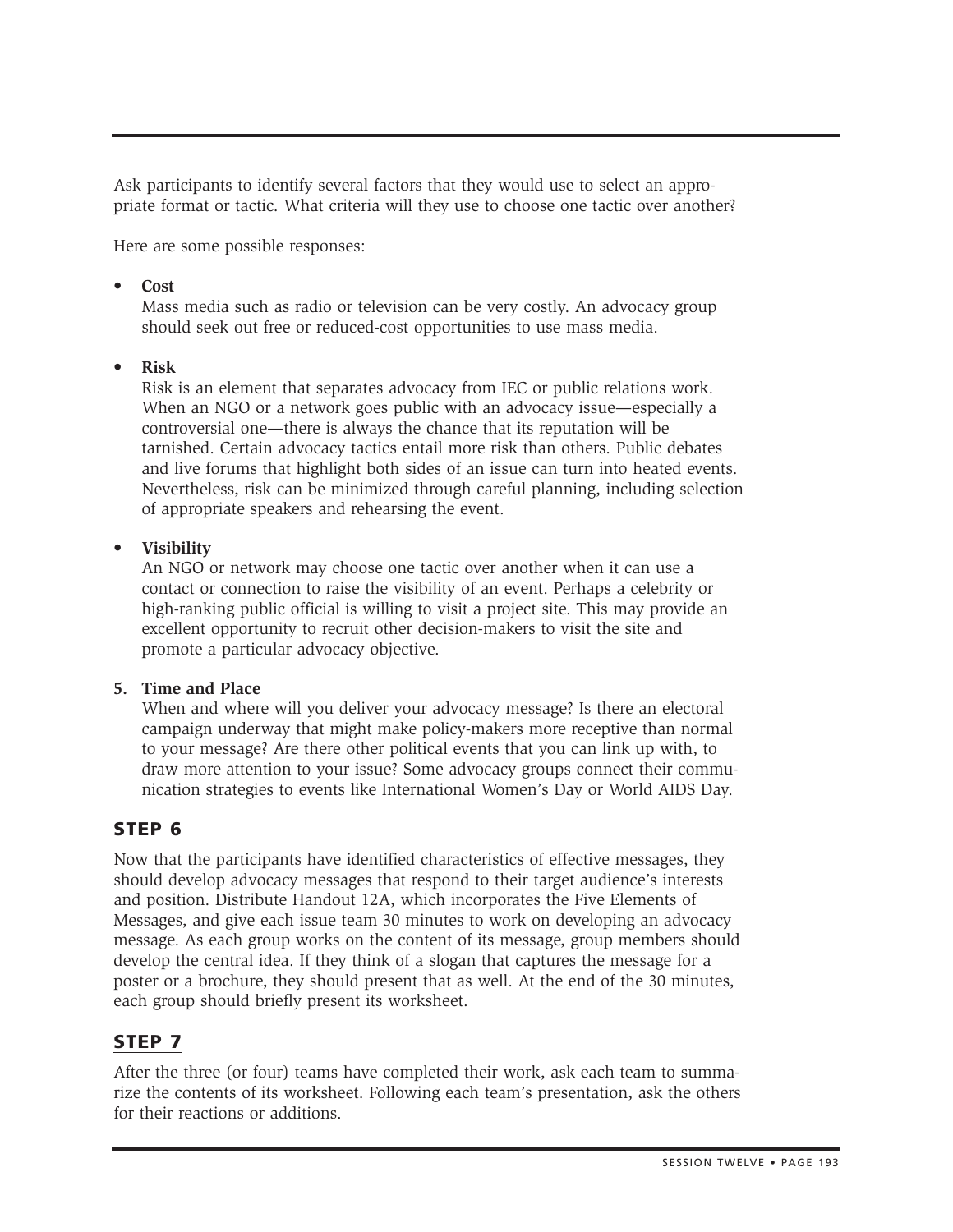Ask:

- Is the central idea clear?
- Do they agree with the choice of messenger, format, time, and place?

# **B. MESSAGE DELIVERY: ROLE PLAYS**

(1 hour, 30 minutes)

# **STEP 1**

As the final step in the strategic communication unit, participants will practice delivering advocacy messages to decision-makers. Provide each team with a role-play scenario; if possible, each team's scenario should reflect the advocacy objective and audience they have been working on for the past two days. Handout 12B provides several role-play ideas that can be adapted as needed.

# **STEP 2**

Before distributing the role-play scenarios, reinforce the need to present a clear and concise message in a limited time frame. Advocacy groups often invite journalists to be present when messages are delivered to policy-makers. If there will be a mass media presence at the advocacy event, it is all the more important to present the message in a tight "package."



**FLIPCHART 12D**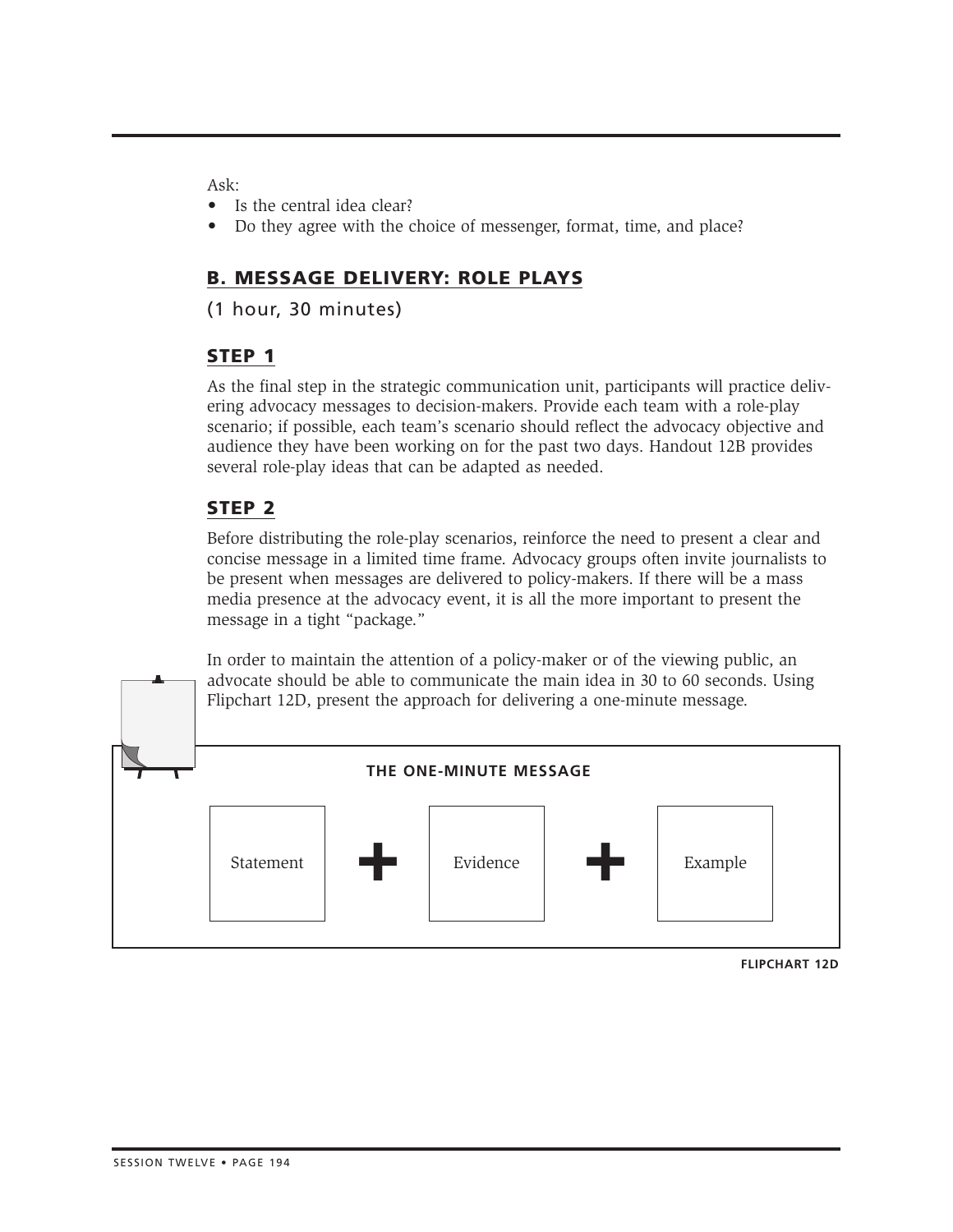When constructing or tailoring a message for a TV appearance or a newspaper interview, this simple model will help focus the speaker.

#### *Statement*

This is the central idea of the message (as defined on the Message Development Worksheet). In just a few sentences, the advocate should present the essence of the message.

#### *Evidence*

Support the statement or central idea with some facts. The speaker should use data that the audience can relate to, such as

"Only two out of five adults of reproductive age have access to family planning services."

rather than

"Only 4,253,800 adults of reproductive age have access to family planning services."

#### • *Example*

After providing facts, the speaker should add a human face to the story. Using an anecdote based on one's own experience personalizes the facts and figures.

# **STEP 4**

Read aloud the following example from a U.S.-based advocacy group working on domestic violence:

#### *Statement*

Domestic violence against women must be stopped. Violence against women has long been tolerated and women have suffered in silence. The seriousness and scope of the problem has been ignored.

#### *Evidence*

In the United States, one woman is physically abused every eight seconds and one is raped every six minutes. According to a 1992 U.S. Senate Judiciary Committee report, spousal abuse is more common in the U.S. than automobile accidents, muggings, and cancer deaths combined.

#### *Example*

Our NGO has been supporting a woman named Maria. One year ago Maria was successfully balancing motherhood and a career. However, she became involved with an abusive partner and her life has never been the same. Maria recently lost her job for tardiness and her children have been disciplined at school for aggression and misbehavior. Maria is just one illustration of the widespread effects of domestic violence.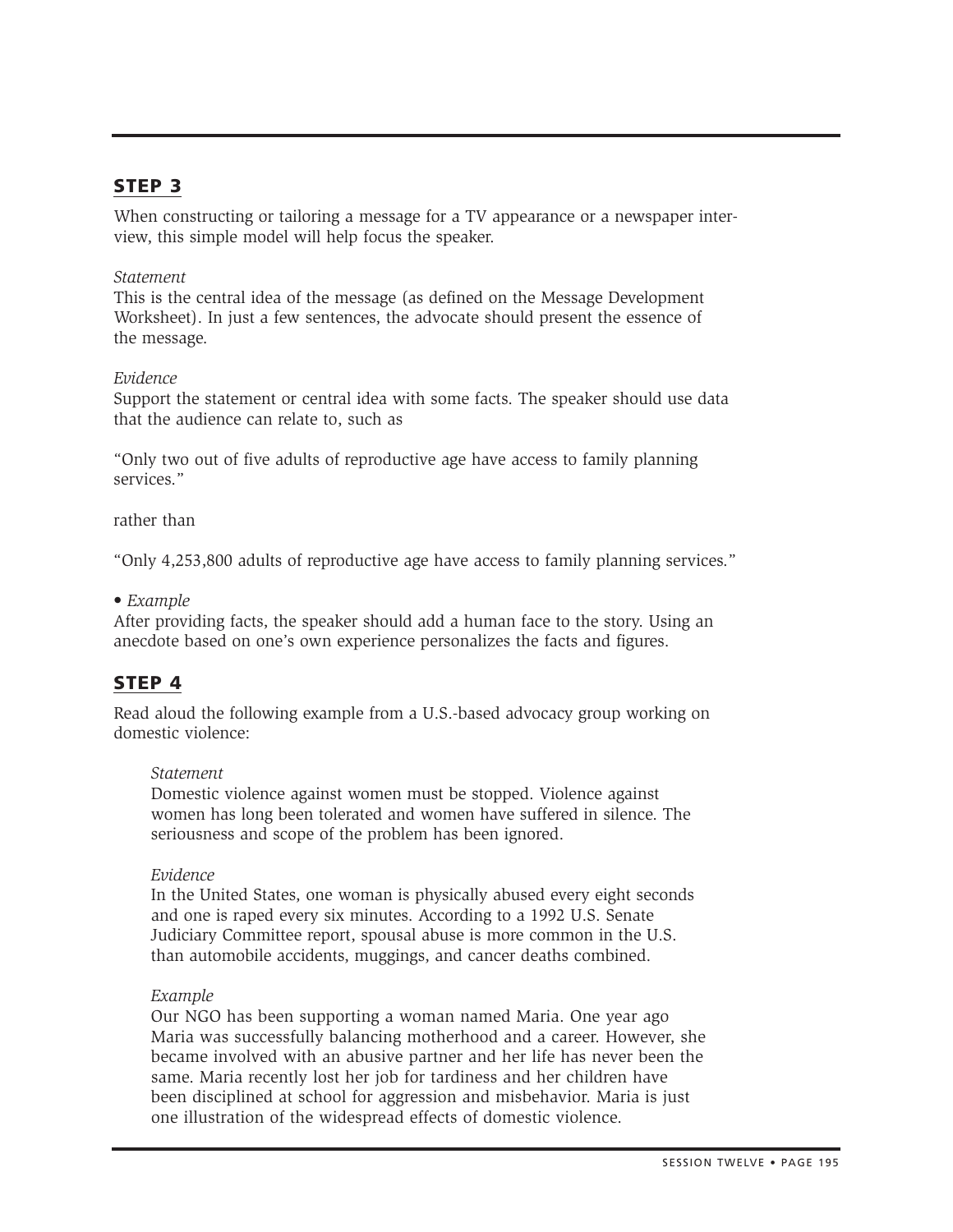Ask participants to critique the sample one-minute message you have just presented. Ask if anything is missing.

In this sample message, one missing piece is the final step of *moving the policymaker to action.* At the end of the message, the speaker should clearly indicate what the audience can do to change the situation. For example, the speaker may ask the policy-maker to support the establishment of a domestic violence hotline. Whatever the advocacy objective, it should be clearly presented to the target audience as an invitation for action!

As they prepare their role-play dramatizations, participants should refer back to the one-minute message approach. It will help them use their time efficiently, especially if the mass media are involved.

#### **STEP 6**

Distribute one role play scenario to each issue team. Make sure each team understands its scenario. Review the task on Flipchart 12E.

#### **MESSAGE DELIVERY: ROLE-PLAYS**

Working in your issue team, develop a 10-minute dramatization showing us how you will deliver your advocacy message.

Time: 30 minutes

**FLIPCHART 12E**

Encourage participants to use any available materials or props. In addition to preparing the actual dramatization, each group should introduce its role-play by explaining the scene to the audience. At the end of the dramatization, the actors should describe the follow-up steps they would take. What will they do to ensure commitment from their audience? Examples include follow-up letters or briefing packets, and distribution of results to the media.

# **STEP 7**

When the groups are ready to present their 10-minute role-plays, arrange the chairs theater-style. Remind the groups to start their presentations by summarizing their role-play assignments.

#### **STEP 8**

Following each presentation, get feedback from the audience. Here are some possible discussion questions: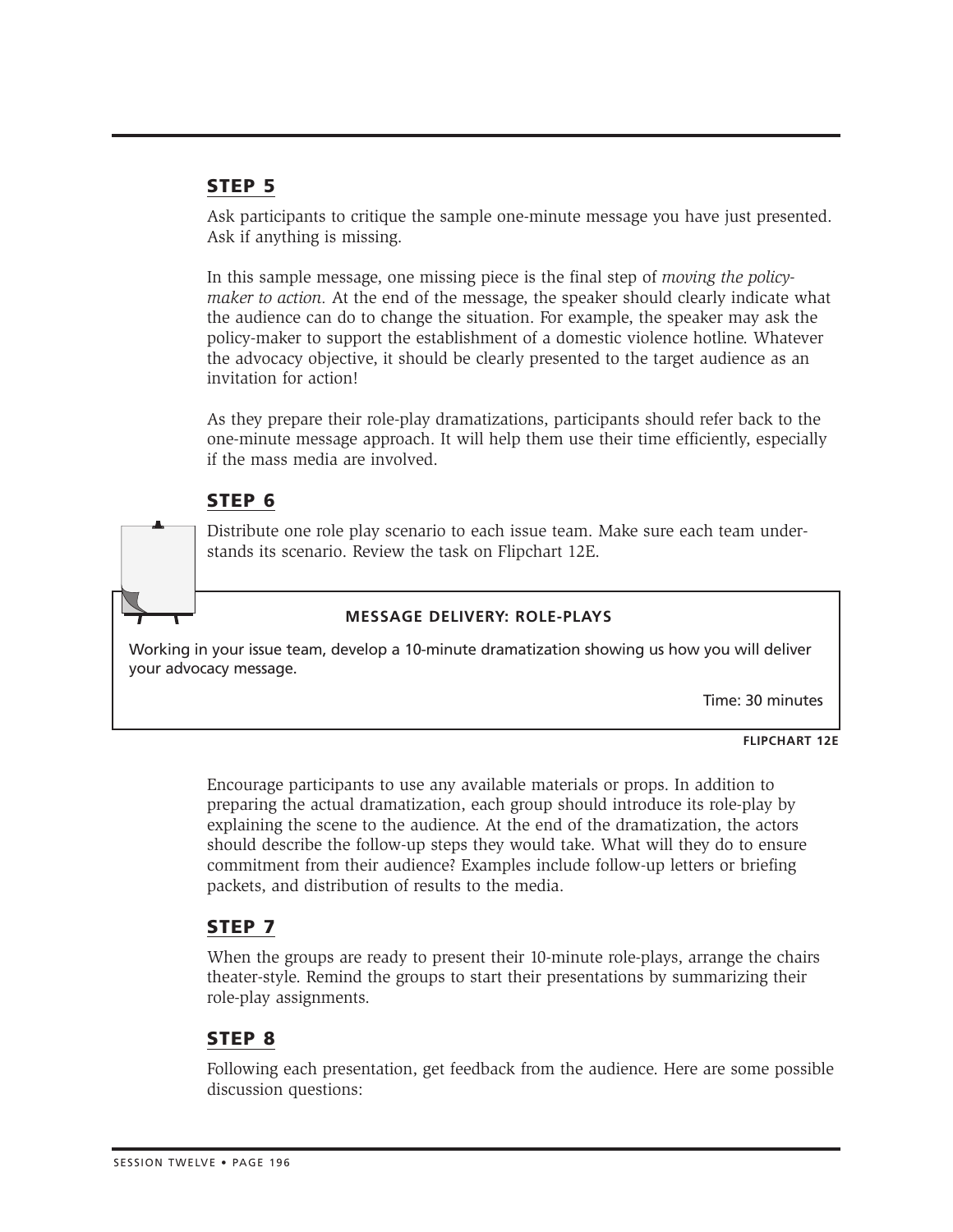- Was the central advocacy message clear? What was it?
- Put yourselves in the place of the target audience. Were you informed, motivated, persuaded, and moved to act? Which communication techniques pushed the audience up the strategic communication scale?
- What was most effective about this advocacy approach?
- Is there anything you would add or do differently?

The participants have now completed the strategic communication unit and will resume the next day with coalition-building and action planning.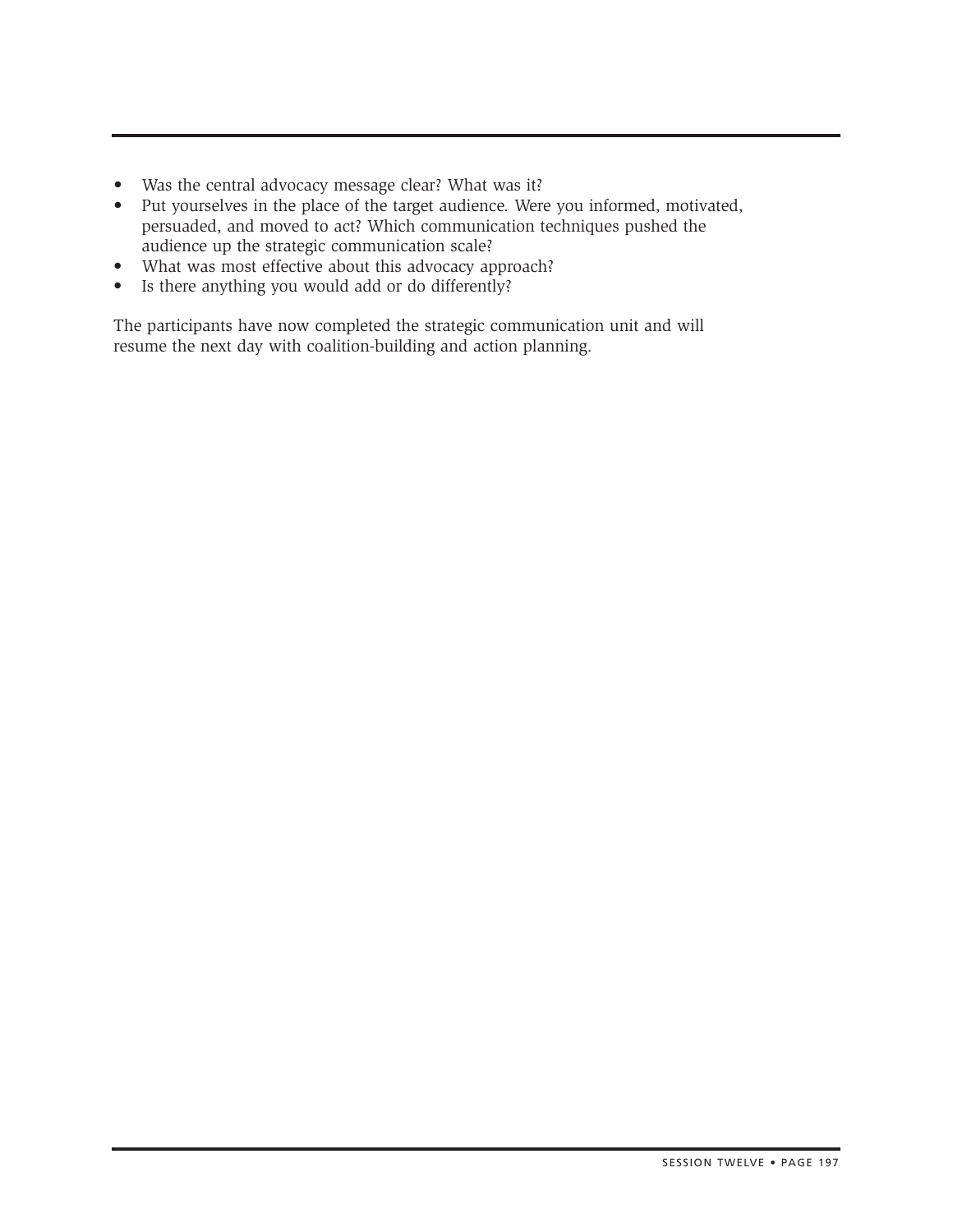# **MESSAGE DEVELOPMENT WORKSHEET<sup>26</sup>**

| <b>Target Audience</b>               |  |
|--------------------------------------|--|
| Action you want the audience to take |  |
| Message content                      |  |
| Format(s)                            |  |
| Messengers                           |  |
| Time and place of delivery           |  |

 $\overline{\phantom{a}}$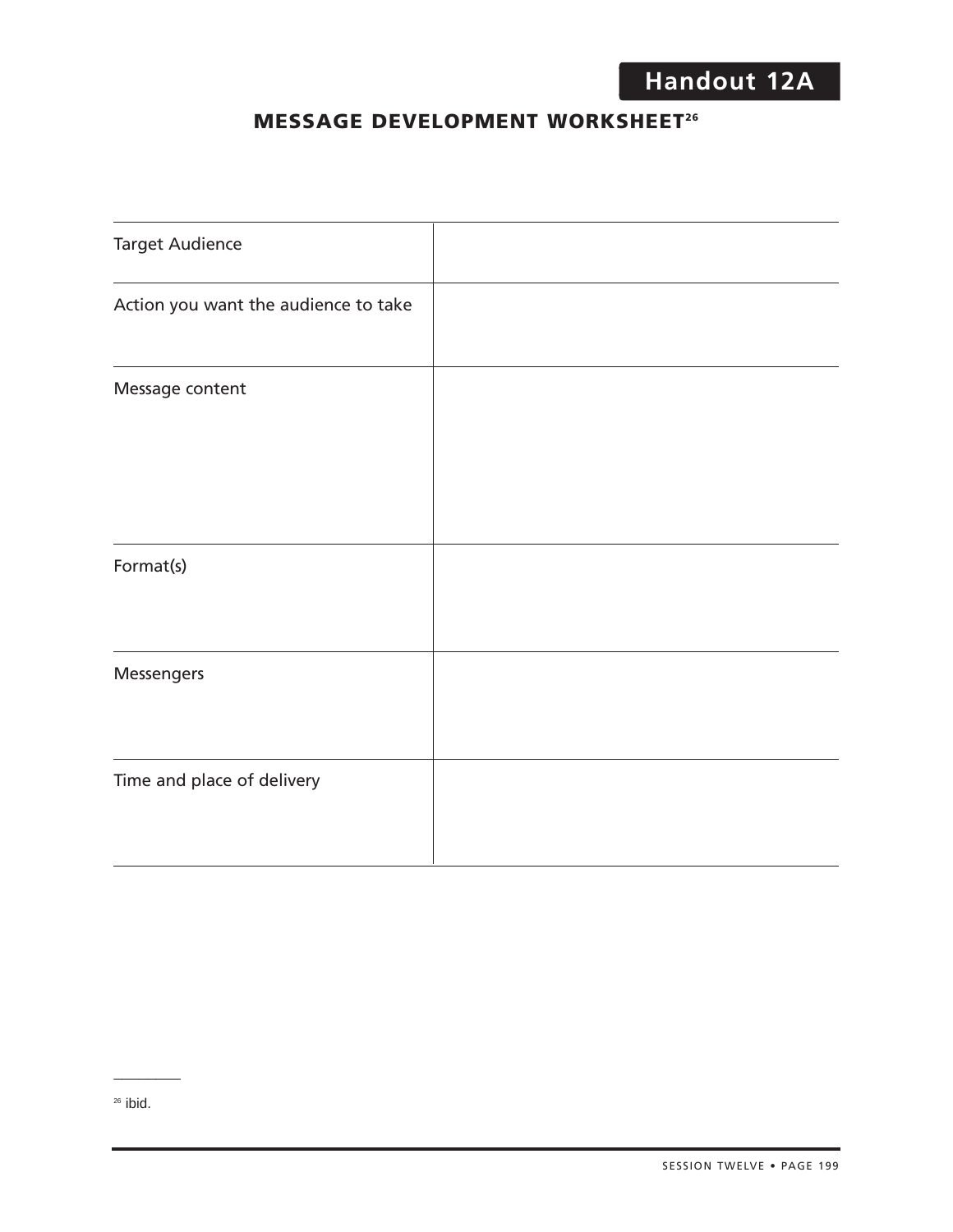# **ROLE PLAY SCENARIOS**

Here are some role-plays that can be used to practice delivering advocacy messages. Following each role-play, the audience will offer feedback to presenters about their use of different communication techniques. The trainer is encouraged to adapt these scenarios to fit the workshop setting.

#### **Scenario 1**

You represent an NGO that seeks to protect the human rights of girls and young women. Through ongoing monitoring of the parliamentary record, your organization learns that the Child Welfare Committee is considering a draft piece of legislation. After previewing the legislation, you determine that the content is consistent with your vision and advocacy goal. You are able to secure a meeting with the chair and vice chair of the Child Welfare Committee. Prepare a 10-minute role-play depicting your efforts to persuade the committee to support the legislation.

#### **Scenario 2**

Your organization works to promote gender equity in rural communities. You have discovered that an international agency has planned a water and sanitation project in one of the communities where your organization works. Through conversations with the international agency, you learn that no plans have been made to incorporate a gender focus into the project design. While you see the project's potential value, you feel that it would be more sustainable if an analysis of gender relations were integrated into the design, monitoring, and evaluation phases. The village council in the participating community has agreed to call a community hearing on the proposed project. Your organization has been invited to present its perspective. Prepare a 10-minute scenario depicting the community meeting and your efforts to convince the community of the value of gender analysis. You can ask the audience to play the role of the community; however, you may want to plant several supporters and critics in the audience to make the role-play more interesting.

#### **Scenario 3**

Your organization works to provide reproductive health care and education to adolescents. In the past year, the Ministry of Education initiated a small-scale pilot project that introduces a sexuality/reproductive health module into the secondary school curriculum. Your initial inquiries suggest that the Ministry does not intend to mainstream the education program due to perceived opposition of religious groups. In order to build public support and persuade the Ministry of Education to expand the program, your organization has organized a public debate on the advantages and disadvantages of providing reproductive health education to youth. Prepare a 10-minute role play depicting the debate. Include how you manage the participation of TV journalists.

#### **Scenario 4**

Your organization promotes the sustainable use of natural resources. For the past several years, your organization has been working with communities that border on a large, forested area that was recently purchased by a multinational paper company. One day, several of your staff members are at the airport preparing to depart for a conference, when they notice the general manager of the paper company preparing to depart on a different flight. Your staff approaches the paper company executive and urges him/her to visit some of these rural communities to learn more about their interests in the forest. Prepare a 10-minute role-play in which you try to convince the general manager to visit the people who will be affected by the company's development plan.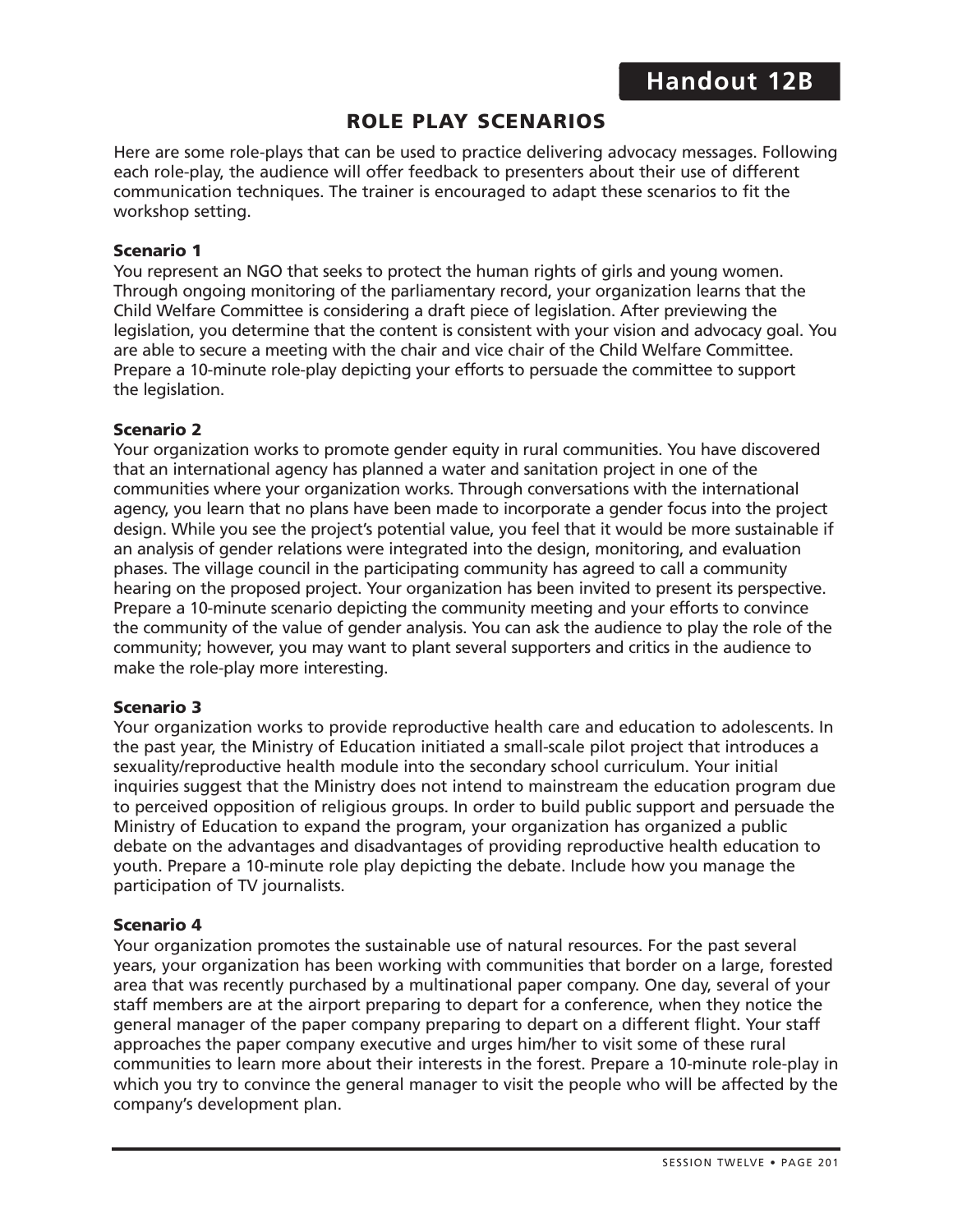# **SESSION THIRTEEN:**  BUILDING NETWORKS AND COALITIONS

# **LEARNER OBJECTIVES**

By the end of the session, participants will be able to

- Describe the elements of an effective network.
- Identify the risks and rewards of working in advocacy networks and coalitions.

# **TIME**

1 hour, 45 minutes

# **SESSION OVERVIEW**

- A. Weaving a Network (45 minutes)
- B. Risks and Rewards of Working in a Network (1 hour)

# **MATERIALS**

- Flipchart and paper, markers, tape
- 1 ball of yarn for each participant

# **HANDOUTS**

- 13A—Forming and Maintaining Networks
- 13B—Sample Network Models
- 13C—Organization/Member Resources/Skills Inventory

# **PREPARATION**

Before this session

- Write the Learner Objectives on a flipchart.
- Prepare Flipchart 13A.
- Collect 4 skeins of yarn in different colors. Roll the yarn into balls of approximately 2 inches (or 5 cm) in diameter. You will need one ball of yarn per participant.

# **A. WEAVING A NETWORK**

(45 minutes)

# **STEP 1**

Review the learner objectives on the flipchart.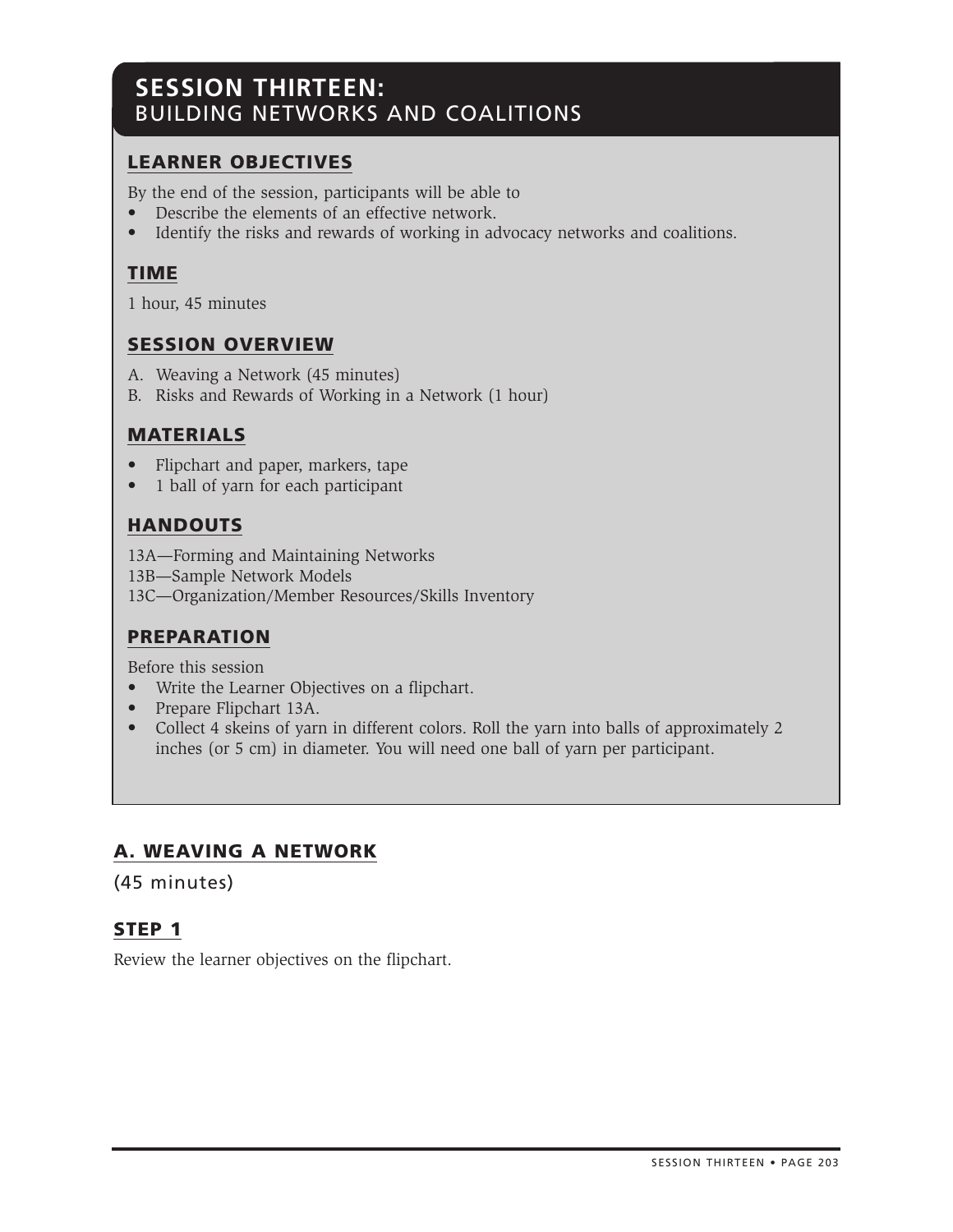Tell participants that this session will focus on the role of networks in the advocacy process. Ask if they are currently members of any networks (or less formal alliances) that conduct advocacy activities. Elicit examples from the participants. Point out that in recent years, non-governmental and community-based organizations have begun to join together around mutual interests to increase their influence on formal decision-makers. Ask participants for examples. (The NGO Forums at the Cairo and Beijing conferences are two possible examples.)

# **STEP 3**

In this exercise you will look at the dynamics of working together as a network. Ask the participants to stand up and form a circle with everyone facing the middle. If the training room is small, this exercise can be done outside (weather permitting).

Give each participant one ball of yarn. Ask everyone to tie or loop the loose end of yarn around one finger. Participants should hold on to the loose end throughout the exercise.

# **STEP 4**

Now that participants have spent a week and a half together and have gotten to know each other, they are going to weave a network symbolic of their group. Ask them to look around the circle and think about the resources their colleagues have to offer. Have they discussed any future collaboration with other workshop participants?

# **STEP 5**

After participants have had a moment to reflect, ask them to move toward others with whom they have made plans to collaborate after the workshop. As they approach these colleagues, they should state the nature of the collaboration. For example, they might say:

- We discussed sharing resources on girls' education.
- I'd like to learn more about your service delivery model.
- Let's exchange information about funding sources.

The proposal for working together need not be formal. The point is for participants to see how many "connections" they have made during a short period.

# **STEP 6**

The participants should pinch and hold on to the strand of yarn of each person they approach, and vice versa. After naming the area of collaboration, both return to their original places in the circle, unrolling the ball of yarn as they go. (Each ball goes back with its original owner.) They are then free to move on to someone else while holding onto the pinched strand of those they have spoken with already.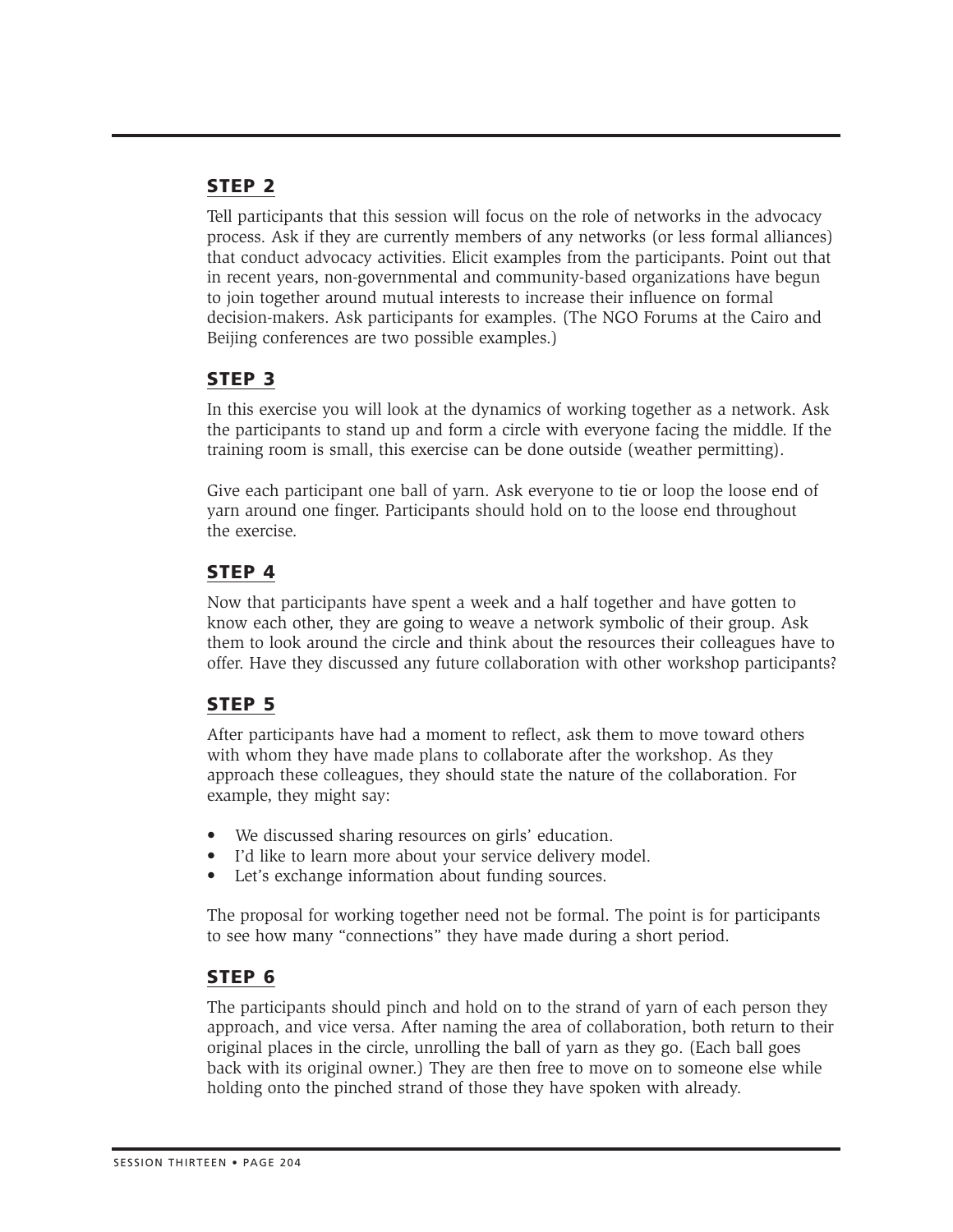Encourage participants to continue weaving their web for about ten minutes. When everyone is well connected, ask them to return to the circle formation. If the exercise has gone well, there will be a complex spider web that interconnects the participants. The web symbolizes the networking that has taken place during the workshop.

# **STEP 8**

Ask participants to describe some of the areas of collaboration they identified. What were the connections (for example, information exchange, joint programming, sharing resources, planned advocacy activities)?

# **STEP 9**

Have the participants imagine that they are going to take on an advocacy issue together and function as a network. What are some of the benefits of working as a network rather than as individual NGOs?

Here are some possible responses:

- More credibility and visibility due to greater numbers
- Greater cost-effectiveness due to sharing resources.
- A larger constituency.

# **STEP 10**

Ask the group to list some challenges or risks involved with networks.

Here are some possible responses:

- The agenda of one NGO may dominate the others.
- Networks take extra time.

# **STEP 11**

While all participants hold their yarn connections tight, ask one participant to drop all of her/his strands. Ask the group to imagine that this member has dropped out of the network because s/he no longer saw a benefit for his/her NGO. Ask the participants what happens to the network when a member drops out.

The yarn let go by that member should sag, and you can show how the departure leaves many weak links in the network. Perhaps the network also loses resources and continuity in activities that the departing person was working on.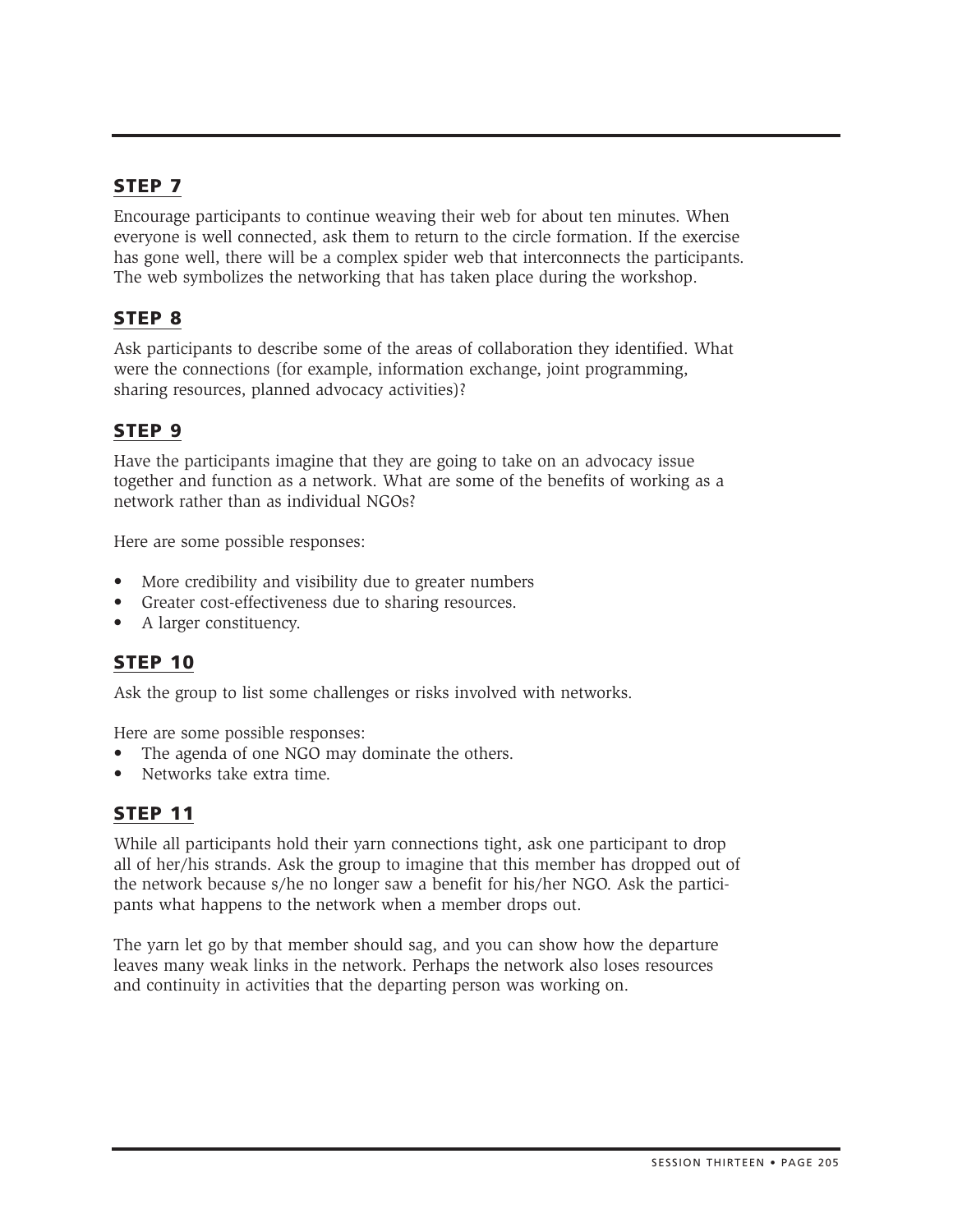After discussing the departure of a member, ask another member to pull tightly on her/his strands and take several steps backward, away from the center of the circle. Ask the group what happens when one member's interests become dominant over the others. Perhaps s/he wants to influence the network to move in a new direction and this distracts the network from its common focus.

As this "renegade" member pulls away from the center, the circle loses its balance.

# **STEP 13**

Finally, ask the participants if they have any other observations about the dynamics of working in networks. Did they learn anything new about building networks as a result of this exercise?

When the discussion has ended, everyone can return to their seats.

# **C. RISKS AND REWARDS OF WORKING IN A NETWORK**

#### (1 hour)

#### **STEP 1**

At this point it will be helpful to document and expand on the lessons learned from the yarn exercise. Ask the participants to count off by three and organize into three discussion groups. (As an alternative, you can keep them in their issue teams, especially if they are already seated in that formation.)

# **STEP 2**

Ask each working group to respond to the questions on Flipchart 13A.

#### **SMALL GROUP DISCUSSION ON NETWORKS**

- How would you define the term *network?*
- What are the benefits or rewards of working in an advocacy network?
- What are the risks of working in advocacy networks?
- If you were considering joining an advocacy network, what criteria would you use to make the decision?

Time: 20 minutes

**FLIPCHART 13A**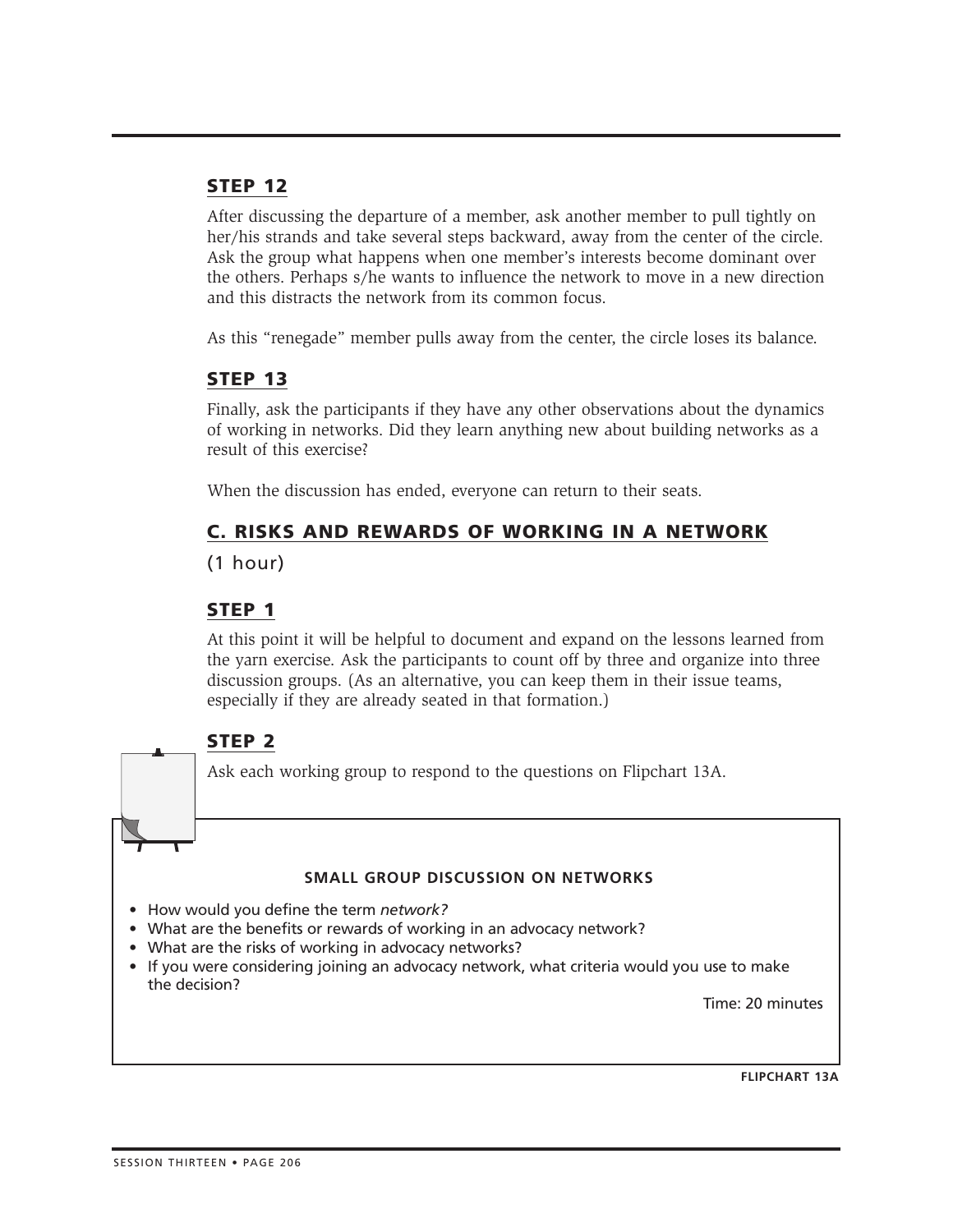While the groups are working, post four pieces of flipchart paper on the wall around the room. Write the following terms across the top of the paper, one term per sheet:

- Definition of Network
- Benefits/Rewards
- Risks
- Criteria for Joining Networks

# **STEP 4**

After the groups have completed their work, have them write their responses on the flipchart pages using a marker.

Review each set of responses beginning with how to define network. Compare the various definitions, looking at common elements and differences.

Ask the group to adapt their definitions to fit the advocacy context; how would they define the term *advocacy network*?

If the group struggles with defining advocacy network, you can use the following sample definition:

*Advocacy Network:* A group of individuals and/or organizations working together with a common goal of achieving changes in policies, laws, or programs for a particular advocacy issue.

# **STEP 5**

Continue by reviewing the benefits and risks of working in a network and how people decide whether to join a network.

Here are some criteria for joining a network:

- A clear match between the network's mission and a particular NGO's focus
- Good leadership and a diverse membership
- An opportunity to have a voice in the decision-making
- Reasonable expectations of members in terms of work load, frequency of meetings, and other operational issues

# **STEP 6**

Distribute and review Handout 13A.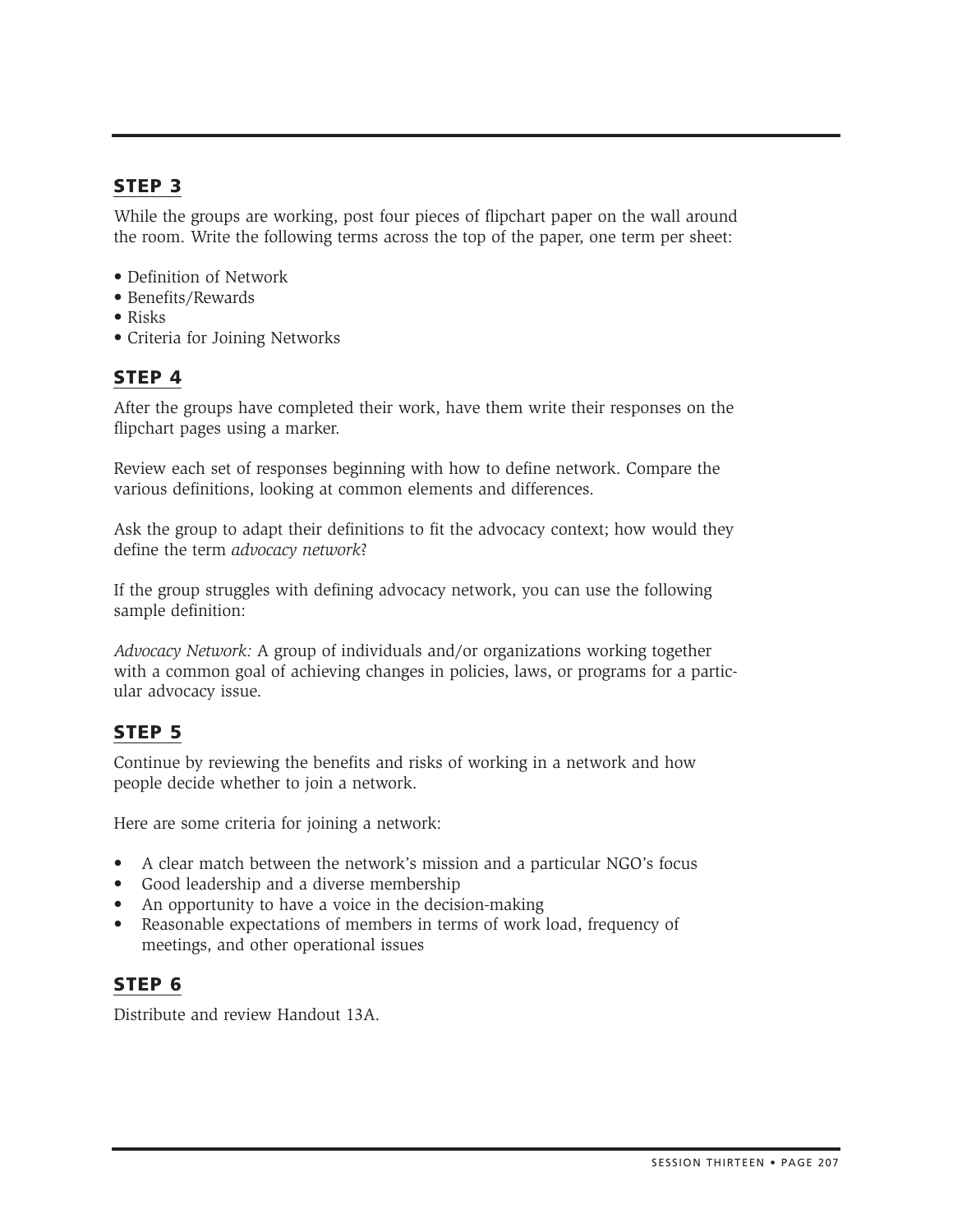**NOTE TO THE TRAINER:** You have reached the end of the skills-building units of the advocacy curriculum. The next session focuses on implementing an advocacy campaign. If the participants are considering forming an actual advocacy network with the workshop participants as members, it works well to divide them into three groups to discuss different aspects of network functioning. You can refer back to Handout 13A and assign discussion topics as follows:

Group A: Organizational Issues Group B: Leadership Group C: Meetings/Documentation

Then ask each group to review Handout 13A and generate a list of recommendations for the advocacy network. It will be impossible to make decisions about all of these issues during the workshop. Nevertheless, the group can keep a list of items to be decided at upcoming meetings. For example, the development of a network mission statement or a skills inventory can be covered at future meetings.

Several handouts are attached in case the group wants to move forward with launching a new network or consolidating an existing network. These resources include:

Handout 13B—Sample Network Models Handout 13C—Organization/Member Skills/Resources Inventory

Handout 13B can be used to compare several network models taken from existing advocacy networks. Handout 13C can be used to inventory the individual members' skills as well as the institutional resources of each member/NGO. The trainer can then tally the results and circulate the skills/resources inventory as a matrix.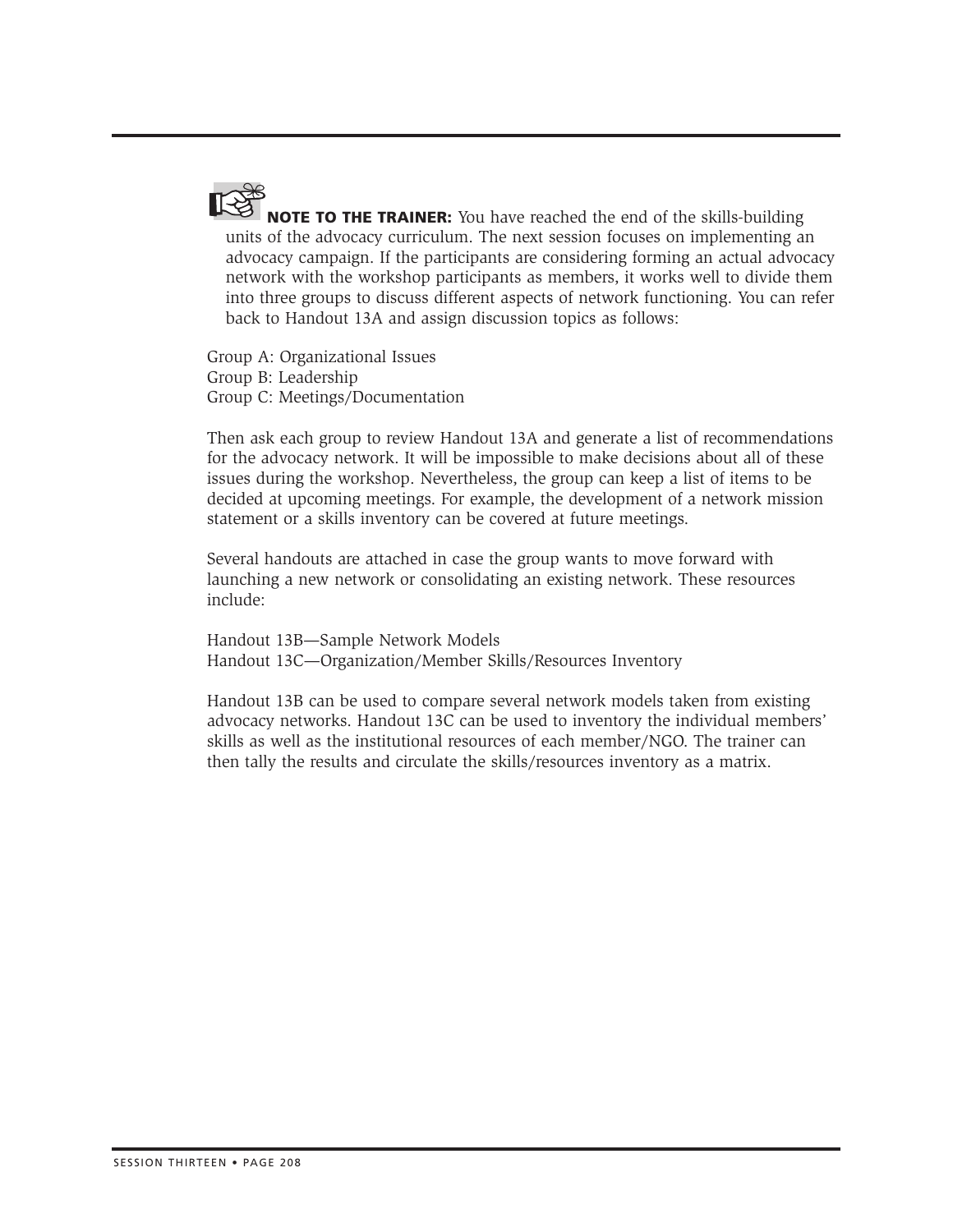# **FORMING AND MAINTAINING NETWORKS**

#### **A. Formation Stage**

- Establish a clear purpose or mission.
- Involve individuals and organizations that share the mission.
- Build a commitment to participatory process and collaboration.

#### **B. Maintenance/Growth Stage**

*Organization*

- Define clear, specialized roles.
- Establish a loose or fluid organizational structure; vertical, hierarchical structures don't build stronger networks.
- Compile a skills/resources inventory that includes members' skills/expertise (public speaking, media exposure) and institutional resources (fax, internet, meeting space).
- Prepare to fill expertise gaps by recruiting new members.
- Establish a communication system (for example, telephone tree).
- Create an NGO member database (name, address, organization's mission, type and focus of organization, and other pertinent details).

#### *Leadership*

- Share leadership functions (for example, rotating coordinating committee).
- Set realistic goals and objectives.
- Divide into sub-groups/task forces to take on specific tasks according to expertise.
- Spread responsibilities across all members to avoid burnout.
- Promote participatory planning and decision-making.
- Foster trust and collaboration among members.
- Keep members motivated by acknowledging their contributions.

#### *Meetings/Documentation*

- Meet only when necessary.
- Set a specific agenda and circulate it ahead of time; follow the agenda and keep meetings brief; finish meetings on time; rotate meeting facilitation role.
- Keep attendance list and record meeting minutes to disseminate afterwards.
- Use members' facilitation skills to help the network reach consensus and resolve conflict.
- Discuss difficult issues openly during meetings.
- Maintain a network notebook to document network activities, decisions, and other key information.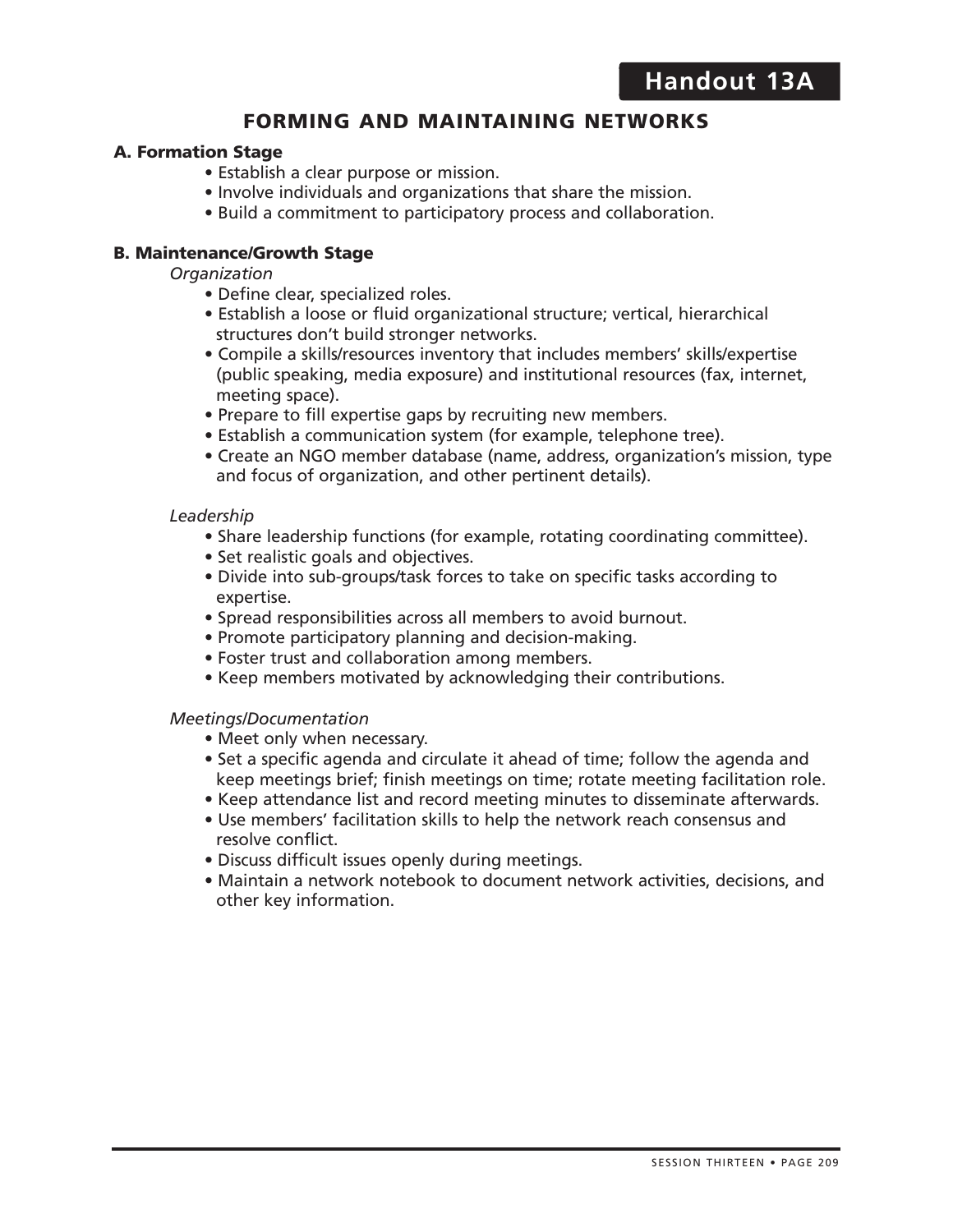# SAMPLE NETWORK MODELS **SAMPLE NETWORK MODELS**

The coordinating committee consists of four members, one The coordinating committee consists of four members, one The members of this network divide themselves into four committees or teams, according to individual expertise or mplements the action plan among its stakeholder group. committees or teams, according to individual expertise or implements the action plan among its stakeholder group. The members of this network divide themselves into four eader from each sub-committee. The members of the audience or function. The network develop a vision, a leader from each sub-committee. The members of the audience or function. The network develop a vision, a interest. The committees are organized according to interest. The committees are organized according to mission, and an action plan, and each committee mission, and an action plan, and each committee coordinating committee rotate on a yearly basis. coordinating committee rotate on a yearly basis.

plan. An elected chairperson represents each issue team on plan. An elected chairperson represents each issue team on the coordinating committee. A single network coordinator s elected by the network to coordinate activities, facilitate is elected by the network to coordinate activities, facilitate the coordinating committee. A single network coordinator In the case of this network, members organize themselves of advocacy. Each "issue team" is responsible for doing its In the case of this network, members organize themselves into thematic teams according to the network's key areas of advocacy. Each "issue team" is responsible for doing its into thematic teams according to the network's key areas own data gathering, communications plan, and action own data gathering, communications plan, and action communication flow, and organize monthly network communication flow, and organize monthly network meetings.



**Handout 13B**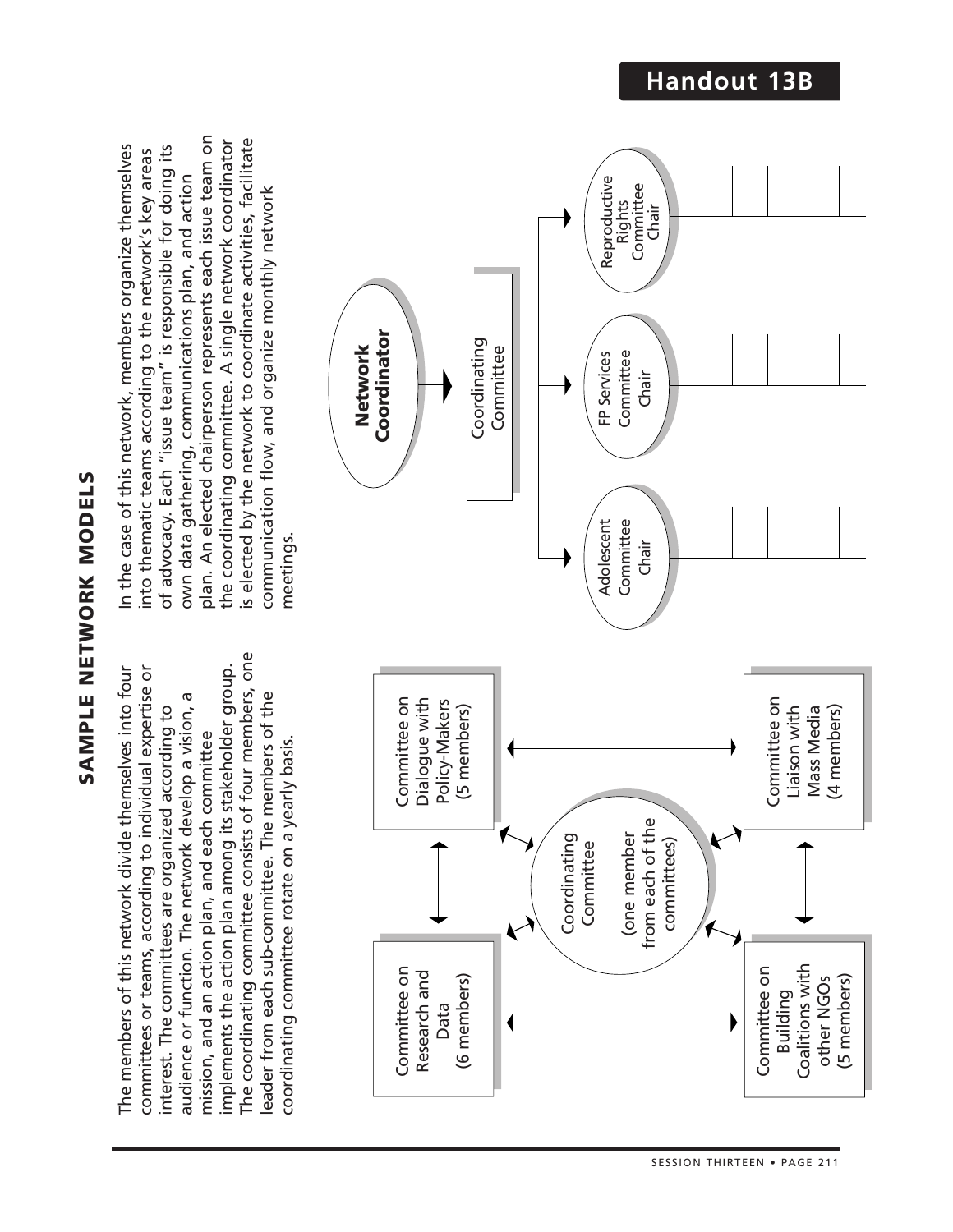# **ORGANIZATION/MEMBER RESOURCES INQUIRY**

|                            | <b>COMPUTER</b> | <b>PRINTER</b> | <b>SCANNER</b> | <b>INTERNET</b> | WEB PAGE | <b>EMAIL</b> | FAX | <b>COPIER</b> | OFFICE SPACE | MEETING ROOM | <b>VEHICLE</b> | <b>MEMBER-SHIP LIST</b> |
|----------------------------|-----------------|----------------|----------------|-----------------|----------|--------------|-----|---------------|--------------|--------------|----------------|-------------------------|
| <b>ORGANIZATION/MEMBER</b> |                 |                |                |                 |          |              |     |               |              |              |                |                         |
| 1.                         |                 |                |                |                 |          |              |     |               |              |              |                |                         |
| 2.                         |                 |                |                |                 |          |              |     |               |              |              |                |                         |
| 3.                         |                 |                |                |                 |          |              |     |               |              |              |                |                         |
| 4.                         |                 |                |                |                 |          |              |     |               |              |              |                |                         |
| 5.                         |                 |                |                |                 |          |              |     |               |              |              |                |                         |
| 6.                         |                 |                |                |                 |          |              |     |               |              |              |                |                         |
| 7.                         |                 |                |                |                 |          |              |     |               |              |              |                |                         |
| 8.                         |                 |                |                |                 |          |              |     |               |              |              |                |                         |
| 9.                         |                 |                |                |                 |          |              |     |               |              |              |                |                         |
| 10.                        |                 |                |                |                 |          |              |     |               |              |              |                |                         |
| 11.                        |                 |                |                |                 |          |              |     |               |              |              |                |                         |
| 12.                        |                 |                |                |                 |          |              |     |               |              |              |                |                         |
| 13.                        |                 |                |                |                 |          |              |     |               |              |              |                |                         |
| 14.                        |                 |                |                |                 |          |              |     |               |              |              |                |                         |
| 15.                        |                 |                |                |                 |          |              |     |               |              |              |                |                         |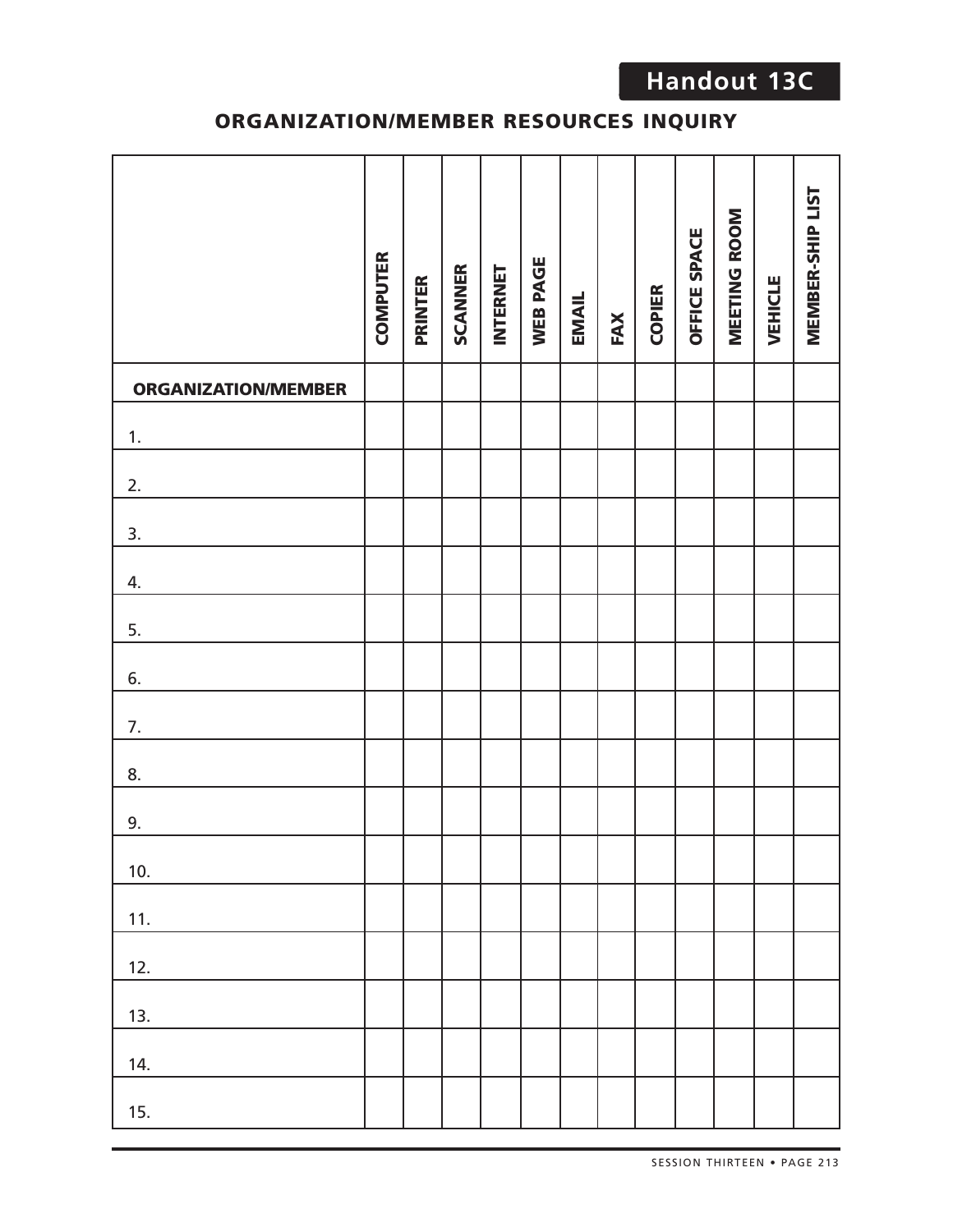**Handout 13C**

# **MEMBER SKILLS INVENTORY**

|                    | WORD PROCESSING | DATABASE MANAGEMENT | TRAINING | <b>RESEARCH</b> | FINANCIAL MANAGEMENT | <b>LEGAL/REGULATORY ISSUES</b> | POLICY ANALYSIS | <b>FUNDRAISING</b> | <b>MEDIA</b> | PUBLIC SPEAKING | GRAPHICS AND DESIGN | <b>LANGUAGE</b> | LANGUAGE |
|--------------------|-----------------|---------------------|----------|-----------------|----------------------|--------------------------------|-----------------|--------------------|--------------|-----------------|---------------------|-----------------|----------|
| <b>MEMBER NAME</b> |                 |                     |          |                 |                      |                                |                 |                    |              |                 |                     |                 |          |
| 1.                 |                 |                     |          |                 |                      |                                |                 |                    |              |                 |                     |                 |          |
| 2.                 |                 |                     |          |                 |                      |                                |                 |                    |              |                 |                     |                 |          |
| 3.                 |                 |                     |          |                 |                      |                                |                 |                    |              |                 |                     |                 |          |
| 4.                 |                 |                     |          |                 |                      |                                |                 |                    |              |                 |                     |                 |          |
| 5.                 |                 |                     |          |                 |                      |                                |                 |                    |              |                 |                     |                 |          |
| 6.                 |                 |                     |          |                 |                      |                                |                 |                    |              |                 |                     |                 |          |
| 7.                 |                 |                     |          |                 |                      |                                |                 |                    |              |                 |                     |                 |          |
| 8.                 |                 |                     |          |                 |                      |                                |                 |                    |              |                 |                     |                 |          |
| 9.                 |                 |                     |          |                 |                      |                                |                 |                    |              |                 |                     |                 |          |
| 10.                |                 |                     |          |                 |                      |                                |                 |                    |              |                 |                     |                 |          |
| 11.                |                 |                     |          |                 |                      |                                |                 |                    |              |                 |                     |                 |          |
| 12.                |                 |                     |          |                 |                      |                                |                 |                    |              |                 |                     |                 |          |
| 13.                |                 |                     |          |                 |                      |                                |                 |                    |              |                 |                     |                 |          |
| 14.                |                 |                     |          |                 |                      |                                |                 |                    |              |                 |                     |                 |          |
| 15.                |                 |                     |          |                 |                      |                                |                 |                    |              |                 |                     |                 |          |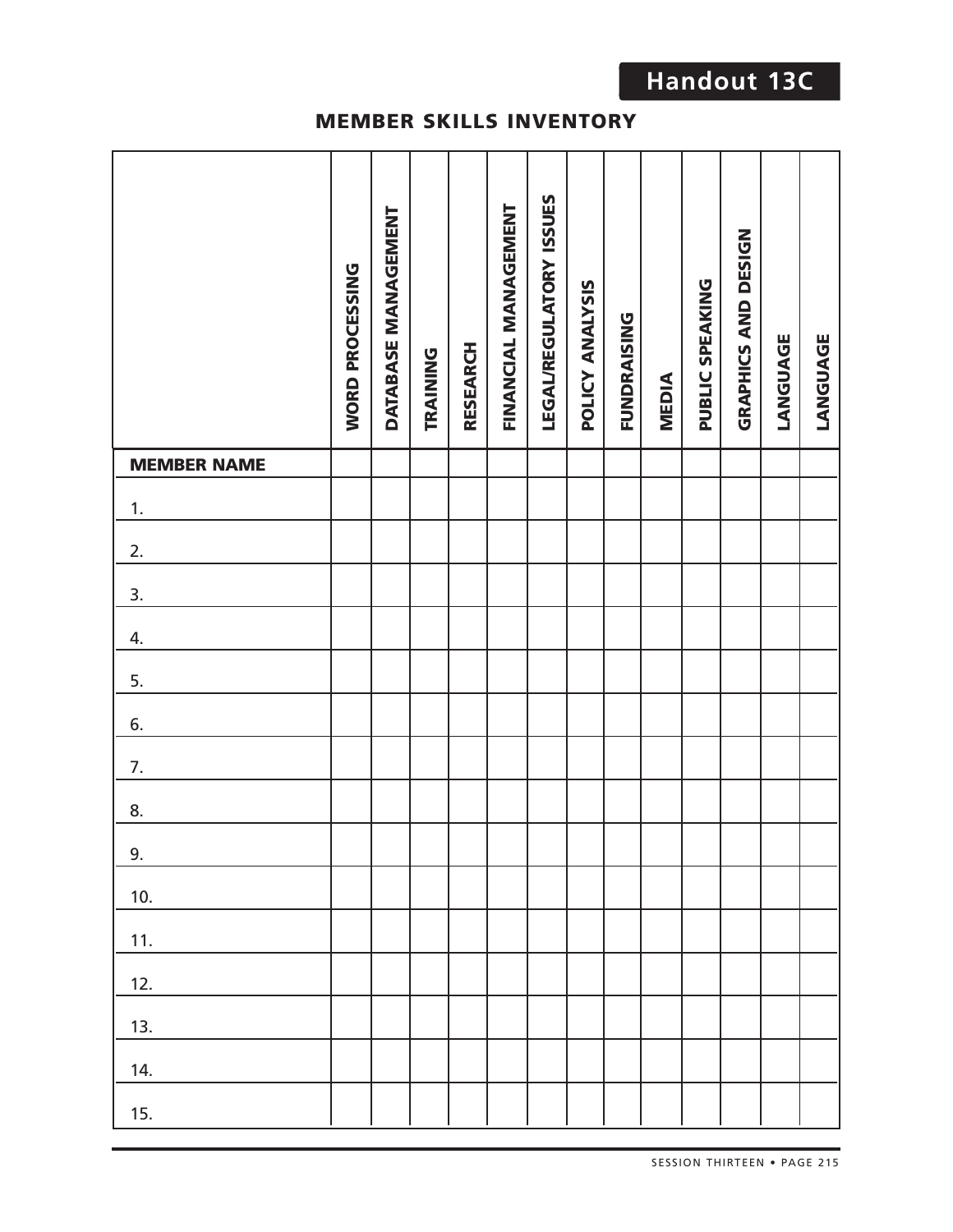# **SESSION FOURTEEN:**  ADVOCACY IMPLEMENTATION PLANNING

# **LEARNER OBJECTIVE**

By the end of the session, participants will be able to

• Develop an implementation plan for the advocacy campaign.

# **TIME**

2 hours

# **SESSION OVERVIEW**

- A. Reviewing the Advocacy Process (20 minutes)
- B. Developing an Advocacy Implementation Plan (1 hour, 40 minutes)

# **MATERIALS**

- Flipchart and paper, markers, tape
- Overhead transparency or flipchart of Handout 9B (from Session Nine)

# **HANDOUTS**

14A—Advocacy Implementation Plan

# **PREPARATION**

Before this session

- Write the learner objectives on a flipchart.
- Prepare Flipchart 14A.
- Prepare an overhead transparency or flipchart of Handout 9B (from Session Nine).

# **A. REVIEWING THE ADVOCACY PROCESS**

(20 minutes)

# **STEP 1**

Review the learner objective for this session.

In this session, participants will convert everything they have learned about advocacy into an implementation plan. Before developing the plan, however, the group will review the steps in the advocacy process to synthesize key learning points.

# **STEP 2**

Present Handout 9B on an overhead transparency or a flipchart page.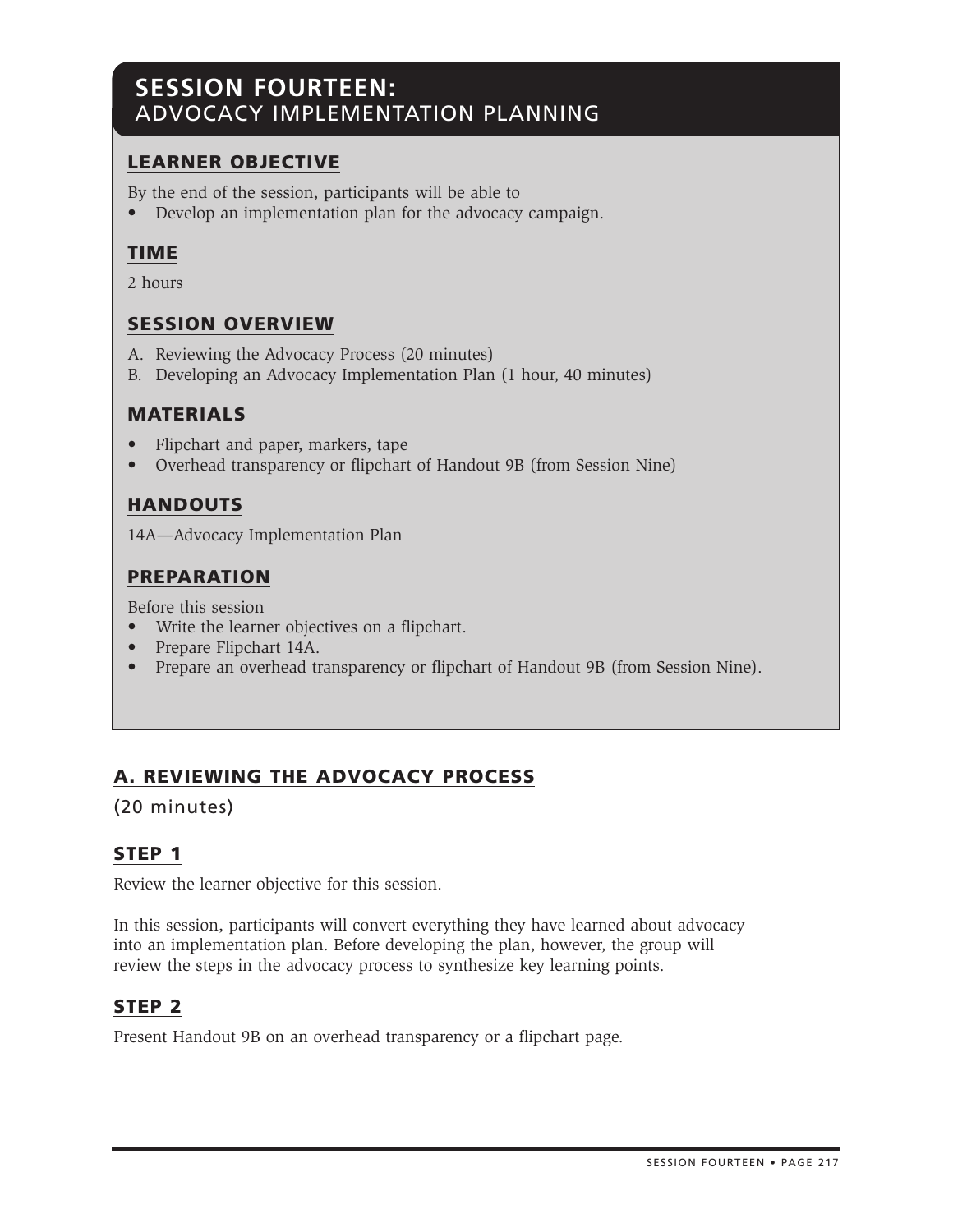At this stage of the workshop it is important to review what the participants have learned about the advocacy process thus far. Take this opportunity to reinforce once again the most essential points about each step in the advocacy process.

For each step, ask the participants:

- What are the most important considerations for this step?
- What did you learn about this part of the advocacy process that you didn't know before?

Record the participants' responses on a flipchart.

# **STEP 4**

Here are some possible responses:

#### *Issue*

- An issue is a problem that is felt widely by the constituents/clients of an advocacy group.
- The advocates must identify the policy solution to the issue.

#### *Advocacy Goal/Objective*

- A goal is a long-term vision for change, while an objective is short-term and measurable.
- A good objective includes the policy actor and the desired policy action as well as a timeline and degree of change, if appropriate.

#### *Target Audience*

- The target audience is the policy-maker or institution with the direct power to affect the advocacy objective.
- The target audience is influenced by a series of secondary audiences (influentials).
- It is essential to assess the audience's knowledge, values, and beliefs about the advocacy issue.

#### *Message Development*

- Effective messages are clear, concise, and tailored to the target audience's position.
- It is important to deliver a consistent message using multiple channels over time.

#### *Channels of Communication*

• There are many options for message delivery. An advocacy group should consider the audience, timing, cost, and other factors when selecting the message format.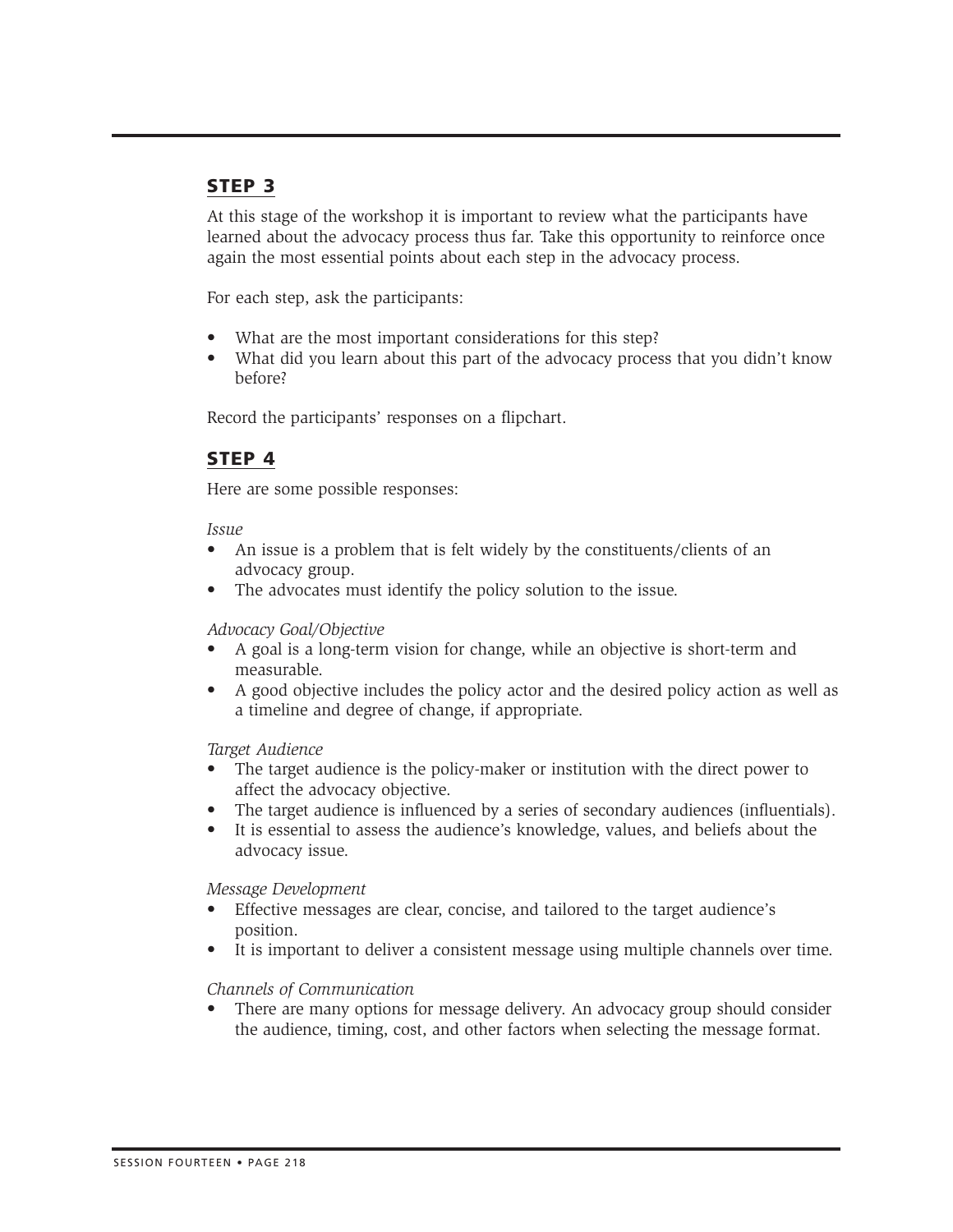#### *Building Support*

- Many advocates increase their visibility by forming or joining networks and coalitions.
- Networks are most effective when there is a common goal and clear roles/norms within the group.
- Beyond the network's membership, it is important to build support with other stakeholders, such as community members, universities, religious leaders, and research institutes.

#### *Fundraising*

- Advocacy requires resources, though many networks share the cost of an advocacy campaign across the membership.
- The implementation of an advocacy campaign requires a fundraising strategy; possible donors include local and international foundations, private companies, and international agencies.

#### *Implementation*

• An advocacy campaign will be most effective if it is planned systematically.

#### *Data Collection*

Gathering and utilizing accurate, timely information supports all phases of the advocacy process.

#### *Monitoring/Evaluation*

• Before beginning an advocacy campaign, the organizers should determine how they will monitor activities and evaluate results.

# **STEP 5**

Ask the participants if they have any other key issues and lessons about advocacy that they would like to raise before moving on to the implementation plan.

# **B. DEVELOPING AN ADVOCACY IMPLEMENTATION PLAN**

(1 hour, 40 minutes)

# **STEP 1**

At this point in the advocacy planning, the participants will have to reach a consensus about one advocacy objective that they want to pursue.

Review with the participants the process they have gone through up to this point:

- Participants identified one advocacy issue for action.
- They set one advocacy goal—a midterm or long-term change that they hoped to bring about.
- They set three specific advocacy objectives that would contribute toward the advocacy goal.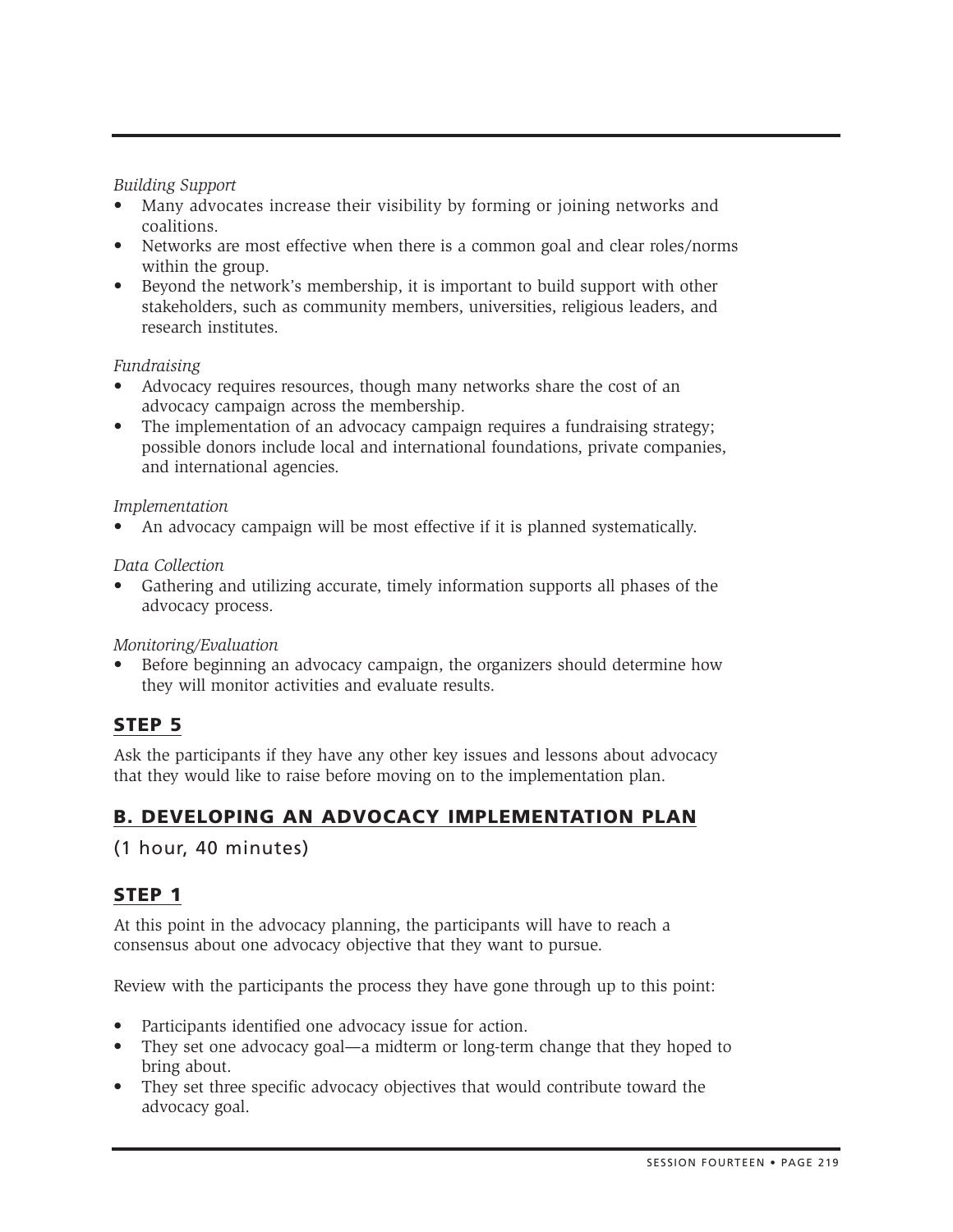- For each advocacy objective, they identified a target audience; through an audience analysis, they assessed the audience's level of knowledge and interests in the issue; in addition, they identified secondary audiences or influentials.
- They developed and practiced delivering advocacy messages to those three audiences.

This process was designed to reflect the elements of an advocacy campaign while sharpening the participants' technical skills in important areas.

# **STEP 2**

Now the group is at a key juncture. In order to proceed with the planning, they should select one of the three advocacy objectives as the focus of their first advocacy campaign.

Facilitate a group discussion about which advocacy objective the participants want to take on first. Ask:

- Which of the three objectives does the group feel most prepared to undertake?
- Which objective will make the greatest contribution toward achieving the broader advocacy goal?

# **STEP 3**

After the participants have reached consensus on the objective to pursue, they are ready to develop an implementation plan.

Distribute Handout 14A.

# **STEP 4**

As you review the handout with participants, highlight the following points:

- The advocacy implementation plan is intended to help the network identify specific next steps.
- Participants should begin by writing the selected advocacy objective across the top of the worksheet.
- They should then identify the discrete activities necessary to achieve the advocacy objective. They should include information about message development and delivery to target audiences, among other activities.
- For each activity, the group should identify the resources needed to support that activity. Resources may be material, financial, human (such as technical expertise), or technological.
- For each activity, the participants should indicate who is responsible for making it happen.
- They should assign an appropriate time frame or due date for each activity.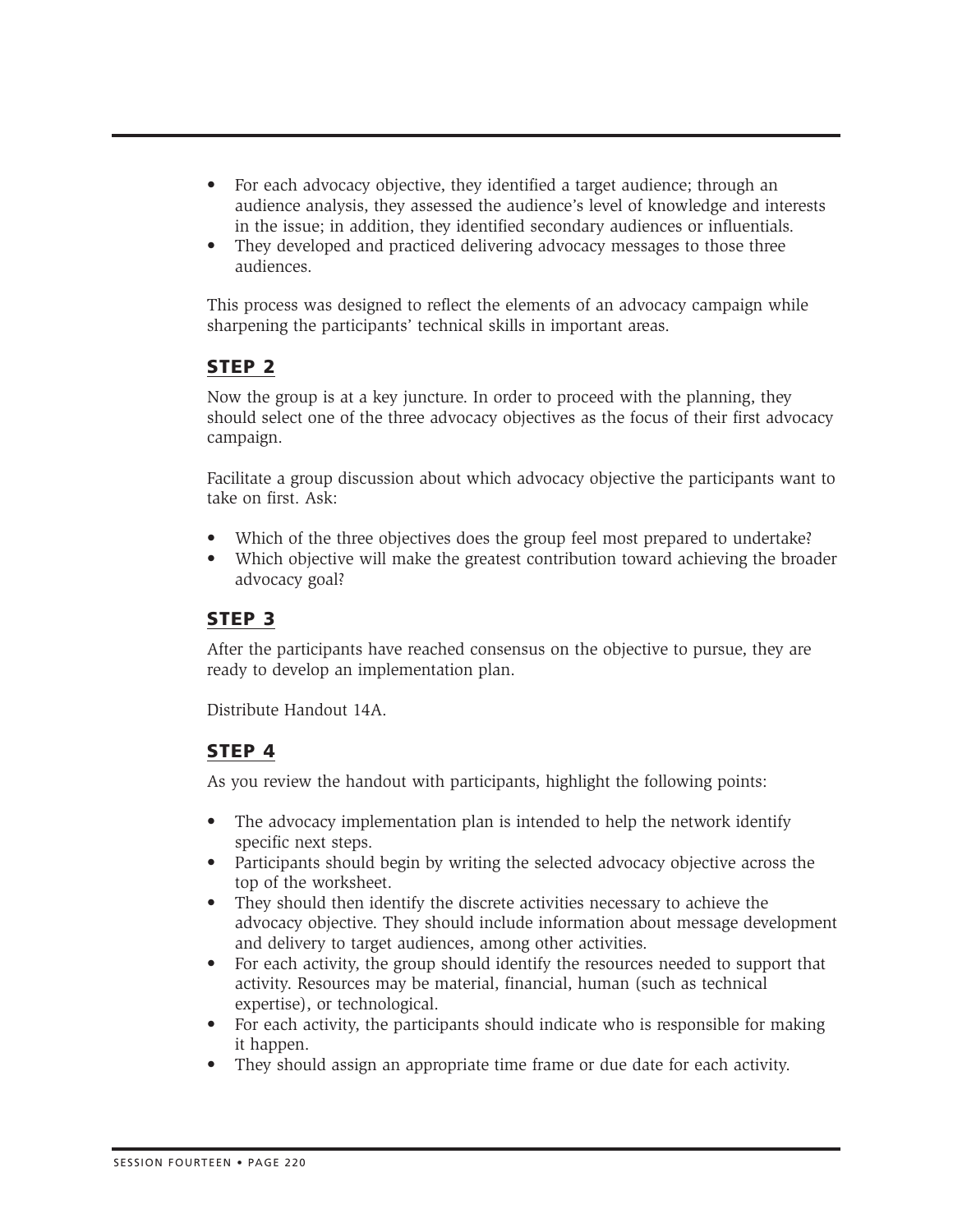Review the partially completed worksheet (second page of Handout 14A) as an example.

# **STEP 6**

Divide the participants into three working groups and assign each the same task, found on Flipchart 14A.



# **STEP 7**

After the three working groups have completed the assignment, ask one representative from each group to briefly present that group's plan.

# **STEP 8**

Post all three implementation plans on the wall. Identify any activities that were mentioned by more than one group. Using these common activities as a starting point, help the participants combine the three plans into one implementation plan. If the groups approached the objective differently (and they often do), the final product will represent everyone's input.

# **STEP 9**

Special attention should be paid to the *person(s) responsible* column. Does the group agree with the task distribution? Is the workload shared among many people?

# **STEP 10**

Another key point is the monitoring and evaluation of the implementation plan. Did the group designate a time to meet at the end of the campaign to document lessons learned?

# **STEP 11**

Check for any final questions or comments about the implementation plan. If the participants are satisfied with the plan, they are ready for action!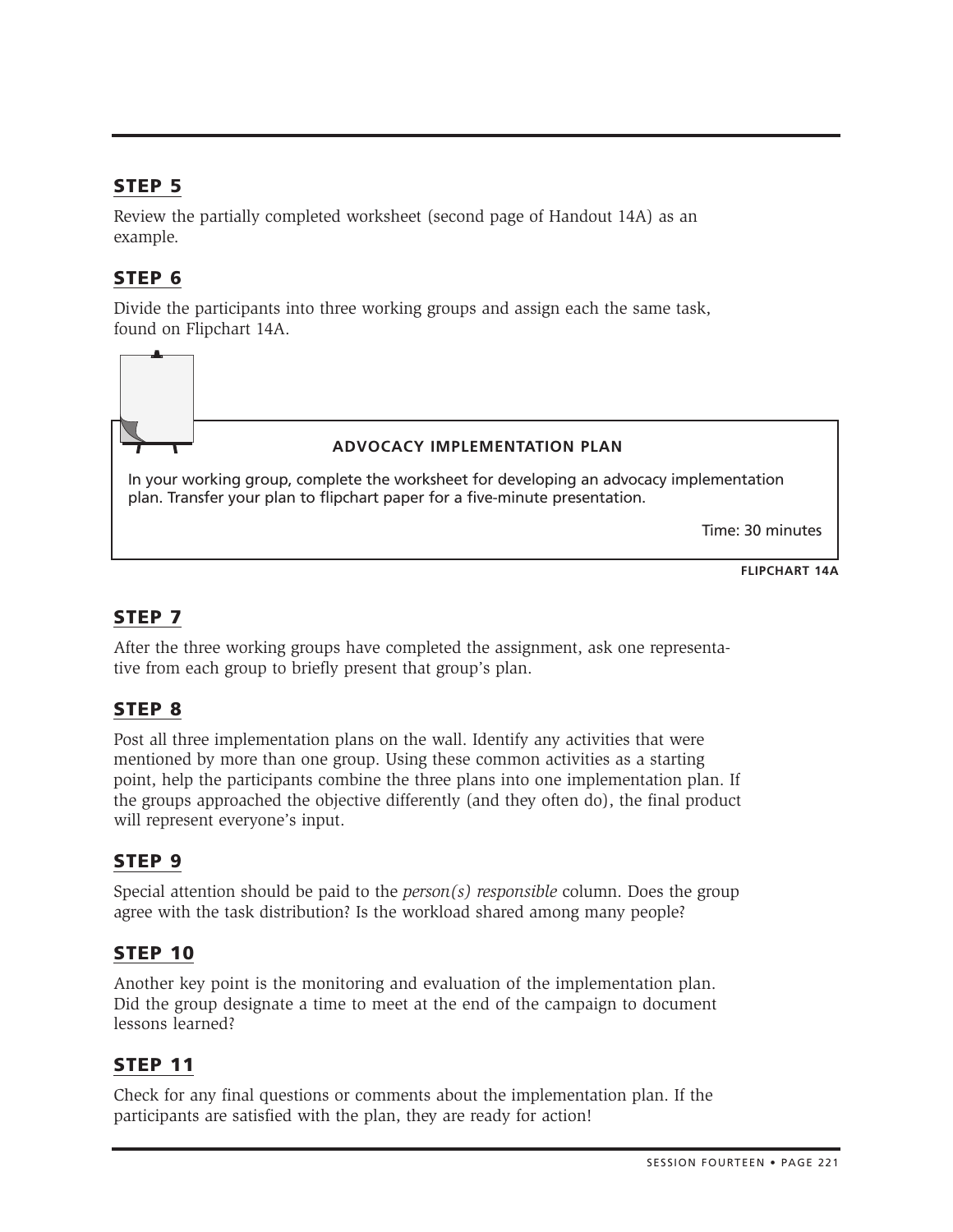# ADVOCACY IMPLEMENTATION PLAN **ADVOCACY IMPLEMENTATION PLAN**

# **Advocacy Objective: Advocacy Objective:**

| Time<br>Frame            |  |  |  |  |
|--------------------------|--|--|--|--|
| Person(s)<br>Responsible |  |  |  |  |
| Resources<br>Needed      |  |  |  |  |
| Activity                 |  |  |  |  |

# **Handout 14A**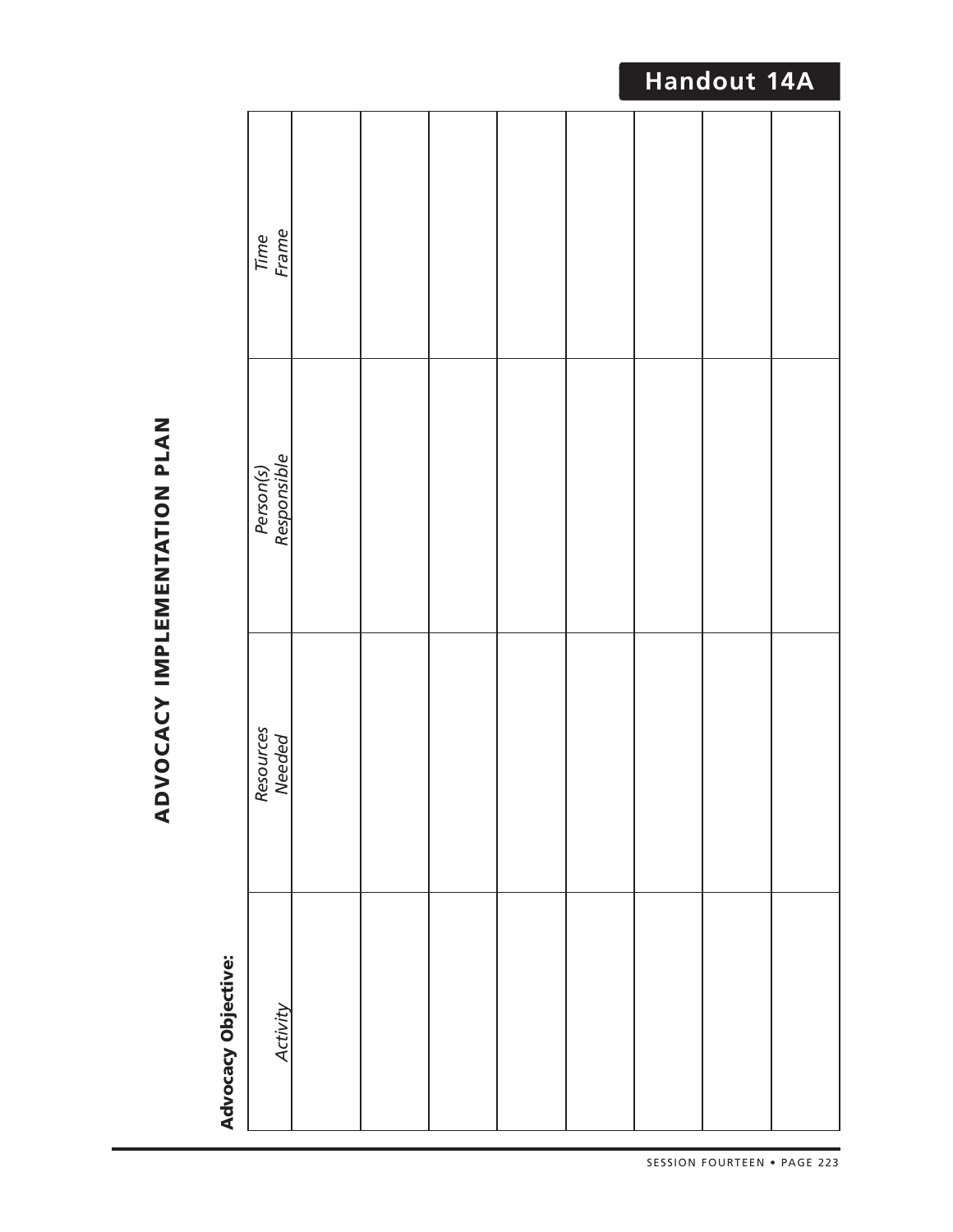Advocacy Objective: To persuade the school board in District X to implement a pilot family life education (FLE) curriculum in **Advocacy Objective:** To persuade the school board in District X to implement a pilot family life education (FLE) curriculum in secondary grades 7 through 9, beginning in the next academic year.

**ADVOCACY IMPLEMENTATION PLAN—PARTIALLY COMPLETED**

ADVOCACY IMPLEMENTATION PLAN-PARTIALLY COMPLETED

| (Deadline: July 22)<br>5 weeks<br>Network chair<br>Implementation plan<br>monitor the activities listed<br>Reconvene the network to |
|-------------------------------------------------------------------------------------------------------------------------------------|
|-------------------------------------------------------------------------------------------------------------------------------------|

# **Handout 14A**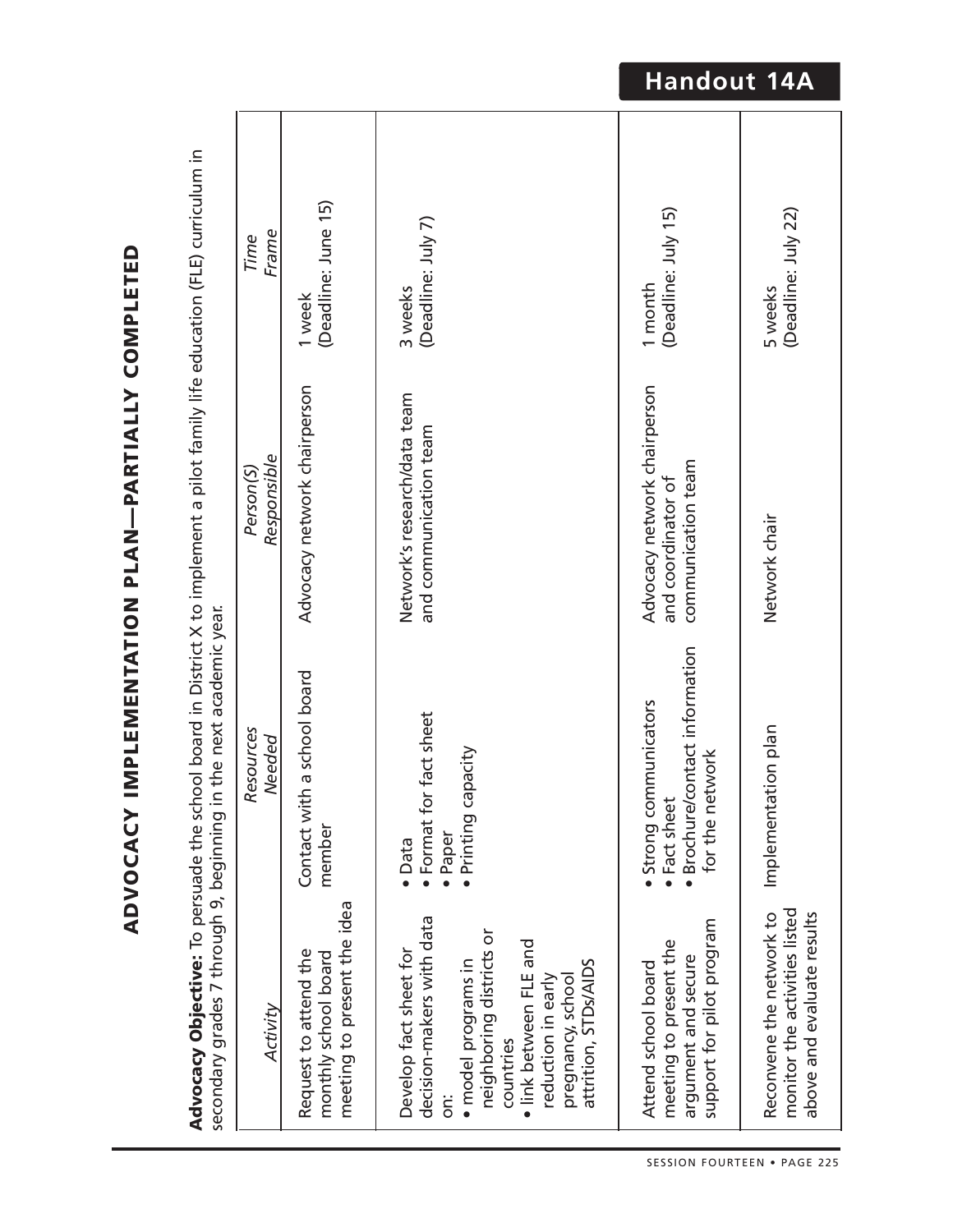# **SESSION FIFTEEN:**  ACTION PLANNING FOR REPRODUCTIVE HEALTH PROGRAMS

# **LEARNER OBJECTIVES**

By the end of the session, participants will be able to

- Describe the key concepts related to gender, reproductive health and advocacy that have been presented in the workshop.
- Describe the tools for developing or advocating for gender equity in reproductive health policies and programs.
- Prepare a plan of action for applying these concepts and tools to promote gender equity in their organization or community.

#### **TIME**

2 hours, 30 minutes

# **SESSION OVERVIEW**

- A. Review of Gender, Reproductive Health, and Advocacy Concepts and Tools (1 hour)
- B. Developing Organizational and Personal Action Plans (1 hour, 30 minutes)

# **MATERIALS**

- Flipchart and paper, markers, tape
- Note cards

# **PREPARATION**

Before this session

- Write the learner objectives on a flipchart.
- Retrieve the workshop overview flipchart from the first session.
- Retrieve the "Reproductive Health Issues" flipchart from Session Ten.
- Prepare Flipchart 15A

# **A. REVIEW OF GENDER, REPRODUCTIVE HEALTH, AND ADVOCACY CONCEPTS AND TOOLS**

(1 hour)

# **STEP 1**

Review the learner objectives on the flipchart.

Post the workshop overview from Session One. Walk the participants through the workshop session by session, recalling the purpose, activities, and main outcomes of each session, to refresh their memory and bring the main points back into focus.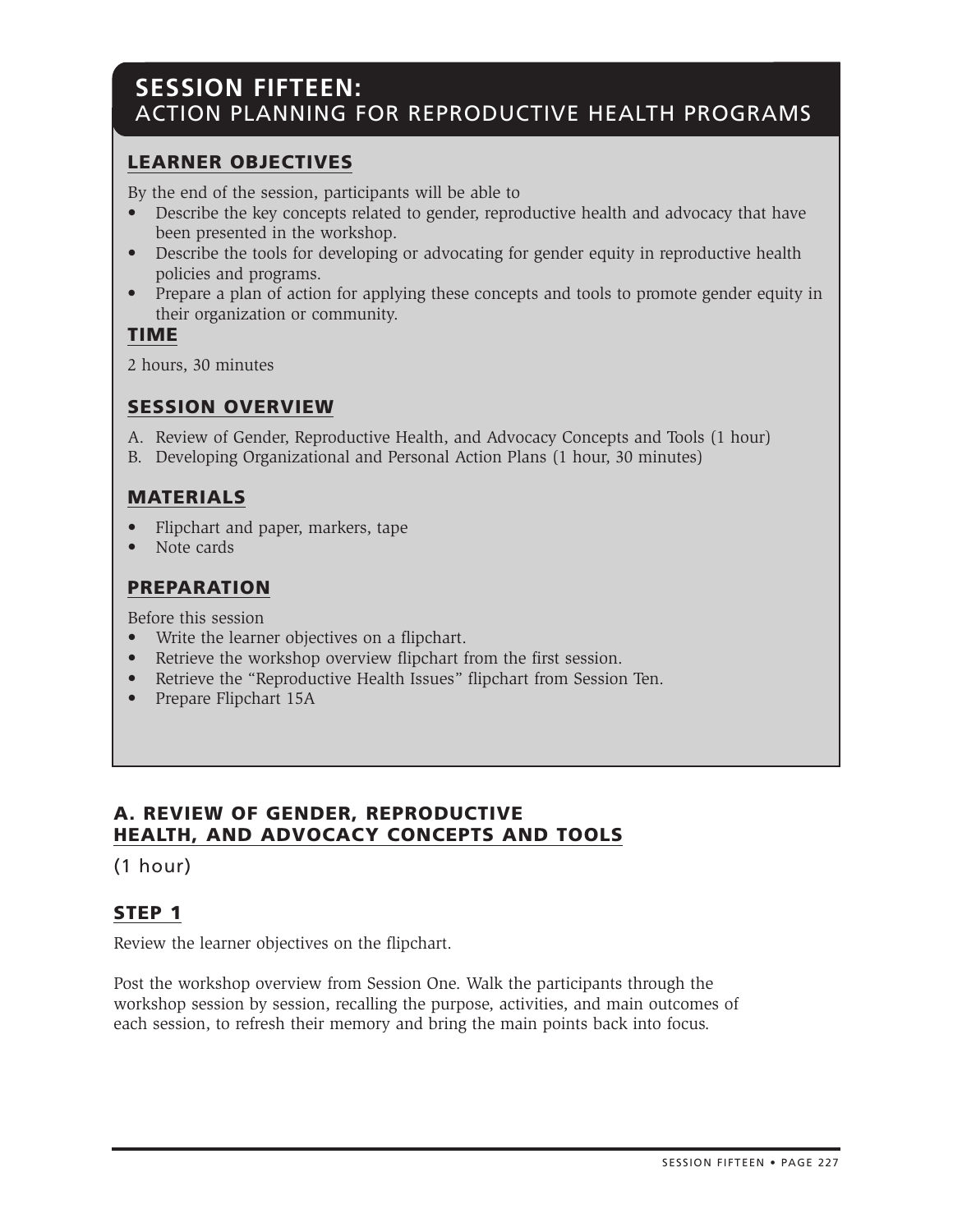Distribute several note cards to each participant. Ask everyone to write down two or three key concepts from both weeks of the workshop that they found especially notable and relevant to their work or organizational experience. Collect the cards and post them on a flipchart, keeping ones with similar meanings in a general grouping.

# **STEP 3**

Next, ask the participants to recall the tools—practical methods for addressing gender-related issues and promoting gender equity in reproductive health programs and facilities. Write the responses on a flipchart. These should include

- Gender Analysis (Harvard Framework, Women's Empowerment Framework, CAP Tool, or other tools)
- Strategic Communications
- Audience Analysis
- Message Development
- Forming and Maintaining Networks and Coalitions

As each tool is mentioned, ask for some detail on its purpose and what it generally entails.

# **B. DEVELOPING REPRODUCTIVE HEALTH ACTION PLANS**

(1 hour, 30 minutes)

# **STEP 1**

Ask participants to form groups with colleagues they came to the workshop with. Participants who came alone should work individually. Post the flipchart of reproductive health issues from Session Ten as a guide.

Ask the groups or individual participants to do the task shown on Flipchart 15A.

- Identify a gender and reproductive health issue in your work or organization that you would like to address.
- Develop a plan of action for addressing the issue you have identified, with the intent of changing a situation. Use the concepts and tools from the workshop to develop your plan of action.
- Make sure your plan clearly states a goal, strategies and actions for attaining that goal, what your role should be, who else should participate in this plan of action, what resources you might require, and where you might find them.

Time: 1 hour

**FLIPCHART 15A**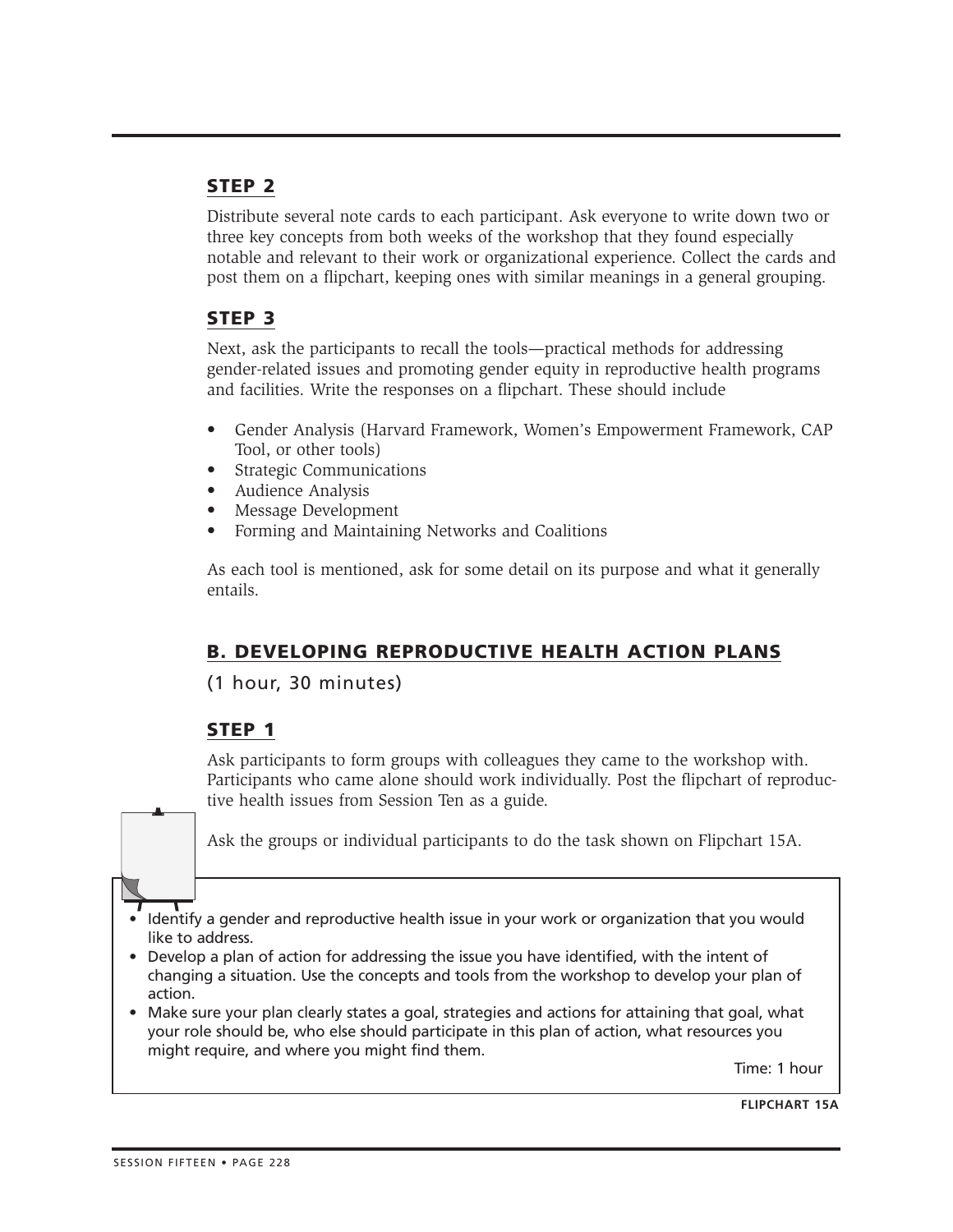After reconvening, ask the groups and individual participants to share their action plans, explaining what issue the plan will address and how they will address the issue. Encourage questions and helpful comments from the other participants. Allow enough time for thoughtful feedback for each presenter.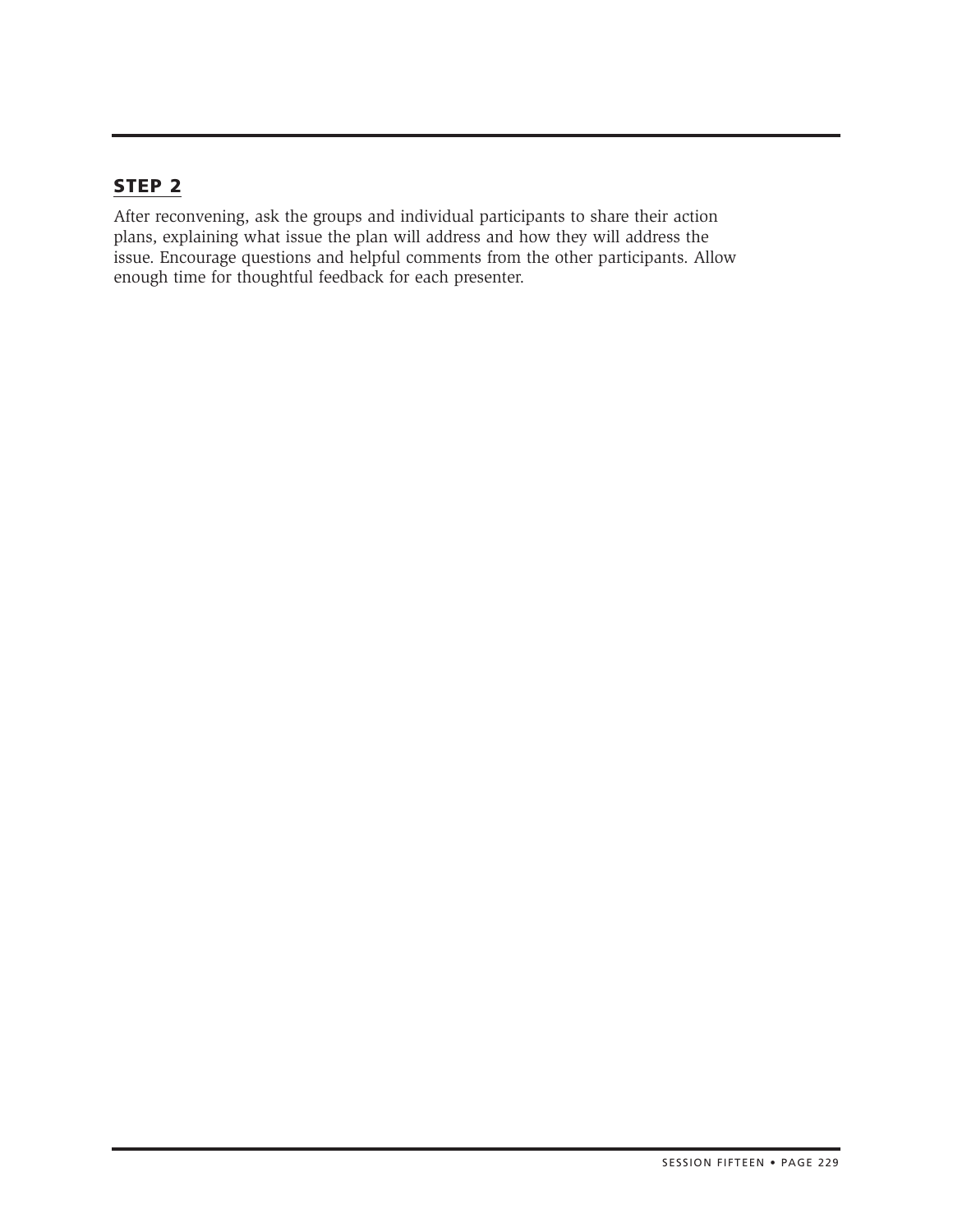# **SESSION SIXTEEN:**  WORKSHOP SUMMARY AND SYNTHESIS

# **LEARNER OBJECTIVES**

By the end of the session, the participants will have

- Reviewed the activities and accomplishments of the workshop.
- Evaluated the effectiveness of the workshop.
- Bid each other farewell.

# **TIME**

1 hour, 10 minutes

# **SESSION OVERVIEW**

- A. Review of Schedule and Key Activities (10 minutes)
- B. Shared and Confidential Evaluations (25 minutes)
- C. Official Closing and Farewell (35 minutes)

# **MATERIALS**

- Flipchart and paper, markers, tape
- Note cards
- International Context posters created by participants in Session Two
- Workshop Schedule

# **HANDOUTS**

16A—Participant Workshop Evaluation

# **PREPARATION**

Before this session

- Write the learner objectives on a flipchart.
- Retrieve the posters developed by participants for the key international conferences in Session Two.
- Arrange for a speaker if an official closing is planned.
- Ask the participants to select a representative to say some closing words of synthesis and farewell that reflect the sentiments of the group. This could also be a brief performance of song, dance, or other activity, depending on the culture and personalities involved.
- Trainers should also prepare closing remarks about their observations and feelings over the course of the training, to end the workshop on a positive note.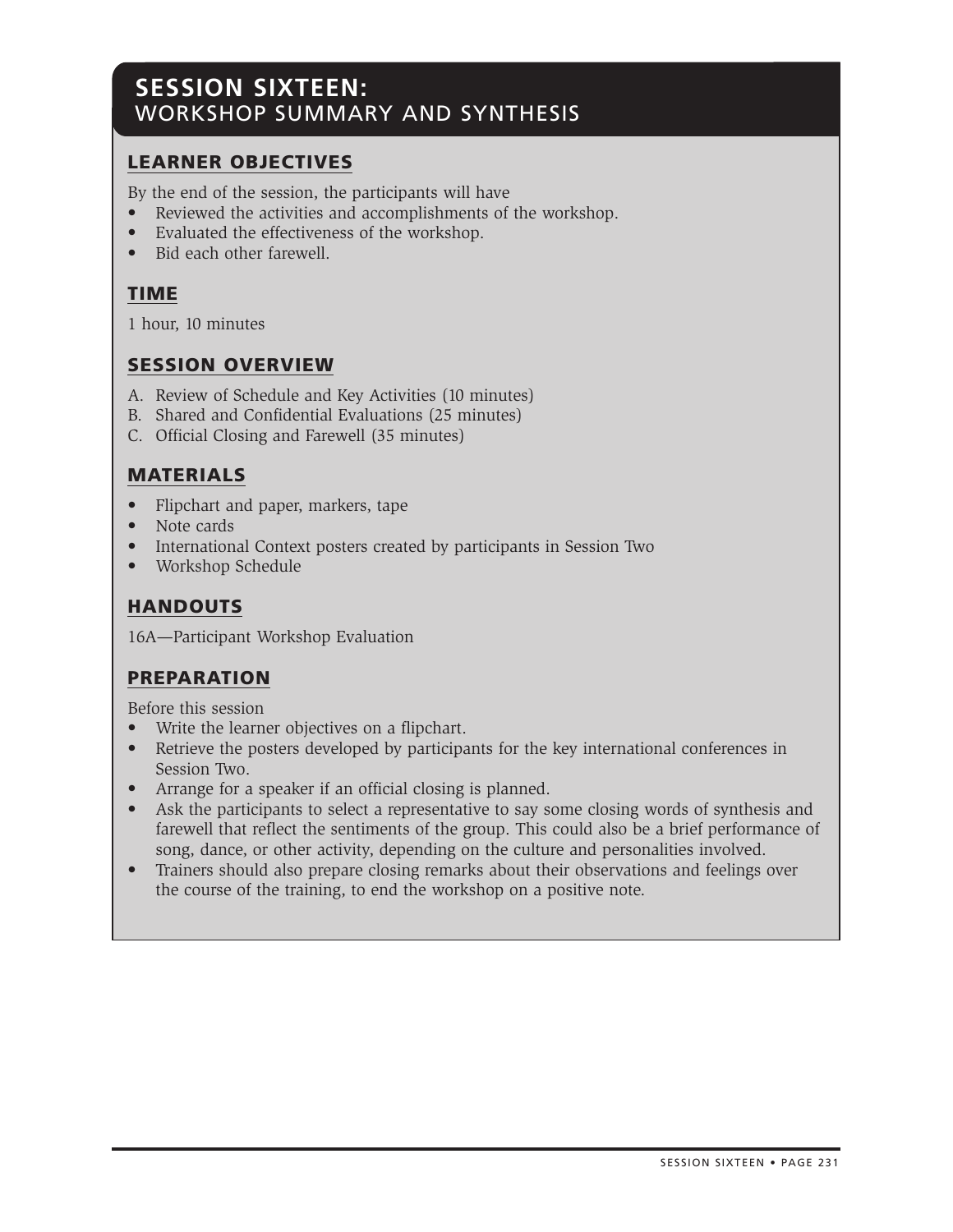# **A. REVIEW OF SCHEDULE AND KEY ACTIVITIES**

(10 minutes)

# **STEP 1**

Hang the participants' international context posters around the training room, and post the workshop schedule in front of the participants. Help the participants to relive in their minds the journey of the past two weeks by first reminding them that all their hard work has been part of a larger global movement toward reproductive health and rights. Ask them to look at the posters once again and remember the decades of struggle that have led to nations making commitments to improving reproductive health and promoting gender equity. Mention again the key role that NGOs have played in this evolution/revolution.

Next, go over the workshop schedule, walking the participants through the sessions and asking briefly what the key activities were in each one. This way it will be fresher in their minds for an assessment.

# **B. SHARED AND CONFIDENTIAL EVALUATIONS**

(25 minutes)

# **STEP 1**

Pass out two note cards to each participants. Ask participants to write answers to these two questions on their cards:

- 1. What did you learn in the workshop that is especially pertinent to you and to your work?
- 2. What special action will you commit to when you return to your workplace?

# **STEP 2**

Ask the participants to come up before the group one by one, read their cards aloud, and post them on two separate flipchart papers with the headings Learnings and Actions.

# **STEP 3**

Explain that the participants' feedback is a critical part of the workshop, as it will serve to improve the material and methods for future workshops, and help the trainers to improve as well.

Distribute the evaluation forms (Handout 16A) and ask the participants to fill them out with as much detail as possible, then hand them in. Names are not necessary. Thank them for their input.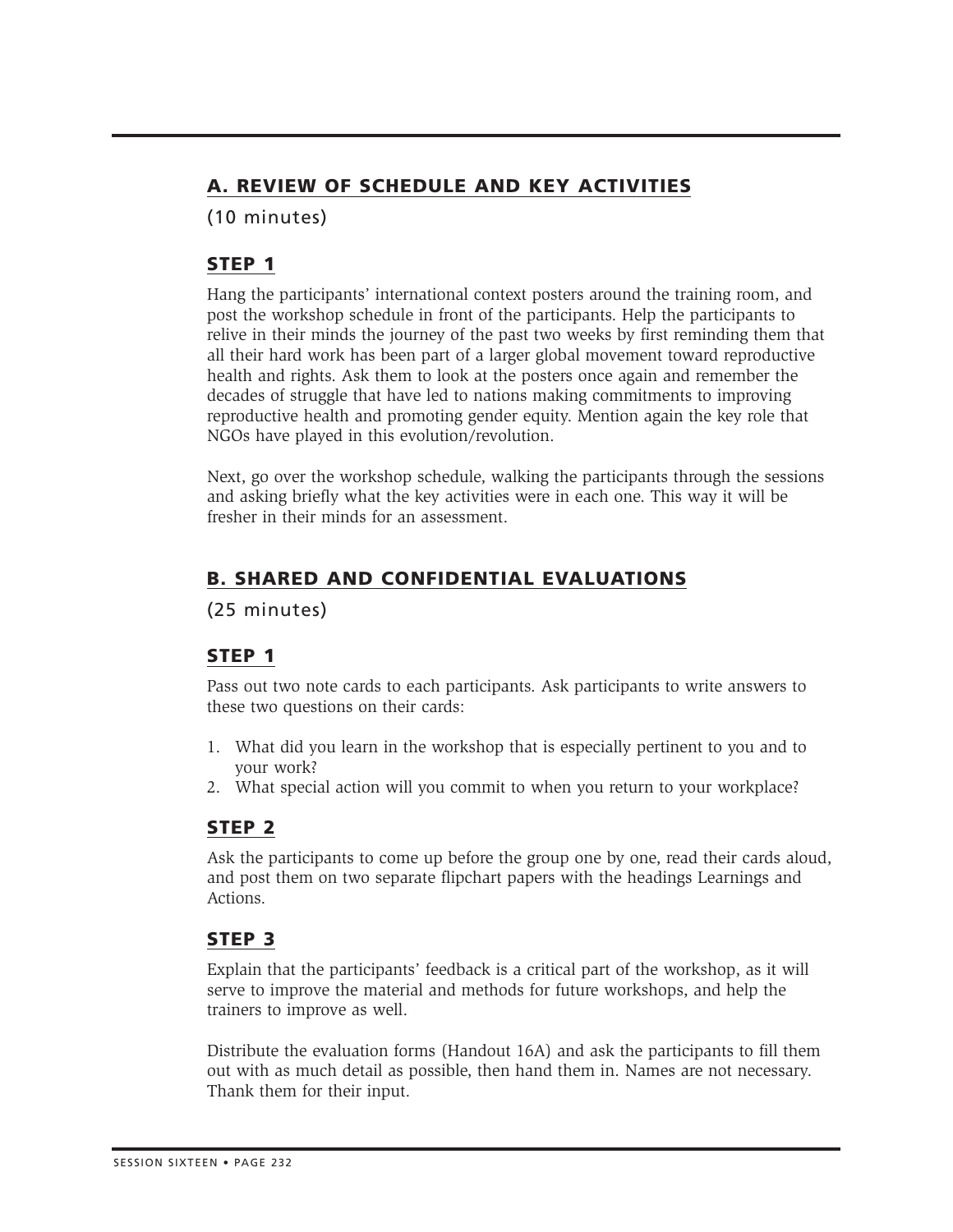# **C. OFFICIAL CLOSING AND FAREWELL**

# (35 minutes)

# **STEP 1**

If there is to be a speaker to close the workshop on a more formal note, ask that person to say their words now.

# **STEP 2**

Next, a participant(s) selected beforehand to represent the group can come up and say some words of synthesis and farewell (or do whatever the participants have prepared as a farewell gesture).

# **STEP 3**

The trainers may then give a brief speech summing up their observations and feelings of appreciation over the course of the workshop, their hopes for the participants once they return to their home sites, and any other thoughts they care to share to close the workshop on a positive note.

# **STEP 4**

Close with a culturally appropriate activity, such as singing a song that reflects the mood and subject matter of the workshop. Bid each other farewell.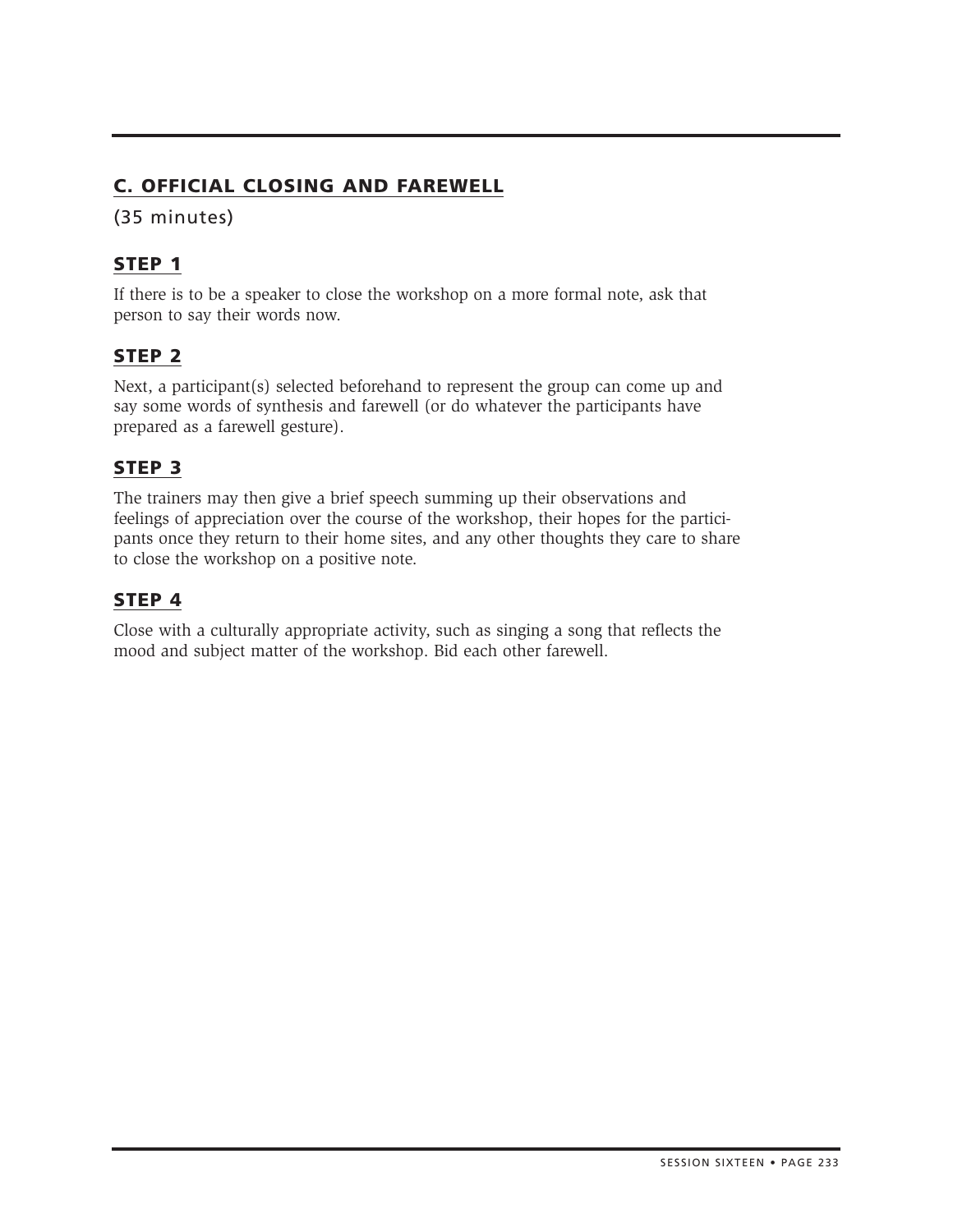# **PARTICIPANT WORKSHOP EVALUATION**

Now that you have completed the Gender, Reproductive Health and Advocacy Workshop, please assess how well its stated goals and objectives were achieved. Give each goal a number ranking on a scale of 1 (not at all achieved) to 5 (very well achieved). Please use the space under each question to explain a ranking lower than 3.

#### **Workshop Goals:**

1.To provide participants with knowledge, skills, and attitudes that will enable them to put into action the broad, comprehensive approach to reproductive health as agreed to in UN international conferences and to implement innovative advocacy strategies for positive change.

1 2 3 4 5

2. To enable participants to design, implement, and evaluate gender-sensitive reproductive health programs that actively promote gender equity and equality.

1 2 3 4 5

#### **Workshop Objectives:**

By the end of the workshop, participants will be able to:

3. Describe the historical context and implications of recent UN conferences, including the International Conference on Population and Development and the Beijing Fourth World Conference on Women.

1 2 3 4 5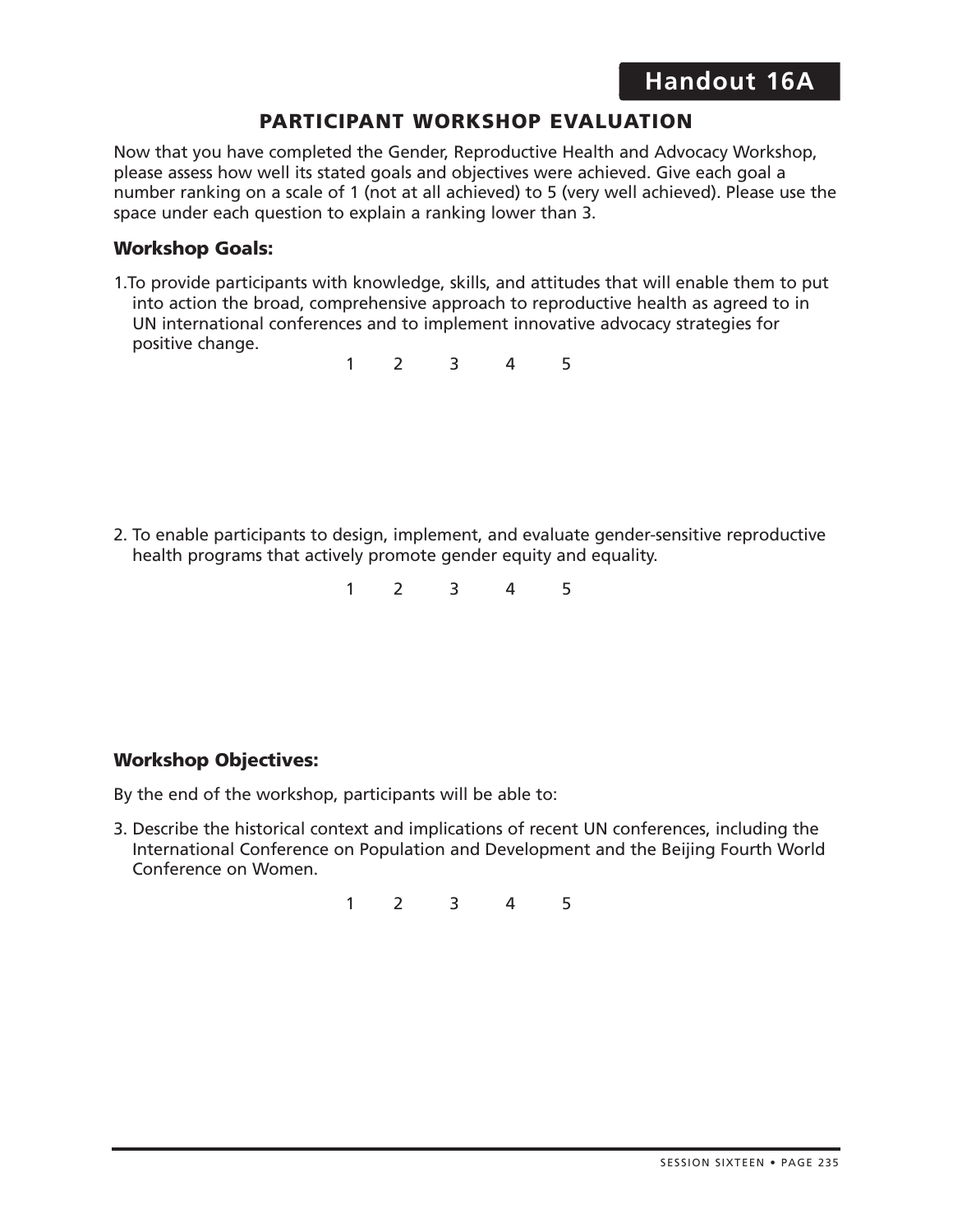# **Handout 16A**

4. Explain the relationship between human rights and reproductive rights.

1 2 3 4 5

5. Specify the basic components of reproductive health and describe social, economic, political, and cultural factors that affect reproductive health.

1 2 3 4 5

6. Incorporate gender considerations and perspectives in all reproductive health activities, projects, and programs.

1 2 3 4 5

7. Advocate for gender equity and equality, and reproductive health and rights.

1 2 3 4 5

8. Establish and build linkages, networks, and coalitions with other organizations working in population and development in order to work more effectively for social change.

1 2 3 4 5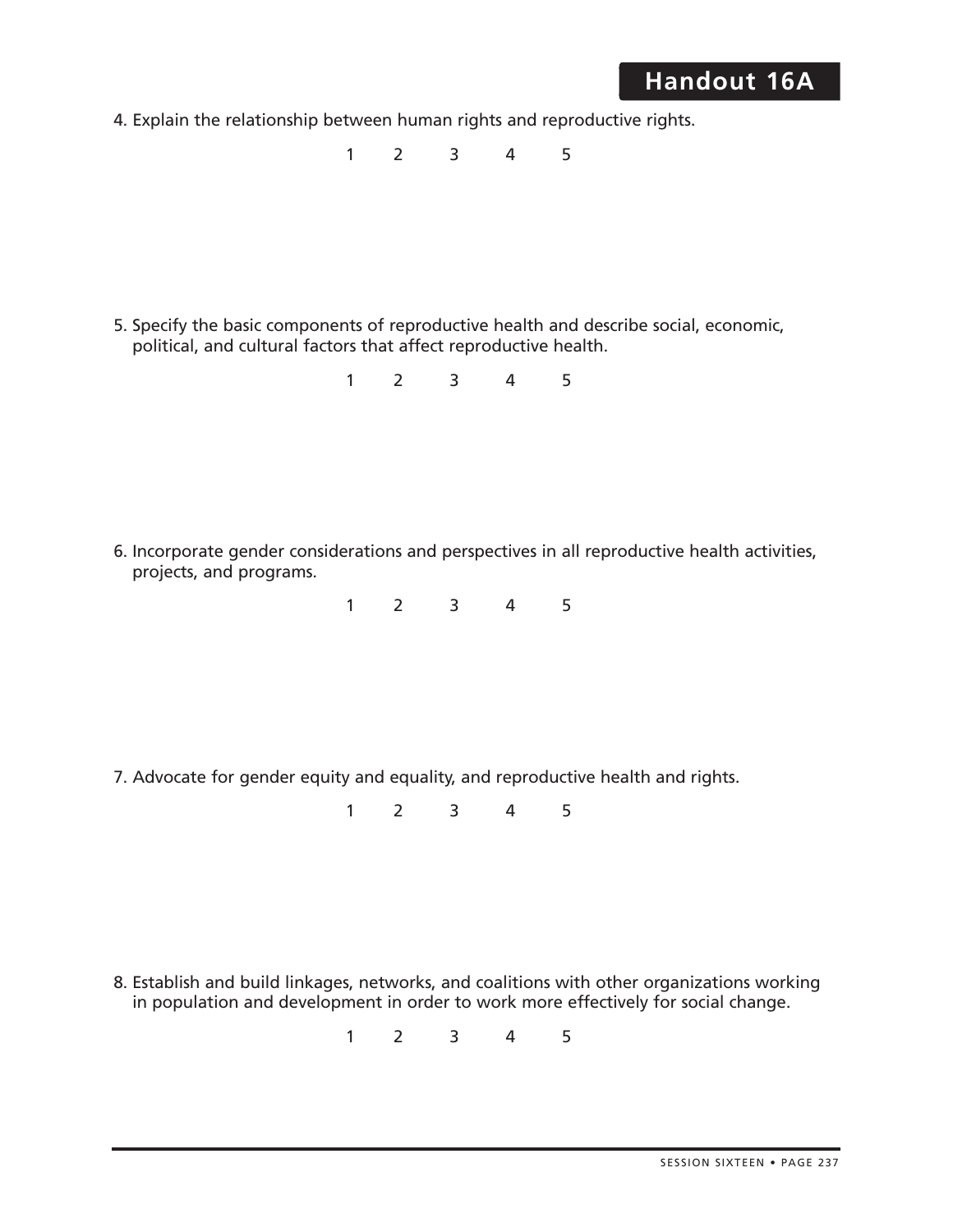- 9. Which sessions did you find particularly useful? Please comment:
- 10. Were there any sessions that you feel could be improved? Please comment:
- 11. How will you apply what you learned in this workshop?
- 12. Please comment on the effectiveness of the workshop facilitators:
- 13. Please comment on the workshop logistics (food, lodging, conference room, and other details):
- 14. Additional comments:

Thank you for your efforts to provide useful feedback!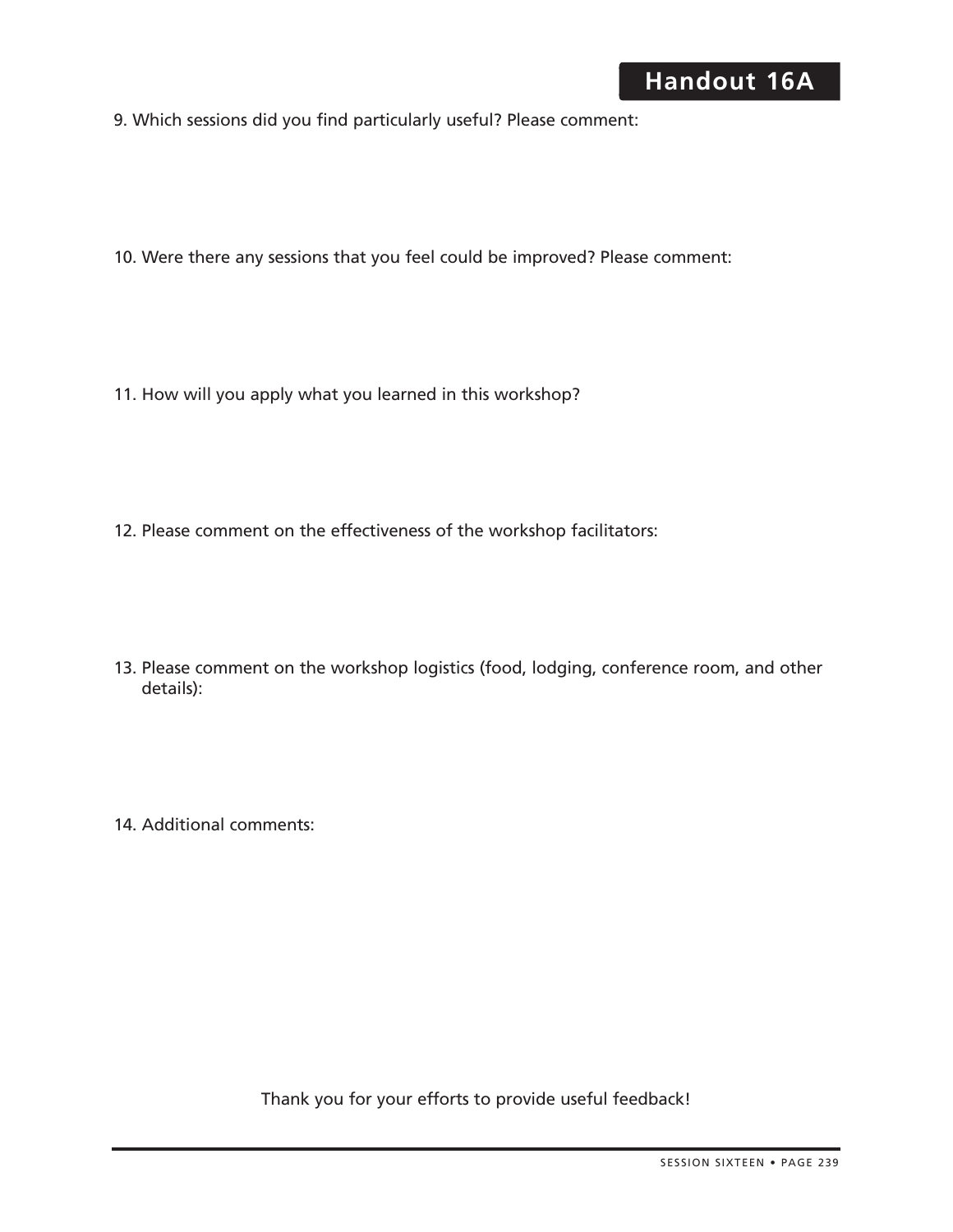# **APPENDIX**  TRAINING MANUAL USER FEEDBACK FORM

CEDPA appreciates your cooperation in completing a brief questionnaire about your use of this manual. Your responses will help us revise the manual to better meet the needs of the users and improve the quality of training activities in this area.

| Telephone: The Contract of Table 2014 and 2014 and 2014 and 2014 and 2014 and 2014 and 2014 and 2014 and 2014 and 2014 and 2014 and 2014 and 2014 and 2014 and 2014 and 2014 and 2014 and 2014 and 2014 and 2014 and 2014 and |  |
|-------------------------------------------------------------------------------------------------------------------------------------------------------------------------------------------------------------------------------|--|
|                                                                                                                                                                                                                               |  |

| Please rank your answers to the following questions on a scale of 1 to 5 as follows: |                    |                |
|--------------------------------------------------------------------------------------|--------------------|----------------|
| $1 =$ Strongly Agree                                                                 | $2 = \text{Agree}$ | $3 = Disagree$ |
| $4 =$ Strongly Disagree                                                              | $5 = No$ opinion   |                |

Please circle the number that best reflects your opinion of this manual.

1. It is well-presented and organized.

1 2 3 4 5

2. The tasks are clearly presented and easy to follow.

1 2 3 4 5

3. The handouts are appropriate and clear.

1 2 3 4 5

4. The learning objectives are clearly stated.

1 2 3 4 5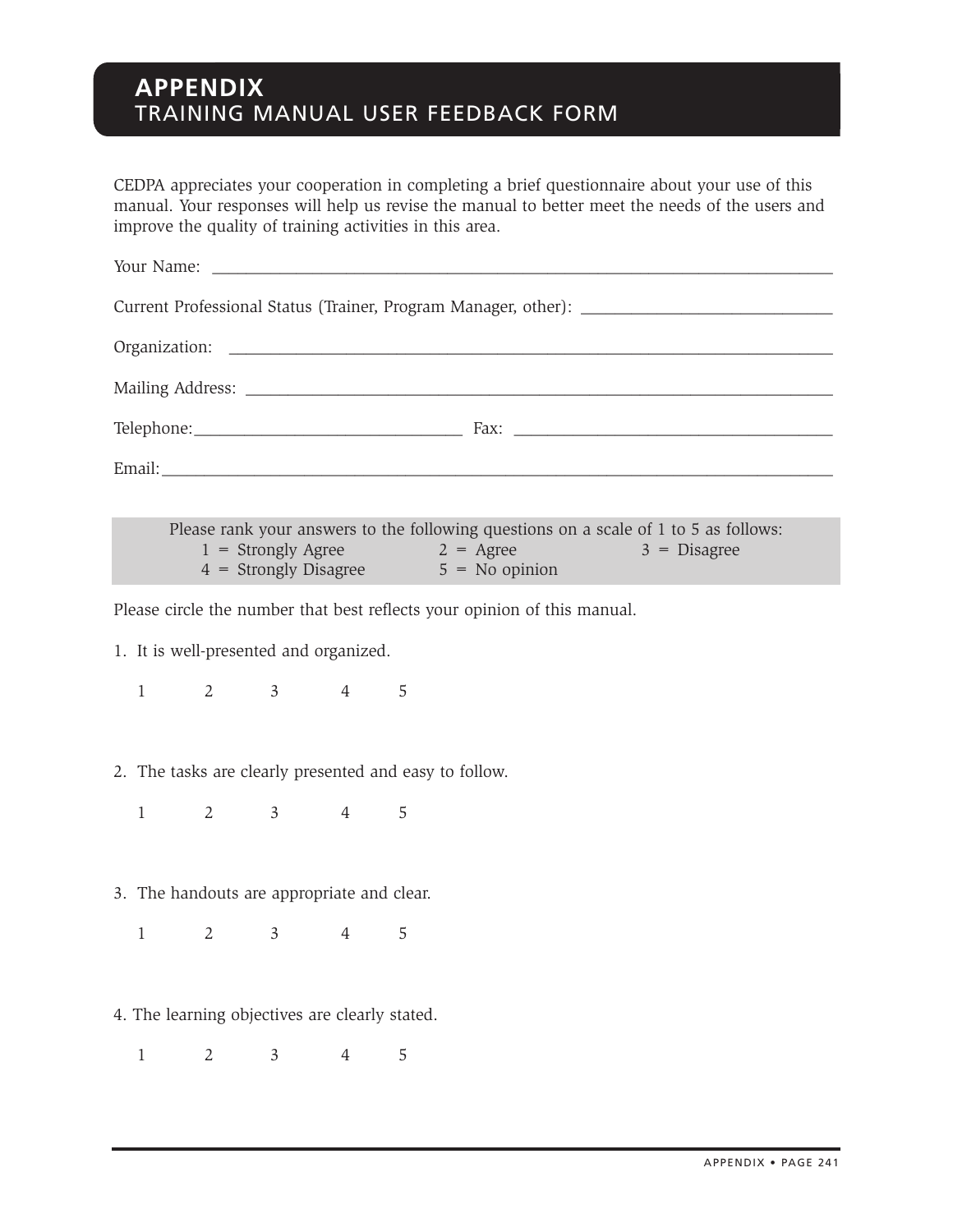5. The content of the sessions corresponds well with the learning objectives.

1 2 3 4 5

- 6. I feel more confident in my ability to train in the areas of gender, reproductive health, and advocacy.
	- 1 2 3 4 5
- 7. Which sections did you find most/least useful?

8. Do you have any suggestions for revisions?

Please return to: CEDPA/Capacity Building 1400 16th Street N.W., Suite 100 Washington, DC 20036 USA Fax (202) 332 4496

Thank you for completing this questionnaire.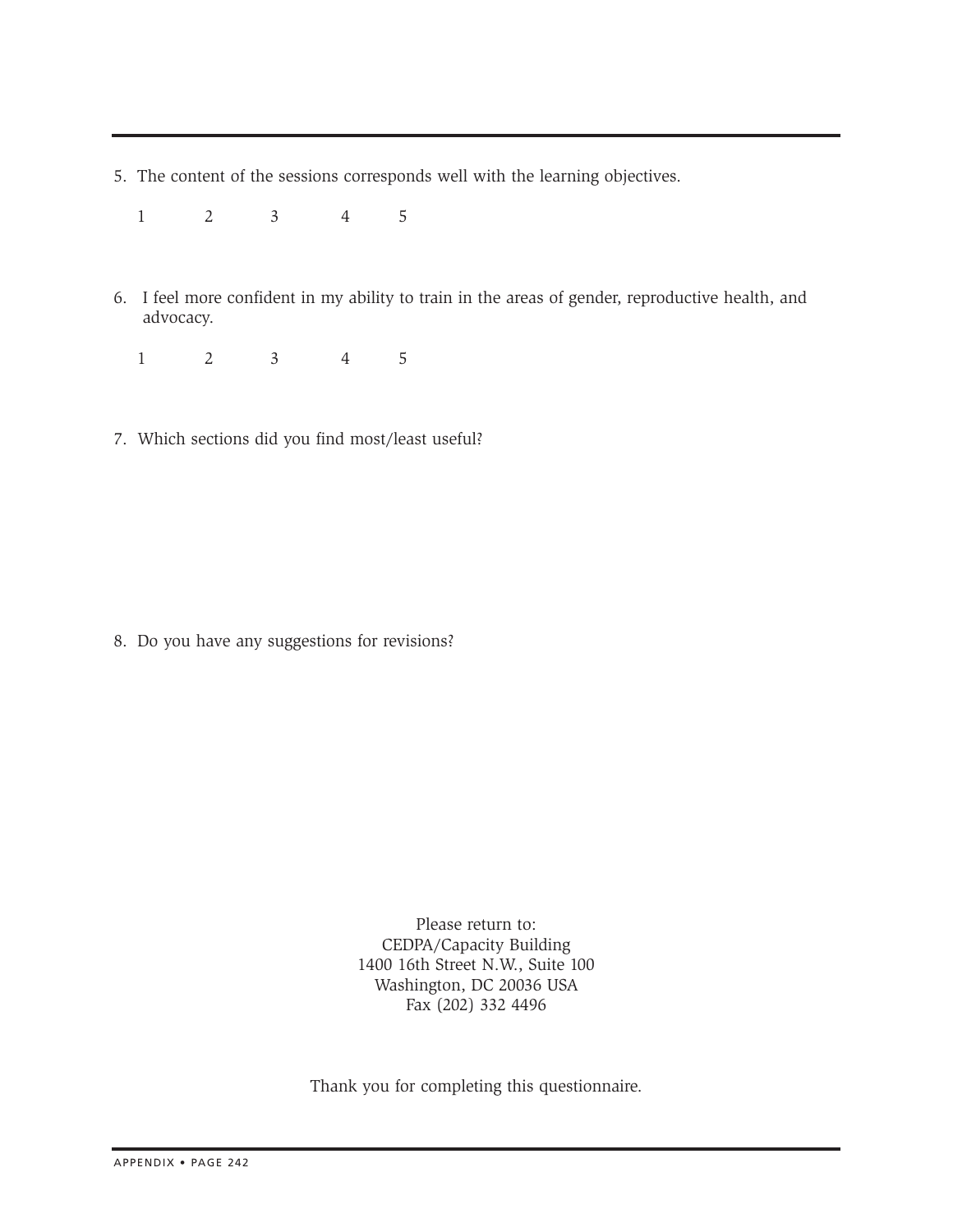# **REFERENCES**

Bobo, Kimberly, Jackie Kenfall, and Steve Max. *Organizing for Social Change.* Santa Ana, Minneapolis, and Washington, D.C.: Midwest Academy, 1991.

Canadian Council for Economic Cooperation. *Two Halves Make a Whole: Balancing Gender Relations in Development.* Ottawa, Canada: Author, 1991.

The Centre for Development and Population Activities and The Johns Hopkins University/Population Communication Services Project. *The Cap Tool.*

Family Care International. *Action for the 21st Century: Reproductive Health and Rights for All.* New York: Author, 1994.

"Focus: Reproductive Health." *Contact: Newsletter of the UNFPA Country Support Team for Southern Africa* 5 (October 1995).

*International Conference on Population and Development (ICPD) Programme of Action.* Cairo, 1994.

March, Candida, Ines Smyth, and Maitrayee Mukhopadhyay. *A Guide to Gender-Analysis Frameworks.* Oxford: Oxfam Publications, 1999.

*Report of the International Forum for the Operational Review and Appraisal of the Implementation of the Programme of Action of the International Conference on Population and Development (ICPD).* The Hague, Netherlands, 1999.

Royal Tropical Institute. *Sexual Health Exchange.* Amsterdam, Netherlands: Royal Tropical Institute and Southern Africa AIDS Dissemination Services.

Sharma, Ritu. *Advocacy Training Guide.* Washington, DC: SARA/AED, 1997.

Simons, George F. and G. Deborah Weissman. *Men and Women: Partners at Work.* Los Altos, CA: Crisp Publications, Inc., 1990.

United Nations Department of Public Information. Press Release GA/9577. New York: United Nations Population Fund, 2 July 1999.

United Nations Population Fund. *Gender, Population and Development Themes in United Nations Conferences 1985-1995.* New York: Author, 1995.

Williams, Suzanne, Janet Seed, and Adelina Mwau. *The Oxfam Gender Training Manual.* United Kingdom and Ireland: Oxfam Publications, 1994.